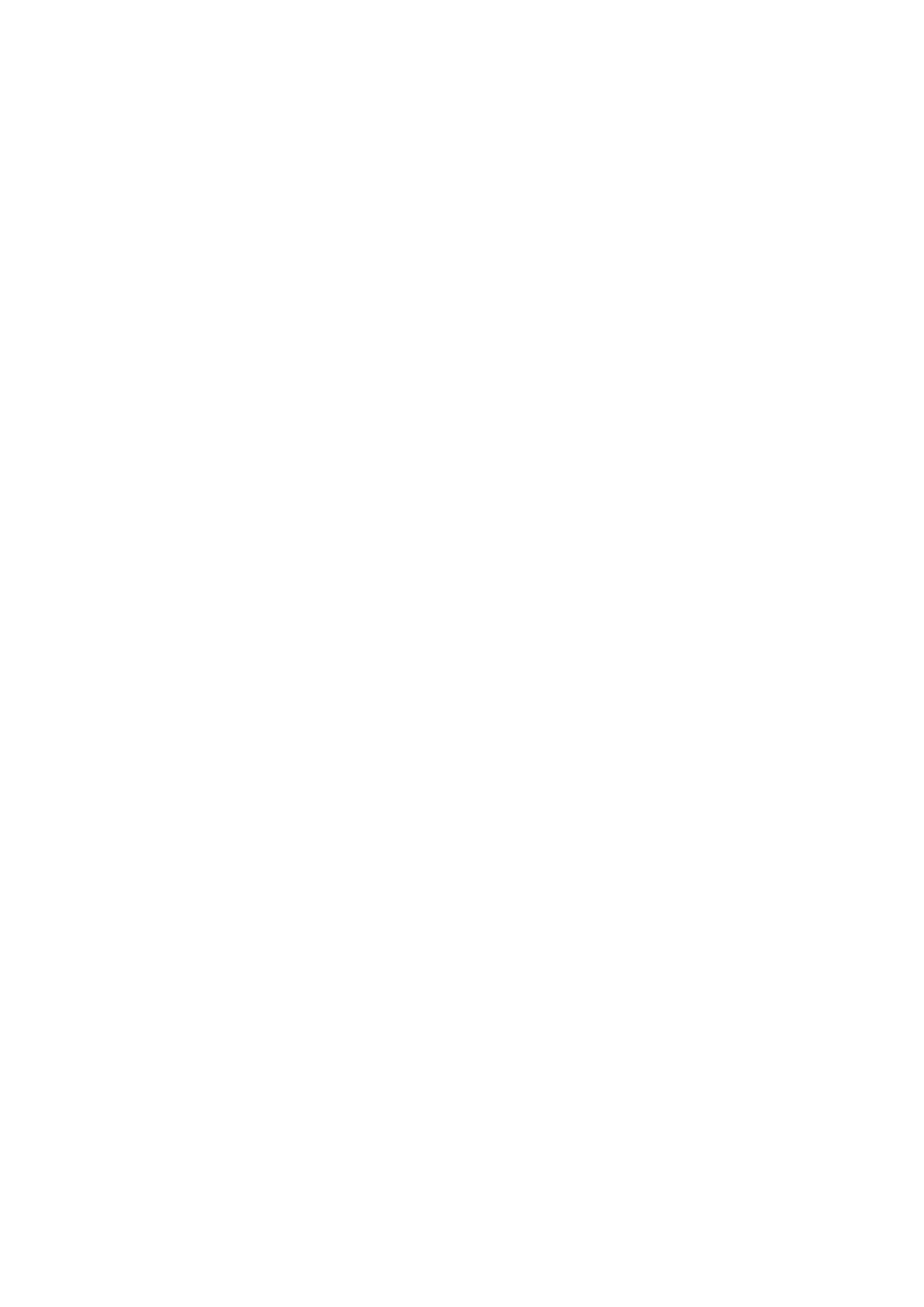#### Table des matières

*[Paroles des chansons enregistrées](#page-6-0)  [par Gertrude « Ma » Rainey](#page-6-0)*

| ARMY CAMP HARMONY BLUES                                  | 6  |
|----------------------------------------------------------|----|
| <b>BAD LUCK BLUES (Lovie Austin)</b>                     | 7  |
| <b>BARREL HOUSE BLUES (Lovie Austin)</b>                 | 8  |
| <b>BESSEMER BOUND BLUES (Everett Murphy)</b>             | 9  |
| <b>BIG BOY BLUES (Gertrude Rainey)</b>                   | 10 |
| BIG FEELING BLUES (Selma Davis et Gertrude Rainey)       | 11 |
| BLACK CAT HOOT OWL BLUES (Thomas Dorsey)                 | 12 |
| BLACK DUST BLUES (Selma Davis et Gertrude Rainey)        | 13 |
| <b>BLACK EYE BLUES (Thomas Dorsey)</b>                   | 14 |
| <b>BLAME IT ON THE BLUES (Thomas Dorsey)</b>             | 15 |
| BLUES, OH BLUES (Gertrude Rainey)                        | 16 |
| BLUES THE WORLD FORGOT, PART I (Compositeur inconnu)     | 17 |
| BLUES THE WORLD FORGOT, PART II (Compositeur inconnu)    | 18 |
| BOOZE AND BLUES (T. Guy Suddoth)                         | 19 |
| BO-WEEVIL BLUES (Gertrude Rainey)                        | 20 |
| <b>BROKEN HEARTED BLUES (Gertrude Rainey)</b>            | 21 |
| BROKEN SOUL BLUES (H. Strathedene Parham)                | 22 |
| CELL BOUND BLUES (Gertrude Rainey)                       | 23 |
| CHAIN GANG BLUES (Charles J. Parker et Thomas Dorsey)    | 24 |
| <b>COUNTIN'THE BLUES (Gertrude Rainey)</b>               | 25 |
| DADDY GOODBYE BLUES (Gertrude Rainey)                    | 26 |
| DAMPER DOWN BLUES (Compositeur inconnu)                  | 27 |
| DEAD DRUNK BLUES (George W. Thomas)                      | 28 |
| DEEP MOANING BLUES (Gertrude Rainey)                     | 29 |
| DON'T FISH IN MY SEA (Bessie Smith et Gertrude Rainey)   | 30 |
| DOWN IN THE BASEMENT (H. Strathedene Parham)             | 31 |
| DREAM BLUES (Gertrude Rainey)                            | 32 |
| <b>EXPLAINING THE BLUES (Thomas Dorsey)</b>              | 33 |
| FAREWELL DADDY BLUES (Gertrude Rainey)                   | 34 |
| 'FORE DAY HONRY SCAT (Billie McOwens et Gertrude Rainey) | 35 |
| GEORGIA CAKEWALK (Compositeur inconnu)                   | 36 |
| <b>GONE DADDY BLUES (Gertrude Rainey)</b>                | 37 |
| <b>GOODBYE DADDY BLUES (Gertrude Rainey)</b>             | 38 |
| GOODBYE MAMA FOREVER BLUES (Gertrude Rainey)             | 39 |
| GRIEVIN' HEARTED BLUES (Compositeur inconnu)             | 40 |
| HEAR METALKIN'TOYOU (Gertrude Rainey)                    | 41 |
| HONEY, WHERE YOU BEEN SO LONG? (Fred Fisher)             | 42 |
| HUSTLIN' BLUES (Malissa Nix et Thomas Dorsey)            | 43 |
| JEALOUS HEARTED BLUES (Lovie Austin)                     | 44 |
| JEALOUSY BLUES (Glasco et Glasco)                        | 45 |
| <b>JELLY BEAN BLUES (Lena Arrant)</b>                    | 46 |
| LAST MINUTE BLUES (Thomas Dorsey)                        | 47 |
| LAWD, SEND ME A MAN BLUES (Gertrude Rainey)              | 48 |
| LEAVIN' THIS MORNING (Selma Davis et Gertrude Rainey)    | 49 |
| LEVEE CAMP MOAN (Compositeur inconnu)                    | 50 |
| LITTLE LOW MAMA BLUES (Gertrude Rainey)                  | 51 |
|                                                          |    |

| 5                       | LOG CAMP BLUES (Thomas Dorsey et Gertrude Rainey)            | 52 |
|-------------------------|--------------------------------------------------------------|----|
| 7                       | LOST WANDERING BLUES (Gertrude Rainey)                       | 53 |
| 3                       | LOUISIANA HOODOO BLUES (Gertrude Rainey)                     | 54 |
| €                       | LUCKY ROCK BLUES (Katie Winters et Lovie Austin)             | 55 |
| J                       | MAAND PA POORHOUSE BLUES (Selma Davis et Gertrude Rainey) 56 |    |
| l                       | MA RAINEY'S BLACK BOTTOM (Gertrude Rainey)                   | 57 |
| $\overline{\mathbf{c}}$ | MA RAINEY'S MYSTERY RECORD (Guy Early et Thomas Dorsey) 59   |    |
| 3                       | MEMPHIS BOUND BLUES (Thomas Dorsey)                          | 60 |
| 4                       | <b>MISERY BLUES (Gertrude Rainey)</b>                        | 61 |
| 5                       | MOONSHINE BLUES (Gertrude Rainey)*                           | 62 |
| 5                       | MORNING HOUR BLUES (Gertrude Rainey et Bessie Smith)         | 63 |
| 7                       | MOUNTAIN JACK BLUES (Sid Harris)                             | 64 |
| 3                       | NIGHT TIME BLUES (Gertrude Rainey et Thomas Dorsey)          | 65 |
| €                       | OH MY BABE BLUES (Gertrude Rainey)                           | 66 |
| C                       | OH PAPA BLUES (E. Herbert et W. Russell)                     | 67 |
| $\mathbf{I}$            | PROVE IT ON ME BLUES (Gertrude Rainey)                       | 68 |
| 2                       | ROUGH AND TUMBLE BLUES (Gertrude Rainey)                     | 69 |
| 3                       | <b>RUNAWAY BLUES (Gertrude Rainey)</b>                       | 70 |
| $\pmb{\mathfrak{t}}$    | SCREECH OWL BLUES (J. Sammy Randall et Gertrude Rainey)      | 71 |
| 5                       | SEE SEE RIDER BLUES (Gertrude Rainey)                        | 72 |
| 5                       | SEEKING BLUES (L. McCallister)                               | 73 |
| 7                       | SHAVE 'EM DRY (Gertrude Rainey et William Jackson)           | 74 |
| 3                       | SISSY BLUES (Thomas Dorsey)                                  | 75 |
| €                       | SLAVE TO THE BLUES (Thomas Dorsey)                           | 76 |
| C                       | SLEEP TALKING BLUES (J. Sammy Randall et Gertrude Rainey)    | 77 |
| $\mathbf{I}$            | <b>SLOW DRIVING MOAN (Gertrude Rainey)</b>                   | 78 |
| $\overline{c}$          | SOON THIS MORNING (Gertrude Rainey et Bessie Smith)          | 79 |
| 3                       | SOUTH BOUND BLUES (Tom Delaney)                              | 80 |
| $\pmb{\mathfrak{t}}$    | SOUTHERN BLUES (Gertrude Rainey)                             | 81 |
| 5                       | STACK O'LEE BLUES (Jasper Taylor)                            | 82 |
| 5                       | STORMY SEA BLUES (Thomas Dorsey)                             | 83 |
| 7                       | SWEET ROUGH MAN (J. Sammy Randall et Gertrude Rainey)        | 84 |
| 3                       | THOSE ALL NIGHT LONG BLUES (J. Guy Suddoth)                  | 85 |
| J                       | THOSE DOGS OF MINE (Gertrude Rainey)                         | 86 |
| $\mathfrak{g}$          | TITANIC MAN BLUES (Gertrude Rainey et J. Mayo Williams)      | 87 |
| $\mathbf{I}$            | TOAD FROG BLUES (J. Guy Suddoth)                             | 88 |
| $\overline{\mathbf{c}}$ | TOUGH LUCK BLUES (J. Sammy Randall et Gertrude Rainey)       | 89 |
| 3                       | TRAVELING BLUES (Compositeur inconnu)                        | 90 |
| $\pmb{\mathfrak{t}}$    | TRUST NO MAN (Lillian Hardaway Henderson)                    | 91 |
| 5                       | VICTIM TO THE BLUES (Thomas Dorsey)                          | 92 |
| 5                       | WALKING BLUES (Gertrude Rainey et Lovie Austin)              | 93 |
| 7                       | WEEPING WOMAN BLUES (Bessie Smith et Gertrude Rainey)        | 94 |
| 3                       | WRINGING AND TWISTING BLUES (Paul Carter)                    | 95 |
| €                       | YA DA DO (Lovie Austin)                                      | 96 |
| J                       | YONDER COME THE BLUES (Gertrude Rainey)                      | 97 |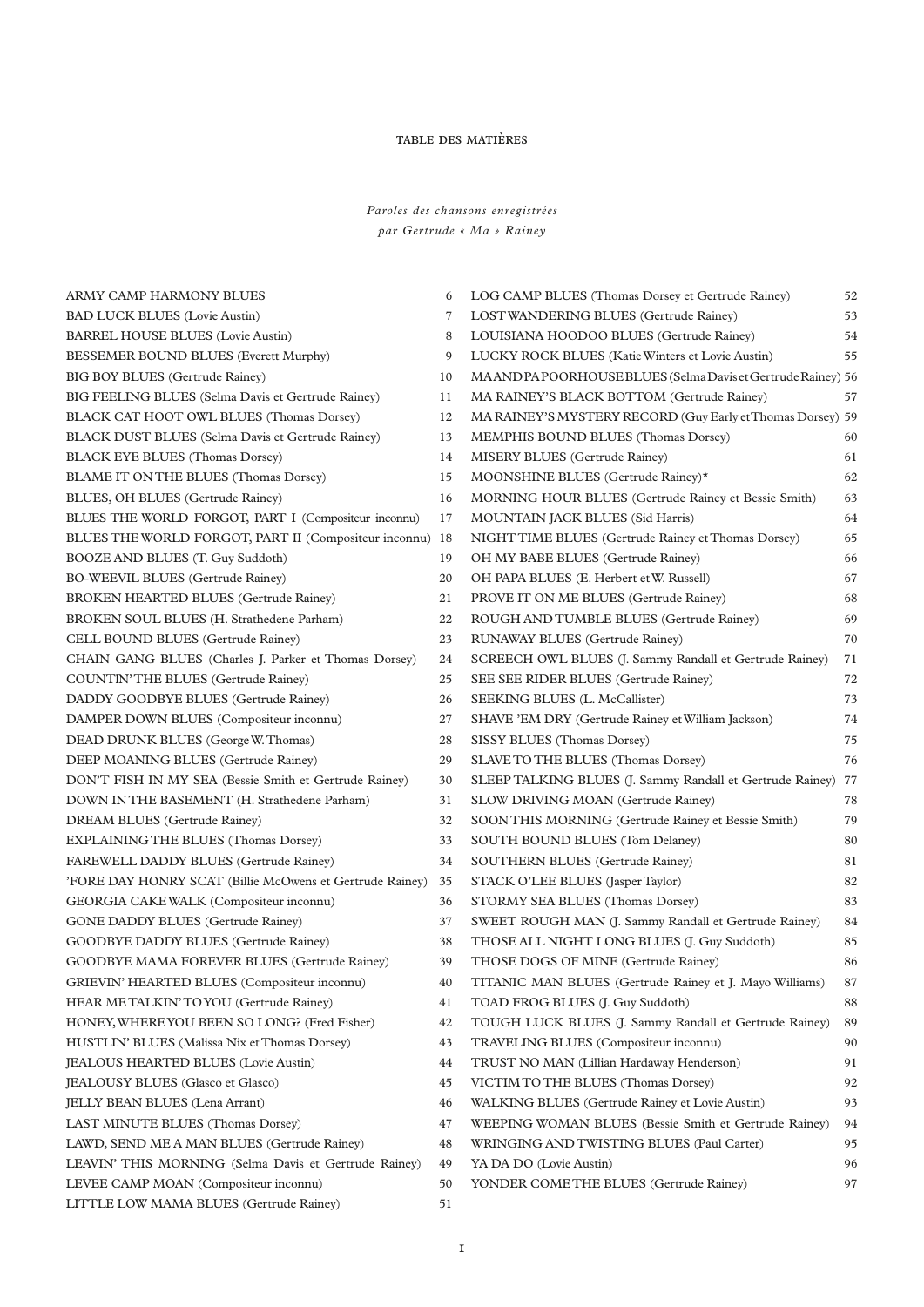#### *Paroles des chansons enregistrées par Bessie Smith*

| AFTER YOU'VE GONE (T. Layton et H. Creamer)                           | 100 |
|-----------------------------------------------------------------------|-----|
| AGGRAVATIN' PAPA (R. Turk, J.R. Robinson et A. Britt)                 | 101 |
| ALEXANDER'S RAGTIME BAND (Irving Berlin)                              | 102 |
| ANY WOMAN'S BLUES (Lovie Austin)                                      | 103 |
| AT THE CHRISTMAS BALL (Fred Longshaw)                                 | 104 |
| <b>BABY DOLL (Bessie Smith)</b>                                       | 105 |
| BABY, HAVE PITY ON ME (B. Moll et Clarence Williams)                  | 106 |
| BABY, WON'T YOU PLEASE COME HOME (Clarence Williams) 107              |     |
| <b>BACKWATER BLUES (Bessie Smith)</b>                                 | 108 |
| BEALE STREET PAPA (R. Turk et J.R. Robinson)                          | 109 |
| <b>BLACK MOUNTAIN BLUES (H. Cole)</b>                                 | 110 |
| <b>BLEEDING HEARTED BLUES (Lovie Austin)</b>                          | 111 |
| BLUE, BLUE (Bessie Smith)                                             | 112 |
| <b>BLUE SPIRIT BLUES (Spencer Williams)</b>                           | 113 |
| BO-WEEVIL BLUES (Gertrude Rainey et Lovie Austin)                     | 114 |
| BYE BYE B LUES (P. Carter)                                            | 115 |
| CAKEWALKING BABIES (FROM HOME) (C. Smith, H. Troy et C. Williams) 116 |     |
| CARELESS LOVE BLUES (W.C. Handy)                                      | 117 |
| CEMETERY BLUES (S. Laney et Spencer Williams)                         | 118 |
| CHICAGO BOUND BLUES (Lovie Austin)                                    | 119 |
| COLD IN HAND BLUES (Jack Gee <sup>*</sup> et Fred Longshaw)           | 120 |
| DEVIL'S GONNA GETYOU (Porter Grainger)                                | 121 |
| DIRTY NO-GOODERS BLUES (Bessie Smith)                                 | 122 |
| DIXIE FLYER BLUES (Bessie Smith)                                      | 123 |
| DON'T CRY BABY (S. Unger et S. Bernie)                                | 124 |
| DOWN HEARTED BLUES (Alberta Hunter et Lovie Austin)                   | 125 |
| DOYOUR DUTY (Wesley Wilson)                                           | 126 |
| DYIN' BY THE HOUR (G. Brooks)                                         | 127 |
| DYING GAMBLER'S BLUES (Jack Gee)*                                     | 128 |
| EASY COME, EASY GO BLUES (W. Jackson et E. Brown)                     | 129 |
| EAVESDROPPER'S BLUES (J.C. Johnson)                                   | 130 |
| EMPTY BED BLUES, PART I (J.C. Johnson)                                | 131 |
| EMPTY BED BLUES, PART II (J.C. Johnson)                               | 132 |
| FAR AWAY BLUES (G. Brooks)                                            | 133 |
| FLORIDA BOUND BLUES (Clarence Williams)                               | 134 |
| FOLLOW THE DEAL ON DOWN (T. Delaney)                                  | 135 |
| FOOLISH MAN BLUES (Bessie Smith)                                      | 136 |
| FRANKIE BLUES (E. Johnson)                                            | 137 |
| FROSTY MORNING BLUES (E. Brown)                                       | 138 |
| GIMME A PIGFOOT (Wesley Wilson)                                       | 139 |
| GIN HOUSE B LU ES (H. Troy et Fletcher Henderson)                     | 140 |
| <b>GOLDEN RULE BLUES (Bessie Smith)</b>                               | 141 |
| A GOOD MAN IS HARD TO FIND (E. Green)                                 | 142 |
| GRAVEYARD DREAM BLUES (Ida Cox)                                       | 143 |
| GULF COAST B LU ES (Clarence Williams)                                | 144 |
| HARD DRIVING PAPA (G. Brooks)                                         | 145 |
| <b>HARD TIME BLUES (Bessie Smith)</b>                                 | 146 |
| HATEFUL BLUES (E. Johnson)                                            | 147 |
| HAUNTED HOUSE BLUES (J.C. Johnson)                                    | 148 |
| HE'S GONE BLUES (Bessie Smith)                                        | 149 |
| HE'S GOT ME GOIN' (Joe Davis)                                         | 150 |
| <b>HOMELESS BLUES (Porter Grainger)</b>                               | 151 |
|                                                                       |     |

| 0      | <b>HONEY MAN BLUES (G. Brooks)</b>                                     | 152 |
|--------|------------------------------------------------------------------------|-----|
| 1      | <b>HOT SPRINGS BLUES (Bessie Smith)</b>                                | 153 |
| 2      | <b>HOUSE RENT BLUES (T. Wallace)</b>                                   | 154 |
| 3      | HUSTLIN' DAN (J. Crawford)                                             | 155 |
| 4      | AIN'T GOIN'TO PLAY NO SECOND FIDDLE (Perry Bradford) 156               |     |
| 5      | AIN'T GOT NOBODY (R. Graham et Spencer Williams)                       | 157 |
| 6      | I'D RATHER BE DEAD AND BURIED IN MY GRAVE (P. Fuller) 158              |     |
| 7      | IF YOU DON'T, I KNOW WHO WILL (C. Williams, S. Smith et T. Brymn) 159  |     |
| 8      | I'M DOWN IN THE DUMPS (L. Wilson et W. Wilson)                         | 160 |
| 9      | I'M GOING BACK TO MY USED TO BE (T. Cox)                               | 161 |
| 0      | I'M WILD ABOUT THAT THING (Spencer Williams)                           | 162 |
| 1      | IN THE HOUSE BLUES (Bessie Smith)                                      | 163 |
| 2      | IT MAKES MY LOVE COME DOWN (Bessie Smith)                              | 164 |
| 3      | IT WON'T BEYOU (Bessie Smith et L. Miller)                             | 165 |
| 4      | USED TO BE YOUR SWEET MAMA (L. Miller et Fred Longshaw) 166            |     |
| 5      | I'VE BEEN MISTREATED AND I DON'T LIKE IT (Fred Longshaw) 167           |     |
| 6      | I'VE GOT WHAT IT TAKES (Clarence Williams et H. Jenkins)               | 168 |
| 7      | WANT EVERY BIT OF IT (Clarence Williams et Spencer Williams) 169       |     |
| 8      | JAIL HOUSE BLUES (Bessie Smith et Clarence Williams)                   | 170 |
| 9      | JAZZBO BROWN FROM MEMPHIS TOWN (G. Brooks)                             | 171 |
| 0      | J. C. HOLMES BLUES (G. Horsley)                                        | 172 |
| 1      | KEEP IT TO YOURSELF (Clarence Williams)                                | 173 |
| 2      | KEEPS ON A-RAININ' (S. Williams et M. Kortlander)                      | 174 |
| 3      | KITCHEN MAN (Andy Razaf et A. Bellenda)                                | 175 |
| 4      | LADY LUCK BLUES (W. Weber et Clarence Williams)                        | 176 |
| 5      | LOCK AND KEY (H. Creamer et J. Johnson)                                | 177 |
| 6      | LONESOME DESERT BLUES (Bessie Smith)                                   | 178 |
| 7      | LONG OLD ROAD (Bessie Smith)                                           | 179 |
| 8      | LOOKIN' FOR MY MAN BLUES (Compositeur inconnu)                         | 180 |
| 9      | <b>LOSTYOUR HEAD BLUES (Bessie Smith)</b>                              | 181 |
| 0      | LOUISIANA LOW DOWN BLUES (Spencer Williams)                            | 182 |
| 1      | LOVE ME DADDY BLUES (Fred Longshaw)                                    | 183 |
| 2      | MAMA'S GOT THE BLUES (S. Martin et Clarence Williams)                  | 184 |
| 3      | ME AND MY GIN (H. Burke)                                               | 185 |
| 4      | MEAN OLD BEDBUG BLUES (Joe Davis)                                      | 186 |
| 5      | <b>MIDNIGHT BLUES (B. Thompson et Spencer Williams)</b>                | 187 |
| 6      | MISTREATIN' DADDY (Porter Grainger et B. Ricketts)                     | 188 |
| 7      | MOAN, YOU MOURNERS (Spencer Williams)                                  | 189 |
| 8      | MONEY BLUES (D.K. Leader et H. Eller)                                  | 190 |
| 9      | <b>MOONSHINE BLUES (Gertrude Rainey)</b>                               | 191 |
| 0      | <b>MOUNTAIN TOP BLUES (Spencer Williams)</b>                           | 192 |
| 1      | MUDDY WATER (P. De Rose, H. Richman et J. Trent)                       | 193 |
| 2      | MY MAN BLUES (Bessie Smith)                                            | 194 |
| 3      | MY SWEETIE WENT AWAY (L. Handman et R. Turk)                           | 195 |
| 4      | NASHVILLE WOMAN'S BLUES (Fred Longshaw)                                | 196 |
| 5      | NEED A LITTLE SUGAR IN MY BOWL (C. Williams, D. Small et T. Brymn) 197 |     |
| 6      | NEW GULF COAST BLUES (Clarence Williams)                               | 198 |
| 7      | NEW ORLEANS HOP SCOP BLUES (G.W. Thomas)                               | 199 |
|        | NOBODY INTOWN CAN BAKE A SWEET JELLY ROLL LIKE MINE (Williams) 200     |     |
| 8<br>9 | NOBODY KNOWSYOU WHEN YOU'RE DOWN AND OUT (Jimmy Cox) 201               |     |
| 0      | NOBODY'S BLUES BUT MINE (Clarence Williams)                            | 202 |
| 1      | OH DADDY BLUES (E. Herbert et W. Russell)                              | 203 |
|        |                                                                        |     |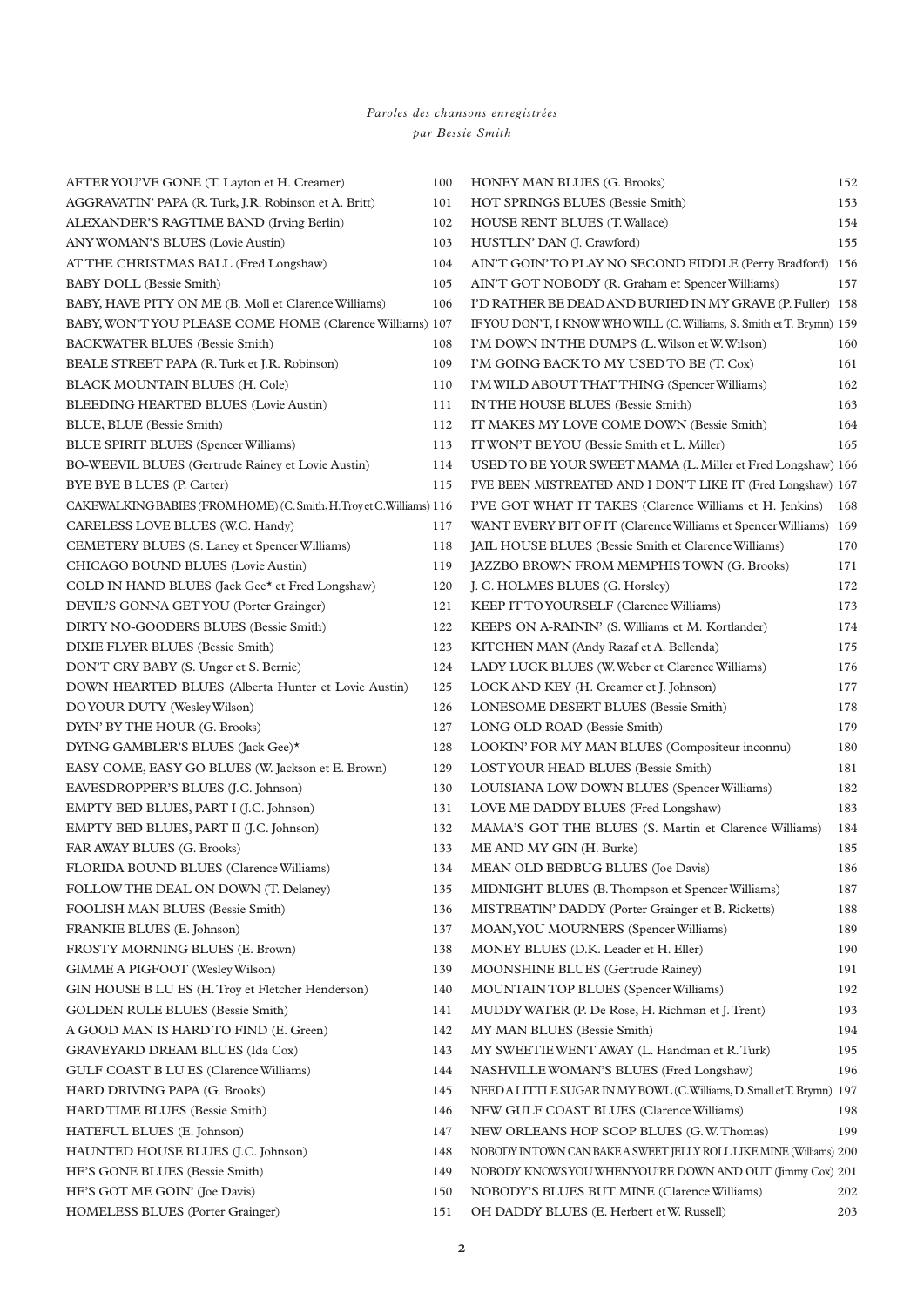| ON REVIVAL DAY (Andy Razaf et K. Macomber)                     | 204 | S  |
|----------------------------------------------------------------|-----|----|
| ONE AND TWO BLUES (G. Brooks)                                  | 205 | S  |
| OUTSIDE OF THAT (Clarence Williams et J.H. Trent)              | 206 | S  |
| PICKPOCKET BLUES (Bessie Smith)                                | 207 | רי |
| PINCHBACK BLUES (Bessie Smith et Irving Johns)                 | 208 | T  |
| PLEASE HELP ME GET HIM OFF MY MIND (Bessie Smith)              | 209 | T  |
| POOR MAN'S BLUES (Bessie Smith)                                | 210 | T  |
| PREACHIN' THE BLUES (Bessie Smith)                             | 211 | T  |
| PUT IT RIGHT HERE (OR KEEP IT OUT THERE) (Porter Grainger) 212 |     | T  |
| RAINY WEATHER BLUES (G. Brooks)                                | 213 | Τ  |
| RECKLESS BLUES (Fred Longshaw)                                 | 214 | T  |
| RED MOUNTAIN BLUES (H. Troy)                                   | 215 | T  |
| ROCKING CHAIR BLUES (Bessie Smith et Irving Johns)             | 216 | W  |
| SAFETY MAMA (Bessie Smith)                                     | 217 | W  |
| SALT WATER BLUES (G. Brooks)                                   | 218 | V  |
| SAM JONES BLUES (A. Bernard, R. Turk et J.R. Robinson)         | 219 | W  |
| SEE IF I'LL CARE (Clarence Williams et A. Hill)                | 220 | W  |
| SEND METO THE 'LECTRIC CHAIR (G. Brooks)                       | 221 | V  |
| <b>SHIPWRECK BLUES (Bessie Smith)</b>                          | 222 | W  |
| SINFUL BLUES (Perry Bradford)                                  | 223 | W  |
| SING SING PRISON BLUES (Porter Crainger et F. Johnson)         | 224 | Y  |
| SLOW AND EASY MAN (S. Red)                                     | 225 | Y  |
| SOBBIN' HEARTED BLUES (P. Bradford)                            | 226 | Y  |
| SOFT PEDAL BLUES (Bessie Smith)                                | 227 | Y  |
| SORROWFUL BLUES (Bessie Smith et Irving Johns)                 | 228 | Y  |
| SPIDER MAN BLUES (Bessie Smith et H. Gray)                     | 229 | Y  |
| SQUEEZE ME (Clarence Williams et Thomas « Fats » Waller)       | 230 | Y  |
| STANDIN' IN THE RAIN BLUES (Bessie Smith)                      | 231 | Y  |
|                                                                |     |    |

| ŀ  | ST. LOUIS BLUES (W.C. Handy)                                         | 232 |
|----|----------------------------------------------------------------------|-----|
| 5. | ST. LOUIS GAL (J.R. Robinson)                                        | 233 |
| ć  | SWEET MISTREATER (H. Creamer et J. Johnson)                          | 234 |
| 7  | "TAIN"T NOBODY'S BIZNESS IF I DO (Porter Grainger et E. Robbins) 235 |     |
| š  | TAKE IT RIGHT BACK ('CAUSE I DON'T WANT IT HERE) (H. Gray) 236       |     |
| )  | TAKE ME FOR A BUGGY RIDE (S. Wilson)                                 | 237 |
| )  | THEM « HAS BEEN » BLUES (W. E. Skidmore et M. Walker)                | 238 |
|    | THEM'S GRAVEYARD WORDS (G. Brooks)                                   | 239 |
| 2  | THERE'LL BE A HOT TIME IN THE OLD TOWN TONIGHT (T. Metz) 240         |     |
| 3  | THINKING BLUES (Bessie Smith)                                        | 241 |
| ł  | TICKET AGENT, EASE YOUR WINDOW DOWN (Spencer Williams) 242           |     |
| 5  | TROMBONE CHOLLY (G. Brooks)                                          | 243 |
| ć  | WASHWOMAN'S BLUES (Spencer Williams)                                 | 244 |
| 7  | WASTED LIFE BLUES (Bessie Smith)                                     | 245 |
| š  | WEEPING WILLOW BLUES (P. Carter)                                     | 246 |
| )  | WHAT'S THE MATTER NOW ? (C. Williams et S. Williams)                 | 247 |
| )  | WHOA, TILLIE, TAKE YOUR TIME (T. Layton et H. Creamer)               | 248 |
|    | WOMAN'S TROUBLE BLUES (Jack Gee*)                                    | 249 |
|    | WORK HOUSE BLUES (T. Wallace)                                        | 250 |
| š  | WORN OUT PAPA (Spencer Williams)                                     | 251 |
| ł  | YELLOW DOG BLUES (W.C. Handy)                                        | 252 |
| 5  | YES, INDEED HE DO (Porter Grainger)                                  | 253 |
| 5  | YODELING BLUES (Clarence Williams)                                   | 254 |
| 7  | YOU DON'T UNDERSTAND (C. Williams, S. Williams et J. Johnson) 255    |     |
| 3  | YOUNG WOMAN'S BLUES (Bessie Smith)                                   | 256 |
| €  | YOU OUGHT TO BE ASHAMED (Porter Grainger)                            | 257 |
| )  | YOU'VE BEEN A GOOD OLE WAGON (T. Henry)                              | 258 |
|    | YOU'VE GOT TO GIVE ME SOME (Spencer Williams)                        | 259 |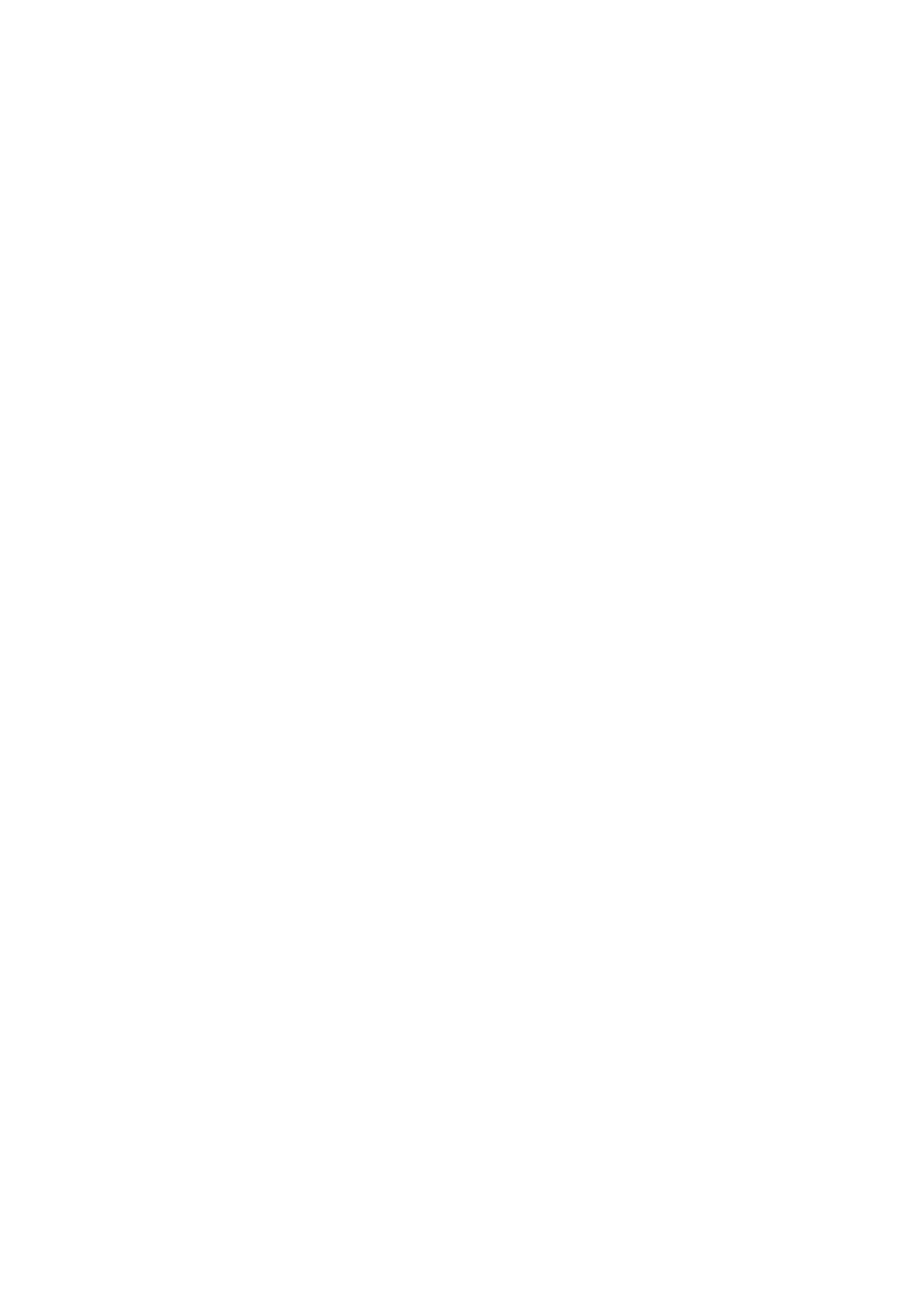<span id="page-6-0"></span>*Paroles des chansons enregistrées par*

Gertrude « Ma » Rainey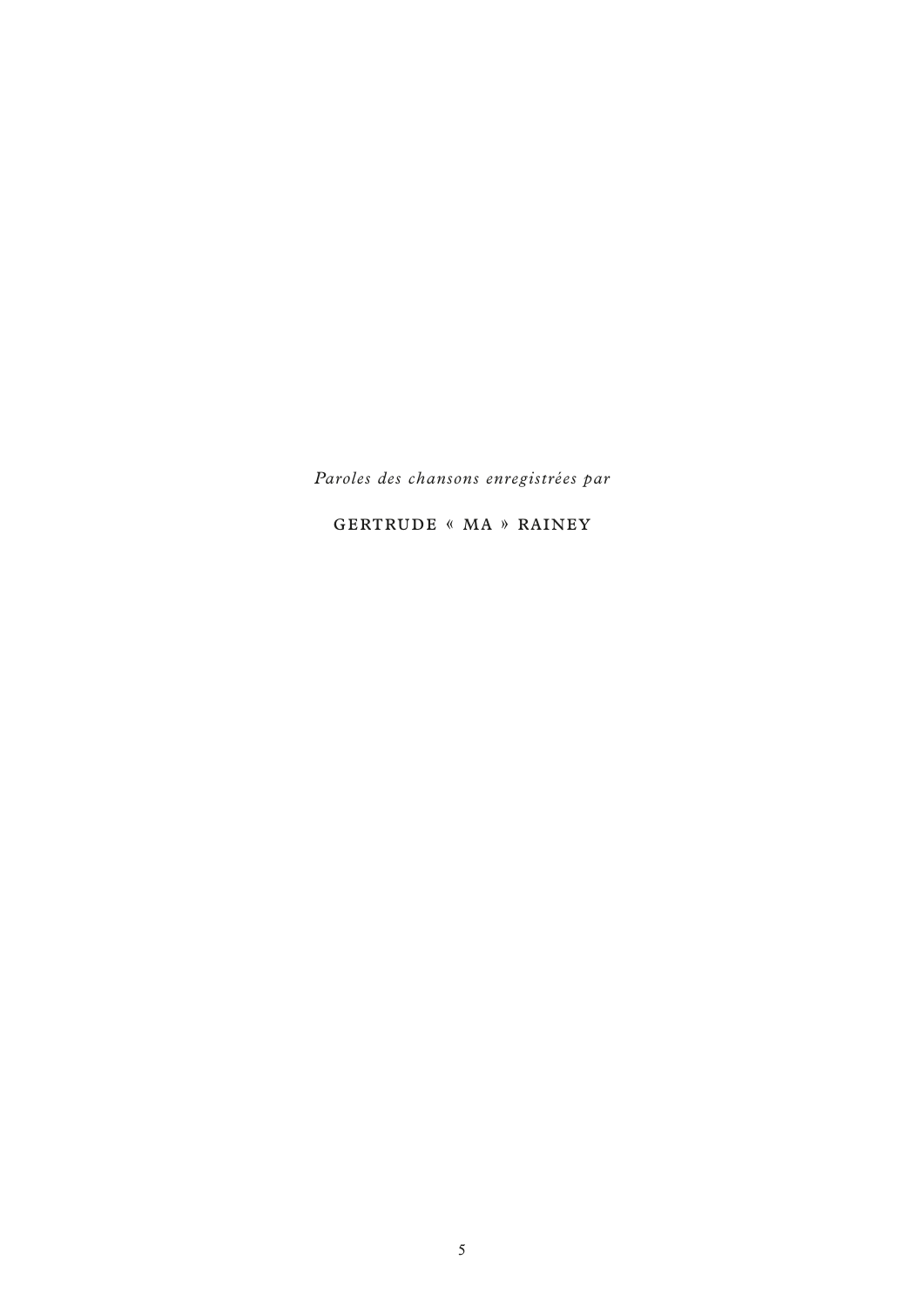#### ARMY CAMP HARMONY BLUES (Hooks Tilford et Gertrude Rainey)

<span id="page-7-0"></span>My man is leavin', cryin' won't make him stay Lord, my man is leavin', cryin' won't make him stay If cryin'd do any good, I'd cry my poor self away

If I had wings, I'd fly all over this land If I had wings, I'd fly all over this land When I stop flyin', I'm right there over my man.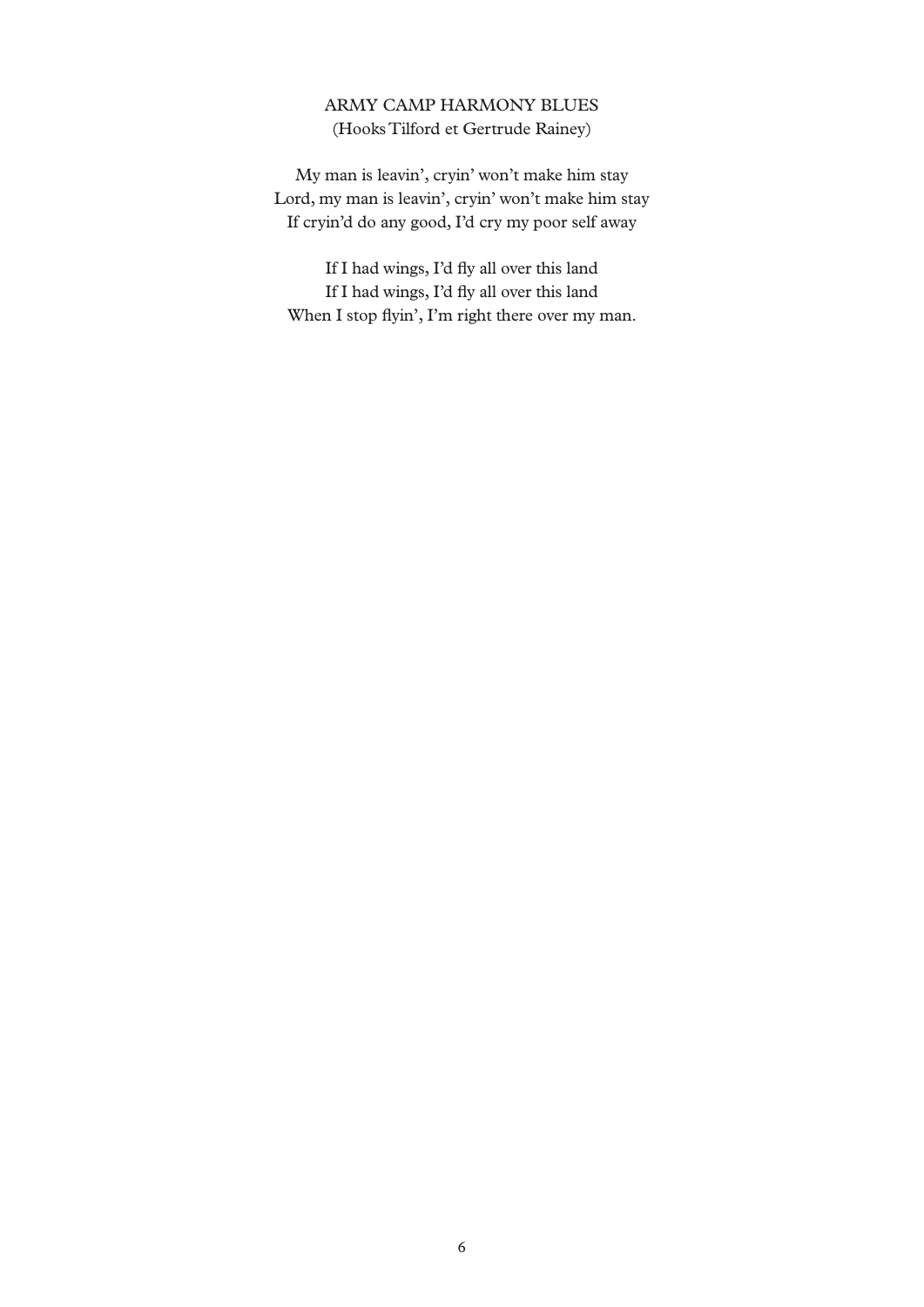#### BAD LUCK BLUES (Lovie Austin)

<span id="page-8-0"></span>Hey, people, listen while I spread my news Hey, people, listen while I spread my news I want to tell you people all about my bad luck blues

Did you ever wake up, just at the break of day Did you ever break up, just at the wake of day With your arms around the pillow where your daddy used to lay?

> Lord, look where the sun done gone Lord, Lord, look where the sun done gone Hey, Lord, there's something going on wrong

What's the use of living, you can't get the man you love What's the use of living, you can't get the man you love You might as well to die, give your soul to the Maker above.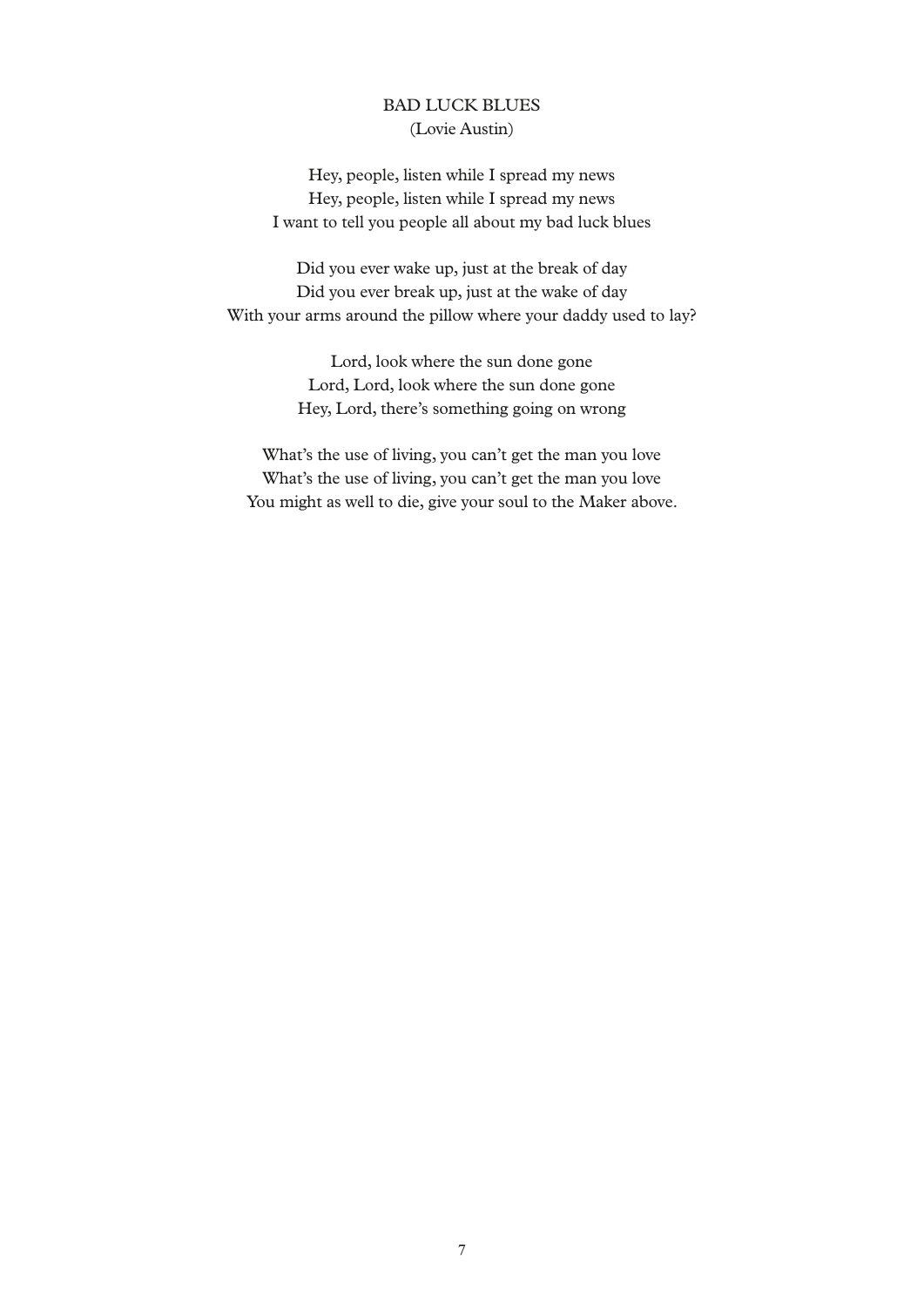#### BARREL HOUSE BLUES (Lovie Austin)

<span id="page-9-0"></span>Got the barrel house blues, feelin' awf'ly dry Got the barrel house blues, feelin' awf'ly dry I can't drink moonshine, 'cause I'm 'fraid I'd die

Papa likes his sherry, mama likes her port Papa likes his sherry, mama likes her port Papa likes to shimmy, mama likes to sport

Papa likes his bourbon, mama likes her gin Papa likes his bourbon, mama likes her gin Papa likes his outside women, mama like her outside men.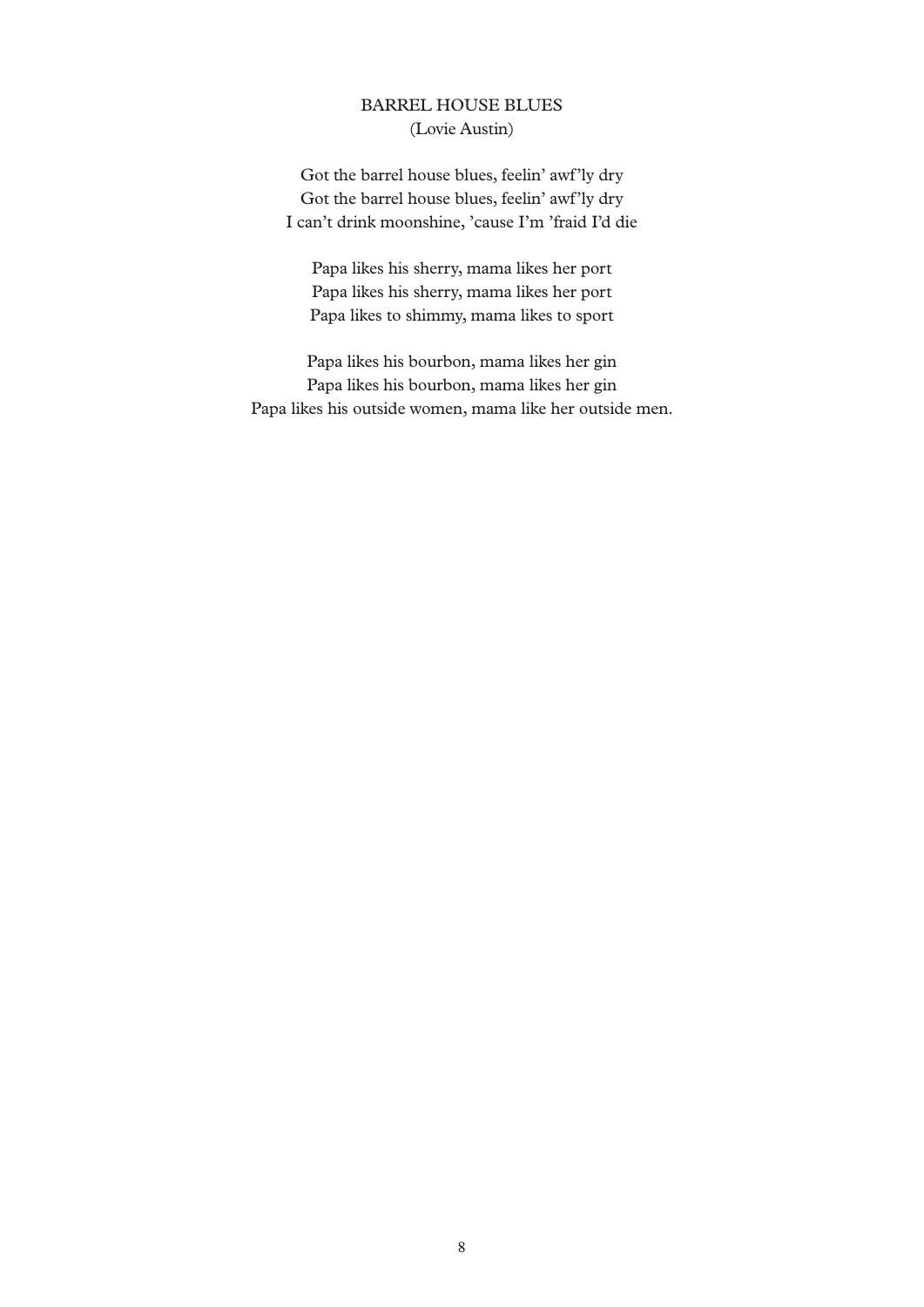## BESSEMER BOUND BLUES (Everett Murphy)

<span id="page-10-0"></span>Woke up this morning looking for my diamond jewels I woke up this morning looking for my diamond jewels 'Cause mama's goin' home singin' those Bessemer blues

Papa, sugar papa, how come you do me like you do? Papa, sugar papa, how come you do me like you do? I've done everything you asked me, tryin' to get along with you

I wade in the water, walk through the ice and snow I wade in the water, I walk through the ice and snow But from now on, papa, I won't be your dog no more

State Street's all right and lights shine nice and bright State Street's all right and lights shine nice and bright But I'd rather be in Bessemer reading by a candle light.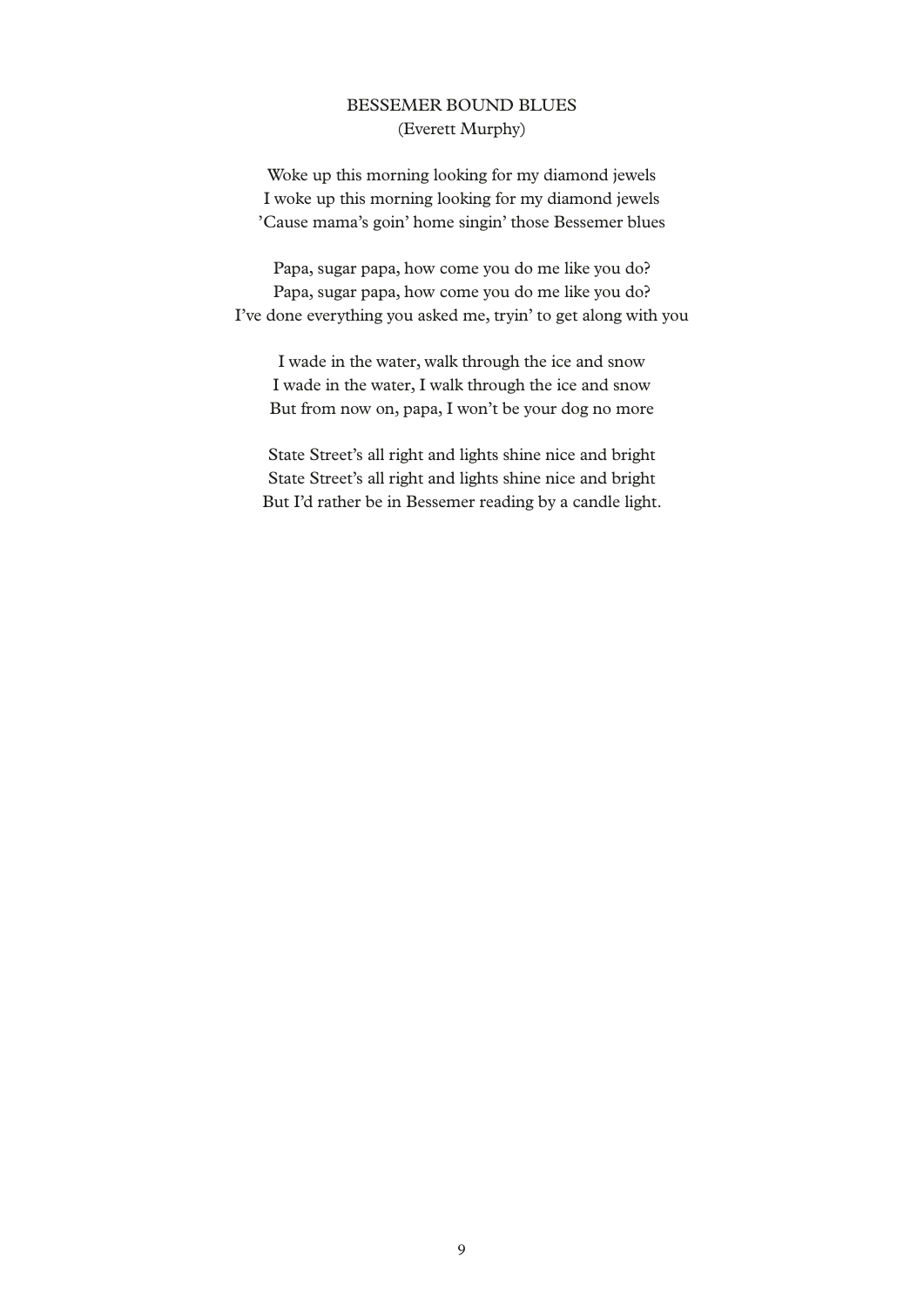#### BIG BOY BLUES (Gertrude Rainey)

<span id="page-11-0"></span>Oh, run here, daddy, tell me what's on your mind Oh, run here, daddy, tell me what's on your mind Oh, keeps me worried, grieving all the time

There's two things I can't understand There's two things I can't understand Why these married women crazy 'bout the back door man

> *[Parlé]* Lord, toot it, big boy, toot it Lord, that's my back door man

*[Chanté]* I'm goin' up on the mountain, goin' by the railroad tracks Lord, going up on the mountain, going by the railroad tracks I lost my daddy and I can't turn back

> I got a letter this morning, it didn't read just right I got a letter this morning, it didn't read just right That means I'm leaving to walk the streets all night.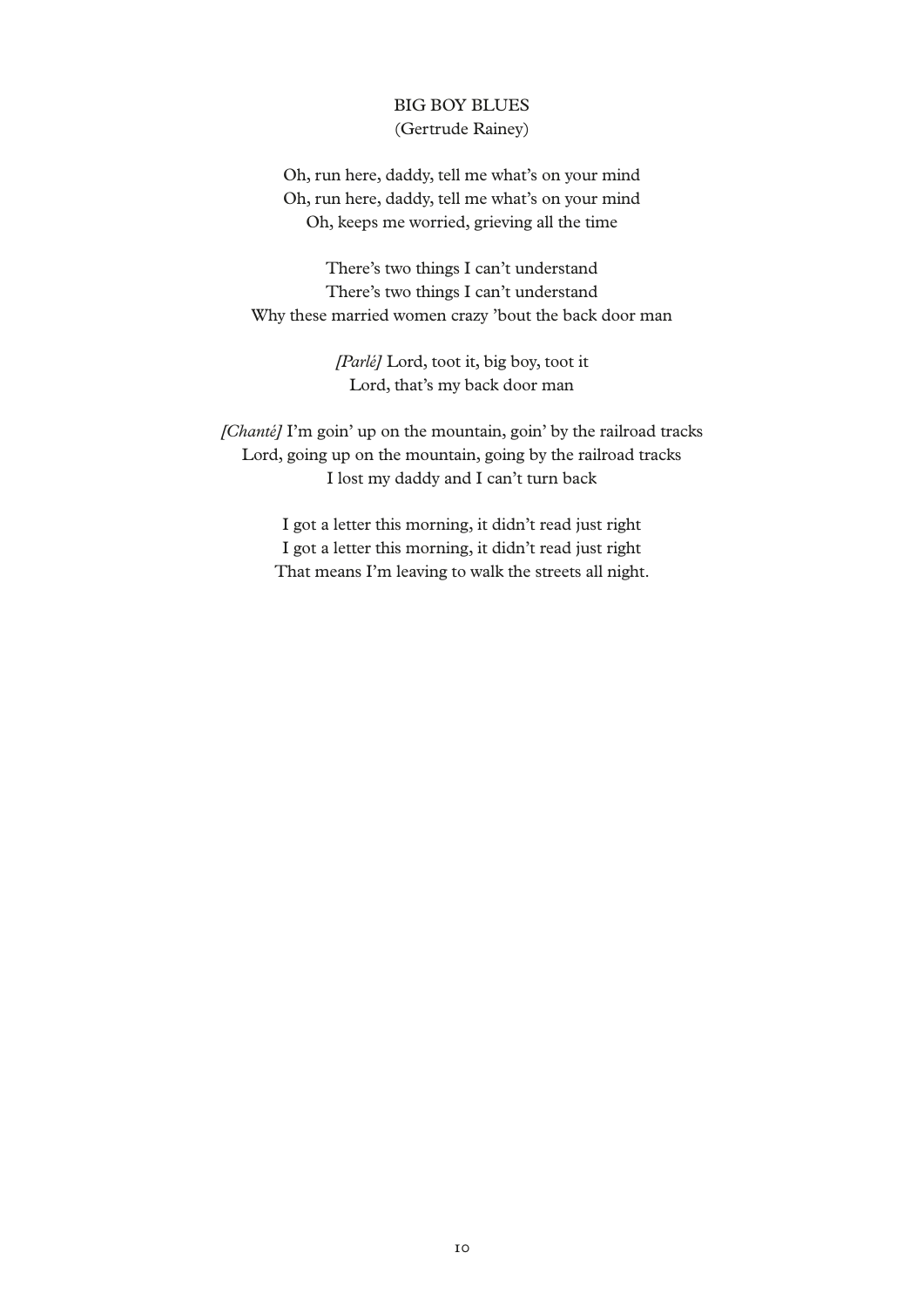#### BIG FEELING BLUES

#### (Selma Davis et Gertrude Rainey)

<span id="page-12-0"></span>*[Parlé]* All these many years I been pleadin' for a man How come I can't get me a real monkey man? I'm not no triflin' woman

*[Chanté]* I've been looking for a man I can call my own Been married many times, but they left my home Ah, big feeling blues, worst I ever had I've got the big feeling blues, I mean I've got 'em bad

*Charlie Jackson:* If you looking for a brown, come get this chocolate queen I'm a big kid man, just out of my teens

> *Rainey:* Ah, big feeling blues, worst I've ever had I've got the big feeling blues, I mean I've got 'em bad Unlucky with my yellow, unlucky with my brown The blacks they just keep on throwing me down Ah, big feeling blues, worst I've ever had I've got the big feeling blues, I mean I've got 'em bad

*Jackson:* If you need a good man, why don't you try me? I sho can put you out of your misery

*Rainey:* Ah, big feeling blues, worst I've ever had I've got the big feeling blues, I mean I've got 'em bad There's a whole lot left, what's left is good Gimme a chance, honey, I'll make you change your neighborhood Ah, big feeling blues, worst I've ever had I've got the big feeling blues, I mean I've got 'em bad.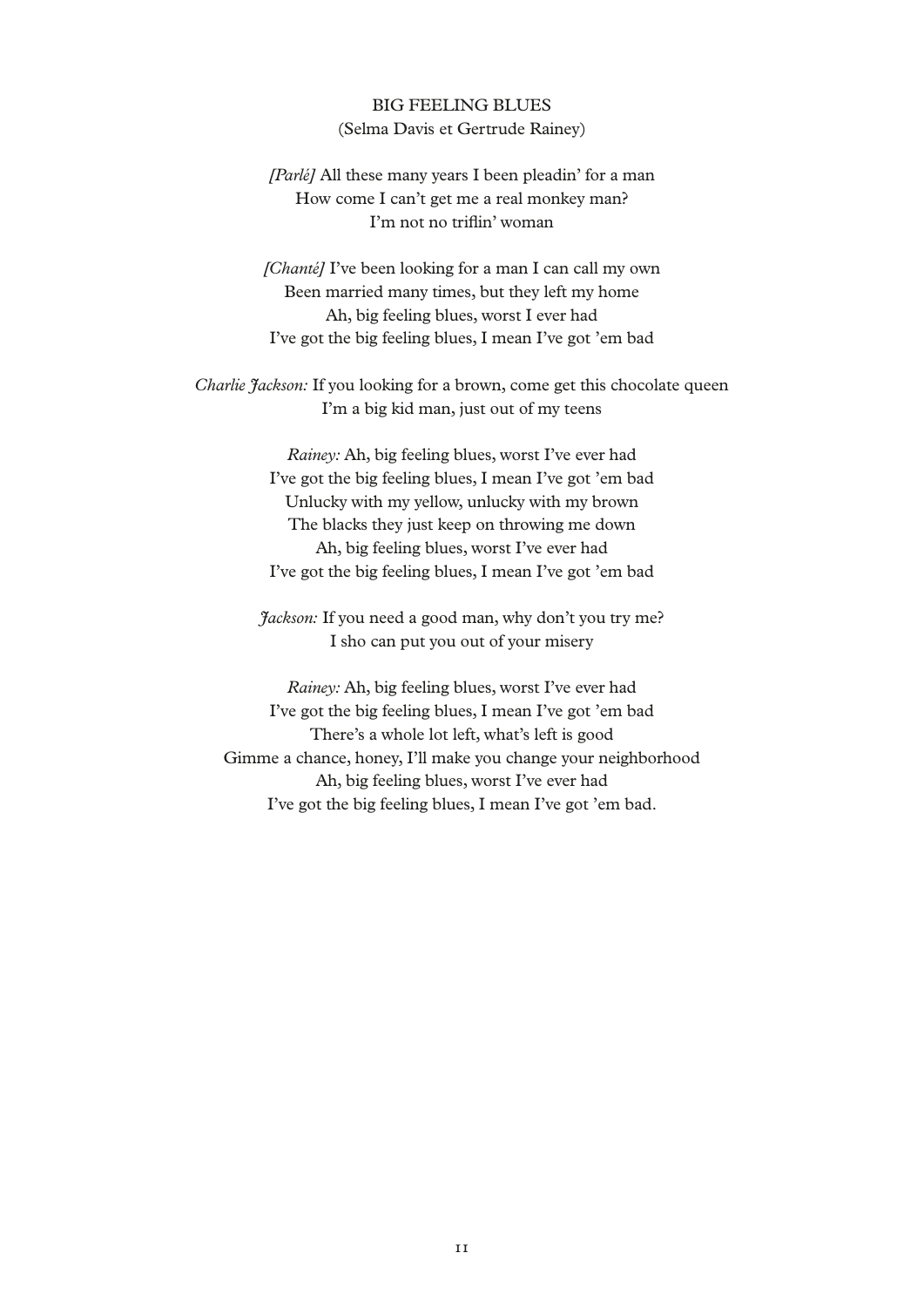### BLACK CAT HOOT OWL BLUES (Thomas Dorsey)

<span id="page-13-0"></span>Black cat on my doorstep, black cat on my windowsill Black cat on my doorstep, black cat on my windowsill If one black cat don't cross me, another black cat will

It's bad luck if I'm jolly, bad luck if I cry It's bad luck if I'm jolly, bad luck if I cry It's bad luck if I stay here, it's still more bad luck if I die

Last night a hootin' owl come and sit right over my door Last night a hootin' owl come and sit right over my door A feeling seemed to tell me I'd never see my man no more

I feel my left side a-jumping, my heart a-bumping, I'm minding my p's and q's I feel my brain a-thumping, I've got no time to lose Mama's superstitious, trying to overcome those blues.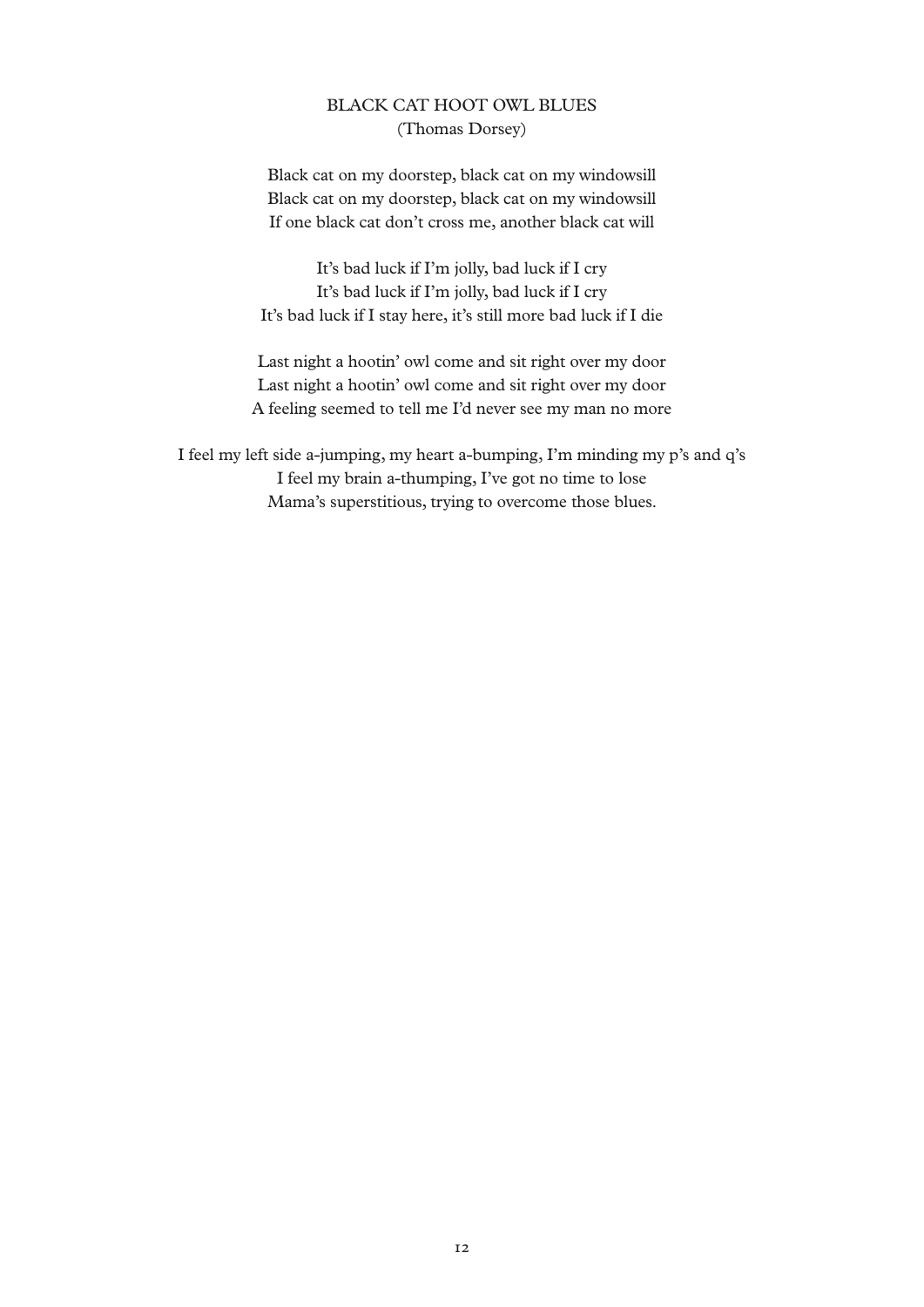# BLACK DUST BLUES

(Selma Davis et Gertrude Rainey)

<span id="page-14-0"></span>It was way last year when my trouble began It was way last year when my trouble began I had a fuss with a woman, she said I took her man

She sent me a letter, says she's gonna turn me down She sent me a letter, says she's gonna turn me down She's gonna fix me up so I won't chase her man around

I begin to feel bad, worse than I ever before I began to feel bad, worse than I ever before Started out one morning, found black dust all 'round my door

I began to get thin, had trouble with my feet I began to get thin, had trouble with my feet Throwing stuff out my mouth whenever I tried to eat

Black dust in my window, black dust on my doormat Black dust in my window, black dust on my doormat Black dust got me walking on all fours like a cat.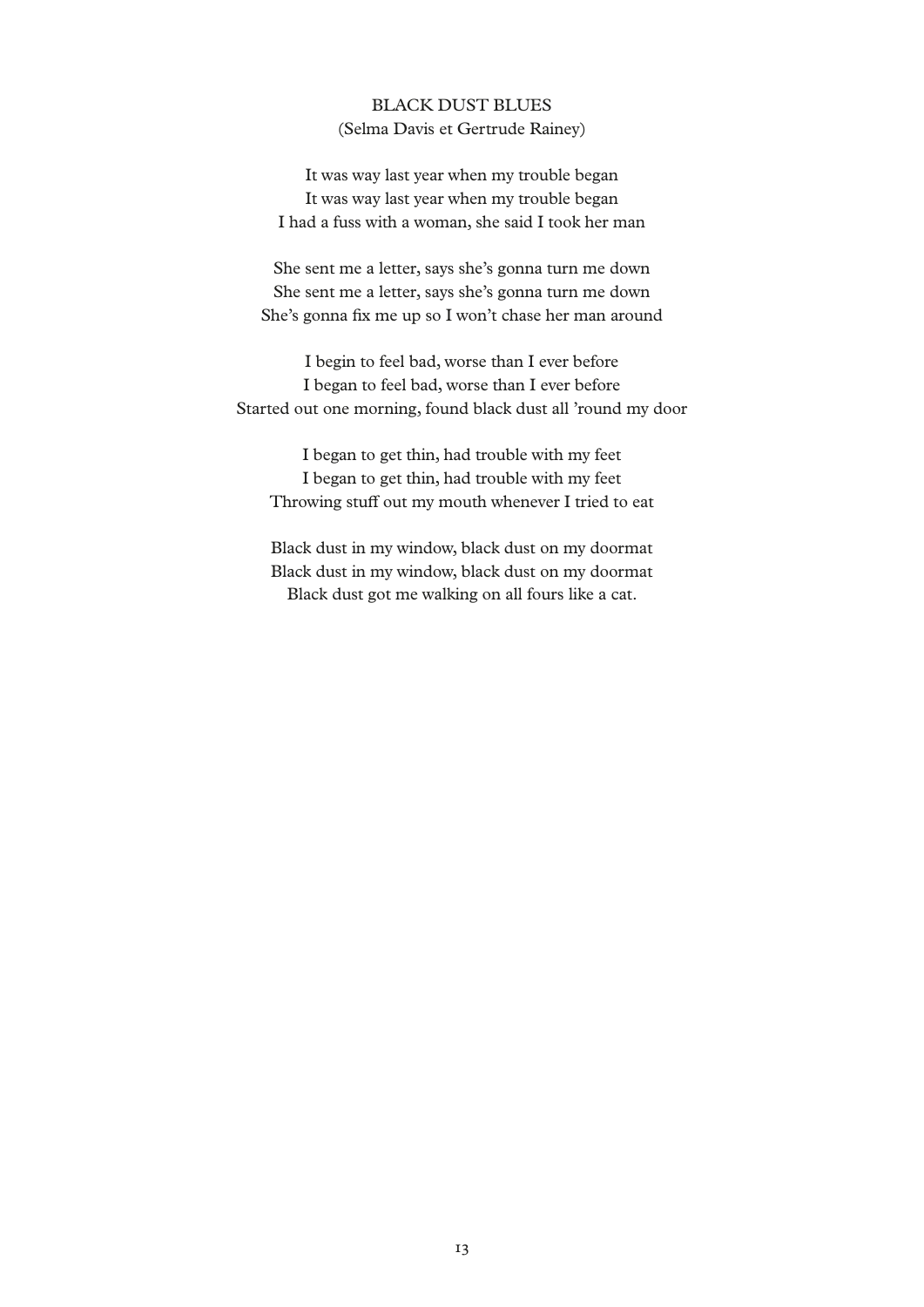#### BLACK EYE BLUES (Thomas Dorsey)

<span id="page-15-0"></span>Down in Hogan's Alley lived Miss Nancy Ann Always fussin', squabbling with her man Then I heard Miss Nancy say "Why do you treat your gal that way?"

I went down the alley, other night Nancy and her man had just had a fight He beat Miss Nancy 'cross the head When she rose to her feet, she said

"You low down alligator, just watch me Sooner or later gonna catch you with your britches down You 'buse me and you cheat me, you dog around and beat me Still I'm gonna hang around

"Take all my money, blacken both of my eyes Give it to another woman, come home and tell me lies You low down alligator, just watch me Sooner or later gonna catch you with your britches down I mean, gonna catch you with your britches down."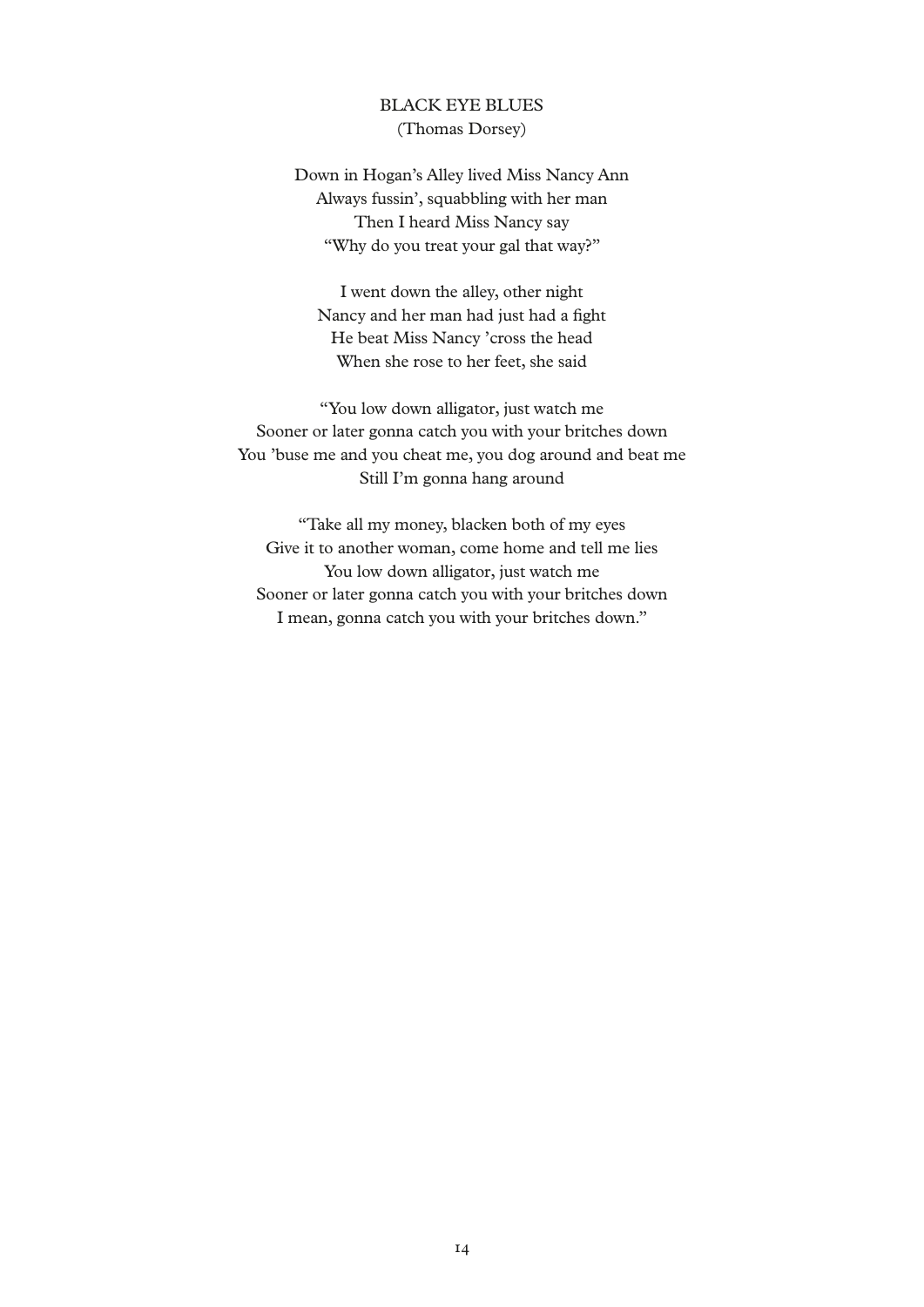## BLAME IT ON THE BLUES (Thomas Dorsey)

<span id="page-16-0"></span>I'm so sad and worried, got no time to spread the news I'm so sad and worried, got no time to spread the news Won't blame it on my trouble, can't blame it on the blues

> Lord, Lord, Lord, Lordy Lord Lord, Lord, Lordy Lordy Lord Lord, Lord, Lord, Lord, Lord, Lord

*[Parlé]* Lord, who'm I gonna blame it on, then?

I can't blame my daddy, he treats me nice and kind I can't blame my daddy, he treats me nice and kind Shall I blame it on my nephew, blame it on that trouble of mine?

This house is like a graveyard, when I'm left here by myself This house is like a graveyard, when I'm left here by myself Shall I blame it on my lover, blame it on somebody else?

Can't blame my mother, can't blame my dad Can't blame my brother for the trouble I've had Can't blame my lover that held my hand Can't blame my husband, can't blame my man Can't blame nobody, guess I'll have to blame it on the blues.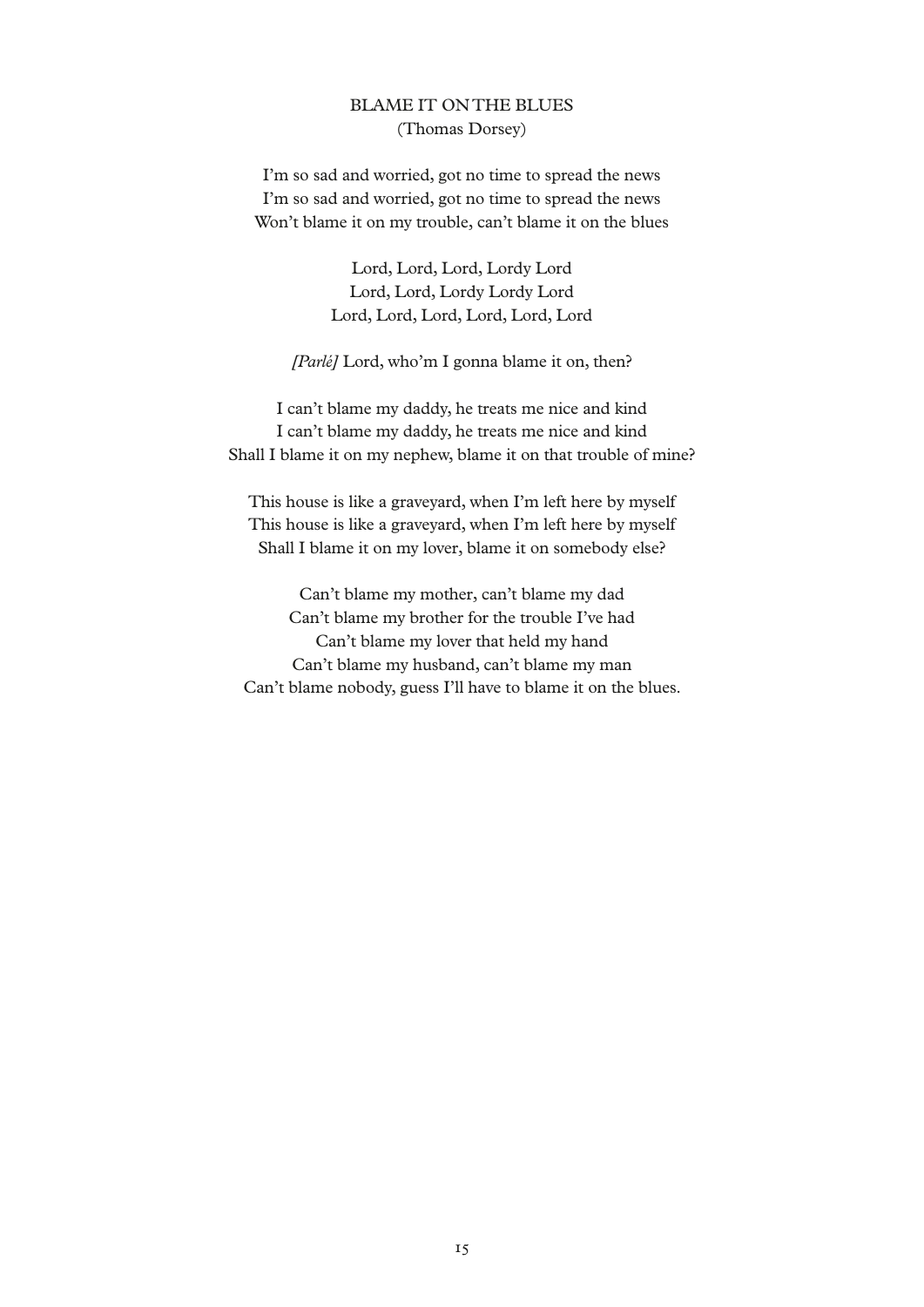## BLUES, OH BLUES (Gertrude Rainey)

<span id="page-17-0"></span>*[Parlé]* Now it's the blues, boys, play 'em whilst I sing 'em

*[Chanté]* Oh blues, oh blues, oh blues Oh blues, oh blues, blues, oh blues I'm so blue, so blue, I don't know what to do Oh blues, oh blues, oh blues

I'm going away, I'm going to stay I'm going away, I'm going to stay I'm going away, oh, mama's going to stay I'm going to find the man I love some sweet day

*[Parlé]* Lord, b'lieve it, I've changed my mind

*[Chanté]* Oh blues, oh blues, oh blues Oh blues, oh blues, blues, oh blues I'm so blue, so blue, oh, mama don't know what to do Oh blues, I'm blue, oh blues.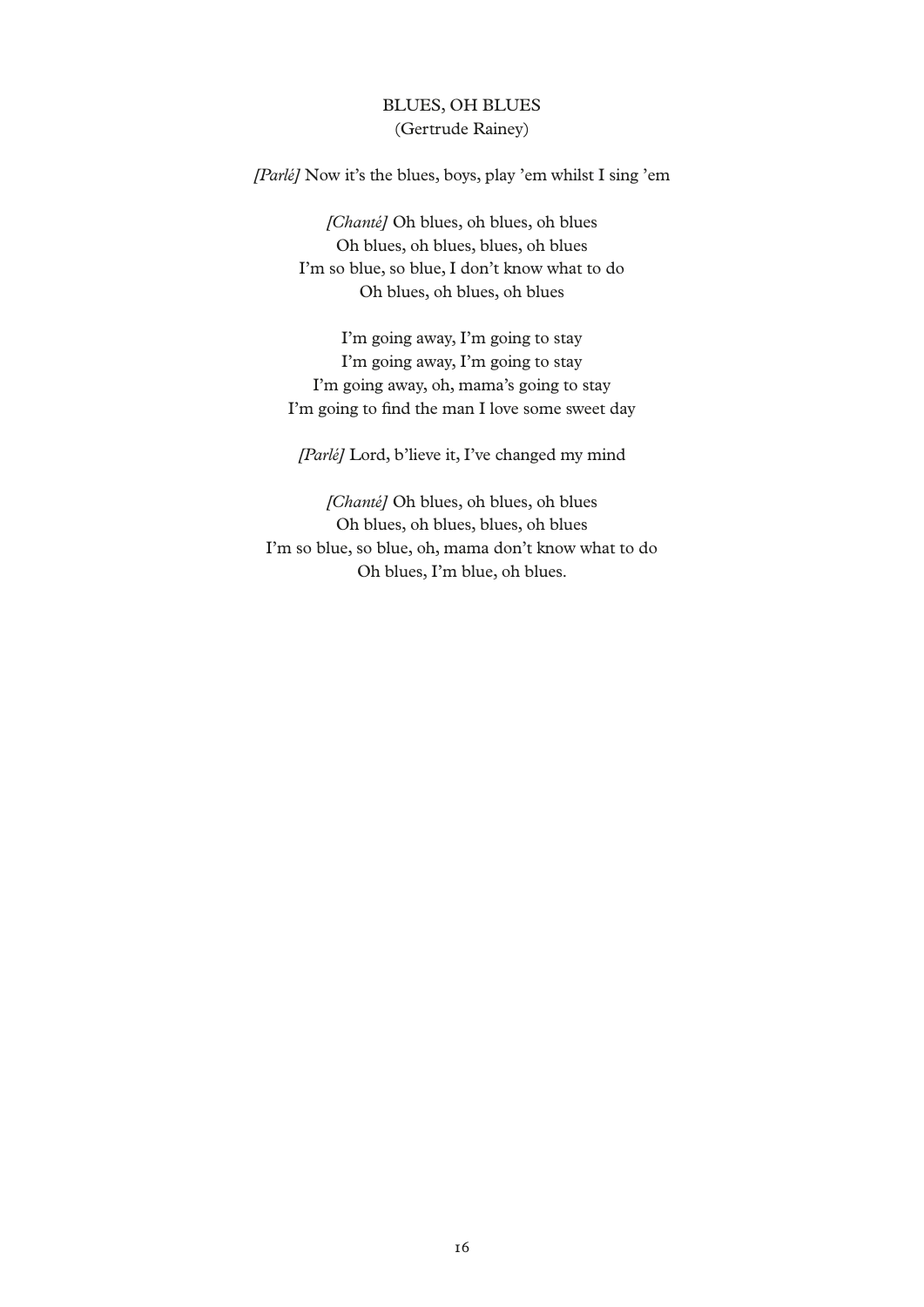#### BLUES THE WORLD FORGOT, PART I

(Compositeur inconnu)

*[Parlé]*

<span id="page-18-0"></span>*Rainey:* Lord, Lord, Lord, I got the blues this mornin' and don't care who know it. I want all you boys to lock your doors, and don't let nobody in but the police.

*Unknown man:* Look here, Ma.

*Rainey:* What is it?

*Man:* What's the matter with you?

*Rainey:* I got the blues.

*Man:* What kinda blues?

*Rainey:* The blues that the world forgot.

*Man:* Woman, I believe you is drunk.

*Rainey:* Drunk? Don't gimme no hambone! Mm, mm, mm, mm. Lord have mercy! The way I feel this morning, I don't mind going to jail!

*Man:* Ma, don't talk so loud! Don't you see the sergeant standing out there on the corner?

*Rainey:* Tell the sergeant I said come on in, and bring all the corn mash he have with him! Lord have mercy!

Now, that does it!

*Man:* Look it here, Ma.

*Rainey:* What is it?

*Man:* They done turn all them black cats loose there in that alley.

*Rainey:* Turn all the cats loose? What do I care if they turn them cats loose? Let them bring all the drunken cats! Where is the bootlegger? Tell him I'm going to drink all the whiskey he made this week! I feel like going

to jail!

*Man:* Uh-oh!

*Rainey:* What is it?

*Man:* Uh-oh!

#### *Rainey:* What's the matter?

*Man:* Old Tack Annie's done cut her old man's head again.

*Rainey:* Cut her old man's head? Tell Tack Annie t'come on down here! I ain't scared of her! Bring all the Tack Annies! The way I feel this morning, I'll tackle any Tack Annie! I wouldn't mind seein' Tack Annie! *Man:* Well, it won't be long now.

*Rainey:* I know'd it, I know'd it, I know'd it; we'll all land up in jail. I'm going to tell the judge I don't know a thing about it!

*Man:* Well, it wasn't me!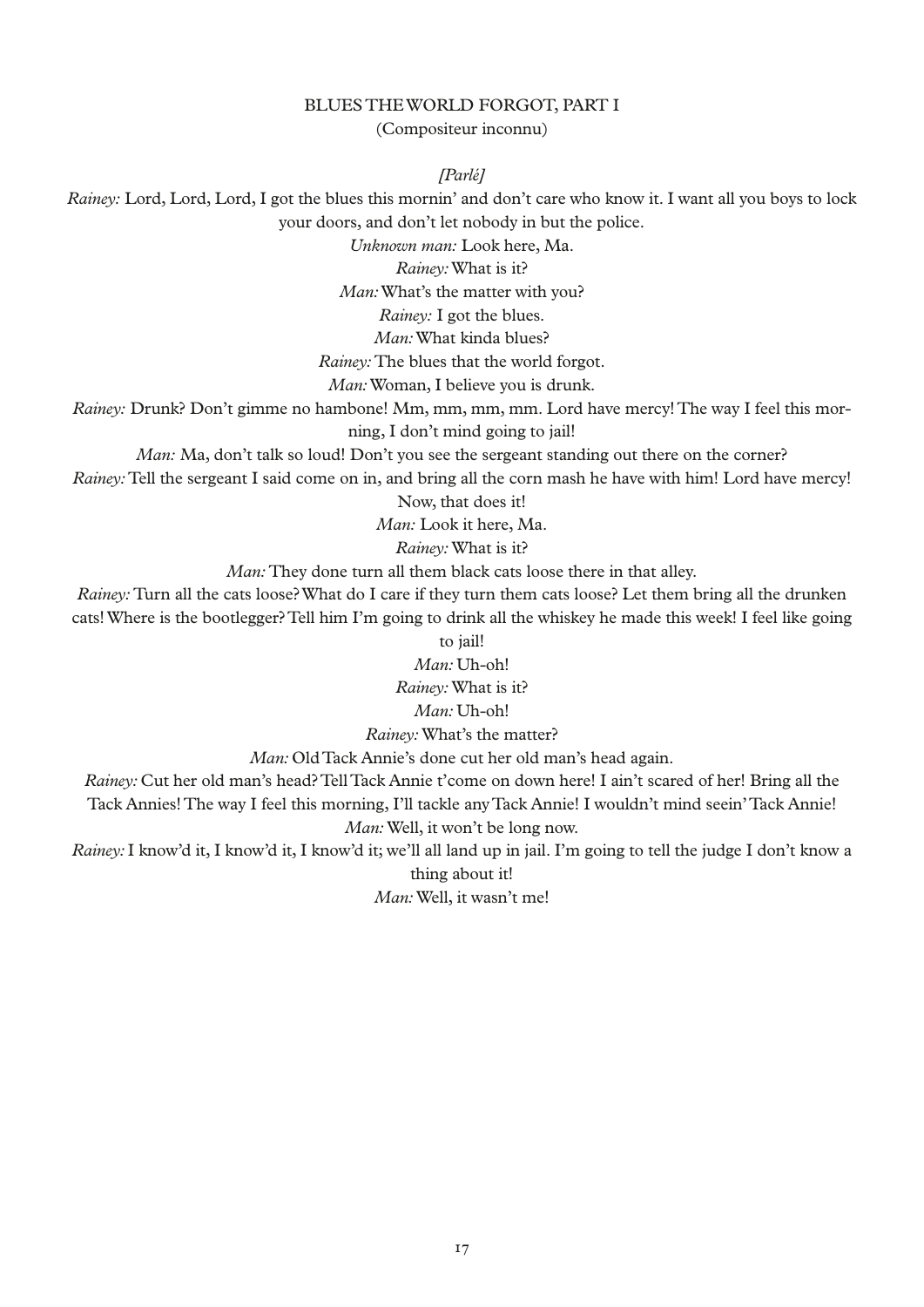#### BLUES THE WORLD FORGOT, PART II

(Compositeur inconnu)

#### *[Parlé]*

<span id="page-19-0"></span>*Rainey:* I told that judge I didn't know a thing about it. *Unknown man:* Yeah, but you're doin' time right here with me, sister. Huh! *Rainey:* All right, but I'm doin' my time for nothin'. *Man:* Yeah, I heard that before. *Rainey:* Everybody said I wasn't a little old drunk. *Man:* No, you don't get drunk. *Rainey:* How I feel this week, brother, I'm gonna tell you right now. *Man:* Until Thursday. You go to jail every Friday mornin'. *Rainey:* That's all right. *Man:* Biggest whiskey head in town.

*[Rainey chante, l'homme parle] Rainey:* Everybody cryin' mercy, tell me what mercy means. *Man:* Now, ain't that one evil woman? *Rainey:* Everybody cryin' mercy, tell me what mercy means. *Man:* Mm, mm, mm, mm! *Rainey:* If it means feelin' good, Lord, have mercy on me. *Man:* Aw, that's what I thought. *Rainey:* When your man start to quit you, you know there's somethin' goin' on wrong. *Man:* That's it? That's it! Got one of them things in the bag. *Rainey:* When your man start to quit you, somethin' goin' on wrong. *Man:* Ought to take that graveyard dust out your pocket! *Rainey:* Lay down in your bed, can't sleep all night long.

#### *[Ils parlent tous les deux]*

*Rainey:* Well, I'm drunk all right now, but I know just what I'm doin'! *Man:* Yeah, yeah, woman, yeah! Stop shaking that mess in here! *Rainey:* Yeah, well, look like the time ain't gonna be long now! *Man:* You goin' back to jail again if you don't stop shakin' that thing here. Don't allow that in here! *Rainey:* Can anybody come help poor little bitty old me? Lord, Lord. *Man:* 'Round here carryin' a groundhog in your pocket. *Rainey:* Oh, how I feel this evening! *Man:* Aw! Somebody come here! Ma! Have you... have you completely lost your head? *Rainey:* I'm drunk!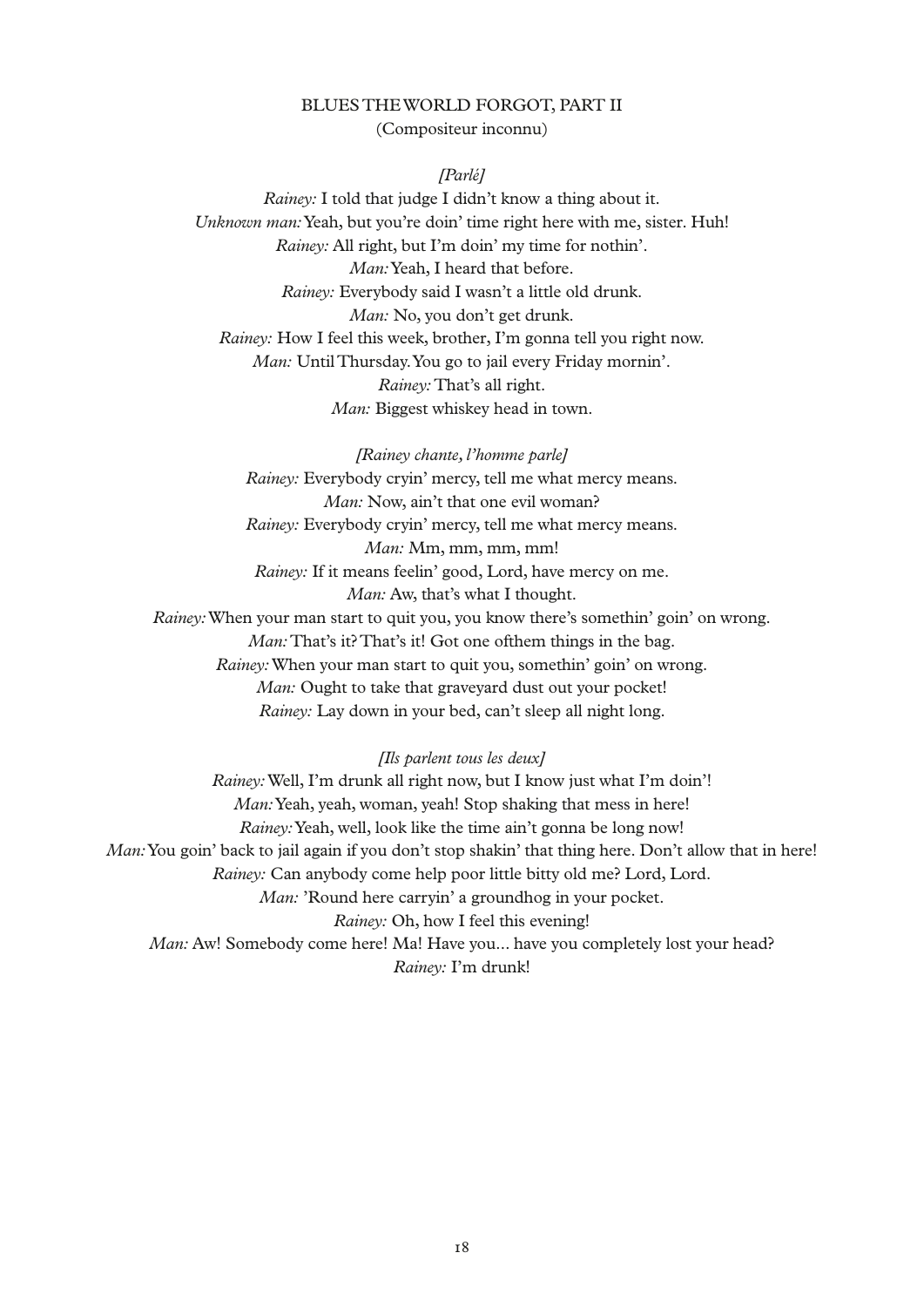## BOOZE AND BLUES (T. Guy Suddoth)

<span id="page-20-0"></span>Went to bed last night and, folks, I was in my tea I went to bed last night and I was in my tea Woke up this morning, the police was shaking me

I went to the jail house, drunk and blue as I could be I went to the jail house, drunk and blue as I could be But the cruel old judge sent my man away from me

They carried me to the courthouse, Lordy, how I was cryin' They carried me to the courthouse, Lordy, how I was cryin' They give me sixty days in the jail and money couldn't pay my fine

Sixty days ain't long when you can spend them as you choose Sixty days ain't long when you can spend them as you choose But they seem like years in a cell where there ain't no booze

My life is all a misery when I cannot get my booze My life is all a misery when I cannot get my booze I can't live without my liquor, got to have the booze to cure those blues.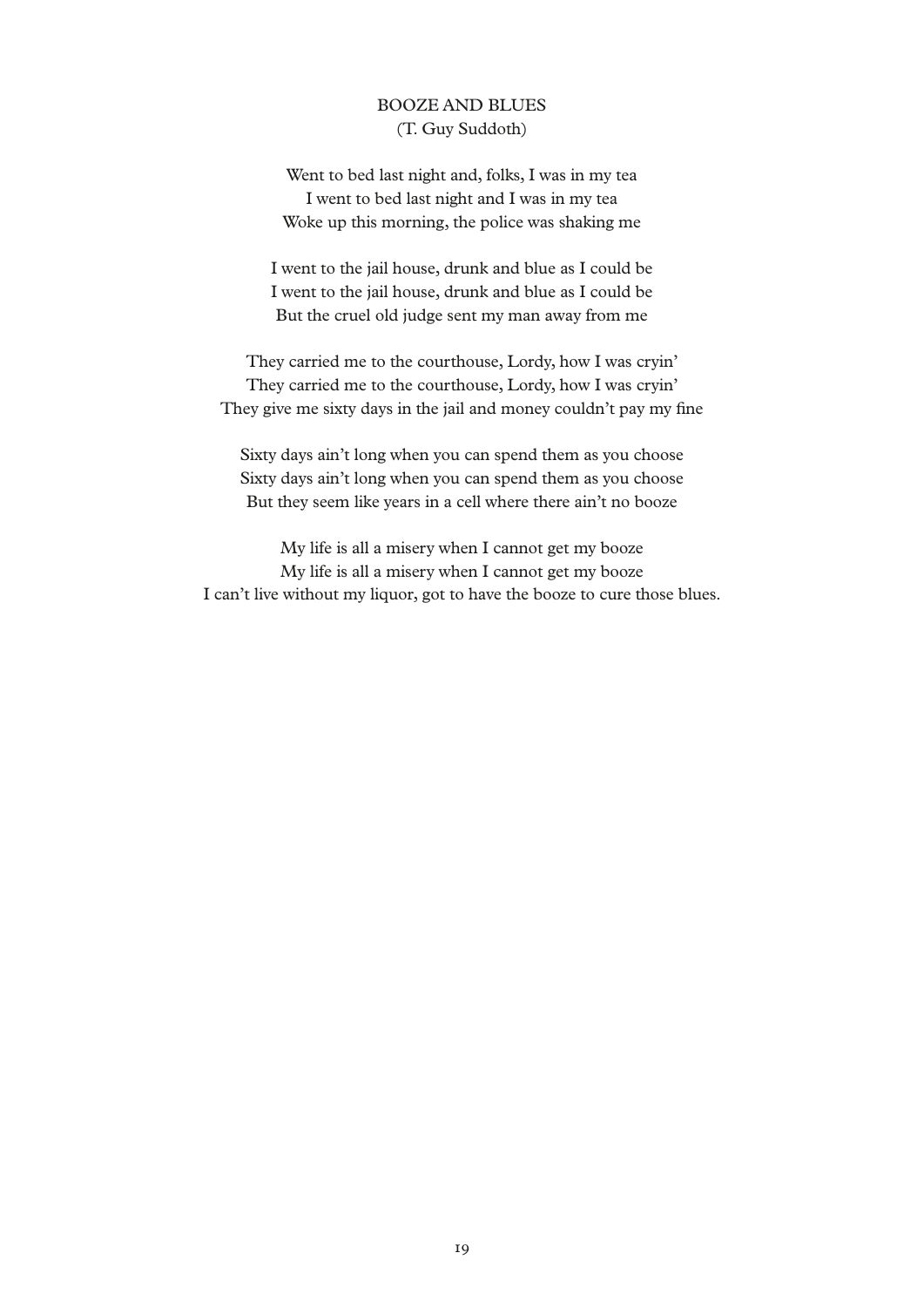## BO-WEEVIL BLUES (Gertrude Rainey)

<span id="page-21-0"></span>Hey, hey, bo-weevil, don't sing them blues no more Hey, hey, bo-weevil, don't sing them blues no more Bo-weevils here, bo-weevils everywhere you go

I'm a lone bo-weevil, been out a great long time I'm a lone bo-weevil, been out a great long time I'm gonna sing these blues to ease the bo-weevil's lonesome mind

> I don't want no man to put no sugar in my tea I don't want no man to put no sugar in my tea Some of 'em so evil, I'm 'fraid he might poison me

I went downtown, and bought me a hat I brought it back home, I laid it on the shelf Looked at my bed, I'm gettin' tired sleepin' by myself.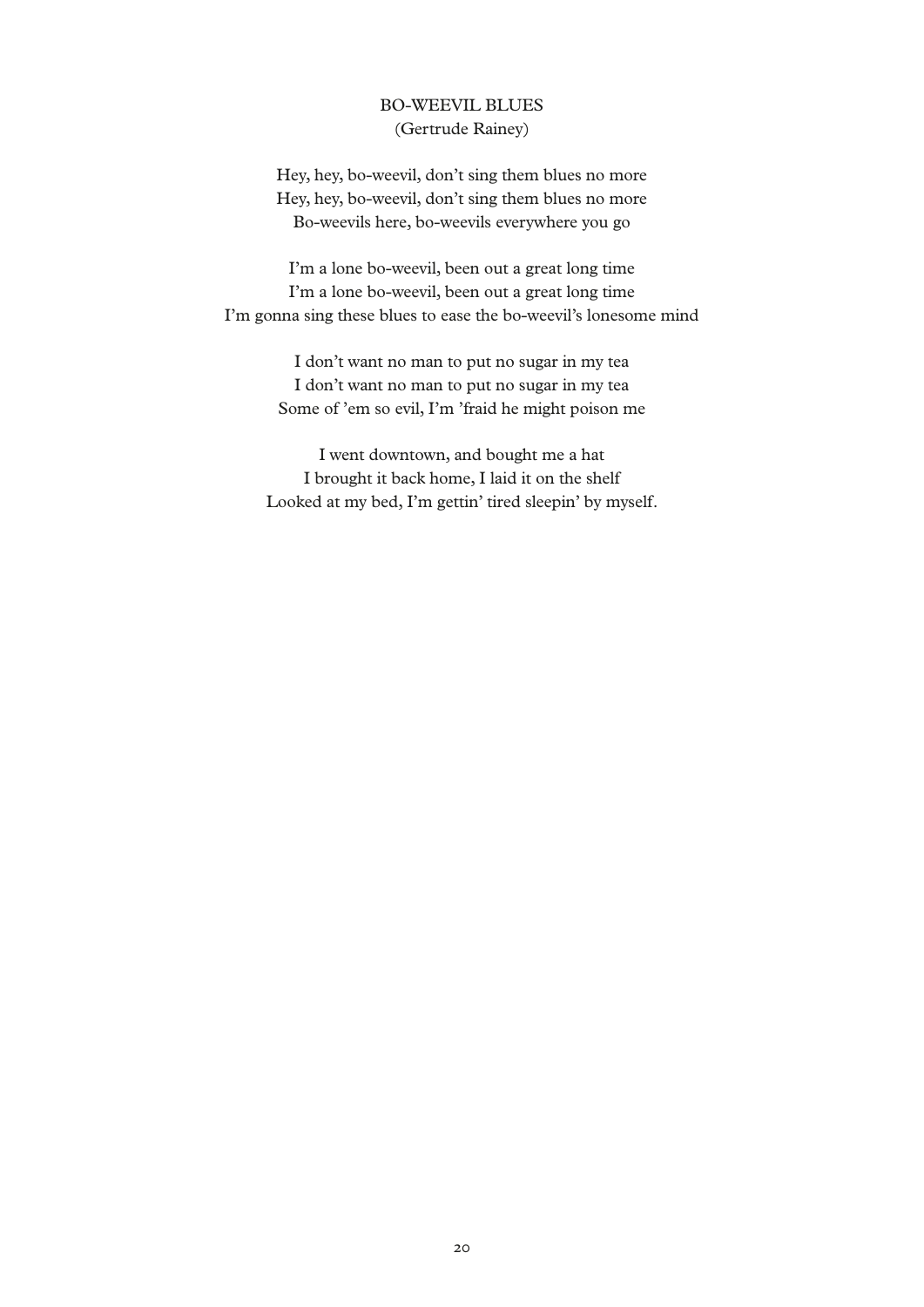## BROKEN HEARTED BLUES (Gertrude Rainey)

Lord, I wonder, what is it worryin' me Lord, I wonder, what is it worryin' me If it ain't my regular, must be my used to be

<span id="page-22-0"></span>I'm going to buy me a pair of meat hounds to lead this lonesome trail  $\star$ I'm going to buy me a pair of meat hounds to lead this lonesome trail If I don't find my good man, I'll spend the rest of my life in jail

> Good morning, judge, Mama Rainey's done raised sand Good morning, judge, Mama Rainey's done raised sand She killed everybody, judge, she's even killed her man.

> > *\* Cette partie est quasiment inaudible.*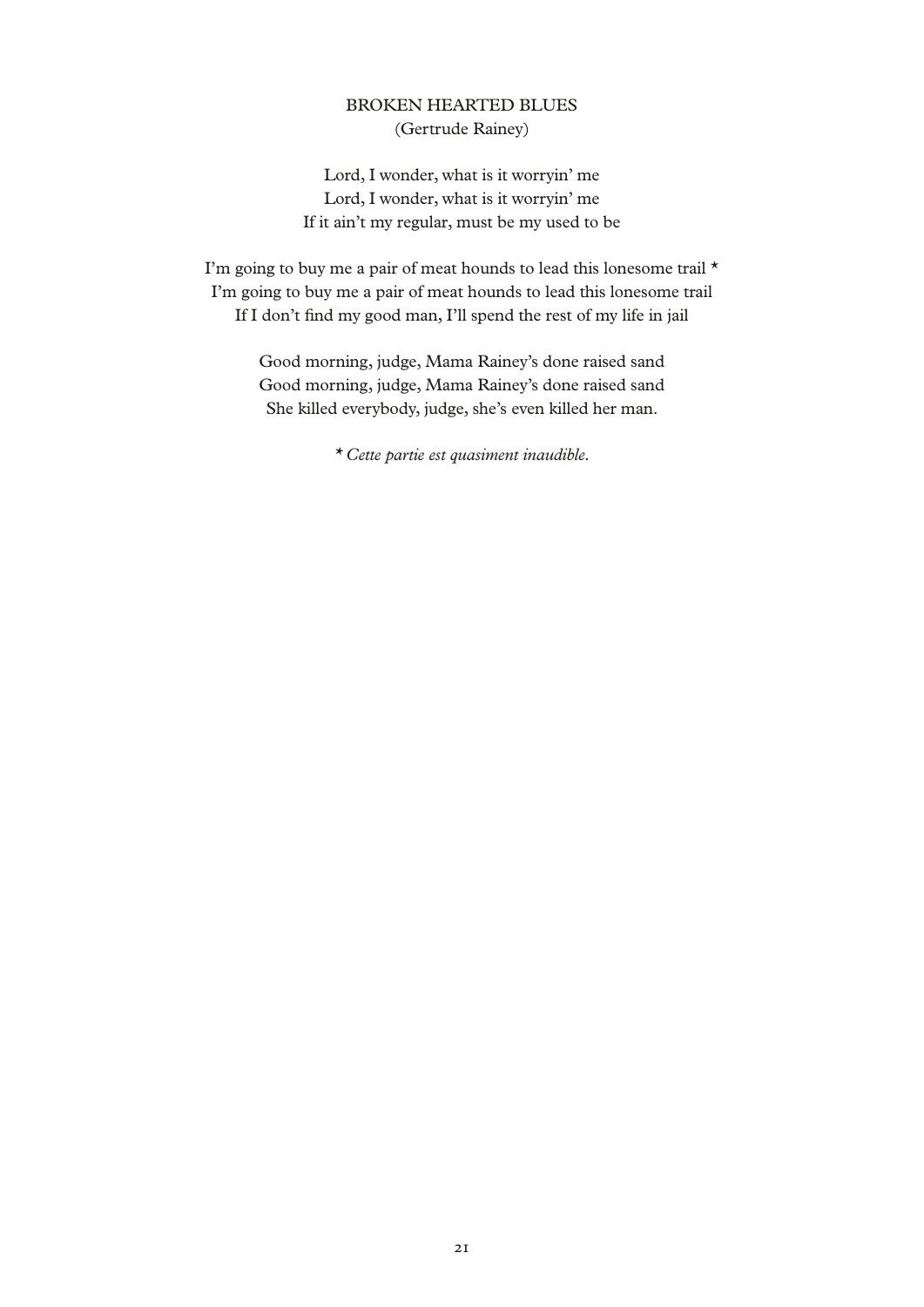## BROKEN SOUL BLUES (H. Strathedene Parham)

<span id="page-23-0"></span>My soul is broken, my heart aches too Days I spend longing, daddy, for you Nights I spend weeping, weeping for you You gonna miss the day you took your love away Then you'll know just how it feels When you got the broken soul blues

You made me love you, you made your mama care You demanded money, I didn't scold When you asked for loving, I give you my soul I'm crying now, but still I feel somehow You'll be laughing, dearie When I got the broken soul blues

*[Parlé]* Ah, my soul is broken Seems the whole world's gone back on me I'm crying now, but still I feel somehow I'll be laughing, dearie When you got the broken soul blues.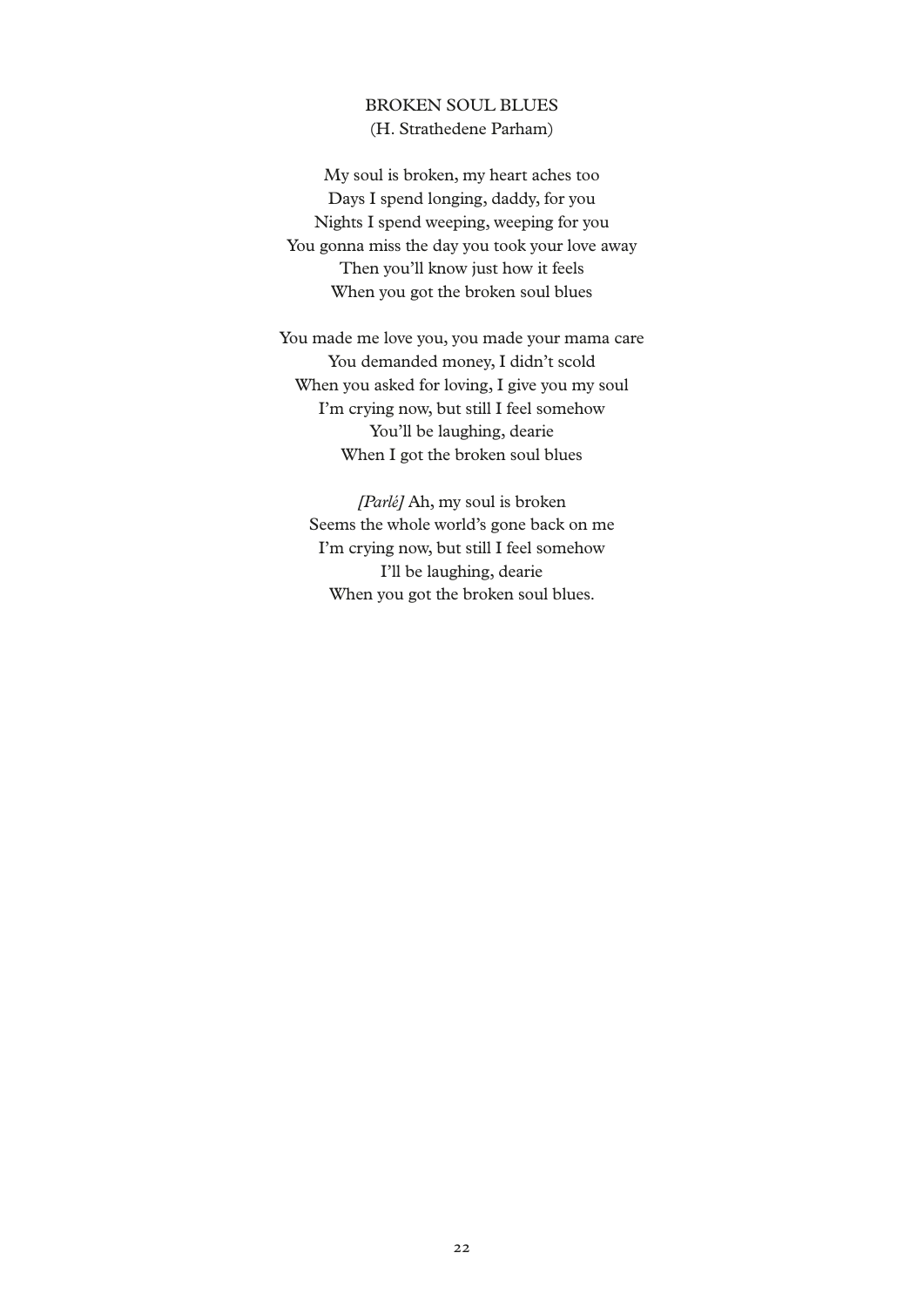## CELL BOUND BLUES (Gertrude Rainey)

<span id="page-24-0"></span>Hey, hey, jailer, tell me what have I done Hey, hey, jailer, tell me what have I done You've got me all bound in chains, did I kill that woman's son?

All bound in prison, all bound in jail All bound in prison, all bound in jail Cold iron bars all around me, no one to go my bail

I've got a mother and father, livin' in a cottage by the sea I've got a mother and father, livin' in a cottage by the sea Got a sister and brother, wonder do they think of poor me

> I walked in my room the other night My man walked in and begin to fight

I took my gun in my right hand, "Hold him, folks, I don't wanta kill my man."

When I did that, he hit me 'cross my head First shot I fired, my man fell dead

The paper came out and told the news That's why I said I got the cell bound blues Hey, hey, jailer, I got the cell bound blues.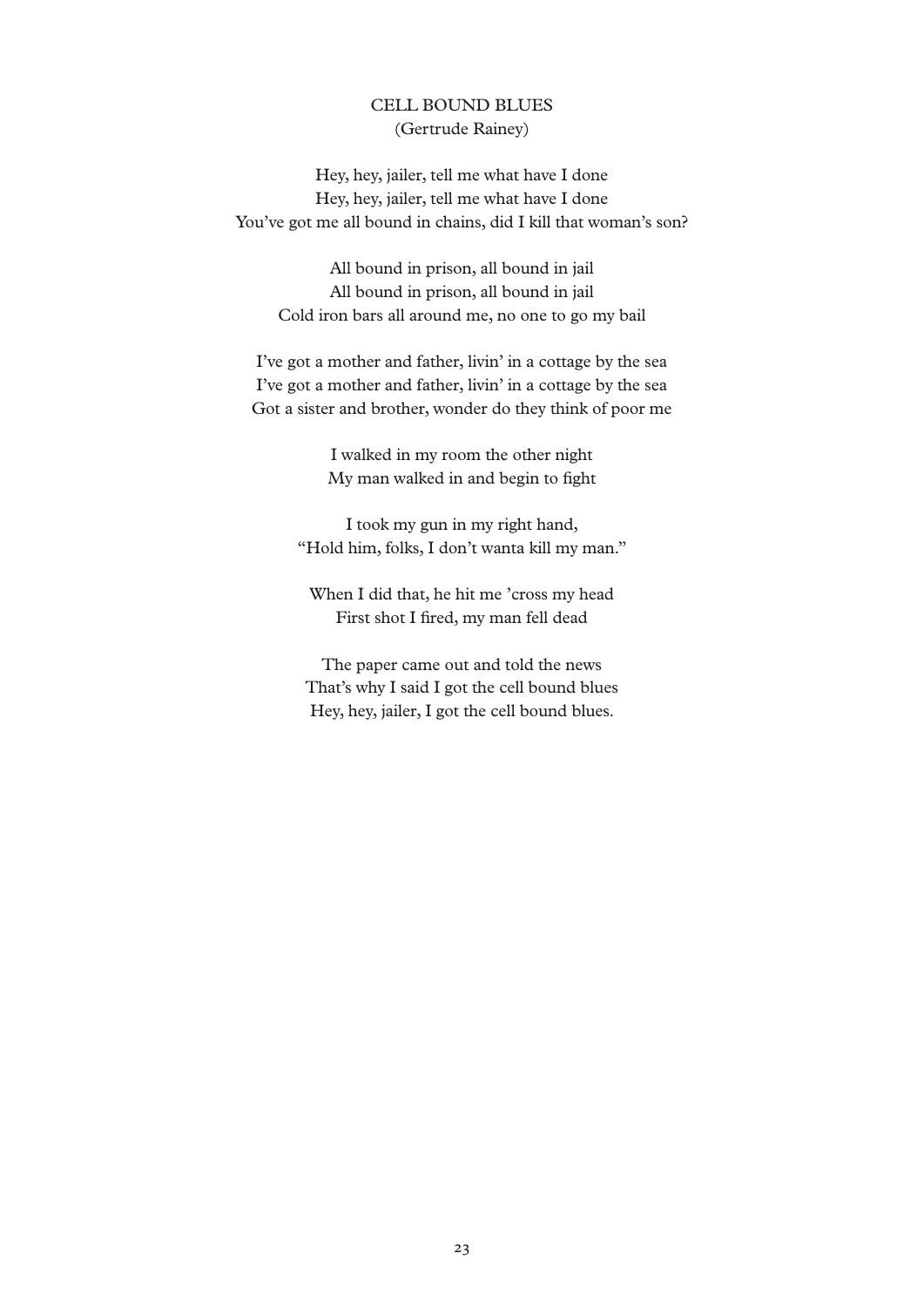## CHAIN GANG BLUES (Charles J. Parker et Thomas Dorsey)

<span id="page-25-0"></span>The judge found me guilty, the clerk he wrote it down The judge found me guilty, the clerk he wrote it down Just a poor gal in trouble, I know I'm county road bound

> Many days of sorrow, many nights of woe Many days of sorrow, many nights of woe And a ball and chain, everywhere I go

Chains on my feet, padlock on my hand Chains on my feet, padlock on my hand It's all on account of stealing a woman's man

It was early this mornin' that I had my trial It was early this mornin' that I had my trial Ninety days on the county road and the judge didn't even smile.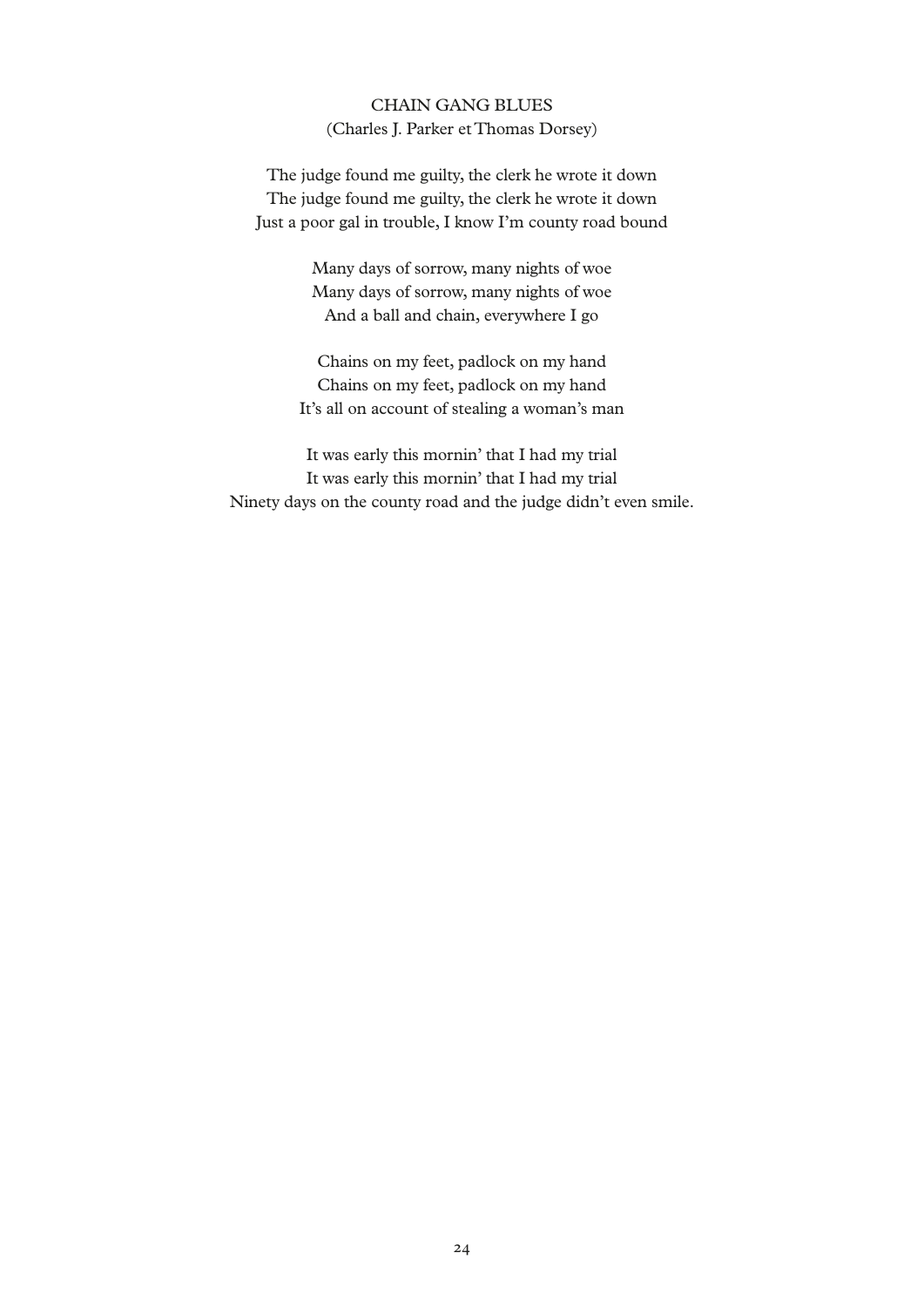## COUNTlN' THE BLUES (Gertrude Rainey)

<span id="page-26-0"></span>*[Parlé]* Lord, I got the blues this mornin' I want everybody to go down in prayer, Lord, Lord

*[Chanté]* Layin' in my bed with my face turned to the wall Lord, layin' in the bed with my face turned to the wall Tryin' to count these blues, so I could sing them all

Memphis, Rampart, Beale Street, set them free Lord, Memphis, Rampart, Beale Street, set them free Graveyard and 'Bama Bound, Lord, Lord, come from Stingaree

Lord, sittin' on the Southern, gonna ride, ride all night long Lord, sittin' on the Southern, gonna ride all night long Down Hearted, Gulf Coast, they was all good songs

Lord, 'rested at Midnight, Jail House made me lose my mind Lord, 'rested at Midnight, Jail House made me lose my mind Bad Luck and Bo-Weevil made me think of old Moonshine

Lord, going to sleep, boys, mama's just now got bad news Lord, going to sleep now, just now I got bad news To try to dream away my troubles, countin' these blues.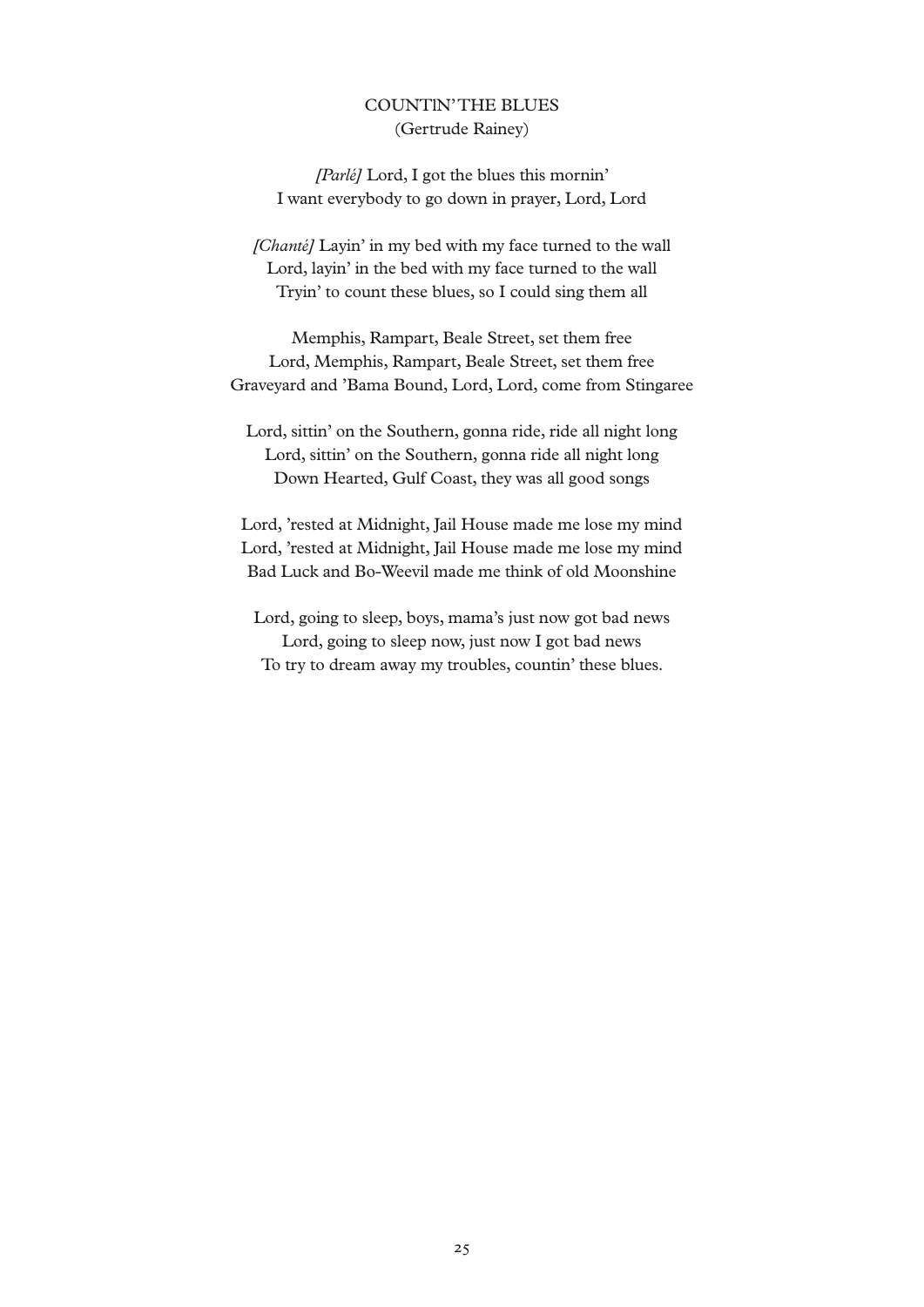#### DADDY GOODBYE BLUES (Gertrude Rainey)

<span id="page-27-0"></span>Left my man this mornin', standin' in my door When I got back he said, "I don't want you no more." Goodbye, goodbye, daddy, goodbye

Can't always tell when you ain't treated right Your man go out from you, stay out all day and night Goodbye, goodbye, daddy, goodbye

Now daddy wrote me a letter, said, "Mama please come home." When I got home last night, I found my man had gone Goodbye, goodbye, daddy, goodbye

> Da, da, da, da, da, da, da, da, da, da, da Goodbye, goodbye, daddy, goodbye

Ain't got nobody to tell my troubles to Laid down in my bed, cried all night 'bout you Goodbye, goodbye, daddy, goodbye

Goodbye, daddy, daddy, please tell me goodbye If you don't want me, daddy, mama'll sure lay down and die Goodbye, goodbye, daddy, goodbye

> Da, da, da, da, da, da, da, da, da, da, da Goodbye, goodbye, daddy, goodbye.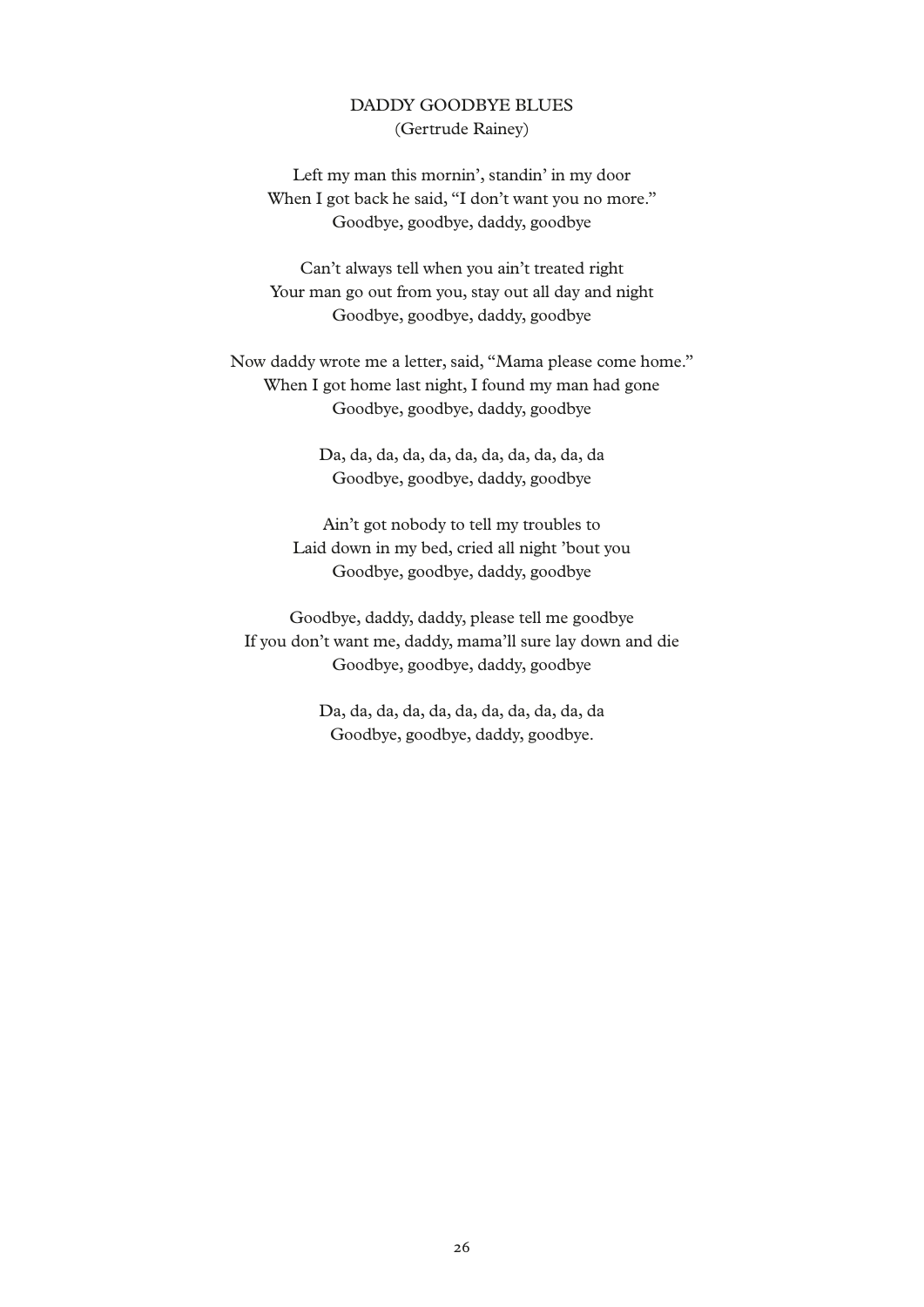## DAMPER DOWN BLUES

(Compositeur inconnu)

<span id="page-28-0"></span>Lord, Lord, Lord Lord Lord Lord, Lord Lord, Lord Lord Lord Lord The man I'm lovin' treats me like a dog

I woke up this mornin', trouble all 'round my bed I woke up this mornin', trouble all 'round my bed I had the blues so bad, I couldn't hold up my head

> Lord, ain't gwine cry no more Lord, ain't gwine cry no more I cried here, cried everywhere I go

If I had wings, I'd fly all over this town If I had wings, I'd fly all over this town When I'd found my man, I'd turn his damper down

> Lord, ain't gwine cry no more Lord, ain't gwine cry no more I cried here, cried everywhere I go.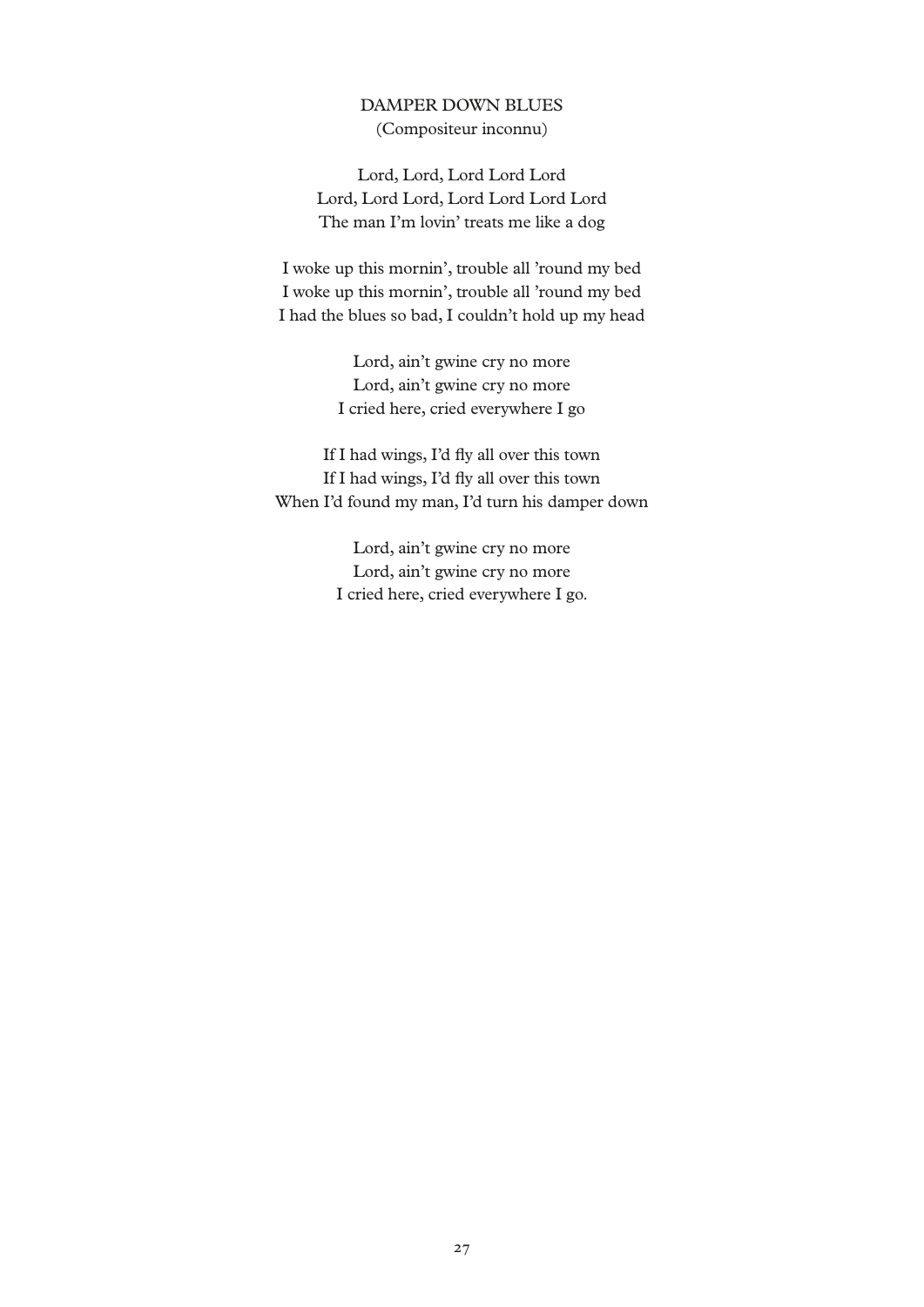#### DEAD DRUNK BLUES (George W. Thomas)

<span id="page-29-0"></span>*[Parlé]* My man is friggin' drunk this morning, daddy, say, be yourself!

*[Chanté]* Oh, give me Houston, that's the place I crave Oh, give me Houston, that's the place I crave So when I'm dry, I drink whiskey's just made

Oh, whiskey, whiskey is some folks' downfall Oh, whiskey, whiskey is some folks' downfall But if I don't get whiskey, I ain't no good at all

When I was in Houston, drunk most every day When I was in Houston, drunk most every day

*[Parlé]* Lord, where the police? *[Chanté]* I drank so much whiskey, I thought I'd pass away

Have you ever been drunk, slept in all your clothes Have you ever been drunk, slept in all your clothes And when you wake up, feel like you've had a dose?

Daddy, I'm going to get drunk just one more time *[Parlé]* Where's the whiskey bottle? *[Chanté]* Honey, I'm going to get drunk, papa, just one more time 'Cause when I'm drunk, nothing's gonna worry my mind.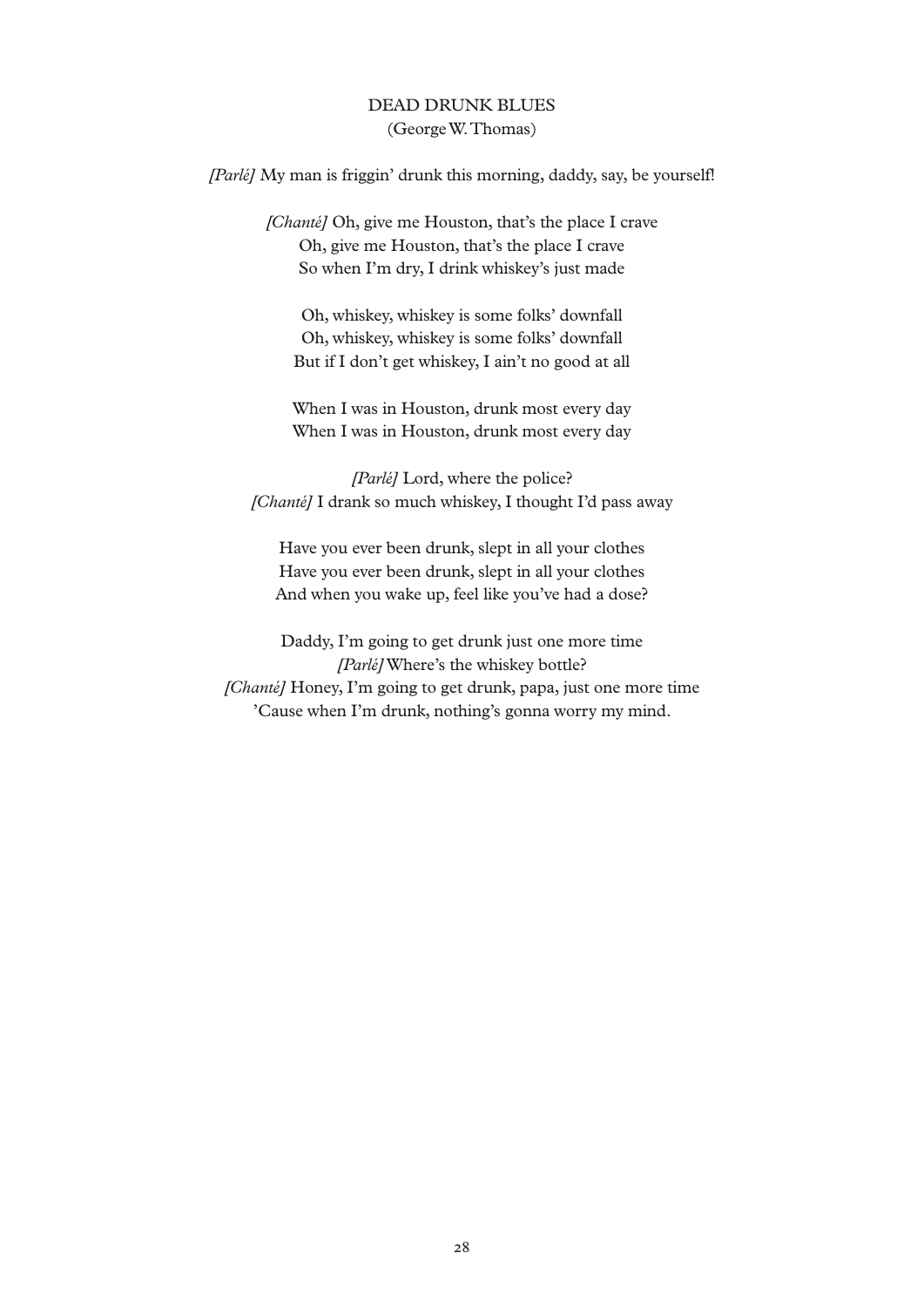## DEEP MOANING BLUES (Gertrude Rainey)

## Mmmm Mmmm Mmmm MmmMmmmMmm Mmmm Mmm Mmmm

<span id="page-30-0"></span>My doorbell this morning, don't know whichaway to go My bell rang this morning, didn't know whichaway to go I had the blues so bad, I set right down on my floor

I felt like going on the mountain, jumping over in the sea I felt like going on the mountain, jumping over in the sea When my daddy stay out late, he don't care a thing 'bout me

> Mmmm Mmm Mmm Mmm Mmm Mmm

*[Parlé]* Lord, where I'm gonna stay at tonight?

Mmm Mmm Mm Mm

Daddy, daddy, please come home to me Daddy, daddy, please come home to me I'm on my way, crazy as I can be.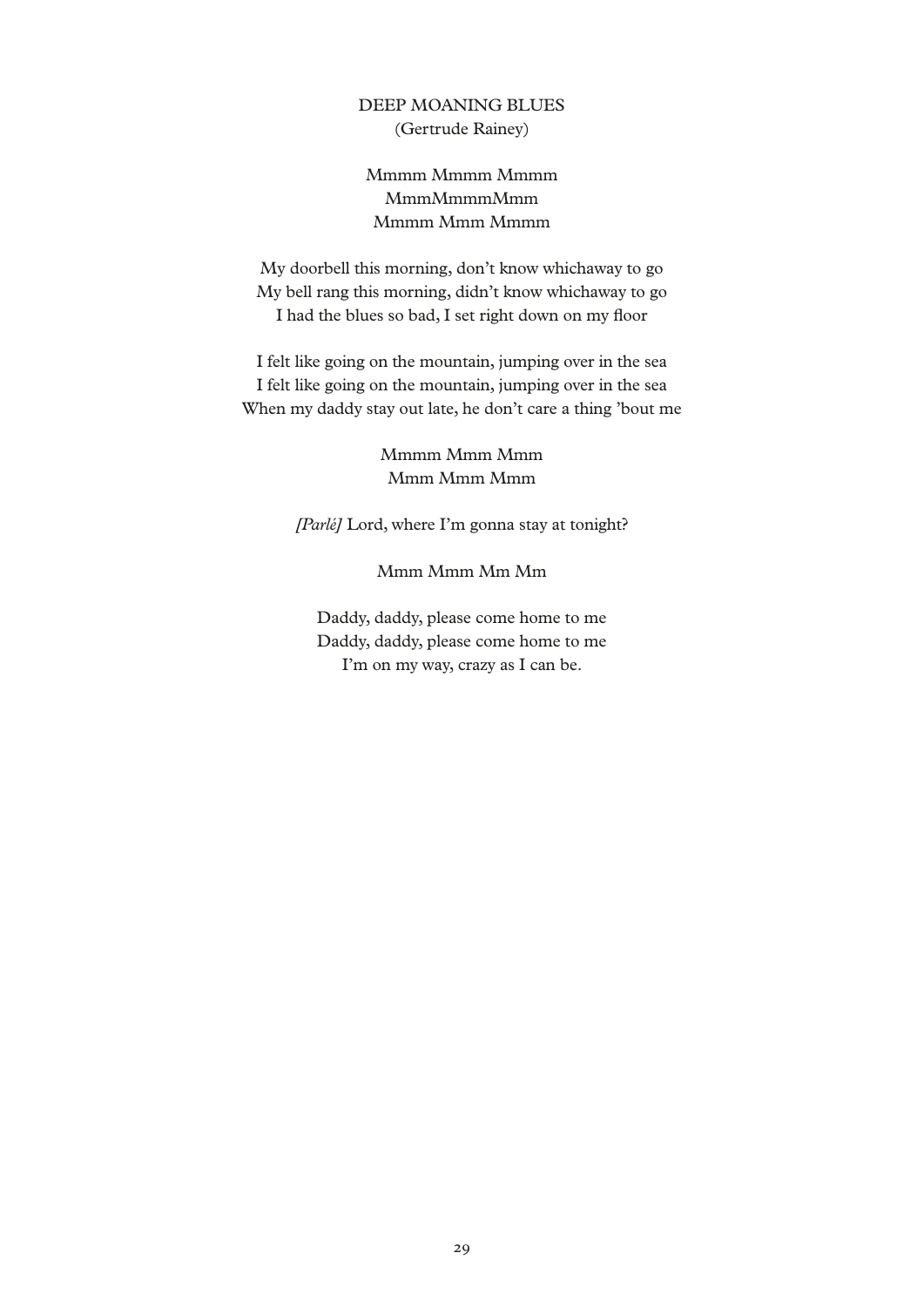#### DON'T FISH IN MY SEA (Bessie Smith et Gertrude Rainey)

<span id="page-31-0"></span>My daddy come home this mornin', drunk as he could be My daddy come home this mornin', drunk as he could be I know my daddy's done gone bad on me

He used to stay out late, now he don't come home at all He used to stay out late, now he don't come home at all *[Parlé]* Won't kiss me, either\* I know there's another mule been kickin' in my stall

If you don't like my ocean, don't fish in my sea Don't like my ocean, don't fish in my sea Stay out of my valley and let my mountain be

I ain't had no lovin' since God knows when I ain't had no lovin' since God knows when That's the reason I'm through with these no-good triflin' men

Never miss the sunshine 'til the rains begin to fall Never miss the sunshine 'til the rains begin to fall You never miss your ham 'til another mule's in your stall.

\* Cette voix parlée semble être celle de Bessie Smith, qui aurait très bien pu être présente lors de cette session d'enregistrement de manière informelle. Cet enregistrement, réalisé à Chicago, date de décembre 1926.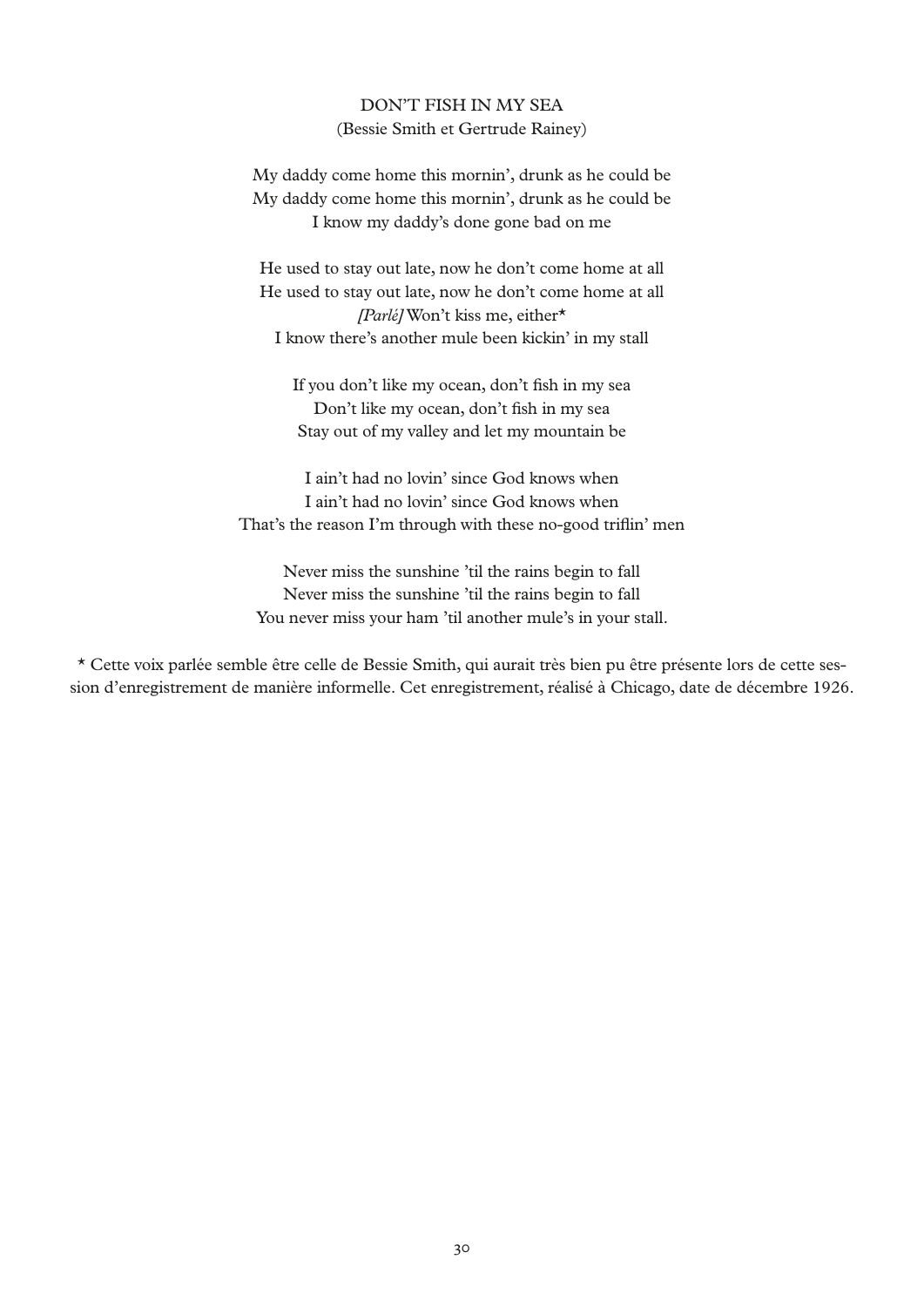## DOWN IN THE BASEMENT (H. Strathedene Parham)

<span id="page-32-0"></span>*[Parlé]* Oh, this is one of my low down days, boys. Take me to the basement.

*[Chanté]* I've got a man, piano hound Plays anything that's going around When he plays that highbrow stuff I shout, "Brother, that's enough!"

Take me to the basement, that's as low as I can go I want something low down, daddy, want it nice and slow I would shimmy from A to Z, if you'll play that thing for me Take me to the basement, that's as low as I can go

Take me to the basement, that's as low as I can go I want something low down, daddy, want it nice and slow I can shimmy from A to Z, if you'll play that thing for me Take me to the basement, that's as low as I can go.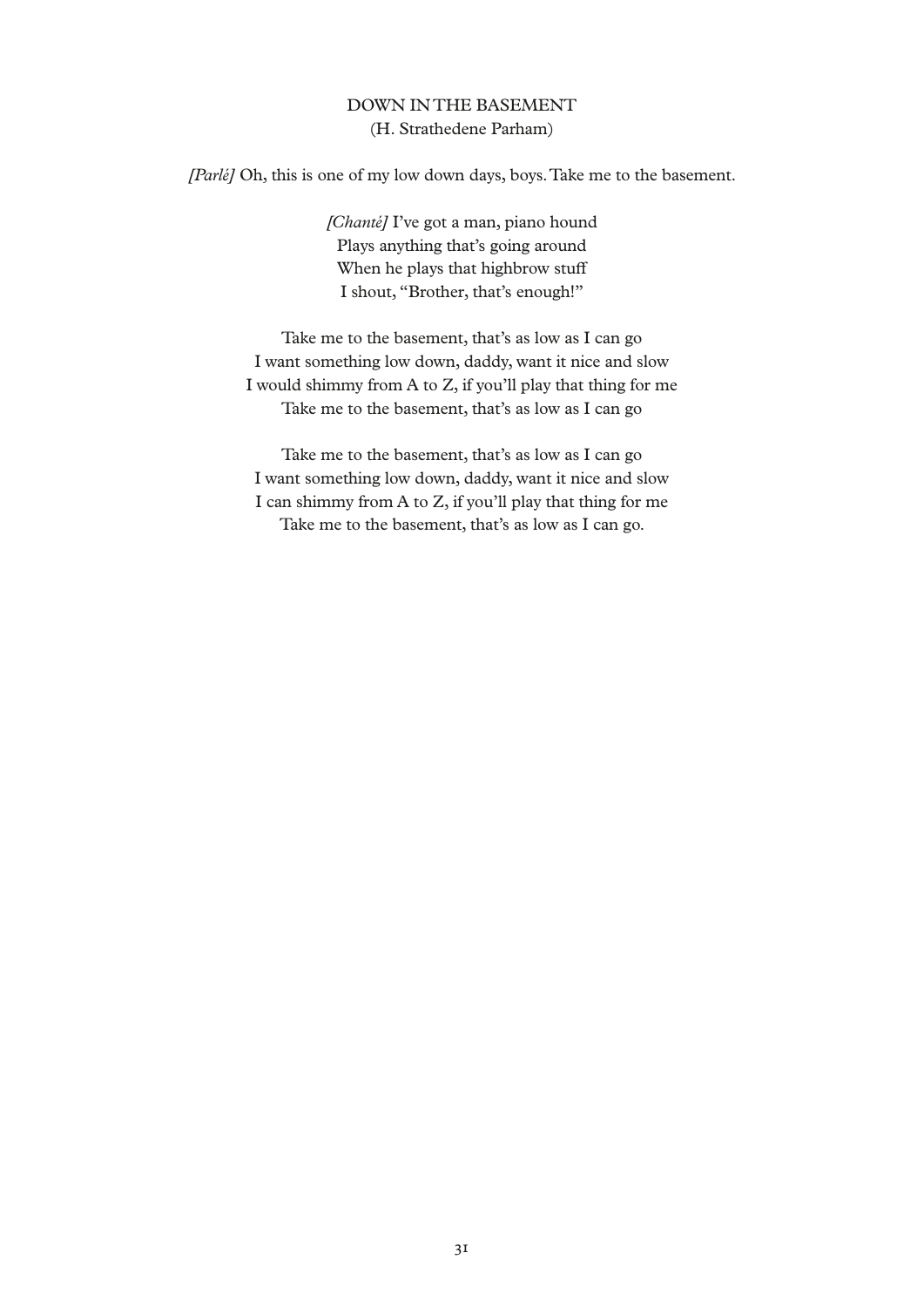#### DREAM BLUES (Gertrude Rainey)

<span id="page-33-0"></span>Had a dream last night and the night before Had a dream last night and the night before Gonna get drunk now, I won't dream no more

Dreamed my man didn't treat me right Lord, I dreamed my man didn't treat me right Packed my clothes in a corner and walked the streets all night

> I saw my man fall on his knees and cry Lord, I saw my man fall on his knees and cry "Take me back, mama, or else I'll die."

Lord, I wonder, what am I to do Lord, Lord, I wonder, what am I to do When everybody try to mistreat you

My heart is aching, mama feel like cryin' Lord, my heart is aching, mama feel like cryin' Since I had that dream last night, mama don't mind dyin'.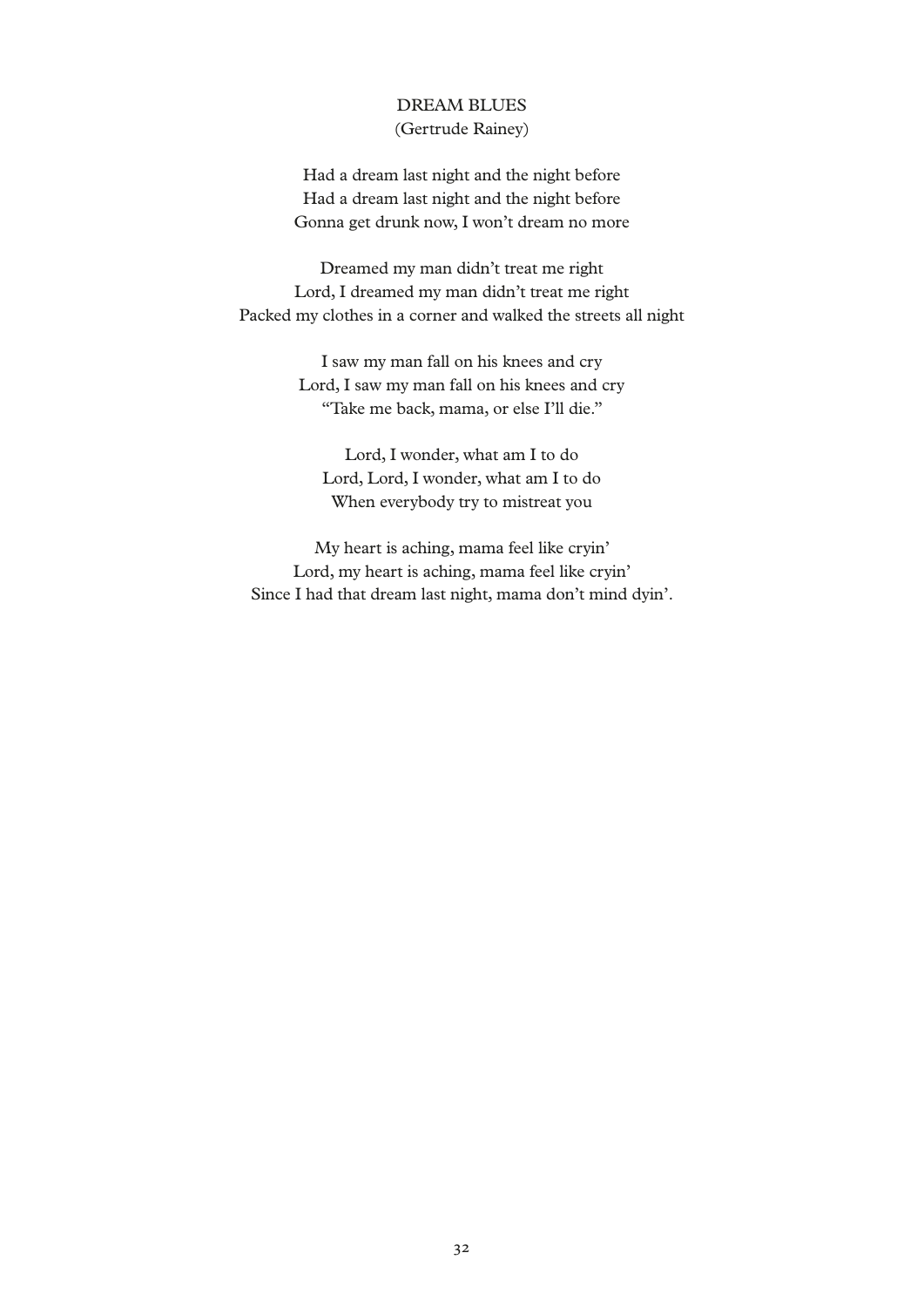## EXPLAINING THE BLUES (Thomas Dorsey)

<span id="page-34-0"></span>Whole world seems against me, if I could just explain Whole world seems against me, if I could just explain Man I love left me, 'cause I called another man's name

Too sad to whistle, too broken hearted to sing Too sad to whistle, too broken hearted to sing Let me explain the trouble that a jealous man will bring

Explain why you left me, and tell me why you went away Explain why you left me, and tell me why you went away And I'll explain why I need you and want you back today

I'm goin' on that island where women never hear bad news I'm goin' on that island where women never hear bad news Then I'll never be down hearted, tryin' to explain these blues.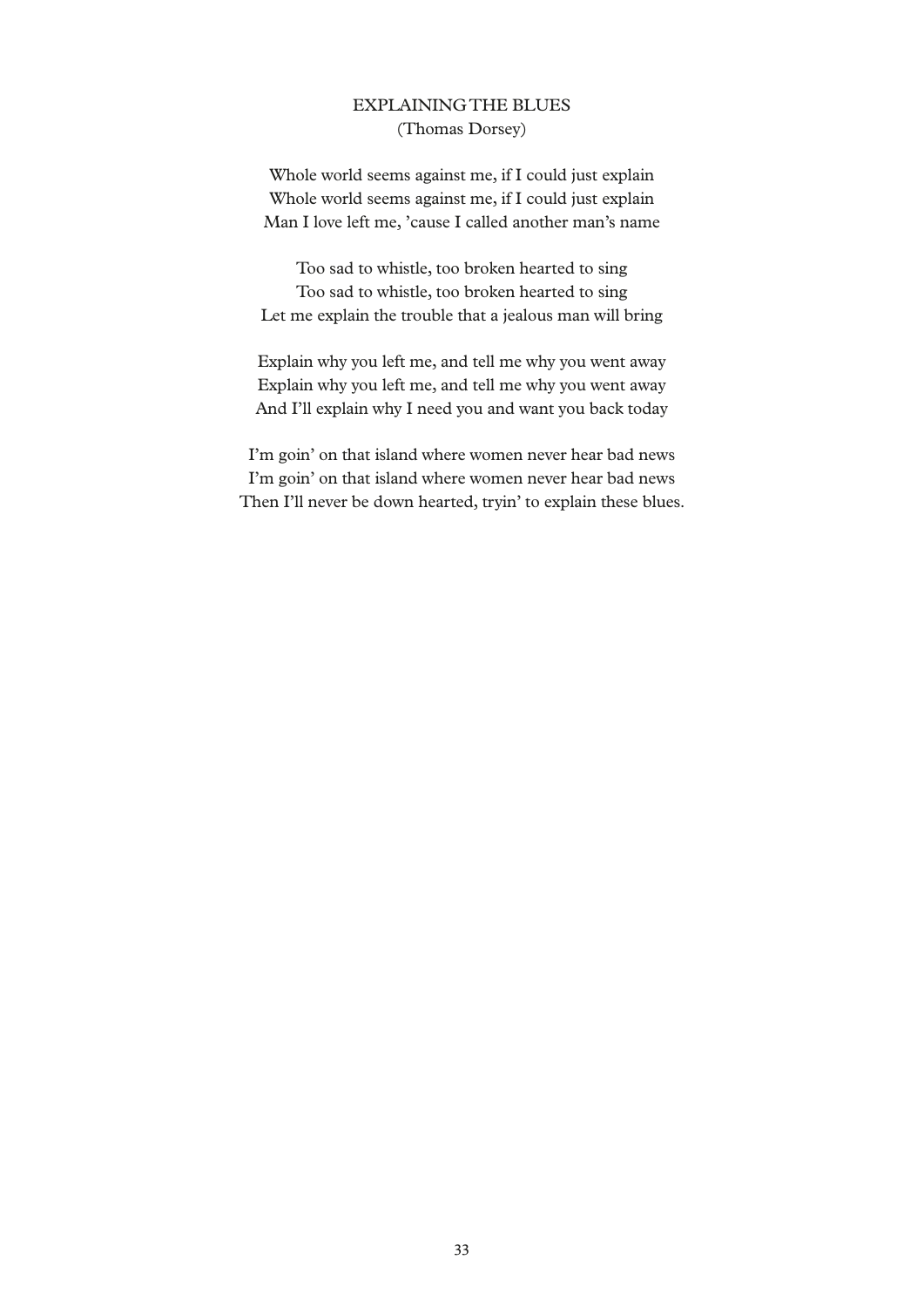#### FAREWELL DADDY BLUES (Gertrude Rainey)

<span id="page-35-0"></span>I'm wild about my daddy, I want him all the time Wild about my daddy, I want him all the time But I don't want you, daddy, if I can't call you mine

Got the farewell blues, see, and my trunk is packed Got the farewell blues, see, and my trunk is packed But I don't want no daddy because'n I ain't comin' back

Oh, fare you well, daddy, honey, it's your turn now Fare you well, daddy, honey, it's your turn now After all I've done, you mistreated me anyhow

Going through the wood field feeling sad and blue Going through the wood field feeling sad and blue Lord, I jumped a rabbit, said, "Mama, I've got 'em too."

Pig starts to singin', oh, how his voice could ring Pig starts to singin', oh, how his voice could ring He says, "I'm no yellow jacket, but lord how I can sting."

Since my man left me, the others can't be found Since my man left me, others can't be found But before he left me, the other men was hangin' around

So fare you well, daddy, someday you'll hear bad news So farewell, daddy, someday you'll hear bad news When you look for your mama, she's gone with the farewell blues.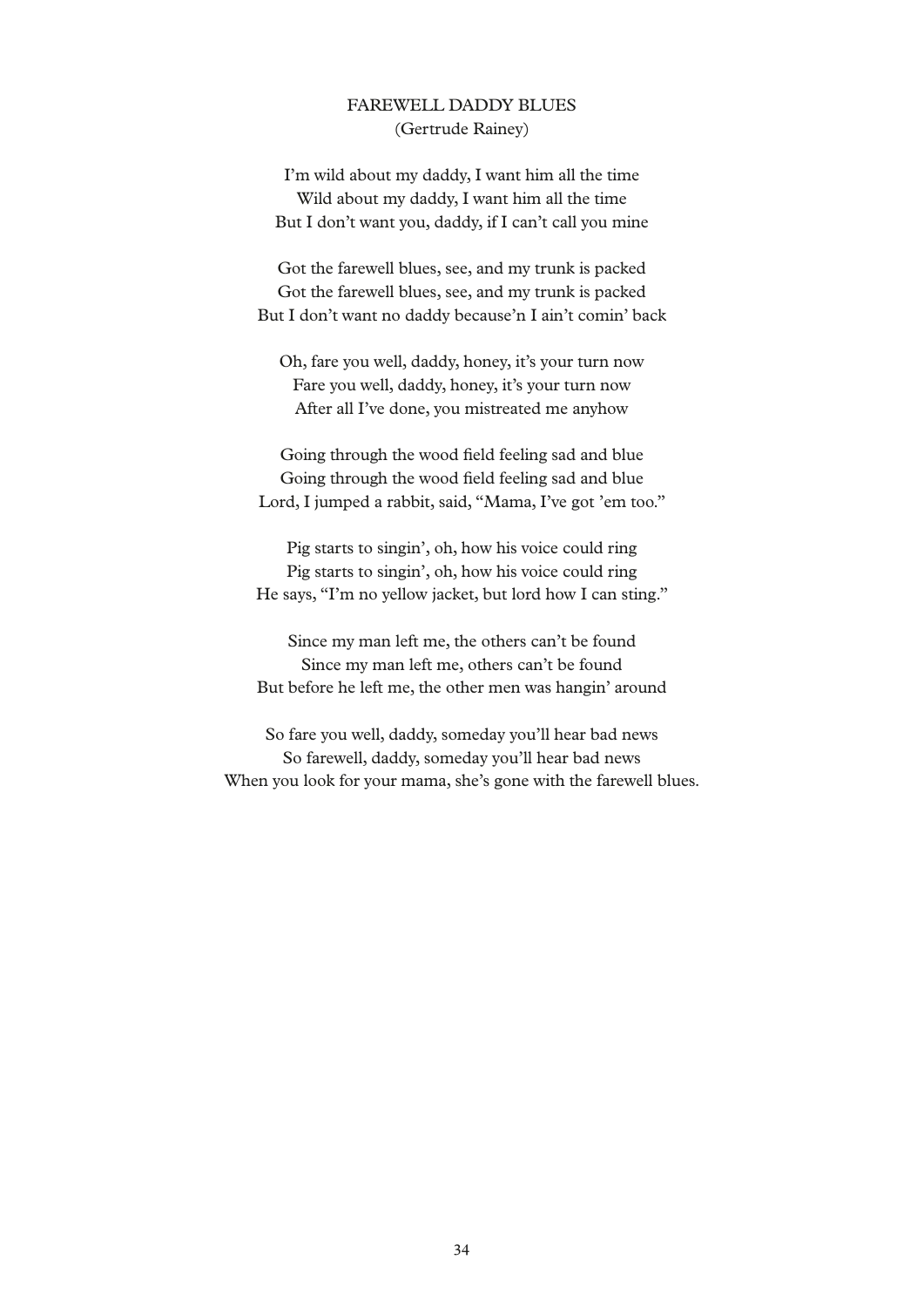# 'FORE DAY HONRY SCAT (Billie McOwens et Gertrude Rainey)

Yes, I'm mad, I feel so blue, I don't know what to do My man left me this mornin', every cloud was black and blue He got up and packed his grip And he'll be gone a long, long time

I went to the fortune-teller to find my man, because he's layin' heavy on my mind He said: "Your man has caught that 'fore day scat And left here tipping like a Maltese cat Poor girl, I know your man has done you wrong Hit high timber, now he's long, long gone."

> He left here ridin' that Cannonball He was so handsome, and so long and tall I want all you women to spread the news Want you to tell'em to who you choose My man left me with them 'fore day honry blues, I said blues

He said: "Your man has caught that 'fore day scat And left here tipping like a Maltese cat Poor girl, I know your man have done you wrong Hit high timber, now he's long, long gone."

He left here ridin' that Cannonball He was so handsome, and so long and tall Want all you women to spread the news Want y'all to tell them to who you choose My man left me with the 'fore day honry blues.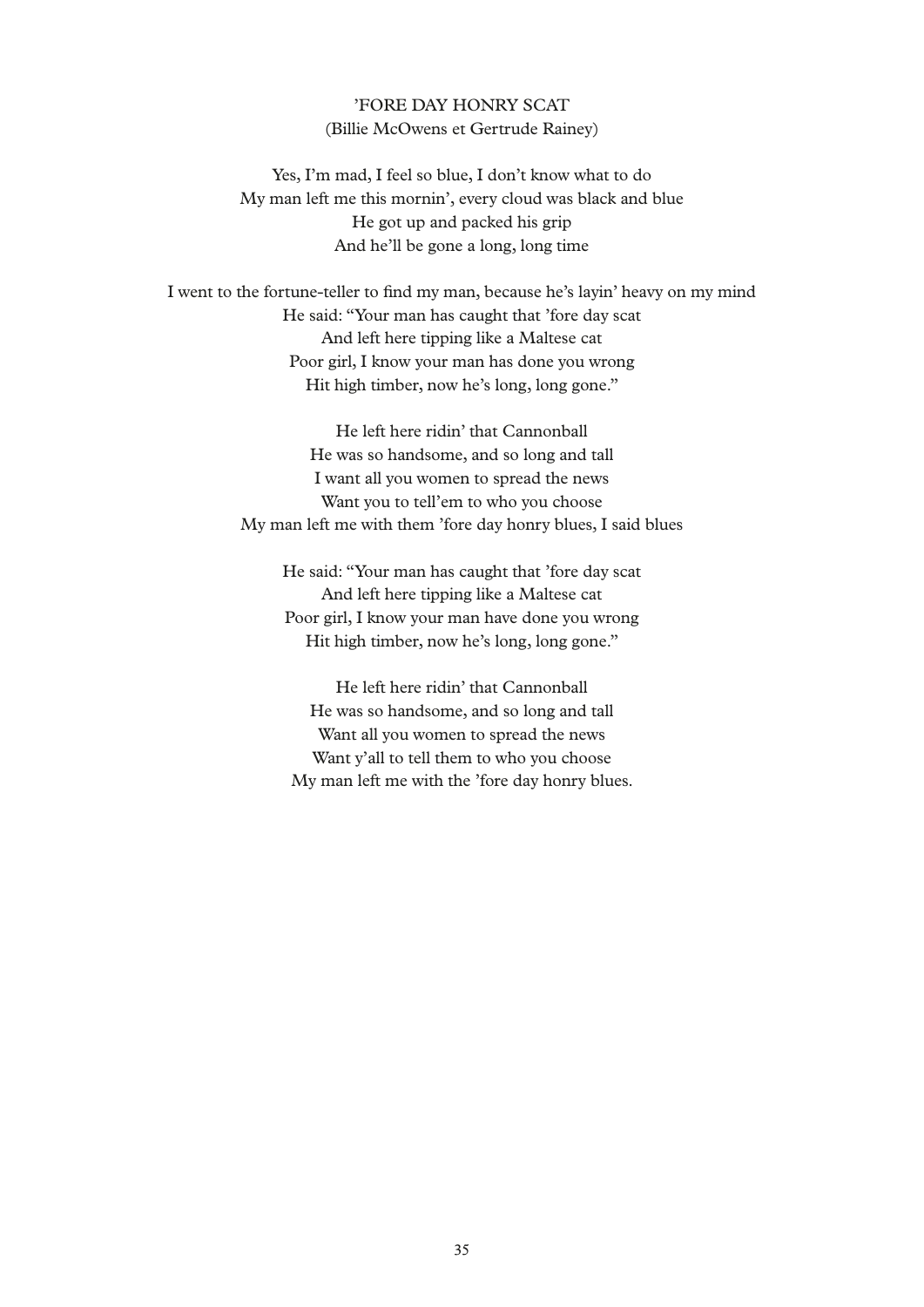### GEORGIA CAKE WALK

(Compositeur inconnu)

*[Parlé] Unknown man:* Say, Ma. *Rainey:* What is it? *Man:* Where'd you get that primrose from? *Rainey:* From a cake walk last night. *Man:* Down at where? *Rainey:* Cake walk last night. *Man:* What you know about a cake walk, woman? *Rainey:* At the Georgia camp meetin' cake walk. *Man:* Georgia camp meetin'? *Rainey:* Yes. *Man:* Hal Say, you must be from Gaston, Georgia. *Rainey:* I don't care where I'm from, I can cake walk all right! *Man:* I guess you can cake walk. *Rainey:* Yes. *Man:* Well, let me see you. *Rainey:* All right, you believe I can cake walk? *Man:* Yeah, go ahead. *Rainey:* Here I go. Oh, do it. *Man:* Look at that fool dance! Ma, you done lost your head, haven't you? *Rainey:* No, I'm just cake walkin', boy. *Man:* Well, it's one thing, I'm gonna cake walk with you. *Rainey:* Ah, do it. Turn the other way. *Man:* If you shimmy in here, you gon' waffle outside. Here, here, woman, here, here. Stop that mess in here, you can't do that in here! Look out, Ma, here comes Big Dixon Middleton. *Rainey:* Let him come on. *Man:* I'm goin' home, Ma. You gon' get this place raided. Oh, shake it, Ma, shake it, honey. Ma, you going home with me? *Rainey:* Yes. *Man:* Well, let's go. Ah, do that thing, Ma, do that thing. Ah, shake it now.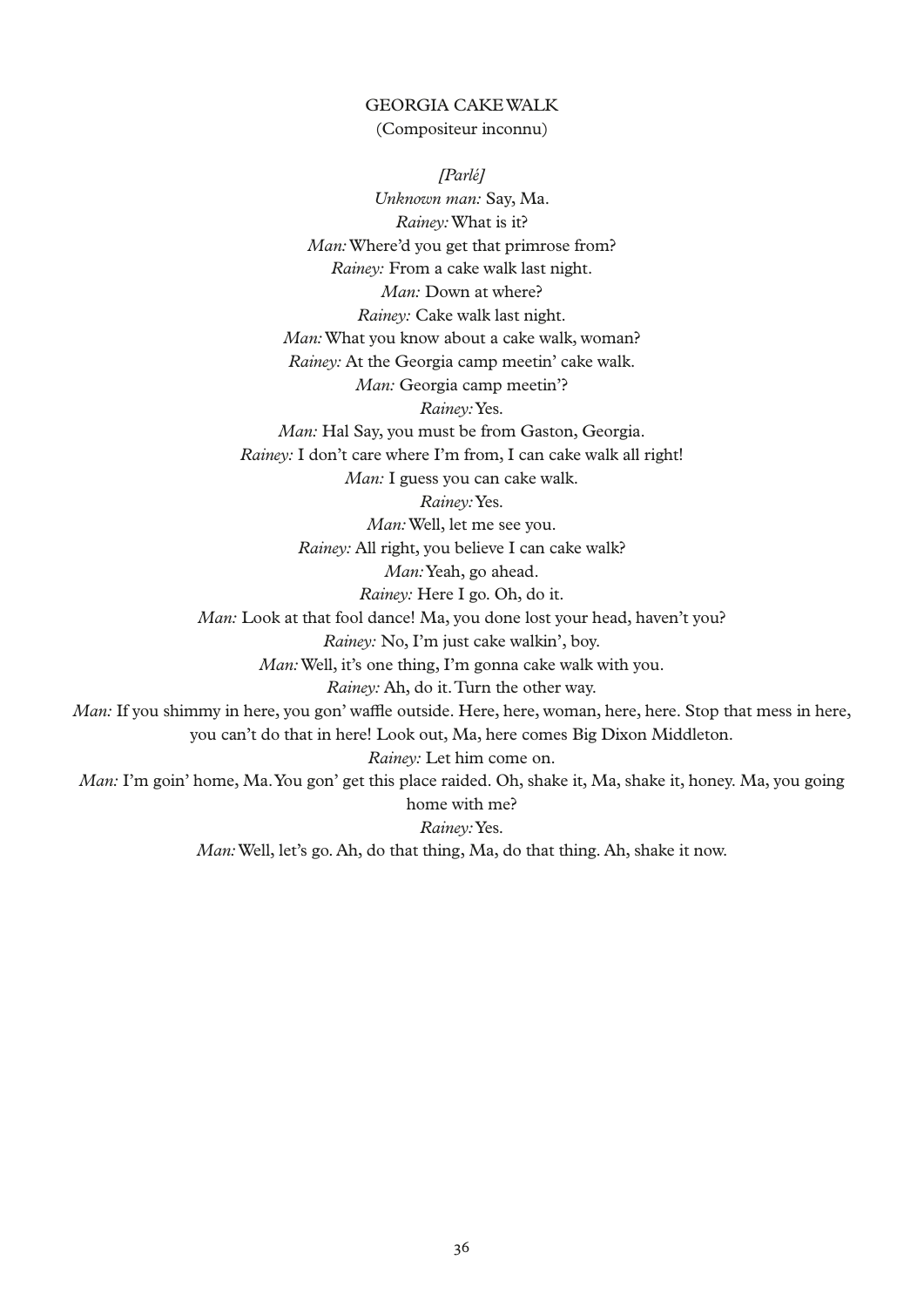## GONE DADDY BLUES

(Gertrude Rainey)

*[Quelqu'un frappe à la porte] [Parlé] Unknown man:* Who's that knockin' on that door? *Rainey:* It's me, baby. *Man:* Me who? *Rainey:* Don't you know I'm your wife? *Man:* What?! Wife?! *Rainey:* Yeah! *Man:* Ain't that awful? I don't let no woman quit me but one time. *Rainey:* But I just quit one li'l old time, just one time! *Man:* You left here with that other man, why didn't you stay? *Rainey:* Well, I'll tell you why I didn't stay, baby. I got home and I had to come on back home to you! *Man:* Well, I'm leavin' here today, what have you got to say? *Rainey:* Well, all right, I'll tell it, baby. *Man:* Talk fast, then.

> *[Chanté]* I'm going away, I'm going to stay I'll find the man I love some day I've got my ticket, clothes in my hand Trying to find that South bound land

I'm gonna ride 'til I find that South bound land I'm gonna ride 'til I find that South bound land Gon' keep on ridin' 'til I shake hands with my man

I'm going away, I'm going to stay I'll come back for my daddy someday But, dad, you'll never know how much I've missed you 'til I'm gone

I'm going away, I'm going to stay I'll long for my daddy some day But, dad, you'll never know how much I've missed you 'til I'm gone.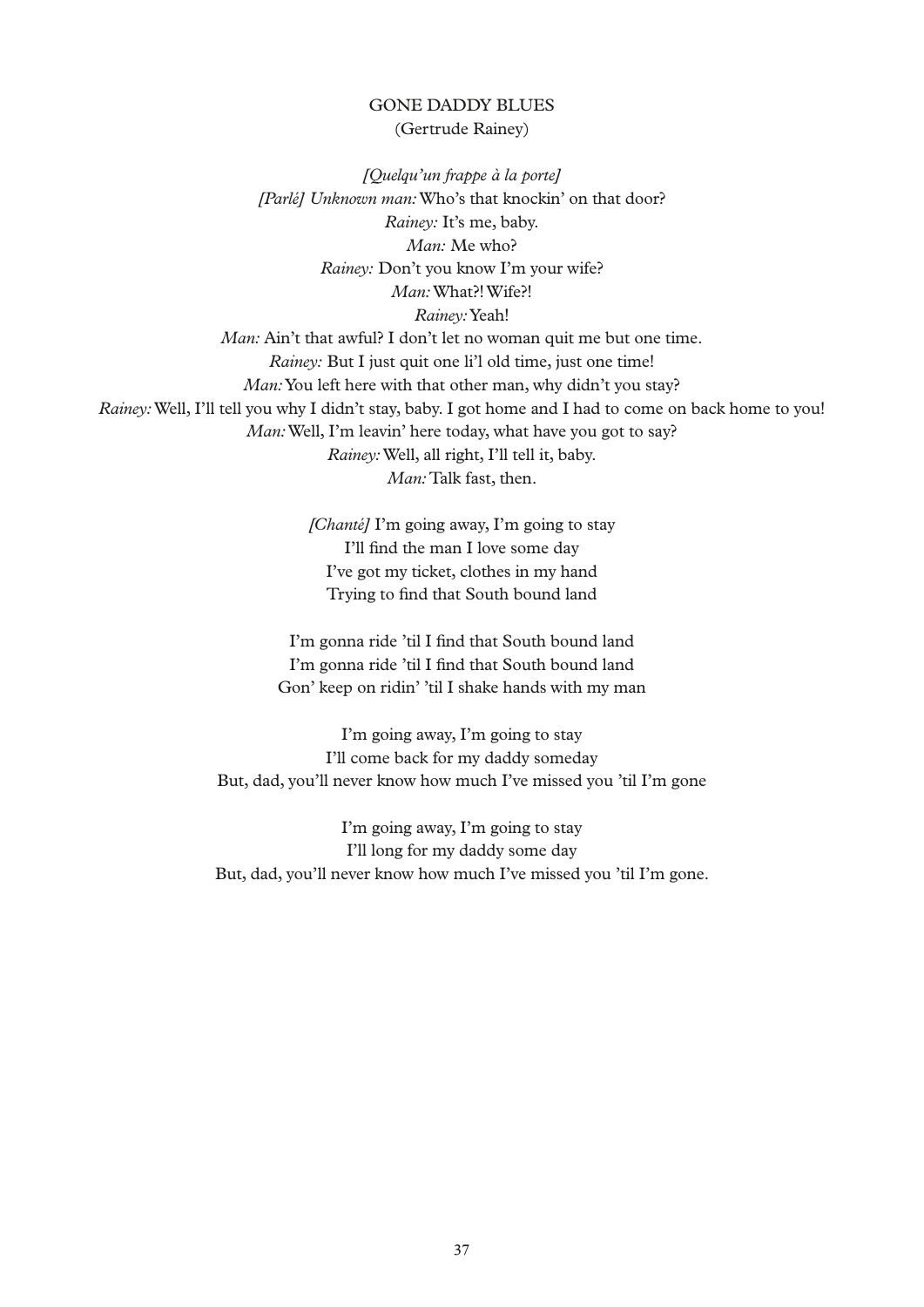### GOODBYE DADDY BLUES (Gertrude Rainey)

Sitting in my room, all by myself Sitting in my room, all by myself Thinkin' the man I love might be with someone else

Daddy, when you left me all cold in mind Daddy, when you left me all cold in mind If you knowed how much I love you, you'd stay home all the time

When your daddy kisses you, and looks you in your eye When your daddy kisses you, and looks you in your eye Then he left with your heart, and that man's kiss means goodbye

Lord, goodbye, dad, mama'll soon be gone Lord, goodbye, dad, mama'll soon be gone She's gotta find another daddy to show her right from wrong

Every woman's got a dad, some dads tells them lies Every woman's got a dad, some dads tells them lies You can give your man your money, but his love you cannot buy

Lord, goodbye, dad, someday you'll bring good news Lord, goodbye, dad, someday you'll bring good news But he kills me with his lovin', tryin' to bring goodbye daddy blues.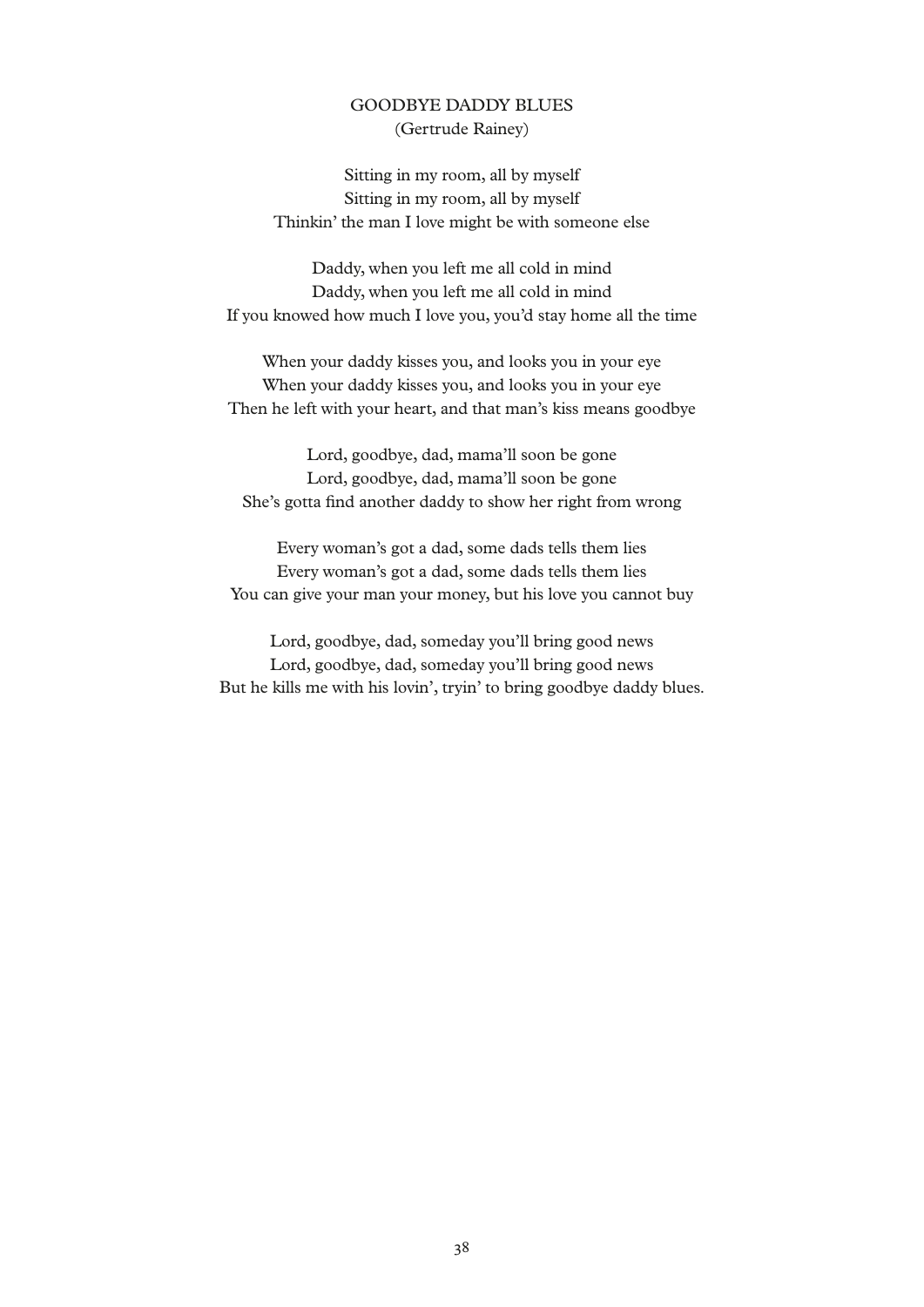# GOODBYE MAMA FOREVER BLUES (Gertrude Rainey)

Here comes that train to take my man away Here comes that train to take my man away I'm gonna stay right here, he might come back some day

Mr. Conductor, why do you treat me so bad? Mr. Conductor, why do you treat me so bad? You've got the man I love, the only man I've ever had

My heart's on fire, I'm going round and round My heart's on fire, I'm going round and round It's the man I love, he leaves 'em burning down.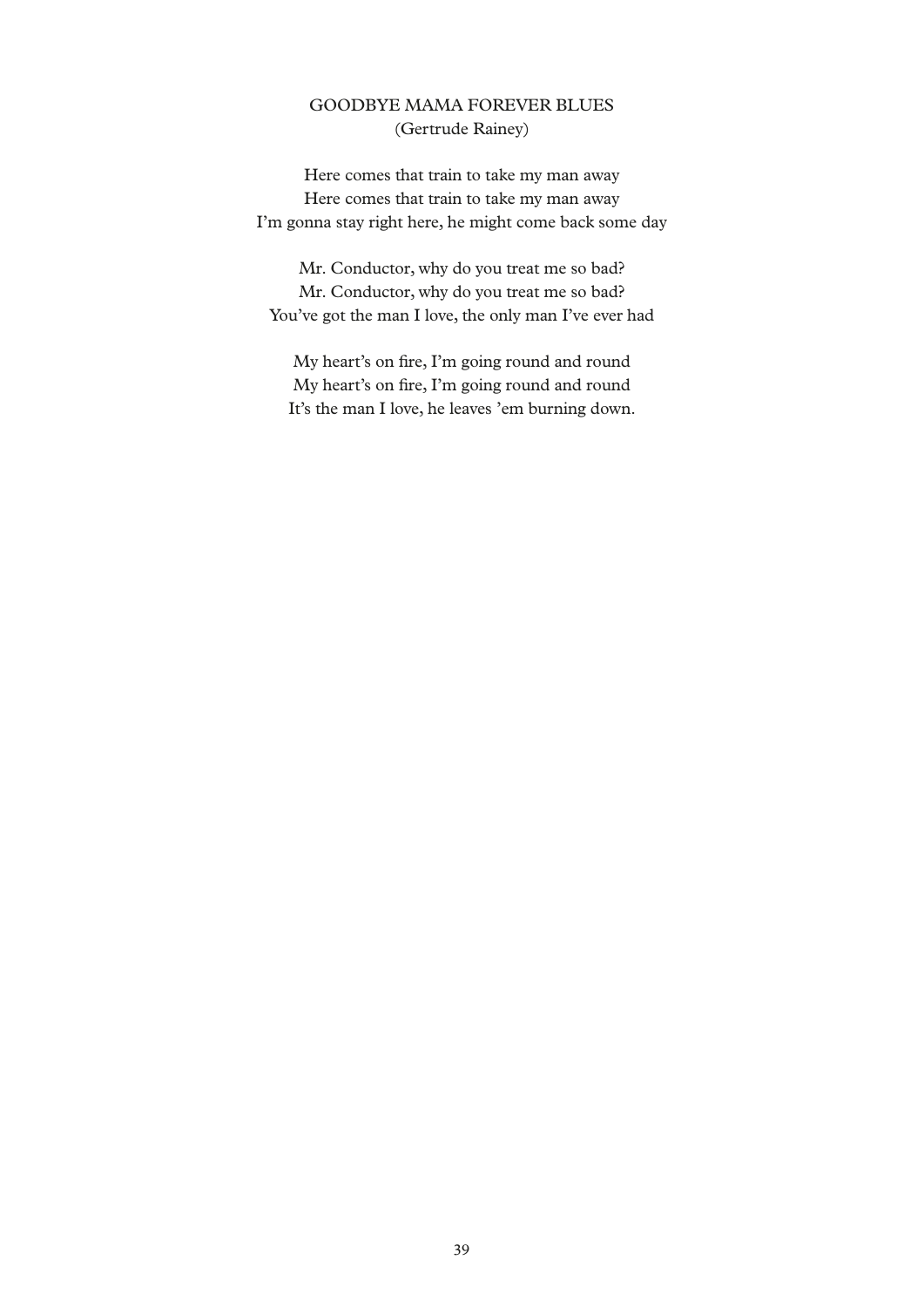### GRIEVIN' HEARTED BLUES

(Compositeur inconnu)

You throwed me away, you treated me mean I love you better than any man I've seen My heart is grievin', I've been refused I've got those grievin' hearted blues

You'll find you love me, daddy, some sweet day You'll find you love me, daddy, some sweet day It's true I love you, but I can't take mistreatment thisaway

Lord, I wants my ticket, show me my train I wants my ticket, show me my train I'm gonna ride till I can't hear them call your name

I'm gon' start cryin', my love's been refused Gon' start cryin', my love's been refused Gon' keep on cryin' till I lose these grievin' hearted blues.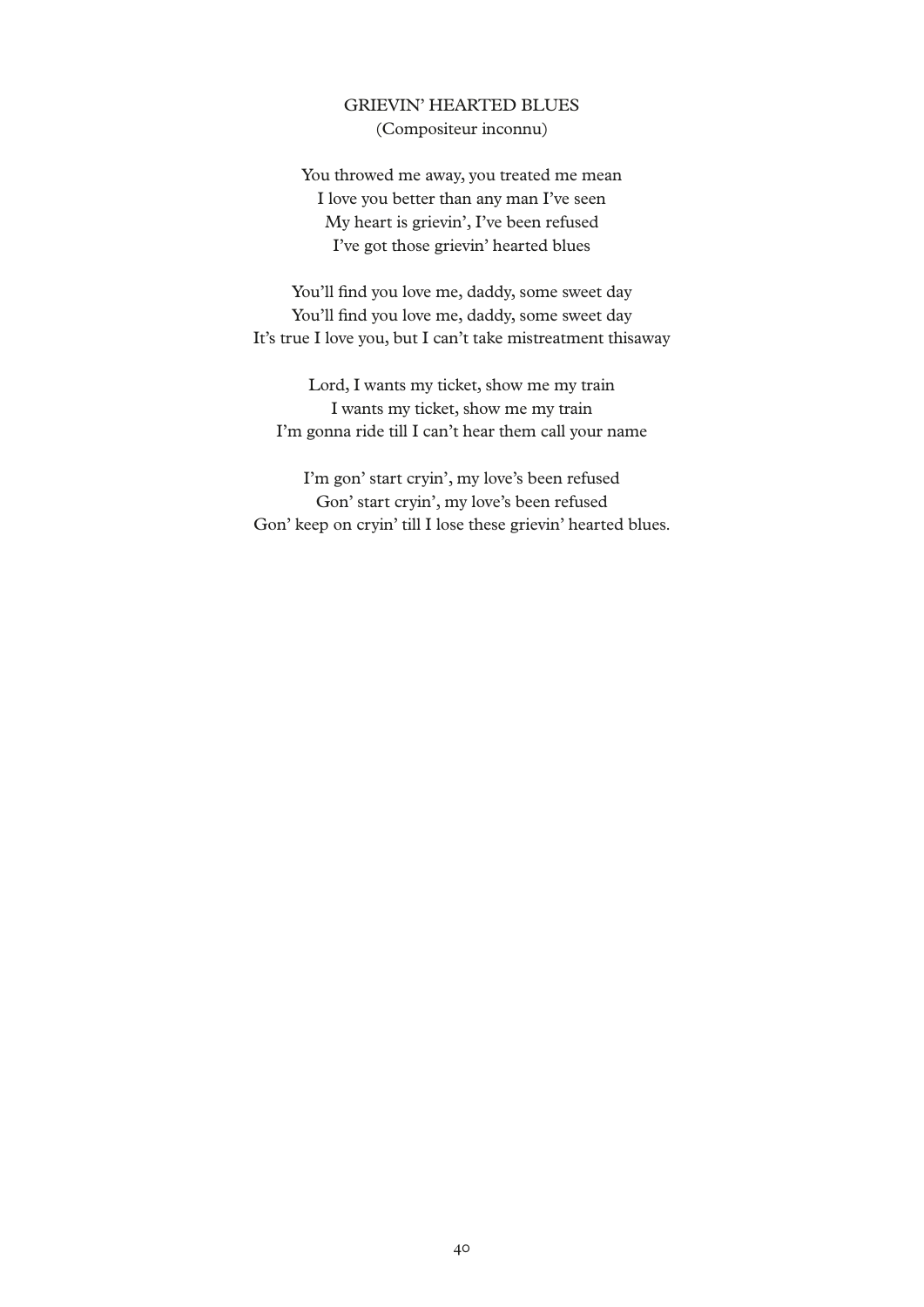# HEAR ME TALKIN' TO YOU (Gertrude Rainey)

Ramblin' man makes no change in me I'm gonna ramble back to my used to be

Ah, you hear me talkin' to you, I don't bite my tongue You want to be my man, you got to fetch it with you when you come

> Eve and Adam, in the garden takin' a chance Adam didn't take time to get his pants

Ah, you hear me talkin' to you, don't bite my tongue You want to be my man, you got to fetch it with you when you come

> Our old cat swallowed a ball of yarn When the kittens was born, they had sweaters on

Ah, you hear me talkin' to you, I don't bite my tongue You want to be my man, you got to fetch it with you when you come

> Hello, Central, give me 609 What it takes to get it in these hips of mine

Ah, you hear me talkin' to you, I don't bite my tongue You want to be my man, you got to fetch it with you when you come

> Grandpa got grandma told He says her jelly roll was 'most too old

Ah, you hear me talkin' to you, I don't bite my tongue You want to be my man, you got to fetch it with you when you come.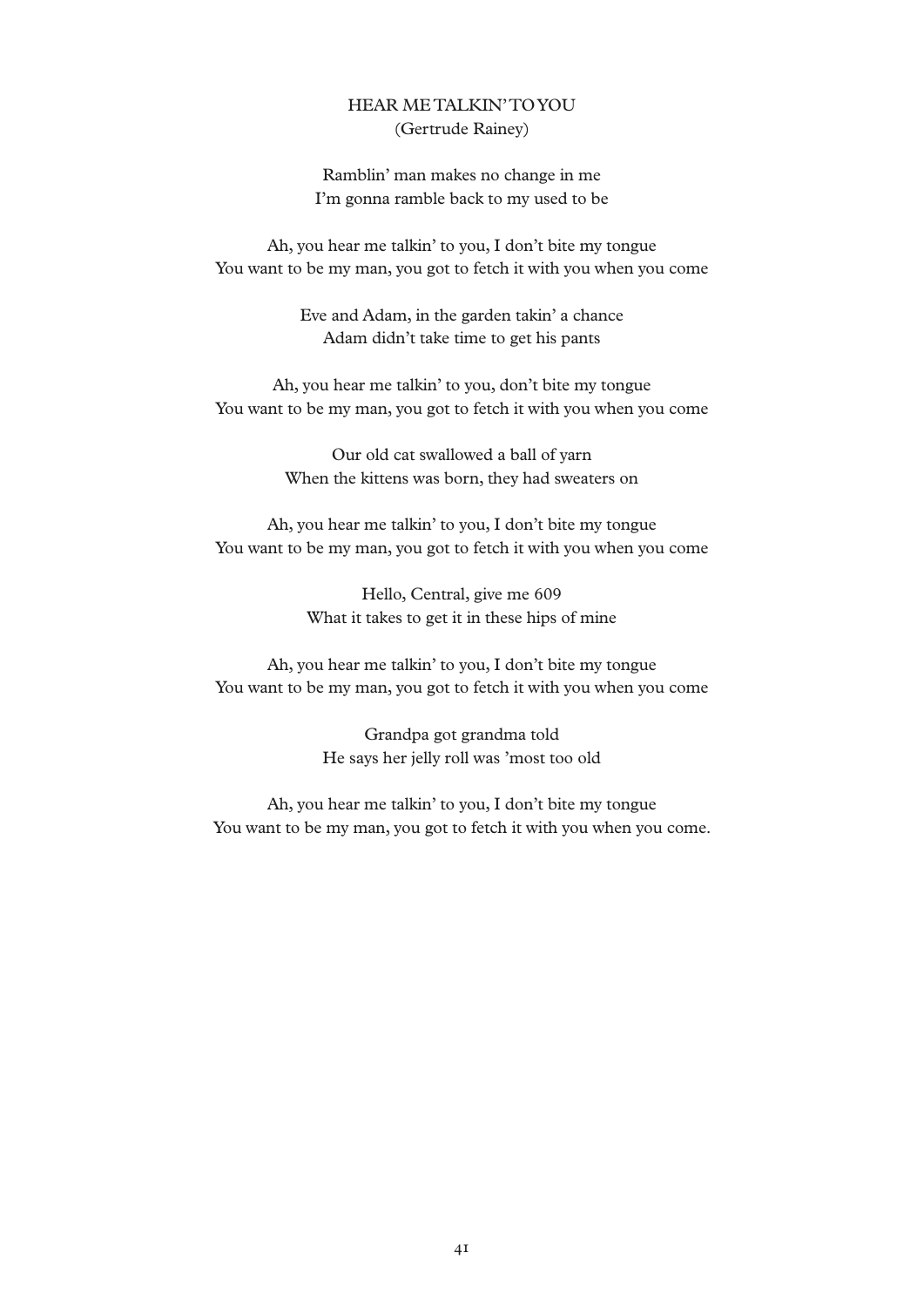# HONEY, WHERE YOU BEEN SO LONG? (Fred Fisher)

My honey left me, he's gone away I've had the worried blues all day

My heart is aching about that man What makes me love him, I can't understand

He'll soon be returning and glad tidings he will bring Then I'll throw my arms around him, then begin to sing

> Honey, where you been so long? Honey, where you been so long?

Ever since the day, the day you went away I been crying, felt like dying, I'm not ashamed to say

> Never thought you'd treat me wrong Look how you have dragged me down

> I have been almost insane But I'm so glad to see you home again

Honey, where you been so long? Never thought you would treat me wrong Look how you have dragged me down

I have been almost insane But then I'm so glad to see you home again Honey, where you been so long?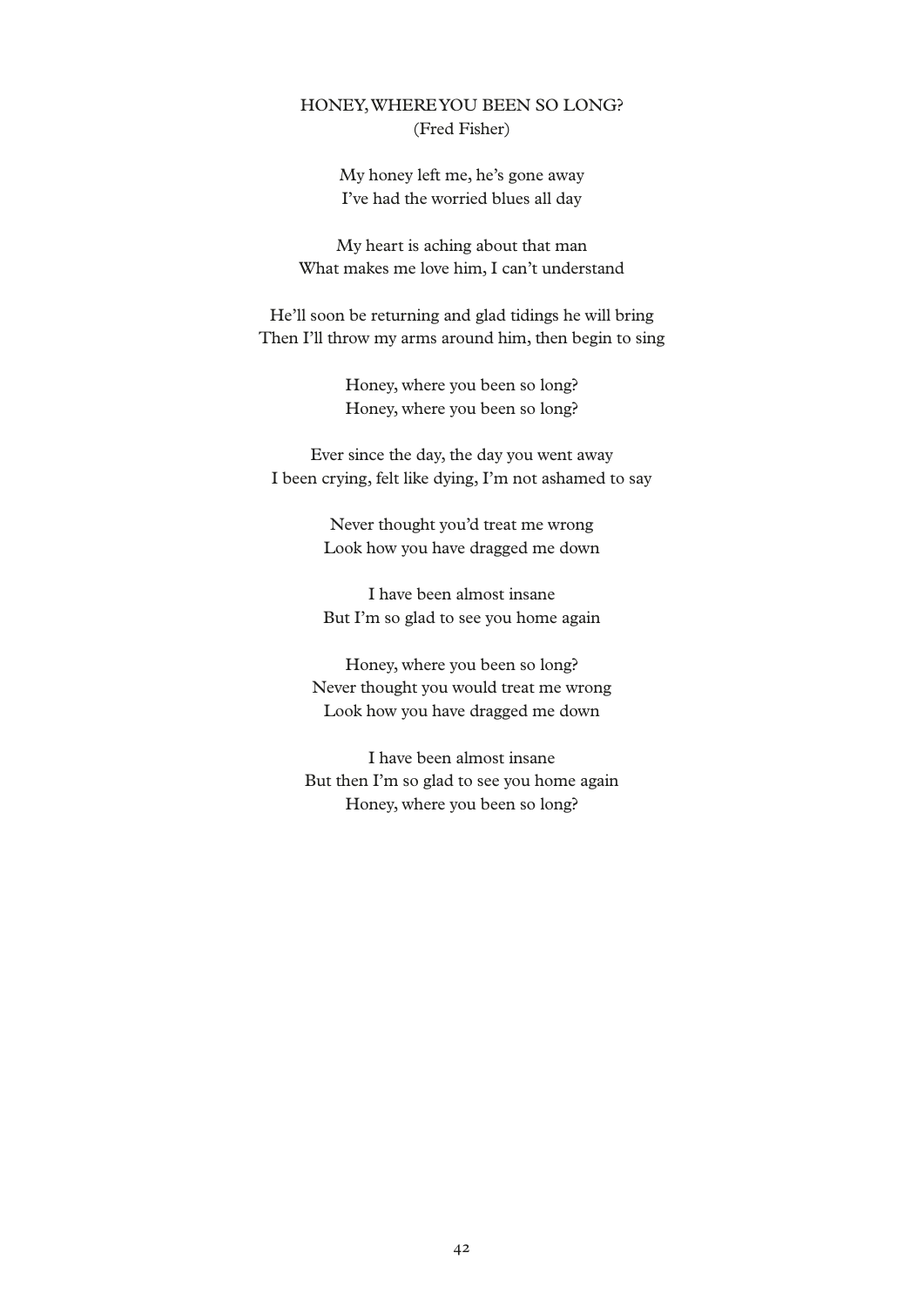# HUSTLIN' BLUES (Malissa Nix et Thomas Dorsey)

It's rainin' out here and tricks ain't walkin' tonight It's rainin' out here and tricks ain't walkin' tonight I'm goin' home, I know I've got to fight

If you hit me tonight, let me tell you what I'm going to do If you hit me tonight, let me tell you what I'm going to do I'm gonna take you to court and tell the judge on you

I ain't made no money, and he dared me to go home I ain't made no money, and he dared me to go home Judge, I told him he better leave me alone

He followed me up and he grabbed me for a fight He followed me up and he grabbed me for a fight He said, "Oh, do you know you ain't made no money tonight?"

Oh, judge, tell him I'm through Oh, judge, tell him I'm through I'm tired of this life, that's why I brought him to you.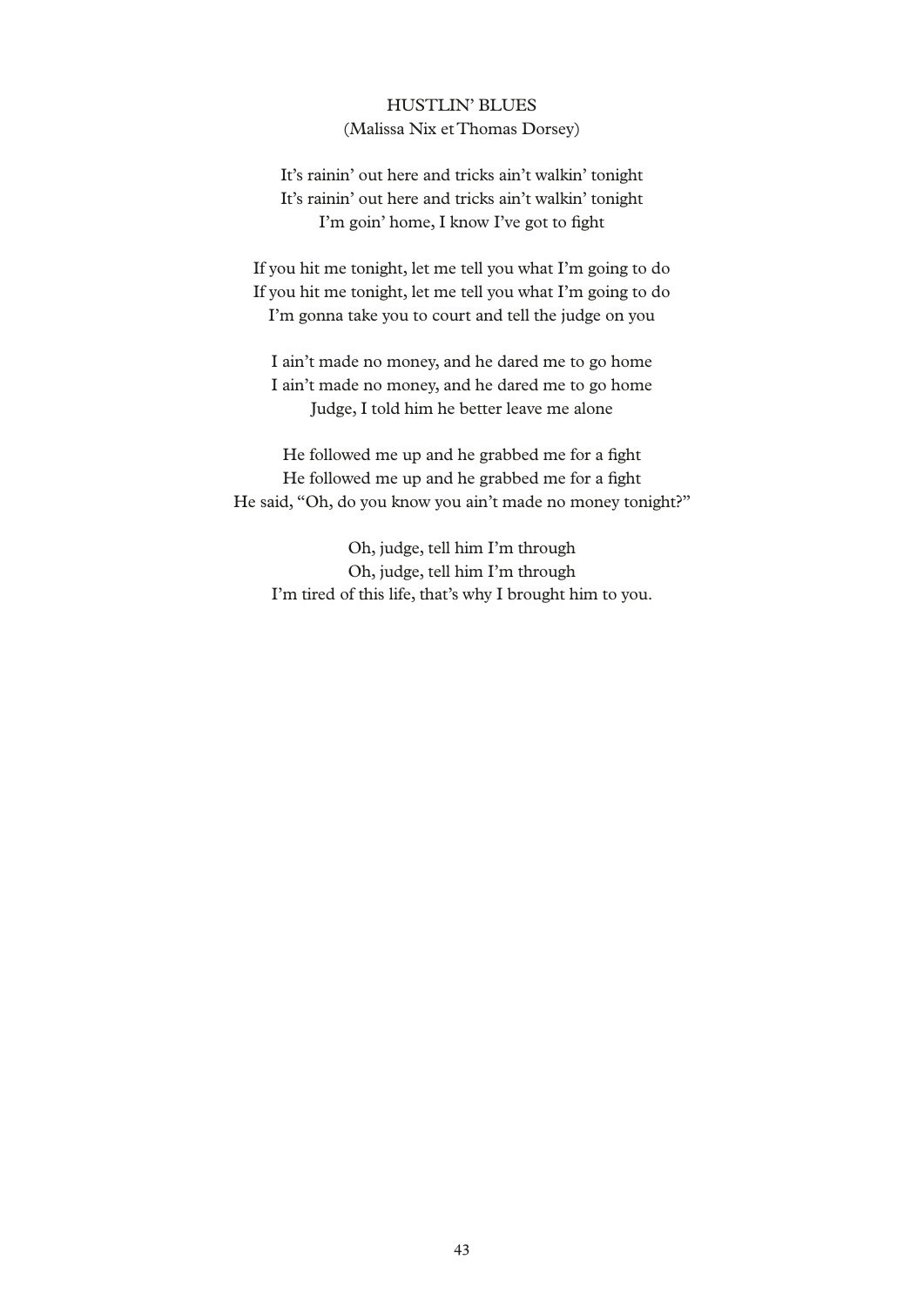### JEALOUS HEARTED BLUES (Lovie Austin)

You can have my money and everything I own But for God's sakes, leave my man alone

'Cause I'm jealous, jealous, jealous hearted me Lord, I'm just jealous, jealous as I can be

It takes a rocking chair to rock, a rubber ball to roll Takes the man I love to satisfy my soul

Yes, I'm jealous, jealous, jealous hearted me Lord, I'm just jealous, jealous as I can be

Got a range in my kitchen, cooks nice and brown All I need is my man to turn my damper down

Yes, I'm jealous, jealous, jealous hearted me Lord, I'm just jealous, jealous as I can be

Gonna buy me a bulldog to watch him while I sleep To keep my man from making his midnight creep

Yes, I'm jealous, jealous, jealous hearted me Lord, I'm just jealous, jealous as I can be.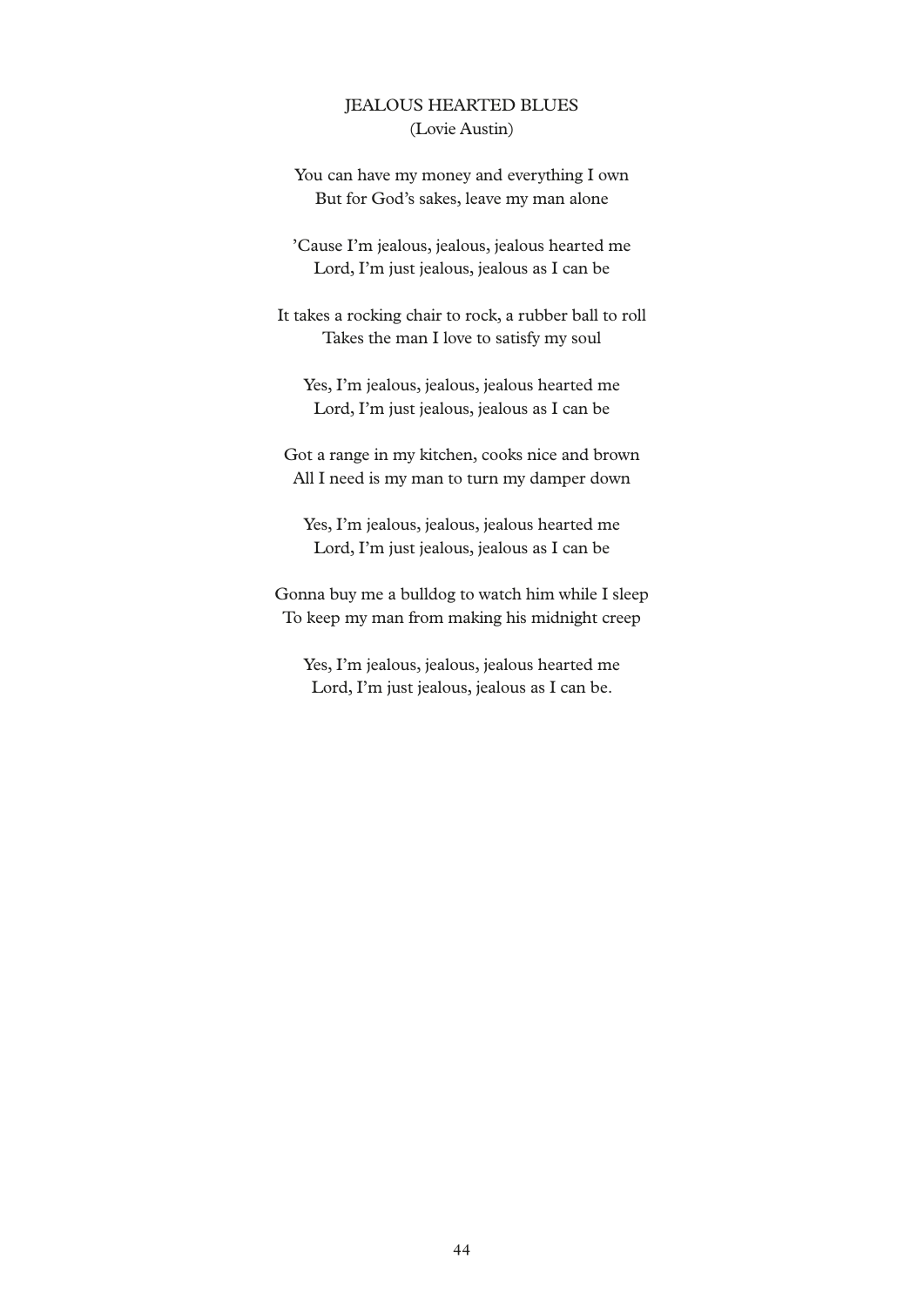### JEALOUSY BLUES (Glasco et Glasco)

All the days have passed and gone, still my blues they lingers on Used to be da-daddy, used to be da-daddy, your used to be baby's blue for you

Jealousy, jealousy, that's who stole my daddy, my loving sweet daddy from me Jealousy, oh me, oh my, poor me, I've got the cruel jealousy blues

If all the world is evil, all the world is evil, oh jealousy is the worst of all It'll make you mad and lonely, your sweet love will feel so pale It'll steal your loving daddy, have many folks in jail

Jealousy, oh me, oh my, poor me, I've got the cruel jealousy blues.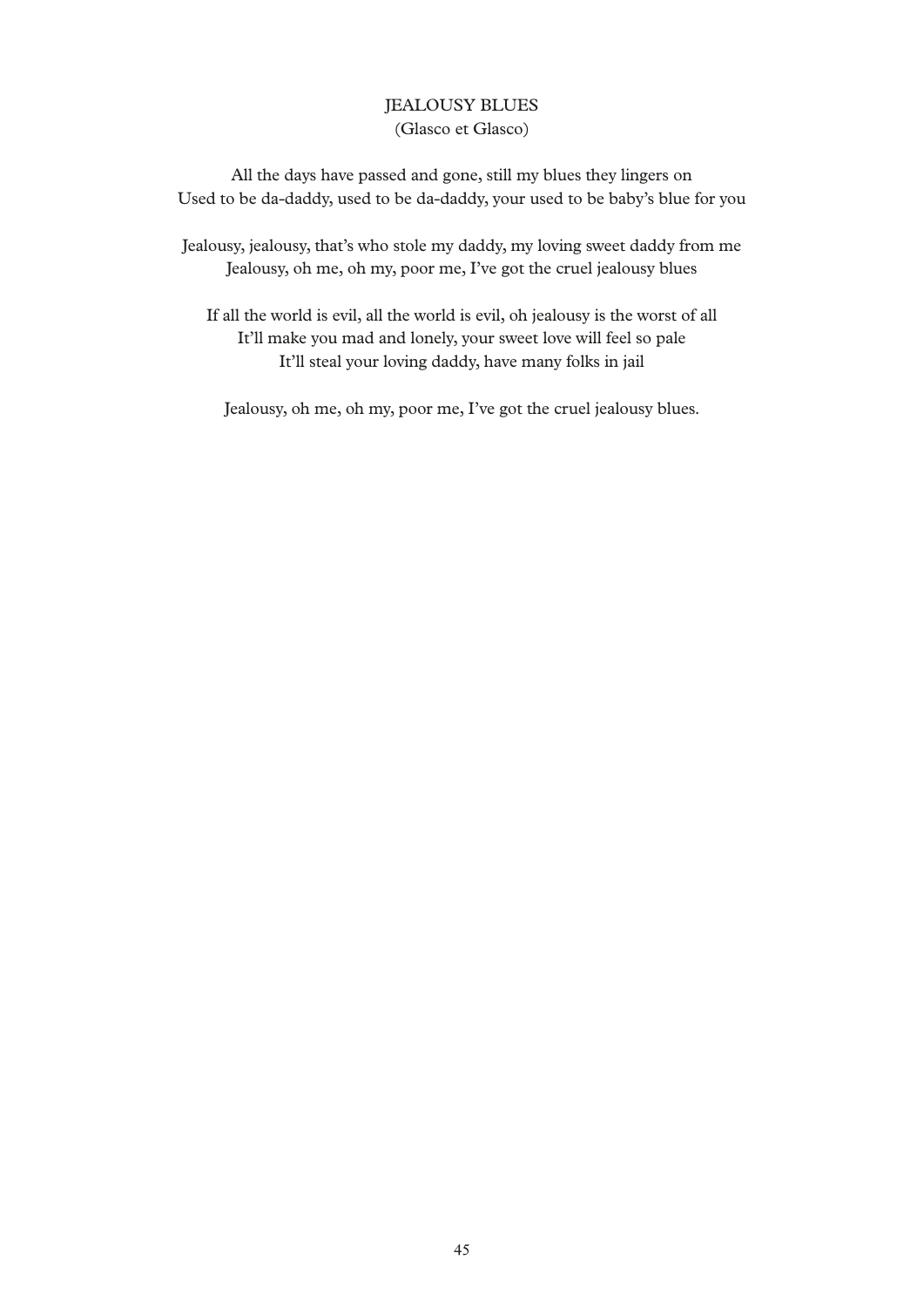# JELLY BEAN BLUES (Lena Arrant)

Did you ever wake up with your good man on your mind? Did you ever wake up with your good man on your mind? My daddy left me this morning, that's why I moan and cry

He'll make you laugh, he'll make you cry, to drive those blues away You'll sit right down, you'll weep and moan and then you'll finally say Lord, I've been wonderin' where my jelly bean done gone

> I can sit right here and look a thousand miles away I just can't remember what my baby had to say He said see, see rider, today I'm going away And I won't be back until you change your ways

So fare thee well, heartache To day that means goodbye If you did not want me you had no right to lie.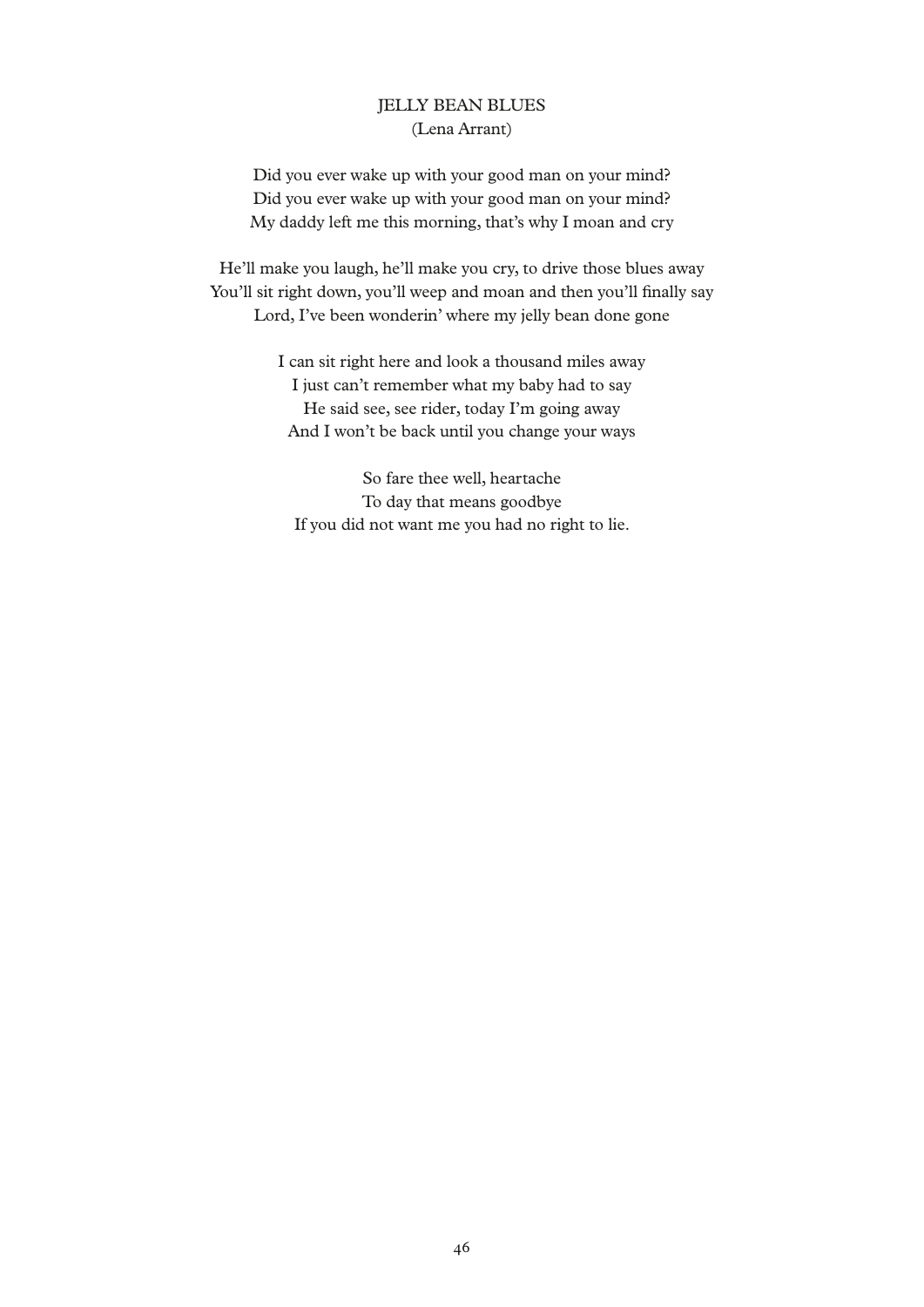# LAST MINUTE BLUES (Thomas Dorsey)

Minutes seem like hours, hours seem like days Minutes seem like hours, hours seem like days It seem like my daddy won't stop his evil ways

Seem like every minute going to be my last Seem like every minute going to be my last If I can't tell my future, I won't tell my past

The brook runs into the river, river runs into the sea The brook runs into the river, river runs into the sea If I don't run into my daddy, somebody'll have to bury me

If anybody ask you who wrote this lonesome song If anybody ask you who wrote this lonesome song Tell'em you don't know the writer, but Ma Rainey put it on.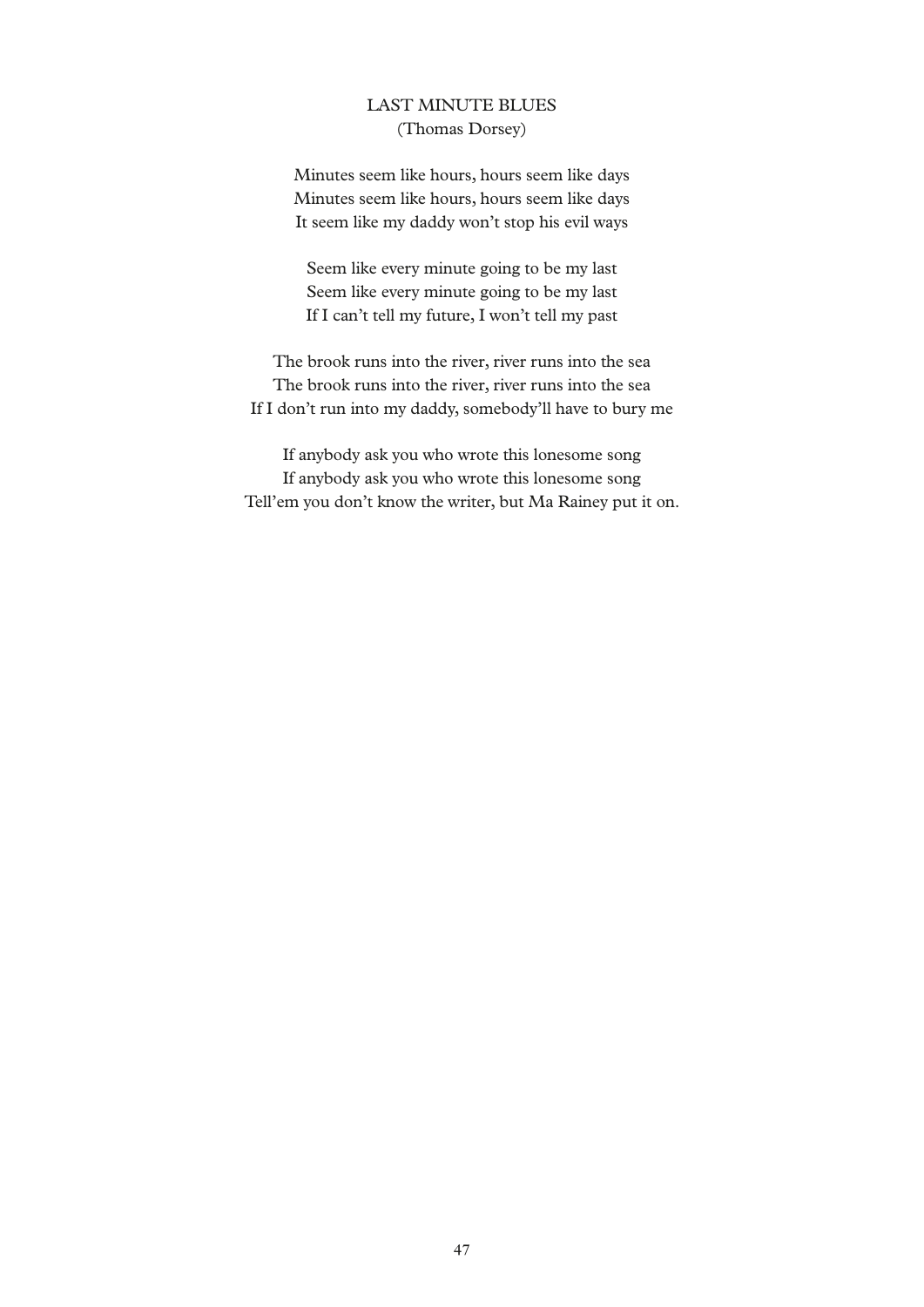## LAWD, SEND ME A MAN BLUES (Gertrude Rainey)

Who gonna pay my board bill now? Had a good man, and he turned me down Landlord comin', knock on my door I told him my good man don't stay here no more

> Girls, take my advice Ask the good Lord to help you twice

Oh, Lord, send me a man I'm the loneliest woman in the land I work hard both night and day Tryin' to find a good man to come my way

Send me a Zulu, a voodoo, any old man I'm not particular, boys, I'll take what I can I've been worried, almost insane Oh, Lordy, send me a man Oh, Lordy, send me a man

Oh, Lord, send me a man I'm the loneliest woman in the land I work hard every night and day Tryin' to find a good man to come my way

Send me a Zulu, a voodoo, any old man I'm not particular, boys, I'll take what I can I've been worried, almost insane Oh, Lordy, send me a man Oh, Lordy, send me a man.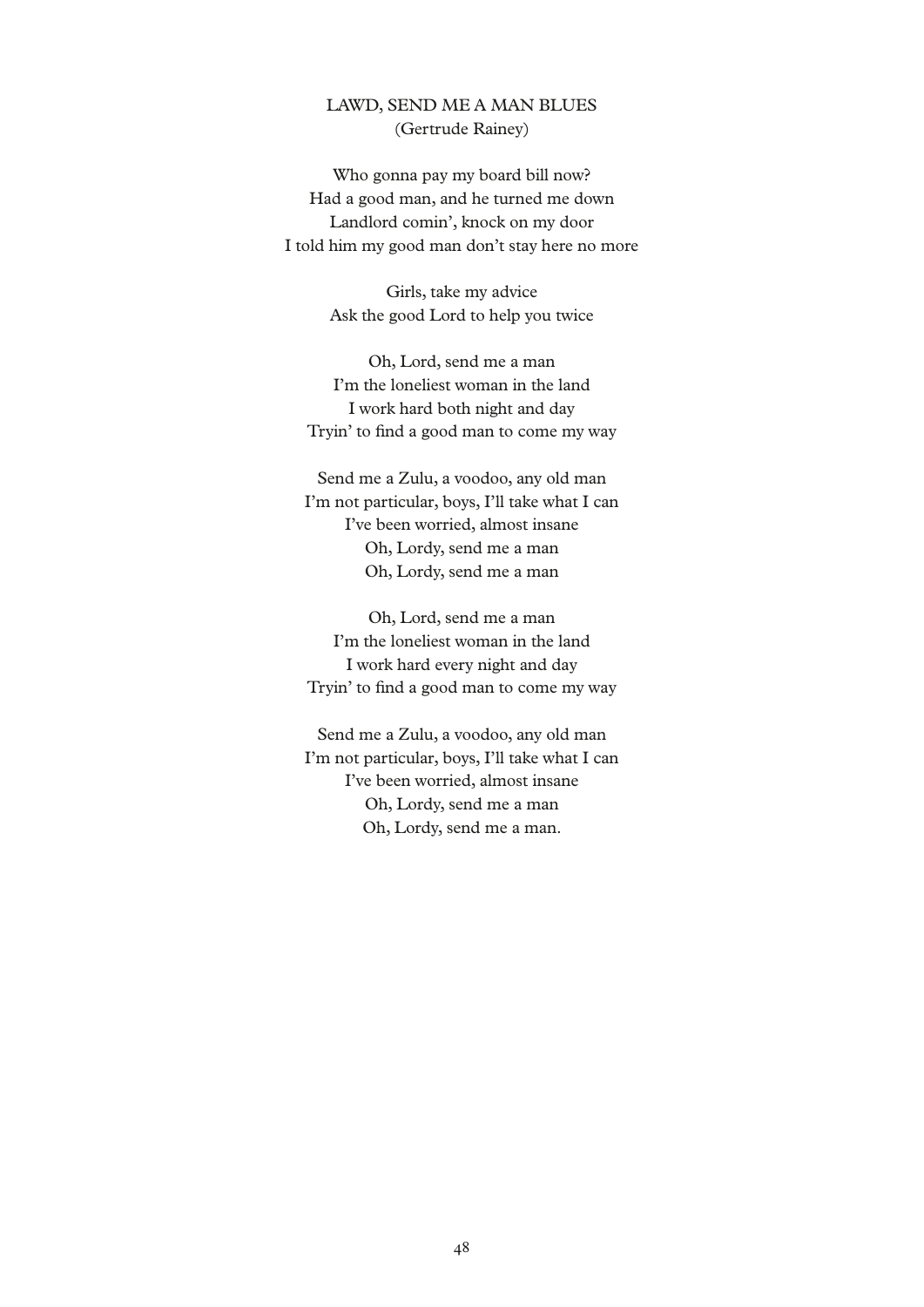# LEAVIN' THIS MORNING

(Selma Davis et Gertrude Rainey)

See me reelin' and rockin', drunk as I can be Man I love tryin' to make a fool of me I'm leavin' this mornin', I'm leavin' this mornin' I'm leavin', tryin' to find a man of my own

When I get through drinkin', gon' buy a Gatlin gun Find my man, he better hitch up and run 'Cause I'm leavin' this mornin', I'm leavin' this mornin' I'm going to Kansas City to bring Jim Jackson home

I give him all my money, treat him nice as I can Got another woman, wait 'til I find my man Lord, I'm leavin' this mornin', I'm leavin' this mornin' I'm leavin', tryin' to find a man of my own

I went up Eighteenth Street, found out where the other woman stays Cure my man of his triflin' ways 'Cause I'm leavin' this mornin', honey, I'm leavin' this mornin' I'm goin' to Kansas City to bring Jim Jackson home

I walked down the street, didn't have on no hat Asking everybody I see where my daddy's at I'm leavin' this mornin', honey, I'm leavin' this mornin' I'm leavin', tryin' to find a man ofmy own.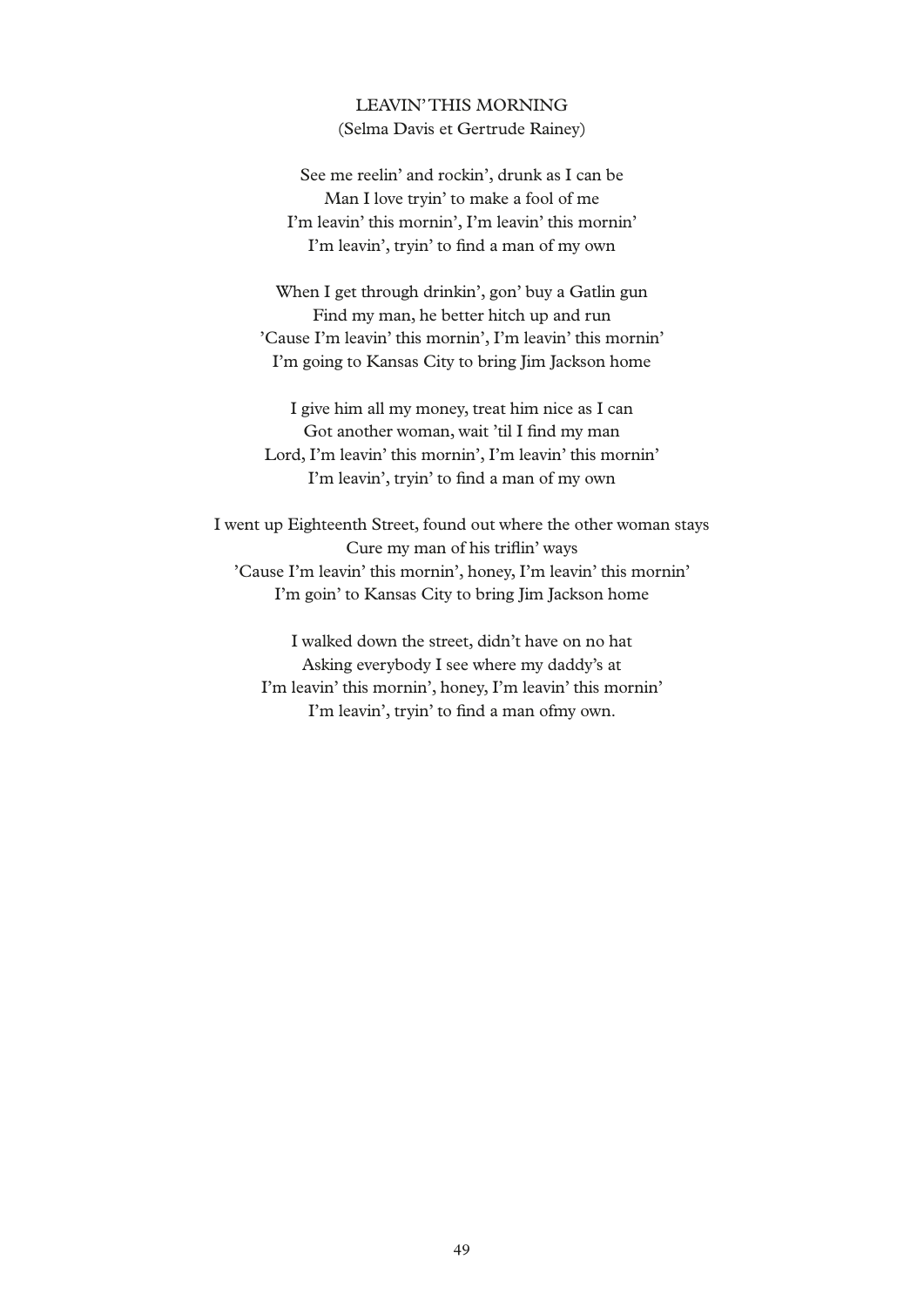### LEVEE CAMP MOAN

(Compositeur inconnu)

My man has left me and he's gone away Back to the levee, where he used to stay I miss his huggin' and his kissin' too I feel so lonesome and awf'ly blue That's the reason, hear my lonesome cry, can't help but cry

Mmmmmmmmmmmmmmm, mmmmmmmmmmmmmmm Each night and morning I might go roaming Back to the levee where my man's home\* That's the reason I'm hummin' the levee camp moan

Mmmmmmmmmmmmmmm, mmmmmmmmmmmmmmm I miss his huggin', I miss his kissin' And that ain't all that I've been missin' That's the reason you hear me moan the levee camp moan

Mmmmmmmmmmmmmmm, mmmmmmmmmmmmmmm He called me honey, took all my money Lord, he's a mean ol' dog\* That's the reason you hear me moanin' the levee camp moan.

*\* Quasiment inaudible.*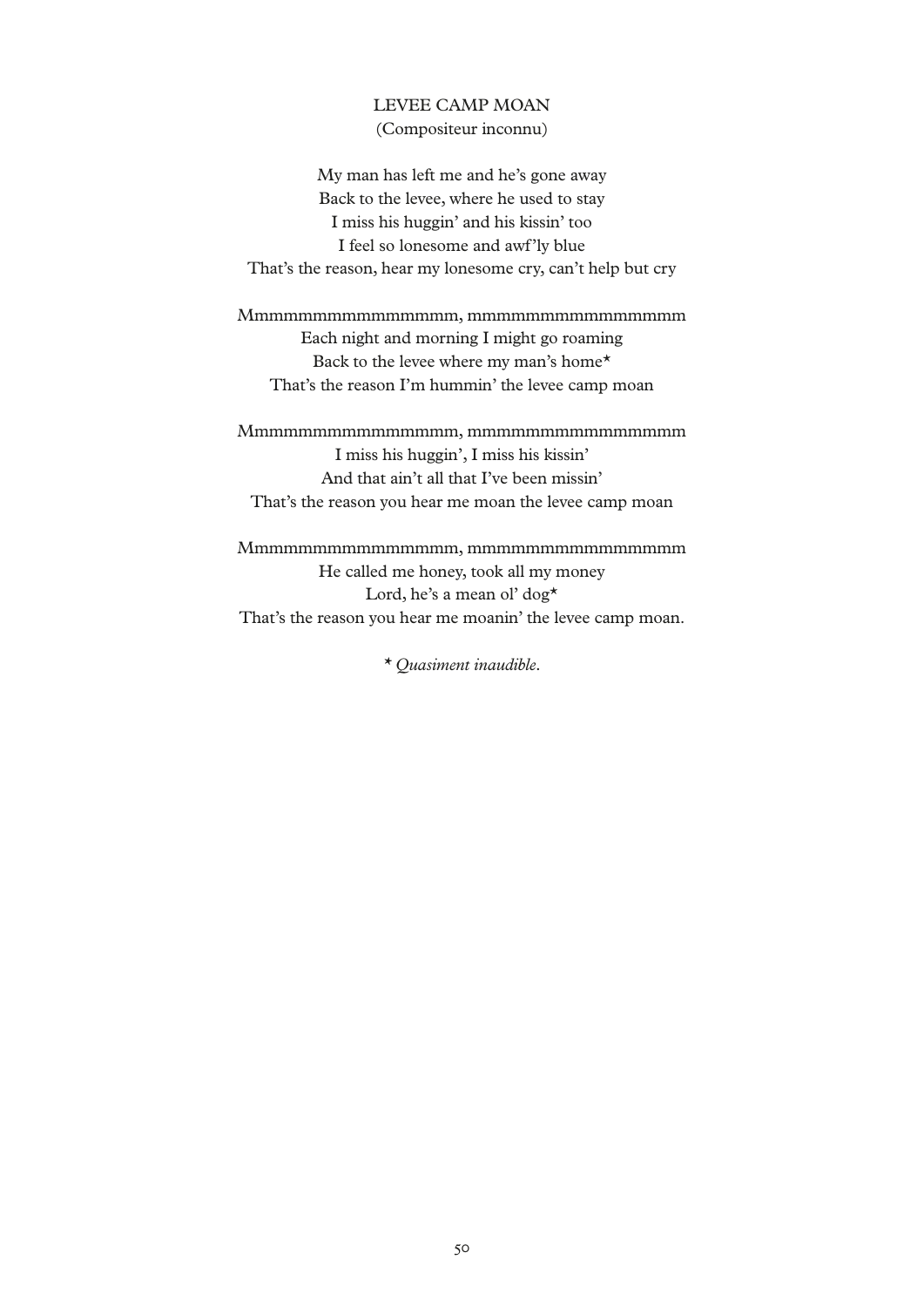# LITTLE LOW MAMA BLUES (Gertrude Rainey)

Mmmm, Lordy Lordy Lord Mmmm, Lordy Lordy Lord The man I'm loving treats me like a dog

I know I've been your dog since I've been your gal I been your dog since I've been your gal I loves you, pretty papa, follow you everywhere

If you don't want me, papa, why don't you tell me so? If you don't want me, papa, why don't you tell me so? I'm little and low, can get a man anywhere I go

I'm gonna build me a scaffold, papa, to hang myself I'm gonna build me a scaffold, papa, to hang myself Can't get the man I love, don't want nobody else

> Aiii, Lord Lord Lord Aiii, Lordy Lordy Aiii, Lord, ain't gonna sing no more.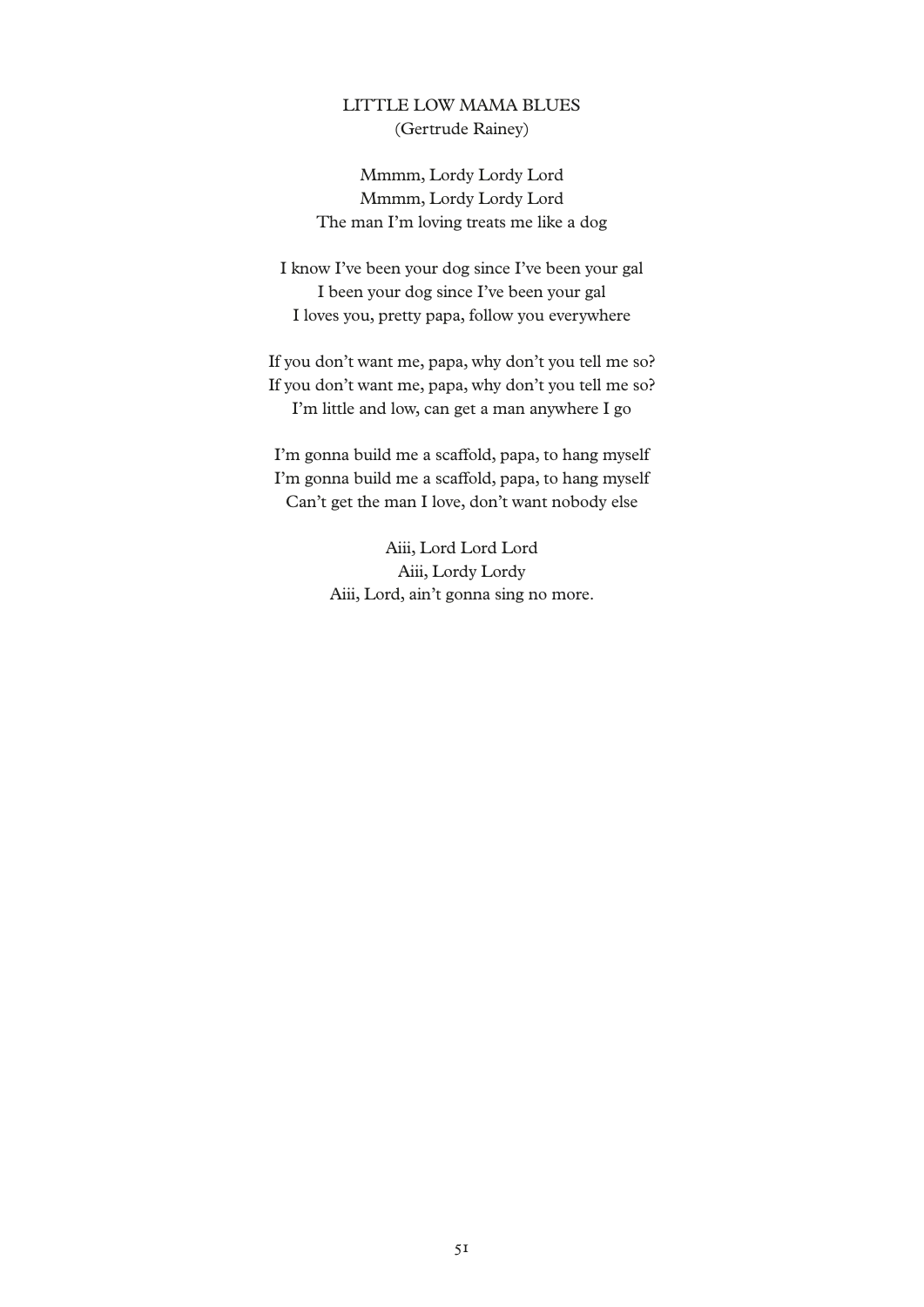# LOG CAMP BLUES (Thomas Dorsey et Gertrude Rainey)

Down in Mississippi, where the air is low and damp Down in Mississippi, where the air is low and damp Low down on the Delta is a great big logging camp

I can see my daddy, jumpin' 'round from log to log I can see my daddy, jumpin' 'round from log to log And down in Onacaga\* everybody's on the hog

Throwaway your pinchback, burn up your Prince of Wales Throwaway your pinchback, burn up your Prince of Wales Get your overalls and jumpers, start to rolling cotton bales

Meal is in my meat-box, chickens runs around my yard Meal is in my meat-box, chickens runs around my yard Yearlings in my cowpen, I never knowed that times was hard

If I can't get no ticket, put on my walking shoes If I can't get no ticket, put on my walking shoes I'm going to Mississippi, singing those logging camp blues.

*\* Ce mot est quasiment inaudible, mais semble être le nom d'une petite ville du Delta.*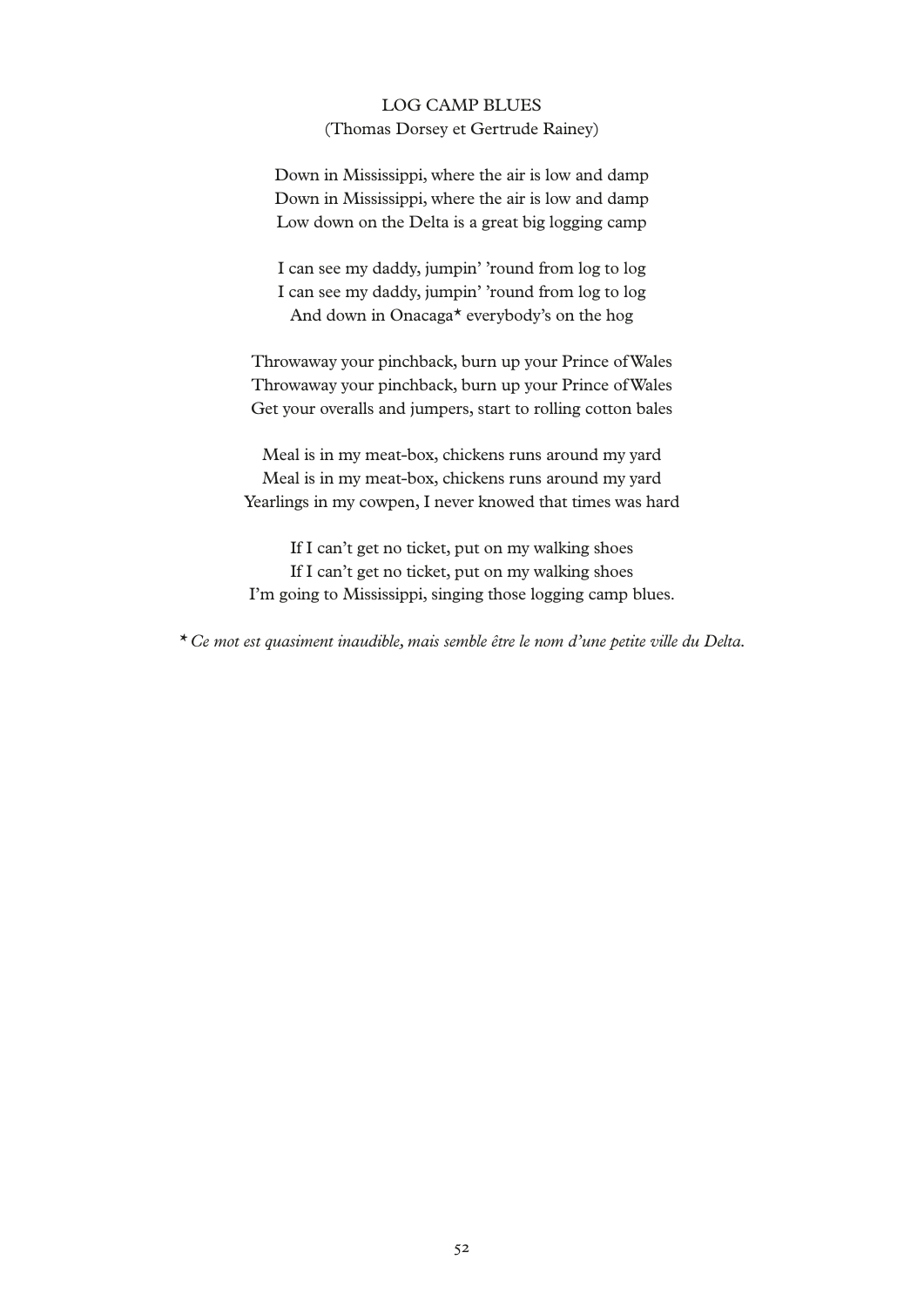# LOST WANDERING BLUES (Gertrude Rainey)

I'm leavin' this mornin' with my clothes in my hand Lord, I'm leavin' this mornin' with my clothes in my hand I won't stop movin' 'til I find my man

I'm standin' here wonderin' will a matchbox hold my clothes Lord, I'm standin' here wonderin' will a matchbox hold my clothes I got a trunk too big to be botherin' with on the road

I went up on the mountain, turned my face to the sky Lord, I went up on the mountain, turned my face to the sky I heard a whisper, said, "Mama, please don't die."

I turned around to give him my right han' Lord, I turned around to give him my right han' When I looked in his face, I was talkin' to my man

Lord, look-a yonder, people, my love has been refused I said, look-a yonder, people, my love has been refused That's the reason why mama's got the lost wandering blues.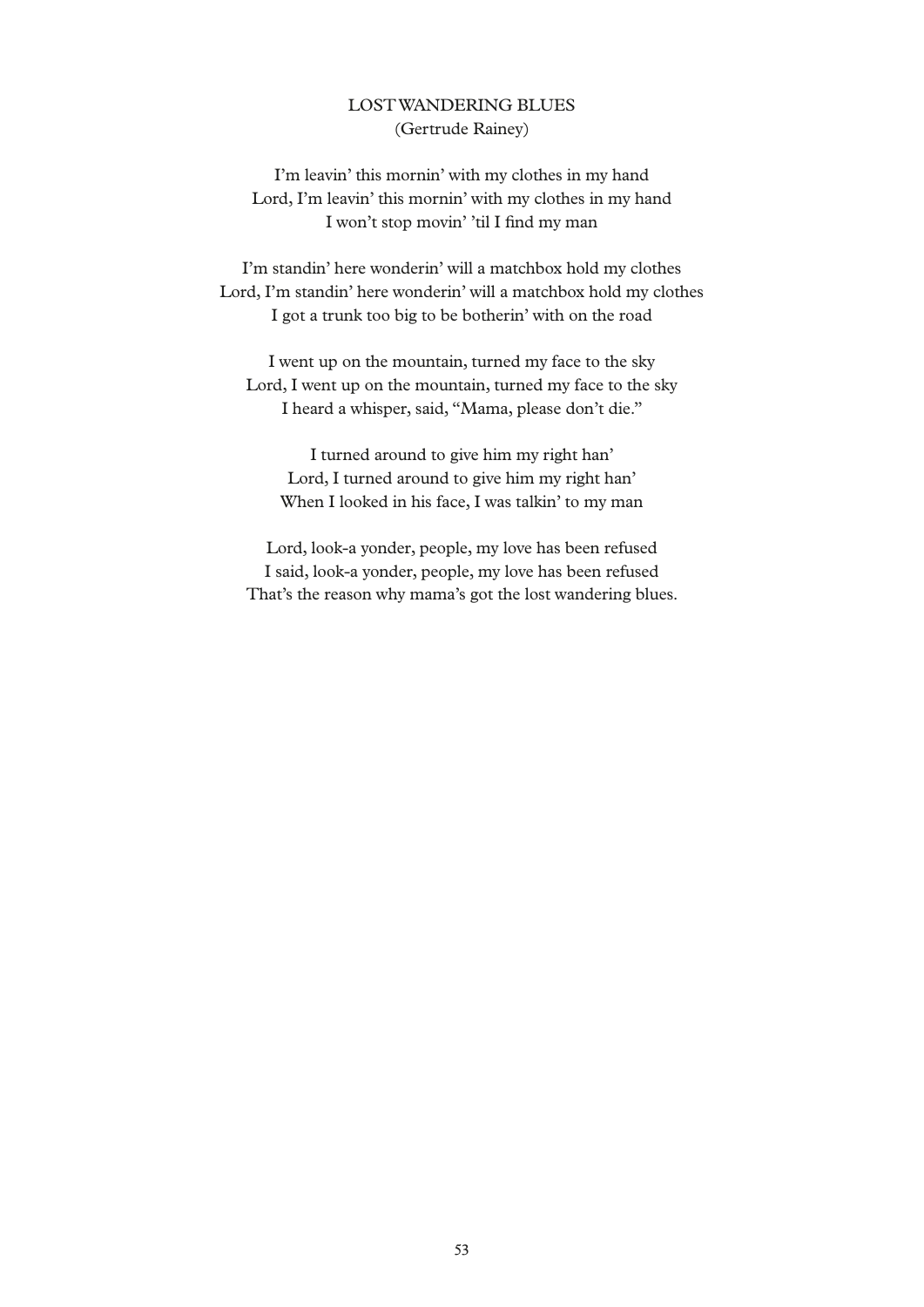# LOUISIANA HOODOO BLUES (Gertrude Rainey)

Going to Louisiana bottom to get me a hoodoo hand Going to Louisiana bottom to get me a hoodoo hand Gotta stop these women from taking my man

Down in Algiers where the hoodoos live in their den Down in Algiers where the hoodoos live in their den Their chief occupation is separating women from men

The hoodoo told me to get me a black cat bone The hoodoo told me to get me a black cat bone And shake it over their heads, they'll leave your man alone

Twenty years in the bottom, that ain't long to stay Twenty years in the bottom, that ain't long to stay If I can keep these tush-hog women from taking my man away

So I'm bound for New Orleans, down in goofer dust land So I'm bound for New Orleans, down in goofer dust land Down where the hoodoo folks can fix it for you with your man.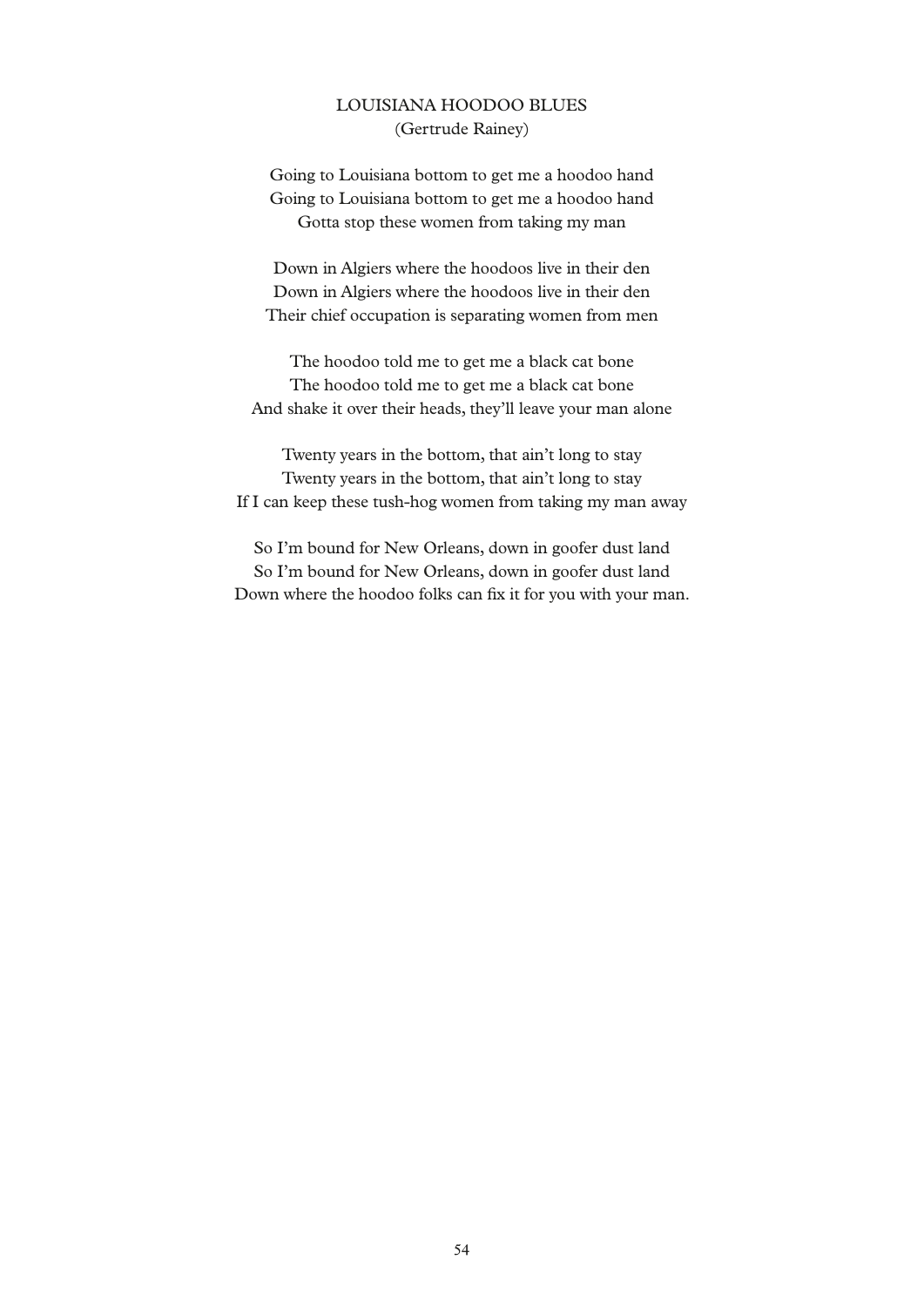# LUCKY ROCK BLUES

### (Katie Winters et Lovie Austin)

Feelin' kind of melancholy, made up my mind to go away And though some folks says it's folly, sometimes it helps and sails away

You'll forget the man you love, although he may be mean Goodbye, folks, I'm on my way, way down to New Orleans

> Goin' to New Orleans to find that lucky rock Goin' to New Orleans to find that lucky rock Tryin' to rid myself of this bad luck I've got

On my way to find that lucky rock Oh, I'm on my way to find that lucky rock Just to ease my mind of all this trouble I've got.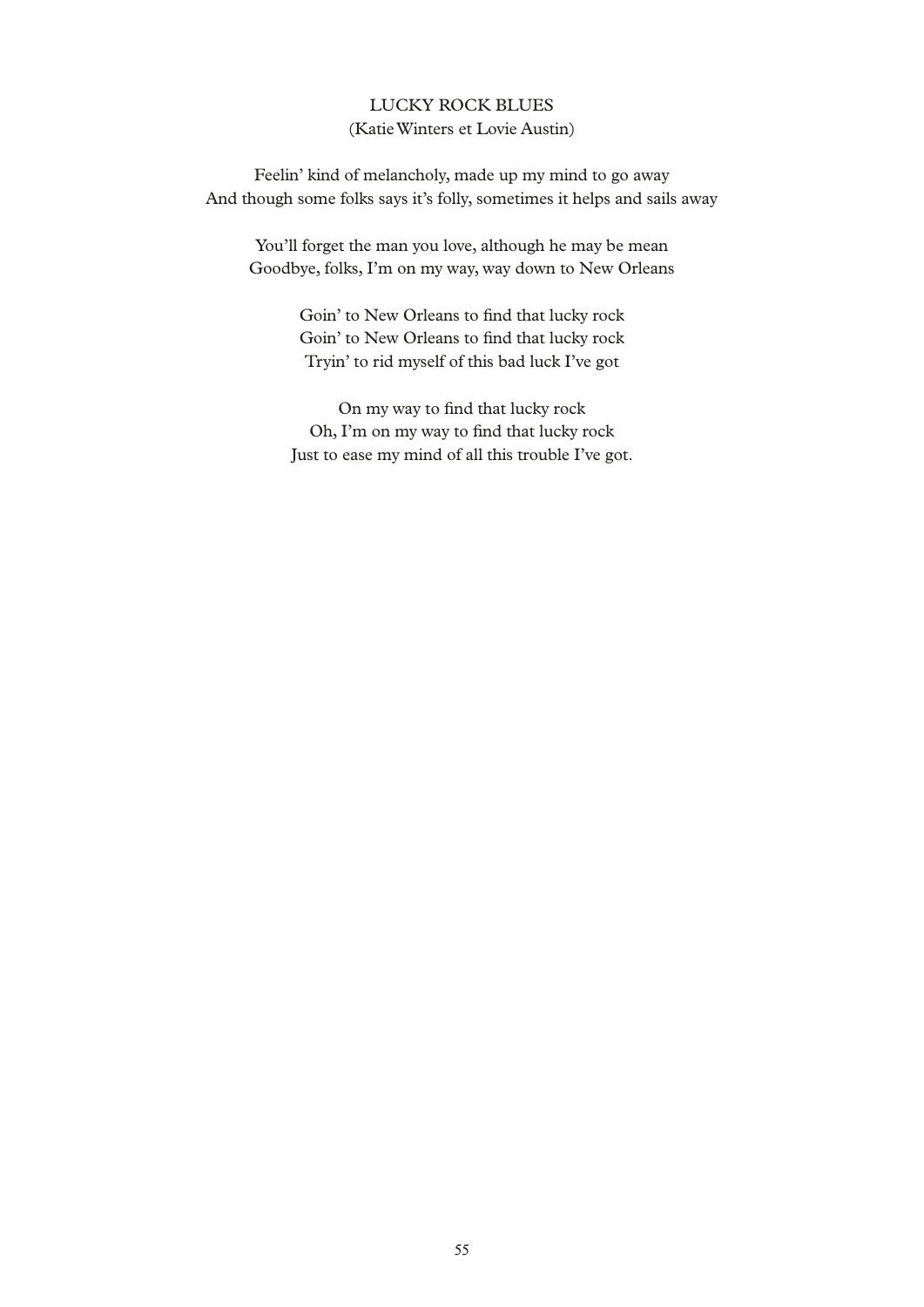#### MA AND PA POORHOUSE BLUES

(Selma Davis et Gertrude Rainey)

*[Parlé] Rainey:* Hello there, Charlie. *Jackson:* Hello, Ma. *Rainey:* Charlie, where's that big banjo you had? *Jackson:* Oh, that big banjo's in pawn. *Rainey:* In pawn? *Jackson:* Yes, ma'am. *Rainey:* Too bad, Jim.

*Jackson:* Hello, Ma. *Rainey:* All right, Charlie. *Jackson:* What become of that great big bus you had? *Rainey:* Child, somebody stole that bus. *Jackson:* Stole it? *Rainey:* Yes. *Jackson:* Mmmmmmmmmm. *Rainey:* Charlie, do you know I'm broke? *Jackson:* Ma, don't you know I'm broke, too? *Rainey:* I tell you what let's do. *Jackson:* What we gonna do? *Rainey:* Let's both go to the poorhouse together. *Jackson:* All right, let's go.

*[Chanté] Rainey:* Too bad, too bad, too bad, too bad, too bad Too bad, too bad, too bad, too bad, too bad I've lost all my money, lost everything I had

*Jackson:* Ma, being broke's all right when you know you got some more money comin'in Ah, being broke's all right when you know you got some more money comin'in But when you lose your money, that's when friendship ends

*Rainey:* Oh, here I'm on my knees *Jackson: [Parlé]* Don't worry, Ma, I'll soon be down on my knees with you *Rainey:* Pa, here I am, on my knees, I want the whole world to know mama's broke and can't be pleased

*Jackson:* When you had lots of money, you had plenty friends *Rainey:* Lord, lost all my money, that was my end, oh, ain't got no money now *Jackson: [Parlé]* Oh, moan it, Ma!

*Tous les deux:* We better go to the poorhouse, and try to live anyhow We better go to the poorhouse, and try to live anyhow.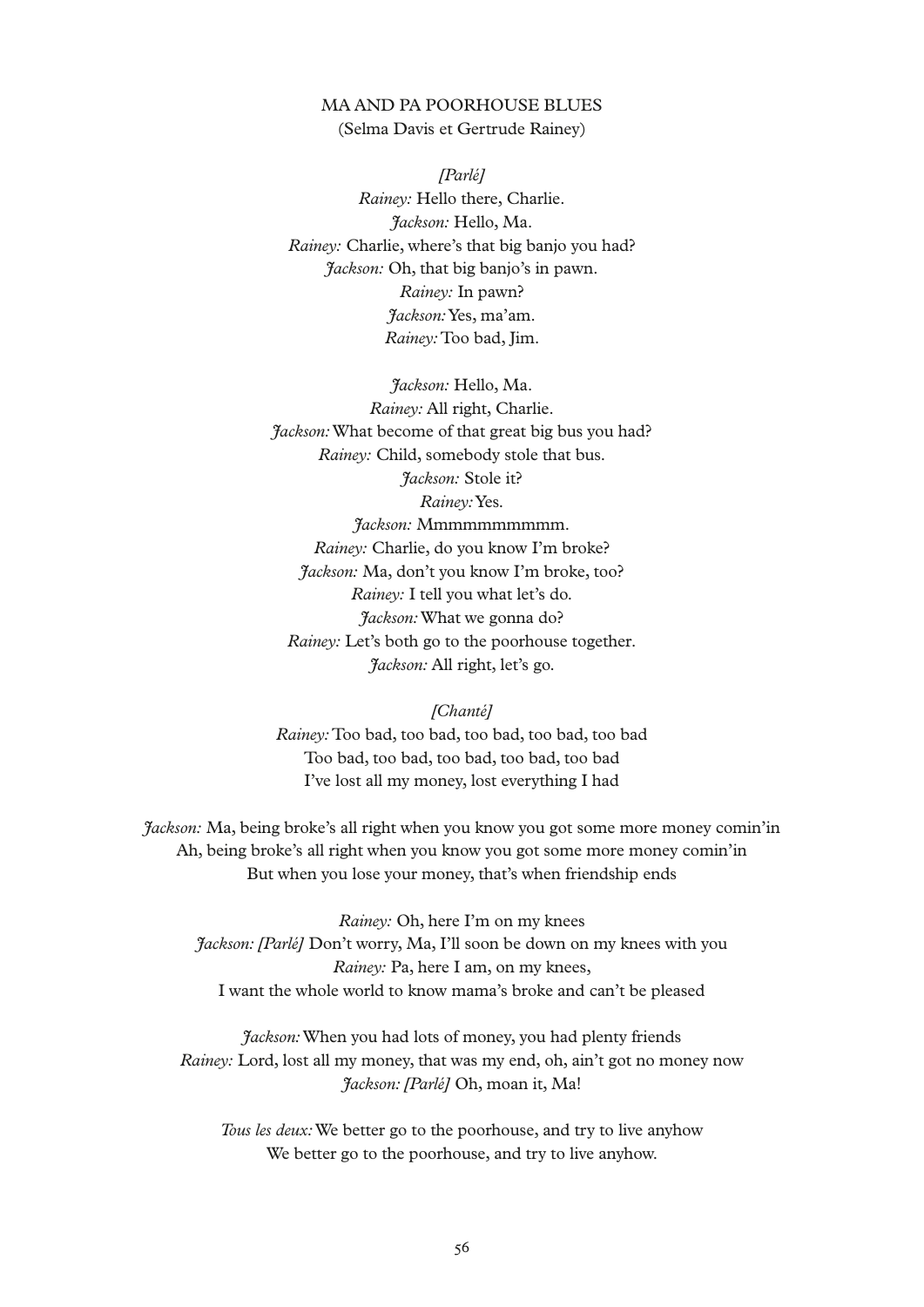# MA RAINEY'S BLACK BOTTOM

(Gertrude Rainey)

#### *[Parlé]*

*Unknown man:* Now, you've heard the rest. Ah, boys, I'm gonna show you the best. Ma Rainey's gonna show you her black bottom!

#### *[Chanté]*

*Rainey:* Way down South in Alabamy I got a friend they call dancin' Sammy Who's crazy about all the latest dancin' Black bottom stomps and the new baby prancin'

The other night at a swell affair Soon as the boys found out that I was there They said, "Come on, Ma, let's go to the cabaret." When I got there, you ought to hear me say

Want to see the dance you call the black bottom I wanna learn that dance Want to see the dance you call your big black bottom They put you in a trance.

All the boys in the neighborhood They say your black bottom is really good Come on and show me your black bottom I want to learn that dance.

I want to see the dance you call the black bottom I want to learn that dance Come on and show that dance you call your big black bottom It puts us in a trance

Early last morning 'bout the break of day Grandpa told my grandmama, I heard him say "Get up and show your good old man your black bottom I want to learn that dance."

Now I'm gon' show you all my black bottom They stay to see that dance Wait until you see me do my big black bottom It'll put you in a trance

#### *[Parlé]*

*Man:* Ah, do it, Ma, do it, honey. Look out, now, Ma, you's gettin' kinda rough there! You bet' be yourself, now, careful now, not too strong, not too strong, Ma!

#### *[Chanté]*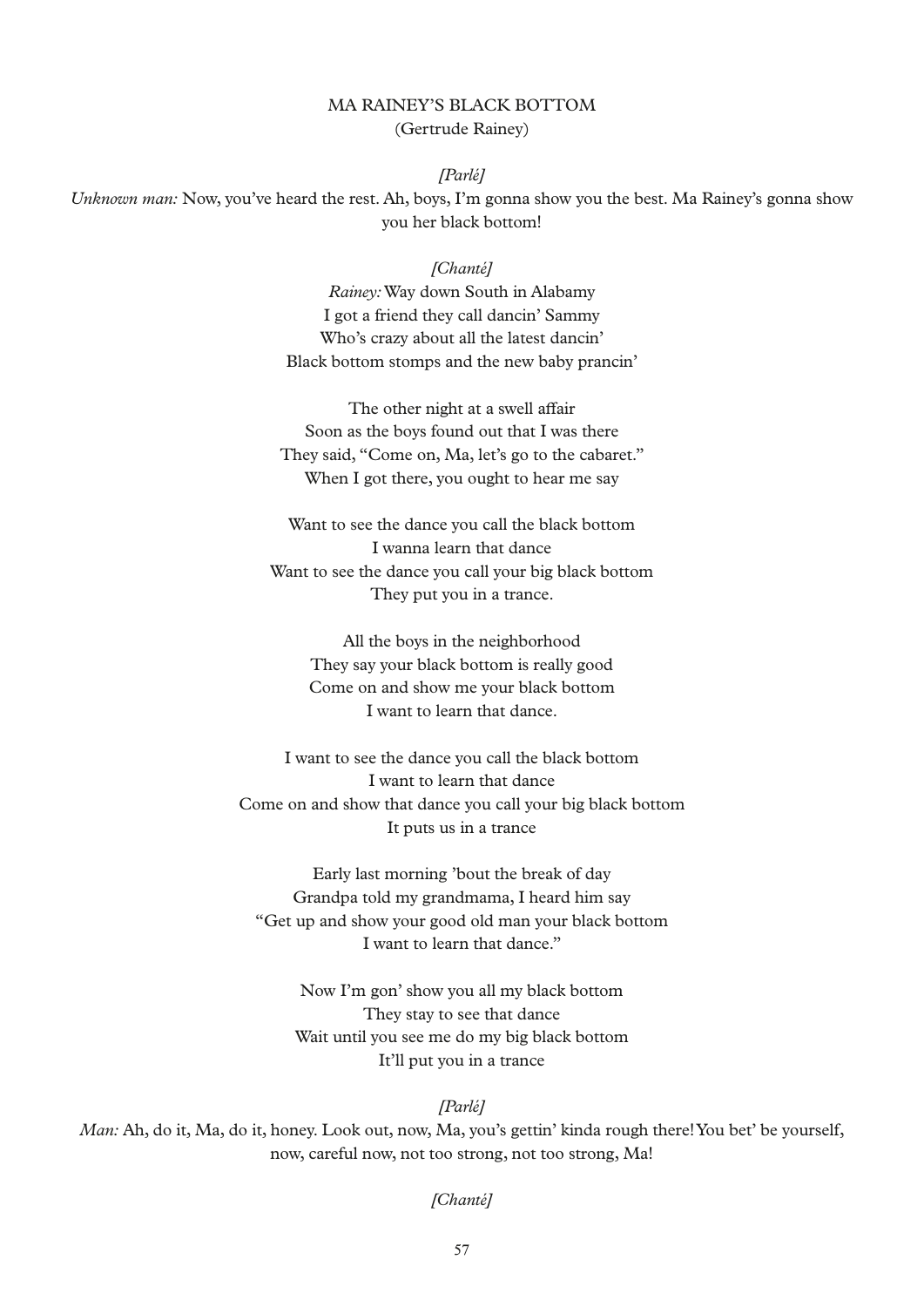*Rainey:* I done showed y'all my black bottom You ought to learn that dance.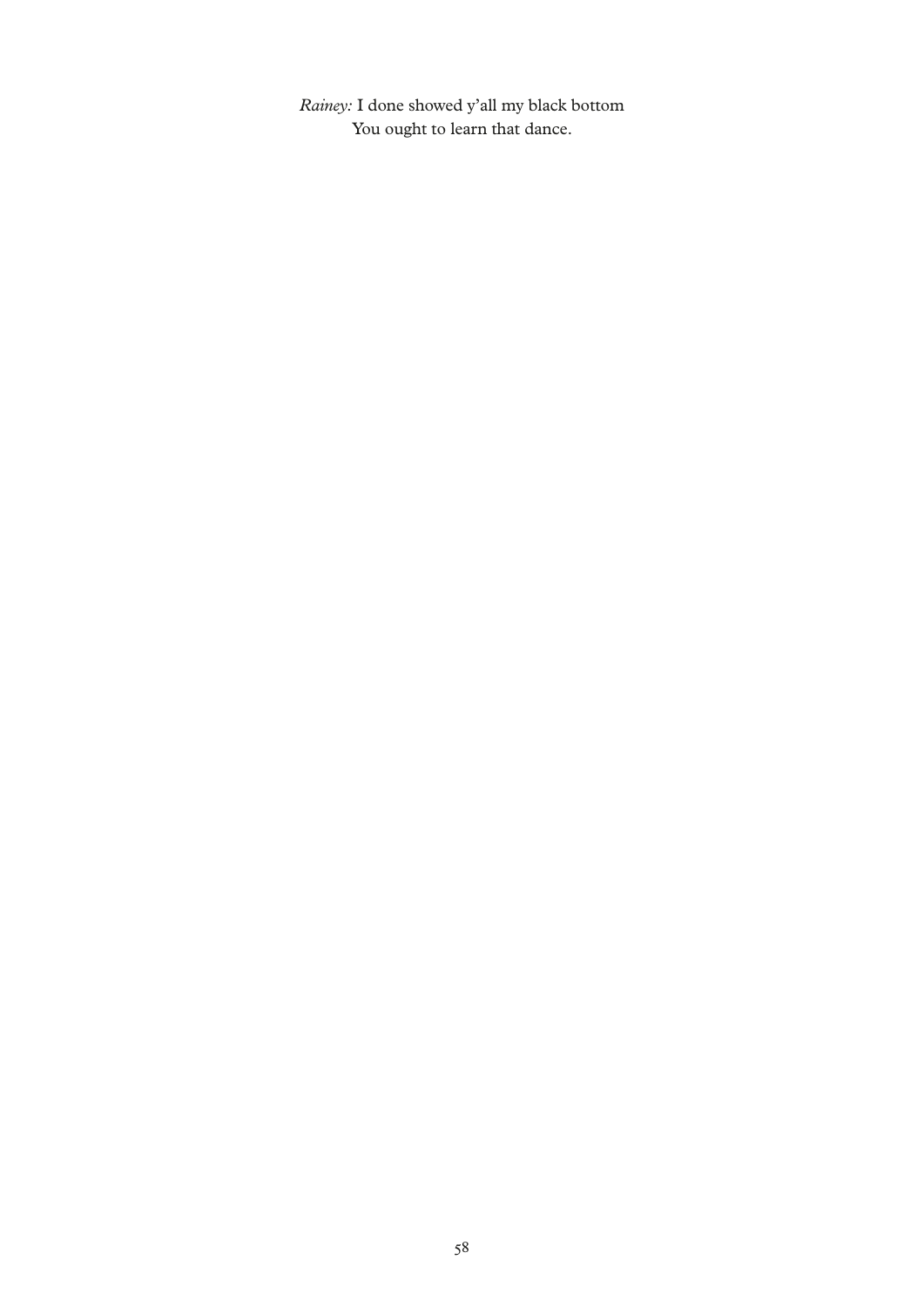### MA RAINEY'S MYSTERY RECORD (Guy Early et Thomas Dorsey)

Lord, I'm down with the blues, blue as I can be Lord, I'm down with the blues, blue as I can be Nobody knows my trouble but the good Lord and me

Ooh, there's something going all wrong Ooh, ooh, there's something going all wrong The way I'm thinking, I know I can't last long

I've had the blues a solid week, every night and day Had the blues a solid week, every night and day Man I love broke my heart, and I'm 'bout to pass away

I'm down with the blues, just as blue as I can be I'm down with the blues, blue as I can be I think I hear an angel singing "Nearer My God to TheeÒ."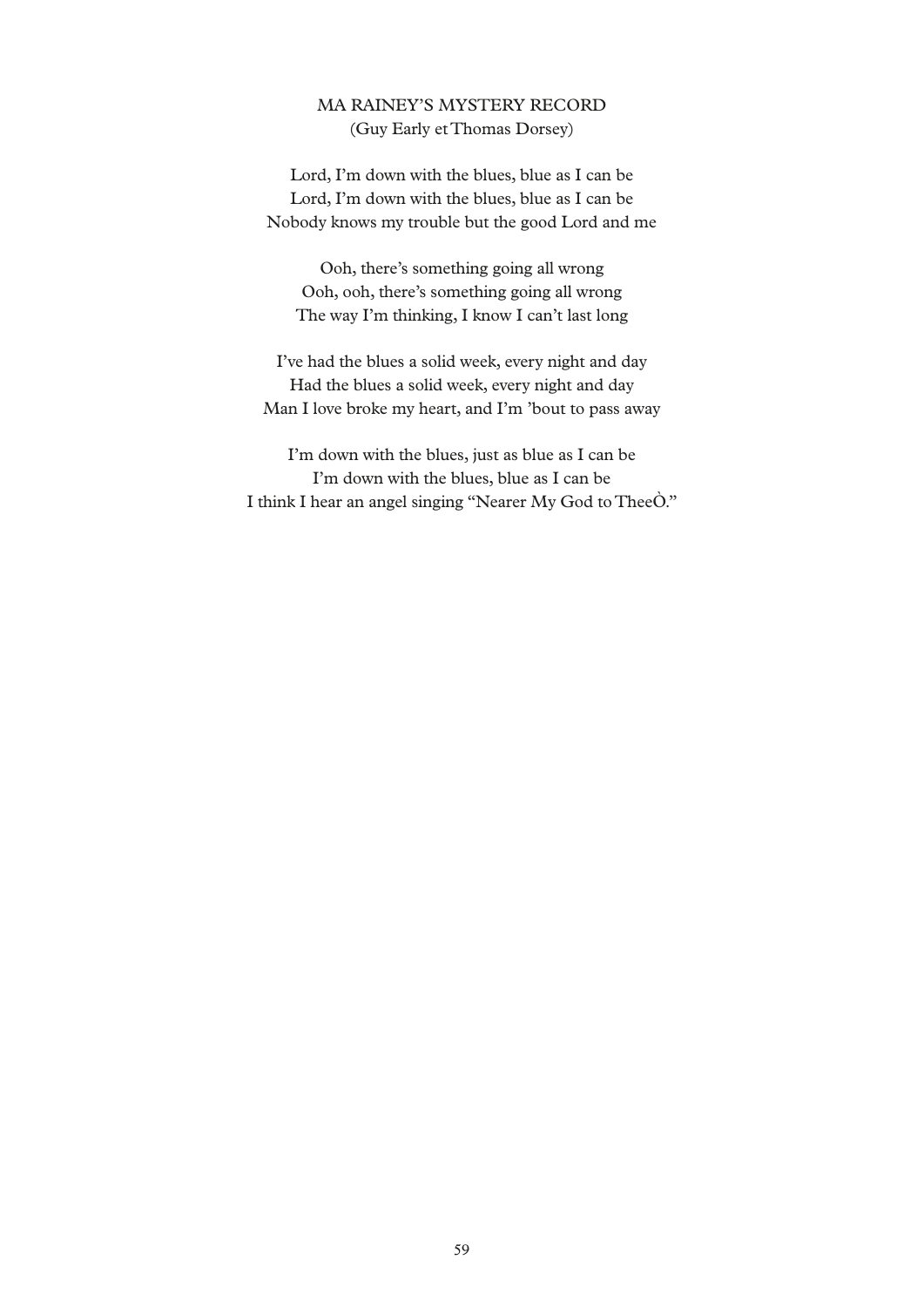# MEMPHIS BOUND BLUES (Thomas Dorsey)

You got your grip to leave me, you're going to leave your home today You got your grip to leave me, you're going to leave your home today But drop it for a minute, and listen to what I've got to say

You can fly up high, you can spread your feathers all around You can fly up high, you can spread your feathers all around But when you get in trouble, you got to fall back to the ground

Some folks born with riches, some folks born with pain Some folks born with riches, some folks born with pain But I'm here to tell you, when you leave they all leave the same

I talk because I'm stubborn, I sing because I'm free I talk because I'm stubborn, I sing because I'm free My daddy's gone and left me, bound for Memphis, Tennessee.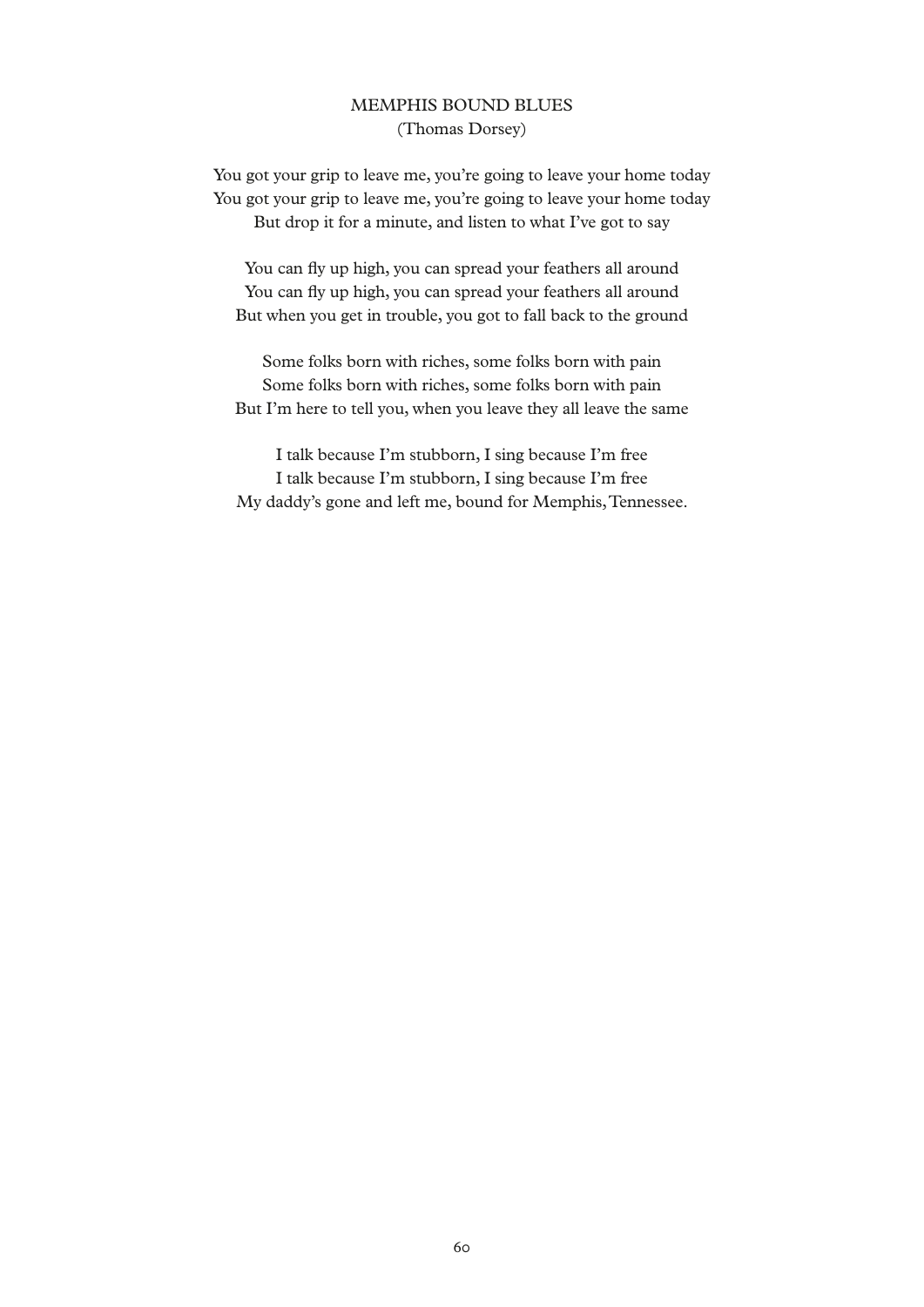## MISERY BLUES (Gertrude Rainey)

I love my brownskin, indeed I do Folks I know used to me being a fool I'm going to tell you what I went and done I give him all my money just to have some fun

He told me that he loved me, loved me so If I would marry him, I needn't to work no mo' Now I'm grievin', almost dyin' Just because I didn't know that he was lyin'

I've got the blues, I've got the blues I've got those misery blues Love my brownskin, he's done left town Goodbye, dearie, you used to be so cheery Hold on, honey, took all my money I worry, worry so

I've got the blues, down in my shoes I've got those misery blues I've got to go to work now, get another start Work is the thing that's breaking my heart I've got those mean old misery blues

I've got the blues, I've got the blues I've got those misery blues I've got to go to work now, get another start Work is the thing that's breaking my heart I've got those mean old misery blues.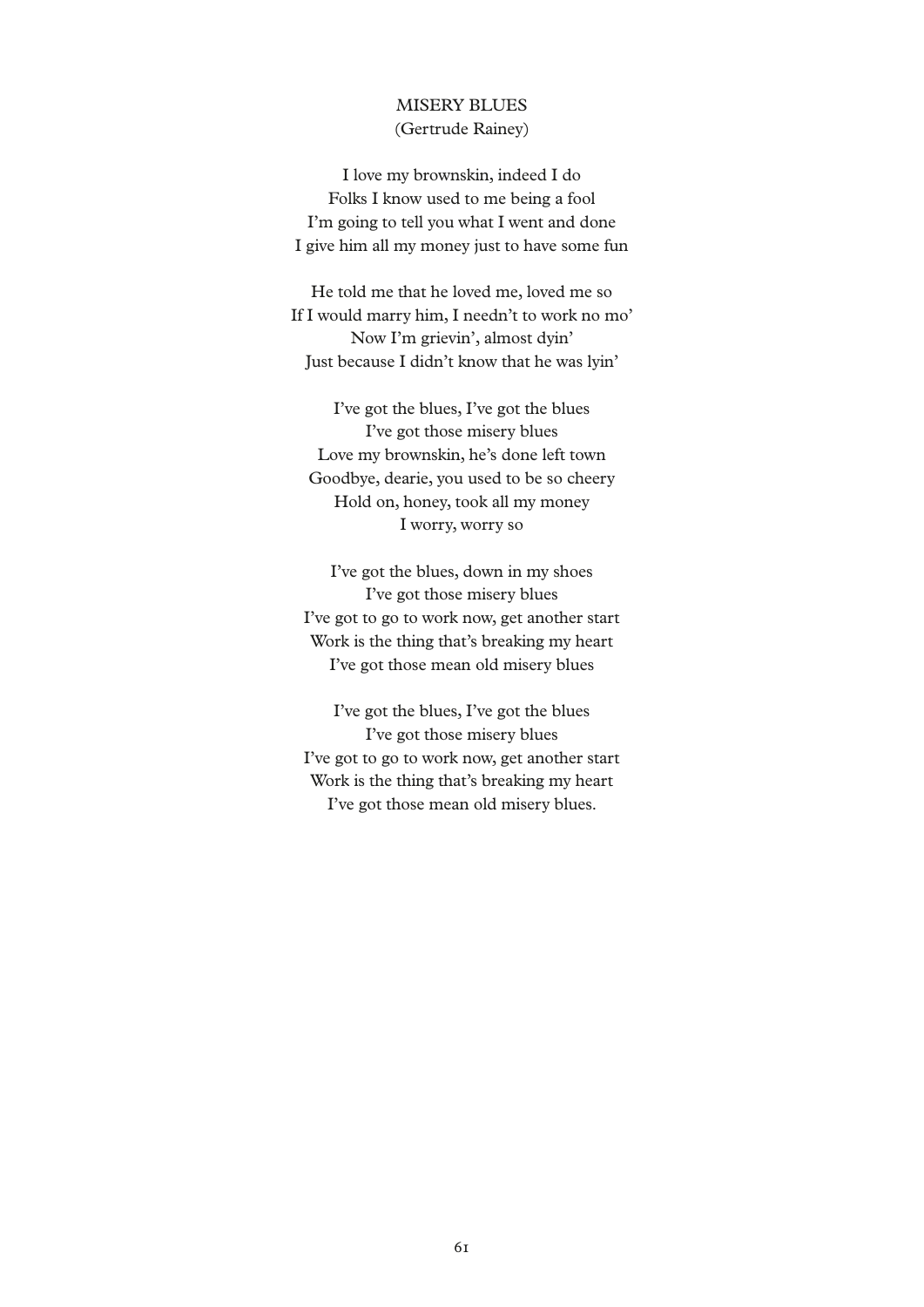# MOONSHINE BLUES

(Gertrude Rainey)\*

*[Parlé]* Hold it, Luke, it might be a bootlegger!

### *[Chanté]*

I been drinkin' all night, babe, and the night before But when I get sober, I ain't gonna drink no more 'Cause my friend left me, standin' in my door

My head goes 'round and around, babe, since my daddy left town I don't know if the river runnin' up or down But there's one thing certain, it's mama's going to leave town

You'll find me wrigglin' and a-rockin', howlin' like a hound Catch the first train that's runnin' South bound

Oh, stop, you'll hear me say, stop right to my brain Oh, stop that train, so I can ride back home again

Here I'm upon my knees, play that again for me 'Cause I'm about to be losin' my mind

> Boys, I can't stand up, can't sit down The man I love is done left town

I feel like screamin', I feel like cryin' Lord, I've been mistreated, folks, and don't mind dyin'

> I'm going home, I'm going to settle down I'm going to stop my running around

Tell everybody that come my way Lord, I got the moonshine blues, I say I got the moonshine blues.

\* Cette retranscription se base sur l'enregistrement de 1923. Une autre version, datant de 1927, a des paroles légèrement différentes.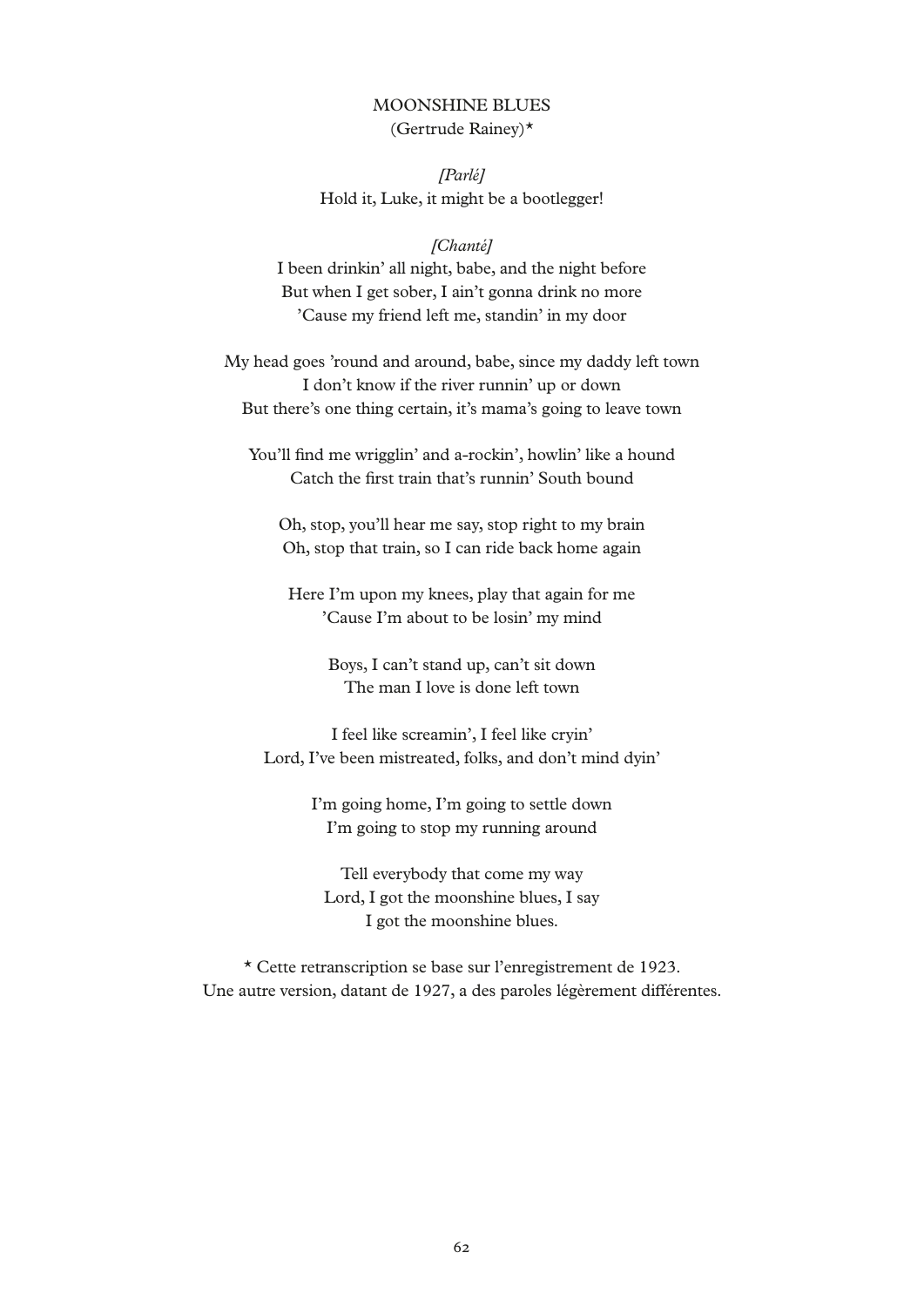# MORNING HOUR BLUES

(Gertrude Rainey et Bessie Smith)

I woke up this morning, something was worrying me I woke up this morning, something was worrying me Must have been the man I love, that man I'll never see

I went to the graveyard, cried, "Gravedigger, please…" I went to the graveyard, cried, "Gravedigger, please… Show me the grave, the grave of my used to be."

Lord, look where the sun's done gone Lord, see now, I just said it, look where the sun's done gone You made me love you, now you love some other one

*[Parlé]* That's all right!

The man I got here, he's so cruel to me The man I got here, he's so cruel to me There'll never be a man to love me like Stingaree.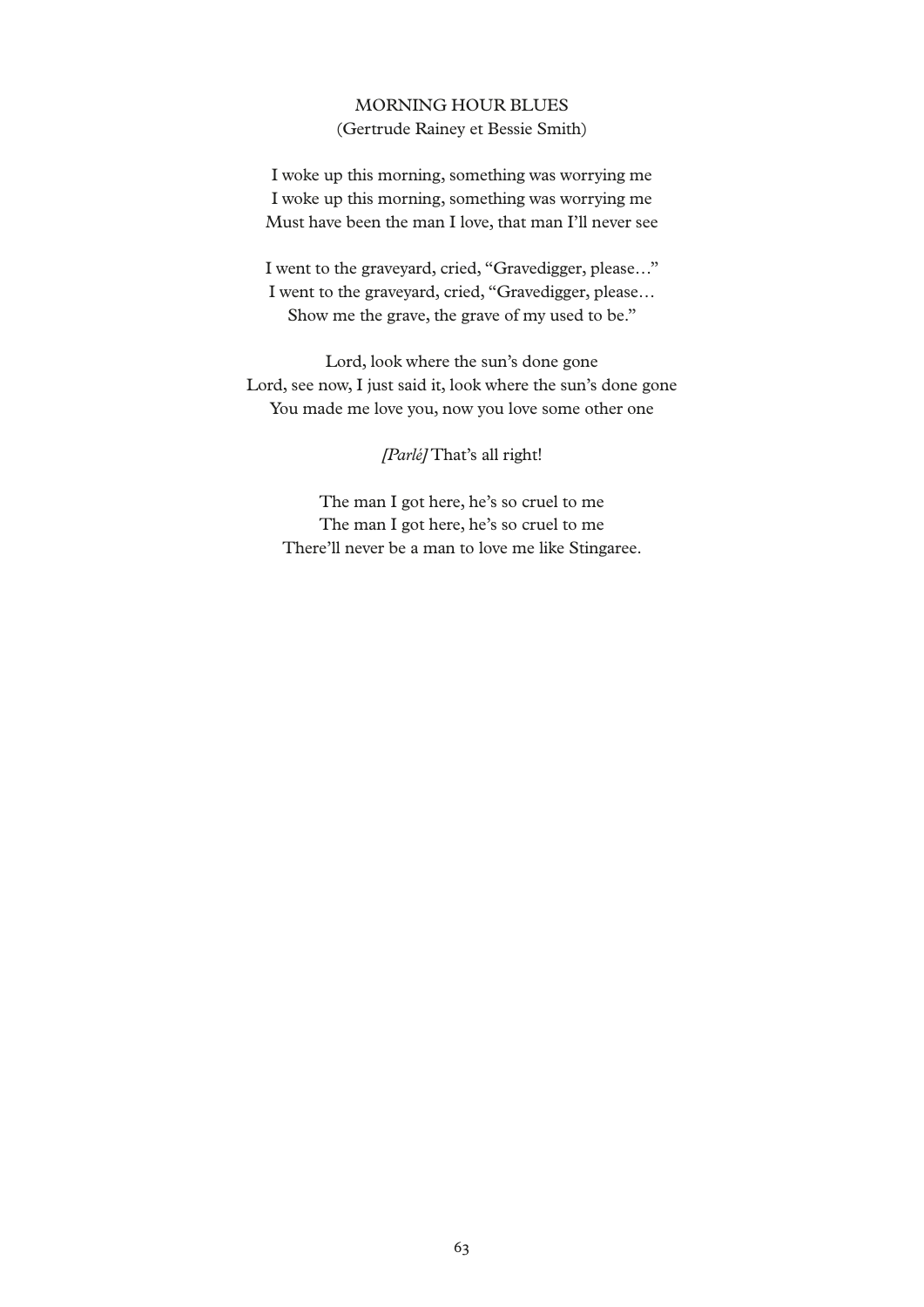# MOUNTAIN JACK BLUES (Sid Harris)

Early this morning, everything was still Early this morning, everything was still I spied my good man goin' over the hill

He said, "I'm goin', sweet mama, cryin' won't make me stay." He said, "I'm goin', sweet mama, cryin' won't make me stay The more you cry, the further you drive me away."

If I could holler just like a mountain jack If I could holler just like a mountain jack I'd go up on the mountain, call my good man back

Sometimes I want to crown him, but I know it's wrong Sometimes I want to crown him, but I know it's wrong I'd rather air out and leave you to weep and moan

> You think I want every man I see You think I want every man I see That's why you nag and squabble with me

Now I've run my man away, I don't know what to do Now run my man away, don't know what to do My heart is achin', babe, I'm so sad and blue.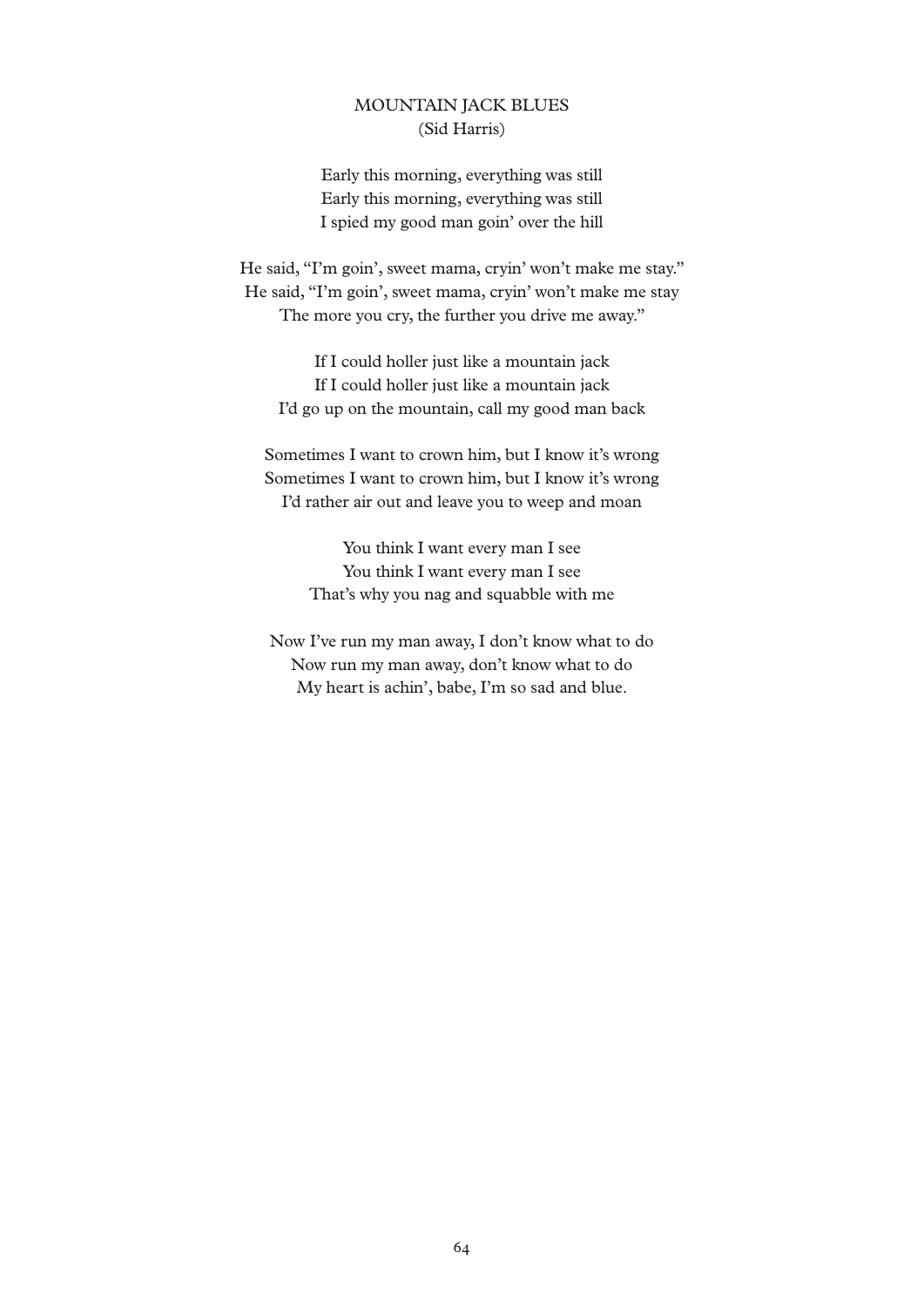# NIGHT TIME BLUES

(Gertrude Rainey et Thomas Dorsey)

*[Parlé]* It's three o'clock in the morning, and my man hasn't come home yet!

*[Chanté]* Nighttime's falling, the day is almost gone Nighttime is falling, the day is almost gone My man leaves at midnight, folks, and don't come back 'til early morn

The night is dark and dreary, I can't see what to do The night is dark and dreary, I can't see what to do I wonder why he leave me, to roll and cry the whole night through

*[Parlé]* Lord have mercy!

*[Chanté]* It's three o'clock in the morning, by the clock hanging on the wall It's three o'clock in the morning, by the clock hangin' on my wall He used to come at midnight, but now he don't come home at all

> When day starts to breaking, it seems to bring good news When day starts to breaking, it seems to bring good news It finds me broken hearted, trying to overcome these blues.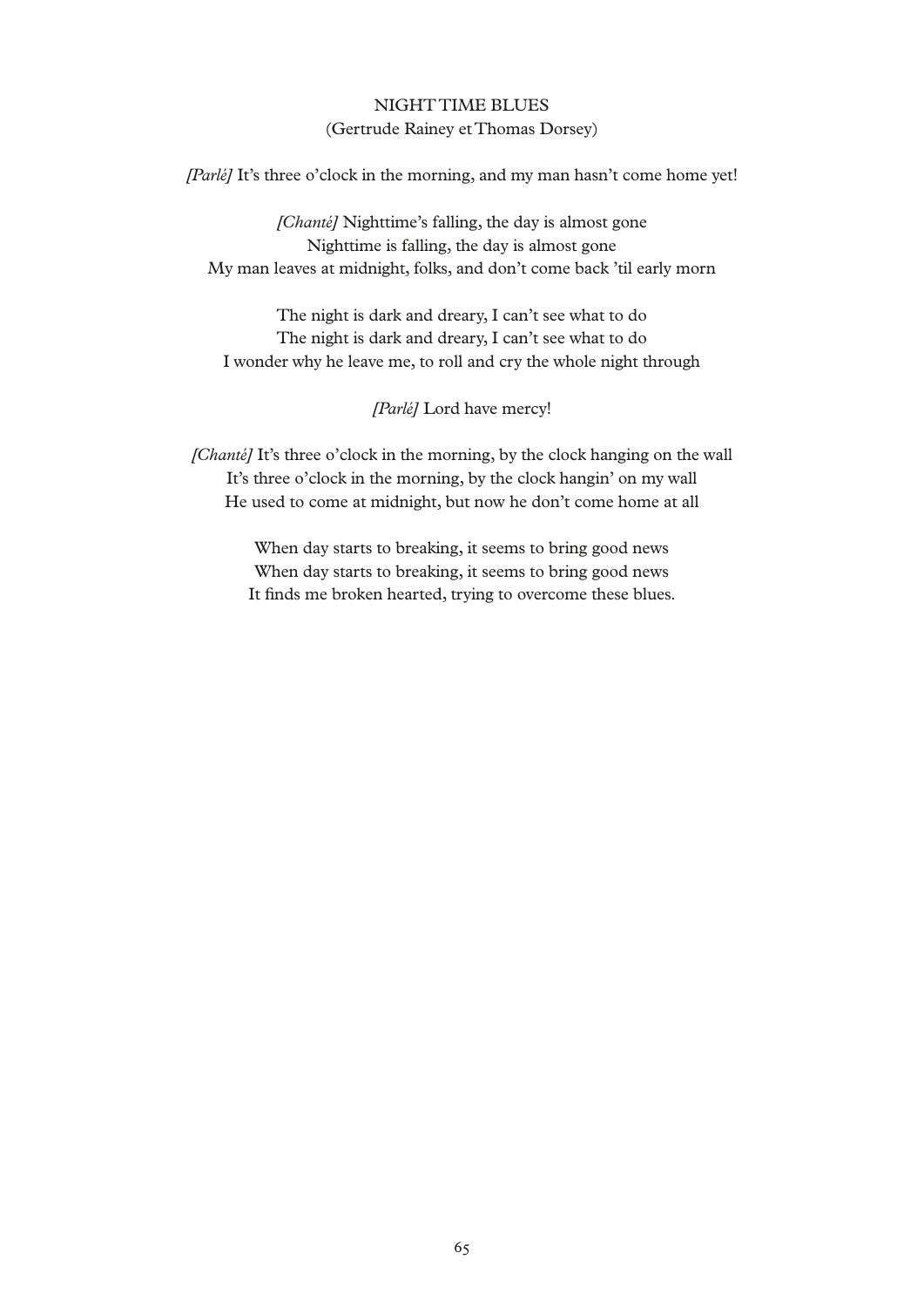# OH MY BABE BLUES (Gertrude Rainey)

Some of these days I'm going to leave my home, oh my babe Now I know I'm going and it won't be long If I go, let me go, if I stay, let me stay Maybe I'll ask let me come back home

Tell my dad I won't be home tonight, oh my babe My heart aches and I'm not treated right My heart's down, it's a shame, and I just can't call his name Still I'll ask to let me come back home

Lordy Lord, have mercy on poor me, oh my babe Tell somebody to let my heart go free When I go, leave me alone and still I'll stay from now on Tell my dad I want to come back home

I'm feelin' now I'm sorry we have to part, oh my babe 'Cause you tried to break my aching heart But someday you will say, "Come back home, babe, and stay." Then I'll know my dad wants me back home.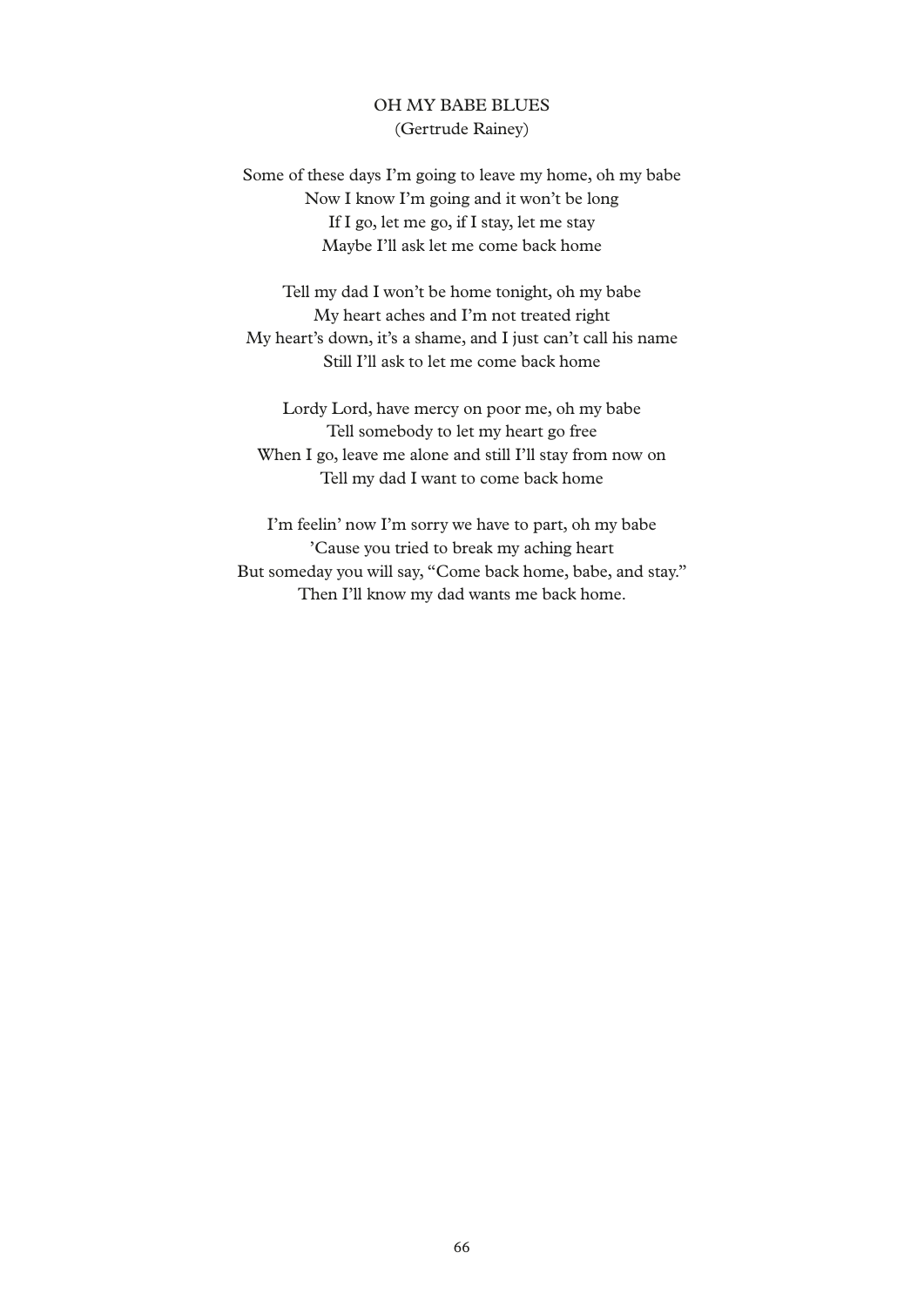## OH PAPA BLUES (E. Herbert et W. Russell)

Just like a rainbow I am faded away My daddy leaves me 'most every day But he don't mean me no good, why? Because I only wish he would I've almost gone insane I'm forever tryin' to call his name

Oh, papa, look what you doin', look what you doin' Oh, papa, you caught me ruinin', you caught me ruinin' All my money, I give you You treat me mean and made me awfully blue When you miss me, you're going to kiss me You'll regret the day that you ever quit me

Oh, papa, think when you away from home I give you money, don't want me nohow But you will love me someday, not now Papa, papa, now you won't have no mama at all

Oh, papa, look what you doin', look what you doin' Oh, papa, you caused me ruinin', you caused me ruinin' All my money, I give you

You treat me mean and make me feel so blue You're going to miss me, you'll long to kiss me You'll 'gret the day that you ever quit me

Oh, papa, think when you away from home You just don't want me now, wait and see You'll find some other man makin' love to me, now Papa, papa, you ain't got no mama now.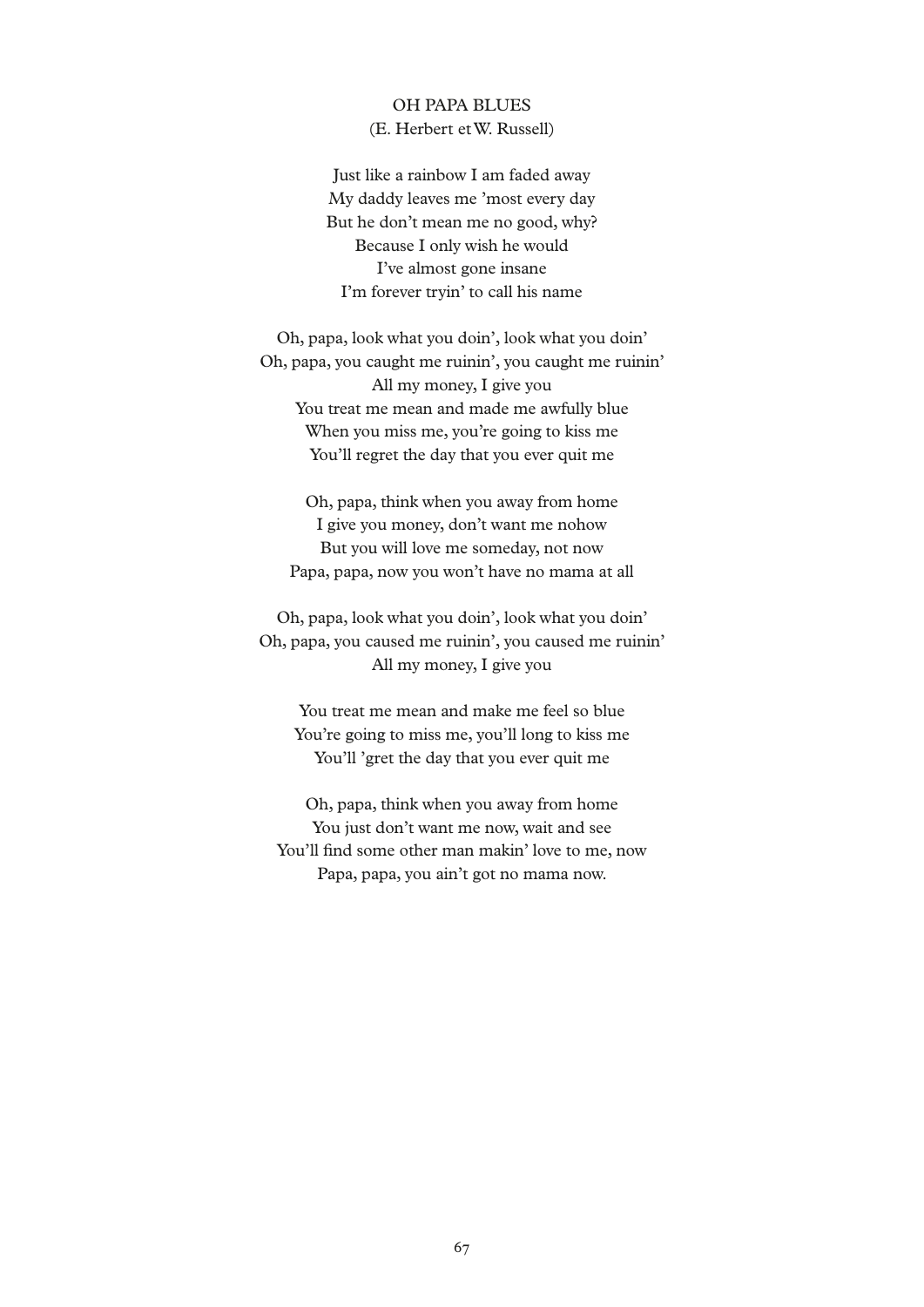# PROVE IT ON ME BLUES (Gertrude Rainey)

Went out last night, had a great big fight Everything seemed to go on wrong I looked up, to my surprise The gal I was with was gone

Where she went, I don't know I mean to follow everywhere she goes Folks say I'm crooked, I didn't know where she took it I want the whole world to know

They said I do it, ain't nobody caught me Sure got to prove it on me Went out last night with a crowd of my friends They must've been women, 'cause I don't like no men

It's true I wear a collar and a tie Make the wind blow all the while 'Cause they say I do it, ain't nobody caught me They sure got to prove it on me

Say I do it, ain't nobody caught me Sure got to prove it on me I went out last night with a crowd of my friends They must've been women, 'cause I don't like no men

Wear my clothes just like a fan Talk to the gals just like any old man 'Cause they say I do it, ain't nobody caught me Sure got to prove it on me.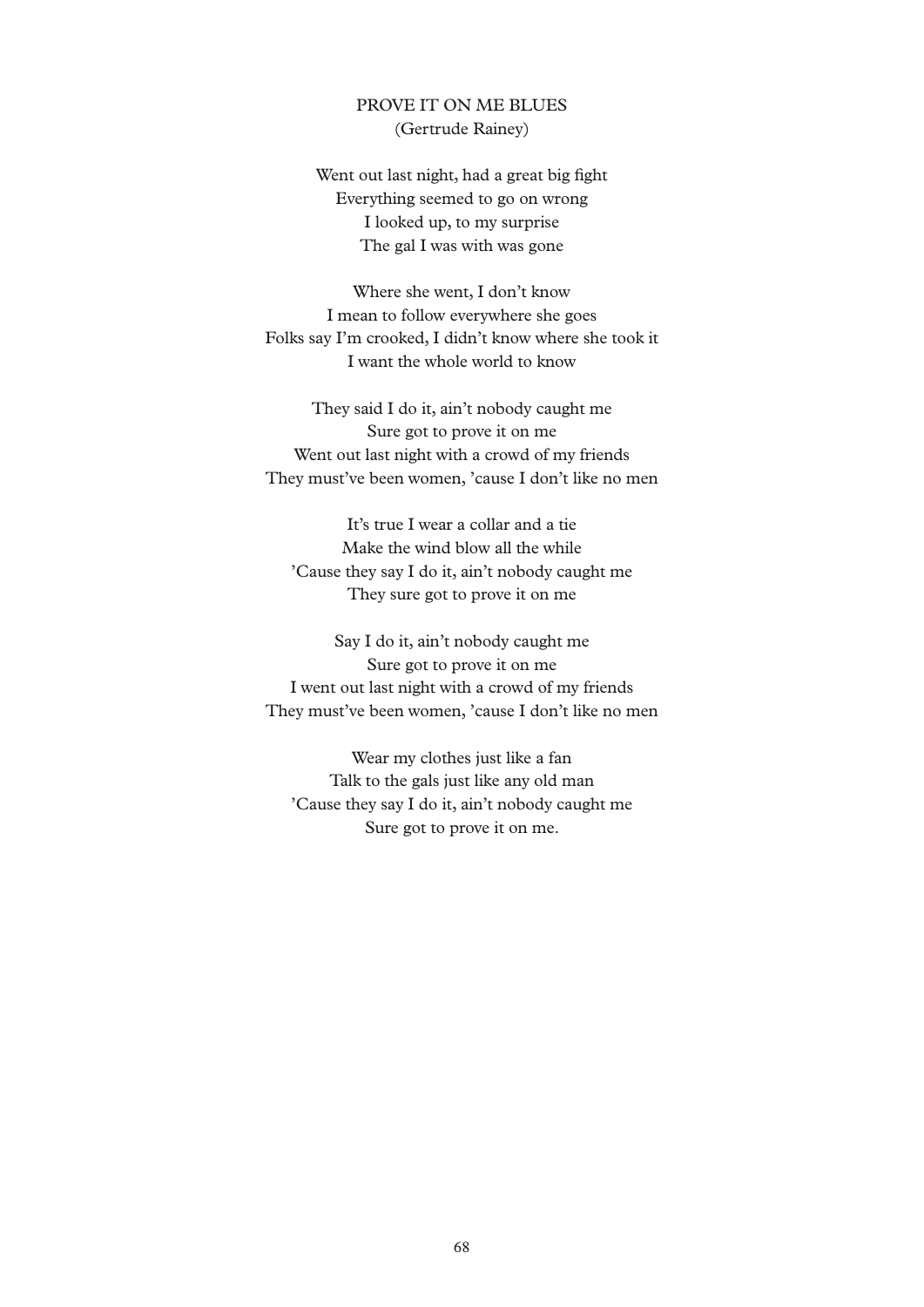# ROUGH AND TUMBLE BLUES (Gertrude Rainey)

I'm going to the Western Union, type the news all down the line I'm going to the Western Union, type the news all down the line 'Cause mama's on the warpath this mornin' and don't mind dyin'

My man's so good lookin' and his clothes fit him so cute My man's so good lookin' and his clothes fit him so cute I cut up his box-back and bought him a struttin' suit

> Then every little devil got on my man's road Then every little devil got on my man's road Mama Tree Top Tall and Miss Shorty Toad

Tree Top Tall give a stomp as I stepped in the door Tree Top Tall give a stomp as I stepped in the door Miss Shorty Toad and my man was shimmying down to the floor

I got rough and killed three women 'fore the police got the news I got rough and killed three women 'fore police got the news 'Cause mama's on the warpath with those rough and tumble blues.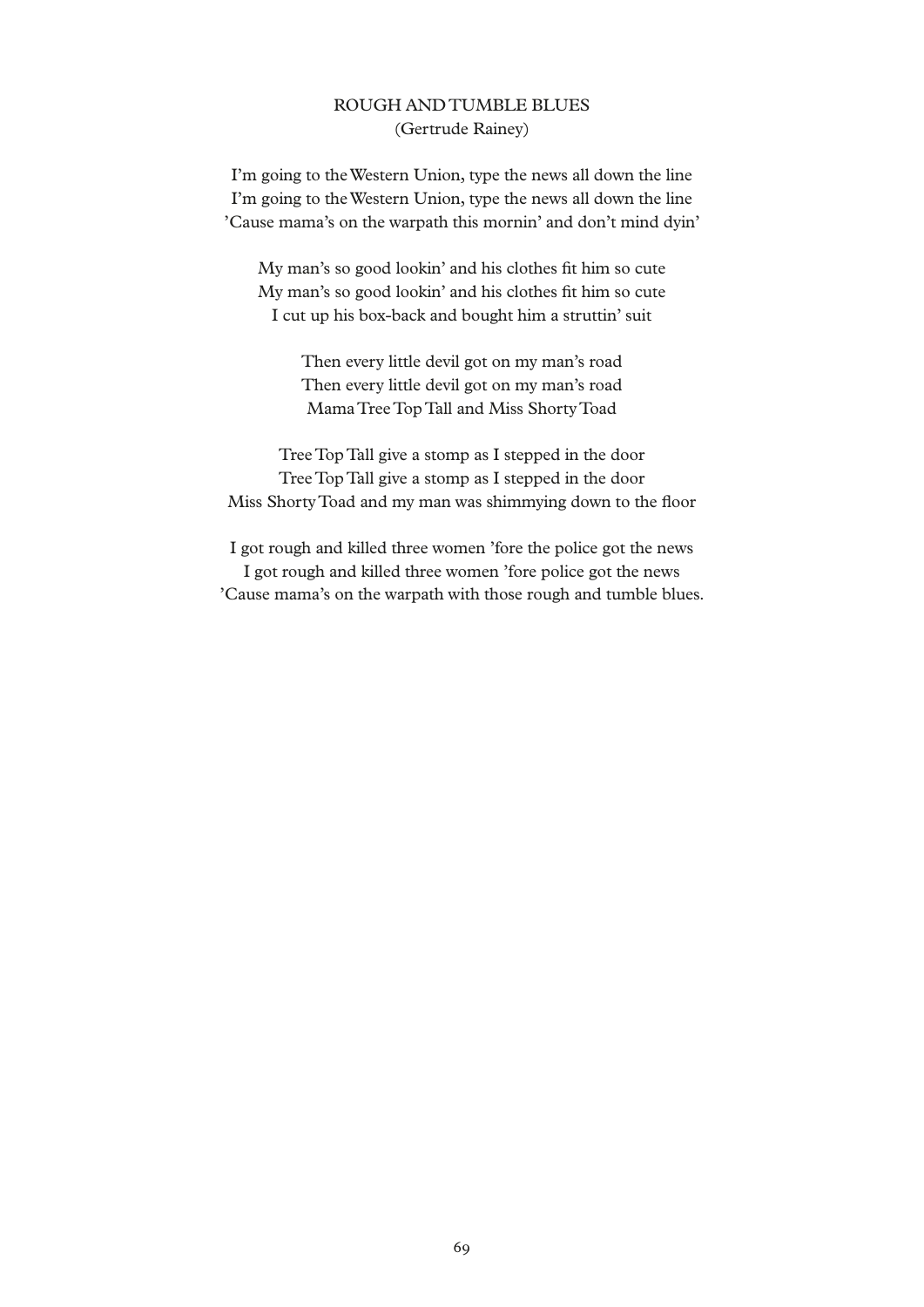# RUNAWAY BLUES (Gertrude Rainey)

I'm running away tomorrow, they don't mean me no good I'm running away tomorrow, they don't mean me no good I'm gon' run away, have to leave this neighborhood

Ah, the sun's gonna shine someday in my backyard Ah, the sun's gonna shine someday in my backyard I got my man, but I had to work so hard

Lord, what's the matter, mama can't be treated just right Lord, what's the matter, mama can't be treated just right Got my clothes in my hand, walk the streets all night.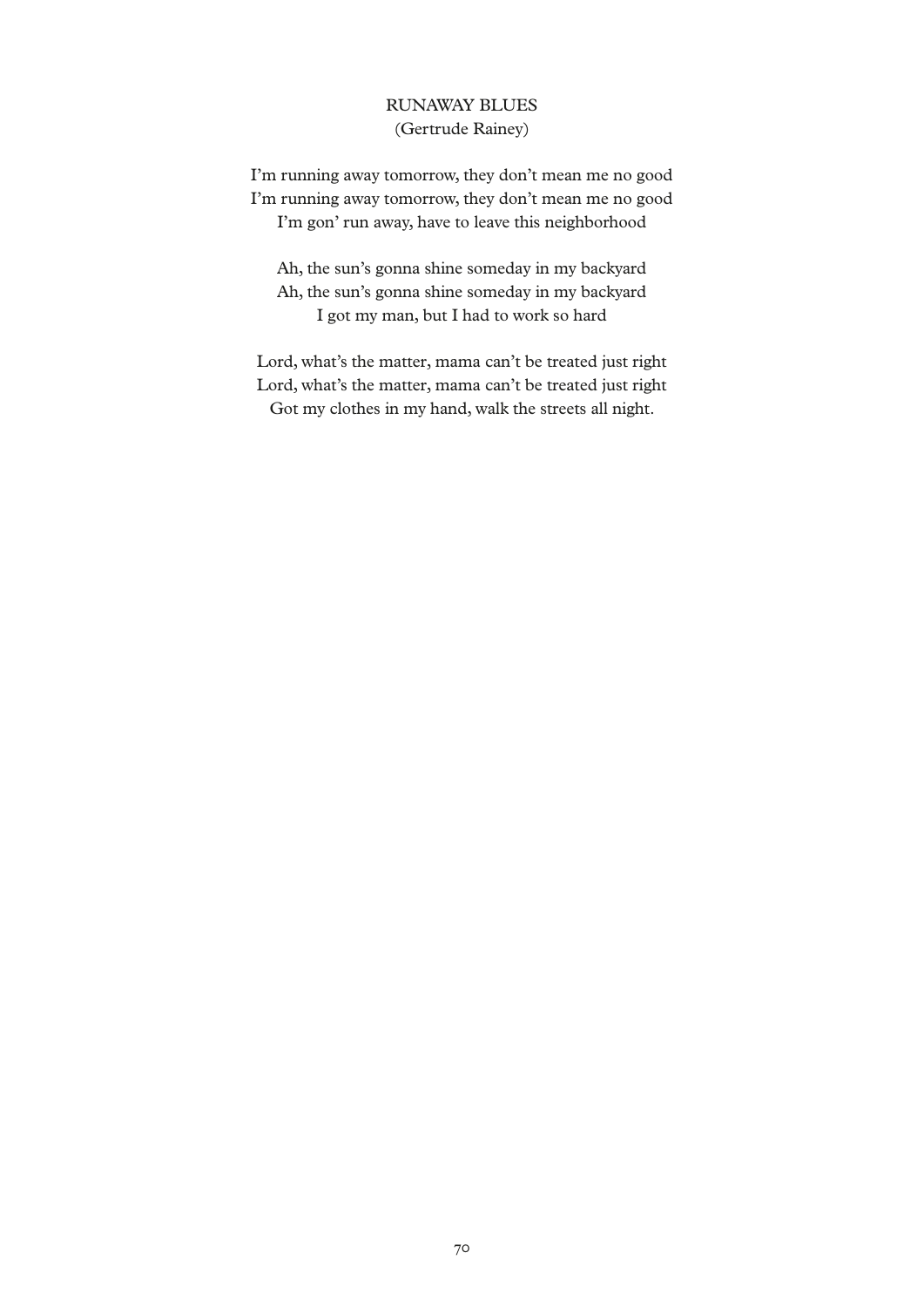### SCREECH OWL BLUES (J. Sammy Randall et Gertrude Rainey)

When a hog makes a bed, you know the storm is due When a hog makes a bed, you know the storm is due When a screech owl hollers, mean bad luck for you

Screech owl hollered this mornin', twice in front of my back door Screech owl hollered this mornin', twice in front of my back door I know when he hollered, bad luck comin' back once more

I got a taxi, begged the driver to show me some speed I got a taxi, begged the driver to show me some speed Screech owl brought me bad luck, money's what my baby needs

I called all over town, tryin' to find that good brown of mine I called all over town, tryin' to find that good brown of mine He called me from the station, said, « Fifty dollars was my fine »

When I got to the station, bad luck was waitin' there too When I got to the station, bad luck was waitin' there too When they need more money, « We've got a warrant for you ».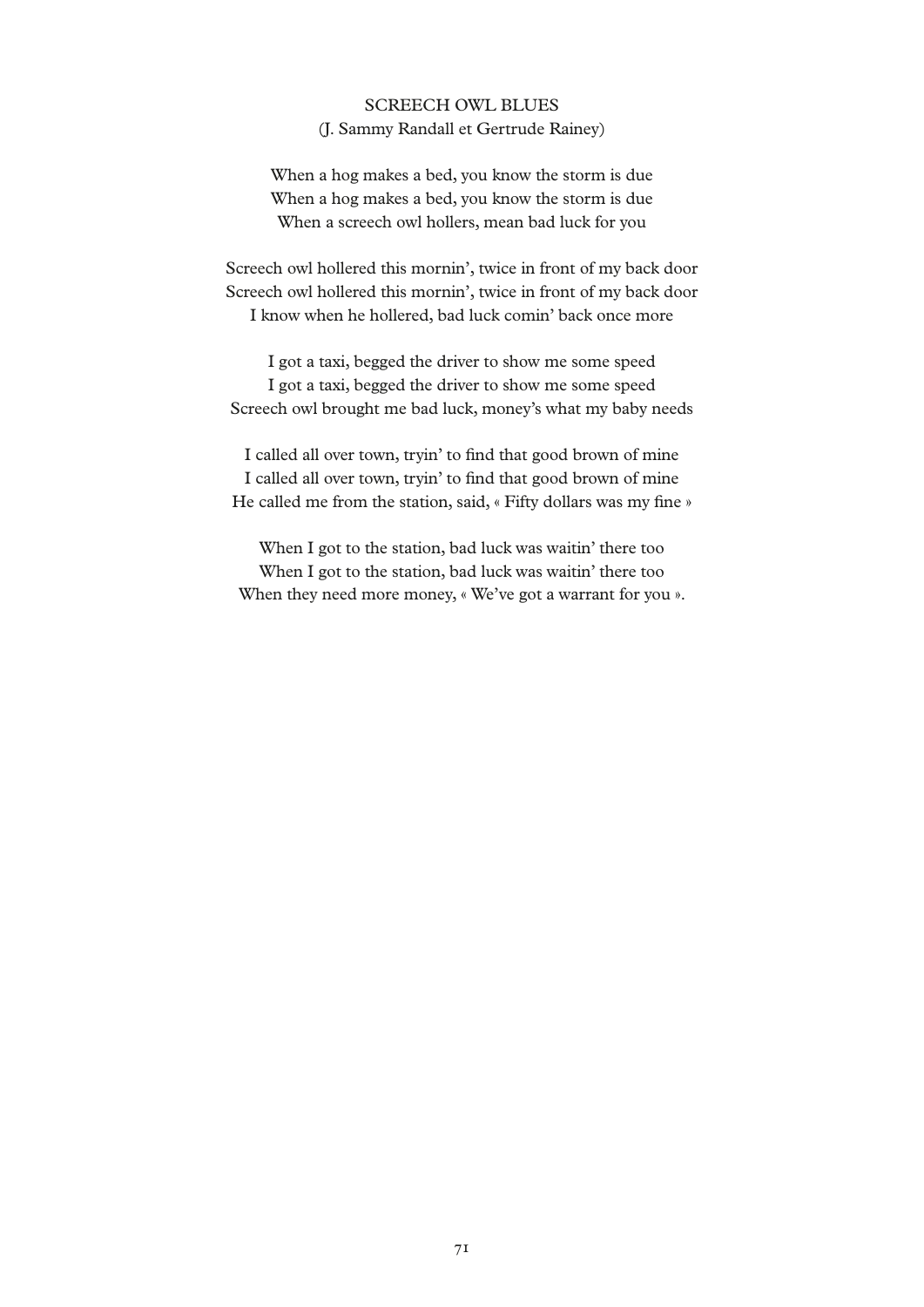### SEE SEE RIDER BLUES (Gertrude Rainey)

I'm so unhappy, I feel so blue I always feel so sad

I made a mistake, right from the start Lord, it seems so hard to part

Oh, but this letter that I will write I hope he will remember, when he receives it

See, see, rider, see what you done done, Lord, Lord, Lord Made me love you, now your gal done come You made me love you, now your gal done come

I'm going away, baby, won't be back 'til fall, Lord, Lord, Lord Goin' away, baby, won't be back 'til fall If I find me a good man, I won't be back at all

I'm gonna buy me a pistol, just as long as I am tall, Lord, Lord, Lord Gonna kill my man and catch the Cannonball If he don't have me, he won't have no gal at all.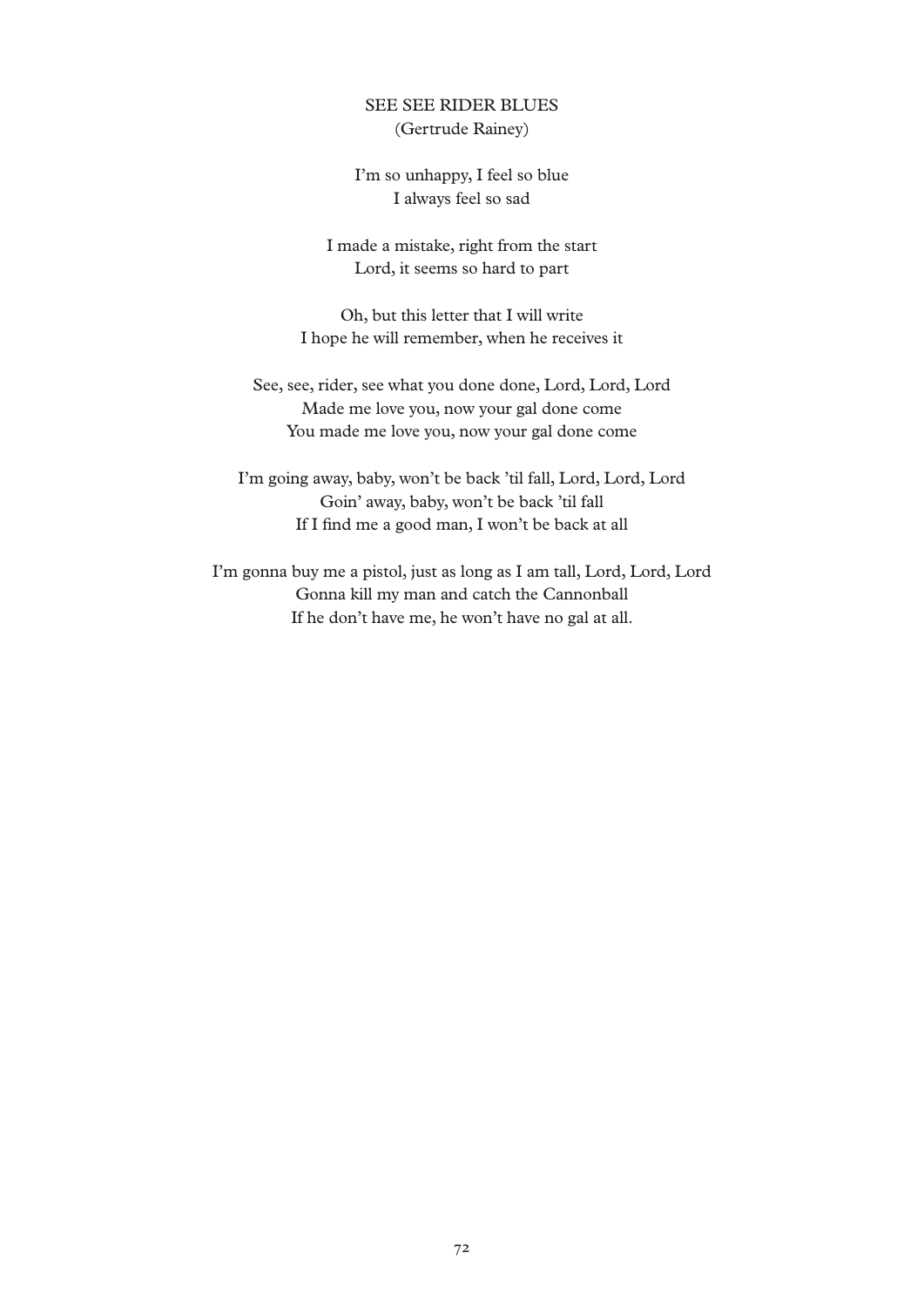## SEEKING BLUES (L. McCallister) My daddy left me crying, I hate to see him go My daddy left me crying, I hate to see him go I can't live without him, 'cause I love him so

I walked on the railroad, stood up on the tracks I walked on the railroad, stood up on the tracks I wondered if my daddy would take me back

Oh, daddy, please come back to me You know I'm lonesome as can be You left me and why you broke up my fun You left me to fight for myself alone That's why I've got those mean ole seeking blues

Oh, my daddy, please come back to me You know I'm lonesome as can be You left me but why you broke up my fun You left me to fight for myself alone That's why I've got those mean ole seeking blues.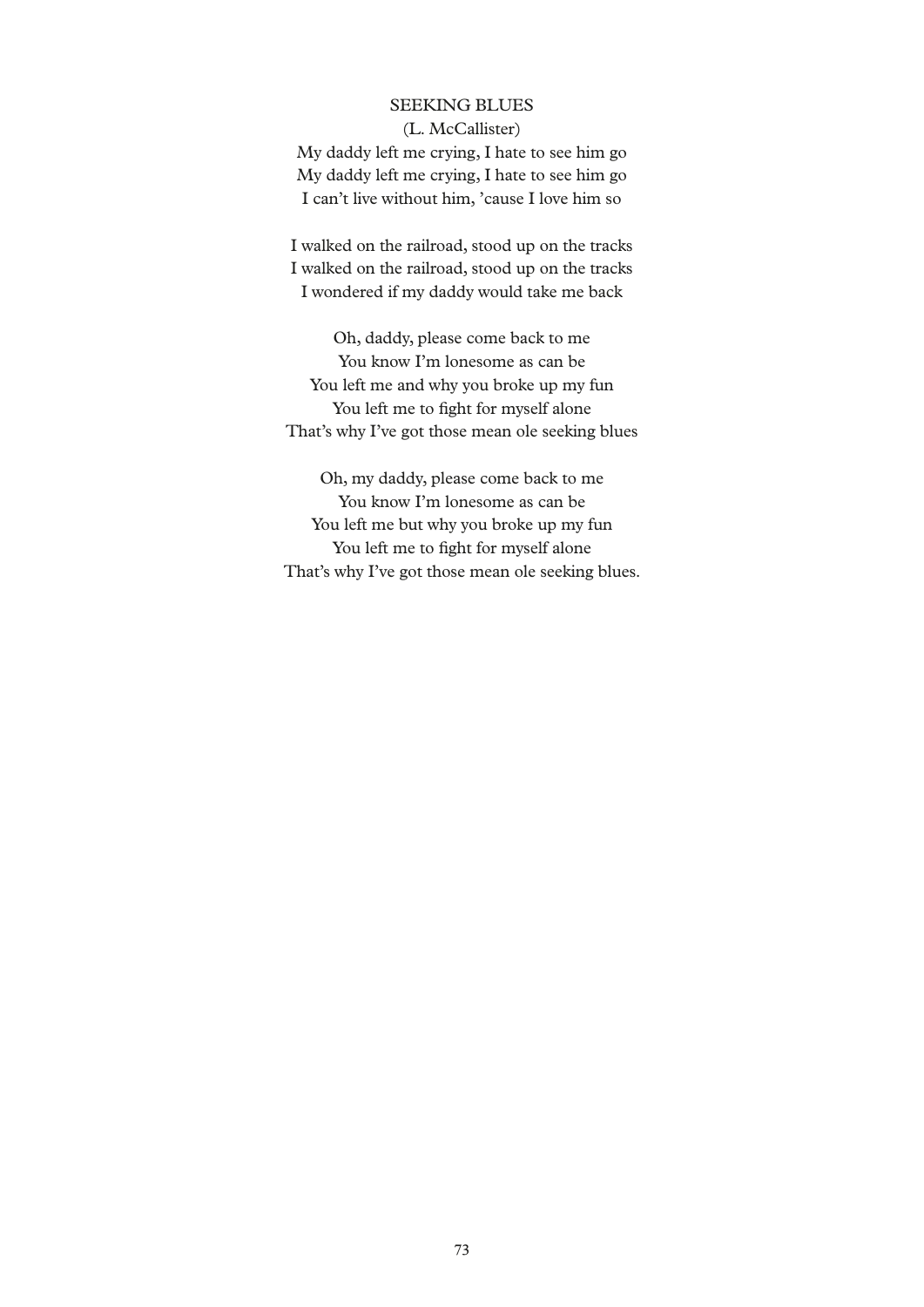### SHAVE 'EM DRY (Gertrude Rainey et William Jackson)

There's one thing I don't understand Why a good lookin' woman likes a workin' man Hey, hey, hey, daddy, let me shave 'em dry

Goin' away to where you off my mind You keep me hungry and broke, daddy, all the time Hey, hey, hey, daddy, let me shave 'em dry

Don't see how you hungry women can sleep They shimmies all day without a bite to eat Hey, hey, hey, daddy, let me shave 'em dry

Going downtown to spread the news State Street women wearin' brogan shoes Hey, hey, hey, daddy, let me shave 'em dry

If it wasn't for their powder and their store-bought hair State Street gals couldn't go nowhere Hey, hey, hey, daddy, let me shave 'em dry

There's one thing I can't understand Some women drivin' State Street like a man Hey, hey, hey, daddy, let me shave 'em dry

Went to the show the other night Everybody on State Street was tryin' to fight Hey, hey, hey, daddy, let me shave 'em dry

Ain't crazy 'bout my yellow, I ain't wild about my brown You can't tell the difference when the sun goes down Hey, hey, hey, daddy, let me shave 'em dry

When you see two women running hand to hand Bet your life one's got the other's man Hey, hey, hey, daddy, let me shave 'em dry

Come here, daddy, lay in my arms When your wife comes, tell her I don't mean no harm Hey, hey, hey, daddy, let me shave 'em dry.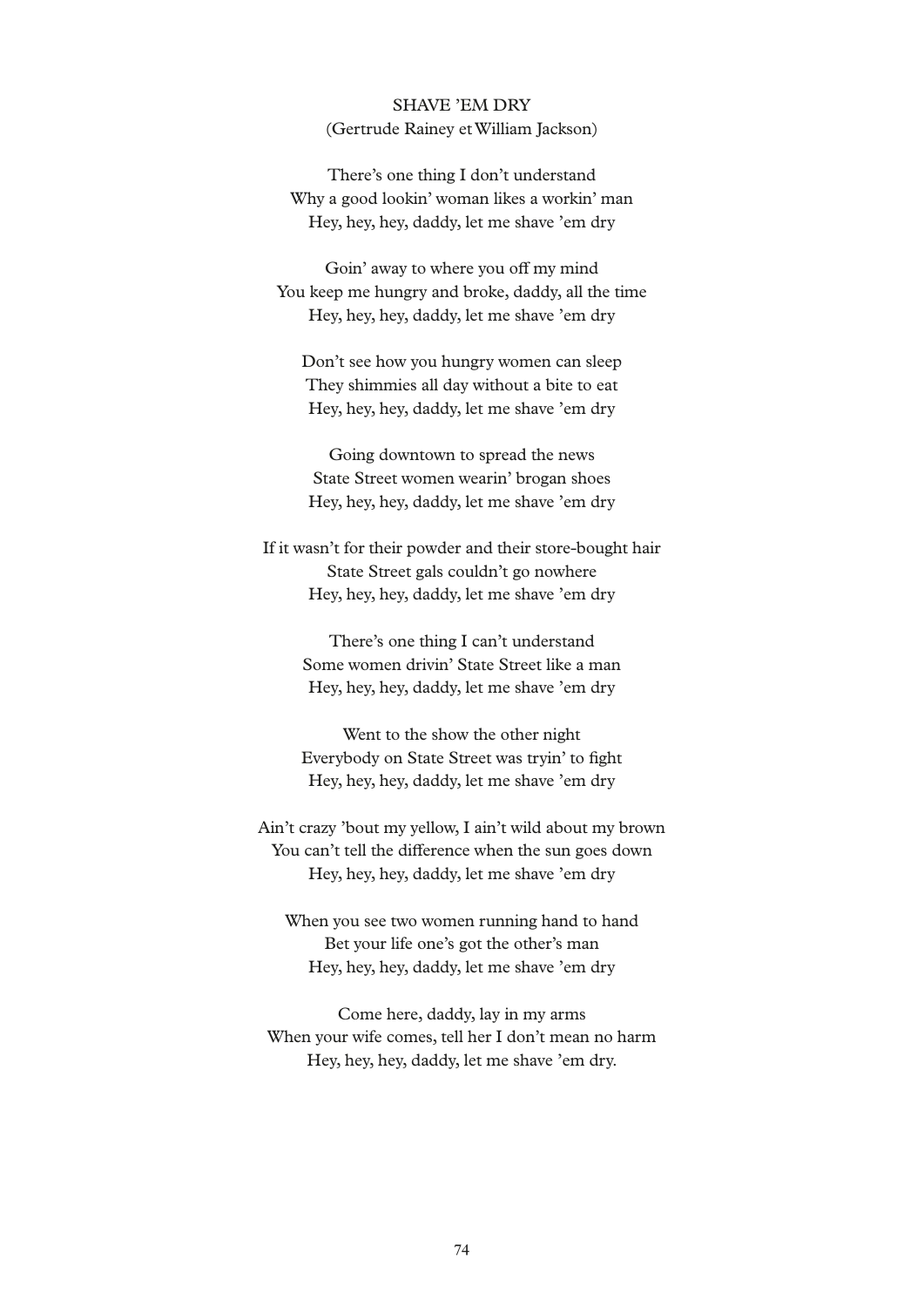#### SISSY BLUES

#### (Thomas Dorsey)

I shimmied last night, the night before I'm going home tonight, I won't shimmy no more

Ah, hello, Central, it's 'bout to run me wild Can I get that number, or will I have to wait a while ?

I dreamed last night I was far from harm Woke up and found my man in a sissy's arms

Ah, hello, Central, it's 'bout to run me wild Can I get that number, or will I have to wait a while ?

> Some are young, some are old My man says sissies got good jelly roll

Ah, hello, Central, it's 'bout to run me wild Can I get that number, or will I have to wait a while ?

My man's got a sissy, his name is Miss Kate He shook that thing like jelly on a plate

Ah, hello, Central, it's 'bout to run me wild Can I get that number, or will I have to wait a while ?

Now all the people ask me why I'm all alone A sissy shook that thing and took my man from home

Ah, hello, Central, it's 'bout to run me wild Can I get that number, or will I have to wait a while ?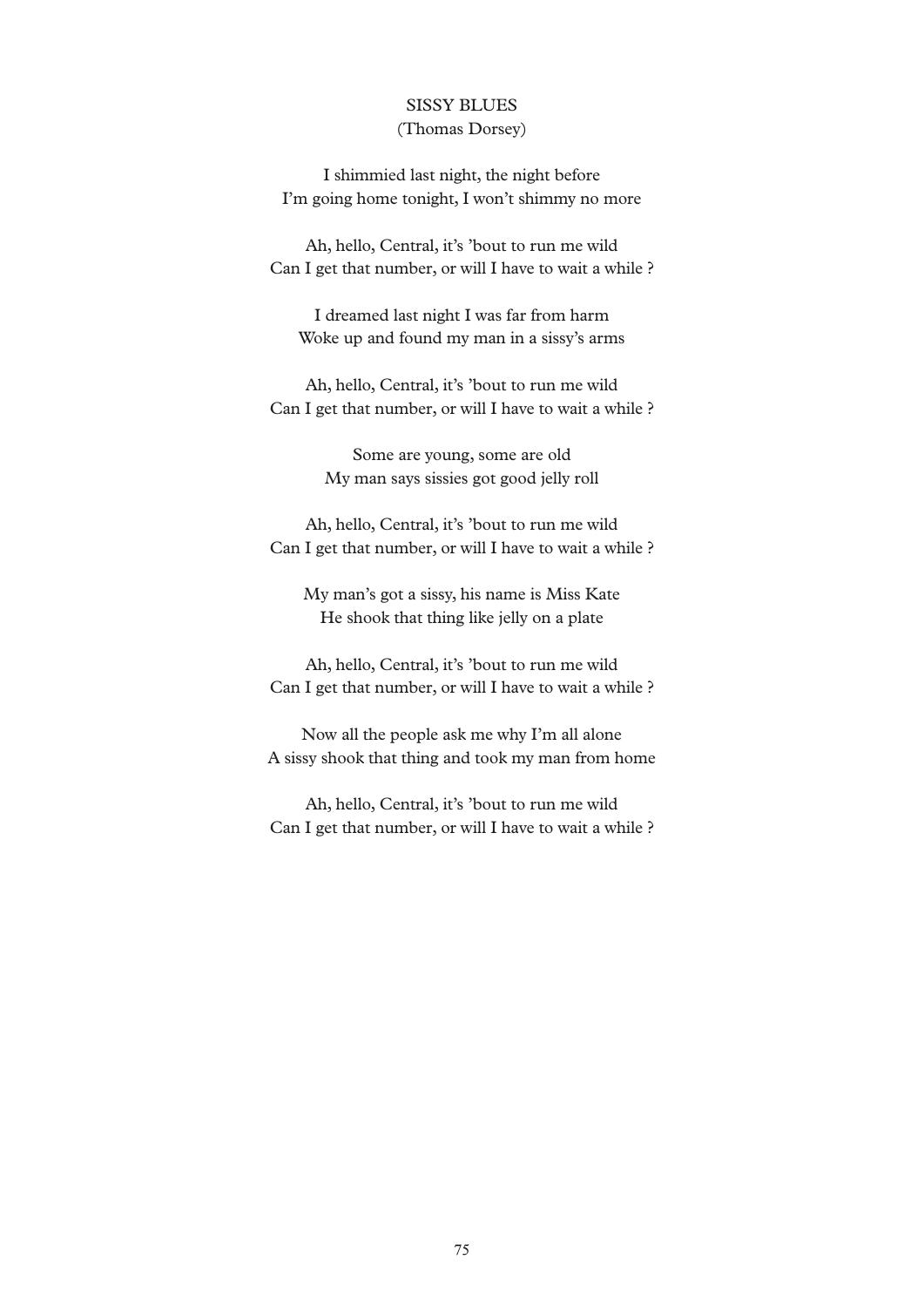## SLAVE TO THE BLUES (Thomas Dorsey)

Ain't robbed no bank, ain't done no hangin' crime Ain't robbed no bank, ain't done no hangin' crime Just been a slave to the blues, dreamin' 'bout that man of mine

Blues, please tell me do I have to die a slave ? Blues, please tell me do I have to die a slave ? Do you hear me pleadin', you going to take me to my grave

I could break these chains and let my worried heart go free If I could break these chains and let my worried heart go free But it's too late now, the blues have made a slave of me

You'll see me raving, you'll hear me cryin' Oh, Lord, this lonely heart of mine Whole time I'm grieving, from my hat to my shoes I'm a good hearted woman, just am a slave to the blues.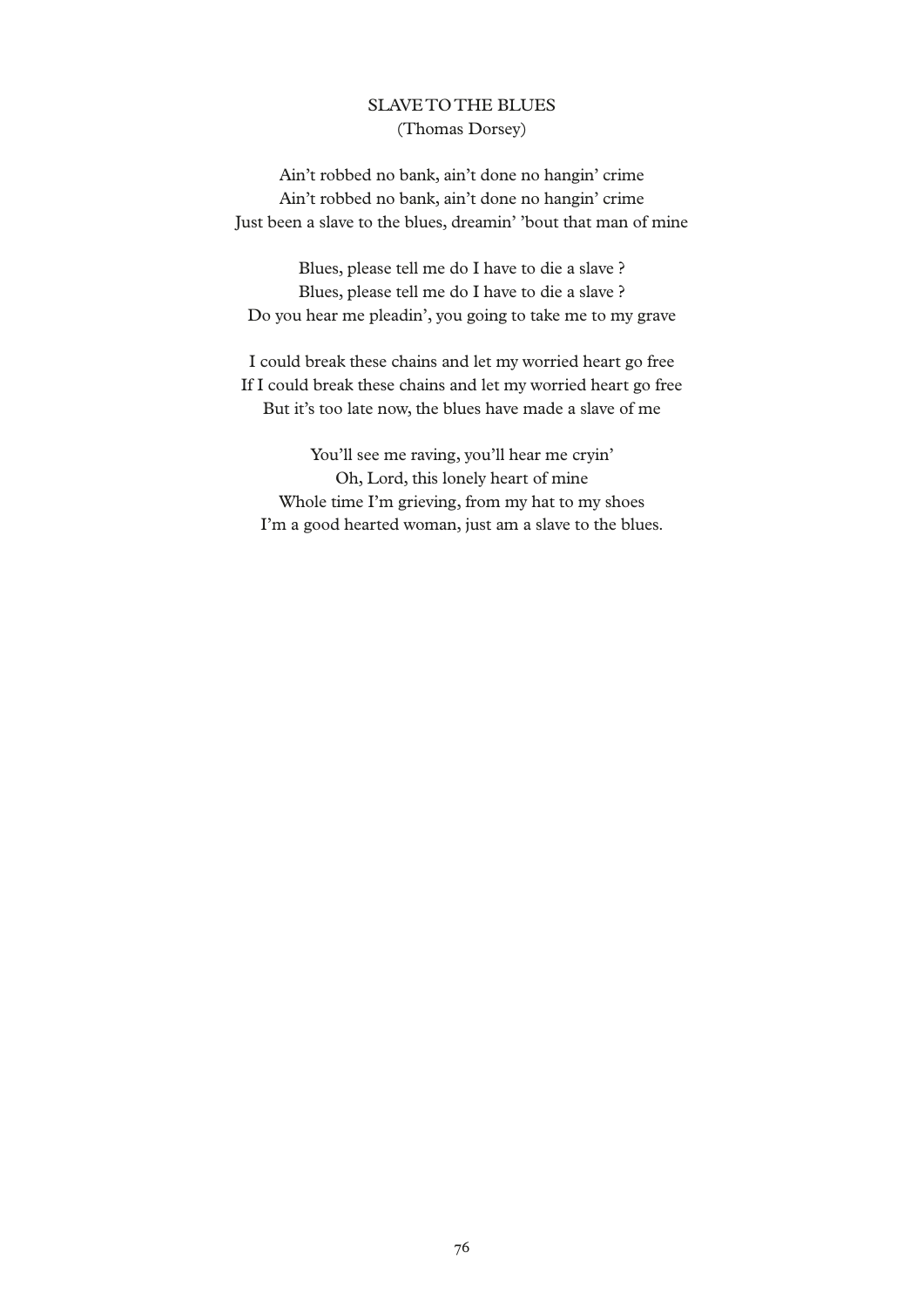## SLEEP TALKING BLUES

(J. Sammy Randall et Gertrude Rainey)

You got a bad habit, daddy, talkin' in your sleep You got a bad habit, daddy, talkin' in your sleep You talk so much some of these nights, it should be worth one dollar a peep

Do all your talkin', daddy, before you go to bed Do all your talkin', daddy, before you go to bed If you speak out of turn, your friends will hear of you being dead

When you talk in your sleep, be sure your mama's not awake When you talk in your sleep, be sure your mama's not awake You call another woman's name, you'll think you wake up in a earthquake

> Do all your talkin', be careful as you can Do all your talkin', be careful as you can The insurance will bring in take for my man

I warned you, daddy, nice as a mama could do I warned you, daddy, nice as mama could do You hear me talkin' to you, undertaker will be visitin' you.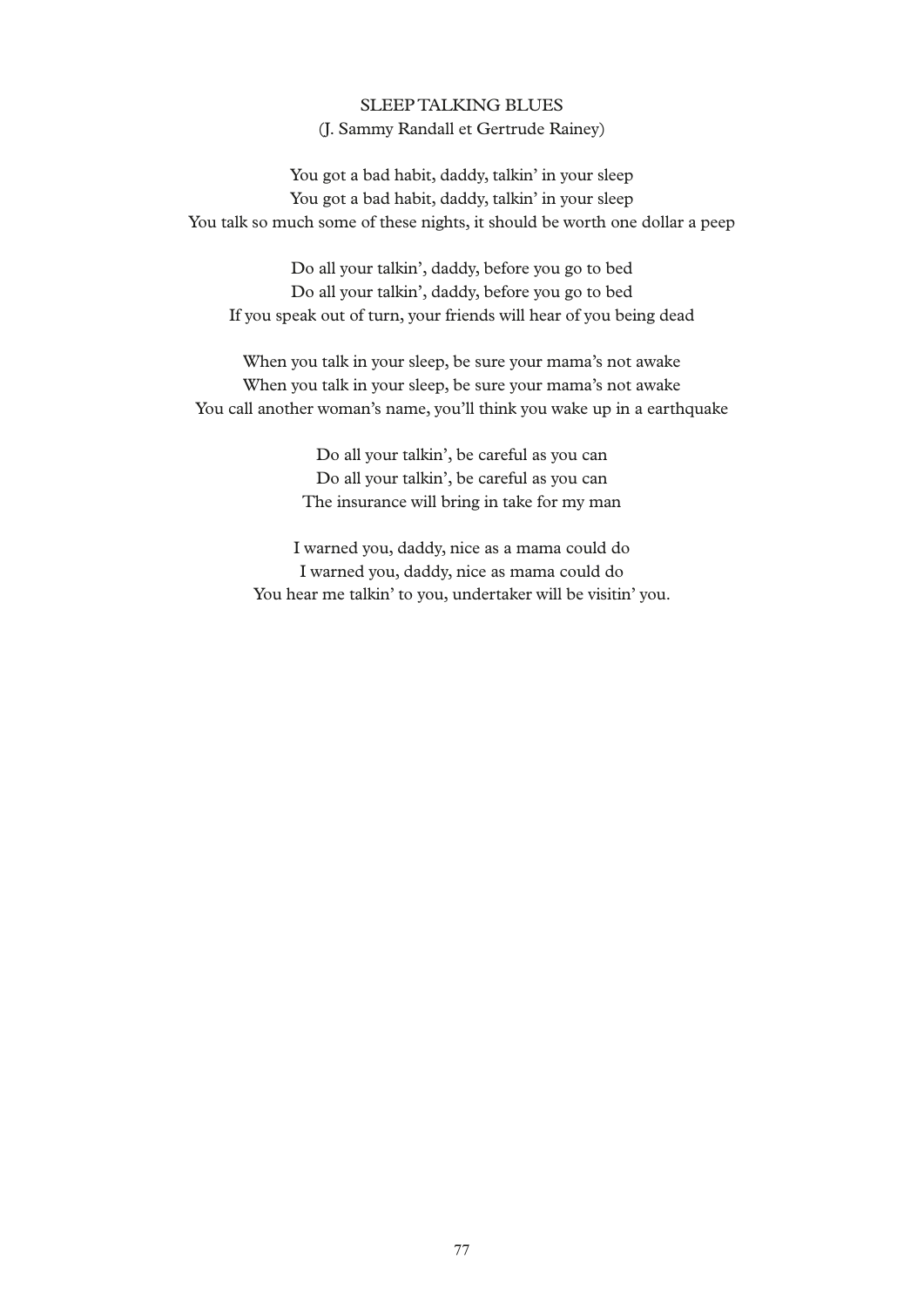## SLOW DRIVING MOAN (Gertrude Rainey)

I've rambled 'til I'm tired, I'm not satisfied I've rambled 'til I'm tired, I'm not satisfied Don't find my sweet man gon' ramble 'til I die

> Ah, Lord, Lord, Lordy Lord Ah, Lord, Lordy, Lordy Lord Ah, Lord, Lord, Lordy Lord

Got the slow driving blues, blue as I can be Got the slow driving blues, blue as I can be Don't play that band, mister, just play the blues for me

Oh, you've been feeling the same, I know our love is just the same And now you know mama'll be home some day, I'll hear you call my name I'm a common old rollin' stone, just got the blues for home sweet home

*[Parlé]* Yes, sir ! *[Chanté]* I'm a common old rollin' stone, just got the blues for home sweet home.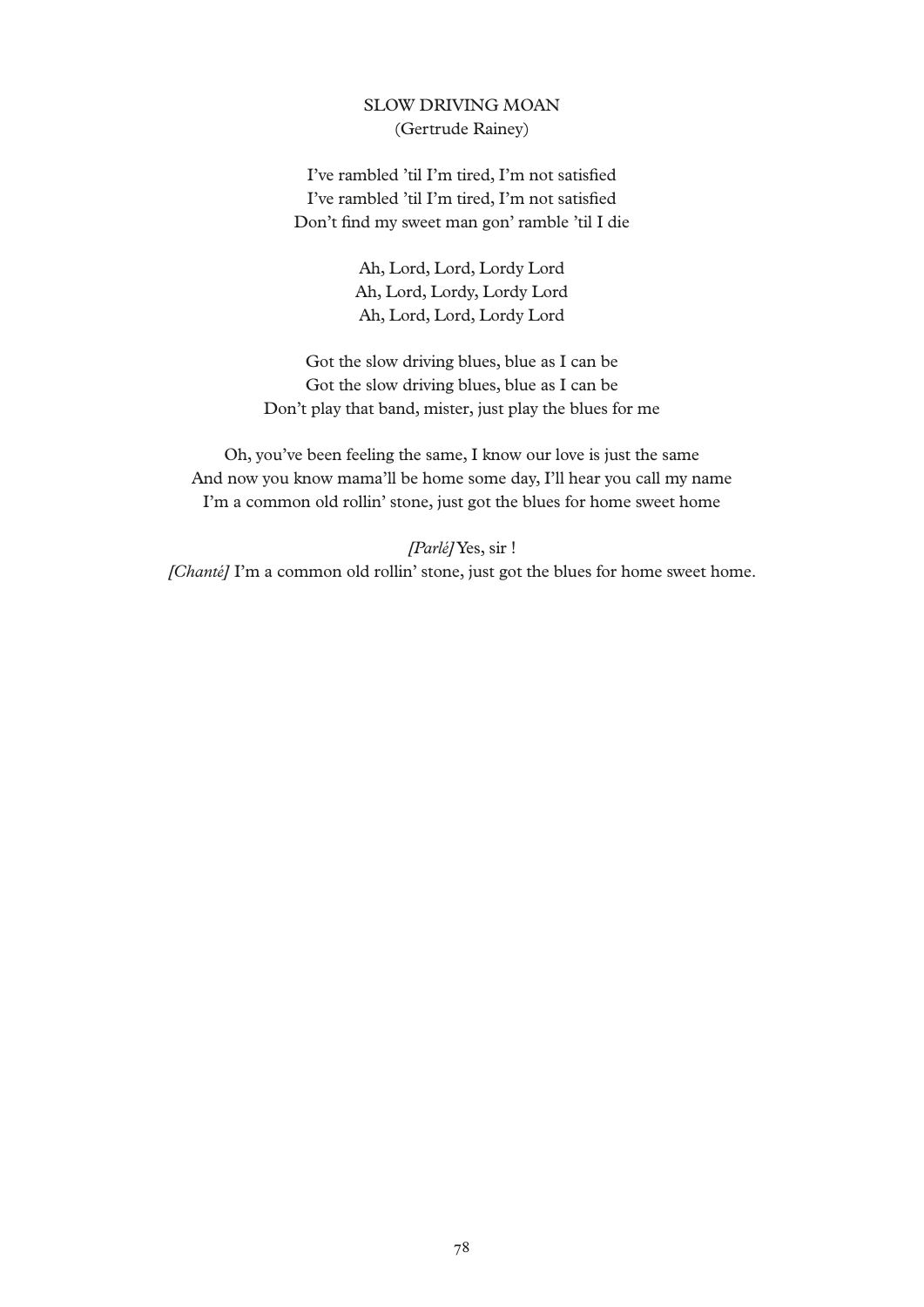# SOON THIS MORNING

(Gertrude Rainey et Bessie Smith)

Longing for Chicago, ain't got no railroad fare Longing for Chicago, ain't got no railroad fare 'Cause I got a easy rider, up the road somewhere

He ain't good looking, ain't got no Poro hair He ain't good looking, ain't got no Poro hair He's got a disposition to take him any ole where

Soon this morning, just about the break of day Soon this morning, just about the break of day I caught my good man making his getaway

*[Parlé]* Goodbye and farewell

Lord, I feel my trouble rising with the sun Lord, I feel my trouble rising with the sun 'Cause I know my daddy is loving some other one.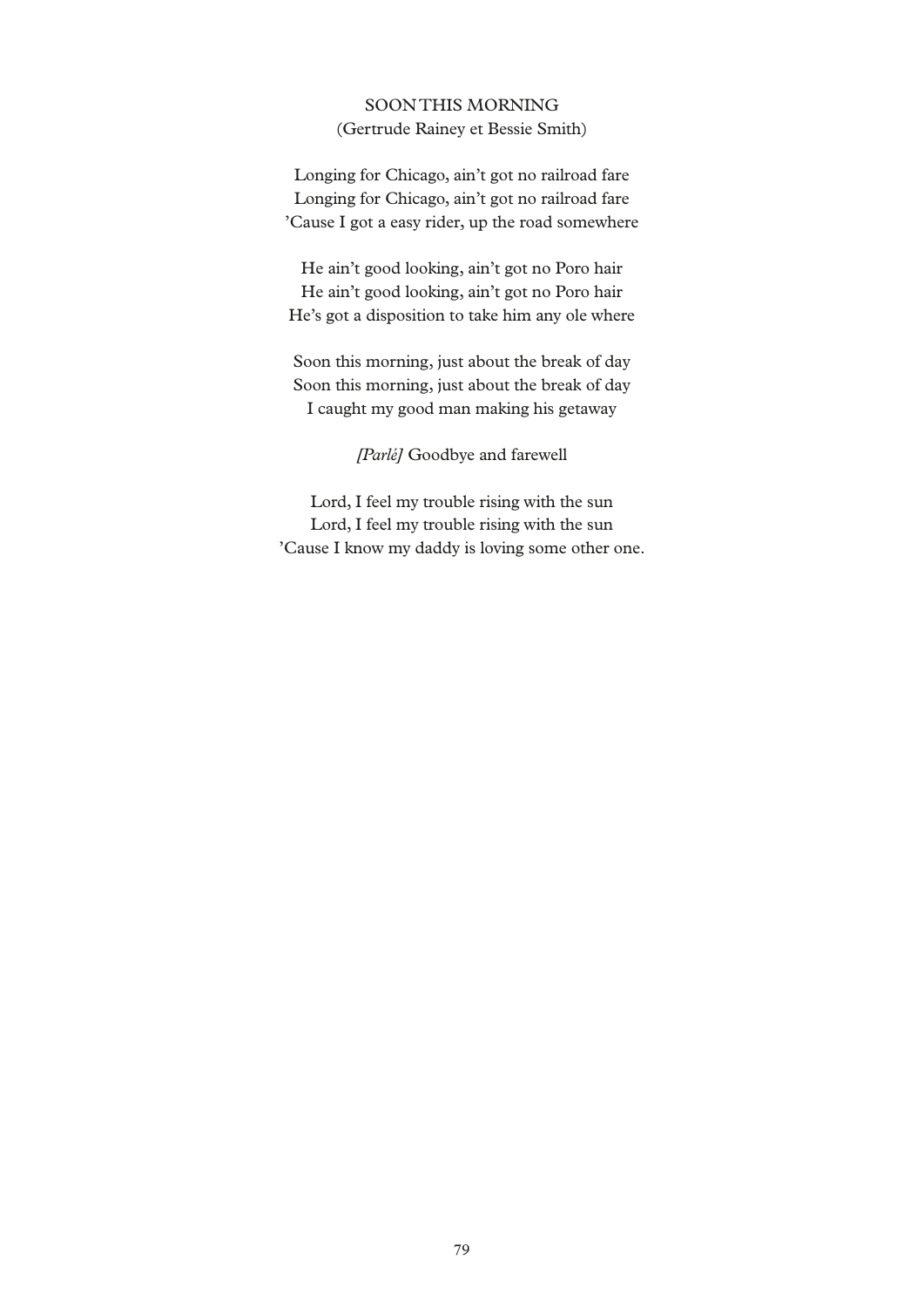## SOUTH BOUND BLUES (Tom Delaney)

Yes I'm mad, my heart's sad The man I love treat me so bad He brought me out of my home town Took me to New York and throwed me down

Without a cent to pay my rent I'm left alone without a home I told him I would leave him and my time ain't long My folks done sent me money, and I'm Dixie bound

Oh, you done me wrong, you throwed me down You caused me to weep and to moan I told him I'd see him, honey, some of these days And I'm going to tell him 'bout his low down dirty ways

Done bought my ticket, Lord, and my trunk is packed Goin' back to Georgia, folks, I sure ain't comin' back My train's at the station, I done sent my folks the news You can tell the world I've got those South bound blues

Done bought my ticket, Lord, and my trunk is packed Goin' back to Georgia, folks, mama sure ain't comin' back My train's at the station, I done sent my folks the news You can tell the world I've got those South bound blues.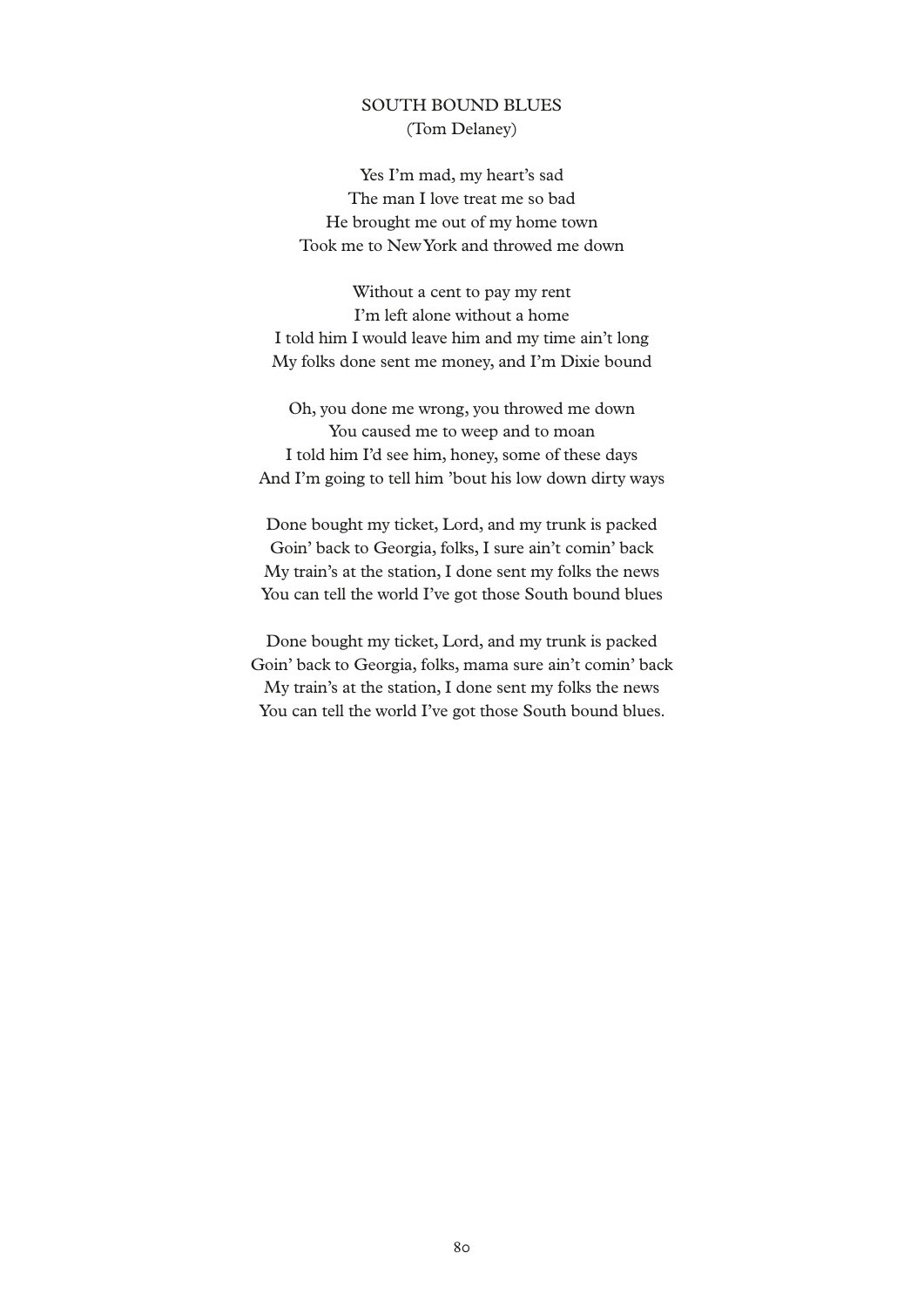### SOUTHERN BLUES (Gertrude Rainey)

House catch on fire, and ain't no water 'round If your house catch on fire, ain't no water 'round Throw your trunk out the window, buildin' burn on down

I went to the gypsy, to have my fortune told I went to the gypsy, to have my fortune told He said, « Doggone you, girlie, doggone your bad luck soul »

I turned around, went to that gypsy next door I turned around, went to that gypsy next door He said, « You can get a man, anywhere you go »

Let me be your rag doll, until your Chinee come Let me be your rag doll, 'til your Chinee come If she beats me raggin', she's got to rag it some.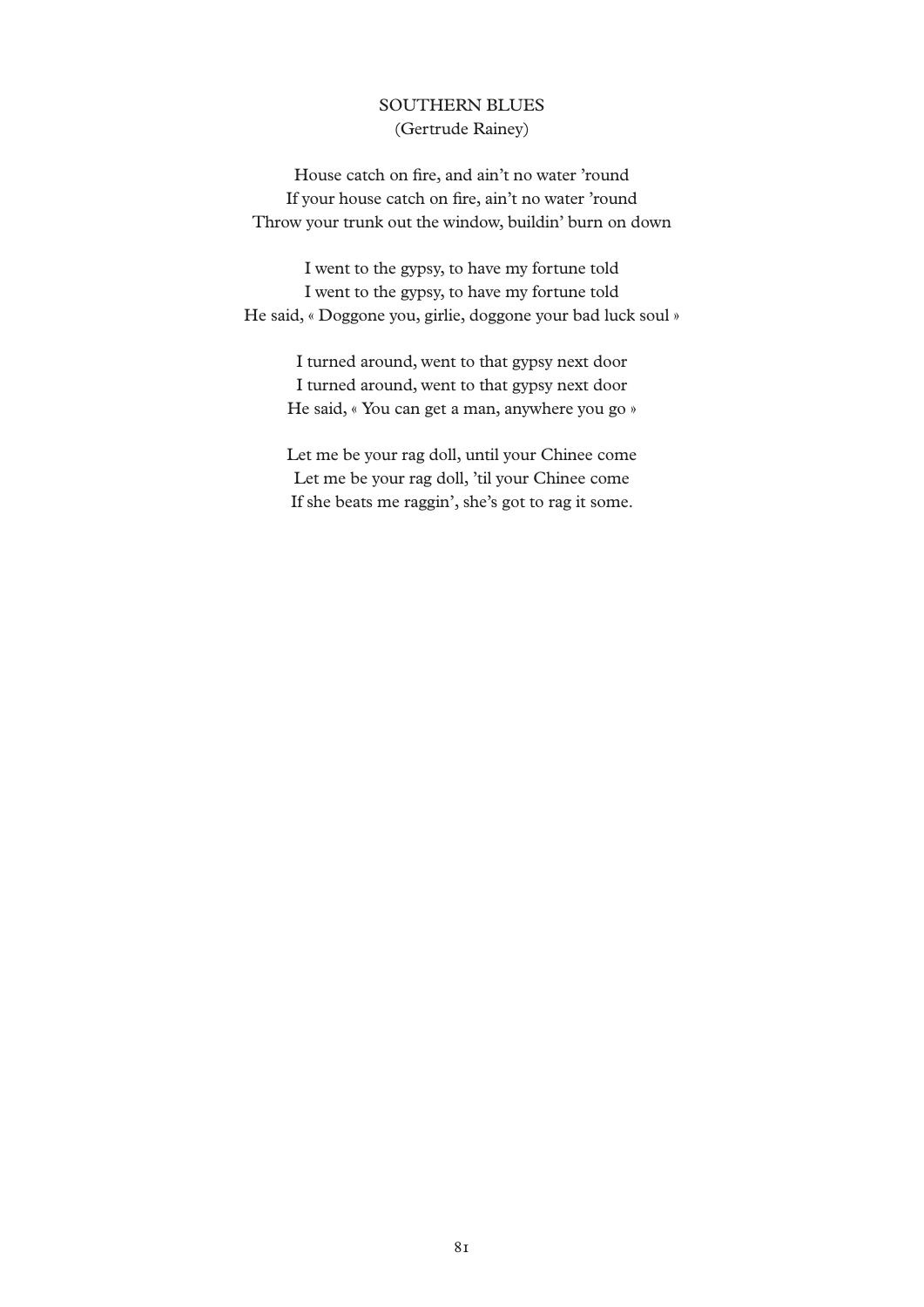### STACK O'LEE BLUES (Jasper Taylor)

Stack O'Lee was a bad man, everybody knows And when they see Stack O'Lee comin', they give him the road He was my man, but he done me wrong

Stack O'Lee, Stack O'Lee was so desperate and bad He'd take everything his women would bring, and everything they had He was my man, but he done me wrong

Stack O'Lee's on the warpath, and you'd better run 'Cause Stack O'Lee, oh he's a bad man and he'll kill you just for fun He was my man, but he done you wrong

Stack O'Lee's in jail now, with his face turned to the wall Dirty women and old corn whiskey was the cause of it all He was my man, but he done you wrong

Eight-hundred-dollar coffin and a eighty-dollar hat Carried him to the cemetery, but they did not bring him back He was my man, but he done me wrong.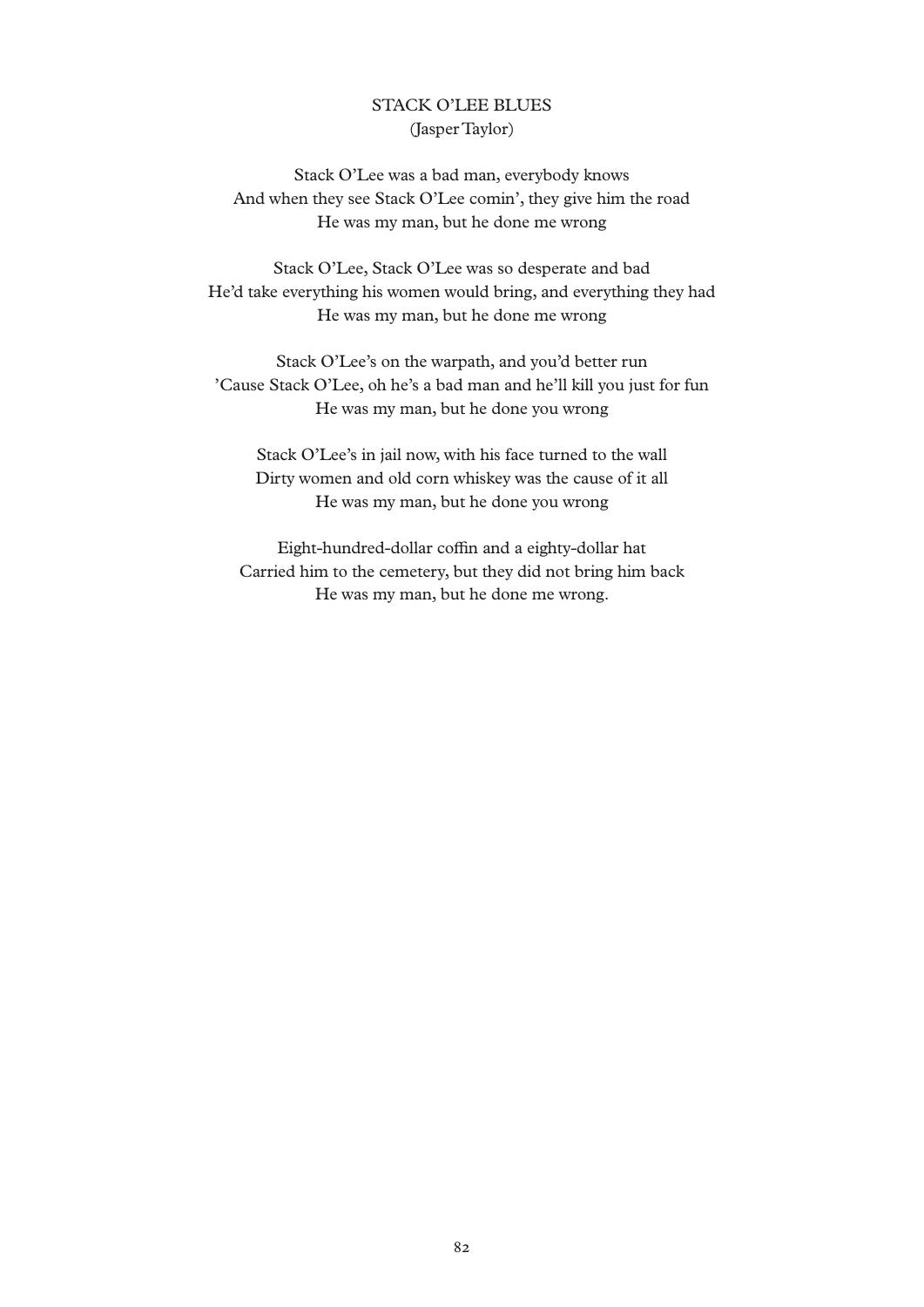### STORMY SEA BLUES (Thomas Dorsey)

Rainin' on the ocean, it's stormin' on the sea Rainin' on the ocean, it's stormin' on the sea The blues in that shower, stormin' down on me

I hear thunder, I'm caught out in the storm I hear thunder, I'm caught out in the storm Man I love done packed his grip and gone

I hear the wind blowin', I'm left here all alone I hear the wind blowin', I'm left here all alone That storm won't be over 'til my daddy come back home

I see the lightnin' flashin', I see the waves a-dashing, I'm tryin' to spread the news I feel this boat a-crashin', I'm trying to spread the news My man has done quit me, and left me with the stormy sea blues.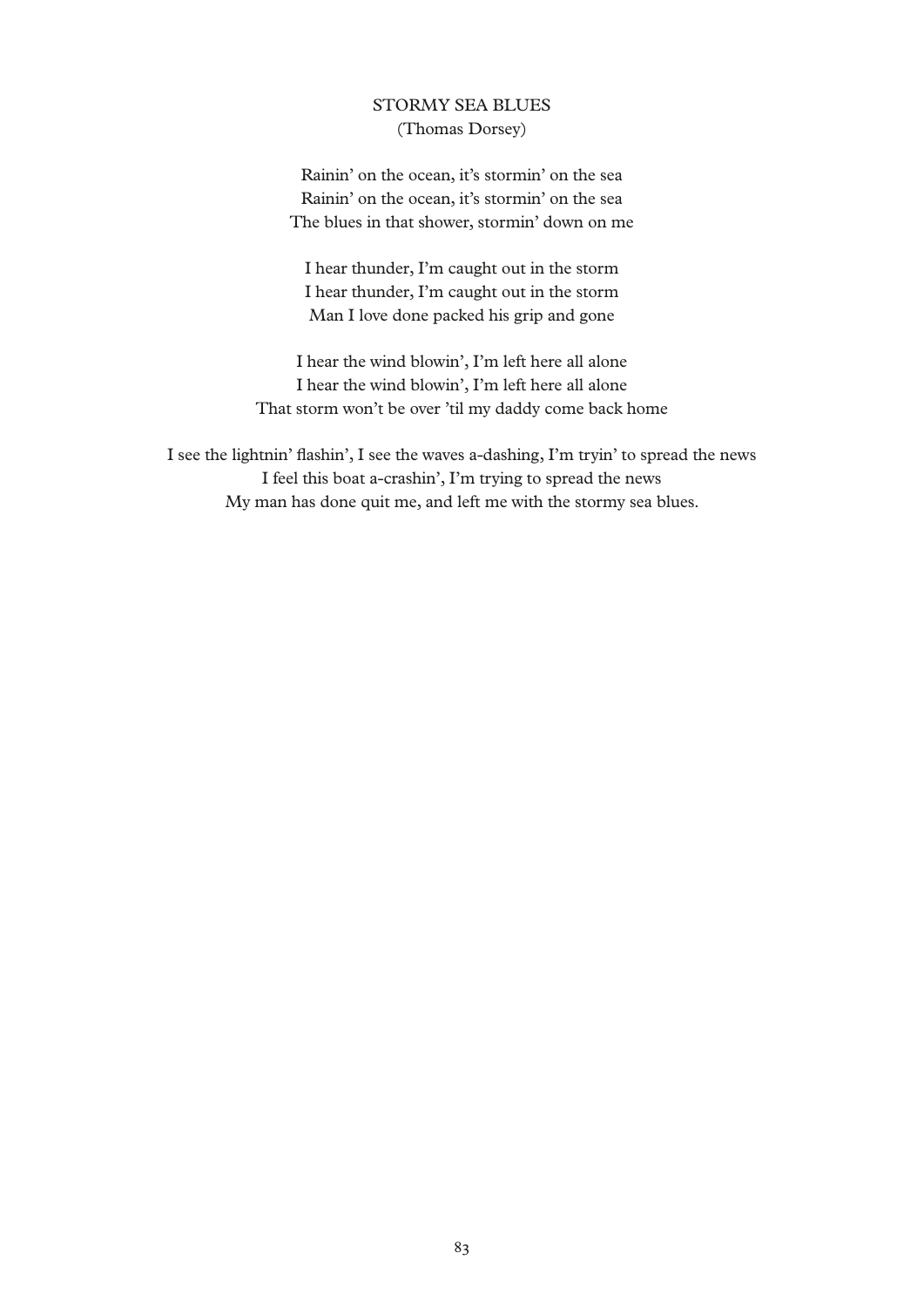### SWEET ROUGH MAN (J. Sammy Randall et Gertrude Rainey)

I woke up this mornin', my head was sore as a boil I woke up this mornin', my head was sore as a boil My man beat me last night with five feet of copper coil

He keeps my lips split, my eyes as black as jet He keeps my lips split, my eyes as black as jet But the way he love me makes me soon forget

Every night for five years, I've got a beatin' from my man Every night for five years, I've got a beatin' from my man People says I'm crazy, I'll explain and you'll understand

My man, my man, Lord, everybody knows he's mean My man, my man, Lord, everybody knows he's mean But when he starts to lovin', I wring and twist and scream

Lord, it ain't no maybe 'bout my man bein' rough Lord, it ain't no maybe 'bout my man bein' rough But when it comes to lovin', he sure can strut his stuff.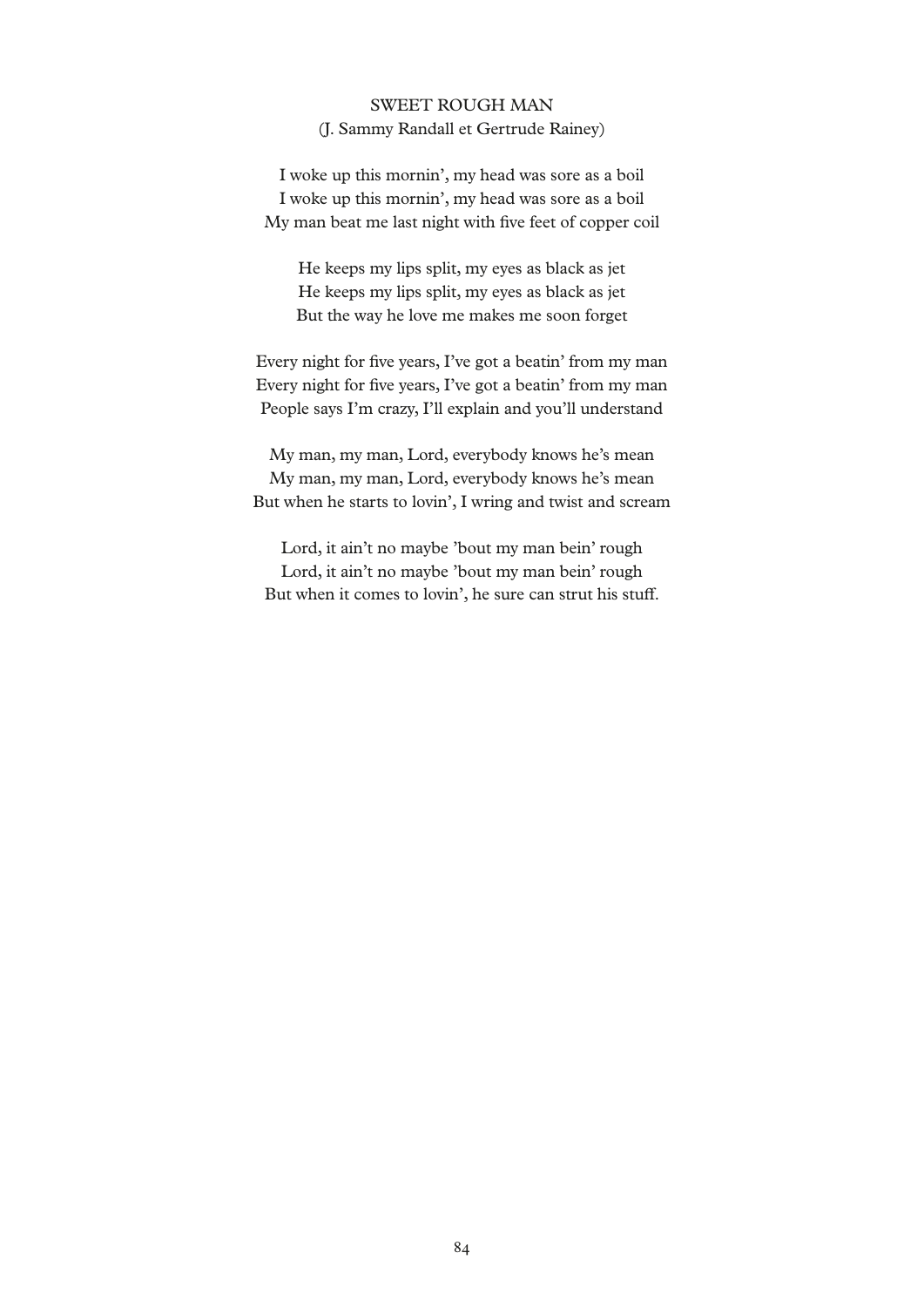## THOSE ALL NIGHT LONG BLUES (J. Guy Suddoth)

I haven't slept for maybe a week 'Cause my man and I don't speak There's no reason why he should treat me this way 'Cause the way I worry, I will soon be old and gray

Don't want to do nothing that's wrong But can't stand this treatment long I just lay and suffer, cry and cry all night long 'Cause the way I'm worried, Lordy, it sure is wrong

All night long, all night long, there's just one man on my mind Can't sleep a wink at night for cryin' All night long, Lord, my worries just renews And I suffer with those all night blues

All night long, all night long, there's just one man on my mind Can't sleep a wink at night for cryin' All night long, Lord, my worries just renews And I suffer with those all night blues.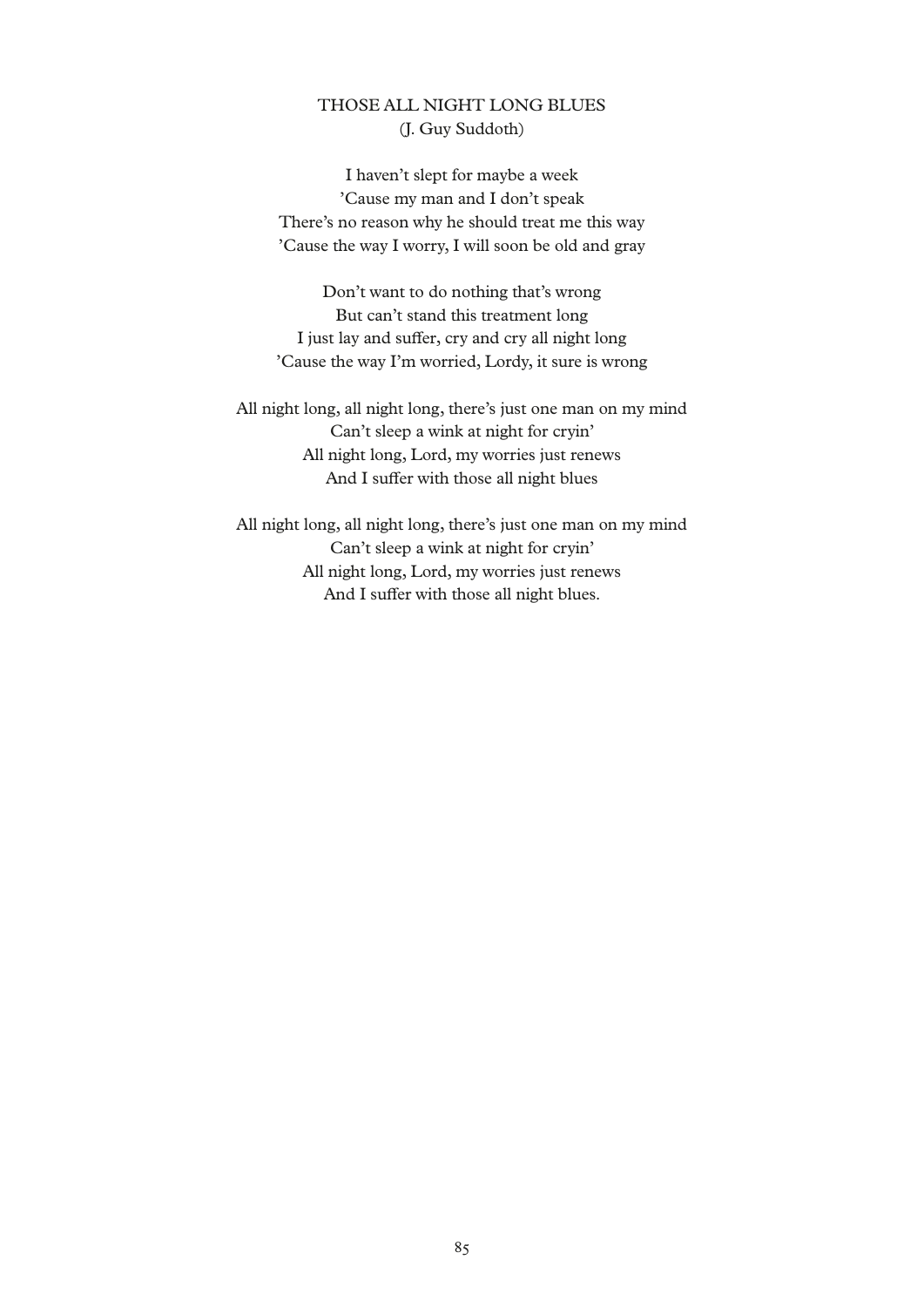## THOSE DOGS OF MINE (Gertrude Rainey)

Looka here, people, listen to me Believe me, I'm telling the truth If your corns hurt you, just like mine You'd say these same words too

Out for a walk, I stopped to talk Oh, how my corns did burn I had to keep on the shady side of the street To keep out the light of the sun

Oh, Lord, these dogs of mine They sure do worry me all the time The reason why, I don't know Sometimes I soak 'em in Sapolio

Lord, I beg to be excused I can't wear me no sharp-toed shoes Oh, Lordy, how the sun do shine Down on these hounds of mine

Oh, Lordy, these dogs of mine They sure do worry me all the time The reason why, I don't know Sometimes I soak 'em in Sapolio

Lord, I beg to be excused I can't wear me no sharp-toed shoes Oh, Lordy, how the sun do shine Down on these hounds of mine.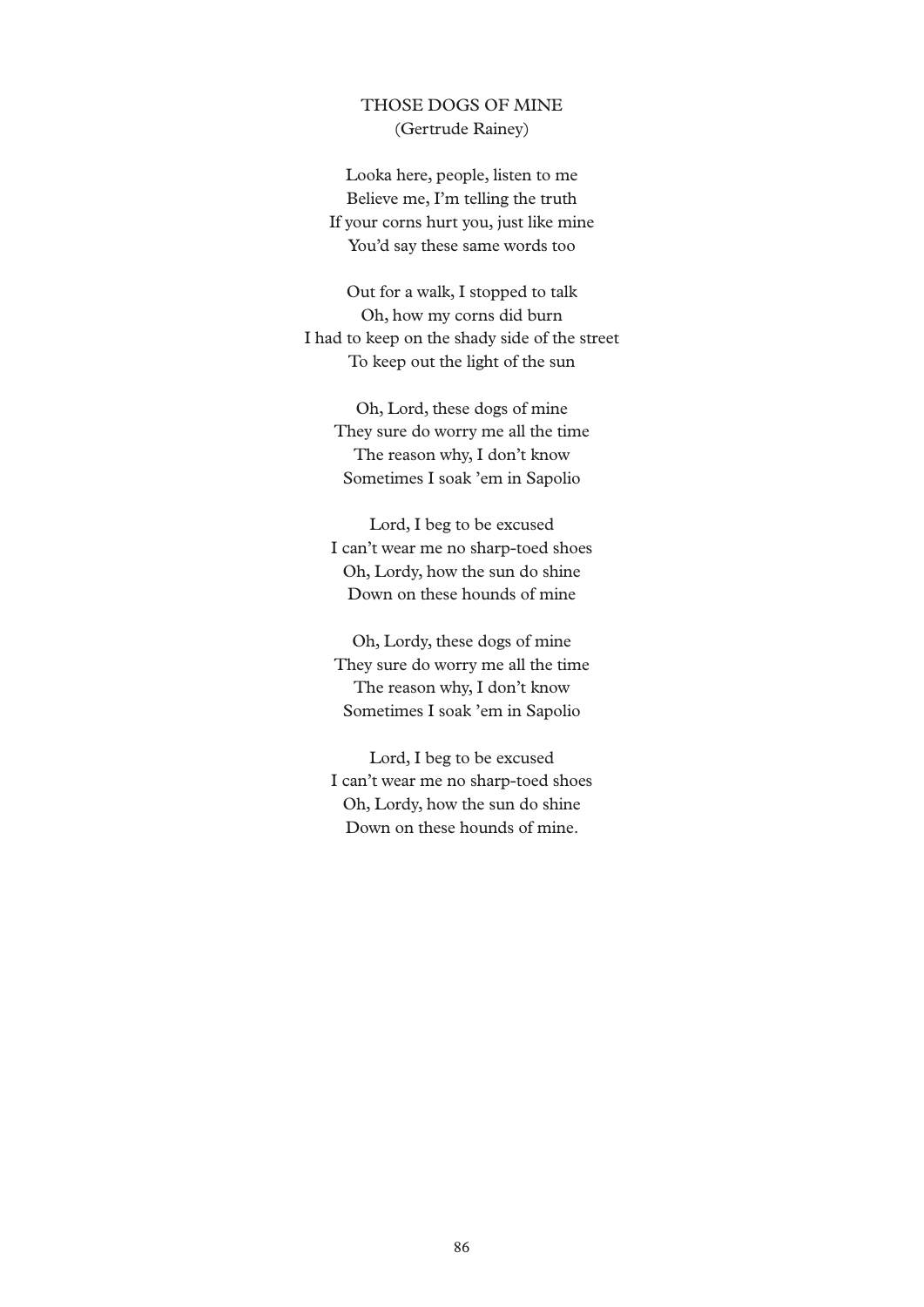### TITANIC MAN BLUES (Gertrude Rainey et J. Mayo Williams)

Everybody fall in line, going to tell you 'bout that man of mine It's the last time, Titanic, fare thee well

Now you've always had a good time, drinking your high-priced wine But it's the last time, Titanic, fare thee well

Feel you're like a ship at sea, but you certainly made a fool ofme It's the last time, Titanic, fare thee well

It's a hard and bitter pill, but I've got somebody else that will It's the last time, Titanic, fare thee well

Now I won't worry when you're gone, another brown's got your water on It's the last time, Titanic, fare thee well

Now I'm leavin' you, there's no doubt, yes, your mama's gonna put you out It's the last time, Titanic, fare thee well.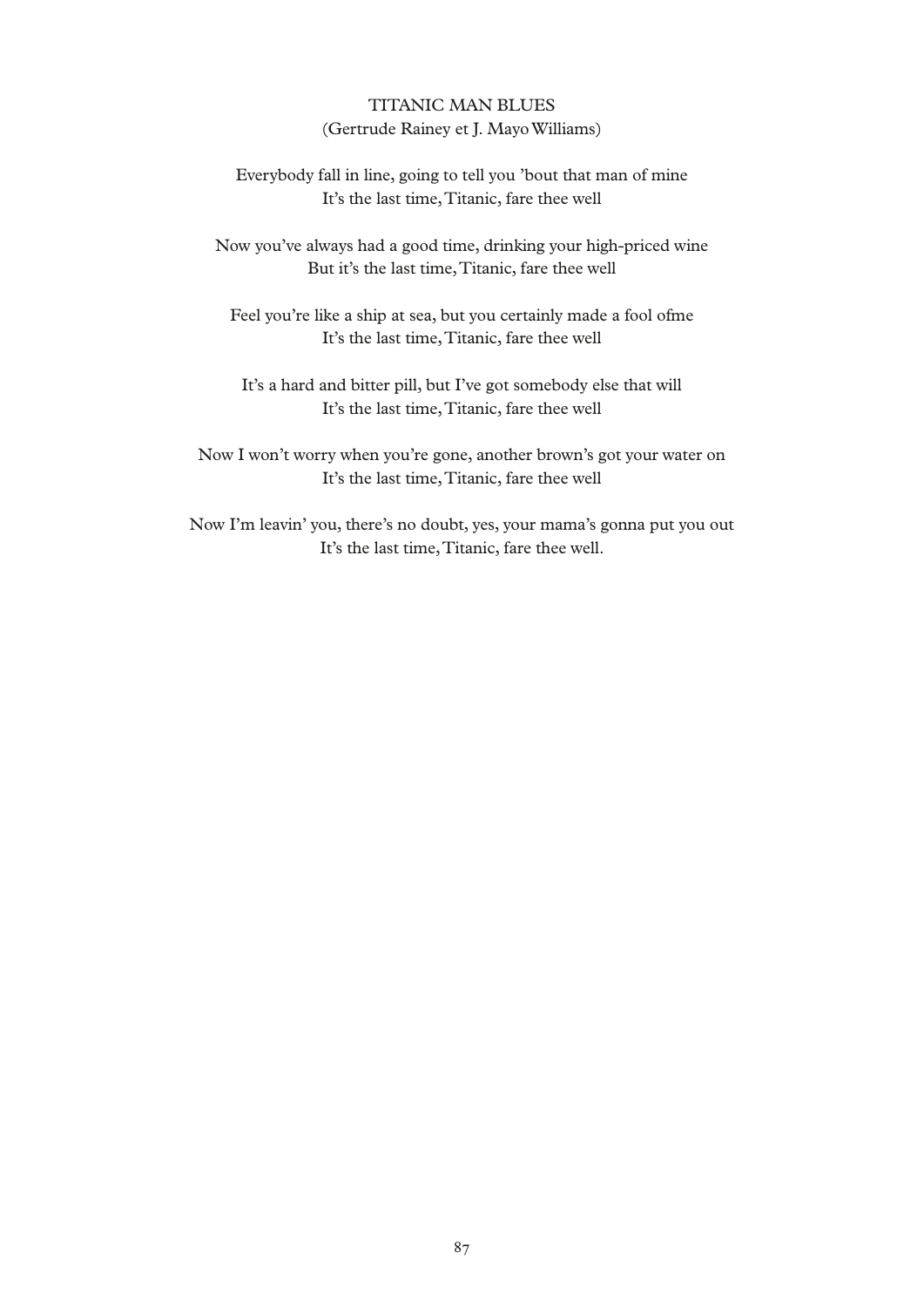## TOAD FROG BLUES (J. Guy Suddoth)

Lord, hear me prayin', my man treats me like a hound Lord, hear me prayin', my man treats me like a hound I got the toad low blues and I can't get no lower down

When you hear a frog croaking, you'll know they're cryin' for more rain When you hear a frog croaking, you'll know they're cryin' for more rain But when you hear me cryin', I'm cryin' because I can't ride a train

You gonna look for me some morning, but baby, I will be long gone You gonna look for me some morning, but baby, I will be long gone Then your low down ways will bring those mean blues on

If I don't lose these blues, I'll be in some undertaker's morgue If I don't lose these blues, I'll be in some undertaker's morgue I'm tired of eating one meal, hopping, too, just like a frog

I can't get no higher, sure can't get no lower down I can't get no higher, sure can't get no lower down I got the toad frog blues and I'm sure Lordy Dixie bound.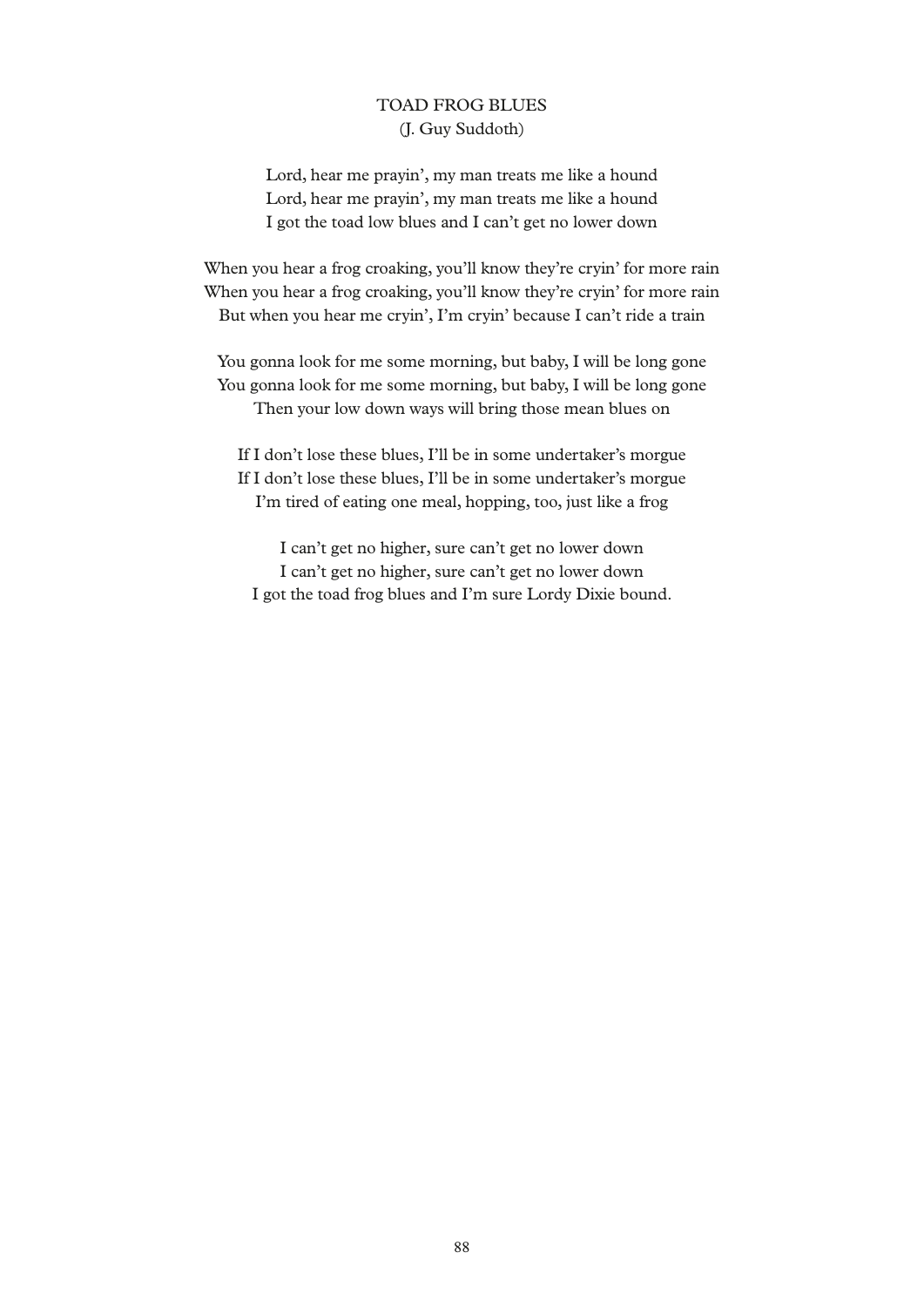### TOUGH LUCK BLUES (J. Sammy Randall et Gertrude Rainey)

When a black cat crosses you, bad luck I heard it said When a black cat crosses you, bad luck I heard it said One must've started 'cross me, got halfway and then fell dead

Things sure breakin' hard, worse than ever before Things sure breakin' hard, worse than ever before My sugar told me, speak to him no more

Yeah, my right hand's raised to the good Lord above Yeah, my right hand's raised to the good Lord above If they was throwin' away money, I'd have on boxing gloves

If it was rainin' down soup, thick as number one sand If it was rainin' down soup, thick as number one sand I'd have a fork in my pocket and a sifter in my hand

My friend committed suicide, while I was away at sea My friend committed suicide, while I was away at sea They want to lock me up for murder in the first degree.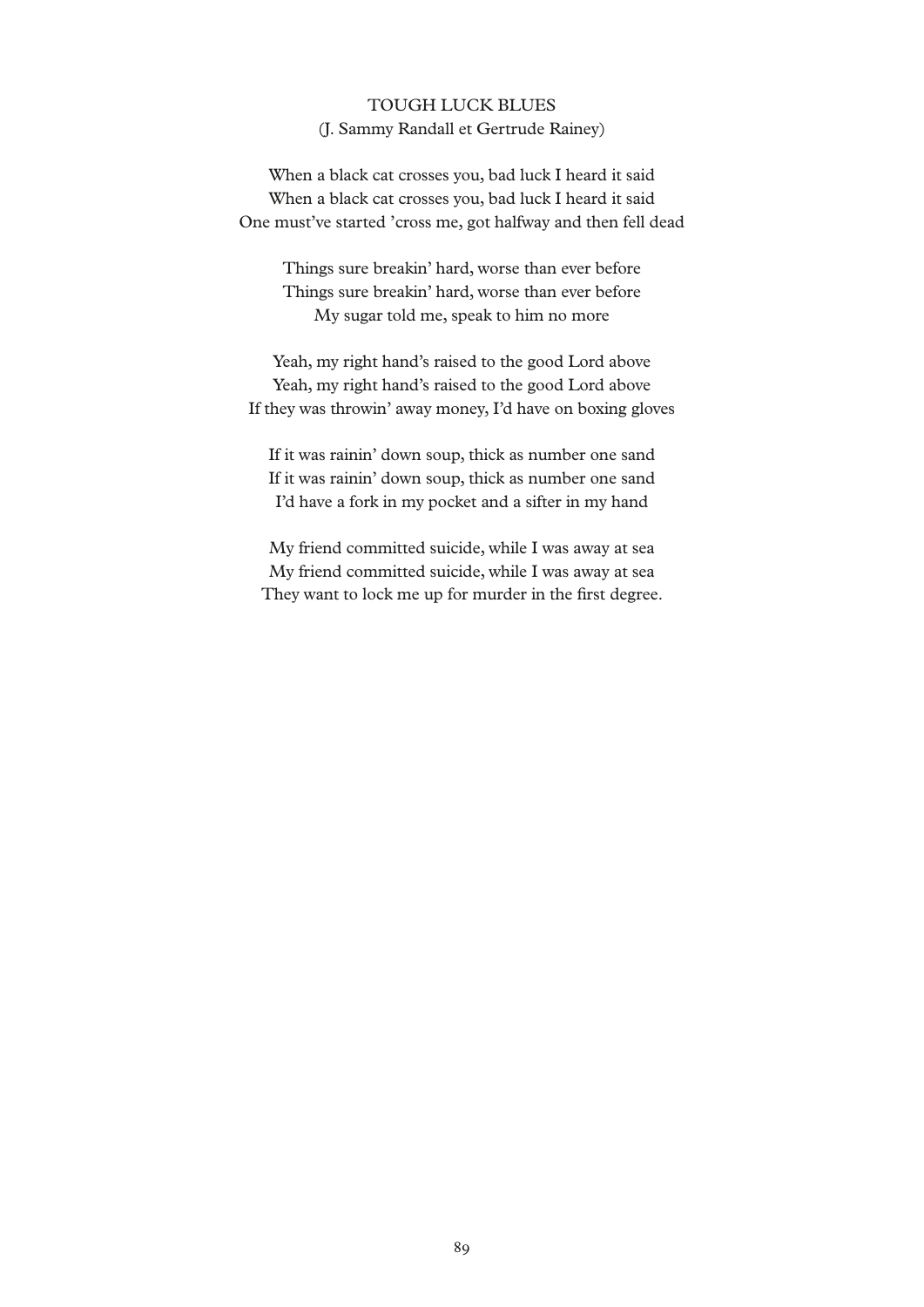### TRAVELING BLUES

#### (Compositeur inconnu)

Train's at the station, I heard the whistle blow The train's at the station, I heard the whistle blow I done bought my ticket and I don't know where I'll go

I went to the depot, looked up and down the board I went to the depot, looked up and down the board I asked the ticket agent, « Is my town on this road ? »

The ticket agent said, « Woman, don't sit and cry » The ticket agent said, « Woman, don't you sit and cry The train blows at this station, but she keeps on passing by »

I hear my daddy calling some other woman's name I hear my daddy calling some other woman's name I know he don't need me, but I'm gonna answer just the same

> I'm dangerous and blue, can't stay here no more I'm dangerous and blue, can't stay here no more Here come my train, folks, and I've got to go.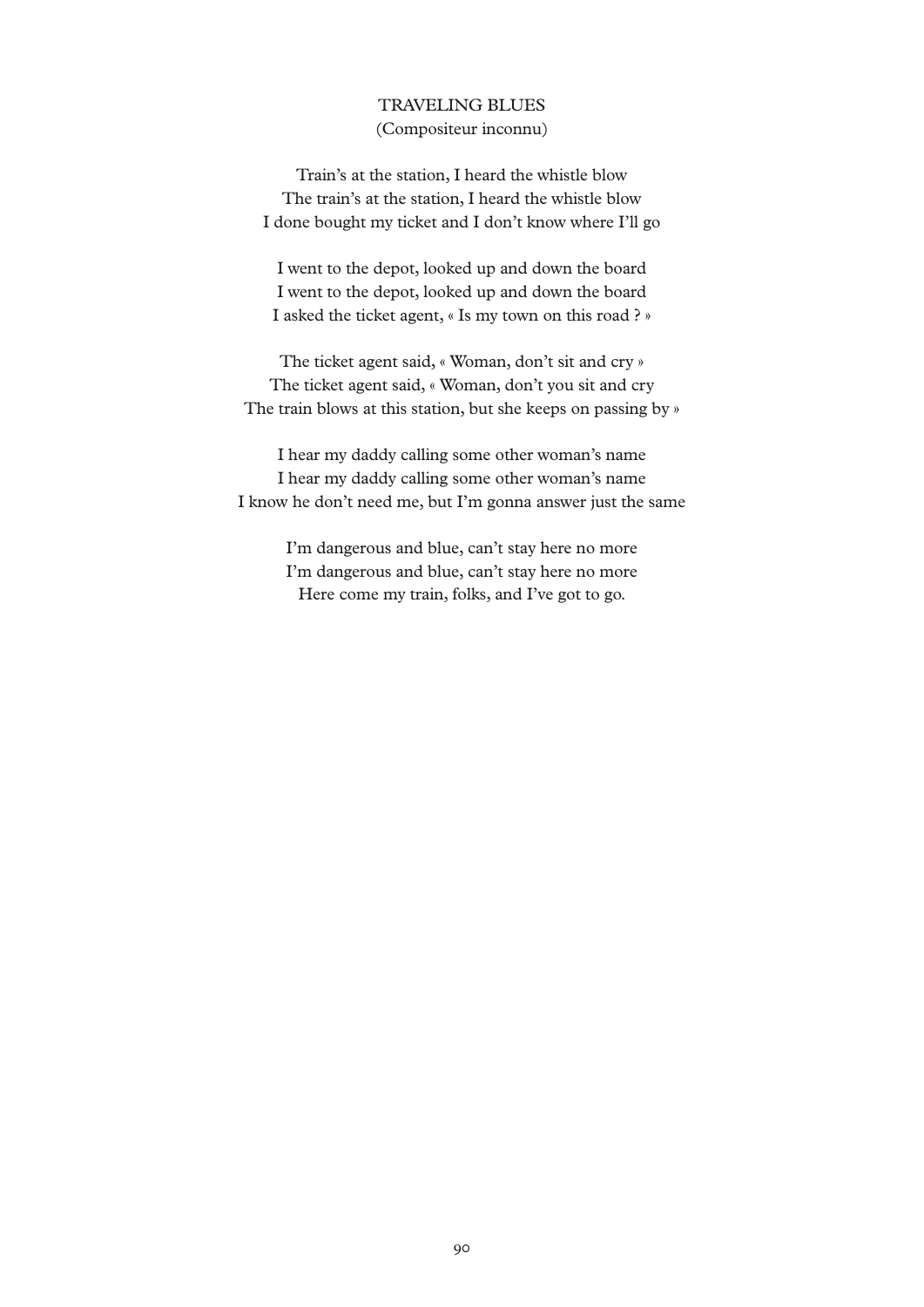### TRUST NO MAN (Lillian Hardaway Henderson)

I want all you women to listen to me Don't trust your man no further'n your eyes can see I trusted mine with my best friend But that was the bad part in the end

Trust no man, trust no man, no further than your eyes can see I said, trust no man, no further than your eyes can see He'll tell you that he loves you and swear it is true The very next minute he'll turn his back on you Ah, trust no man, no further than your eyes can see

Just feed your daddy with a long-handled spoon Be sure to love him, morning, night, and noon Sometimes your heart will ache and almost bust That's why there's no daddy good enough to trust

#### Trust no man

*[Parlé]* Say ! Take Ma Rainey's advice ! Don't trust no man. I mean, not even your own man ! All right now ! You're goin' with me, but just don't trust nobody ! You see where it got me, don't you? He sure will leave you.

*[Chanté]* Ah, trust no man, trust no man, no further than your eyes can see Ah, trust no man, no further than your eyes can see He'll stay with you in the winter, like the money you loan Look out in the summer, you'll find your cheater gone I said, trust no man, no further than your eyes can see.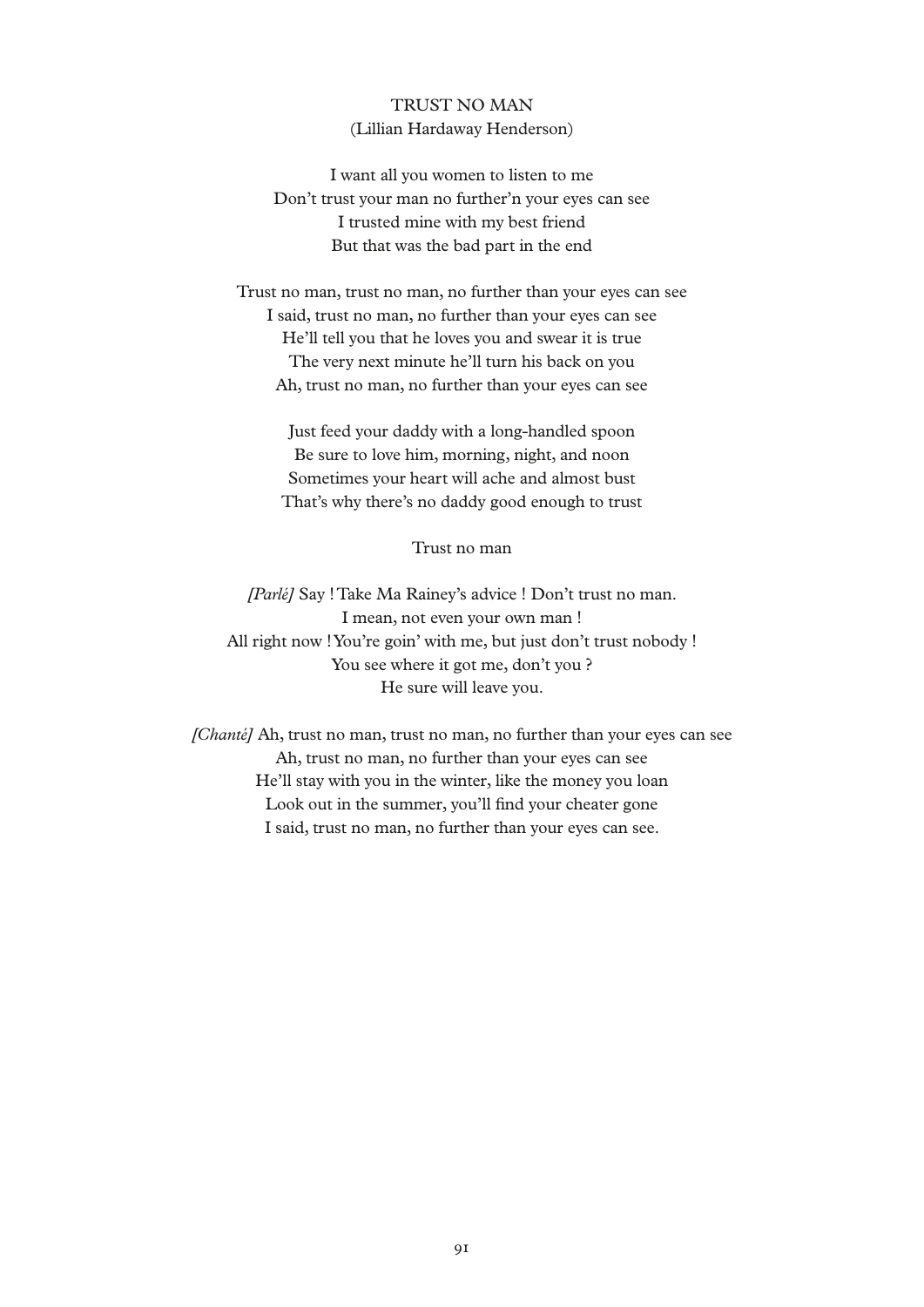## VICTIM TO THE BLUES (Thomas Dorsey)

My man left this morning just about half past four My man left this morning just about half past four He left a note on his pillow, said he couldn't use me no more

Then I grasped my pillow, turned over in my bed I grasped my pillow, turned over in my bed I cried about my daddy 'til my cheeks turned cherry red

It's awful hard to take it, it's such a bitter pill It's awful hard to take it, it's such a bitter pill If the blues don't kill me, that man and mean treatment will

Too sad to worry, too mean to fight Too slow to hurry, too good to lie That man he left me, never said goodbye Too well to stay and too sick to die Folks they think I'm crazy, I'm just a victim to the blues.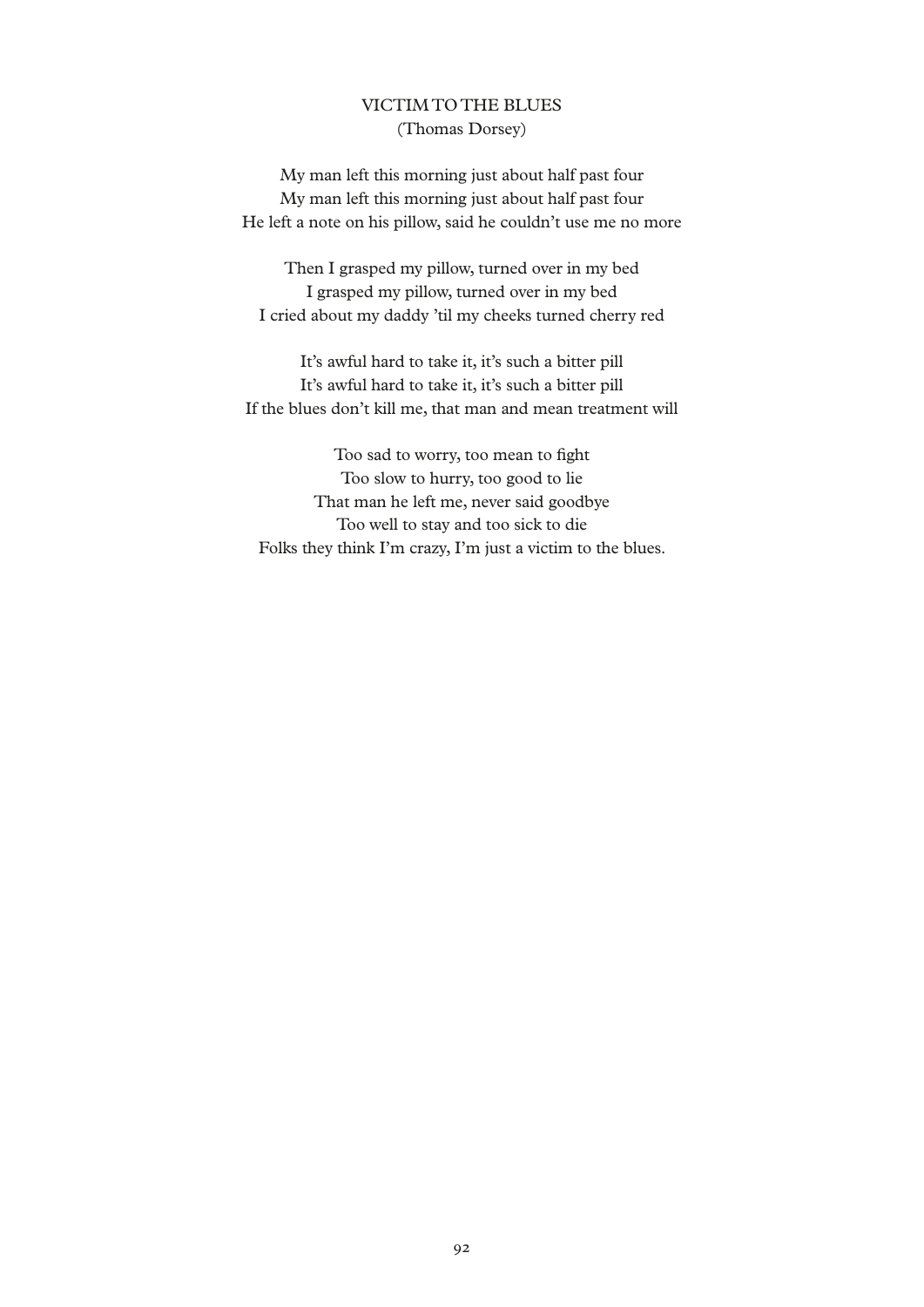### WALKING BLUES (Gertrude Rainey et Lovie Austin)

Woke up this morning, up this morning, with my head bowed down, hey, hey, hey Woke up this morning, with my head bowed down I had that mean old feelin', I was in the wrong man's town

Mailman's been here, mailman's been here, but didn't leave no news, hey, hey, hey Mailman's been here, but didn't leave no news That's the reason why mama's got the walkin' blues

Walked and walked 'til I, walked and walked 'til I almost lost my mind, hey, hey, hey Walked and walked 'til I almost lost my mind I'm afraid to stop walking, 'cause I might lose some time

Got a short time to make it, short time to make it, and a long ways to go, Lord, Lord, Lord Short time to make it, and a long ways to go Tryin' to find the town they call San Antonio

Thought I'd rest me, thought I'd rest me, I couldn't hear no news, Lord, Lord, Lord Thought I'd rest me, I couldn't hear no news I'll soon be there, 'cause I got the walkin' blues.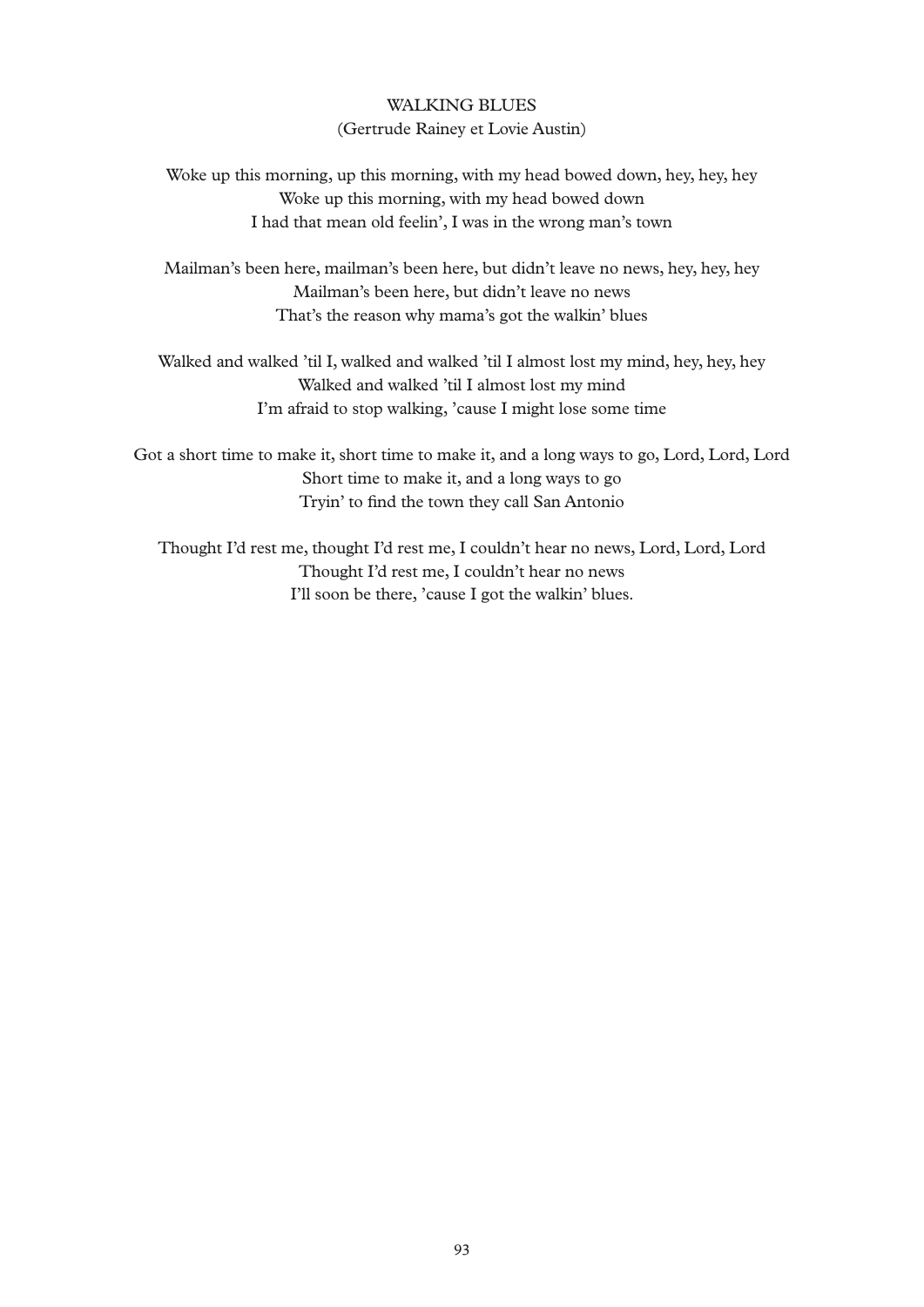### WEEPING WOMAN BLUES (Bessie Smith et Gertrude Rainey)

Lord, you see me weepin', and you hear me cryin' Lord, you see me weepin', and you hear me cryin' I ain't weepin' 'bout no money, just that man of mine

Lord, this mean old engineer, cruel as he could be This mean old engineer, cruel as he could be Took my man away and blowed the smoke back at me

I'm going down South, won't be back 'til fall I'm going down South, won't be back 'til fall If I don't find my easy rider, ain't comin' back at all

I'd rather be in the river, drifting like a log I'd rather be in the river, drifting like a log Than to be in this town, treated like a dog.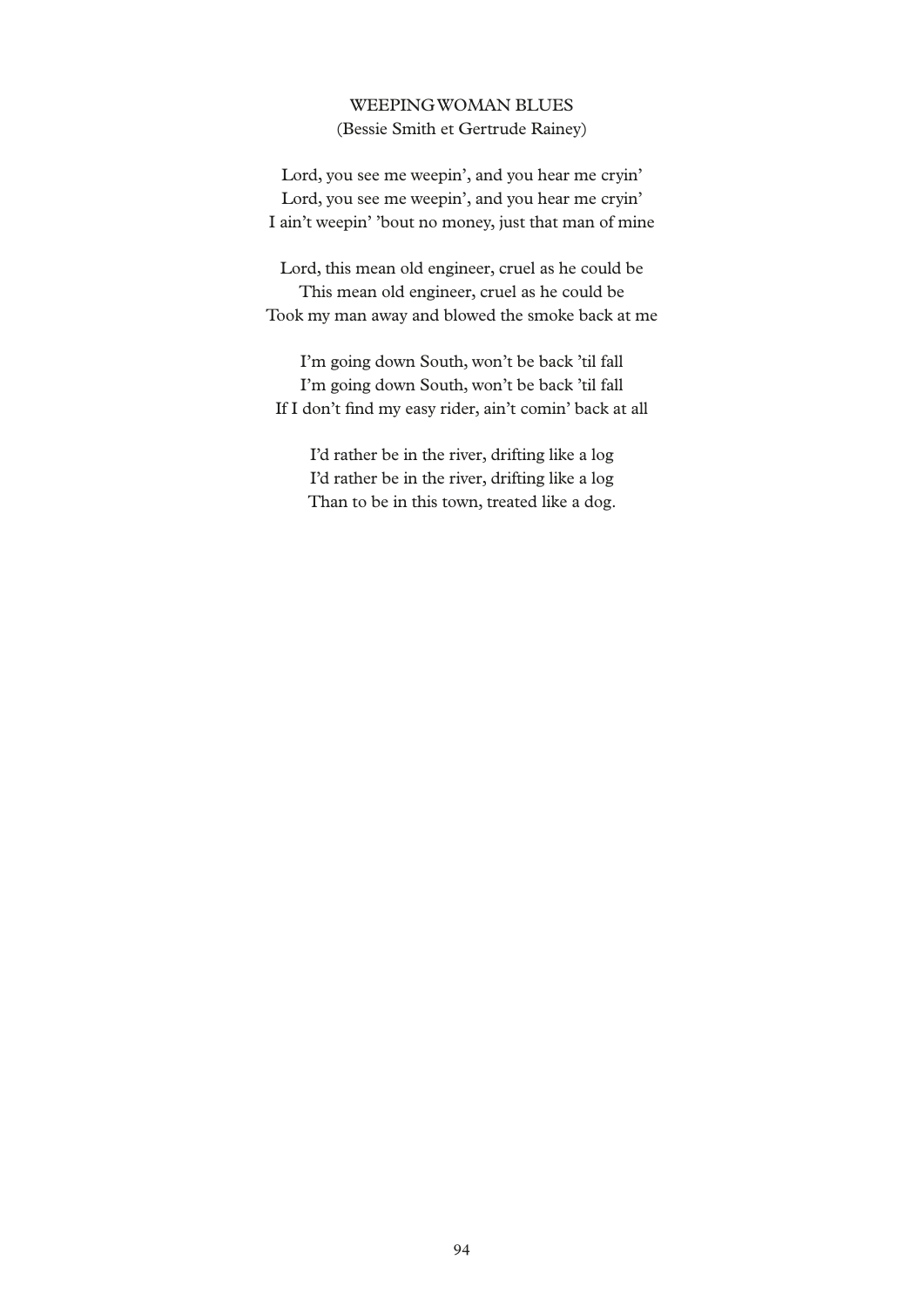### WRINGING AND TWISTING BLUES (Paul Carter)

I had my fortune told, and the gypsy took my hand And she made me understand, that I had lost my man She said I had the wringin' and the twistin' blues

I twisted my nervous hands and then I shook my head Went home and jumped in bed, and when I heard what she said And now I've got the wringin' and the twistin' blues

He told me that he loved me, I found it wasn't true 'Cause he's done gone and left me, I've nothing else to do

But if I know that woman that caused my heart to moan I'd cook a special dinner, invite her to my home

I had some green cucumbers, some half-done tripe and greens Some buttermilk and codfish, some sour kidney beans

If she eats what's on my table, she will be graveyard bound I'll be right there to tell her, when they put her in the ground « You're the cause of me having those wringin' and a-twistin' blues »

Get a paper in the morn, and you will read the news Where a poor gal's dead and gone, with the wringin' and twistin' blues Now I've got the wringin' and the twistin' blues.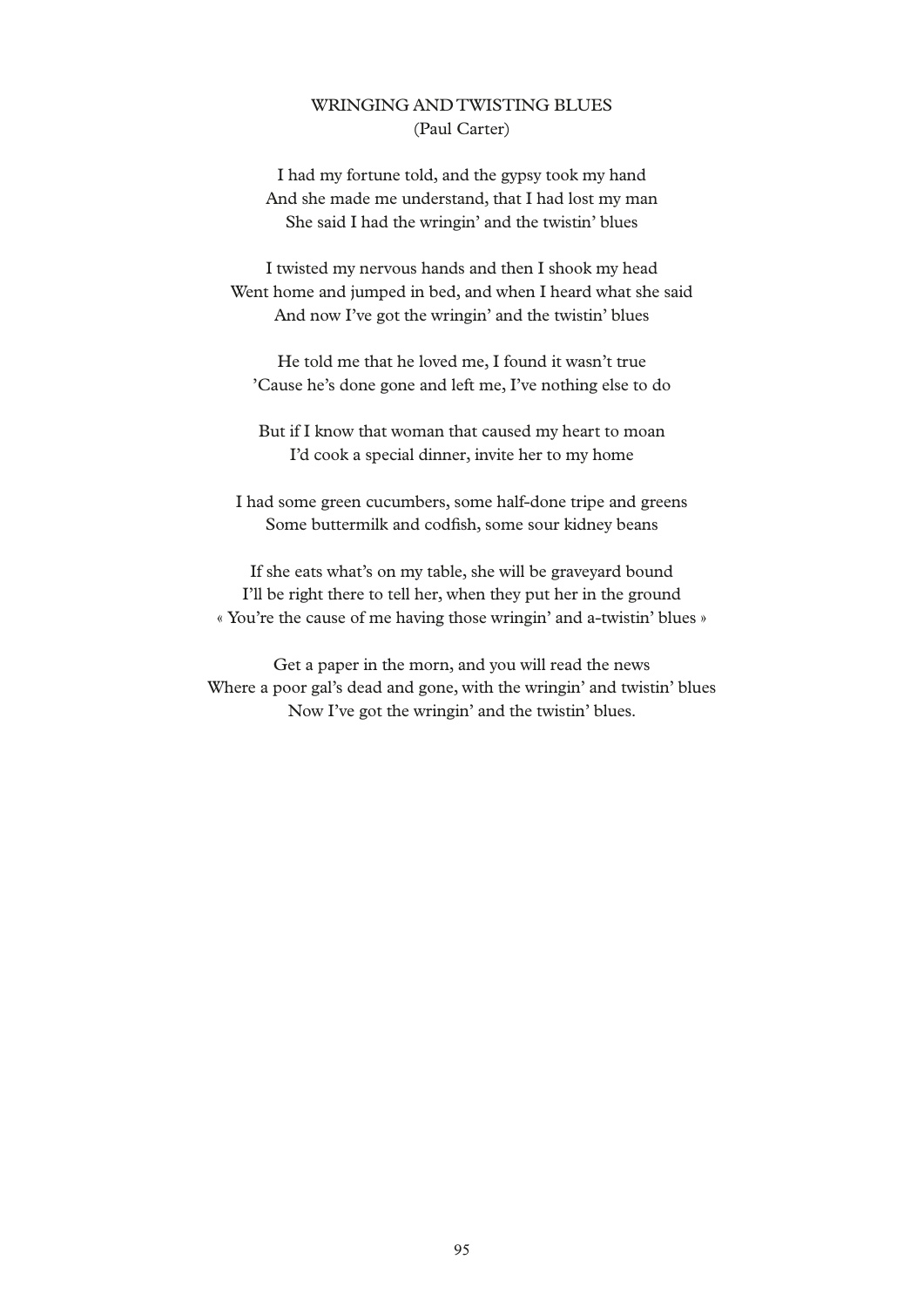### YA DA DO

### (Lovie Austin)

Every evenin' 'bout half past four Sweet piano playin' near my door And turn to raggin', you never heard such blues before

There's a pretty little thing they play It's very short, but folks all say « Oh, it's a-pickin' », when they start to want to cry for more I don't know the name, but it's a pretty little thing, goes

Ya da da do, ya da da do Fill you with harmonizing, minor refrain It's a no-name blues, but'll take away your pains

> Ya da da do, ya da da do Everybody loves it, ya da do do do

Ya da da do, ya da da do Fill you with harmonizing, minor refrain It's a no-name blues, but'll take away your pains

> Ya da da do, ya da da do Everybody loves it, ya da do do do.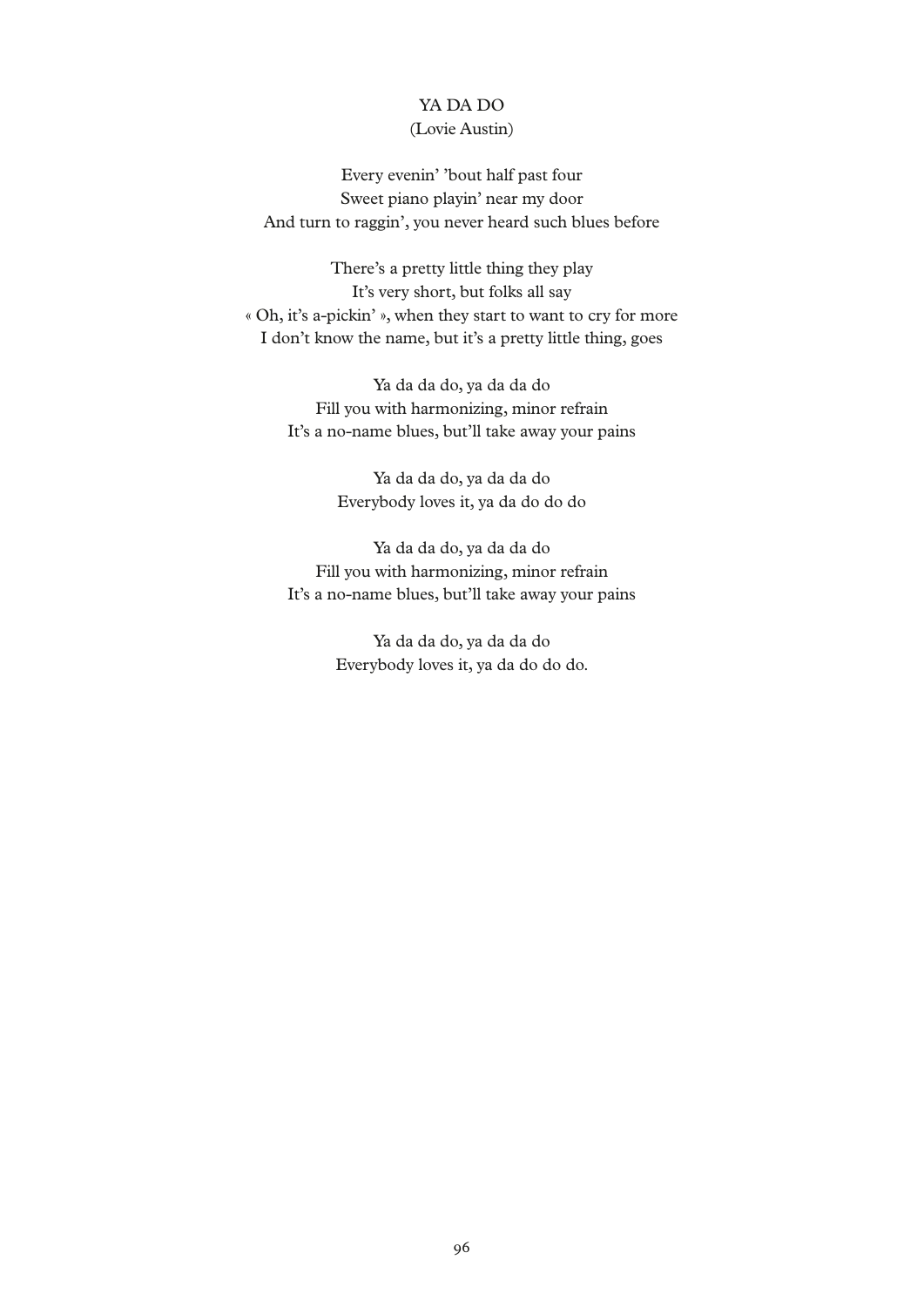## YONDER COME THE BLUES (Gertrude Rainey)

I worry all day, I worry all night Every time my man comes home he wants to fuss and fight When I pick up the paper to read the news Just when I'm satisfied, yonder come the blues

> I went down to the river each and every day Tryin' to keep from cryin' and do myself away I walked and walked 'til I wore out my shoes I can't walk no further, yonder come the blues

Some folks never worry, things all come out right Poor me, lie down and suffer, weep and cry all night When I get a letter, it never bring good news Every time I see the mailman, yonder come the blues

Go back blues, don't come this way Lordy, give me something else besides the blues all day Every man I've loved, I've been misused And when I want some lovin', yonder come the blues

People have different blues and think they're mighty bad But blues about a man the worst I've ever had I been disgusted and all confused Every time I look around, yonder come the blues.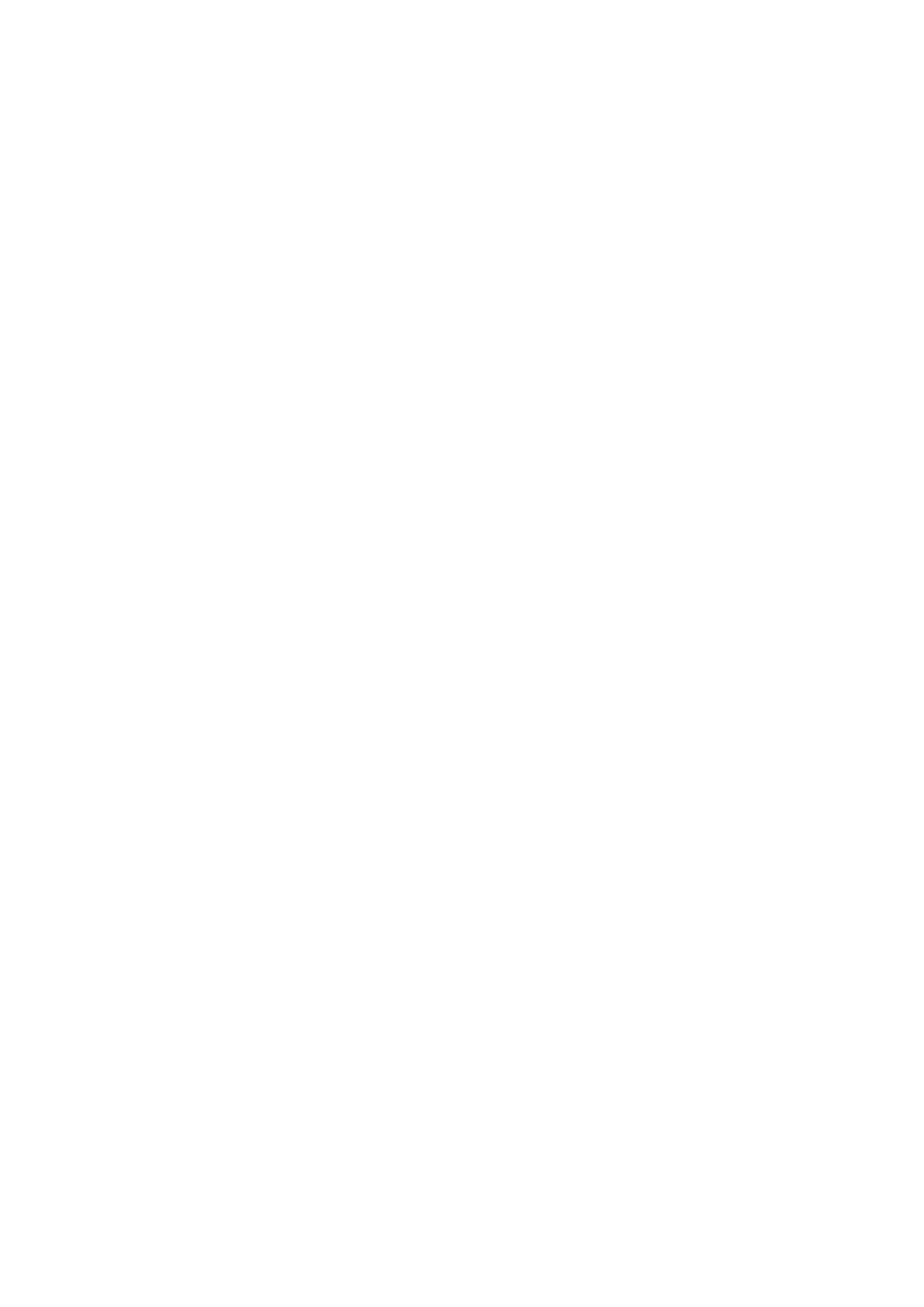*Paroles des chansons enregistrées par*

## Bessie Smith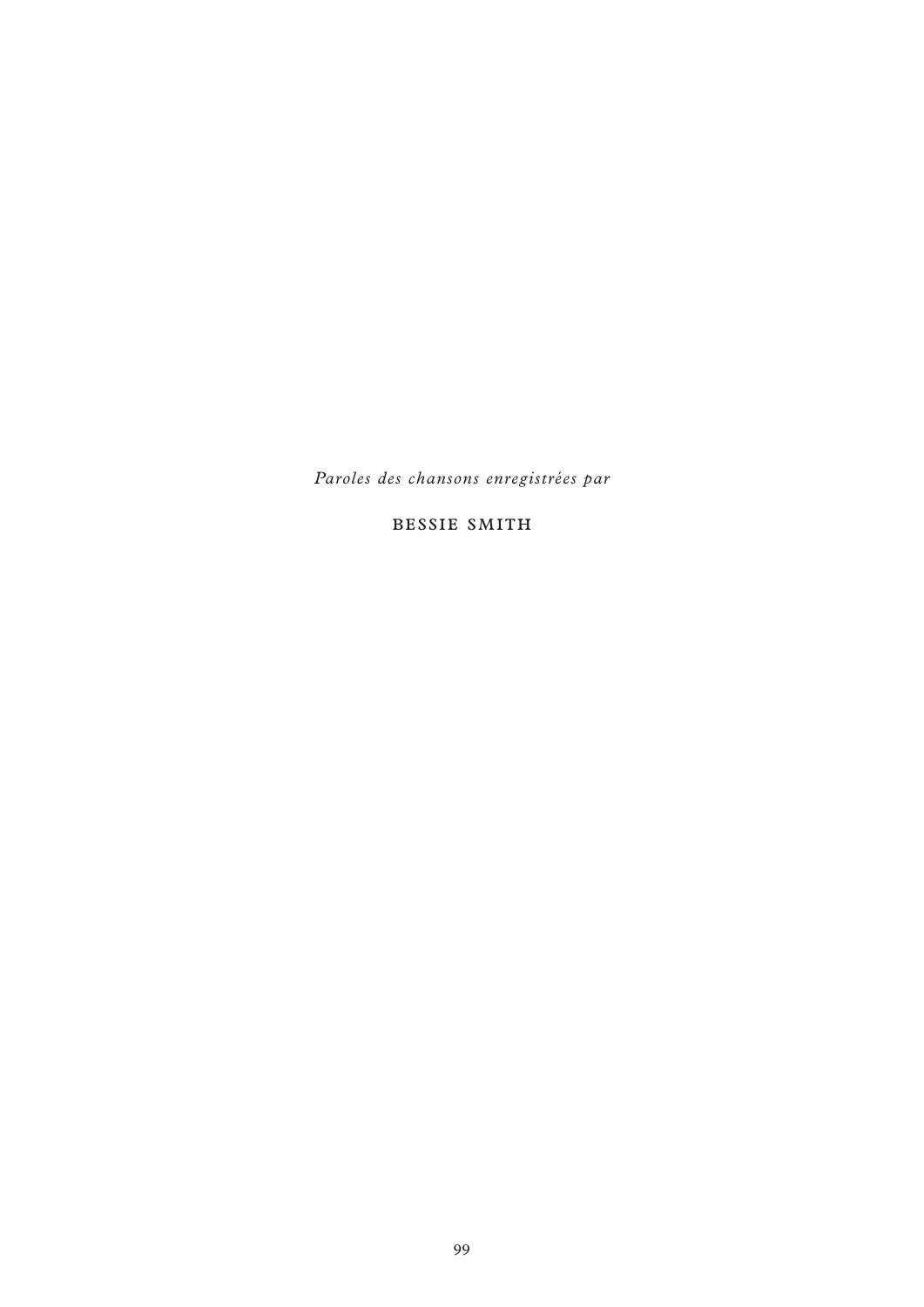## AFTER YOU'VE GONE (T. Layton et H. Creamer)

Now, listen, honey, while I say How can you tell me that you're going away ? Don't say that we must part Don't break my achin' heart

You know I love you true for many years Love you night and day How can you leave me, can't you see my tears ? So listen while I say

After you've gone and left me cryin' After you've gone, there's no denyin' You'll feel blue, you'll feel sad You'll miss the dearest pal you ever had

There'll come a time, now, don't forget it There'll come a time when you'll regret it Some day when you grow lonely Your heart will break like mine and you'll want me only

> After you've gone, after you've gone away After you've gone, left me cryin', After you've gone, there's no denyin' You'll feel blue, you'll feel sad You'll miss the best pal you ever had, Lord

There'll come a time, now, don't forget it There'll come a time when you'll regret it Some day when you grow lonely Your heart'll break like mine and you'll want me only After you've gone, after you've gone away.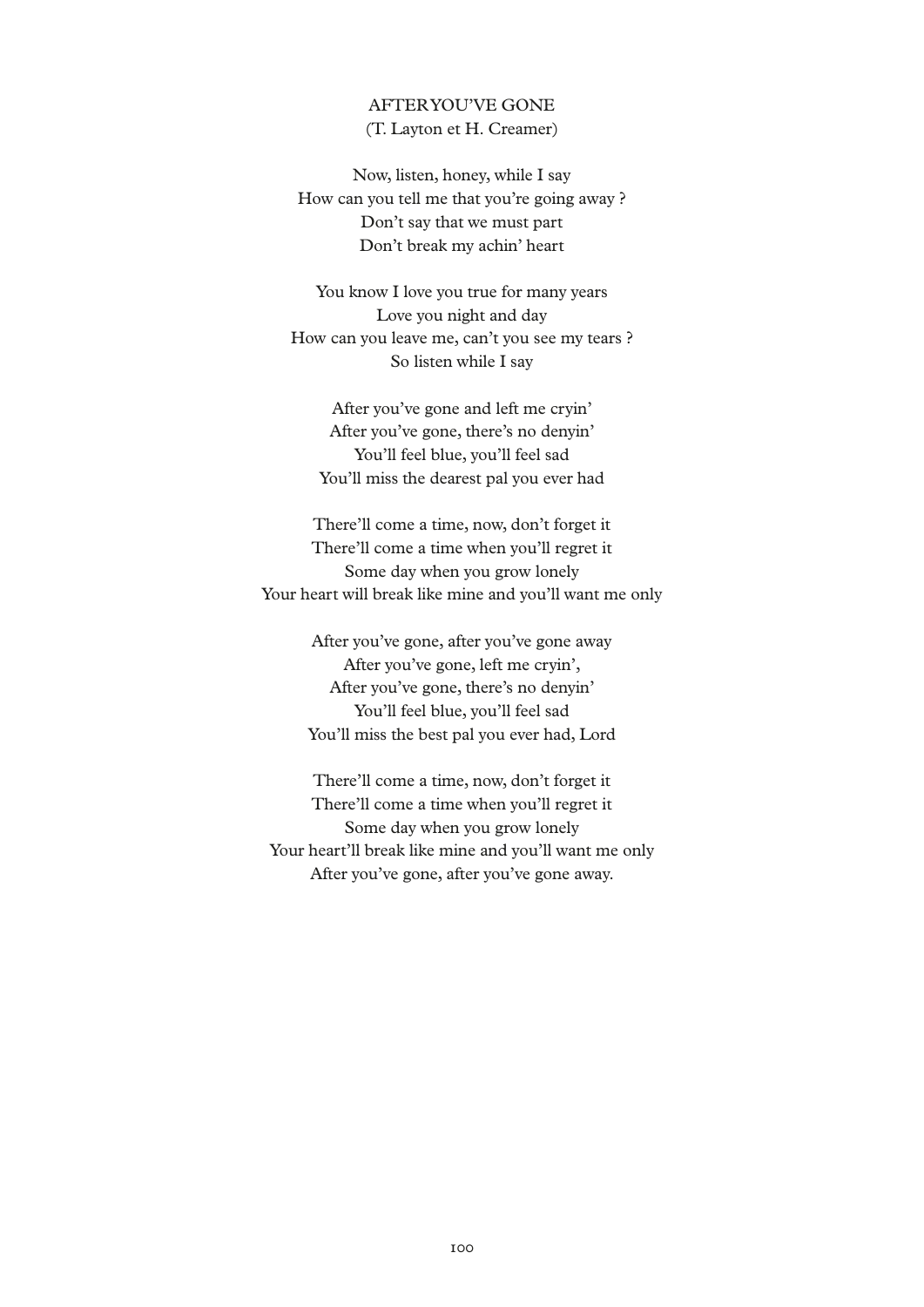## AGGRAVATIN' PAPA (R. Turk, J.R. Robinson et A. Britt)

I know a triflin' man, they call him Triflin' Sam He lives in Birmingham way down in Alabam'

Now the other night he had a fight with a gal named Mandy Brown She plainly stated she was aggravated as she shouted out to him

> Aggravatin' papa, don't you try to two-time me I said don't two-time me

Aggravatin' papa, treat me kind or let me be I mean just let me be

> It's been a while, I'll get you told Stop messin' 'round sweet jelly roll

If you stay out with a high brown baby I'll smack you down and I don't mean maybe

Aggravatin' papa, I'll do anything you say, anything you say But when you go strutting, do your strut around my way

So papa, just treat me pretty, be nice and kind The way you treatin' me will make me lose my mind

Aggravatin' papa, don't you try to two-time me Just treat me pretty, be nice and sweet

I've got a darn forty-four that don't repeat Aggravatin' papa, don't you try to two-time me.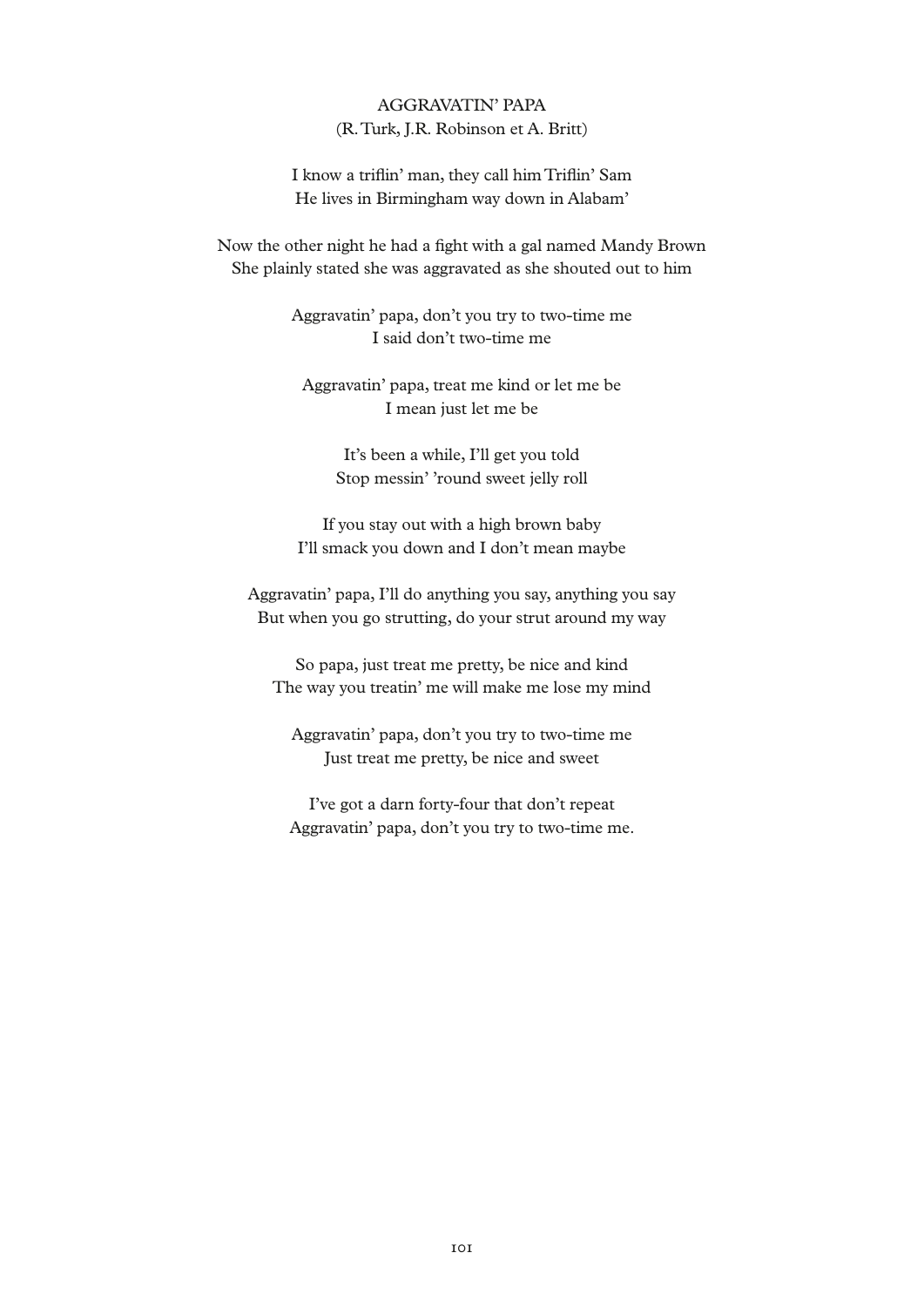### ALEXANDER'S RAGTIME BAND (Irving Berlin)

Oh, my honey, oh, my honey, you better hurry and let's go down there Ain't you goin', ain't you goin' to that leaderman, ragged meter man Oh, honey, oh, honey, let me take you to Alexander's grandstand brass band Ain't you coming along ?

Come on and hear, come on and hear Alexander's ragtime band Come on and hear, come on and hear, it's the best band in the land They can play the bugle call like you never heard before Sounds so natural that you'll wanna go to war That's just the best band in the land, oh honey lamb

Come on along, come on along, let me take you by the hand Up to the man, up to the man, who is the leader of the band And if you care to hear the Swanee River played in ragtime Come on and hear, come on and hear Alexander's ragtime band Come on and hear, come on and hear Alexander's ragtime band

Come on and hear, come on and hear, it's the best band in the land Listen to the bugle call Yeah, it's the best band in the land, oh, honey lamb

Come on along, come on along, let me take you by the hand Up to the man, up to the man, who is the leader of the band And if you care to hear the Swanee River played in ragtime Come on and hear, come on and hear Alexander's ragtime band.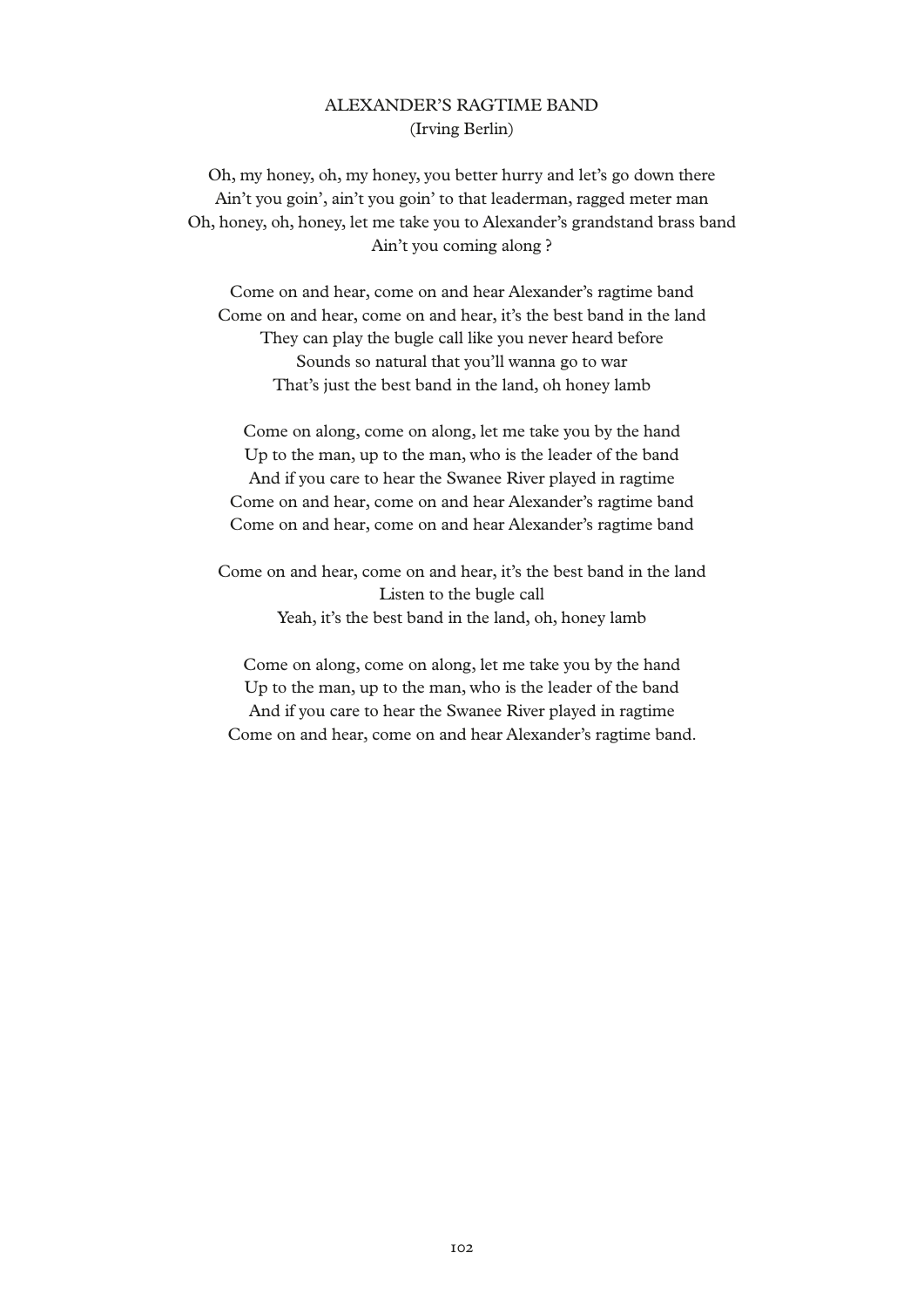## ANY WOMAN'S BLUES (Lovie Austin)

My man ain't actin' right He stays out late at night And still he says he loves no one but me

But if I find that gal That tried to steal my pal I'll get her told, just you wait and see

I feel blue, I don't know what to do Every woman in my fix is bound to feel blue, too

Lord, I love my man better than I love myself Lord, I love my man better than I love myself And if he don't have me, he won't have nobody else

My man got teeth that light up on the street My man got teeth that light up on the street And every time he smiles he throws them lights on me

His voice sound like chimes, I mean the organ kind His voice sound like chimes, I mean the organ kind And every time he speak, his music ease my troublin' mind.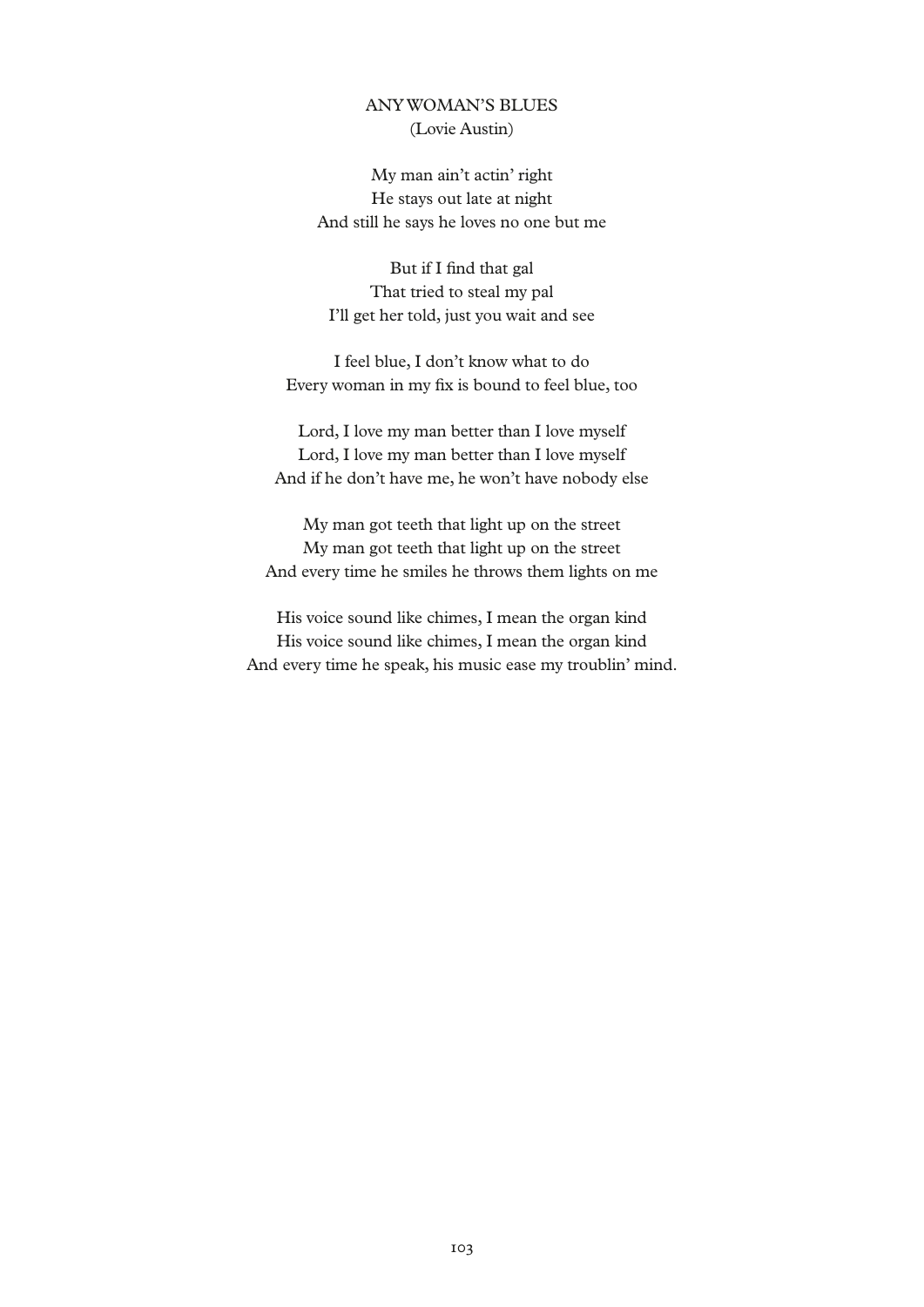## AT THE CHRISTMAS BALL (Fred Longshaw)

*[Parlé] Unknown man:* Hey, Bessie, Christmas here. *Smith:* Hear, hear ! Hooray for Christmas !

*[Chanté]* Christmas comes but once a year, and to me it brings good cheer And to everyone who likes wine and beer Happy New Year is after that, happy I'll be, that is a fact That is why I like to hear, folks, I say, that Christmas is here

> Christmas bells will ring real soon, even in the afternoon There'll be no chimes shall ring At the Christmas ball

Everyone must watch their step, or they will lose their rep Everybody's full of pep At the Christmas ball

Grab your partner, one and all, keep on dancin' round the hall And there's no one to fall, don't you dare to stall If your partner don't act fair, don't worry, there's some more over there Takin' a chance everywhere At the Christmas ball.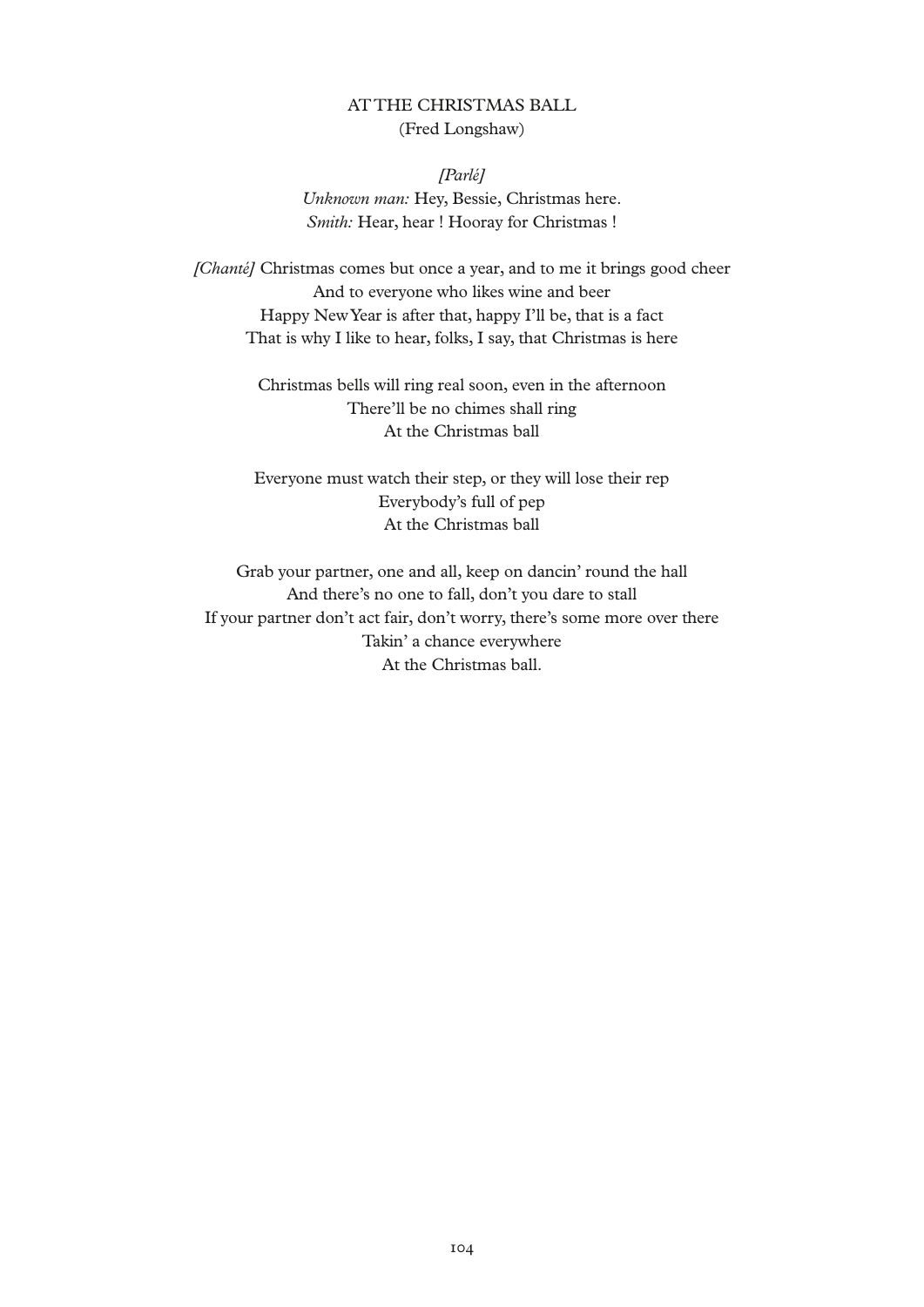## BABY DOLL

(Bessie Smith)

Honey, there's a funny feelin' 'round my heart and it's 'bout to drive your mama wild It must be somethin' they call the Cuban doll, it weren't your mama's angel child I went to see the doctor the other day, he said I's well as well could be But I says, « Doctor, you don't know really what's worryin' me » I wanna be somebody's baby doll so I can get my lovin' all the time I wanna be somebody's baby doll to ease my mind He can be ugly, he can be black, so long as he can eagle rock and ball the jack I want to be somebody's baby doll so I can get my lovin' all the time, I mean, to get my lovin' all the time Lord, I went to the gypsy to get my fortune told She said, « You in hard luck, Bessie, doggone your bad luck soul » I wanna be somebody's baby doll so I can get my lovin' all the time, I mean, to get my lovin' all the time.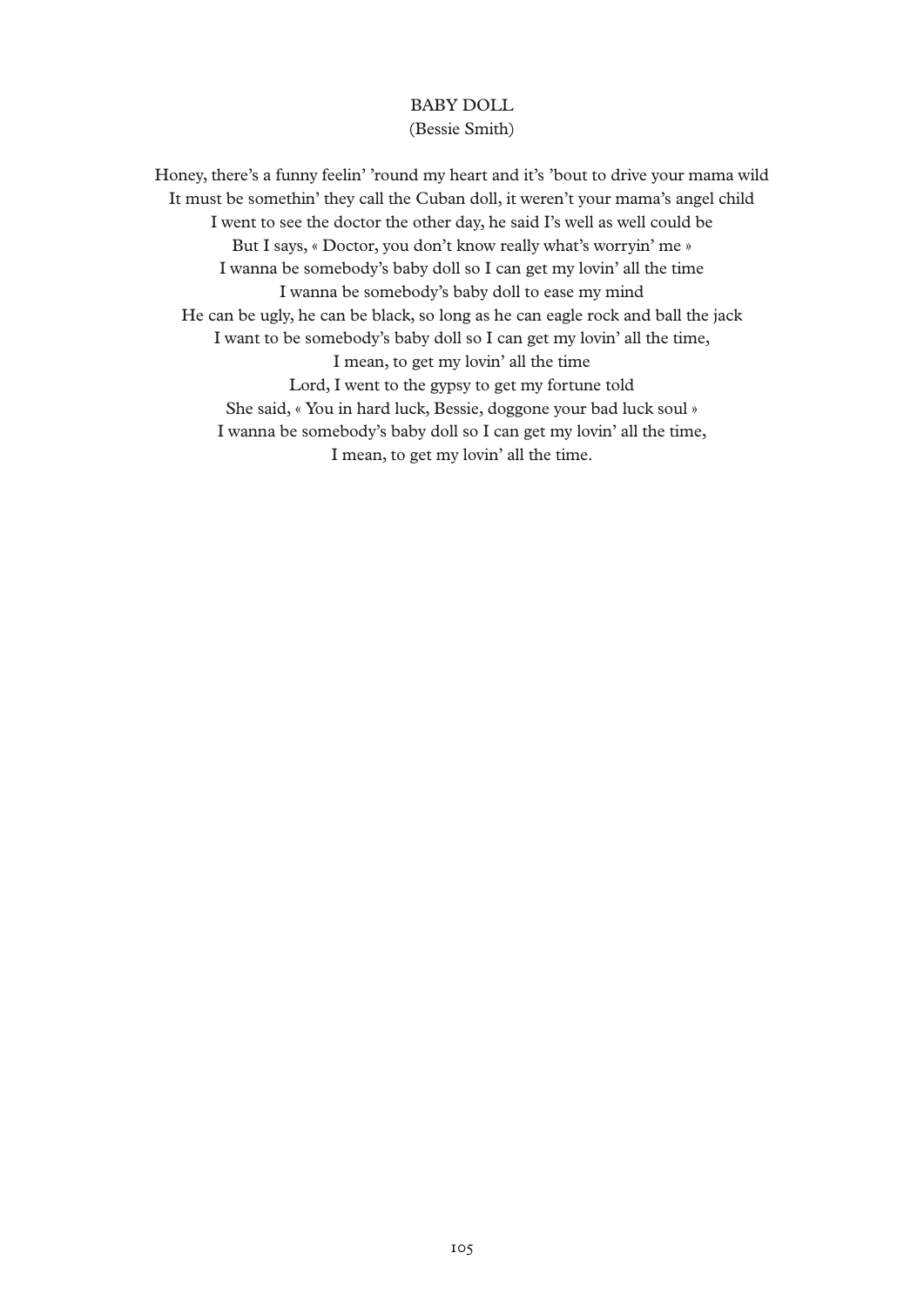### BABY, HAVE PITY ON ME (B. Moll et Clarence Williams)

You show your sympathy to every bird and bee But when it comes to me, dear, you laugh at every plea Sweetheart, I need the bliss, the bliss of your sweet kiss What can the answer be, dear, I can't go on like this

Like a beggar, what can I do ? Hungry for kisses and starvin' for you Press your lips to my lips, Lord, have pity on me

Cravin' for affection, my cravin' is strong Put your arms around me where they belong Press me, caress me, oh, have pity on me

One kiss and I'll know, I'll go riding on a rainbow Straight up to heaven, I will fly right to the sky Can't you hear me cryin' for sweet sympathy ? No love like your love can answer my plea Press your lips to my lips, Lord, have pity on me

One kiss and I'll know, I'll go riding on a rainbow Straight up to heaven, Lord, I'll fly right to the sky Can't you hear me cryin' for sweet sympathy ? No love like your love can answer my plea Press your lips to my lips, have pity on me.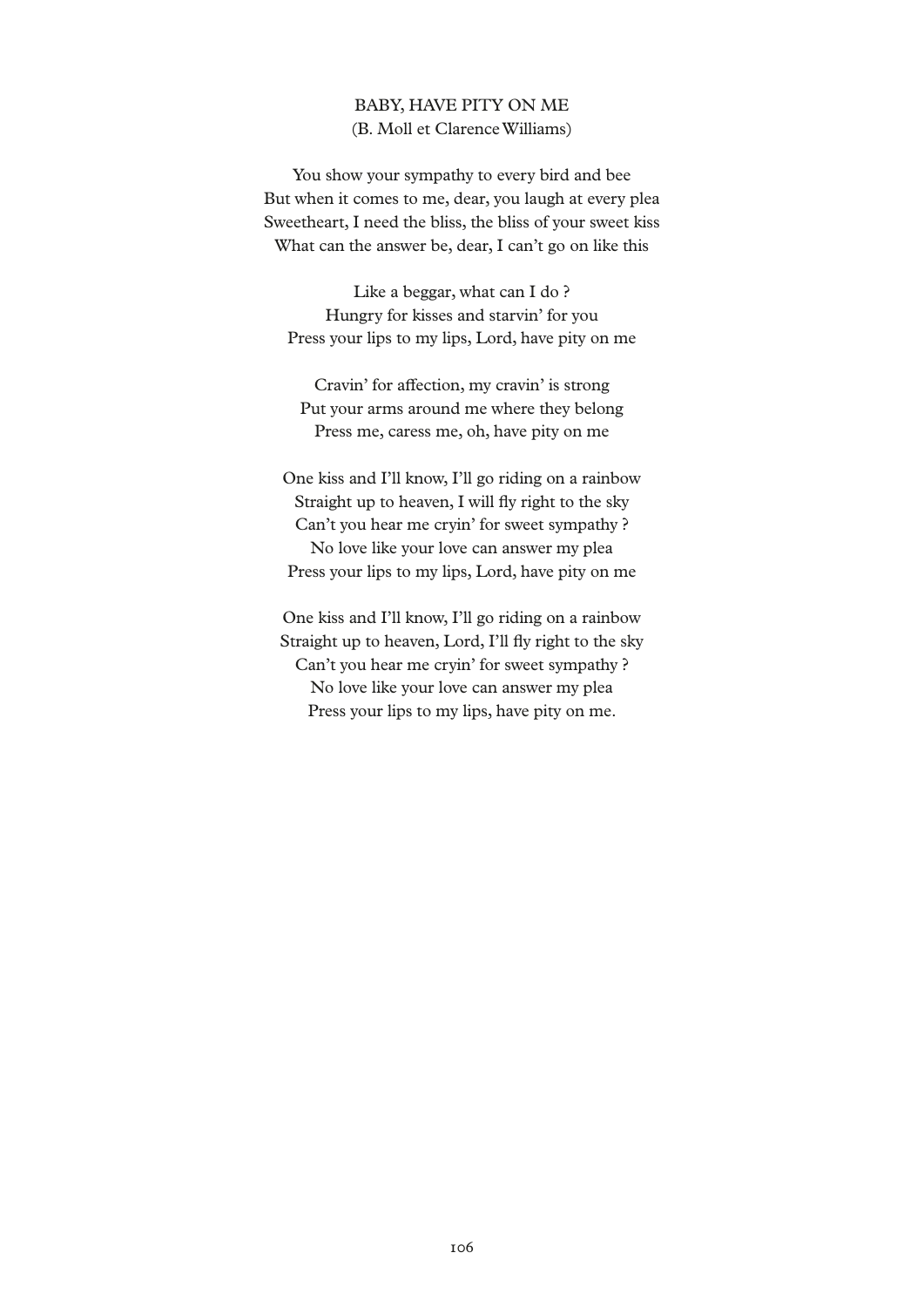# BABY, WON'T YOU PLEASE COME HOME (Clarence Williams)

I've got the blues, I feel so lonely I'd give the world if I could only Make you understand It surely would be grand

I'm gonna telephone my baby Ask him won't you please come home 'Cause when you gone I'm worried all day long

Baby, won't you please come home Baby, won't you please come home

I have tried in vain Never more to call your name When you left you broke my heart That will never make us part Every hour in the day You will hear me say

Baby, won't you please come home, I mean Baby, won't you please come home

Baby, won't you please come home 'Cause your mama's all alone I have tried in vain Never more to call your name

When you left you broke my heart That will never make us part Landlord's gettin' worse I got to move May first

Baby, won't you please come home, I need money Baby, won't you please come home.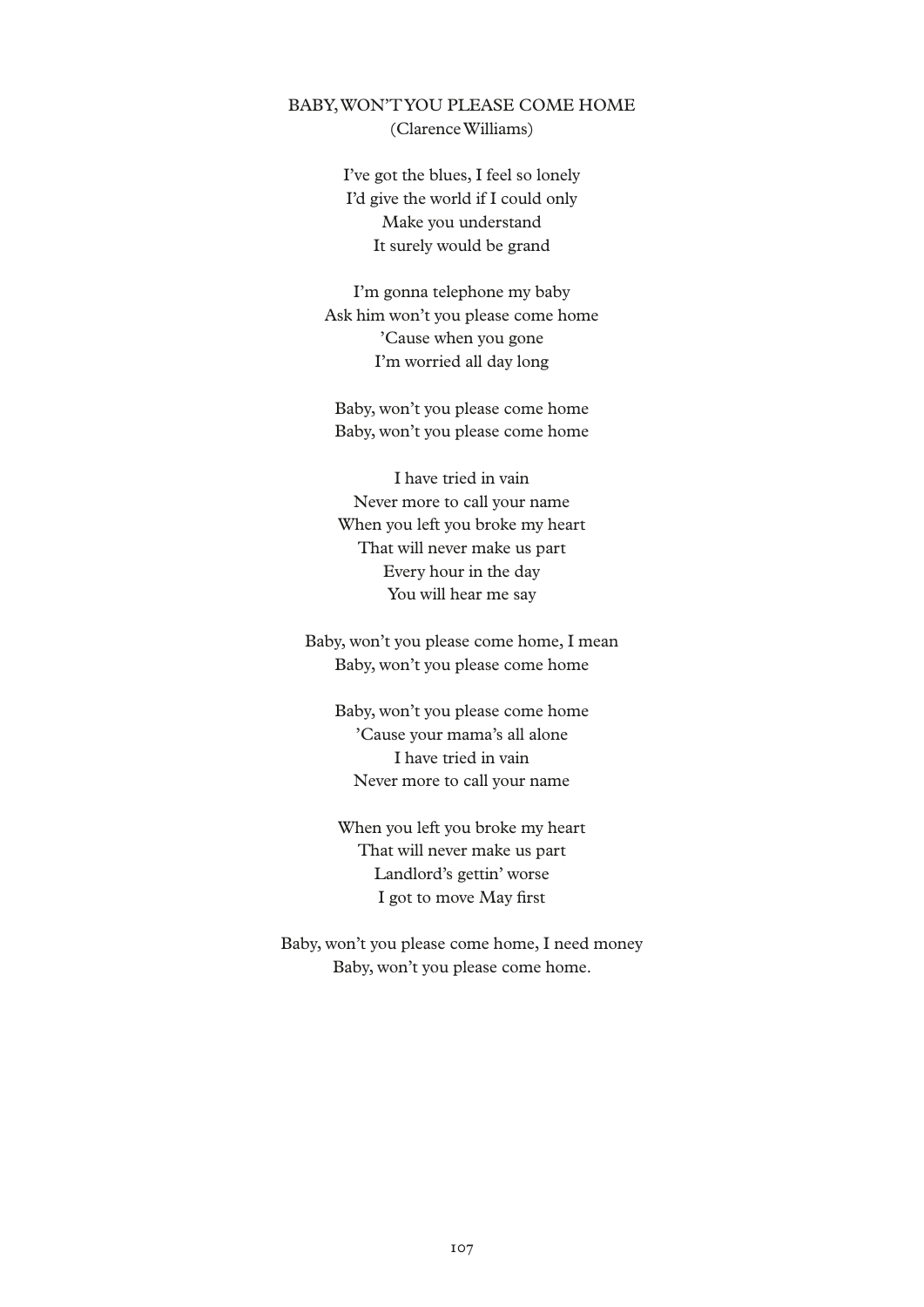### BACKWATER BLUES (Bessie Smith)

When it rains five days and the skies turn dark as night When it rains five days and the skies turn dark as night Then trouble's takin' place in the lowlands at night

I woke up this mornin', can't even get out of my door I woke up this mornin', can't even get out of my door That's enough trouble to make a poor girl wonder where she wanna go

Then they rowed a little boat about five miles'cross the pond Then they rowed a little boat about five miles 'cross the pond I packed all my clothes, throwed 'em in and they rowed me along

When it thunders and lightnin', and the wind begins to blow When it thunders and lightnin', and the wind begins to blow There's thousands of people ain't got no place to go

Then I went and stood upon some high old lonesome hill Then I went and stood upon some high old lonesome hill Then looked down on the house where I used to live

Backwater blues done caused me to pack my things and go Backwater blues done caused me to pack my things and go 'Cause my house fell down and I can't live there no mo'

> Mmmmmmmmm, I can't move no mo' Mmmmmmmmm, I can't move no mo' There ain't no place for a poor old girl to go.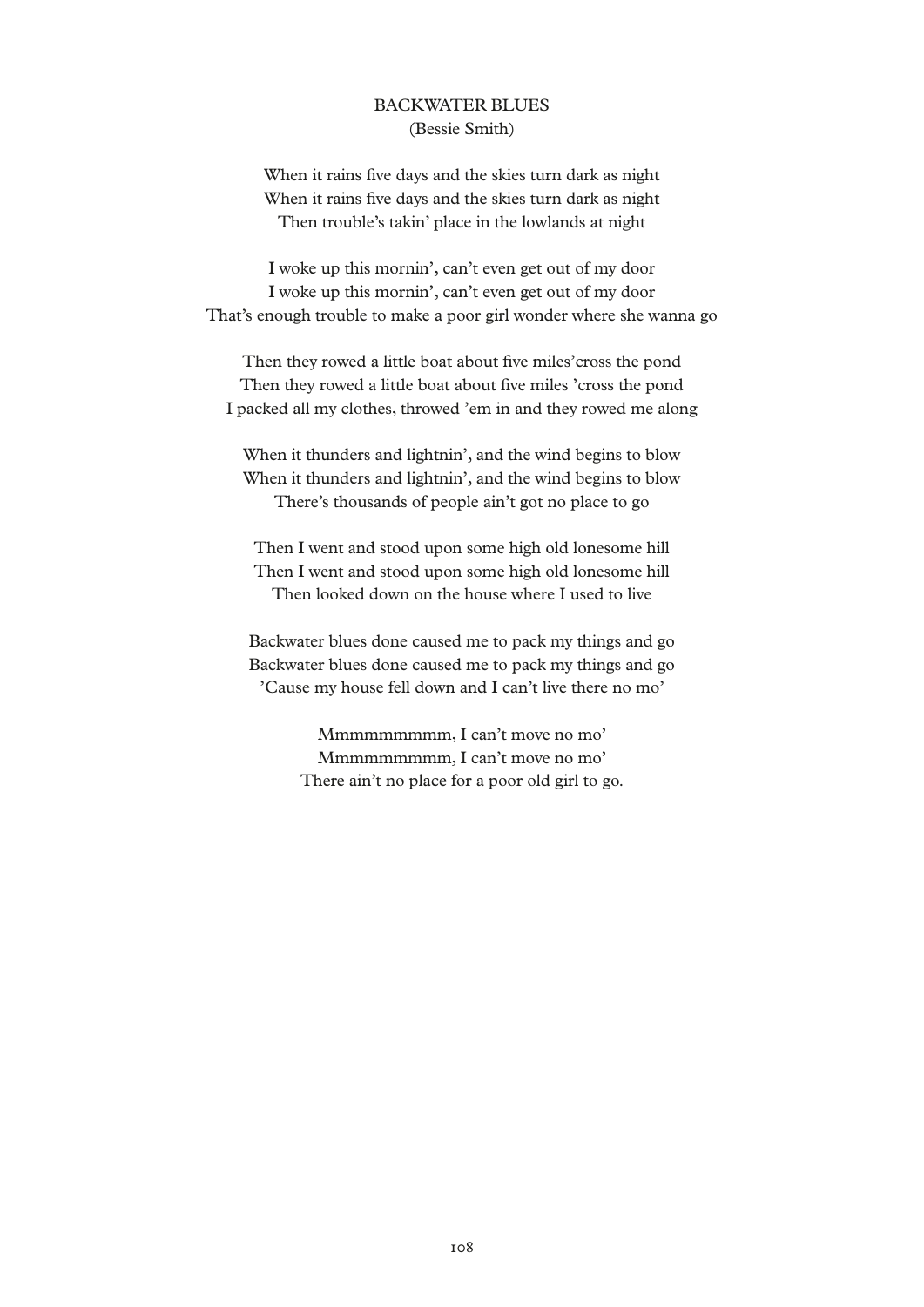### BEALE STREET PAPA (R. Turk et J.R. Robinson)

Jennie Neal down in Beale killed her papa there Left him cold, got him told that she didn't care

Oh Joe, her beau, looked just like he would die If you were near him you would hear him start his mournsome cry

> Beale Street papa, why don't you come back home ? It isn't proper to leave your mama all alone

Sometimes I was cruel, that was true But papa, you know mama never two-timed you Mmmm-hmmmm, I'm blue, so how come you do me like you do?

I'm cryin', Beale Street papa, don't mess around with me There's plenty pettin' that I can get in Tennessee

> I'll still get my sweet cookin' constantly But not the kind you serve to me

> So Beale Street papa, come back home So how come you do me like you do ?

I'm cryin', Beale Street papa, don't mess around with me There's plenty pettin' that I can get in Tennessee

> I bought a rifle, razor, and a knife A poster card can't save my life

So, Beale Street papa, come back home.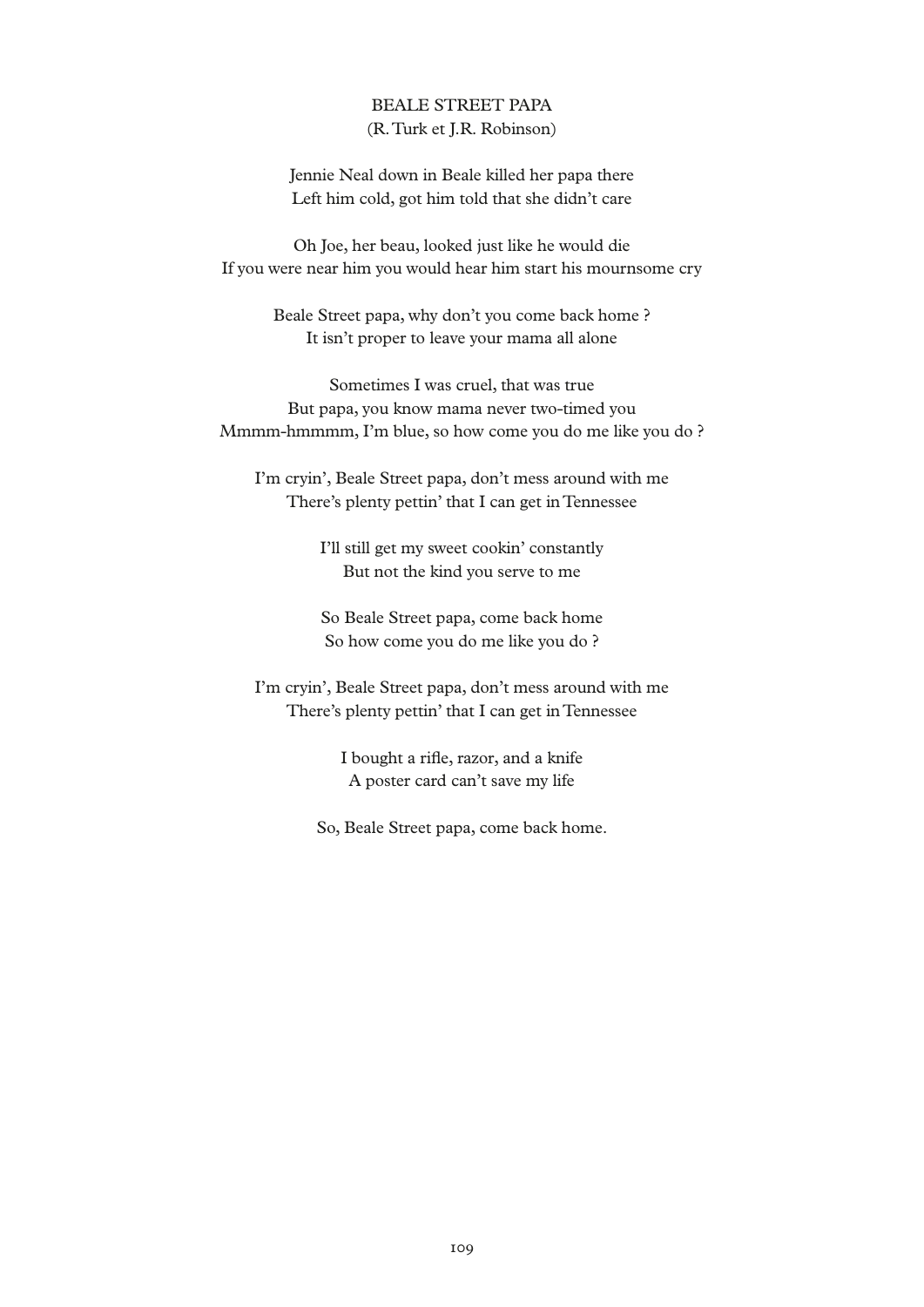### BLACK MOUNTAIN BLUES (H. Cole)

Back in Black Mountain, a child will smack your face Back in Black Mountain, a child will smack your face Babies cryin' for liquor, and all the birds sing bass

Black Mountain people are bad as they can be Black Mountain people are bad as they can be They uses gunpowder just to sweeten their tea

On this Black Mountain, can't keep a man in jail On this Black Mountain, can't keep a man in jail If the jury finds them guilty, the judge'll go they bail

Had a man in Black Mountain, sweetest man in town Had a man in Black Mountain, the sweetest man in town He met a city gal, and he throwed me down

I'm bound for Black Mountain, me and my razor and my gun Lord, I'm bound for Black Mountain, me and my razor and my gun I'm gonna shoot him if he stands still, and cut him if he run

Down in Black Mountain, they all shoots quick and straight Down in Black Mountain, they all shoots quick and straight The bullet'll get you if you starts a-dodgin' too late

Got the Devil in my soul, and I'm full of bad booze Got the Devil in my soul, and I'm full of bad booze I'm out here for trouble, I've got the Black Mountain blues.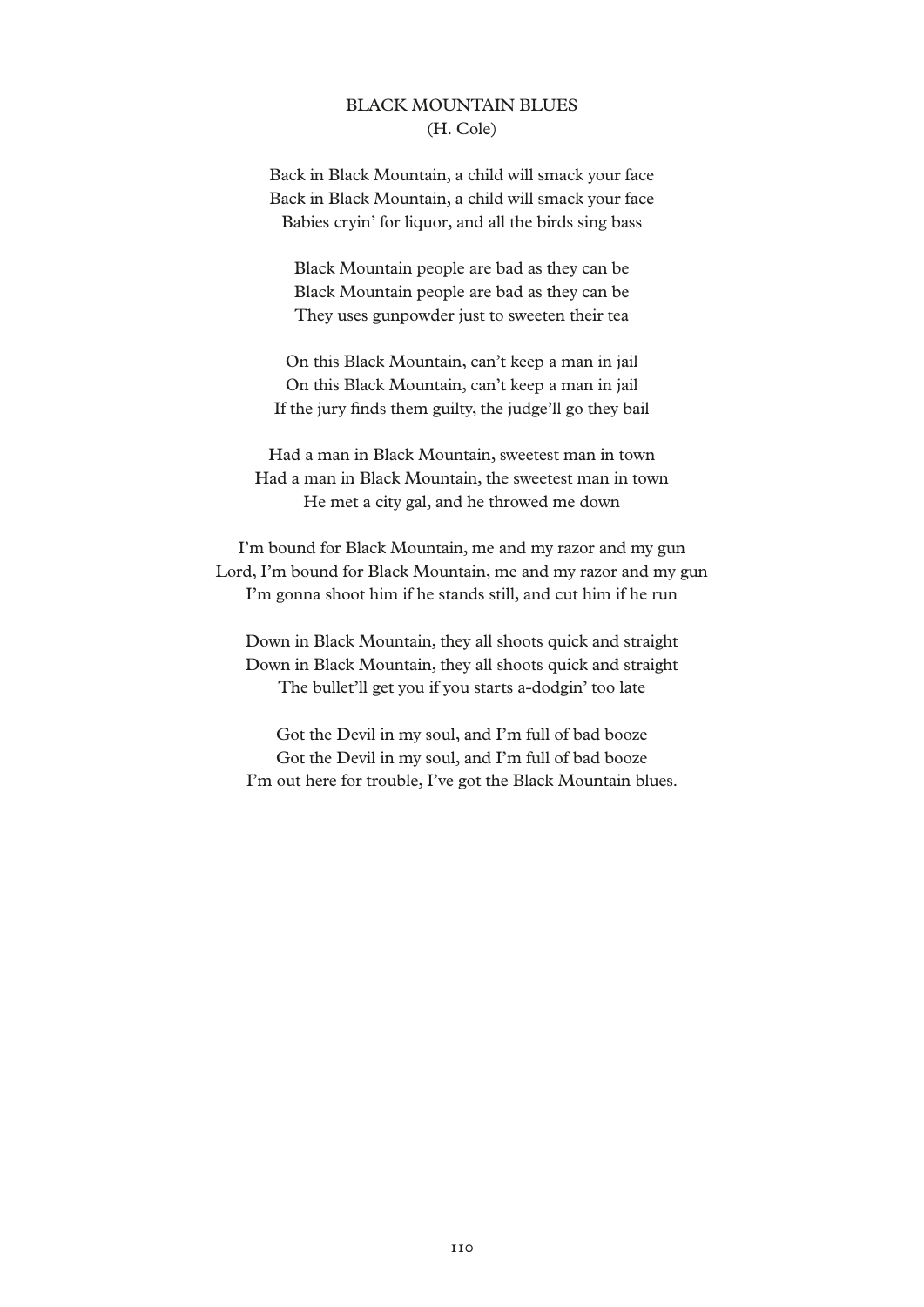# BLEEDING HEARTED BLUES

(Lovie Austin)

When you sad and lonely Thinkin' about you only Feelin' destructive and blue

Ah, your heart is achin' Yes, it's almost breakin' No one to tell your troubles to

That's the time you hang you head and begin to cry

All your friends forsake you Trouble overtakes you And your good man turns you down

People talk about you Everybody doubts you And your friends can't be found

Not a soul to ease your pain You will plead in vain You've got those bleeding hearted blues

Yeah, baby, tell me what's on your mind Pretty papa, tell me what's on your mind You keep my poor heart achin', I'm worried all the time

I'd give up every friend that I have Yes, I'd give up every friend that I have I'd give up my mother, I'd even give up dear old Dad.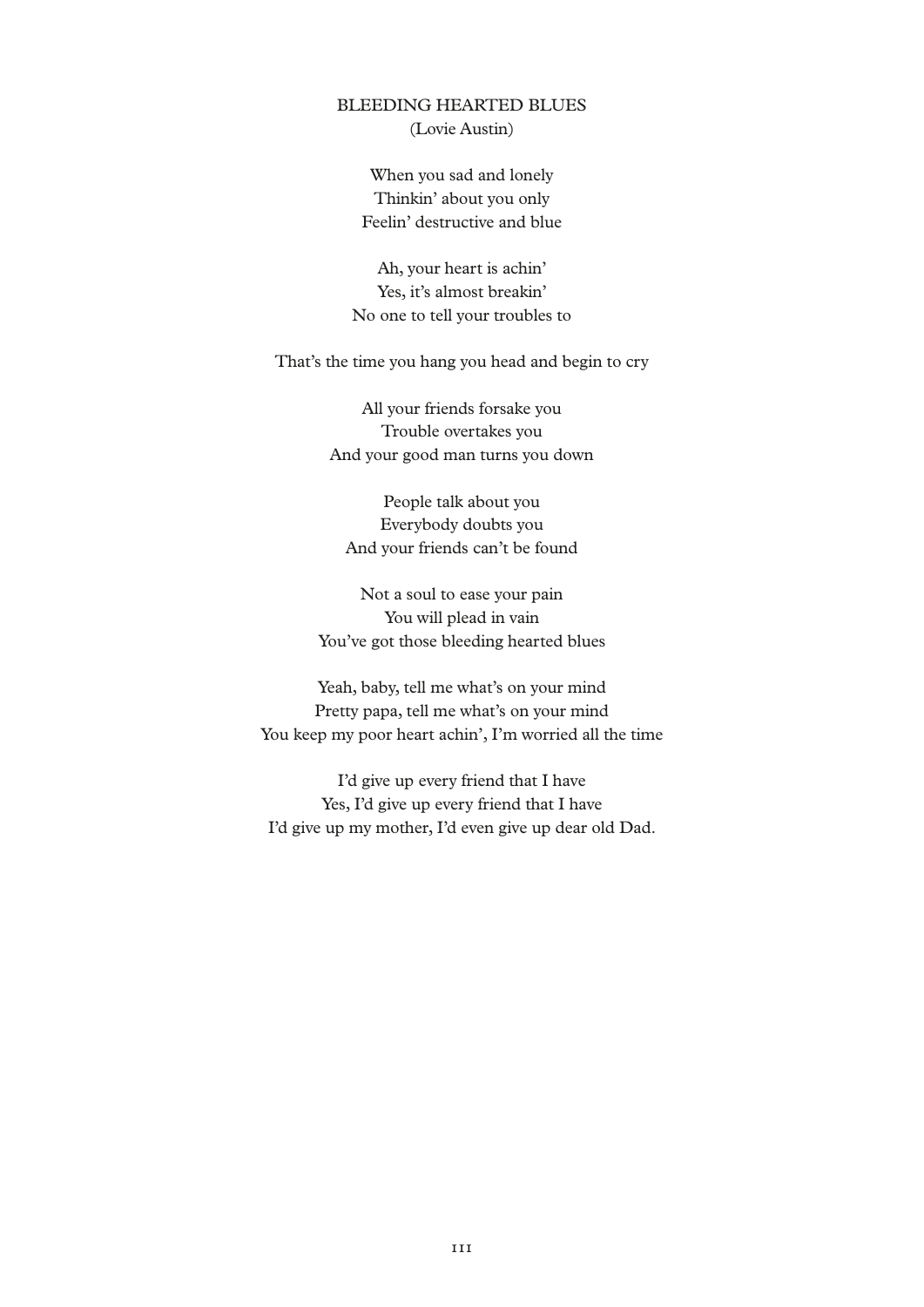# BLUE, BLUE

### (Bessie Smith)

Blue, blue, I got a tale to tell you, I'm blue Something comes over me, daddy, and I'm blue about you

Listen to my story and everything'll come out true When your man is gone, your rent is all due He's not comin' back, you know he's all through

You weep and cry, feel like you could die If you was a bird, you'd take wings and fly

Here is one thing'll make you blue, blue When you ain't got a daddy to tell your troubles to

Step right out and think, start right in to wink Keep feeling in your heart, you'll start right in to drink

If you've ever been blue, you know how a woman feels If you've ever been blue, you know how a good woman feels You are worried, child, honey, yes indeed

Blue, blue, I had a tale to tell you, I was blue Something fell on me, daddy, and I was blue over you You done listened to my story, and everything come out true.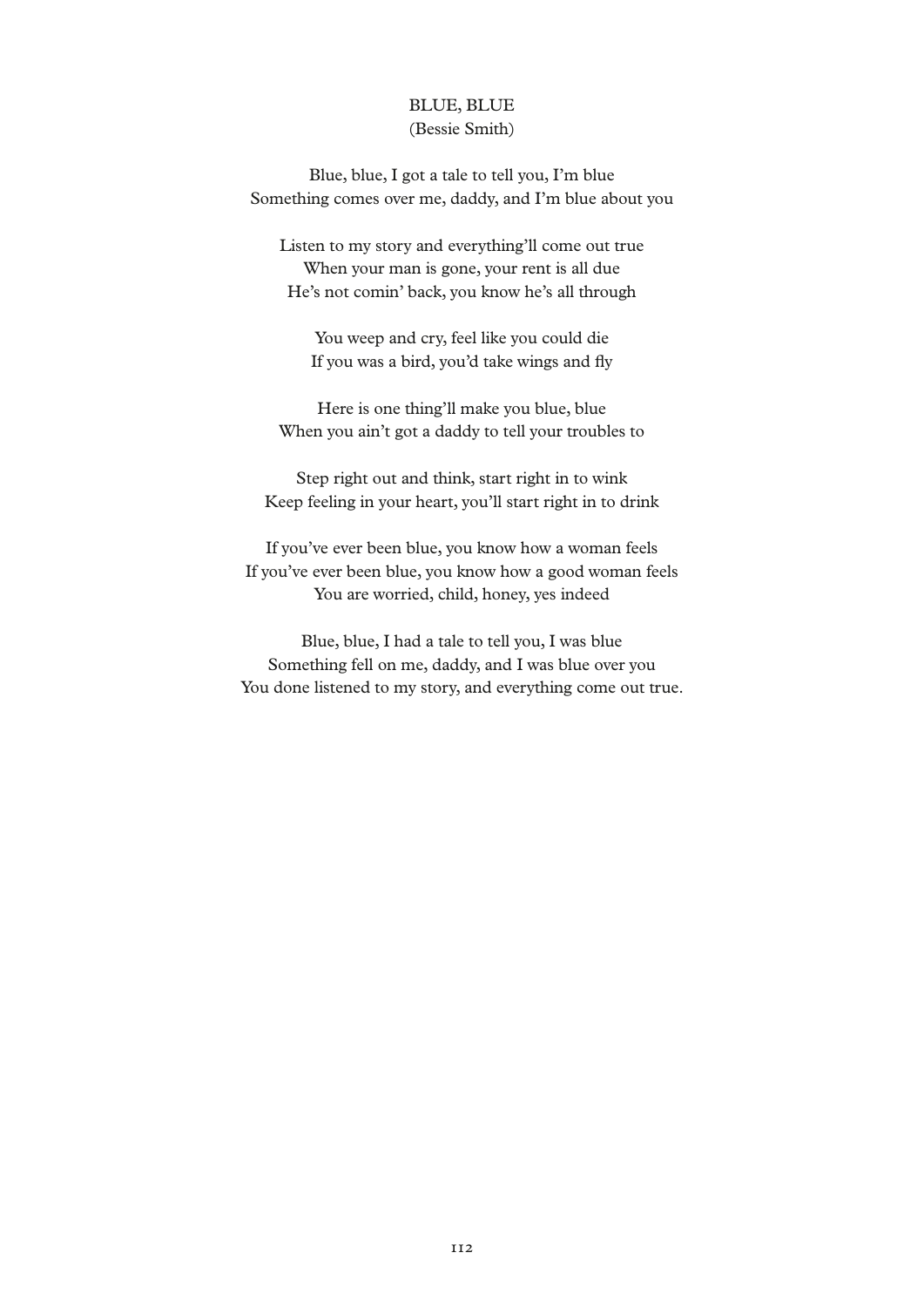# BLUE SPIRIT BLUES (Spencer Williams)

Had a dream last night that I was dead Had a dream last night that I was dead Evil spirits all around my bed

The Devil came and grabbed my hand The Devil came and grabbed my hand Took me way down to that red hot land

Mean blue spirits stuck they forks in me Mean blue spirits stuck they forks in me Made me moan and groan in misery

Fairies and dragons spittin' out blue flames Fairies and dragons spittin' out blue flames Showin' their teeth, for they was glad I came

Demons with their eyelids drippin' blood Demons with their eyelids drippin' blood Draggin' sinners through that brimstone flood

« This is hell », I cried, cried with all my might

« This is hell », I cried, cried with all my might Oh, my soul, I can't bear the sight

Started runnin' 'cause it is my cup Started runnin' 'cause it is my cup Run so fast 'til someone woke me up.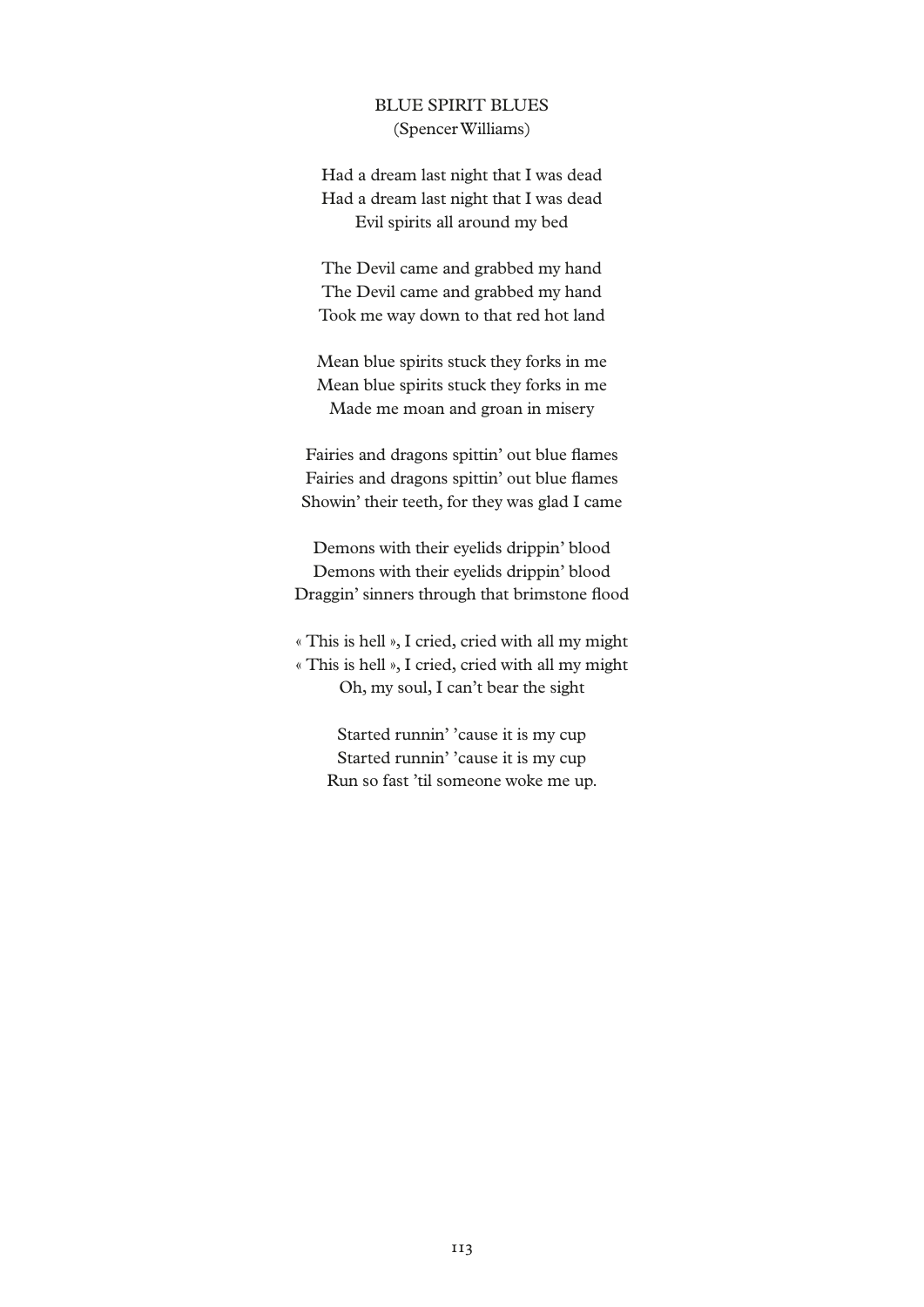# BO-WEEVIL BLUES (Gertrude Rainey et Lovie Austin)

Hey, bo-weevil, don't sing them blues no more Hey, be-weevil, don't sing them blues no more Bo-weevils here, bo-weevils everywhere you go

I'm a lone be-weevil, been out a great long time I'm a lone be-weevil, been out a great long time Gonna sing this song to ease be-weevil's troublin' mind

I don't want no sugar put into my tea I don't want no sugar put into my tea Some mens are so evil, I'm scared they might poison me

I went downtown, I bought myself a hat, I brought it back home, I laid it on the shelf I looked at my bed, I'm tired sleepin' by myself I'm tired sleepin' by myself.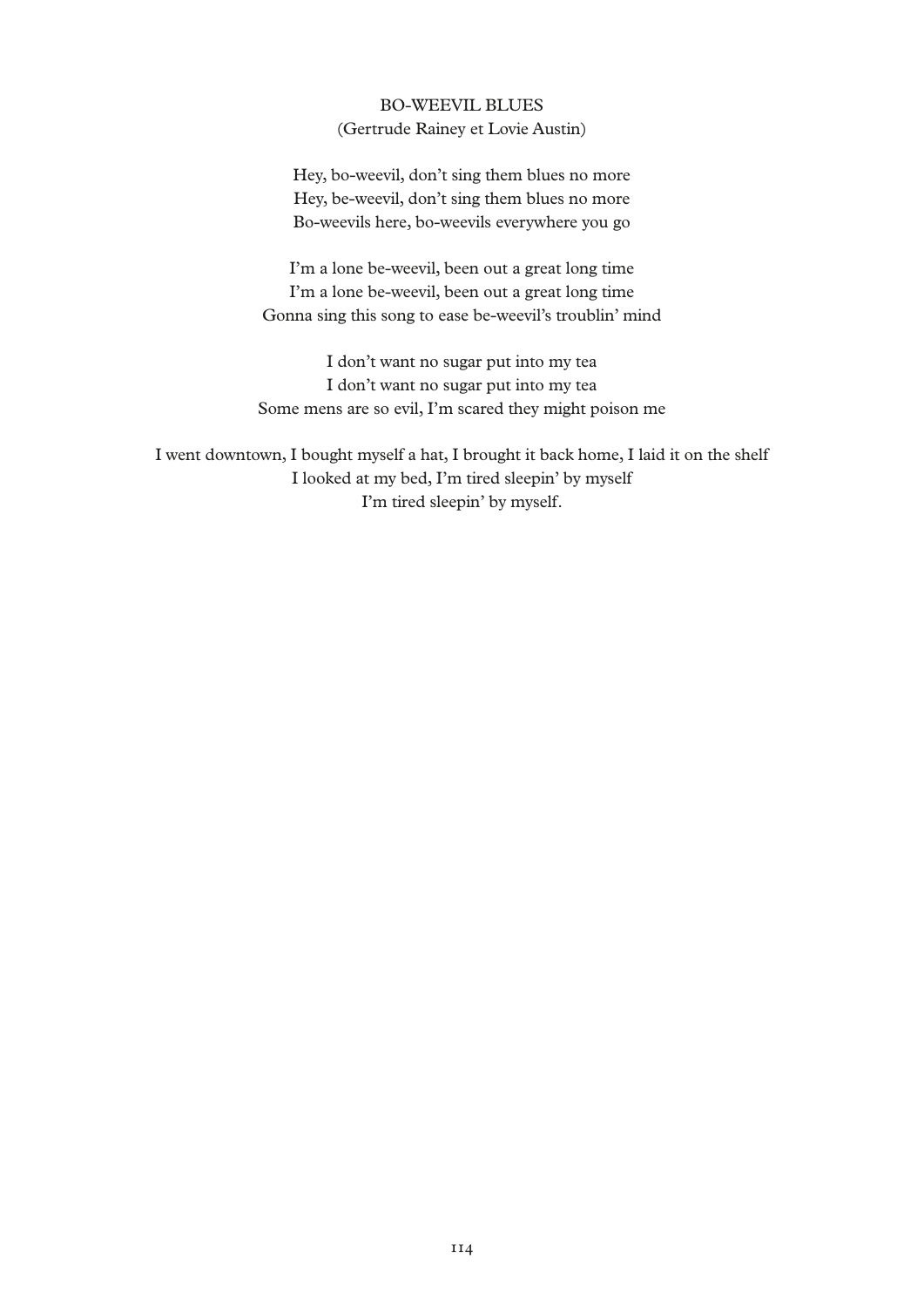# BYE BYE B LUES (P. Carter)

I feel blue, I'm going to do something that may look wrong When my man comes, he'll be surprised to find that I'm gone I done found out we can't agree, no matter how I try I wrote a note will get his goat when he reads this last goodbye

I've got those bye bye blues, I mean those long gone blues I'm goin' to where you off my mind I've got those low down blues, I mean those graveyard blues They keep me worried all the time

*[Chanté deux fois]* So I'm makin' a change I think will do me good Because everybody told me in my neighborhood As long as I stay I'm gonna be confused I'm sorry, sweet papa, I've got those bye bye blues, I mean those bye bye blues.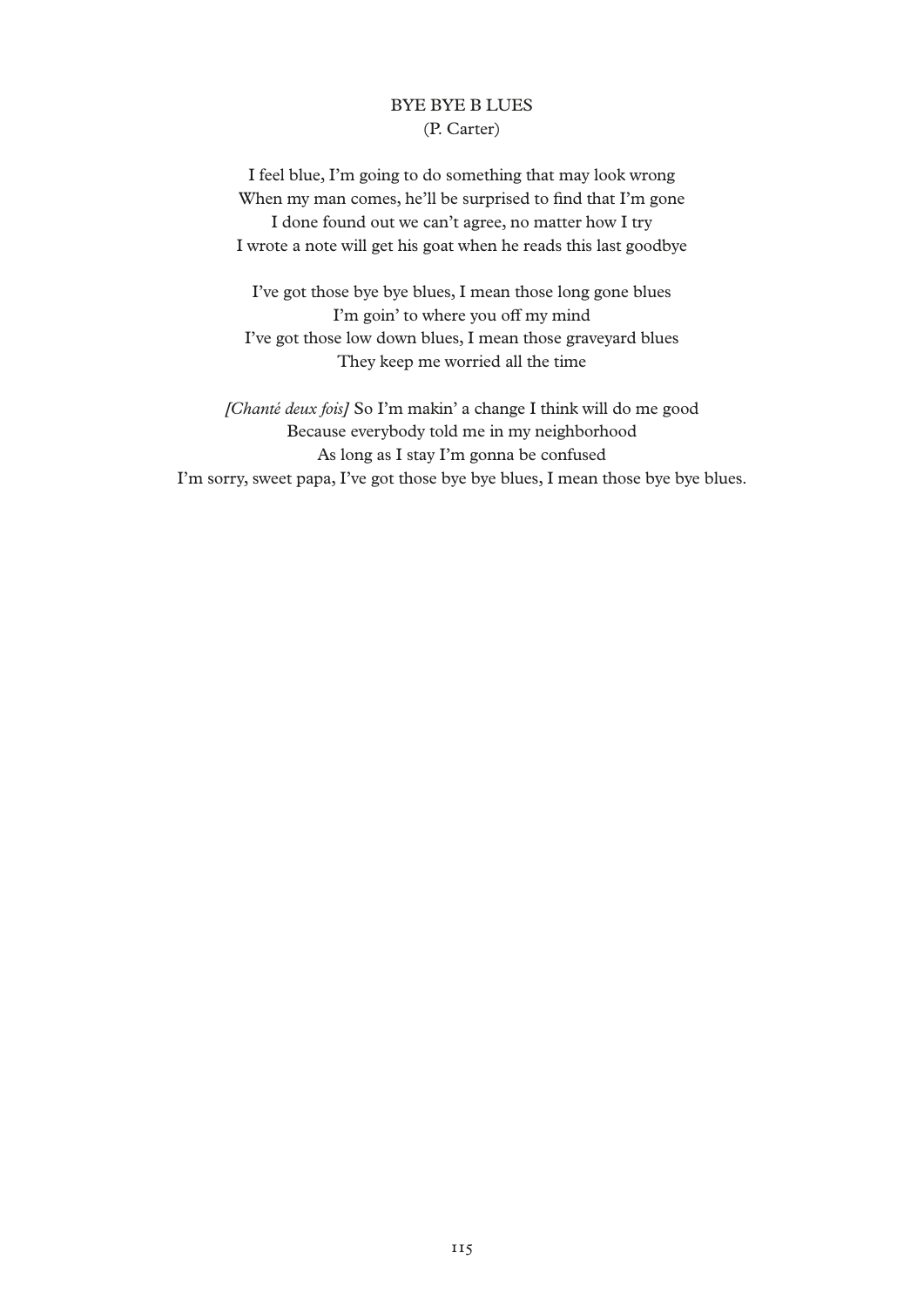#### CAKE WALKING BABIES (FROM HOME) (Chris Smith, H. Troy et Clarence Williams)

Cake walkers may come, cake walkers may go But I wanna tell you 'bout a couple I know High steppin' pair, they'll be there When it comes for bizness, not a soul can compare

Here they come, look at 'em demonstratin' Goin' some, and they syncopatin' Talk of the town, easin' 'round Pickin' 'em up and layin' 'em down

Dancin' fools, ain't they demonstratin' They in a class of they own Now, the only way to win is to cheat 'em You may tie'em, but you'll never beat 'em Strut your stuff, they're cake walkin' babies from home

> Here they come, look at 'em syncopatin' Goin' some, ain't they demonstratin' Talk of the town, easin' 'round They pickin' 'em up and layin' 'em down

Dancin' fools, ain't they syncopatin' They in a class of they own Oh, the only way to win is to cheat'em You may tie 'em, but you'll never beat'em Strut your stuff, strut your stuff, cake walkin' babies from home.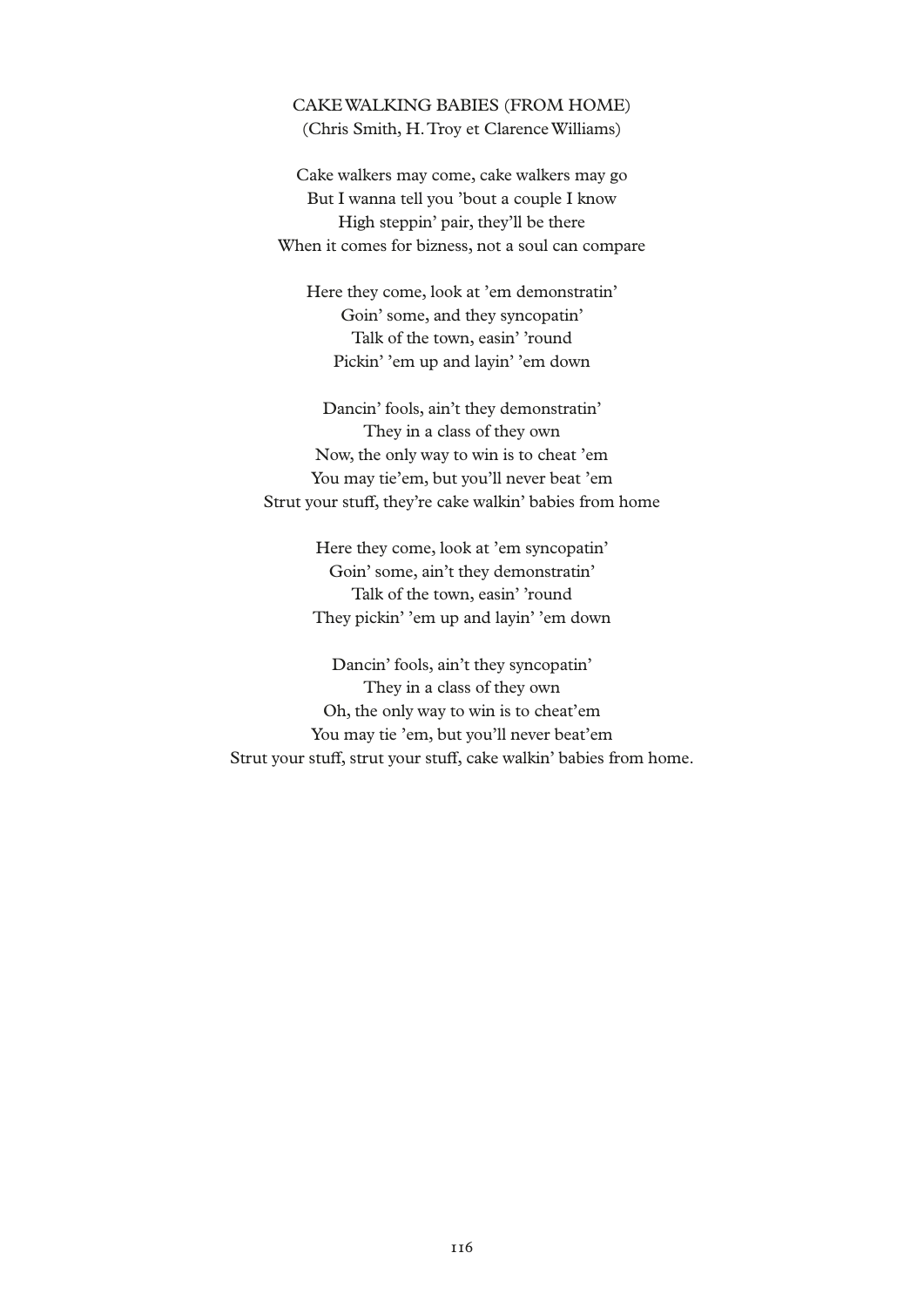# CARELESS LOVE BLUES (W.C. Handy)

Love, oh love, oh careless love You fly through my head like wine You wrecked the life of a many poor gal And you let me spoil this life of mine

Love, oh love, oh careless love In your clutches of desire You made me break a many true vow Then you set my very soul on fire

Love, oh love, oh careless love All my happiness I've left You fill my heart with them worried ole blues Now I'm walkin', talkin' to myself

Love, oh love, oh careless love Trusted you now it's too late You made me throw my only friend down That's why I sing this song of hate

Love, oh love, oh careless love Night and day I weep and moan You brought the wrong man into this life of mine For my sin 'til judgment I'll atone.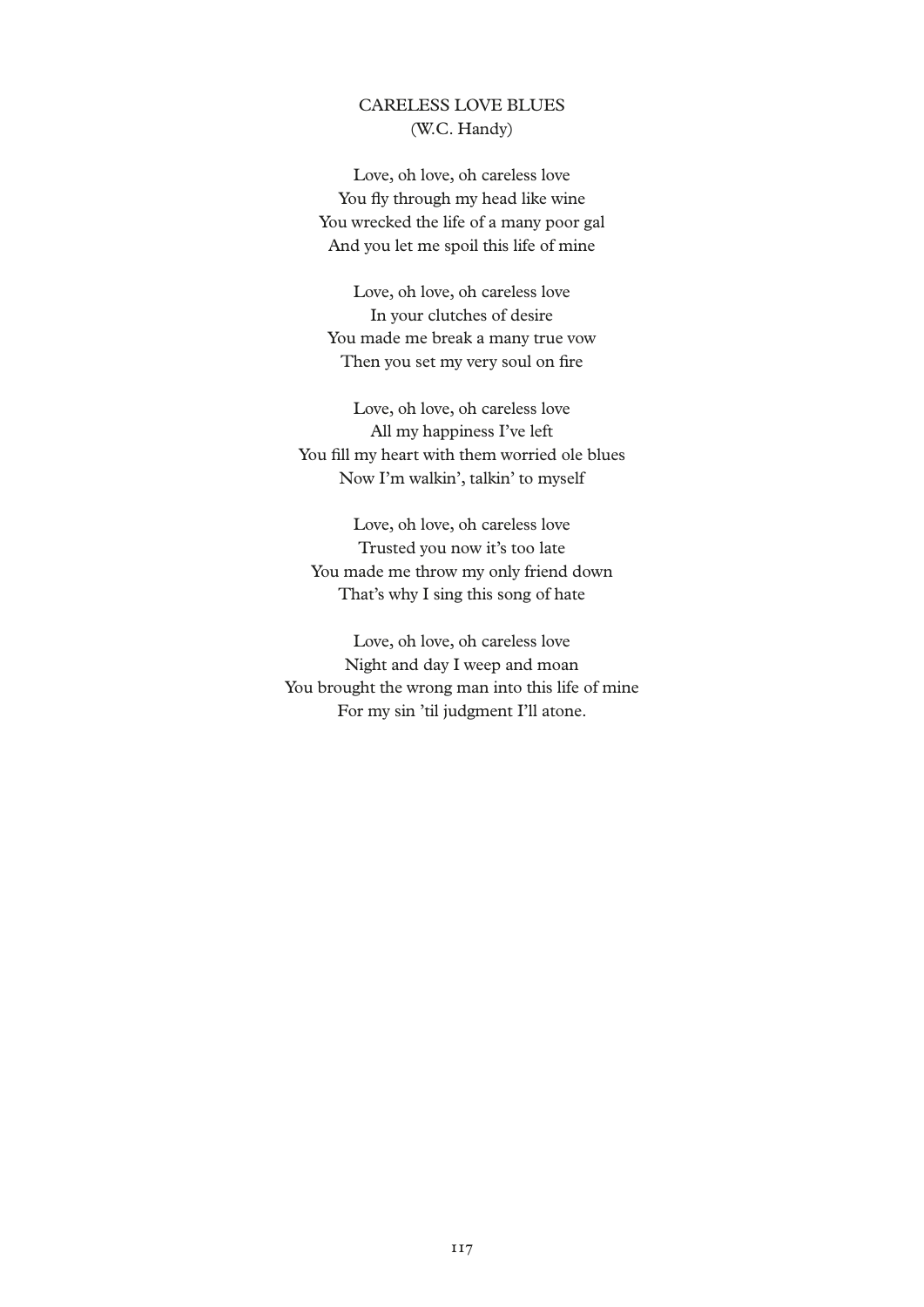#### CEMETERY BLUES

(S. Laney et Spencer Williams)

Folks, I know a gal named Cemetery 'Lize down in Tennessee She has got a pair of mean old graveyard eyes full of misery Every night and day, you can hear her sing the blues away

I'm goin' down to the cemetery, 'cause the world is all wrong I'm goin' down to the cemetery, 'cause the world is all wrong Out there with the spooks to hear'em sing my sorrow song

Got a date to see a ghost by the name of Jones Got a date to see a ghost by the name of Jones Makes me feel happy to hear him rattle his bones

He's one man I always know just where to find He's one man I always know just where to find When you want true lovin', go and get the cemetery kind

He ain't no fine dresser, he don't wear nothin' but a sack Say, he ain't no fine dresser, he don't wear nothin' but a sack Every time he kisses me, that funny feelin' creeps up my back.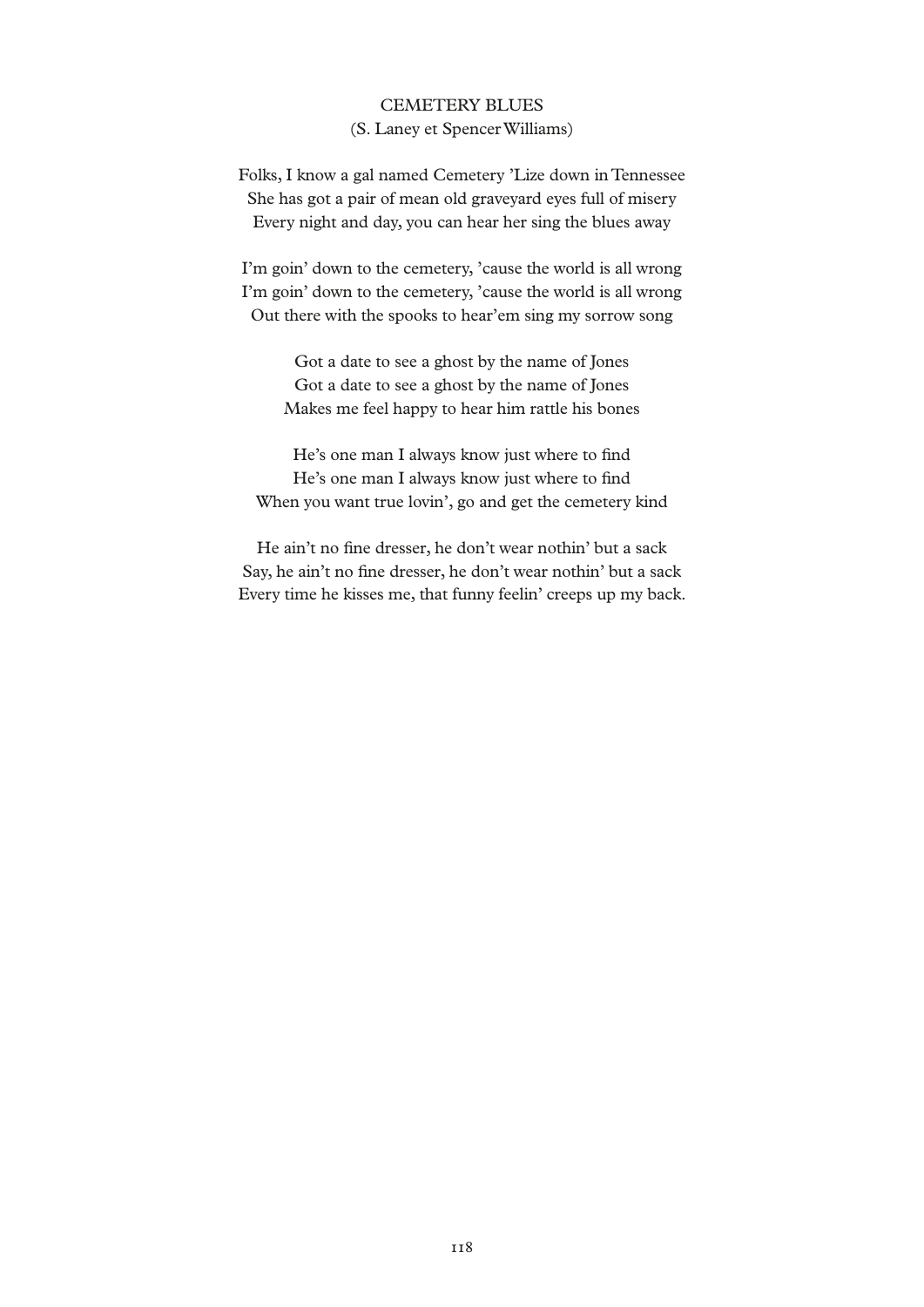# CHICAGO BOUND BLUES (Lovie Austin)

Late last night I stole away and cried Late last night I stole away and cried That's a blues for Chicago, and I just can't be satisfied

Blues on my brain, my tongue refused to talk Blues on my brain, my tongue refused to talk I was followin' my daddy, but my feet refused to walk

Mean old fireman, cruel old engineer Lord, mean old fireman, cruel old engineer You took my man away and left his mama standin' here

Big red headline, tomorrow *Defender* news Big red headline, tomorrow *Defender* news Woman dead down home with old Chicago blues, I said blues.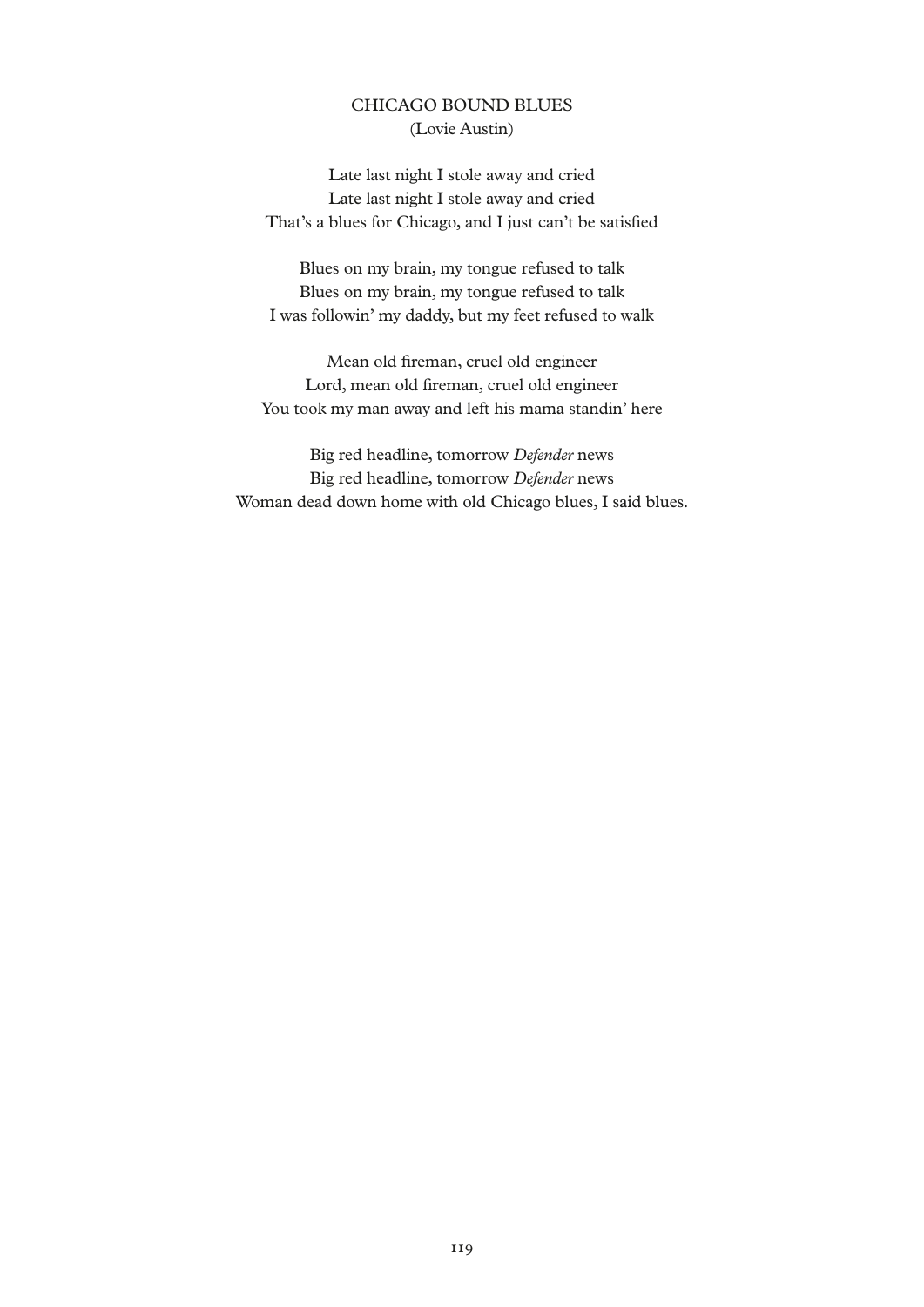### COLD IN HAND BLUES

### (Jack Gee\* et Fred Longshaw)

I've got a hard workin' man The way he treats me, I can't understand

He works hard every day And on Thursday throws away his pay

Now I don't want that man Because he's done gone cold in hand

Now I've tried hard to treat him kind I've tried hard to treat him kind But it seems to me his love is gone blind

The man I've got must have lost his mind The man I've got must have lost his mind The way he quit me, I can't understand

I'm gonna find myself another man I'm gonna find myself another man Because the one I've got has done gone cold in hand.

\* Edward Brooks, dans *The Bessie Smtih Companion*, suggère que ce serait Smith et non pas Gee, qui aurait co-écrit la chanson avec Longshaw.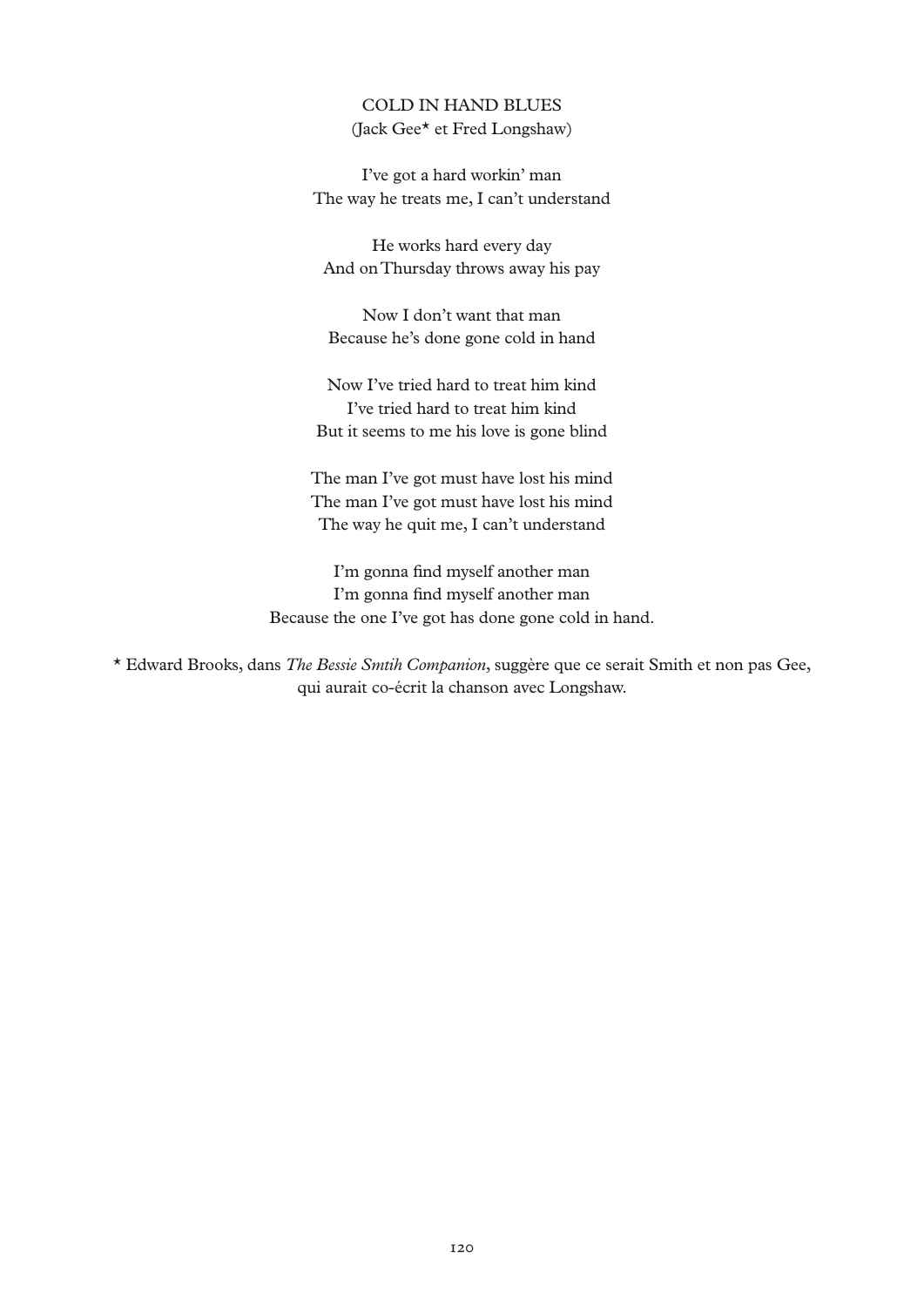# DEVIL'S GONNA GET YOU (Porter Grainger)

It's a long, long lane that has no turnin' There's a fire that always keeps on burnin'

Mr. Devil down below, pitchfork in his hand And that's where you are goin' to go, do you understand ?

Devil's gonna get you, Devil's gonna get you Ah, the Devil's gonna get you, man, just as sure as you born

Devil's gonna get you, Devil's gonna get you Ah, the Devil's gonna get you, the way you carryin' on

You'll go away, stay for weeks, on your doggone freak Come back home, get in my bed and turn your back on me

Oh, the Devil's gonna get you, I mean, the Devil's gonna get you Man, the Devil's gonna get you, sure as you born

Dirty two-timer, dirty two-timer, dirty two-timer, you ain't comin' clean Oh, the Devil's gonna get you, I mean, the Devil's gonna get you Oh, the Devil's gonna get you, you know what I mean

I don't want no two-time stufffrom my regular man Don't want nothin' that's been used, 'cause it's second hand

The Devil's gonna get you, oh, the Devil's gonna get you Man, the Devil's gonna get you, sure as you born to die.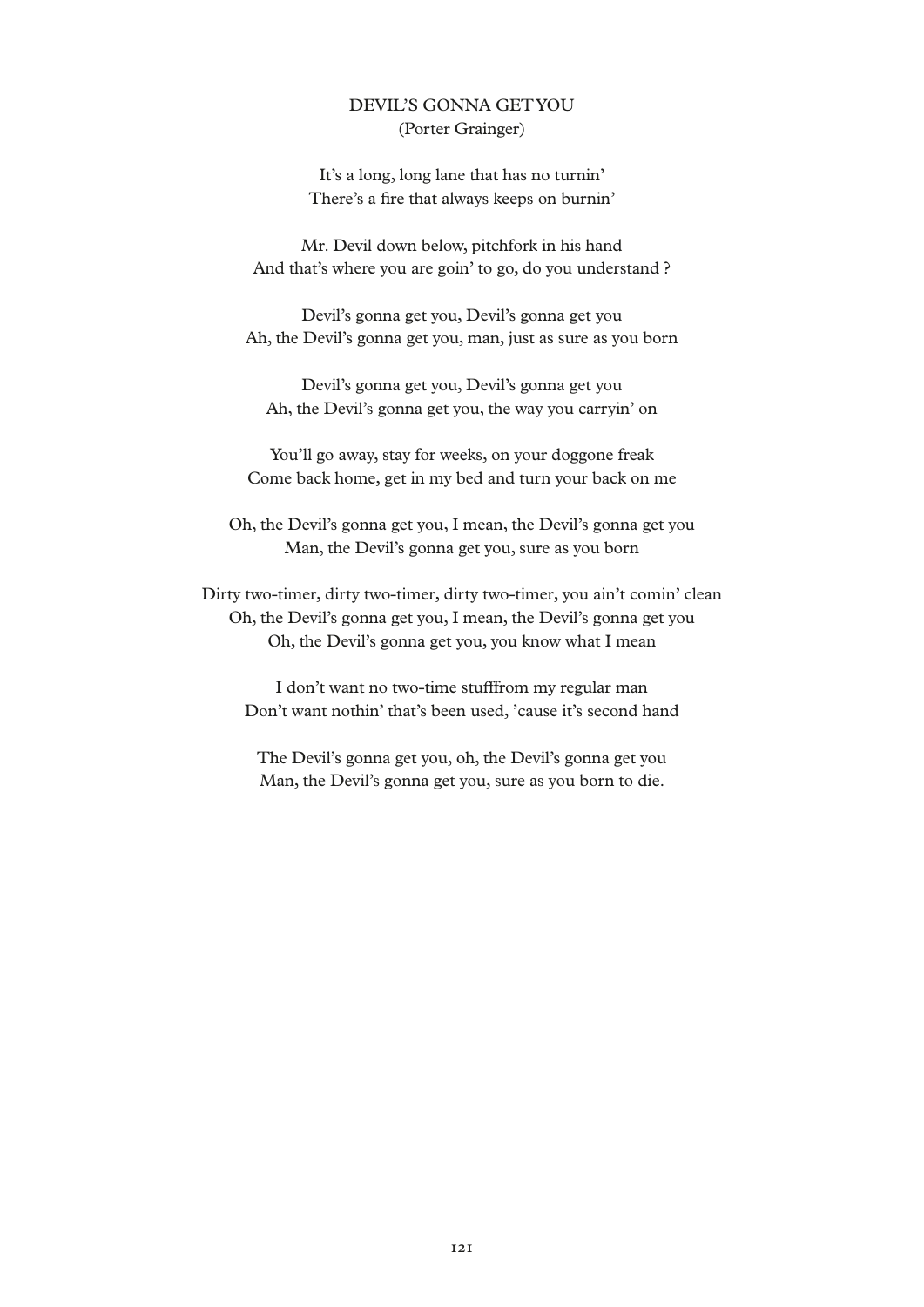# DIRTY NO-GOODERS BLUES (Bessie Smith)

Did you ever fall in love with a man that was no good ? Did you ever fall in love with a man that is no good ? No matter what you did for him, he never understood

The meanest things he could say would thrill you through and through The meanest things he could say would thrill you through and through And there wasn't nothin' too dirty for that man to do

He'd treat you nice and kind 'til he win your heart and hand He'd treat you nice and kind 'til he win your heart and hand Then he get so cruel, that man you just could not stand

Lawd, I really don't think no man's love can last Lawd, I don't think no man's love can last They'll love you to death, then treat you like a thing of the past

There's nineteen men livin' in my neighborhood There's nineteen men livin' in my neighborhood Eighteen of them are fools and the one ain't no doggone good

Lawd, Lawd, Lawd, Lawd, Lawd, Lawd. oh Lawd Lawd, Lawd, Lawd, Lawd That dirty no-good man treats me just like I'm a dog.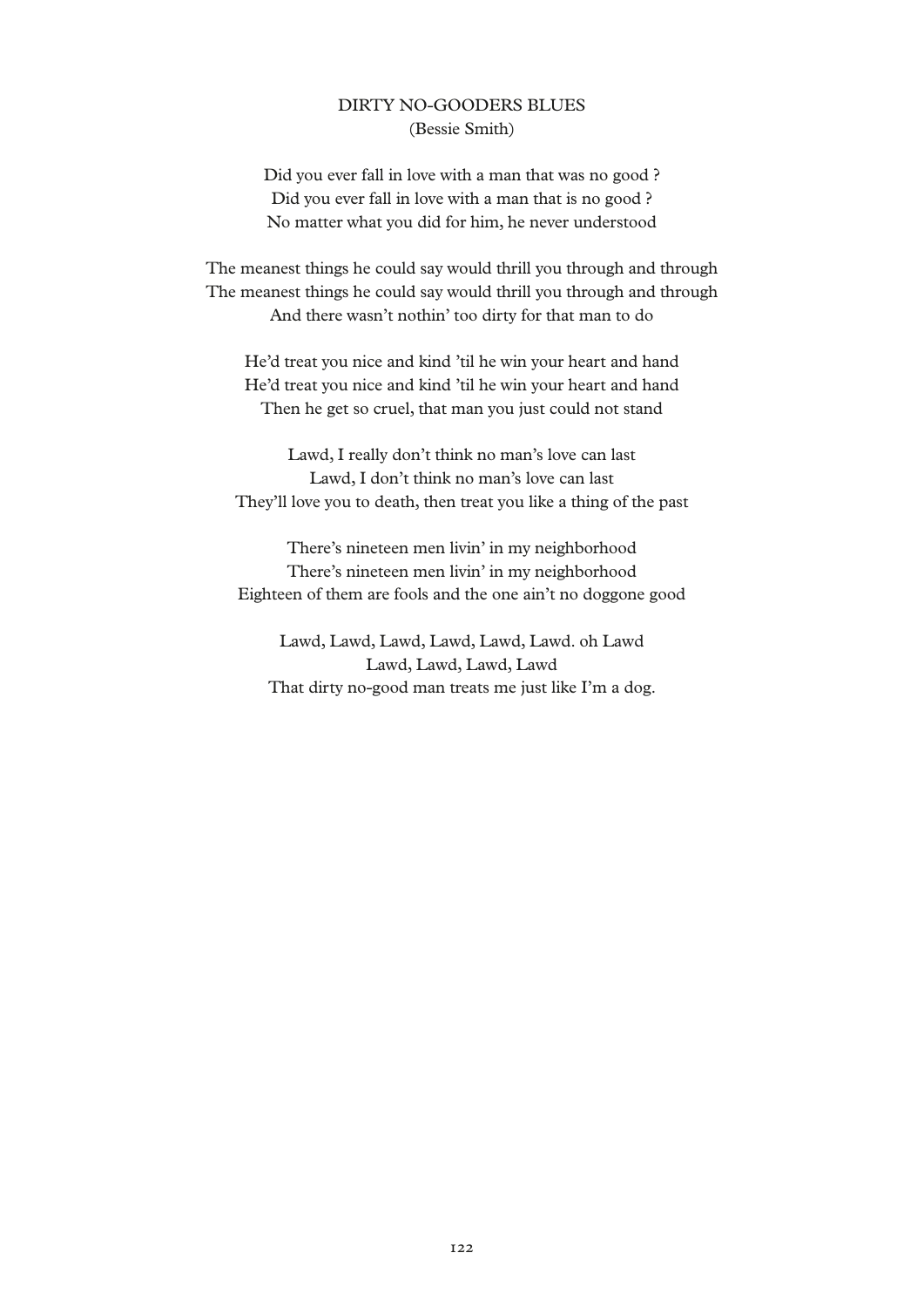### DIXIE FLYER BLUES (Bessie Smith)

### *[Parlé] Unknown man:* Hold that train !

*[Chanté]* Hold that engine, let sweet mama get on board Hold that engine, let sweet mama get on board 'Cause my home ain't here, it's a long way down the road

Come back, choo-choo, mama's gonna find a berth Come back, choo-choo, mama's gonna find a berth Goin' to Dixieland, it's the grandest place on earth

Dixie Flyer, come on and let your drivers roll Dixie Flyer, come on and let your drivers roll Wouldn't stay up North to save nobody's doggone soul

Blow your whistle, tell'em mama's comin' through Blow your whistle, tell'em mama's comin' through Pick it up a little bit, 'cause I'm feel in' mighty blue

Here's my ticket, take it, please, conductorman Here's my ticket, take it, please, conductorman Goin' to my mammy way down in Dixieland.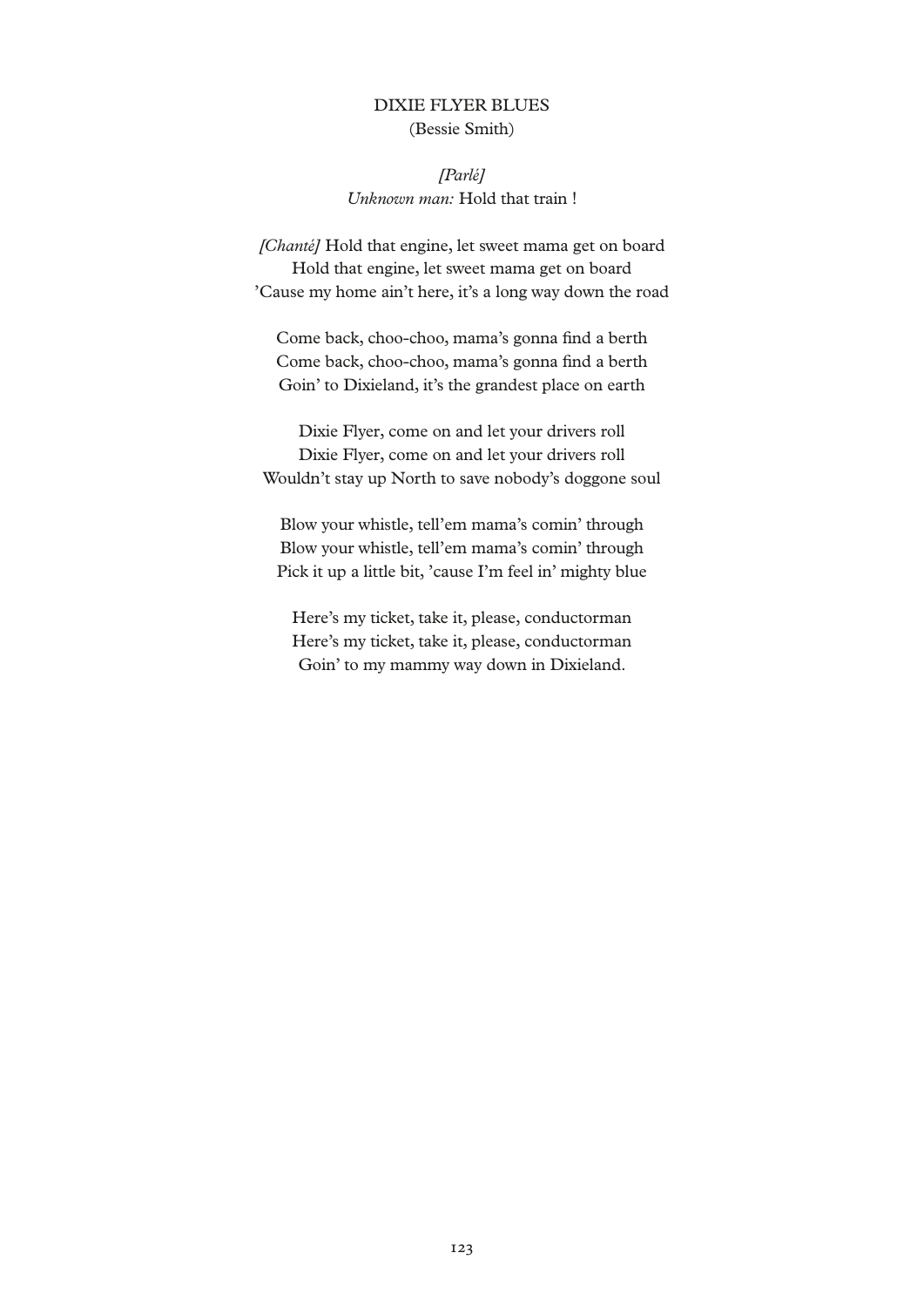### DON'T CRY BABY

(S. Unger et S. Bernie)

Honey, please don't cry, listen to me There's no reason why we shouldn't agree IfI hurt your feelin's, I apologize You the only one that I idolize

#### *[Chanté deux fois]*

Don't cry baby, don't cry baby, dry your eyes and let's be sweethearts again I didn't mean to make you feel blue Honest, I'll never do it again Won't you forgive, won't you forget Do as I ask you to I'll never let you regret, just start anew You know I'm sorry, oh, so sorry Don't cry baby, there's no one but you.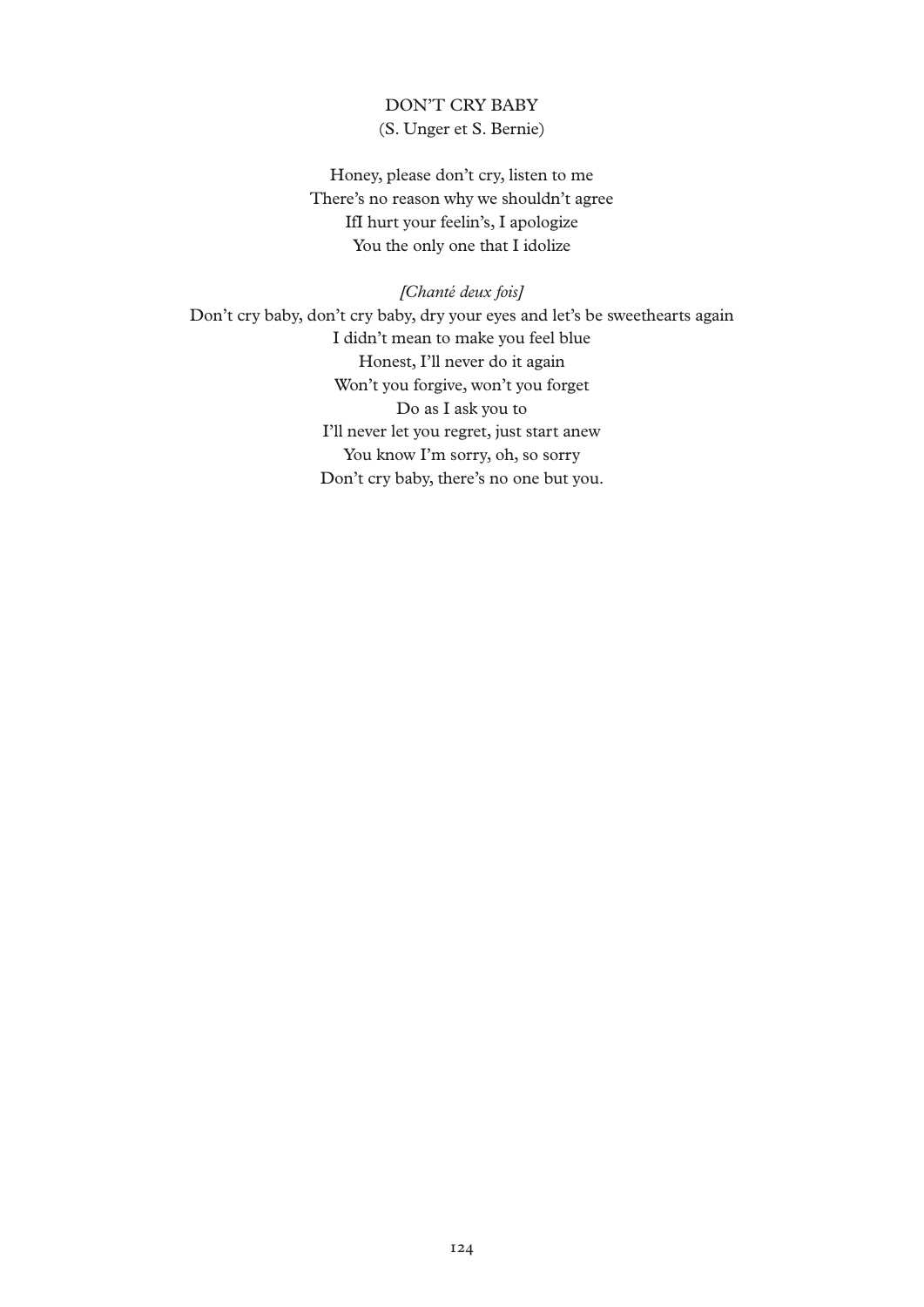# DOWN HEARTED BLUES (Alberta Hunter et Lovie Austin)

Gee, but it's hard to love someone When that someone don't love you I'm so disgusted, heartbroken too I've got those down hearted blues

Once I was crazy 'bout a man He mistreated me all the time The next man I get has got to promise me To be mine, all mine

Trouble, trouble, I've had it all my days Trouble, trouble, I've had it all my days It seem like trouble going to follow me to my grave

I ain't never loved but three mens in my life I ain't never loved but three men in my life My father, my brother, the man that wrecked my life.

It may be a week, it may be a month or two It may be a week, it may be a month or two But the day you quit me, honey, it's comin' home to you

I got the world in a jug, the stopper's in my hand I got the world in a jug, the stopper's in my hand I'm gonna hold it until you men come under my command.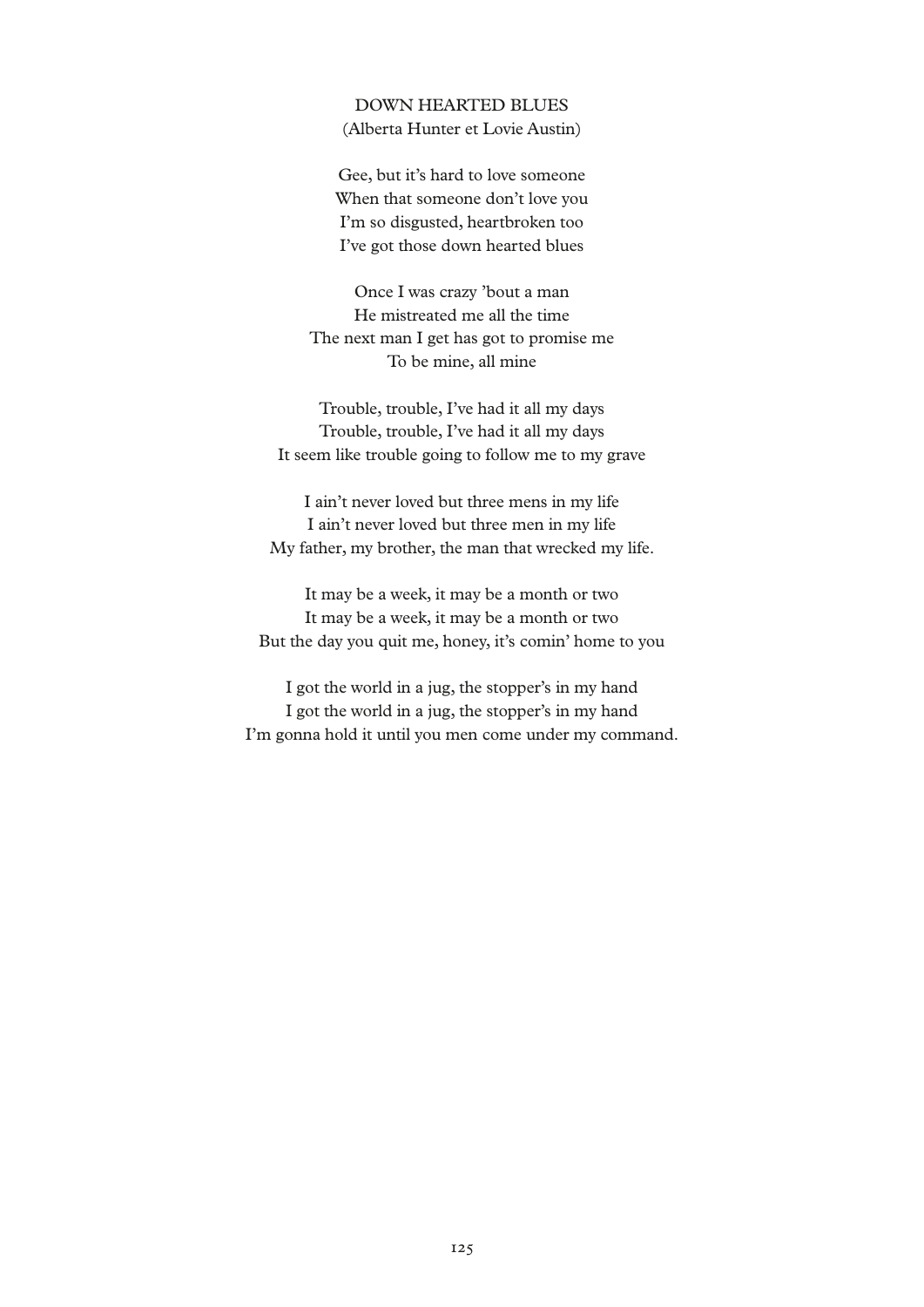# DO YOUR DUTY (Wesley Wilson)

If I call three times a day, baby Come and drive my blues away When you come, be ready to play Do your duty

If you want to have some luck Give your baby your last buck Don't come quackin' like a duck Do your duty

I heard you say you didn't love me, baby, yesterday at Mrs. Brown's I don't believe a word she said, she's the lyin'est woman in town

> Oh, babe, when I need attention at home I'll just call you on the telephone Come yourself, don't send your friend Jones Do your duty

> > If my radiator gets too hot Cool it off in lots of spots Give me all the service you've got Do your duty

If you don't know what it's all about Don't sit around my house and pout Do, you'll catch your mama tippin' out Do your duty

If you make your own bed hard, that's the way it lies If I'm tired of sleepin' by myself, you're too dumb to realize

> Oh, babe, I'm not tryin' to make you feel blue I'm not satisfied with the way that you do I've got to help you find somebody to Do your duty.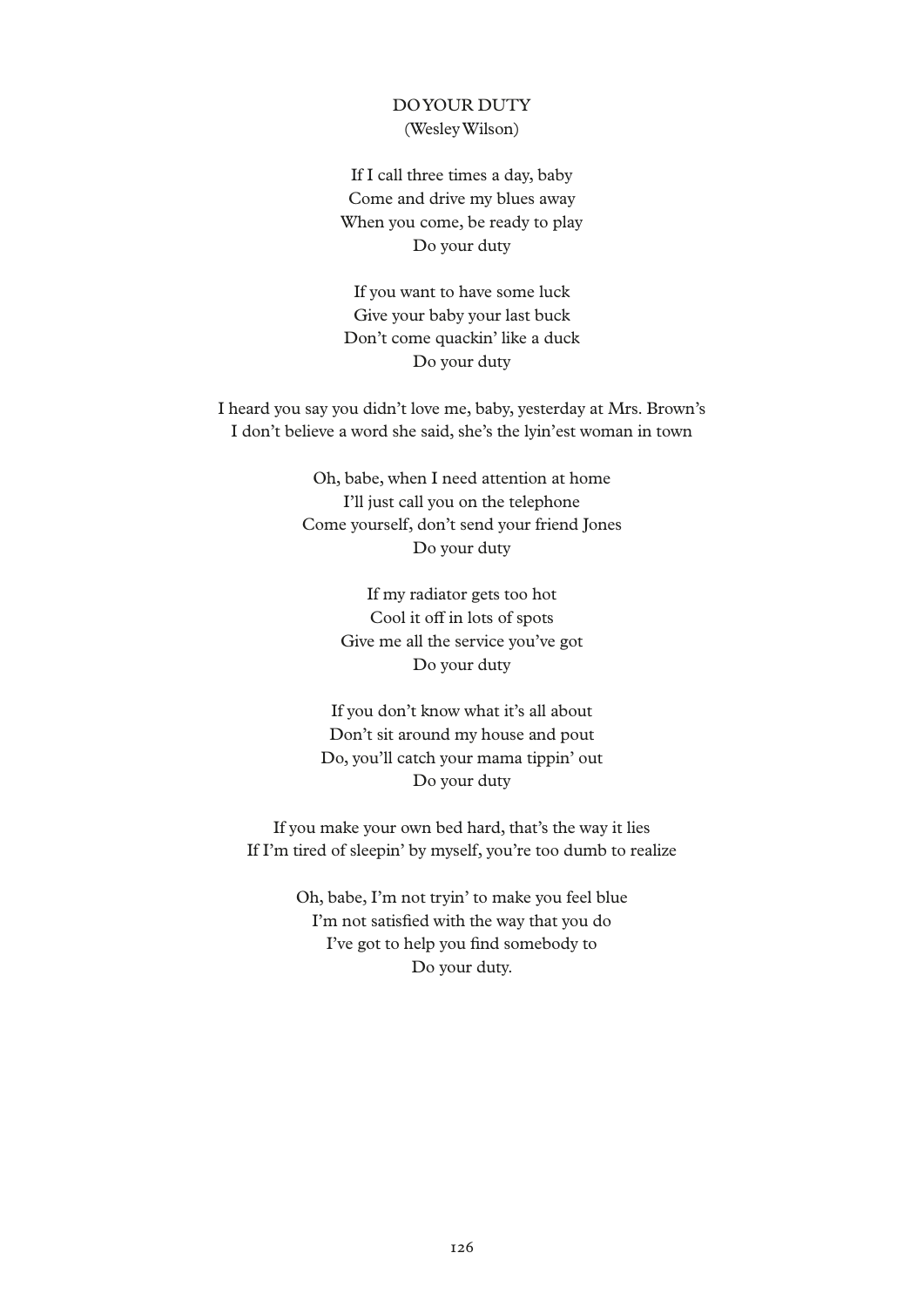# DYIN' BY THE HOUR (G. Brooks)

It's an old story, every time it's a doggone man It's an old story, every time it's a doggone man But when that thing is on you, you just drift from hand to hand

I'd drink up all that acid if it wouldn't burn me so I'd drink up all that acid if it wouldn't burn me so And telephone the Devil, that's the only place I'd go

Once I weighed two hundred, I'm nothin' but skin and bones Once I weighed two hundred, I'm nothin' but skin and bones I would always laugh, but it's nothin' but a moan and a groan

Lord, I'm dyin' by the hour about that doggone man of mine I'm dyin' by the hour 'bout that doggone man of mine He said he didn't love me, that is why I'm dyin' and losin' my mind.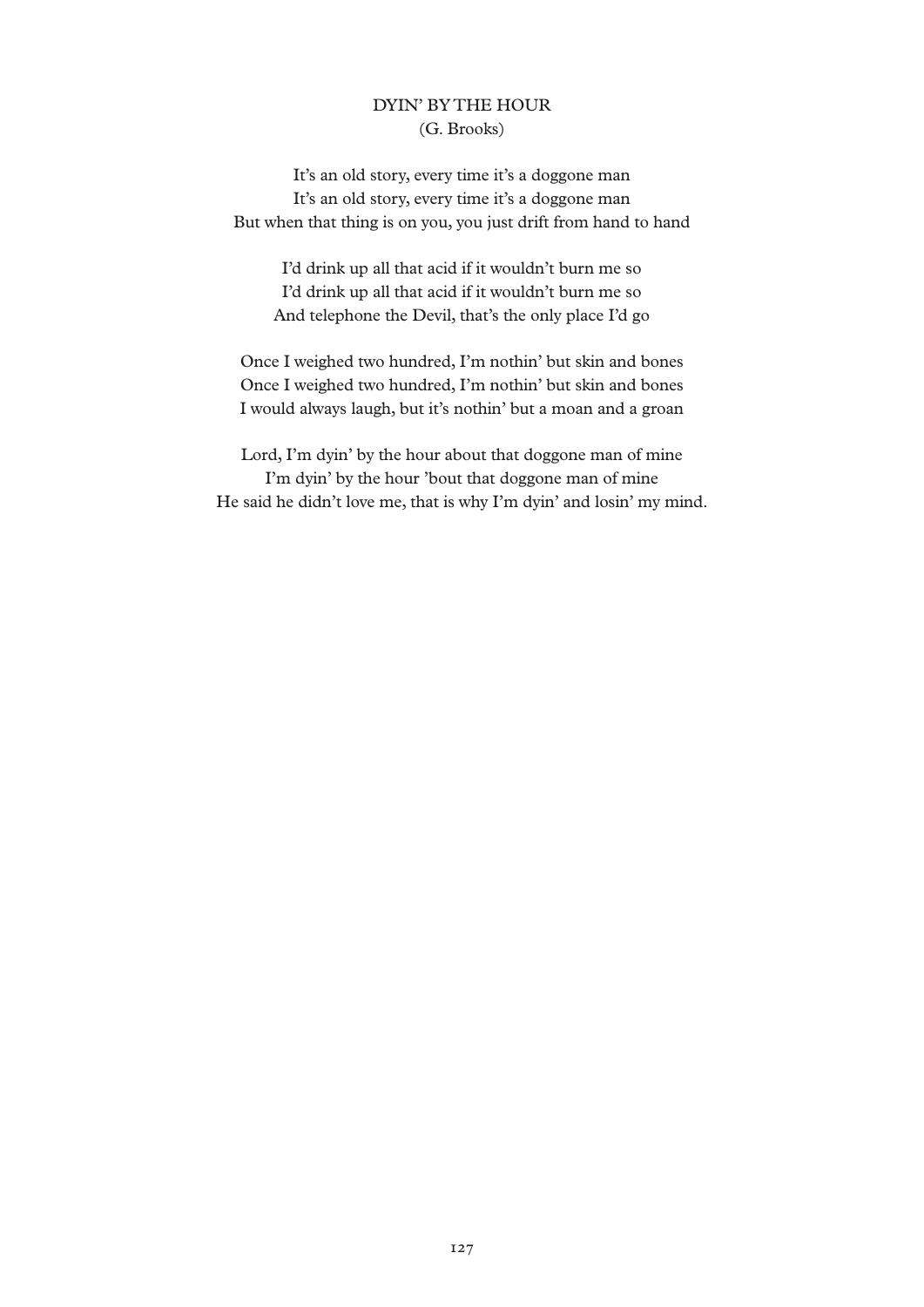# DYING GAMBLER'S BLUES (Jack Gee) $\star$

Listen here, all you nice men Listen here, all you nice men My best friend is dyin' today This morning I left at half past nine All the gamblers on the line One kneeled down and tried to pray My best friend passed away Last night I hear my man cryin' Everybody says he was dyin' Hold me, hold me, they cried All the women, they cried Little children, they cried Nobody wants to see a good gambler die My man said before he died Place a deck of cards at his side Lay a pair of dice on his chest He's one more good gambler and he's gone to rest Oh me, oh me, have mercy, have mercy on me I ain't got nobody to pity poor old me I fell down on my knees, I raised my hands, and I wanted to scream Because there's nobody wants to see a good gambler die.

\* Edward Brooks, dans *The Bessie Smtih Companion*, suggère que ce serait probablement Smith et non pas Gee, qui aurait écrit cette chanson.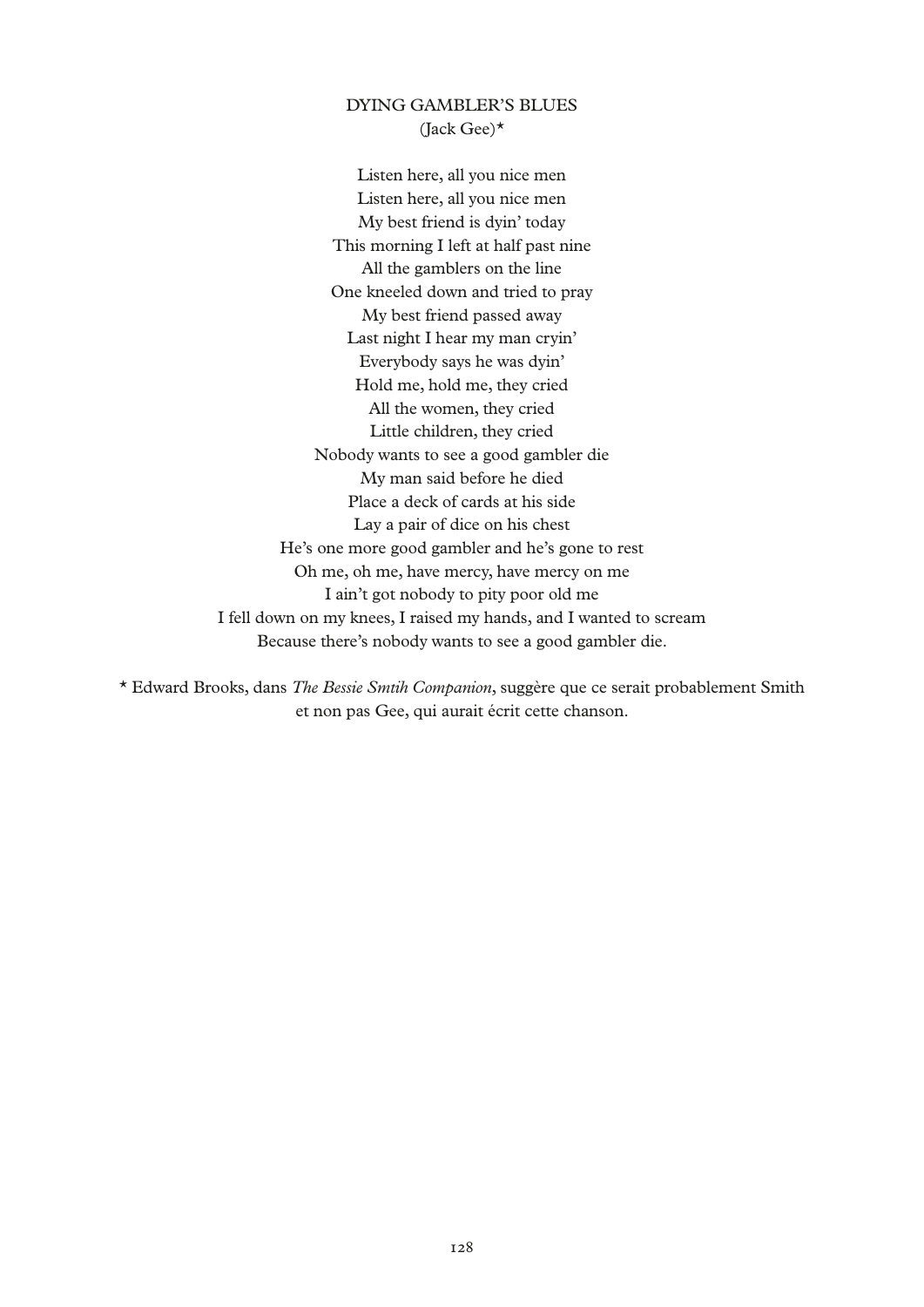# EASY COME, EASY GO BLUES (W. Jackson et E. Brown)

Some folks they always cryin', cryin' them mean old blues Not me, you never even see me frown Some folks just walk around tryin', tryin' hard love to lose But I said let it come, good, bad, or bum I'm the happiest gal in the town

Easy come, easy go, nothin' ever worries me Shuffle on like this song, don't know old misery

If my sweet man trifles, or if he don't I'll get someone to love me anytime he won't Easy come, easy go, right from my head to shoes

Don't want to be no skinny vamp or nothin' like that Daddy always knows just where his sweet mama's at I'm overflowing with those easy come, easy go blues

This world owes me a plenty lovin', hear what I say Believe me, I go out collectin' 'most every day I'm overflowing with those easy come, easy go blues.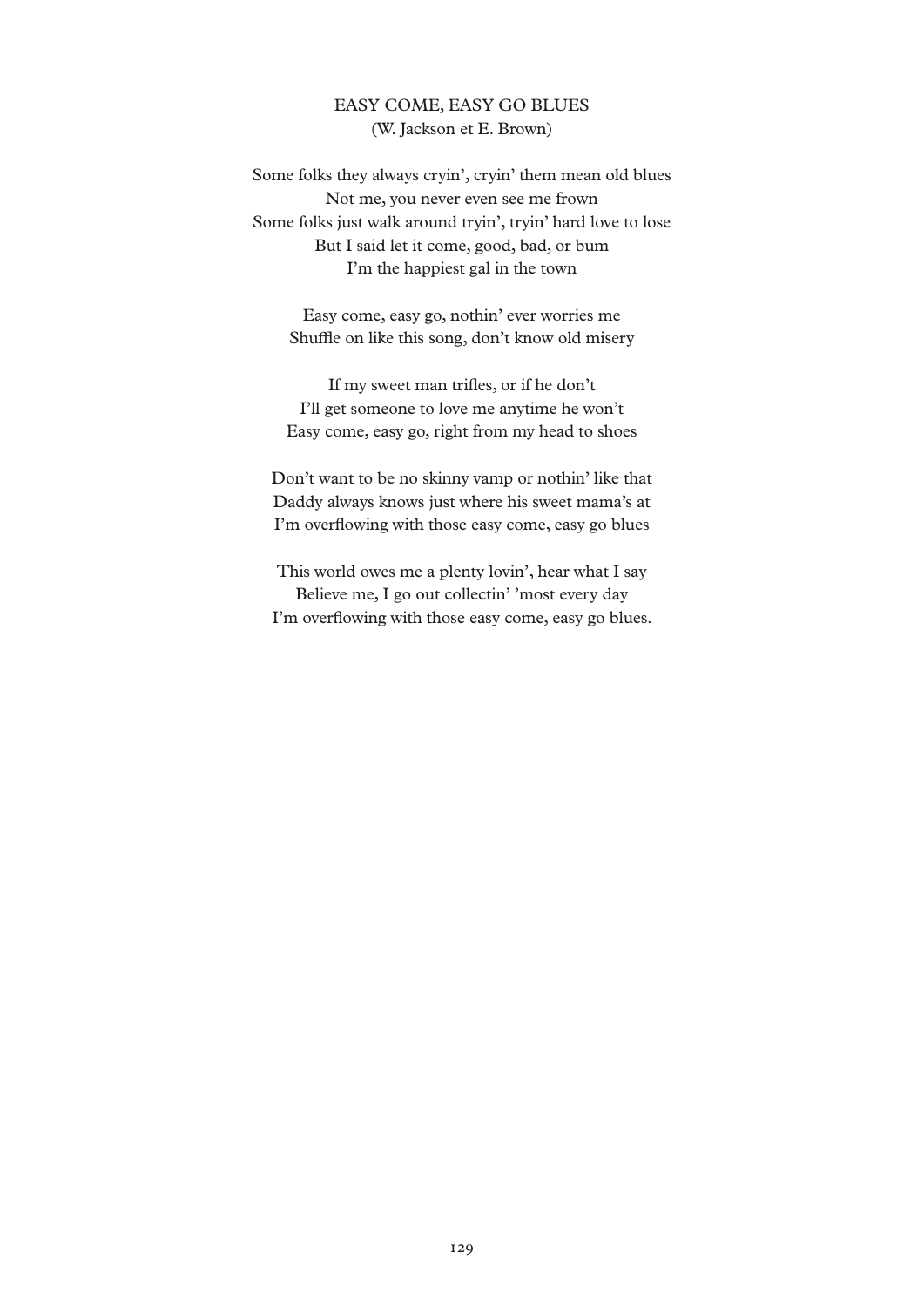# EAVESDROPPER'S BLUES (J.C. Johnson)

I heard the folks a talkin' here yesterday As I listened by the door But eavesdroppers they never hear no good, they say, And I heard things that hurt me so

They said I had a man I give my money to They said I had a man I give my money to And if I was broke he would turn my eyes all blue

They talked about my pa who was blind in one eye They talked about my pa who was blind in one eye They said he was a sinner and was too mean to cry

I never knocked nobody, wonder why they pick on me I never knocked nobody, wonder why they pick on me There's going to be a funeral if they don't let me be

I never stop to listen to try and hear no good news I never stop to listen to try and hear no good news I hear things about me give me those eavesdropper's blues.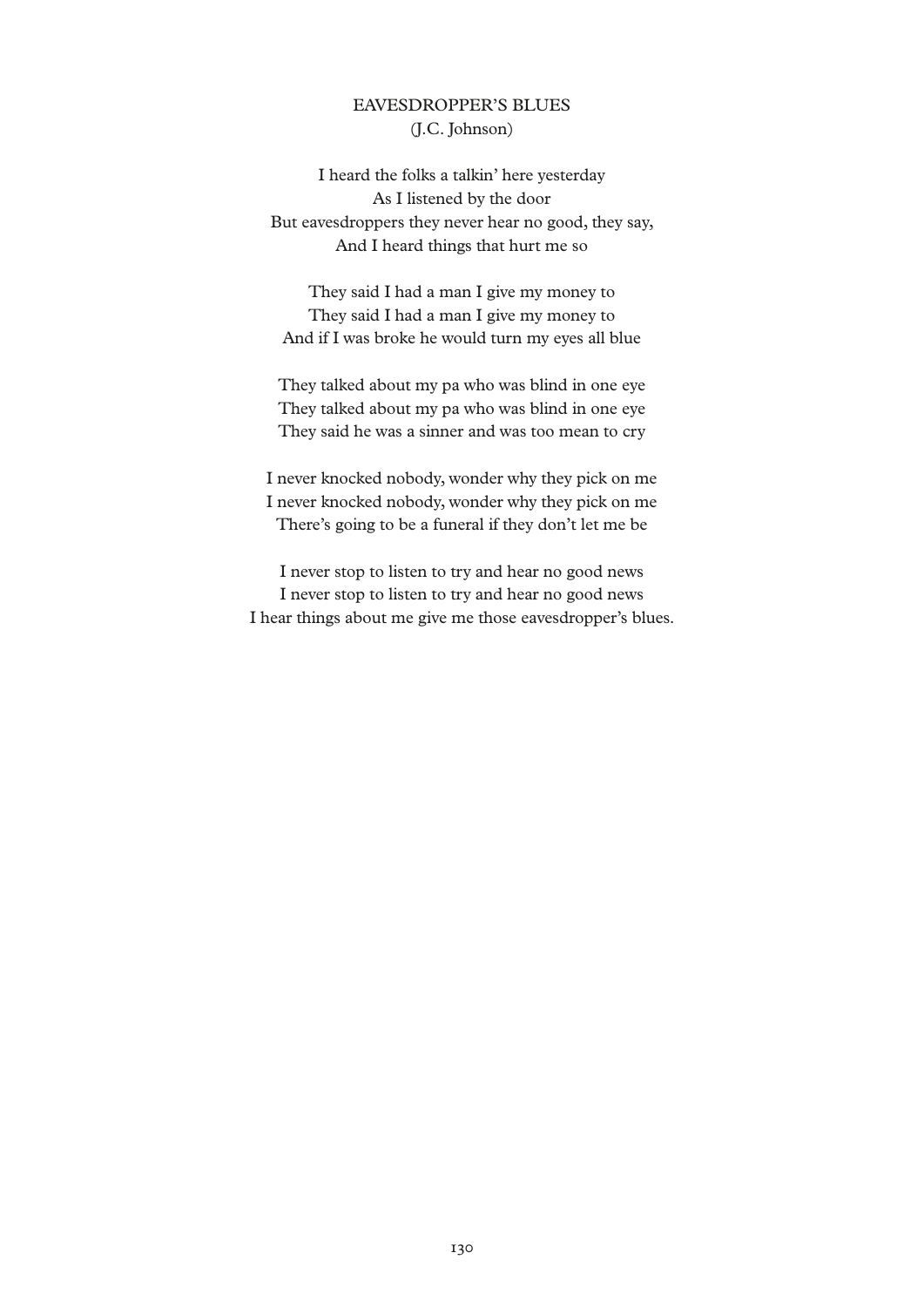# EMPTY BED BLUES, PART I (J.C. Johnson)

I woke up this mornin' with an awful achin' head I woke up this mornin' with a awful achin' head My new man had left me just a room and a empty bed

Bought me a coffee grinder, got the best one I could find Bought me a coffee grinder, got the best one I could find So he could grind my coffee, 'cause he had a brand new grind

He's a deep sea diver with a stroke that can't go wrong He's a deep sea diver with a stroke that can't go wrong He can touch the bottom and his wind holds out so long

He knows how to thrill me and he thrills me night and day Lord, he knows how to thrill me, he thrills me night and day He's got a new way of lovin' almost takes my breath away

Lord, he's got that sweet somethin', and I told my gal friend Lou He's got that sweet somethin', and I told my gal friend Lou From the way she's ravin', she must have gone and tried it too.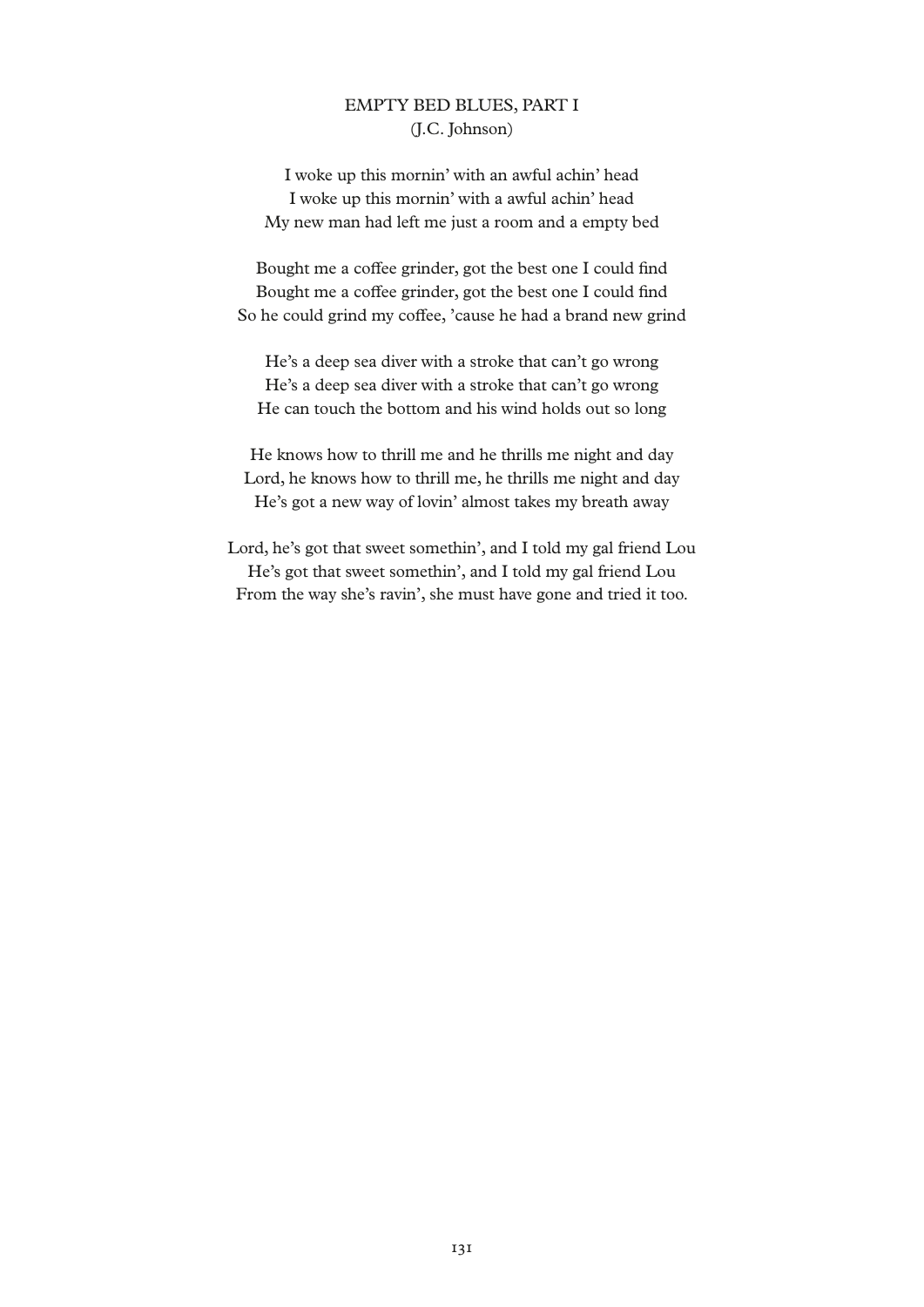# EMPTY BED BLUES, PART II (J.C. Johnson)

When my bed get empty, make me feel awful mean and blue When my bed get empty, make me feel awful mean and blue My springs are gettin' rusty, sleepin' single like I do

Bought him a blanket, pillow for his head at night Bought him a blanket, pillow for his head at night Then I bought him a mattress so he could lay just right

He came home one evening with his spirit way up high He came home one evening with his spirit way up high What he had to give me made me wring my hands and cry

He give me a lesson that I never had before He give me a lesson that I never had before When he got through teachin' me, from my elbow down was sore

He boiled my first cabbage and he made it awful hot He boiled my first cabbage and he made it awful hot Then he put in the bacon, it overflowed the pot

When you get good lovin', never go and spread the news Yeah, it will double cross you and leave you with them empty bed blues.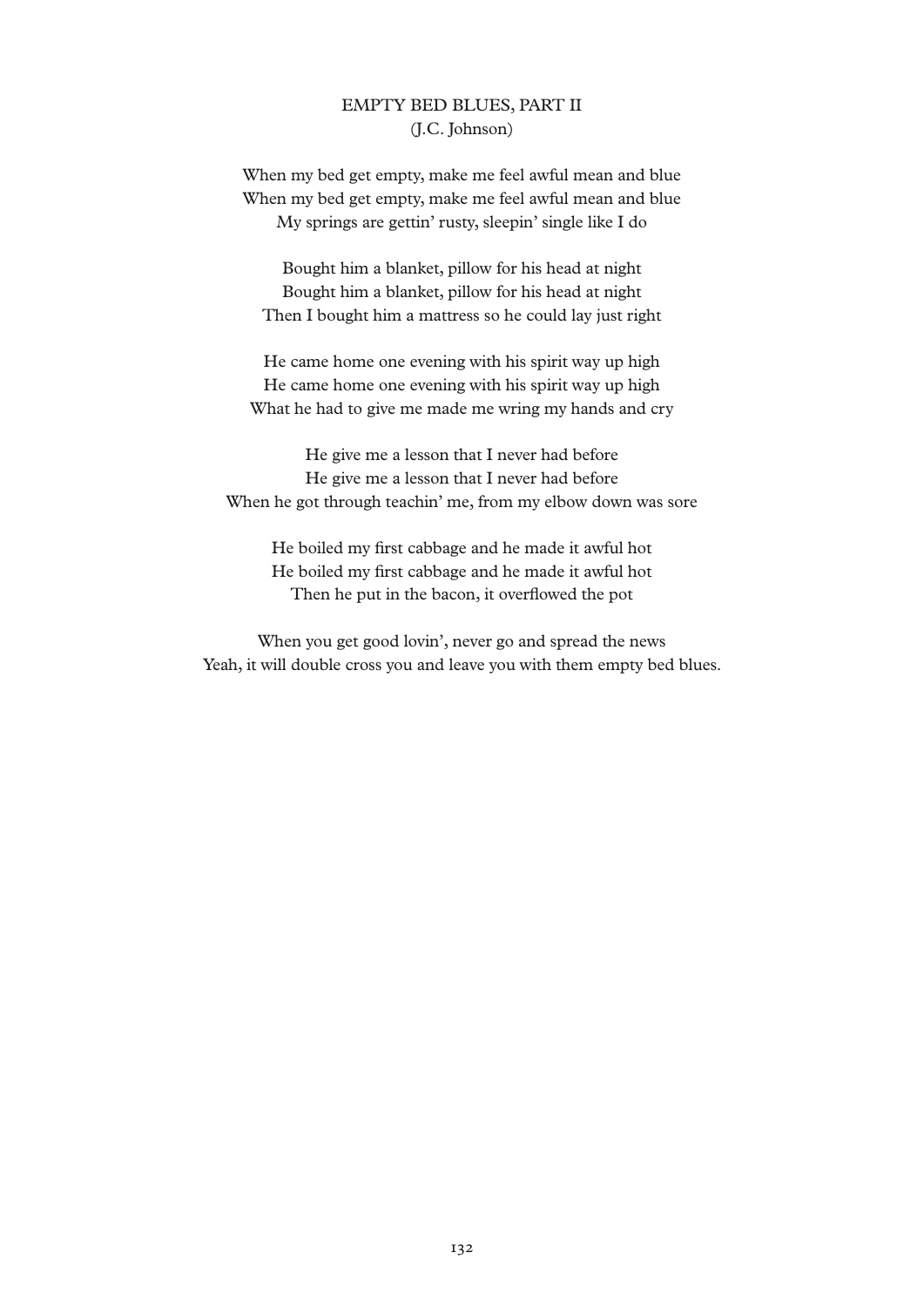# FAR AWAY BLUES (G. Brooks)

#### *Chanté en duo avec Clara Smith*

We left our southern home and wandered north to roam Like birds, went seekin' a brand new field of corn We don't know why we are here But we're up here just the same And we are just the lonesomest girls that's ever born

Some of these days we are going far away Some of these days we are going far away Where we have got a lots of friends and don't have no roof rent to pay

Oh, there'll come a day when from us you'll hear no news Oh, there'll come a day when from us you'll hear no news Then you will know that we have died from those lonesome far away blues.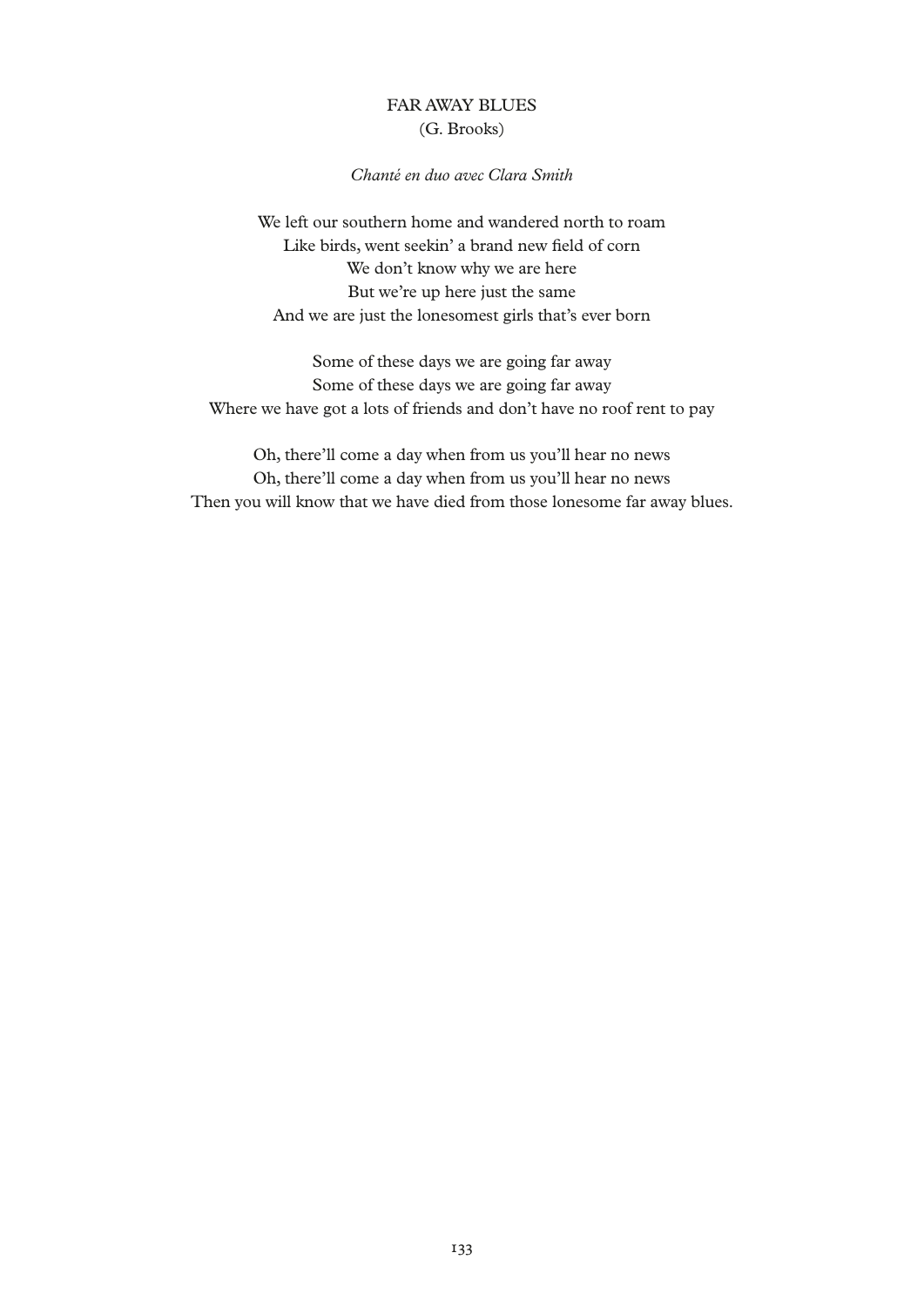# FLORIDA BOUND BLUES (Clarence Williams)

Goodbye North, hello South Goodbye North, hello South It's so cold up here that the words freeze in your mouth

I'm goin' to Florida where' can have my fun I'm goin' to Florida where' can have my fun Where' can layout in the green grass and look up at the sun

Hey, hey, redcap, help me with this load Redcap porter, help me with this load Step aside, hold that steamboat, Mr. Captain, let me get on board

I got a letter from my daddy, he bought me a sweet piece of land I got a letter from my daddy, he bought me a small piece of ground You can't blame me for leavin', Lord, , mean I'm Florida bound

My papa told me, my mama told me too My papa told me, my mama told me too Don't let them bell-bottomed britches make a fool outa you.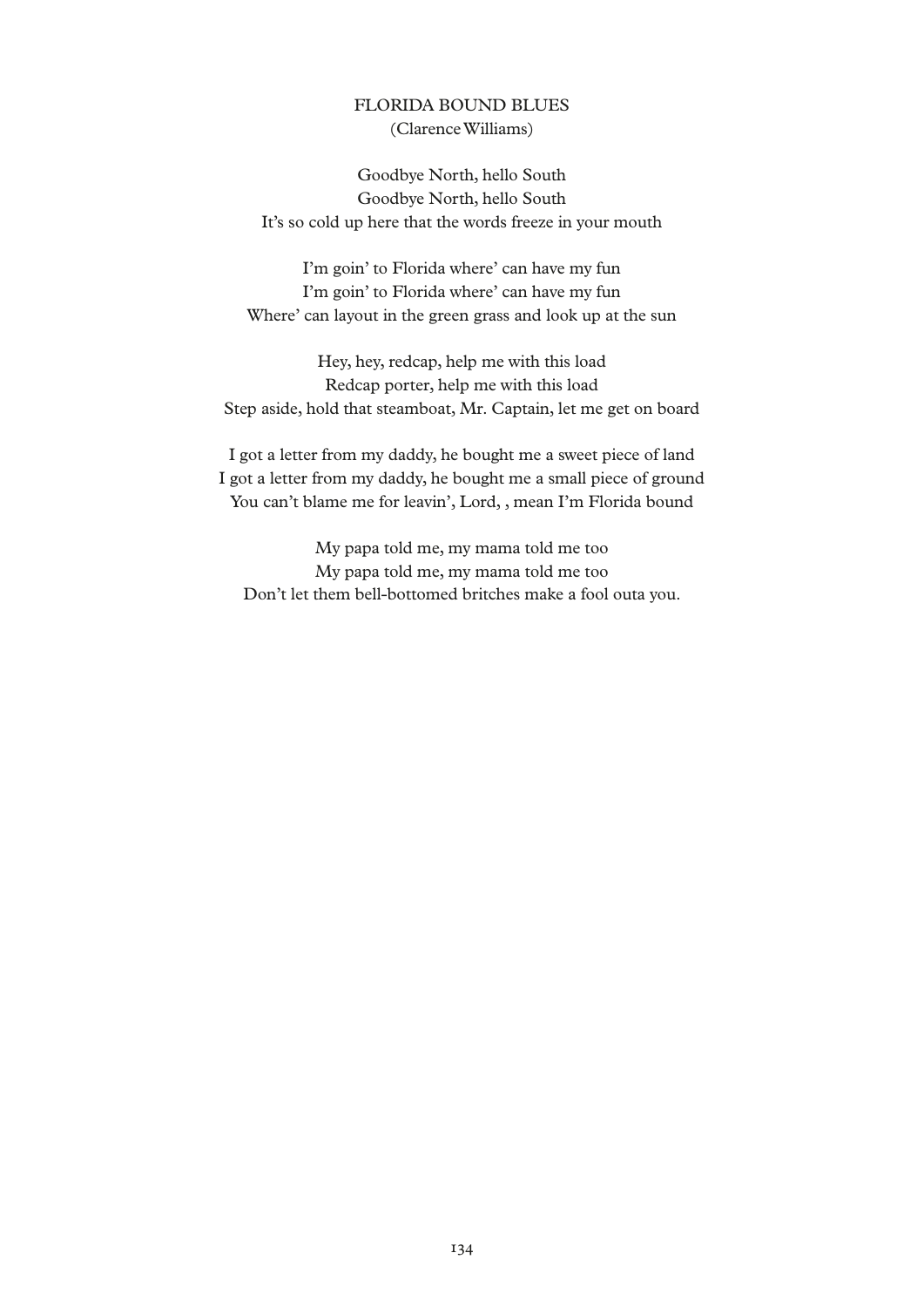# FOLLOW THE DEAL ON DOWN (T. Delaney)

*[Parlé]* Stop rollin' them bones and listen to me !

*[Chanté]* I had a gamblin' man, he's hard to understand He just kept me worried and goin' around He would skin and shoot his dice, couldn't give him no advice He followed the deal on down

He was a gambler, , mean, he was a gambler And he'd always lay his money down If he win or if he lose, he would never sing the blues He followed the deal on down

He took sick the other day, and his bills' had to pay None of his good friends could be found Not a penny to his name, of course he's not to blame Lord, he followed the deal on down

He was a gambler, yes, he was a gambler And he would always go from town to town The gamblin' life he craved, it laid the poor boy in his grave He followed the deal on down.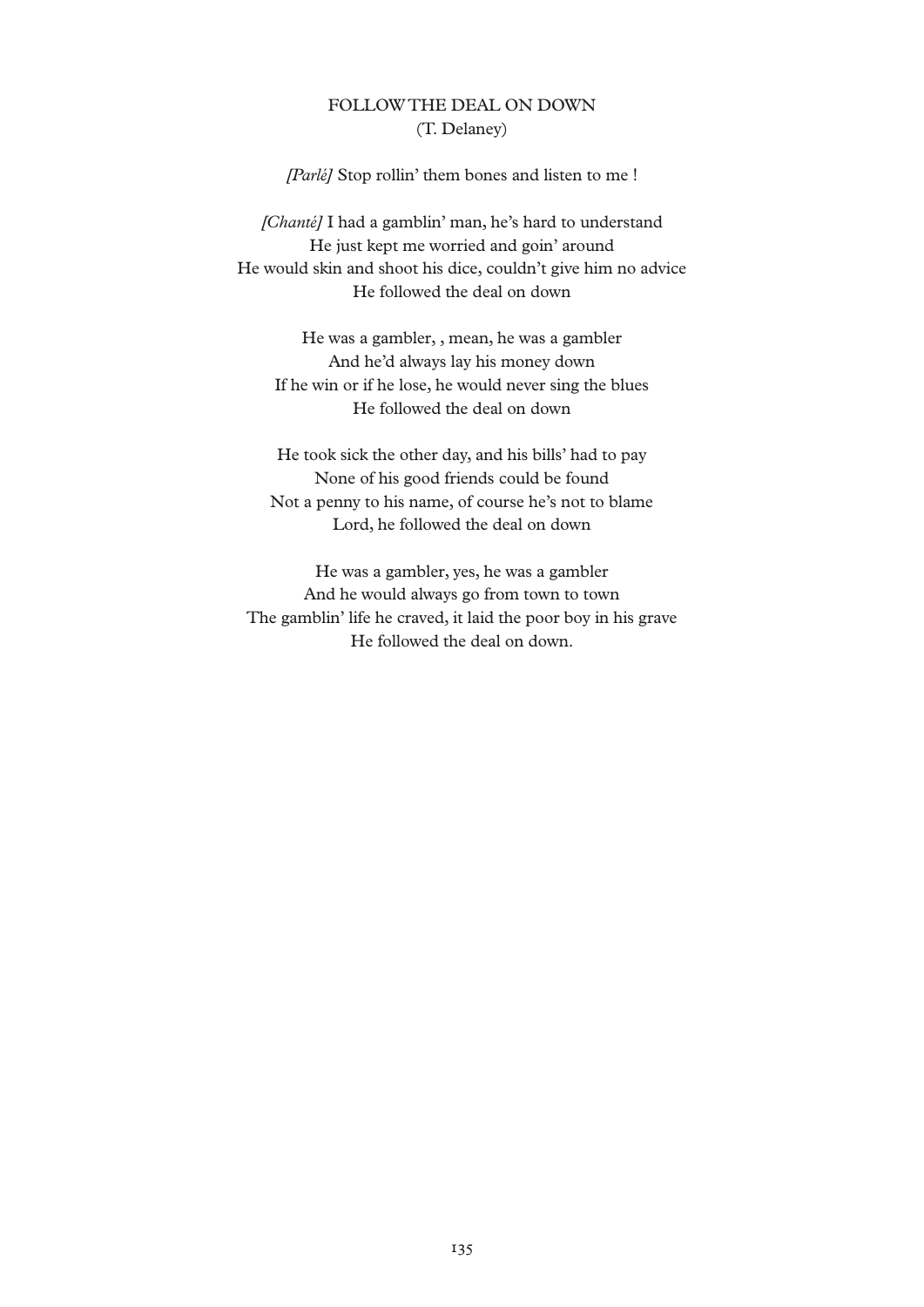# FOOLISH MAN BLUES (Bessie Smith)

Men sure deceitful, they getting worse every day Lord, men sure deceitful, they getting worse every day Actin' like a bunch of women, they just gabbin', gabbin', gabbin' away

There's two things got me puzzled, there's two things I can't understand There's two things got me puzzled, there's two things I can't understand That's a mannish actin' woman and skippin', twistin', woman actin' man

Lord, I used to love that man, he always made my poor heart ache Yes, I love that man, he makes my poor heart ache He's crooked as a corkscrew, and evil as a copperheaded snake

I knew a certain man who spent years runnin' a poor gal down I knew a certain man who spent a year runnin' a poor gal down And when she let him kiss her, the fool blabbed it all over town.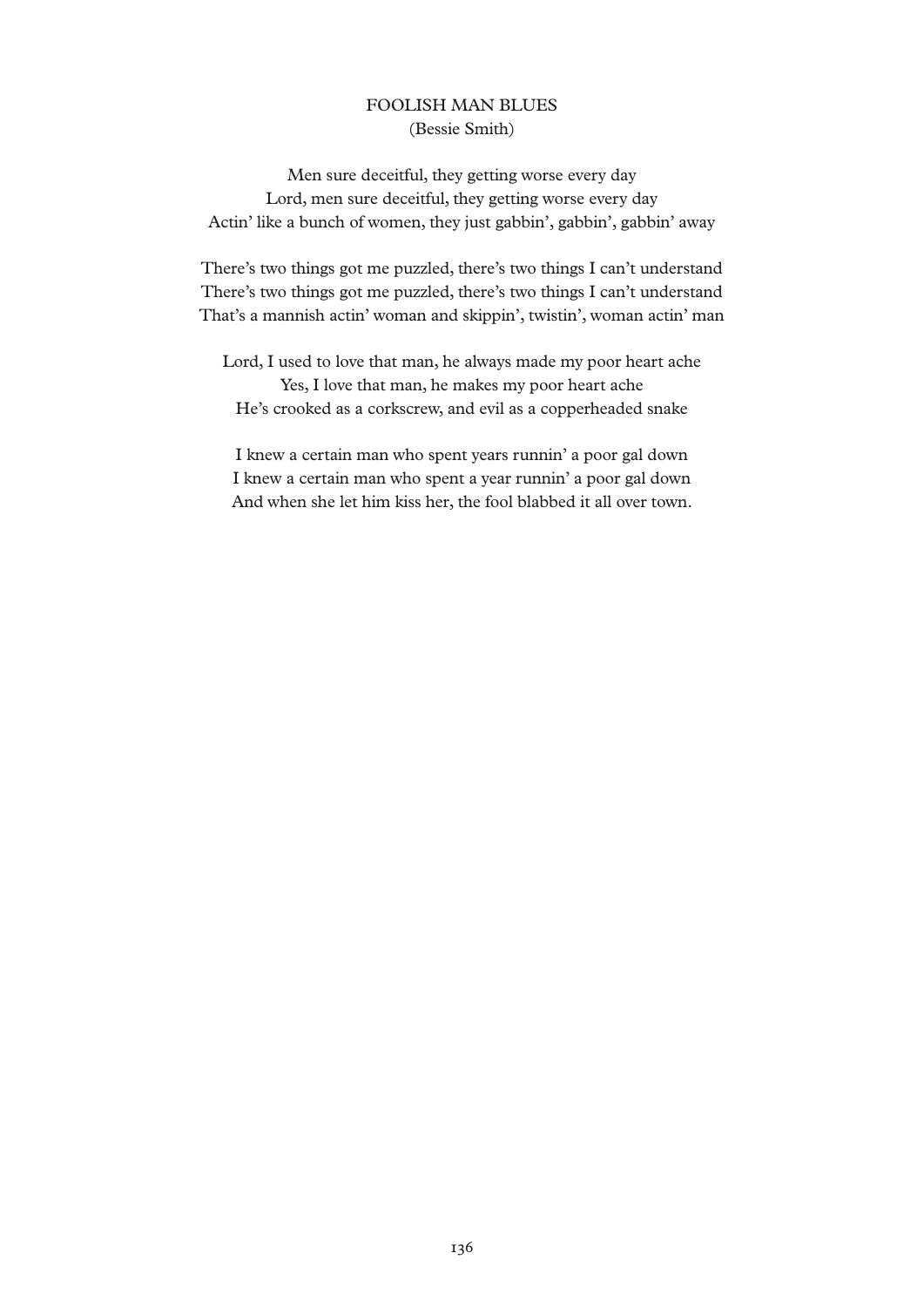# FRANKIE BLUES (E. Johnson)

Frankie was a good fellow To everyone he knew I had some trouble with Frankie That made me feel so blue

He packed his grip for a trip And said, « I'm leaving here, honey dear » He called to see me next day I was mad and this is what I said

« I'm worried now, I won't be worried long » I miss sweet Frankie since he's been gone, yes I do He went away, he knows he's done me wrong

I'll tell you, now I'm weepin' like a willow tree Since sweet Frankie's went away from me Where he's gone I do not know He will see some place near Baltimo'

Yes, I will pay 'most any fair reward If you will find Frankie, Lord I been to Frisco, Hackensack Tryin' to find Frankie and bring him back

Somebody find that sweet Frankie of mine, ease my mind Yes, I will pay 'most any fair reward If you will find Frankie, Lord

I phoned my angels, they didn't hear I phoned Saint Peter, « Send a brown down here » Somebody find that sweet Frankie of mine And ease my mind.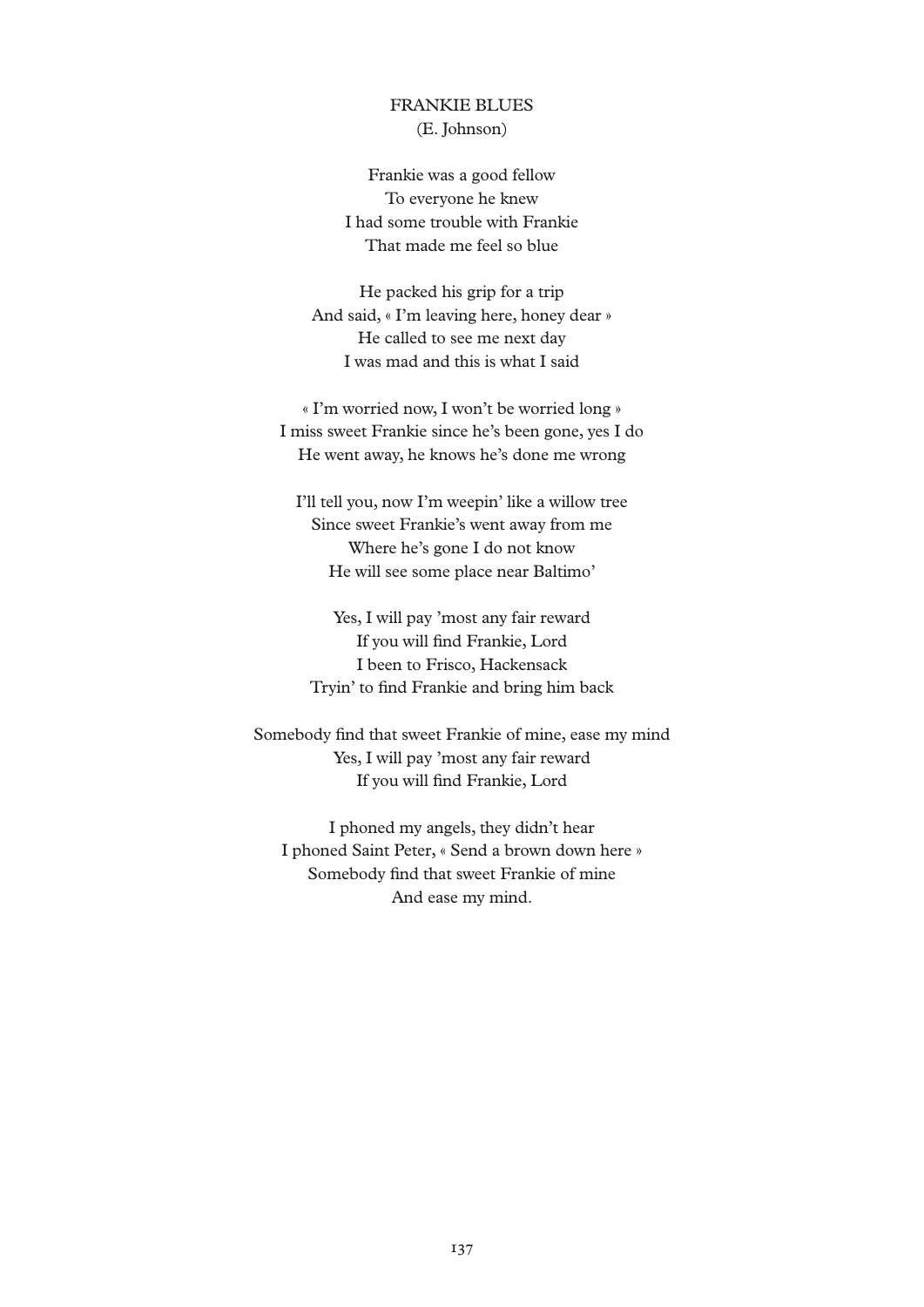# FROSTY MORNING BLUES (E. Brown)

How come I'm blue as can be, how come I need sympathy ? I know what's troublin' me, listen and you'll see, because The good man that I love left me all alone Woke up this morning at four, when I heard him slammin' my door

Did you ever wake up on a frosty morning and discover your good man gone ? Did you ever wake up on a frosty morning and discover your good man gone ? If you did you'll understand why I'm singin' this mournful song

Well, he didn't provide and he wasn't handsome, so he might not appeal to you Well, he didn't provide and he wasn't handsome, so he might not appeal to you But he give me plenty lovin' and I never had to beg him to

Now my damper is down and my fire ain't burnin' and a chill's all around my bed My damper is down and my fire ain't burnin' and a chill's all around my bed When you lose a man you love, then a gal is just as good as dead.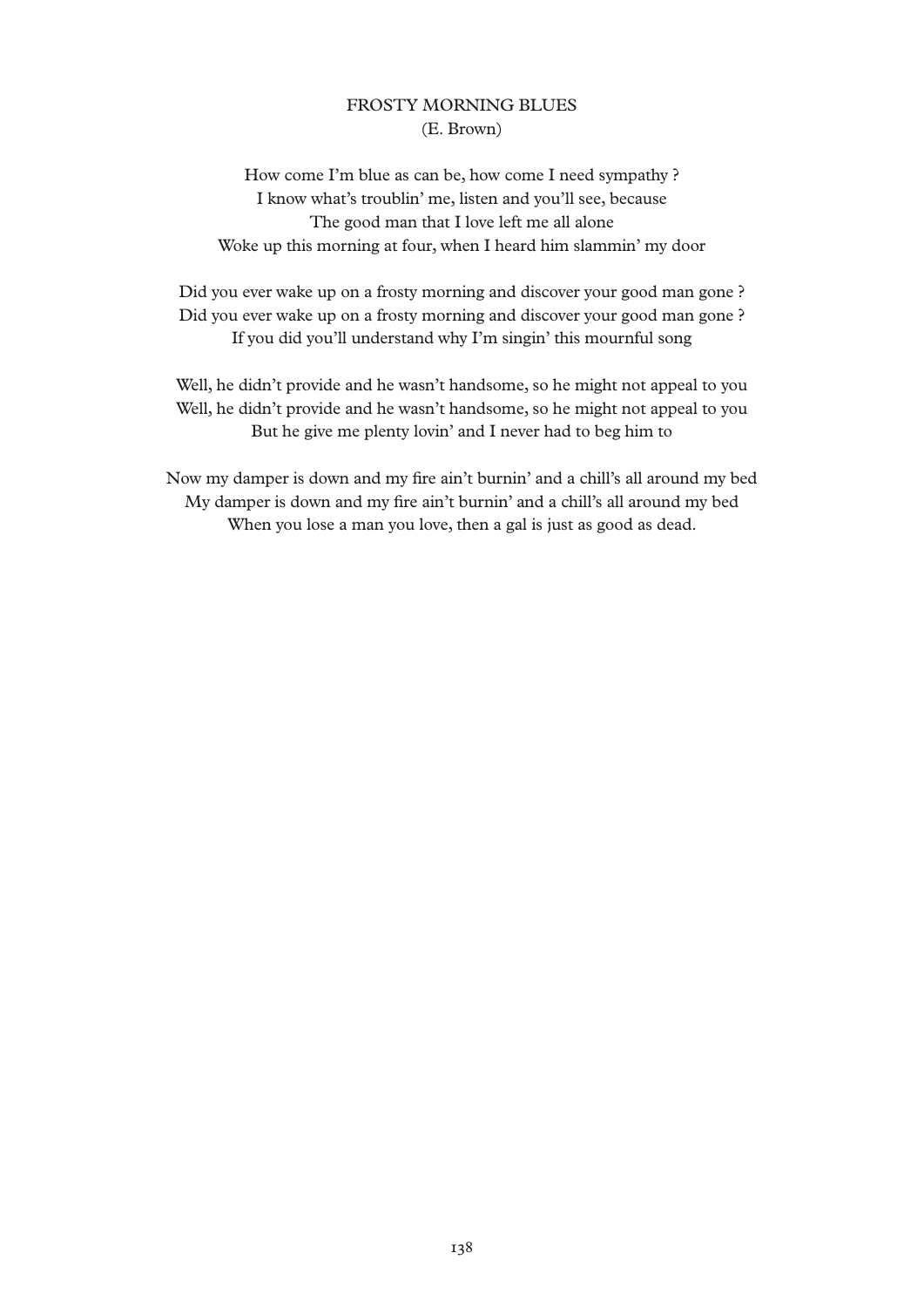### GIMME A PIGFOOT (Wesley Wilson)

*[Parlé]* Twenty-five cents ? Hah ! No, no, I wouldn't pay twenty-five cents to go in nowhere, 'cause listen here...

> *[Chanté]* Up in Harlem every Saturday night When the highbrows get together it's just too tight

They all congregates at an all night strut And what they do is tut, tut, tut

Ole Hannah Brown from 'cross town Gets full of corn and starts breakin' 'em down

> Just at the break of day You can hear old Hannah say

Gimme a pigfoot and a bottle of beer Send me, gate, I don't care

I feel just like I wanna clown Give the piano player a drink because he's bringin' me down

> He's got rhythm, yeah, when he stomps his feet He sends me right off to sleep

Check all your razors and your guns We gonna be rasslin' when the wagon comes

I want a pigfoot and a bottle of beer Send me, 'cause I don't care Slay me, 'cause I don't care

Gimme a pigfoot and a bottle of beer Send me, gate, I don't care

I feel just like I wanna clown Give the piano player a drink because he's bringin' me down

> He's got rhythm, yeah, when he stomps his feet He sends me right off to sleep

Check all your razors and your guns Do the shim sham shimmy 'til the risin' sun

> Gimme a reefer and a gang 0' gin Slay me, 'cause I'm in my sin Slay me, 'cause I'm full of gin.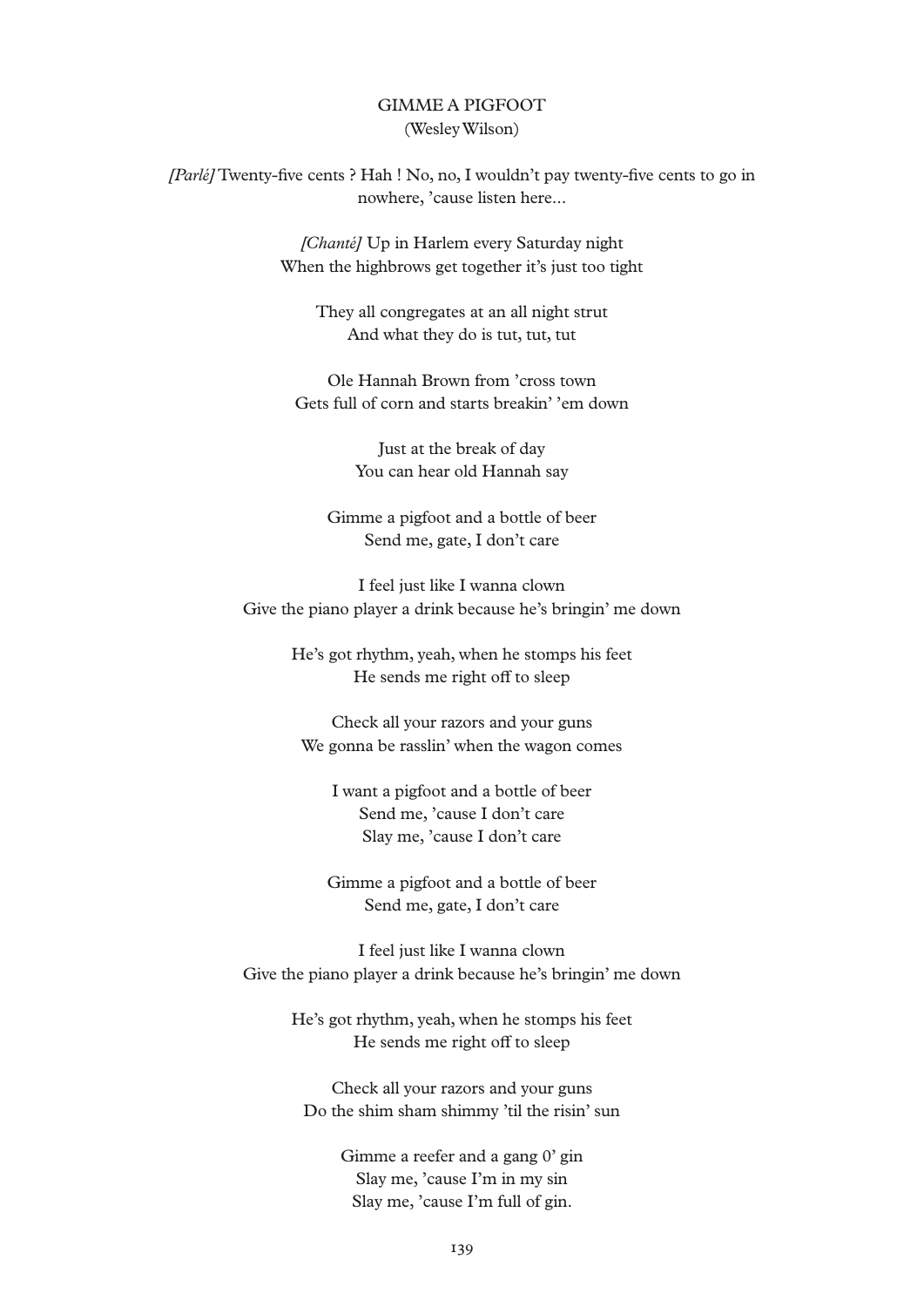# GIN HOUSE B LU ES (H. Troy et Fletcher Henderson)

I've got a sad sad story today I've got a sad sad story today I'm goin' to the gin house when the whistle blows My troubles come like rain, that starts then pours and pours

My man keeps me cryin' all night My man keeps me cryin' all night I'm goin' to the gin house, set out by myself I mean to drown my sorrows, my sweet somebody else

I've got those worse kind of gin house blues I've got those worse kind of gin house blues I'll make one trip there to see can I ease my mind And if I do I'm gonna make it my last time

It takes a good smart woman these days It takes a good smart woman these days To hold her man when these gals have got so many different ways I mean to watch my man, don't care what these other gals say

I've got to see the conjure man soon I've got to see the conjure man soon Because these gin house blues is campin' 'round my door I want him to drive them off so they won't come back no more.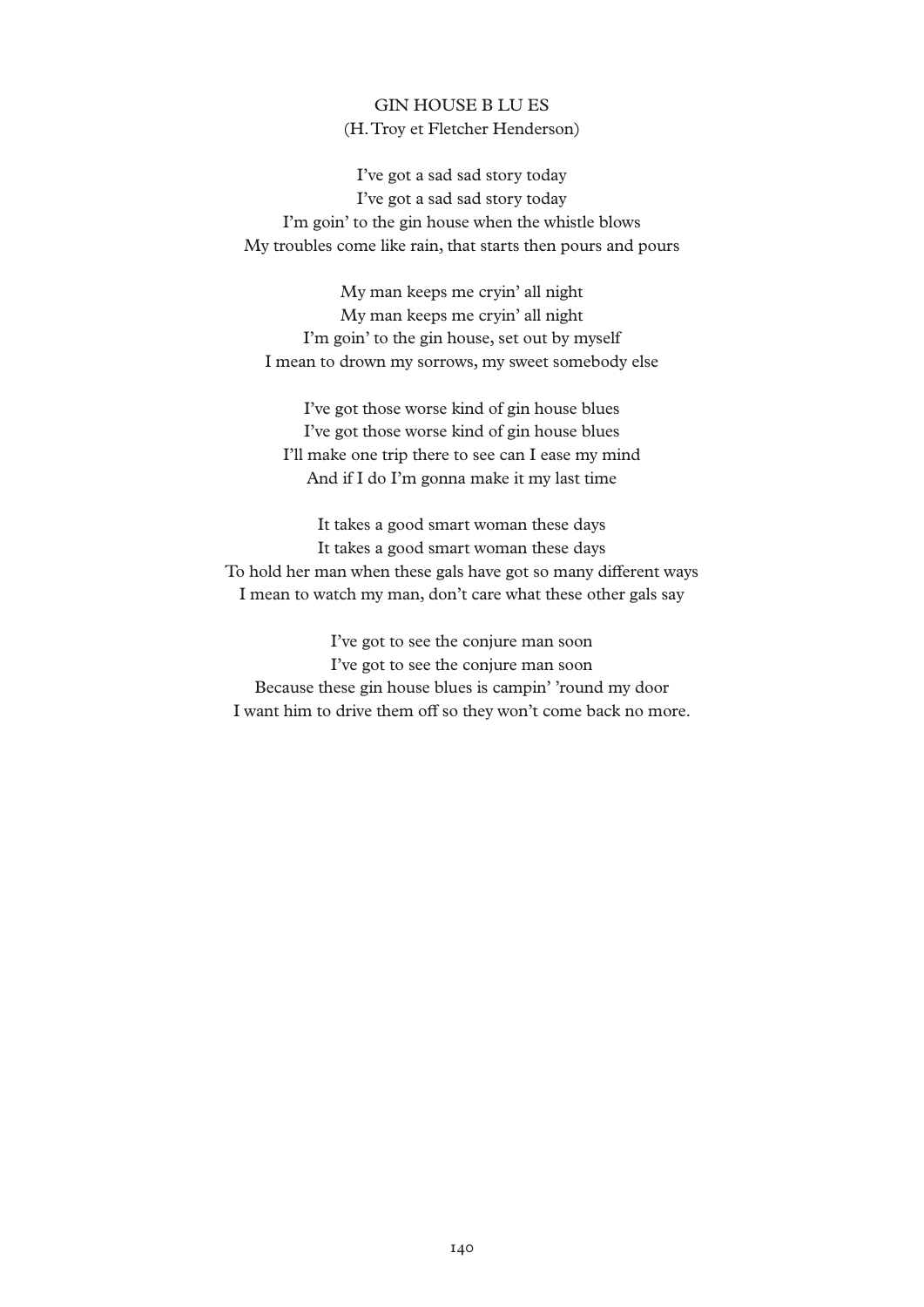# GOLDEN RULE BLUES (Bessie Smith)

I can't understand, I can't keep my man Won't someone please find him if you can Tell him this for me

Give me back my key I let him have five years ago Bring me back my key I let him have five years ago You don't know how to use it, you don't need it no more

Looked for you at home, you never can be found Looked for you at home, you never can be found That's the reason why you can't carry my key around

Pretty papa, you must learn the rule Pretty papa, you must learn the rule Go to work every morning like all the other men do

Bring me your pay after your work every day Bring me your pay after your work every day That's the only way you can make your pretty mama stay.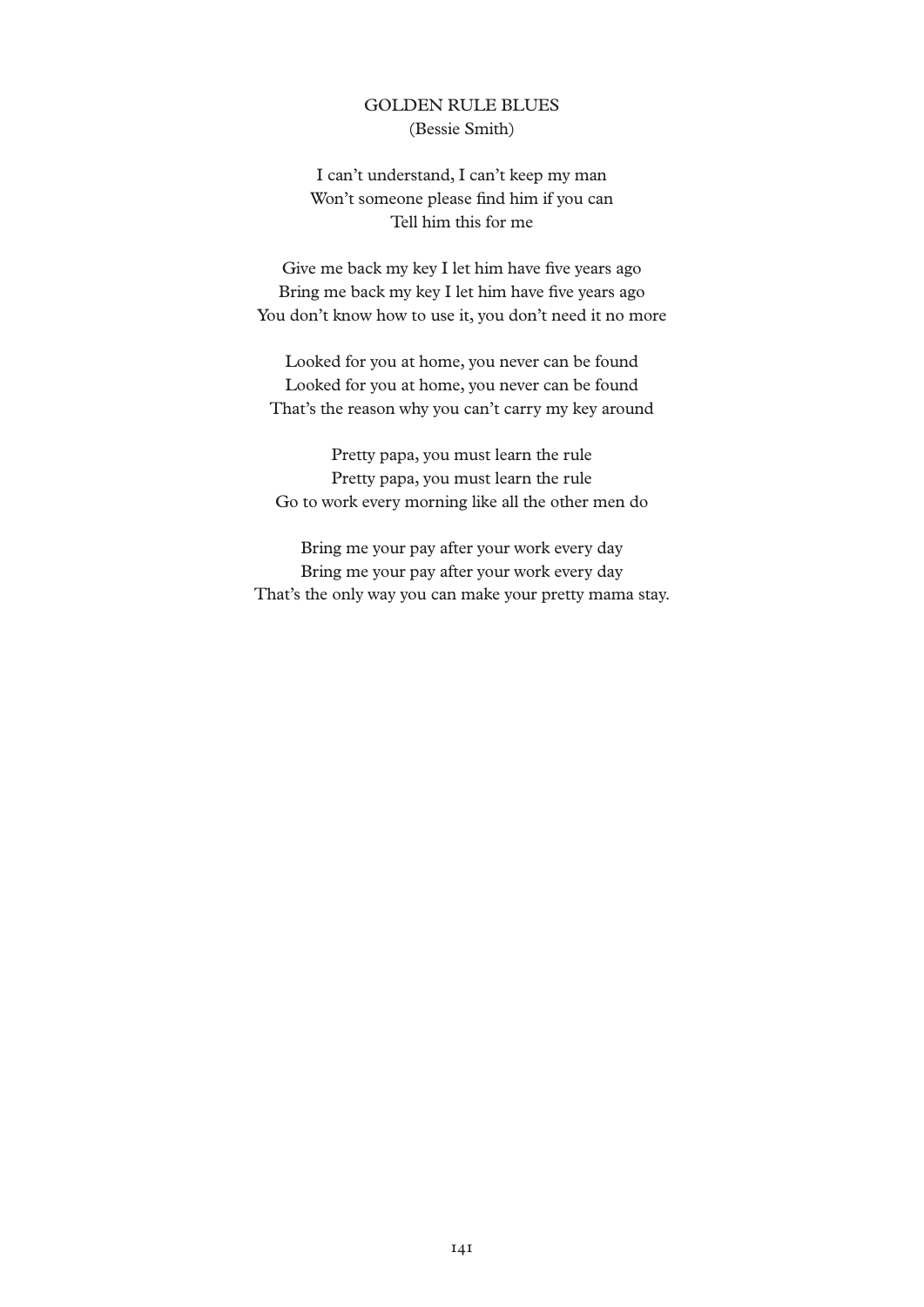# A GOOD MAN IS HARD TO FIND (E. Green)

My heart is sad and I'm all alone, my man treats me mean I regret the day that I was born and that man I ever seen My happiness has no space left today My heart is broke, that's why I say

Lord, a good man is hard to find, you always get another kind Yes, and when you think that he's your pal You look and find him fooling 'round some old gal Then you rave, you are crazed, you want to see him down in his grave

> So if your man is nice, take my advice Hug him in the morning, kiss him at night Give him plenty lovin', treat your good man right 'Cause a good man nowadays sho' is hard to find

Lord, a good man is so hard to find, we always get that rough old kind Yes, when you think that he's your pal You look and find him hangin' 'round some old gal Then you rave, child, you're crazed, you'll want to see him dead, layin' in his grave

> So if your man is nice, take my advice Hug him in the morning, kiss him at night Give plenty smack, madam, treat your man right 'Cause a good man nowadays sho' is hard to find.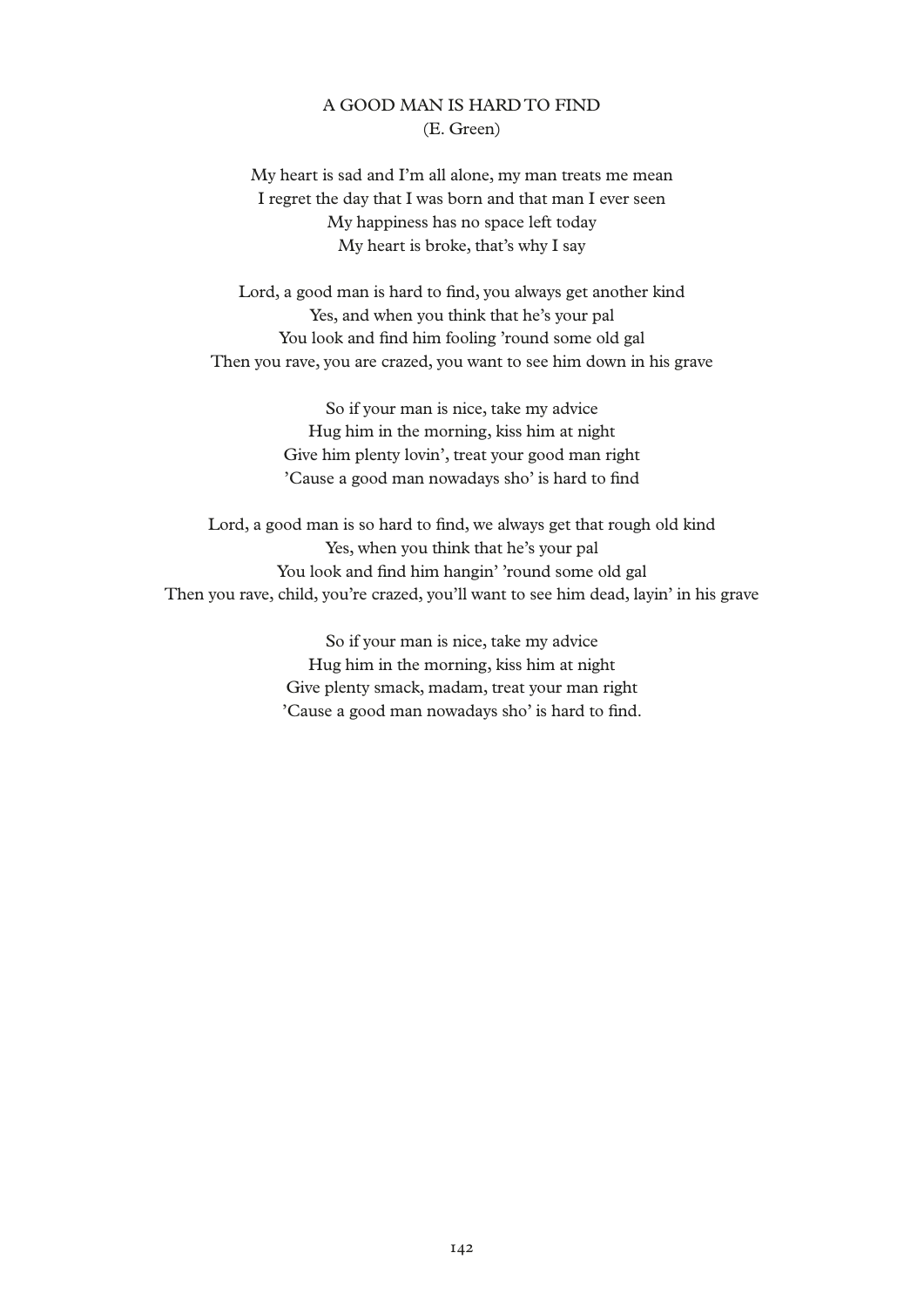#### GRAVEYARD DREAM BLUES (Ida Cox)

Blues on my mind, blues all around my head Blues on my mind, and blues all around my head I dreamed last night that the man that I love was dead

I went to the graveyard, fell down on my knee I went to the graveyard, fell down on my knee And I asked the gravedigger to give me back my real good man, please

The gravedigger looked me in the eye The gravedigger looked me in the eye Said « I'm sorry, lady, but your man has said his last goodbye »

I wrung my hand and I wanted to scream I wrung my hand and I wanted to scream But when I woke up, I found it was only a dream.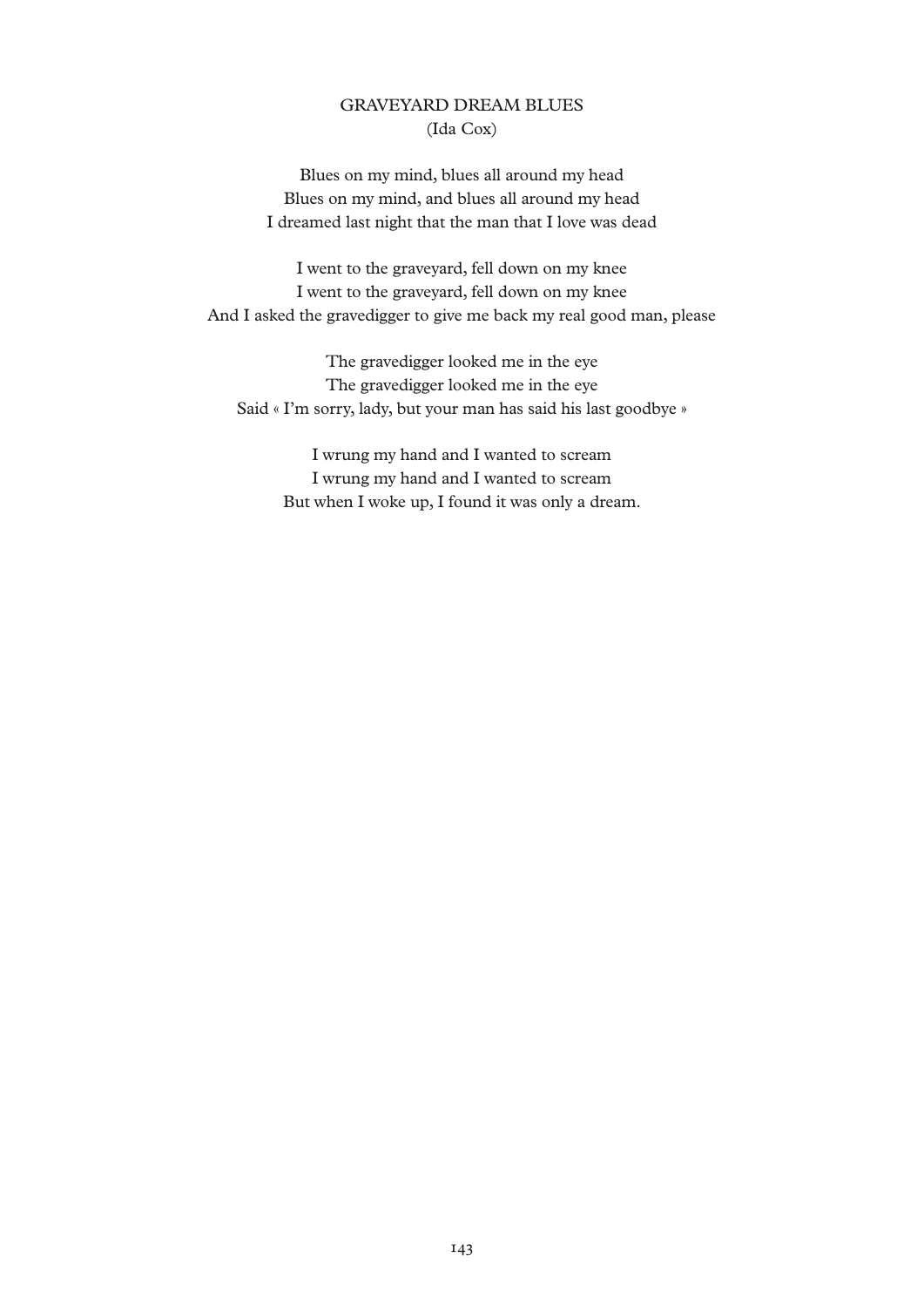GULF COAST B LU ES (Clarence Williams)

I've been blue all day My man's gone away

He has left his mama cold For another gal, I'm told

I tried to treat him kind I thought he would be mine

That man I hate to lose That's why mama's got the blues

The man I love, he has done left this town The man I love, he has done left this town And if it keeps on snowing, I will be Gulf Coast bound

The mailman passed, but he didn't leave no news The mailman passed, but he didn't leave no news I'll tell the world he left me with those Gulf Coast blues

Some of you men sure do make me tired Some of you men sure do make me tired You've got a mouthful of « gimme », a handful of « much obliged ».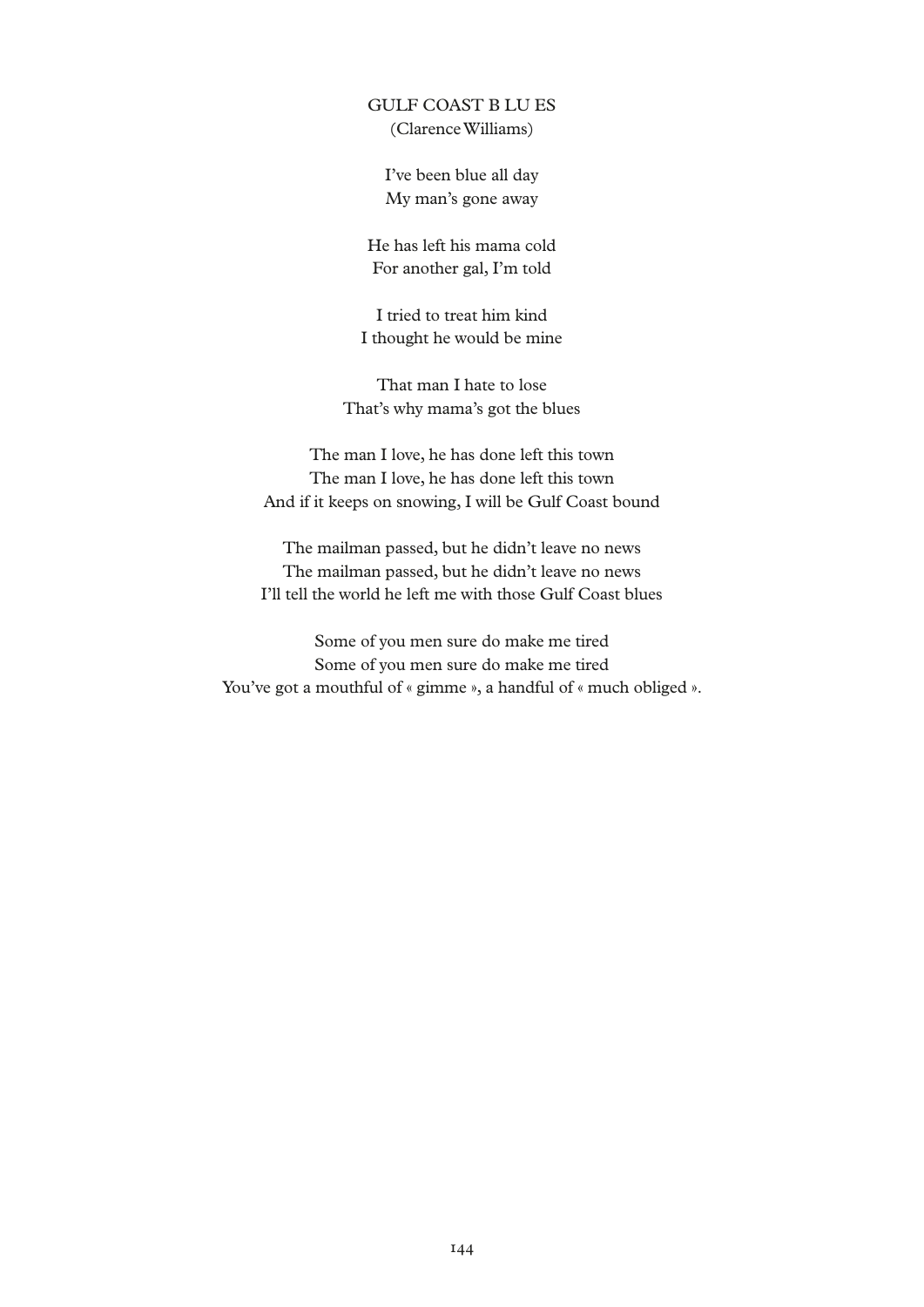# HARD DRIVING PAPA (G. Brooks)

Lord, I wish I could die, 'cause my man treats me like a slave Lord, I wish I could die, my man treats me like a slave That's a why he drives me, I'm sinkin' low, low in my grave

He's a hard drivin' papa, drives me all the time Drives me so hard, I'm 'fraid that I'll lose my mind And when the sun starts sinkin', I start sinkin' into cryin'

Lord, I rise in the morning, dressed when the clock strikes four Five o'clock, I'm washin' and scrubbin' somebody's floor He takes all my money and starts to cry for more

I'm goin' to the river feel in' so sad and blue I'm goin' to the river feel in' so sad and blue Because I love him, 'cause there's no one can beat me like he do.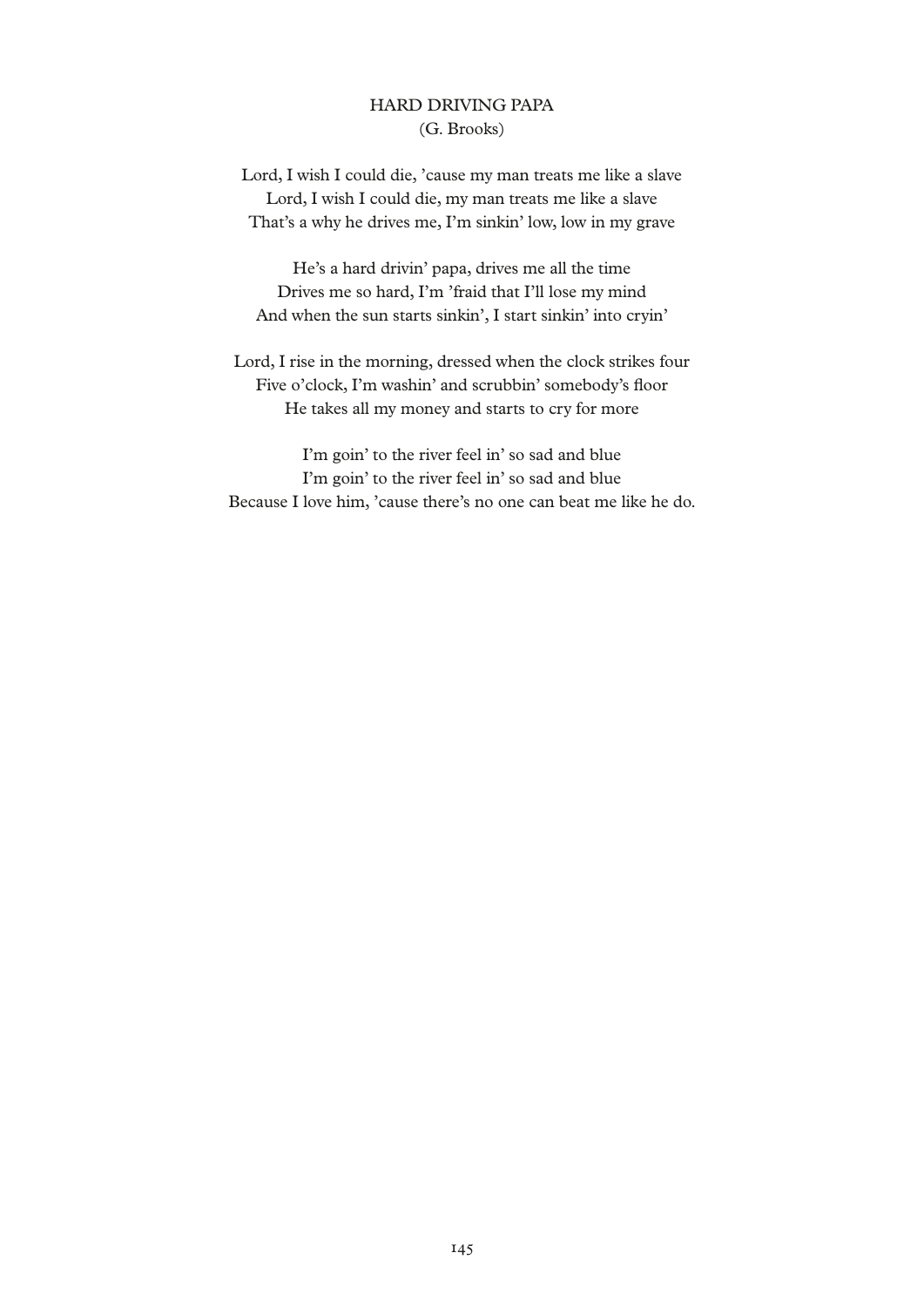#### HARD TIME BLUES (Bessie Smith)

My man said he didn't want me, I'm getting tired of his dirty ways I'm going to see another brown I'm packin' my clothes, I'm leavin' town Getting outdoors, lettin' him know And he'll see a hard time Now there's no need of cryin', just put me off your mind And you'll see a hard time When your good woman is gone, you will see a hard time

*[Parlé]* Don't say a word, just listen.

The risin' sun ain't gonna set in the east no more The risin' sun ain't gonna set in the east no more Lord, I'm a good woman, I can get a man any place I go

You can say what you please, you will miss me There's a lots of things you are bound to see When your friends forsake you and your money's gone Then you'll look around, all your clothes in pawn Down on your knees, you'll ask for me There's no one else you will want to see Then you'll pray a prayer that men pray everywhere, Lord When your good woman is gone, when your good woman is gone.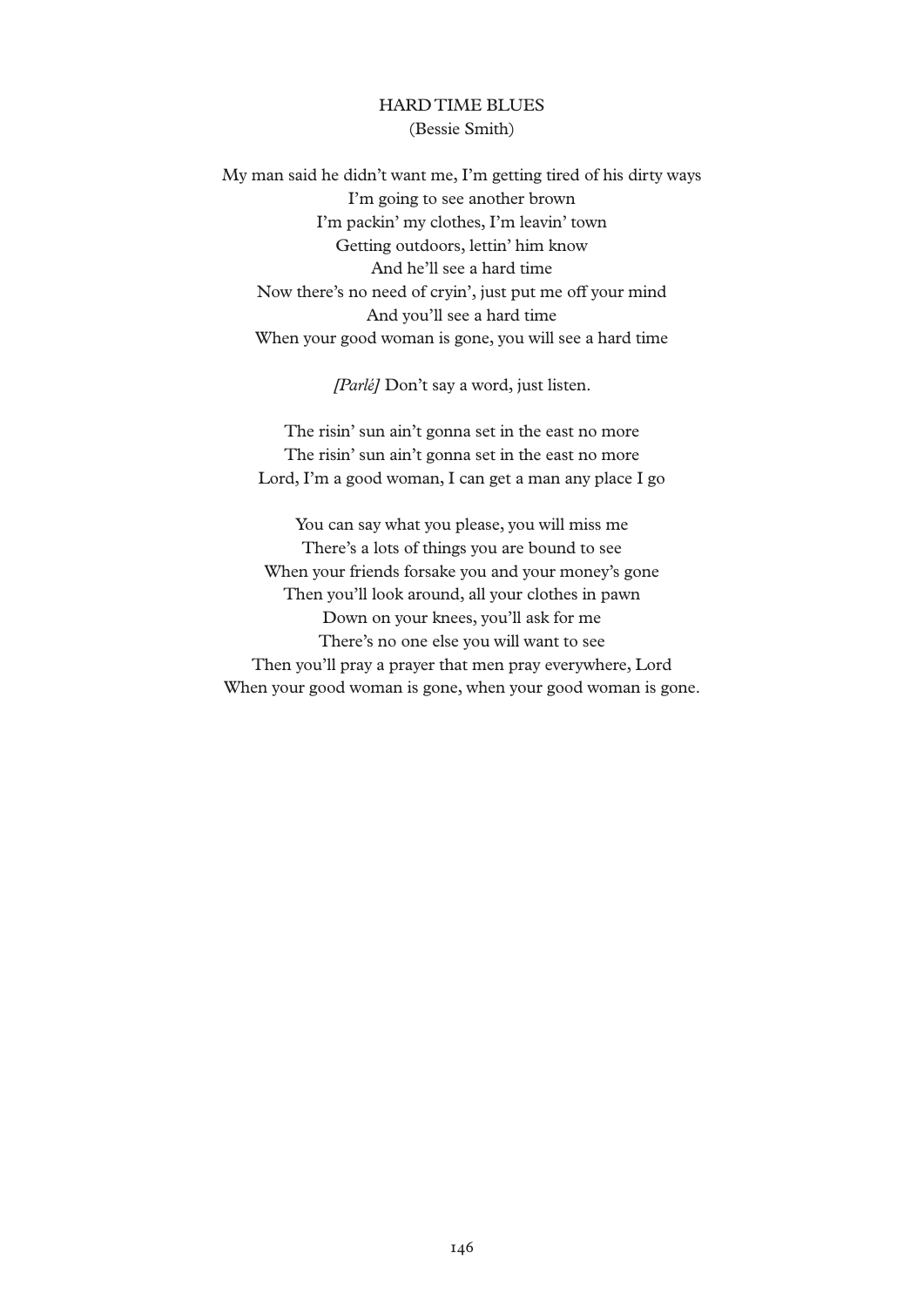# HATEFUL BLUES (E. Johnson)

Woke up this mornin' hateful and blue' cause my daddy treated me wrong He's got his satchel, packed his clothes upon his back and gone, I say he's gone Yes, I'm low down, nothin' ever worries me long, I said long

> I cried last night and I cried all night before, cried the blues And I said that I ain't gonna cry no more, no more If he can stand to leave me, I can stand to see him go, I said go

> > Yes, I'm hateful' cause he treats me so unkind If I find that man while hurt is on my mind

If I see him I'm gon' beat him, gon' kick and bite him, too Gonna take my weddin' butcher, gonna cut him two in two

The ambulance is waitin', the undertaker, too Asuit in doctor's office, all kinds of money for you

Ain't gonna sell him, gon' keep him for myself Gonna cut on him until a piece this big is left

> 'Cause my love has been abused Now I got the hateful blues.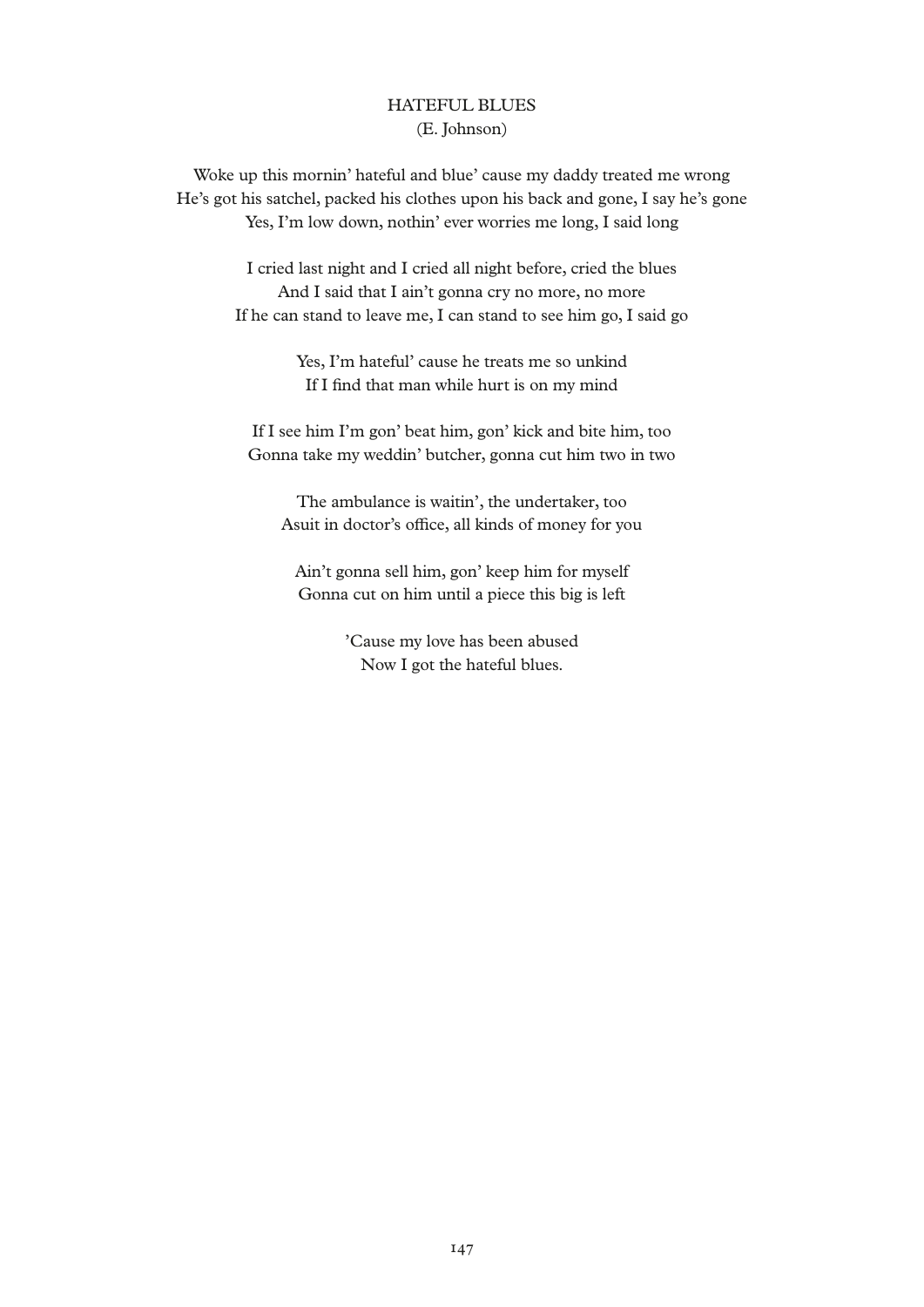# HAUNTED HOUSE BLUES (J.C. Johnson)

*[Parlé]* Don't bring no ghosts in the front, carry'em 'round to the back door.

*[Chanté]* This house is so haunted with dead men I can't lose This house is so haunted with dead men I can't lose And a sneaky old feelin' gives me those haunted house blues

I can't sleep no more, I done lost my appetite I can't sleep no more, done lost my appetite 'Cause my mistreatin' daddy hangs around me day and night

He moans when I'm sleepin', he wakes me at two A.M. He moans when I'm sleepin', he wakes me at two A.M. And he makes me swear I'll have no other man but him

Now I'm so worried and I'm blue all the time Now I'm so worried and I'm blue all the time Go tell the undertaker to fix that old coffin of mine

*[Parlé]* Lord, help us to get right !

*[Chanté]* I'm scared to stay here, I'm scared to leave this town I'm scared to stay here, I'm scared to leave this town But a feelin' just tell me to burn this house on down, hainted\* house on down.

\* Hanté (*« haint »* signifie fantôme).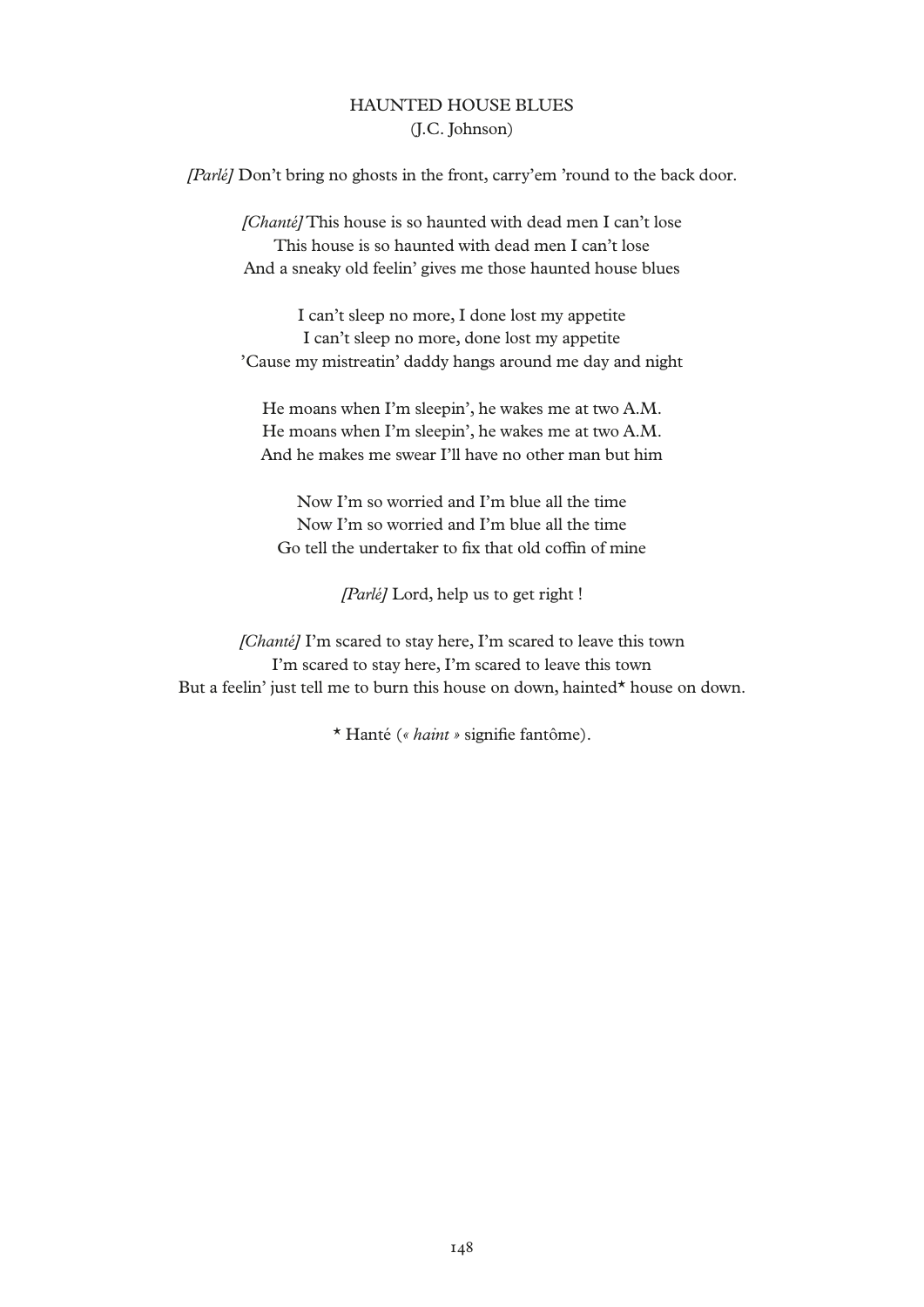# HE'S GONE BLUES (Bessie Smith)

I feel blue, I want someone to cheer me So confused, because my man's not near me I'm getting tired of bein' alone I want my good man to come on home He's gone and left me He's gone away to stay

I never had a man in my whole life To treat me this-a-way I work hard both the night and day I even let him draw my pay He packed his grip and left on Christmas Day Oh well, I guess he's gone

Any fair-minded woman liable to go insane When the best man she had has gone astray Since my man has gone, he's gone away to roam All I can say, he's gone, gone, gone He's gone and left me He's gone away to stay

I never had a man in my whole life To treat me this-a-way I work hard both the night and day I even let him draw my pay He packed his grip and left on Christmas Day Oh well, I guess he's gone Oh well, I guess he's gone.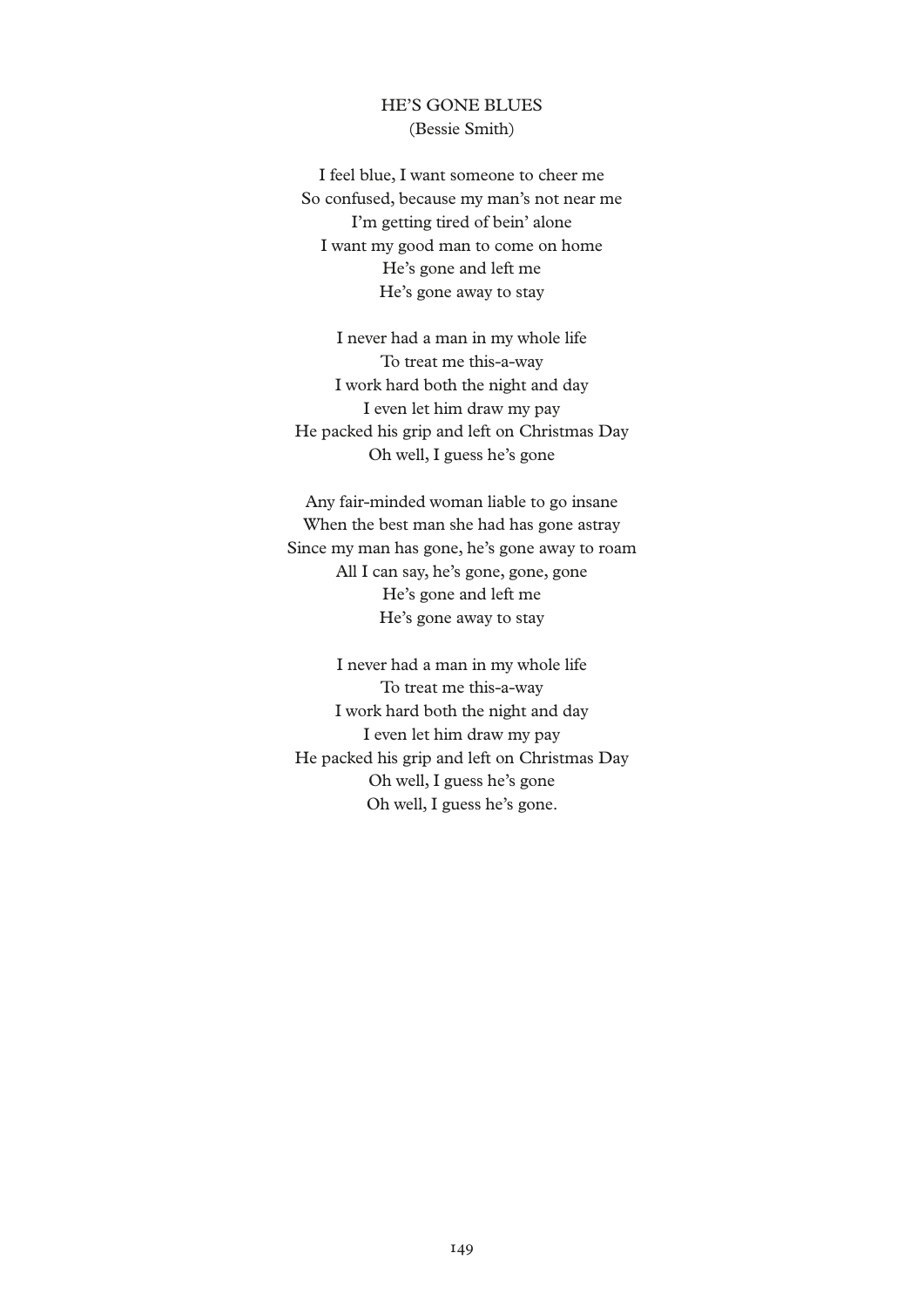#### HE'S GOT ME GOIN' (Joe Davis)

Don't know what's come over me, done lost my self-control He's the sugar in my tea, the jelly in my roll Got me goin', he's got me goin', but I don't know where I'm headed for

Gee, I've got a lovin' man, one of them handsome brutes He's built according to that plan, too bad when it suits Got me goin', he's got me goin', but I don't know where I'm headed for

I can't sleep a doggone wink, unless he's by my side Mine's so different, I just can't think without my easy ride Got me goin', he's got me goin', but I don't know where I'm headed for

Lay and listen to the clock, ticks loud as a drum Hear the crowing of a cock, still my man ain't come Got me goin', got me goin', but I don't know where I'm headed for

Wouldn't be no two-time gal, just one man's enough I don't need no two men, 'cause my one man knows his stuff Got me goin', got me goin', but I don't know where I'm headed for

Got a heart, but just one man knows how to get to it For he's got the only key that's a perfect fit Got me goin', he's got me goin', but I don't know where I'm headed for

'Fraid to advertise my man, simply scared to death These gals'll hear about him and try him for they self Got me goin', got me goin', but I don't know where I'm headed for.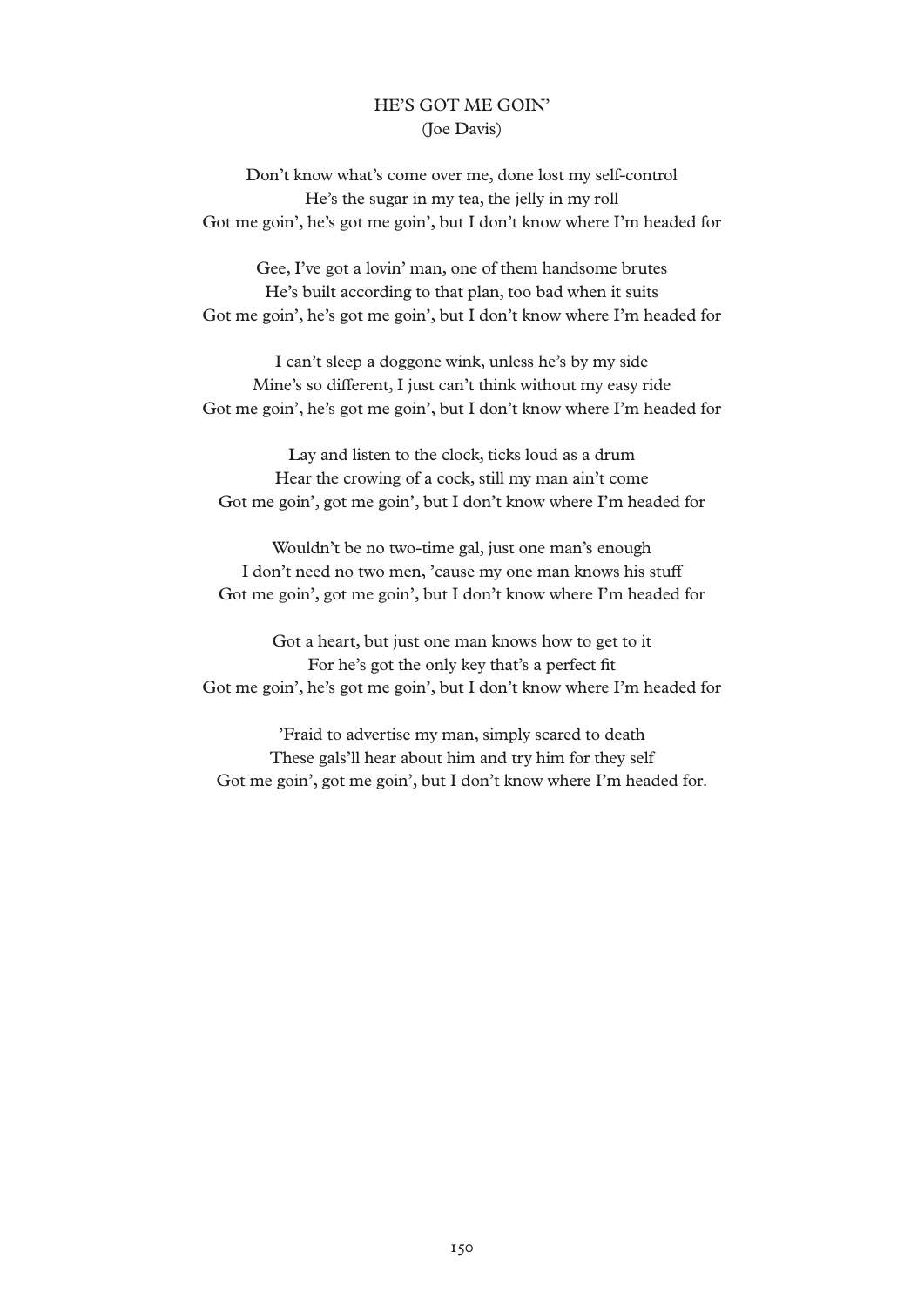# HOMELESS BLUES (Porter Grainger)

Mississippi River, what a fix you left me in Lord, Mississippi River, what a fix you left me in Mudholes of water, clear up to my chin

House without a steeple, didn't even have a door House without a steeple, didn't even have a door Plain old two-room shanty, but it was my home sweet home

Ma and Pa got drowned, and Mississippi, you to blame My Ma and Pa got drowned, and Mississippi, you to blame Mississippi River, I can't stand to hear your name

Homeless, yes, I'm homeless, might as well be dead Ah, you know I'm homeless, homeless, yes, might as well be dead Hungry and disgusted, no place to lay my head

Wished I was an angel, but I'm a plain old black crow Wished I was a nigger,' but I'm a plain old black crow I'm gonna flap my wings and leave here and never come back no more.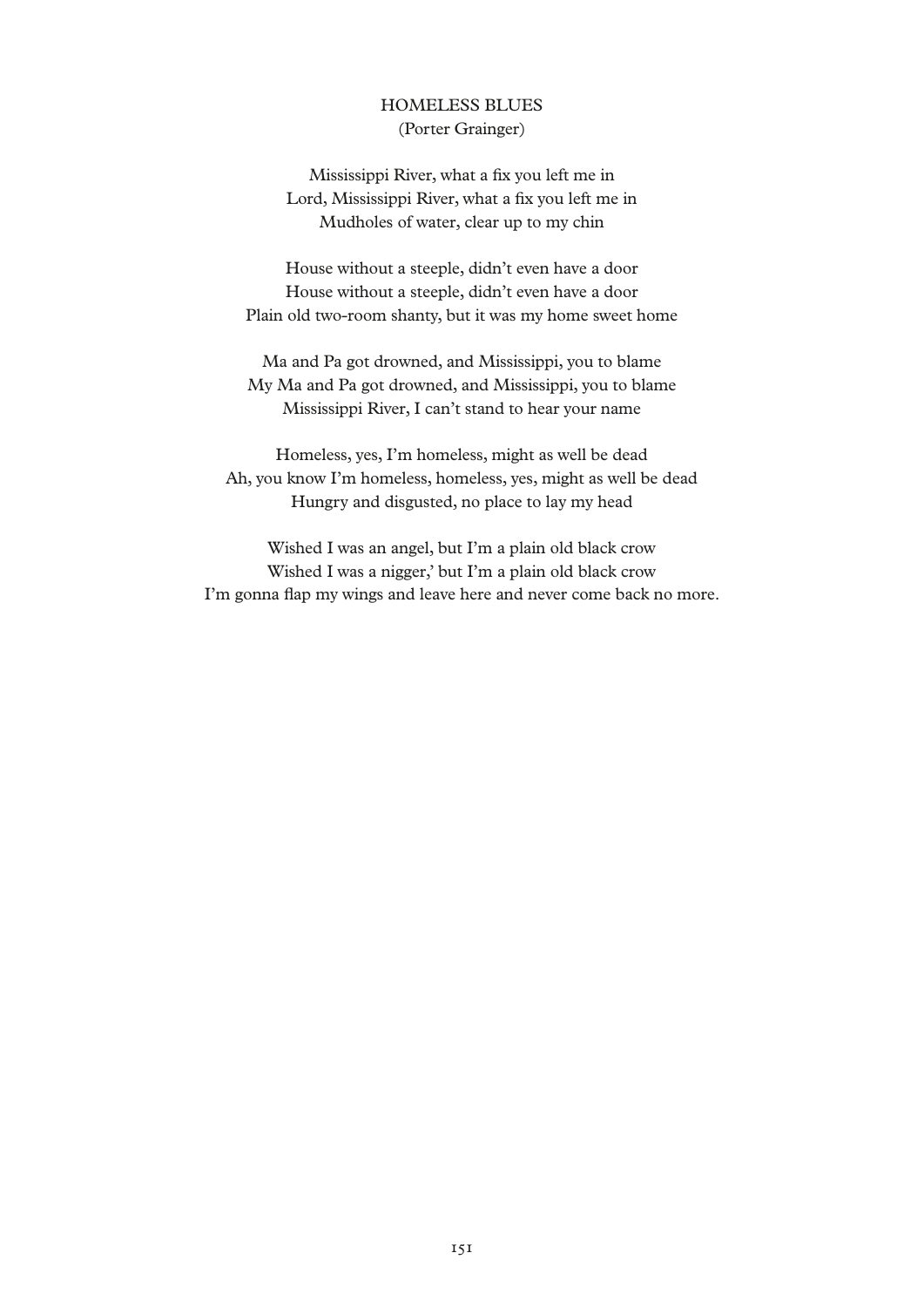# HONEY MAN BLUES (G. Brooks)

I've got the blues, and it's all about my honey man I've got the blues, and it's all about my honey man What makes me love him I sure don't understand

I'd rather be in the ocean floating like a log I'd rather be in the ocean floating like a log Than to stay with him and be mistreated like a dog

My heart's on fire, but my love is icy cold My heart's on fire, but my love is icy cold But I'm goin' right to his face and get him told

I'll fix him if it's twenty years from now I'll fix him if it's twenty years from now I'll have him belling just like a cow

I was born in Georgia, my ways are underground I was born in Georgia, my ways are underground If you mistreat me, I'll hunt you like a hound.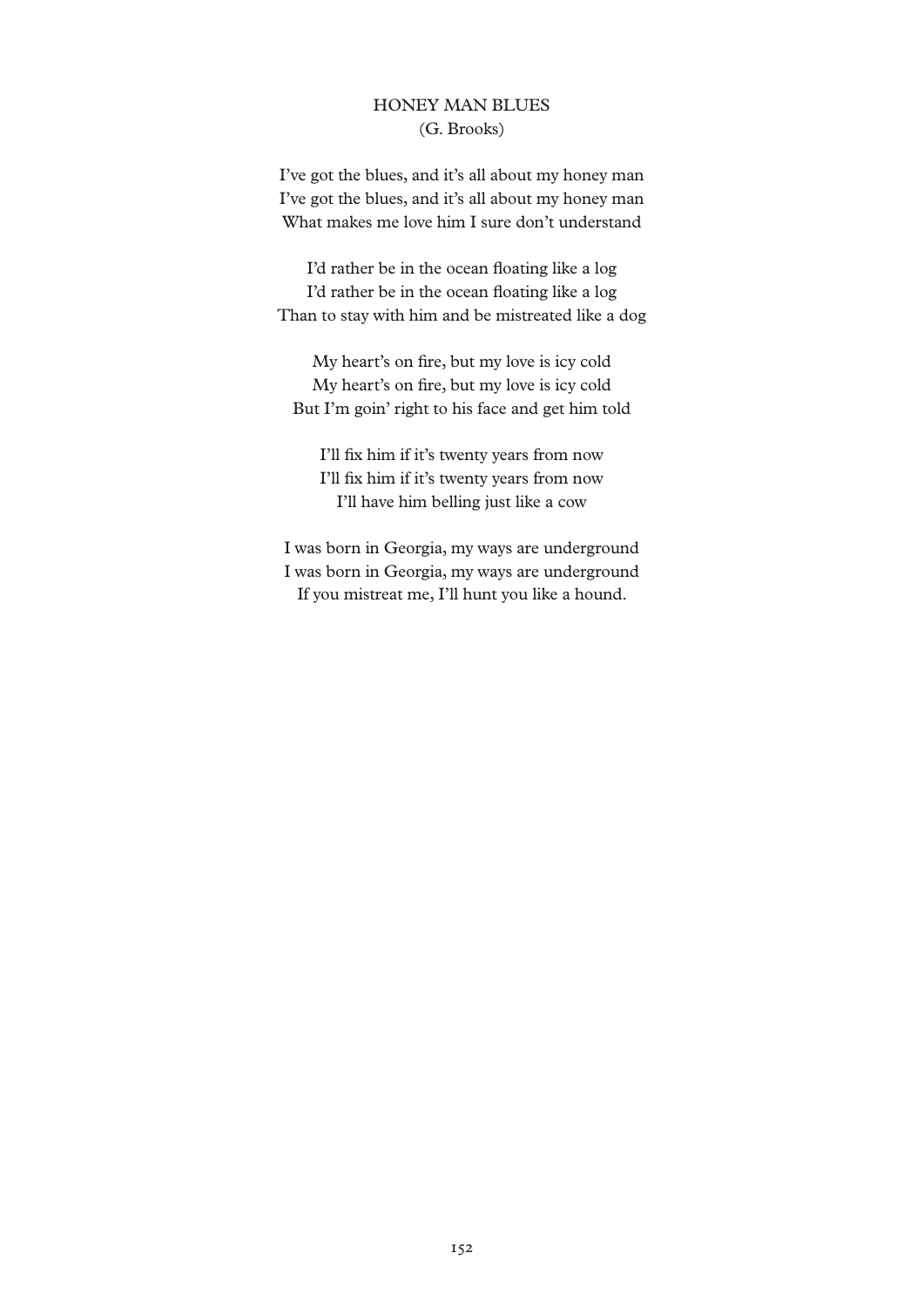#### HOT SPRINGS BLUES (Bessie Smith)

If you ever get crippled, let me tell you what to do Lord, if you ever get crippled, let me tell you what to do Take a trip to Hot Springs, and let 'em wait on you

When they put you in the water and do the bathhouse rag Lord, they'll put you in the water and do the bathhouse rag And if you don't get well, you'll sure come back

With the steam and the sweat and the hot room too With the steamin' sweat, and hot room too If that don't cure you, tell me what will it do

Some come here crippled, some come here lame Some come here crippled, some come here lame If they don't go away well, we are not to blame

Hot spring water sure runs good and hot Hot spring water sure runs bailin' hot I want everybody know it sure comes from a rock.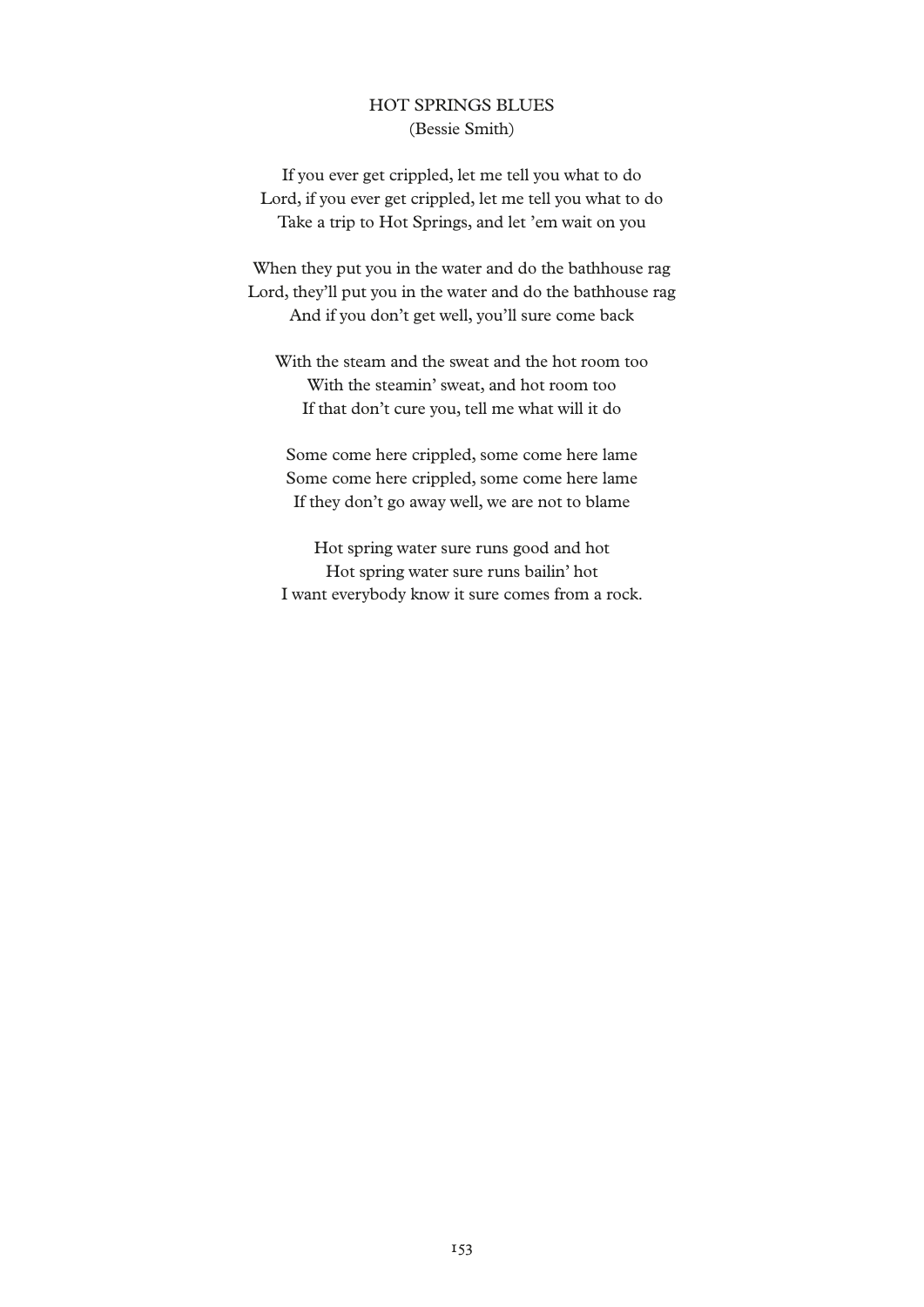#### HOUSE RENT BLUES (T. Wallace)

*[Parlé]* Where's that coal man ? I want a big lump of coal this morning.

*[Chanté]* On a cold, dark and stormy night On a cold, dark and stormy night They want to put me out and it wasn't daylight

There on my door they nailed a sign There on my door they nailed a sign I got to move from here if the rent man don't change his mind

See me comin', put your woman outdoors See me comin', put your woman outdoors You know I ain't no stranger, and I been here before

Lordy, what a feel in', rent man comes a-creepin', in my bed a-sleepin' He left me with those house rent blues.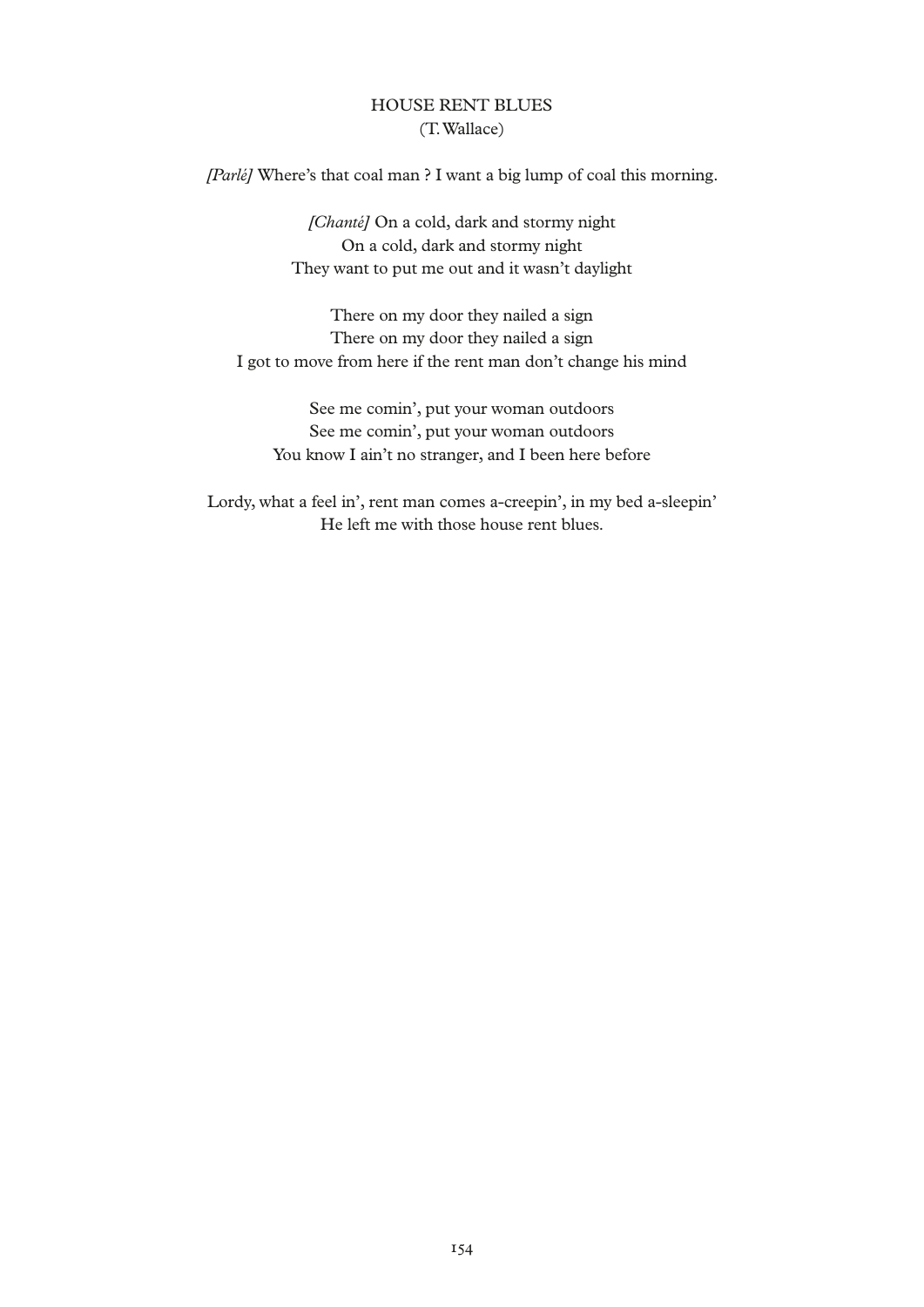# HUSTLIN' DAN (J. Crawford)

Listen, sportin' fell as, all you brown and black gals, too Tell you 'bout a black man, best that ever wore a shoe Hustlin' Dan, he was my man

Talk about your lovers, he could more than satisfy me Master ofmy weakness, everything a man could be Hustlin' Dan, oh, he's my man

He was one good gambler, he would gamble anywhere Knows the game and plays it, always plays it on the square Hustlin' Dan, yes, he's my man

Yes, he was a hustler, ramblers called him Hustlin' Dan Born down on the levee, was a rough and tumble man Hustlin' Dan, mmmm, he's my man

He got sick one mornin' just about the break of day T.B. was upon him, had to send my man away Hustlin' Dan, he was my man

While he was in Denville, sent him money all the time Prayed to the Lord above me, please don't take that man of mine Hustlin' Dan, Lord, he's my man

Since he's gone and left me, bought myself a big forty-four Gonna join my good man, I don't wanna live no more Hustlin' Dan, Lord, he's my man.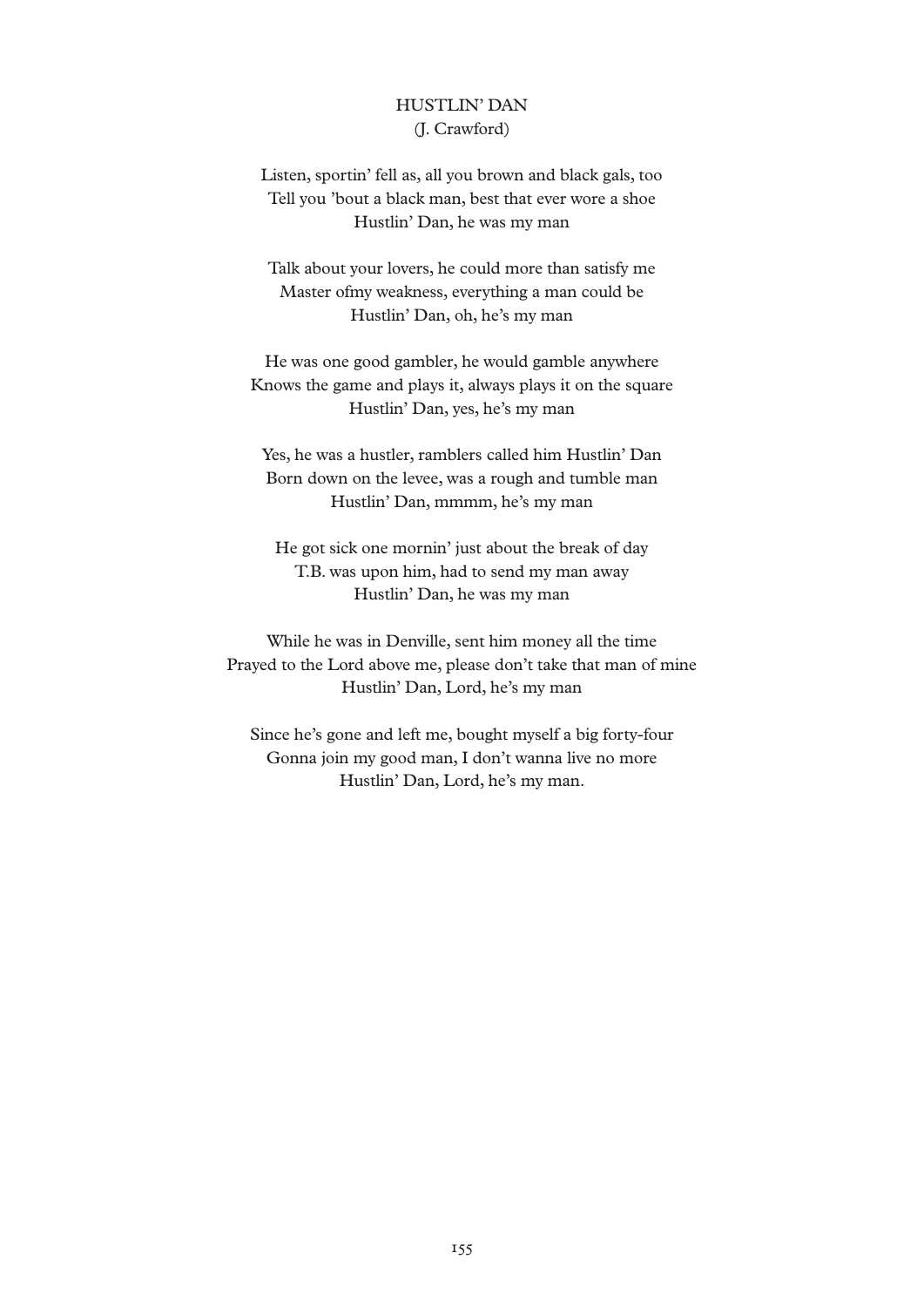# AIN'T GOIN' TO PLAY NO SECOND FIDDLE (Perry Bradford)

Let me tell you, daddy, mama ain't gon' set and grieve Pack up your duds and get ready to leave I've stood your foolishness long enough So now I'm gonna call your bluff

On certain things I'm gonna call your hand So now, daddy, here's my plan I ain't gonna play no second fiddle, I'm used to playin' lead

> You must think that I am blind You been cheatin' me all the time Why did you still flirt ?

> And you know just how it hurt To see you with my chum Do you think that I am dumb ? You cause me to drink When I set down and think And see that you never take heed

I called to your house the other night Caught you and your good gal havin' a fight I ain't gonna play no second fiddle, 'cause I'm used to playin' lead

> I caught you with your good time vamp So now, papa, I'm gon' put out your lamp Now, papa, I ain't sore You ain't gon' mess up with me no more

I'm gonna flirt with another sheep Then you gonna hang your head and weep I ain't gonna play no second fiddle, 'cause I'm used to playin' lead.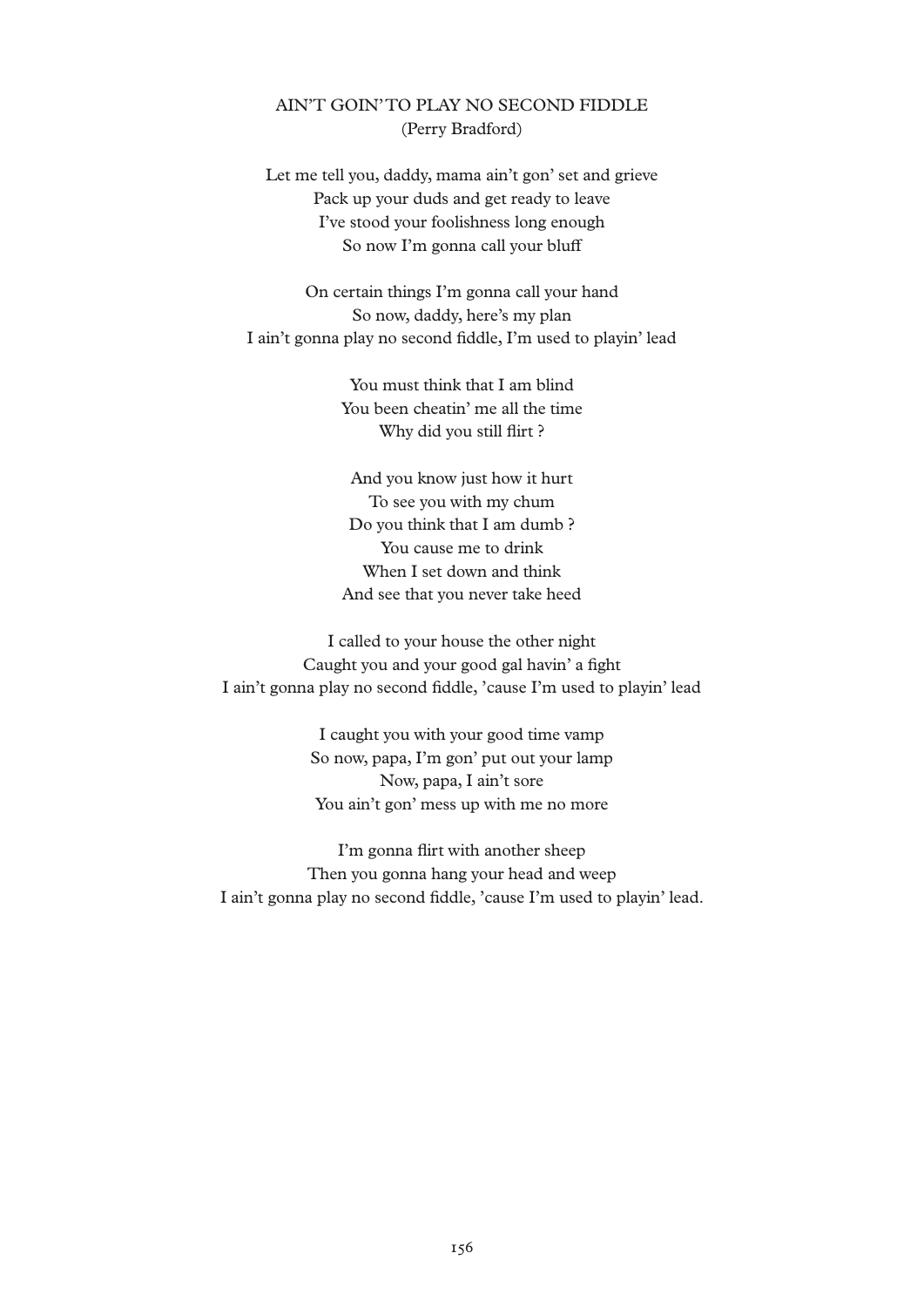# AIN'T GOT NOBODY

(R. Graham et Spencer Williams)

They've been sayin' all around, and I begin to think it's true It's hard to love some man when he don't care for you

Once I had a lovin' man, as good as any in this town But now I'm sad and lonely, he's done throwed me down

I ain't got nobody, nobody, nobody cares for me That's why I'm always sad and lonely Won't some good man take a chance with me ?

I sings good songs all the time Want some brown to be a pal of mine I ain't got nobody, nobody, ain't nobody cares for me

I sings good songs all the time Won't some man be a pal of mine ? I ain't got nobody, nobody, ain't nobody cares for me.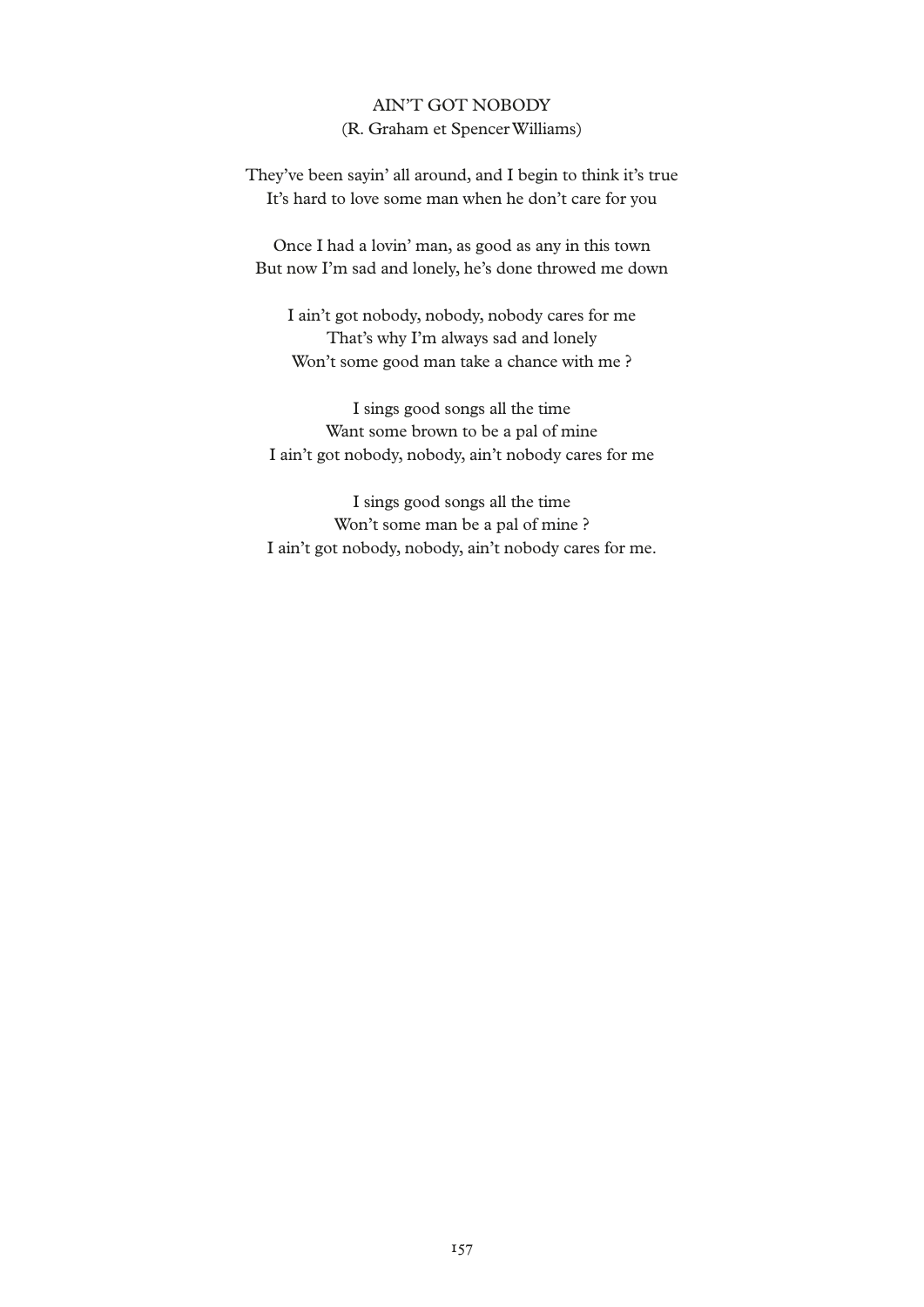# I'D RATHER BE DEAD AND BURIED IN MY GRAVE (P. Fuller)

I'm like a fox without a hole, a ship without a sail Like a dog who's got a dozen cans danglin' on his tail I'd rather be dead and buried in my grave, mean old grave

Just soon to wallow in the mud as to be treated like a hog I feel like I'm somebody's old sheep killin' dog I'd rather be dead and buried in my grave, mean old grave

It's a man has got me sniffin', sniffin' dope and drinkin' gin Yes, it's another one that put me in this old hole I'm in He hurt me when he left, nobody but the Lord can tell I asked him where's he goin', he said, « Go to hell » I'd rather be dead and buried in my grave, mean old grave

Dug a hole for his picture, faced it to the ground Sprinkled salt around to keep him from around I'd rather be dead and buried in my grave, mean old grave

That man is my master and I'm nothin' but a slave That's why I'd rather be dead and buried in my grave, mean old grave.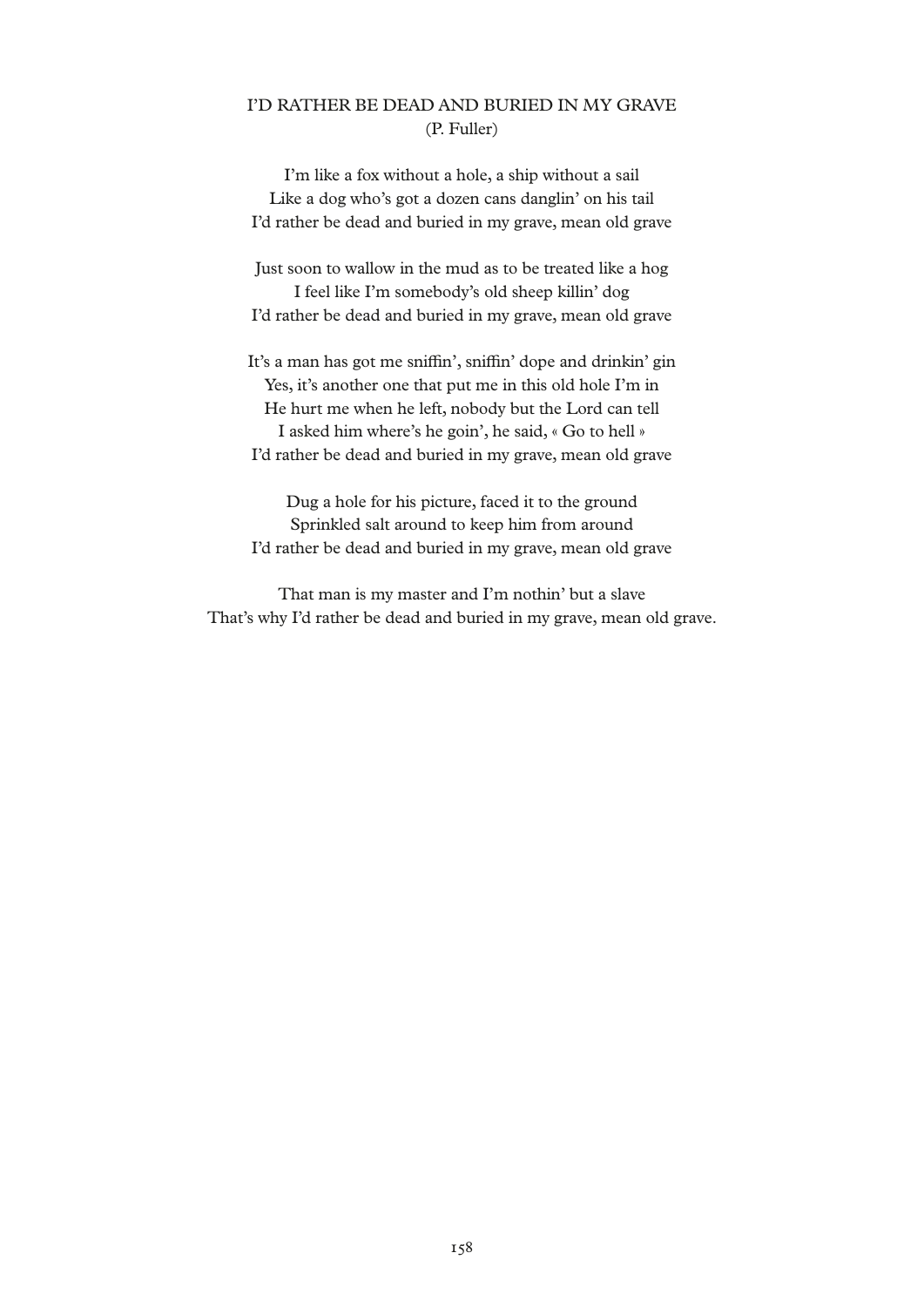#### IF YOU DON'T, I KNOW WHO WILL (Clarence Williams, S. Smith et T. Brymn)

Daddy, I want some furs and things Daddy, I wants a diamond ring

Aeroplanes, motorcars, and such If your little mama ain't askin' too much

From you, from you Won't you give me what I want, daddy, do

> If you don't, I know who will If you don't, I know who will

You may think that I'm just bluffin' But I'm one gal ain't s'posed to want for nothin'

> I've got my wantin' habits on I've had 'em on since this morn'

Man, you've got to help me 'long If you don't, it's goodbye John

Squeeze me 'til I feel the thrill Love me 'til I get my fill

'Cause if you don't and say you won't I know who will, Mr. So-and-so, I know who will

> If you don't, I know who will If you don't, I know who will

You might think that I'm just bluffin' But I'm one gal ain't s'posed to want for nothin'

> I've got my wantin' habits on I've had 'em on since this morn'

Man, you've got to help me 'long If you don't, it's goodbye John

Squeeze me 'til I feel the thrill Love me 'til I get my fill

'Cause if you don't and say you won't I know who will, my other papa, I know who will.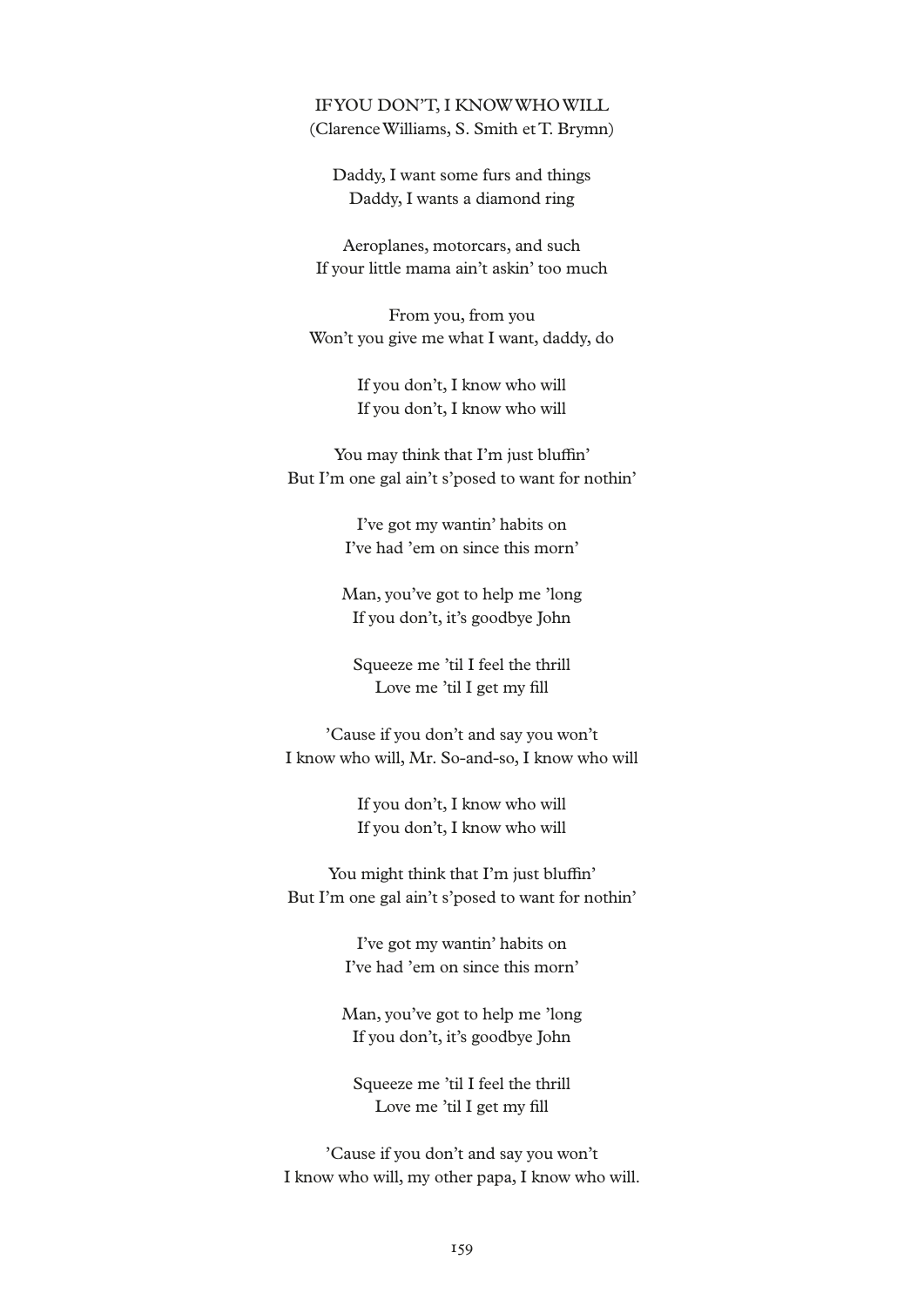#### I'M DOWN IN THE DUMPS (L. Wilson et W. Wilson)

My man's got something, he gives me such a thrill Every time he smiles at me I can't keep my body still

I done cried so much, look like I've got the mumps I can't keep from worryin' 'cause I'm down in the dumps

I had a nightmare last night when I laid down When I woke up this morning my sweet man couldn't be found

I'm going down to the river, into it I'm gonna jump Can't keep from worryin' 'cause I'm down in the dumps

Someone knocked on my do' last night when I was sleep I thought it was that sweet man of mine makin' his 'fore day creep

'Twas nothing but my landlord, a great big chump Stay 'way from my door, Mr. Landlord, 'cause I'm down in the dumps

When I woke up, my pillow was wet with tears Just one day from that man of mine seem like a thousand years

But I'm gonna straighten up, straighter than Andy Gump Ain't no use of me tellin' that lie 'cause I'm down in the dumps

I'm twenty-five years old, that ain't no old maid I got plenty of feel in' and vitality, I'm sure that I can make the grade

I'm always like a tiger, I'm ready to jump I need a whole lots of lovin' 'cause I'm down in the dumps.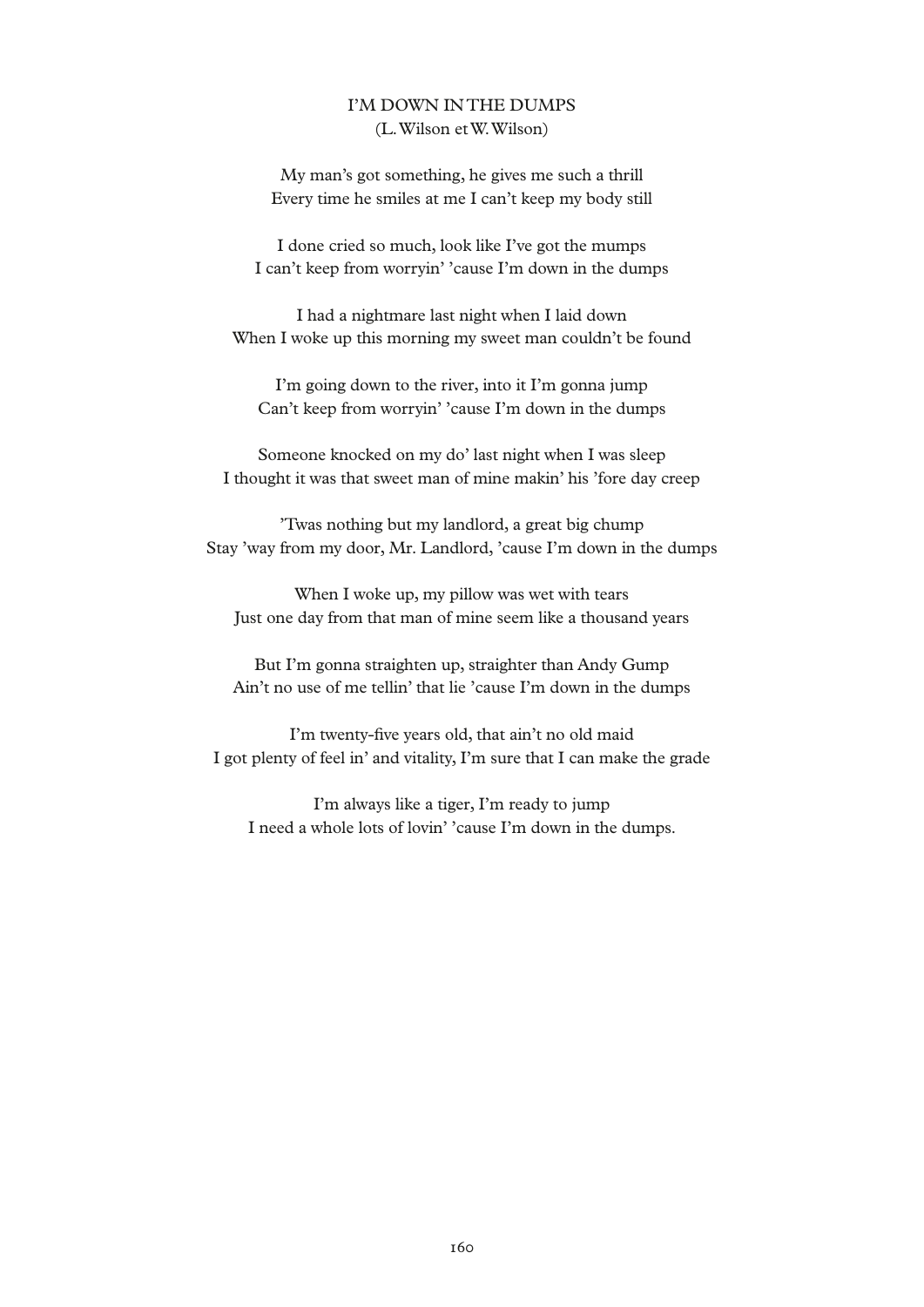# I'M GOING BACK TO MY USED TO BE (T. Cox)

*(Chanté en duo avec Clara Smith)*

I feel sad, you feel blue, I can hardly sleep at night For your man was so unkind and I know I didn't treat him right You goin' back to your first love, 'cause a good man is hard to find I say you have got some grand good man, believe me, he is sure on my mind

I'm goin' back, yeah, you're turnin' back I'm goin' back to my used to be You goin' back, I'm goin' back 'cause my man was so good to me Went out the window when times was rough

*[Parlé]* Look out there, Clara, you know your man was in the pool yard struttin' his stuff

Bessie, I'm goin' back, Clara, you say you're goin' back I'm goin' back to my used to be, and it's this morning

Back to my used to be, what can you use him for Crazy about my used to be, he ain't good lookin' I love my used to be.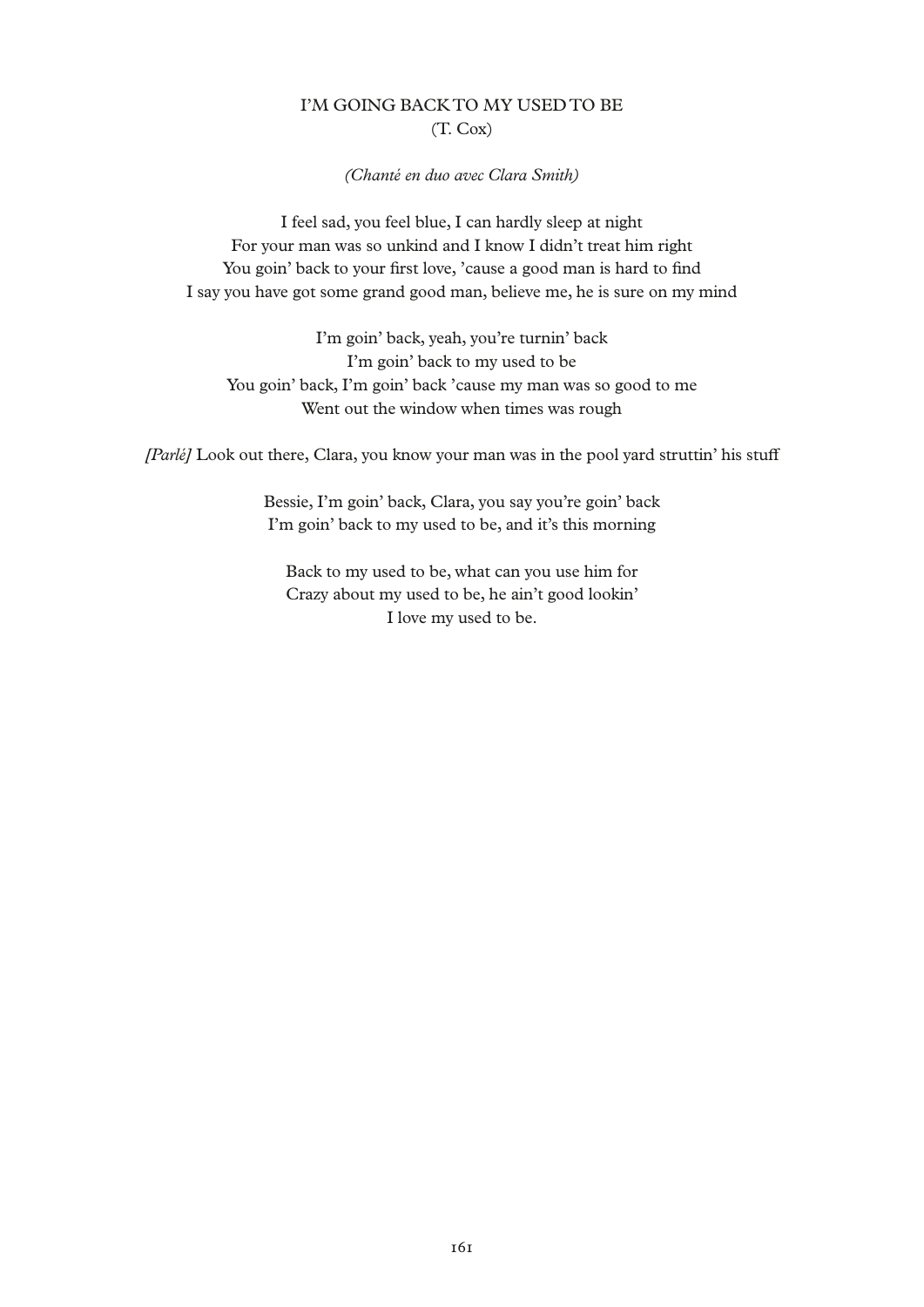#### I'M WILD ABOUT THAT THING (Spencer Williams)

Honey, baby, won't you cuddle near Let sweet mama whisper in your ear I'm wild about that thing It makes me laugh and sing Give it to me, papa, I'm wild about that thing

Do it easy, honey, don't get rough From you, papa, I can't get enough I'm wild about that thing Sweet joy it always brings Everybody knows it, I'm wild about that thing

Please don't hold it, baby, when I cry Gimme every bit of it, else I'll die I'm wild about that thing Sha-da-jing-jing-jing All the time I'm cryin', I'm wild about that thing

What's the matter, papa, please don't stall Don't you know I love it and I wants it all I'm wild about that thing Just give my bell a ring You can press my button, I'm wild about that thing

If you want to satisfy my soul Come on and rock me with a steady roll I'm wild about that thing Gee, I like your ting-a-ling Kiss me like you mean it, I'm wild about that thing

Come on, turn the lights down low When you say you're ready, just say let's go I'm wild about that thing Come on and make me feel it, I'm wild about that thing

All about it when you hold me tight Let me linger in your arms all night I'm wild about that thing My passion's got the fling Come on, hear me cryin', I'm wild about that thing.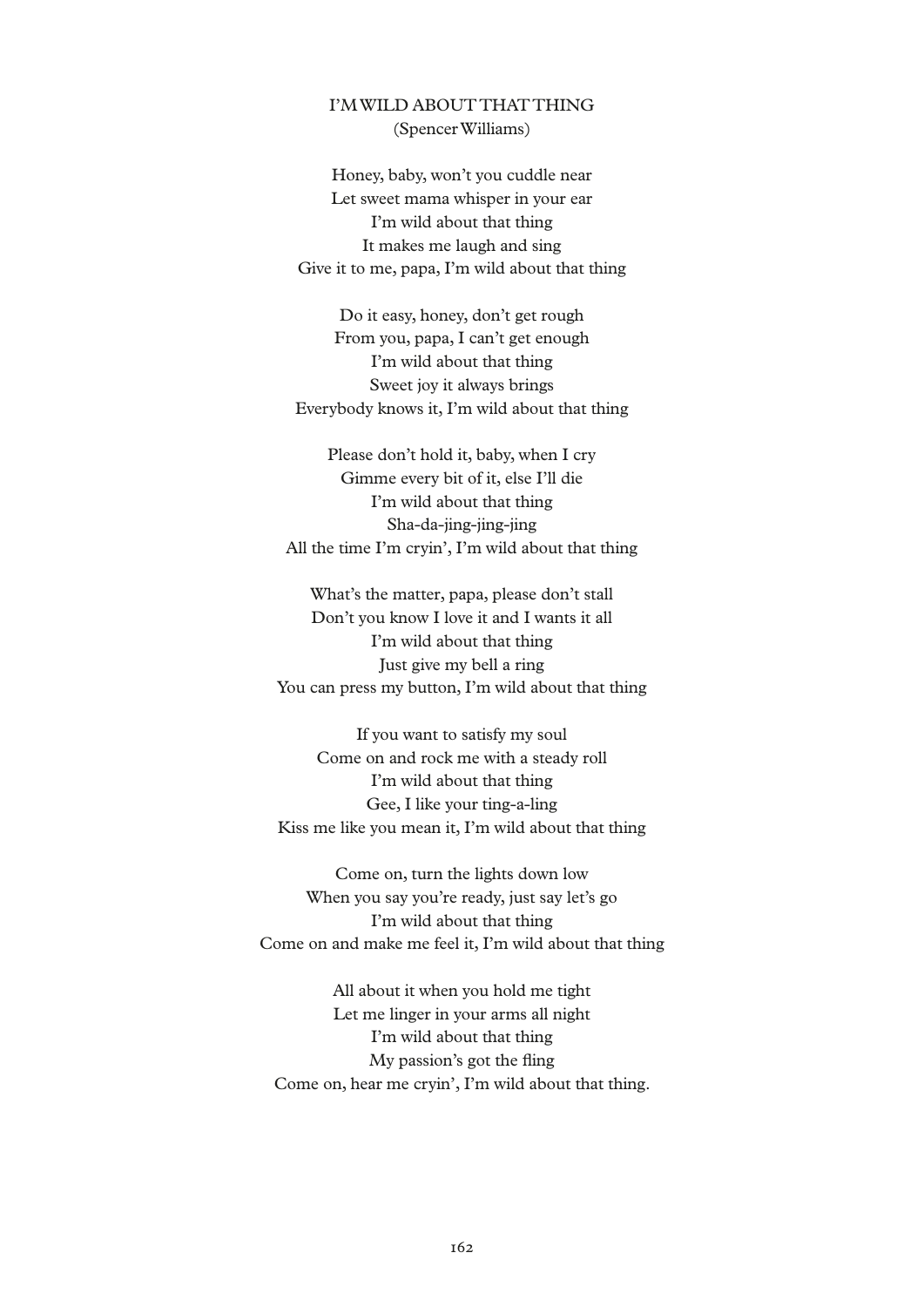#### IN THE HOUSE BLUES (Bessie Smith)

Settin' in the house with everything on my mind Settin' in the house with everything on my mind Lookin' at the clock and can't even tell the time

Walkin' to my window, and lookin' out of my door Walkin' to my window, and lookin' out of my door Wishin' that my man would come home once more

Can't eat, can't sleep, so weak I can't walk my floor Can't eat, can't sleep, so weak I can't walk my floor Feel like hollerin' murder, let the police squad get me once more

They woke me up before day with trouble on my mind They woke me up before day with trouble on my mind Wringin' my hands and screamin', walkin' the floor hollerin' and cryin'

> Catch 'em, don't let them blues in here Catch 'em, don't let them blues in here They shakes me in my bed, can't set down in my chair

Oh, the blues has got me on the go Oh, they've got me on the go They runs around my house, in and out of my front door.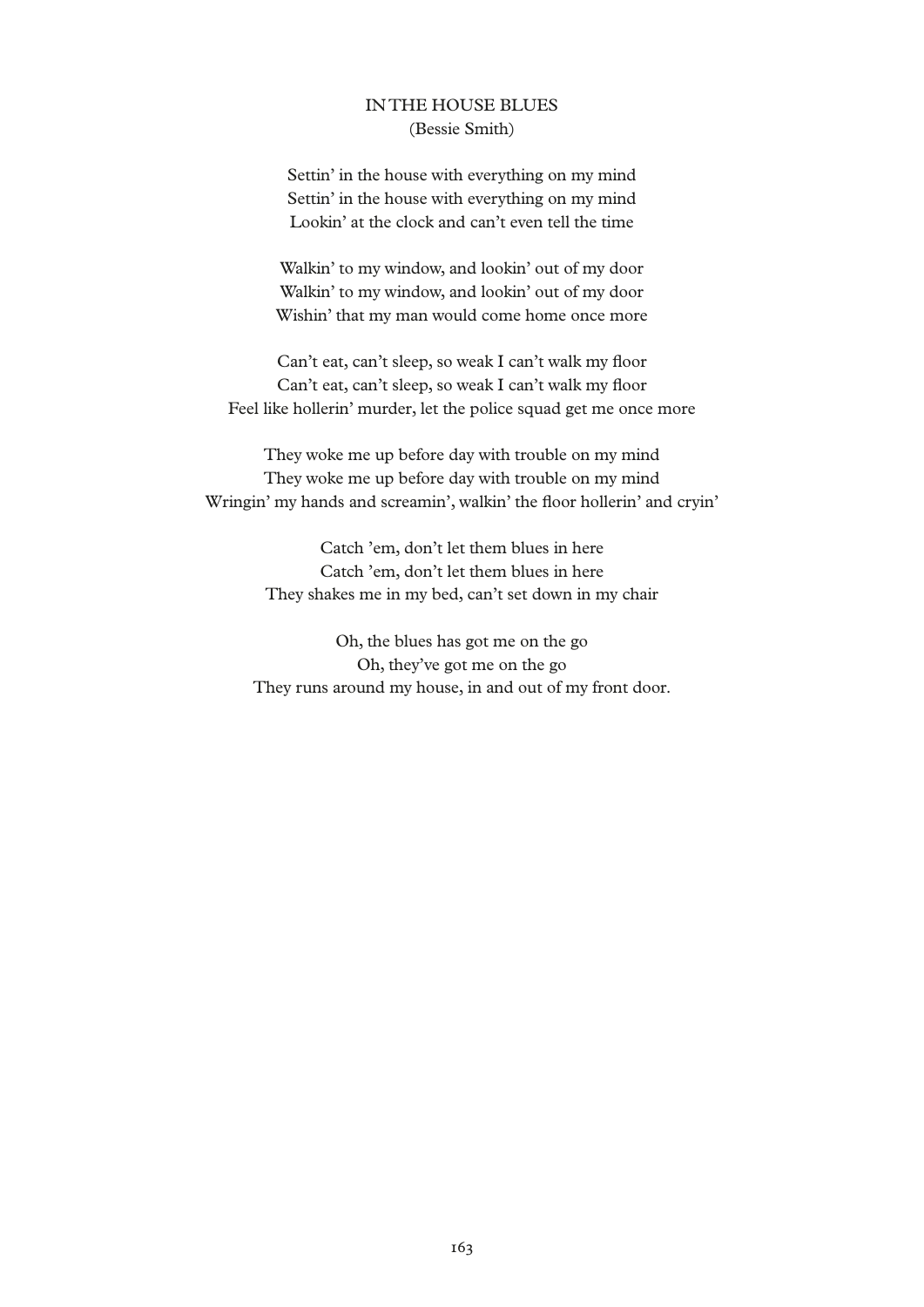# IT MAKES MY LOVE COME DOWN (Bessie Smith)

When I see two sweethearts spoon Underneath the silvery moon It makes my love come down I wanna be around Kiss me, honey, it makes my love come down

Cuddle close, turn out the light Do just what you did last night It makes my love come down, I wanna be in town Sweet, sweet daddy, it makes my love come down

Wild about my toodle-oh When I get my toodle-oh It makes my love come down, want every pound Hear me cryin', it makes my love come down

Likes my coffee, likes my tea Daffy about my stingaree It makes my love come down, I wanna be around Oh, sweet papa, it makes my love come down

If you want to hear me rave Honey, give me what I crave It makes my love come down, actin' like a clown Can't help from braggin', it makes my love come down

Come on and be my desert sheik You so strong and I'm so weak It makes my love come down, to be loveland bound Red hot papa, it makes my love come down

If you want me for your own Kiss me nice or leave me alone It makes my love come down, it makes my love come down Take me bye bye, it makes my love come down

> When you take me for a ride When I'm close up by your side It makes my love come down, ridin' all around Easy ridin' makes my love come down.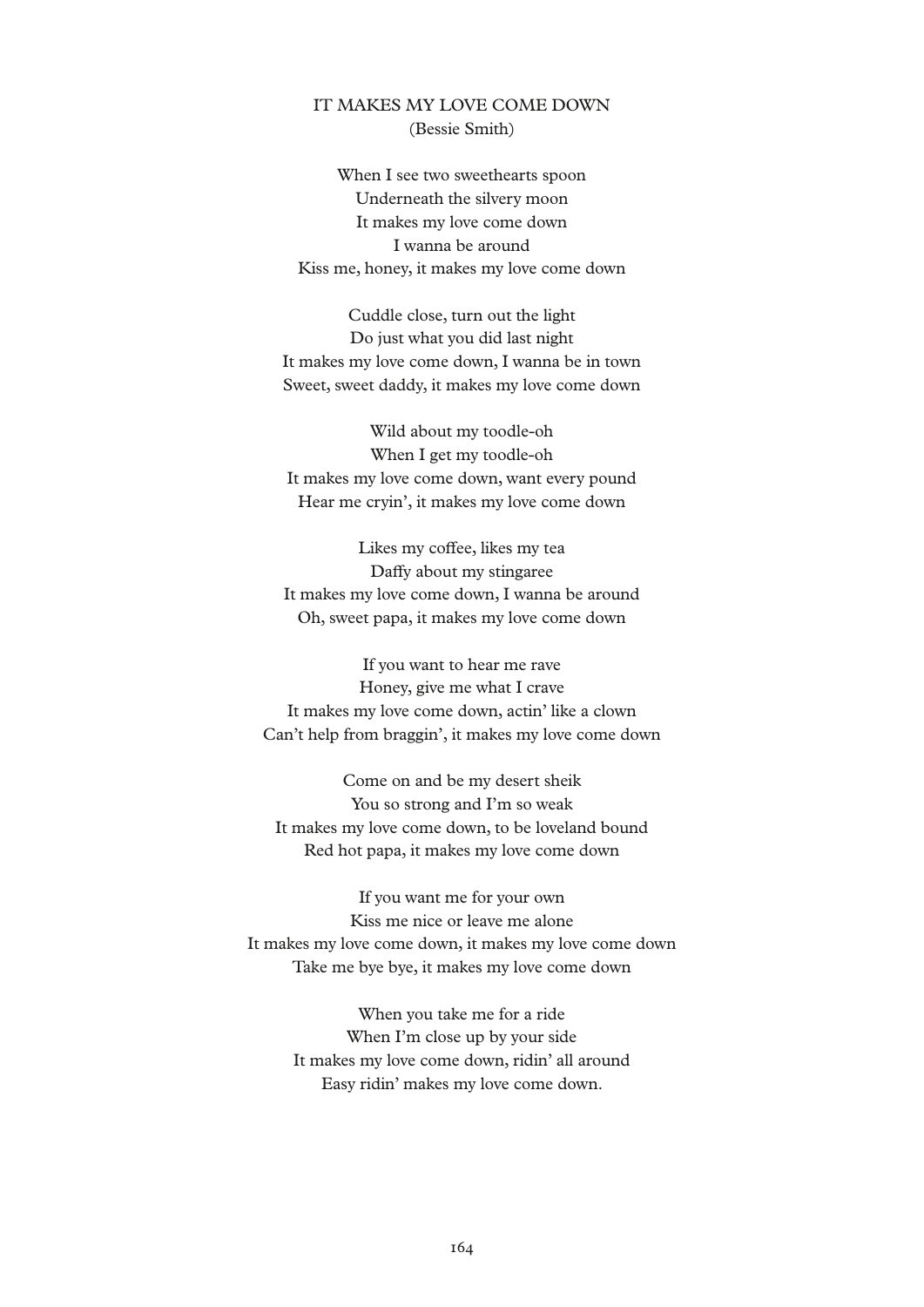# IT WON'T BE YOU (Bessie Smith et L. Miller)

You have really broke my heart I wished I knew before we start I thought you'd always be true That's why I left my home for you

But everything has turned out wrong And you have left me all alone 'Til I made up my mind To get someone who always will be kind

*[Chanté deux fois]* No matter how cruel he may be, it won't be you If he beats me and breaks my heart, it won't be you He may love me and treat me kind Love me so hard I'll lose my mind I'm satisfied to know it won't be you.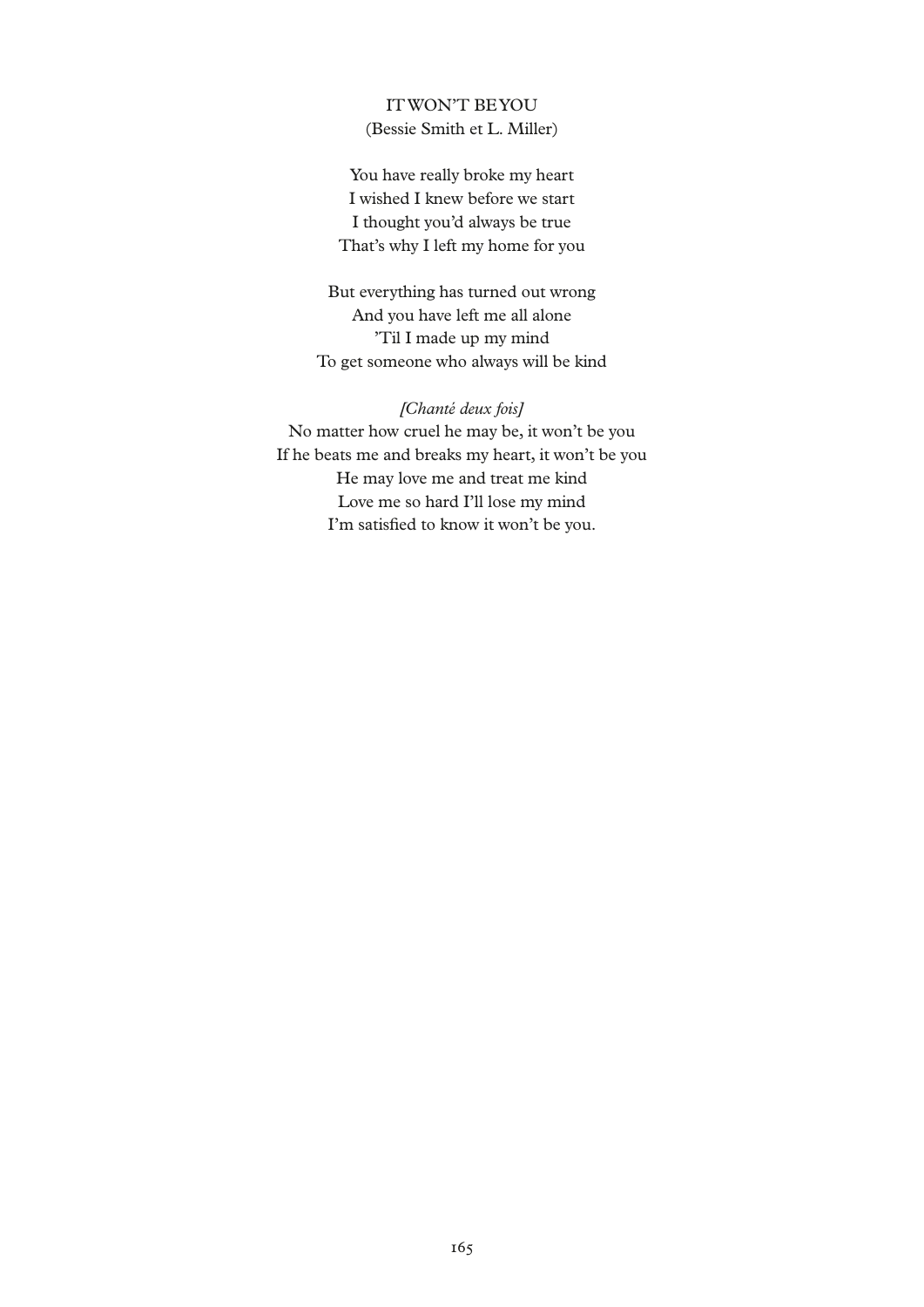#### USED TO BE YOUR SWEET MAMA (L. Miller et Fred Longshaw)

Yes, I'm mad and have a right to be After what my daddy did to me I lavished all my love on him But I swear I'll never love again All you women understand What it is to be in love with a two-time man The next time he calls me sweet mama in his lovin' way This is what I'm going to say

« I used to be your sweet mama, sweet papa But now I'm just as sour as can be So don't come stallin' around my way expectin' any love from me You had your chance and proved unfaithful So now I'm gonna be real mean and hateful I used to be your sweet mama, sweet papa But now I'm just as sour as can be. »

*[Parlé]* I ain't gonna let no man worry me sick Or turn this hair of mine gray Soon as I catch him at his two-time tricks I'm gonna tell him to be on his way To the world I scream, « No man can treat me mean And expect my love all the time » When he roams away, he'd better stay If he comes back he'll find

*[Chanté]* « You've had your chance and proved unfaithful So now I'm gonna be real mean and hateful I used to be your sweet mama, sweet papa But now I'm just as sour as can be. »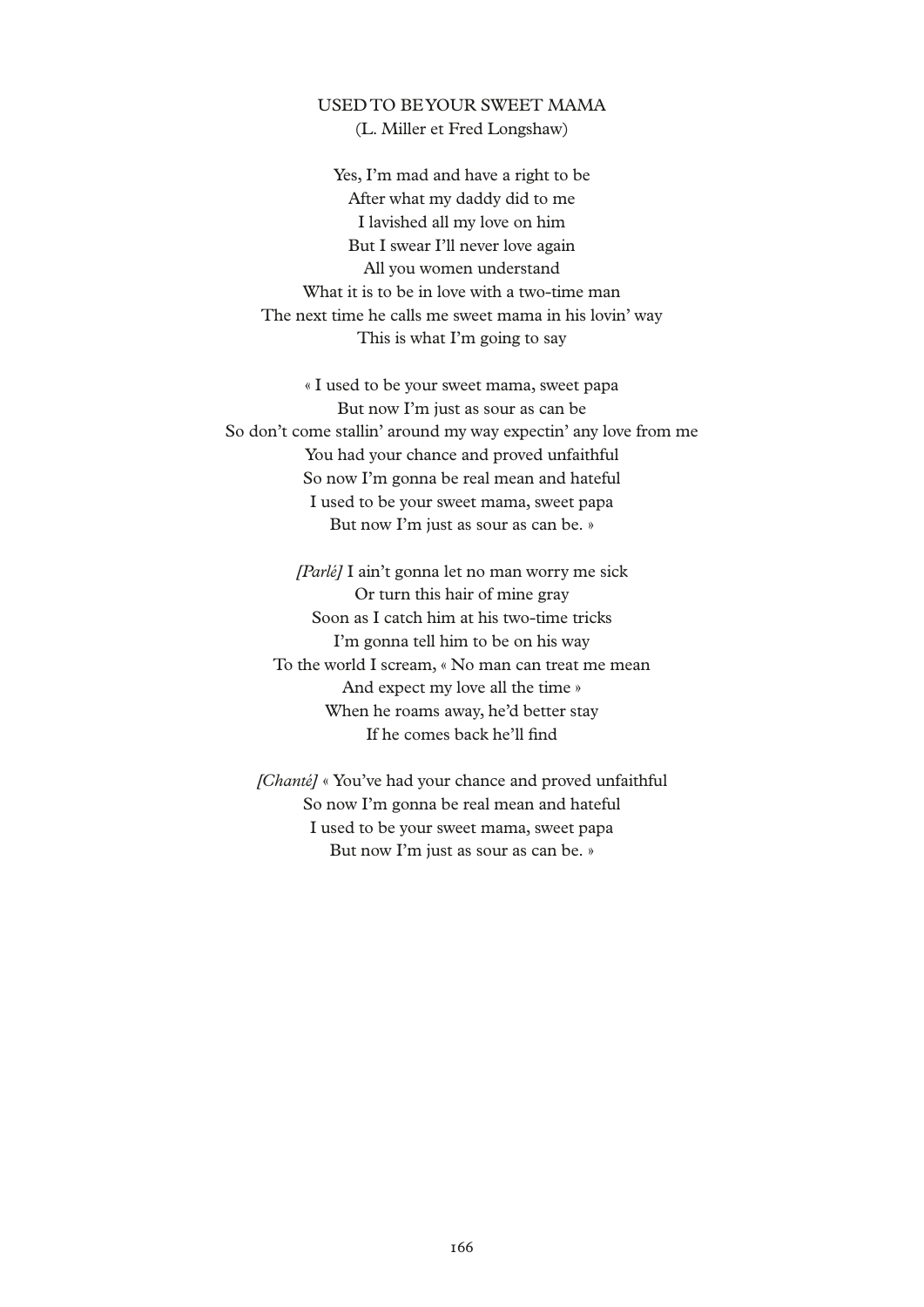# I'VE BEEN MISTREATED AND I DON'T LIKE IT (Fred Longshaw)

Folks, there is somethin' I can't understand Why a good woman gets a no-good man

I'm gonna leave here and the time ain't long Because my man has done me wrong

I've been mistreated and I don't like it, there's no use to say I do I've been mistreated and I don't like it, so I must tell to you

Once upon a time, I stood for all he did Those days are gone, believe me, kid I've been mistreated and I don't like it, there's no use to say I do

Once upon a time I stood for all he did Those days are gone, man, believe me I've been mistreated and I don't like it, Lord, no use to say I do I mean, no use to say I do.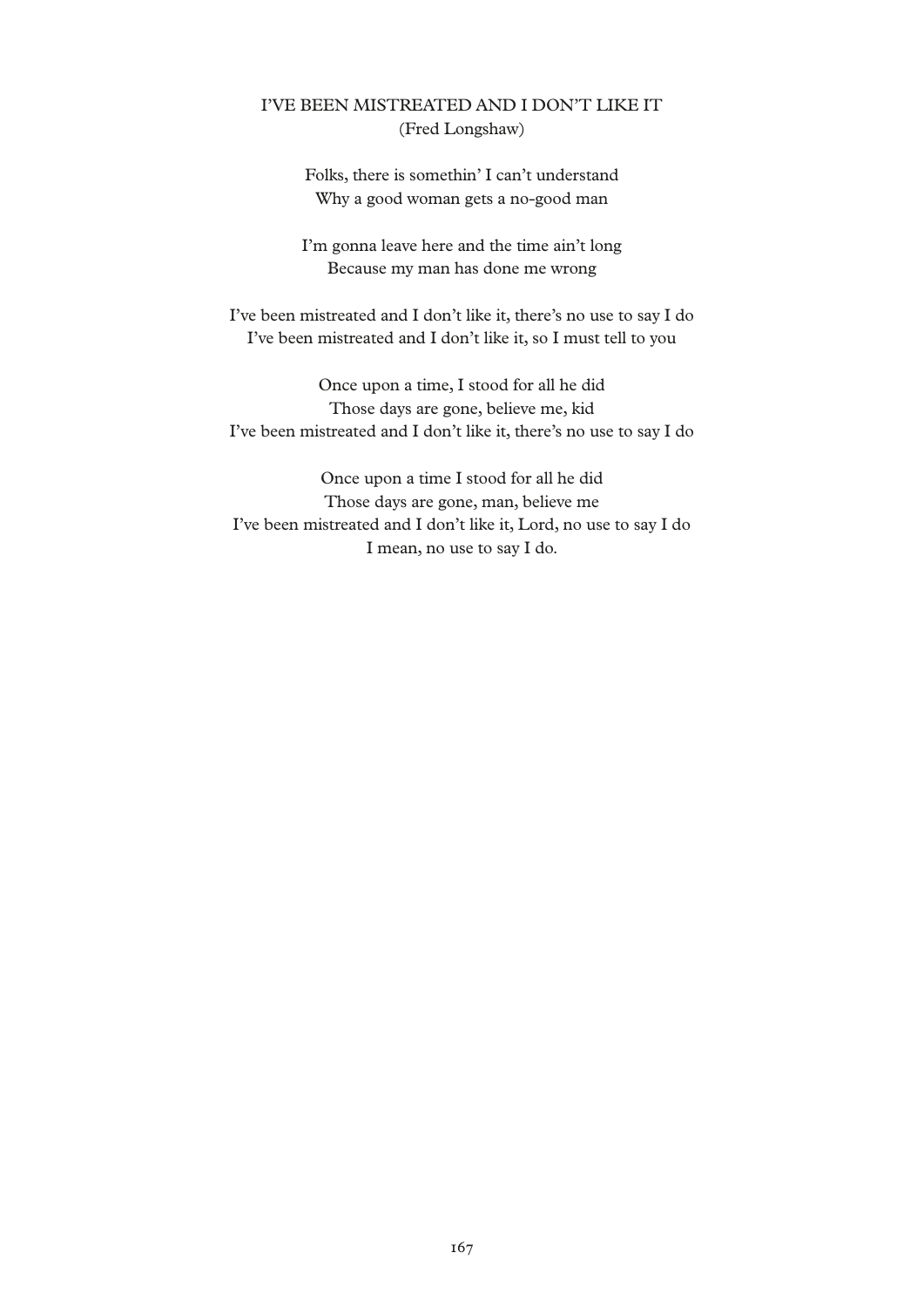#### I'VE GOT WHAT IT TAKES (Clarence Williams et H. Jenkins)

Old stingy Jenny saved up all her pennies Straight to the bank she would go The sharks would hound her, hands around her But none could get her dough

> Jenny's fella was a slick high yella Sent away to jail one day He cried for bail and turned real pale When I heard Jenny say

« I've got what it takes, but it breaks my heart to give it away It's in demand, they wants it every day I've been savin' it up for a long, long time To give it away would be more than a crime »

« Your eyes may roll, your teeth may grit But none of my money will you get You can look in my bankbook, but I'll never let you feel my purse 'Cause I'm one woman b'lieve in safety first, safety first »

« Say, if you want my money, here's my plan I'm savin' it up for a real good man I've got what it takes, but it breaks my heart to give it away »

« I've got what it takes, but it breaks my heart to give it away It's in demand, folks cryin' for it every day I've been savin' it up for a long, long time To give it away would be more than a crime »

« Your eyes may roll, your teeth may grit But none of this small change will you get You can look in my bankbook, but I'll never let you put your hands on my purse Lord, I'm one woman b'lieve in safety first, safety first »

> « Say, if you want my money, here's my plan I'm not savin' it up for no snake-hip man I've got what it takes, but it breaks my heart to give it away. »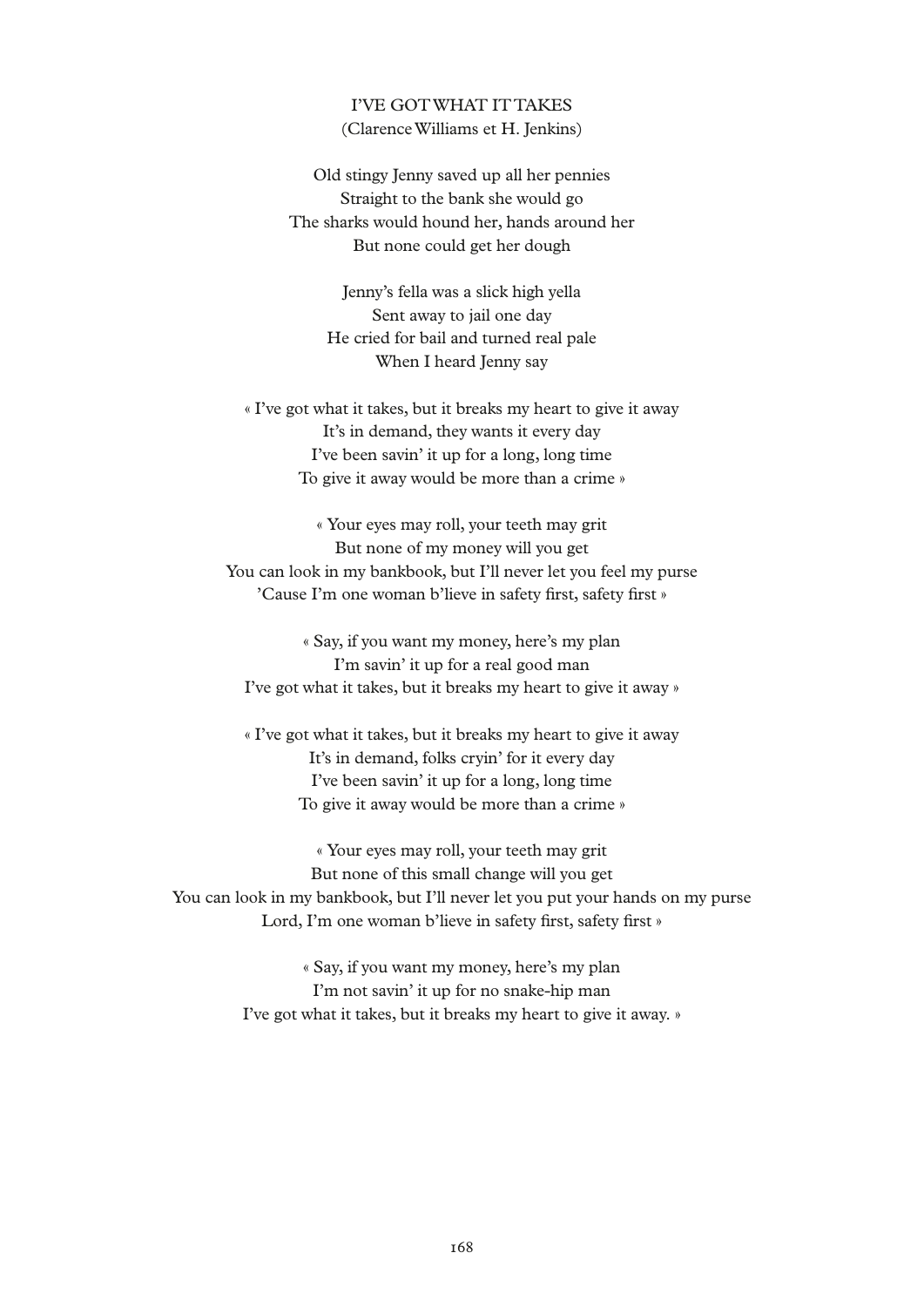#### WANT EVERY BIT OF IT

(Clarence Williams et Spencer Williams)

Listen to my plea this mornin', mama's gonna get you told Pay attention to my warning, 'cause you been actin' quite too bold Everything you give me must suit me to a tee

I want every bit of it or none at all, 'cause I don't like it secondhand I want all your kisses or none at all, give me lots of candy, honey, love is grand Mama likes lovin' both night and day, I don't like no two-time, that is why I say I want every bit of it or none at all, 'cause I don't like it secondhand No, I don't like it secondhand

I want every bit of it or none at all, 'cause I don't like it secondhand I want all your kisses or none at all, love good aplenty, honey, that's my command Mama likes foolin' when lights are low, when you start to makin' love, no one knows I want every bit of it or none at all, 'cause I don't like it secondhand No, I can't use it secondhand.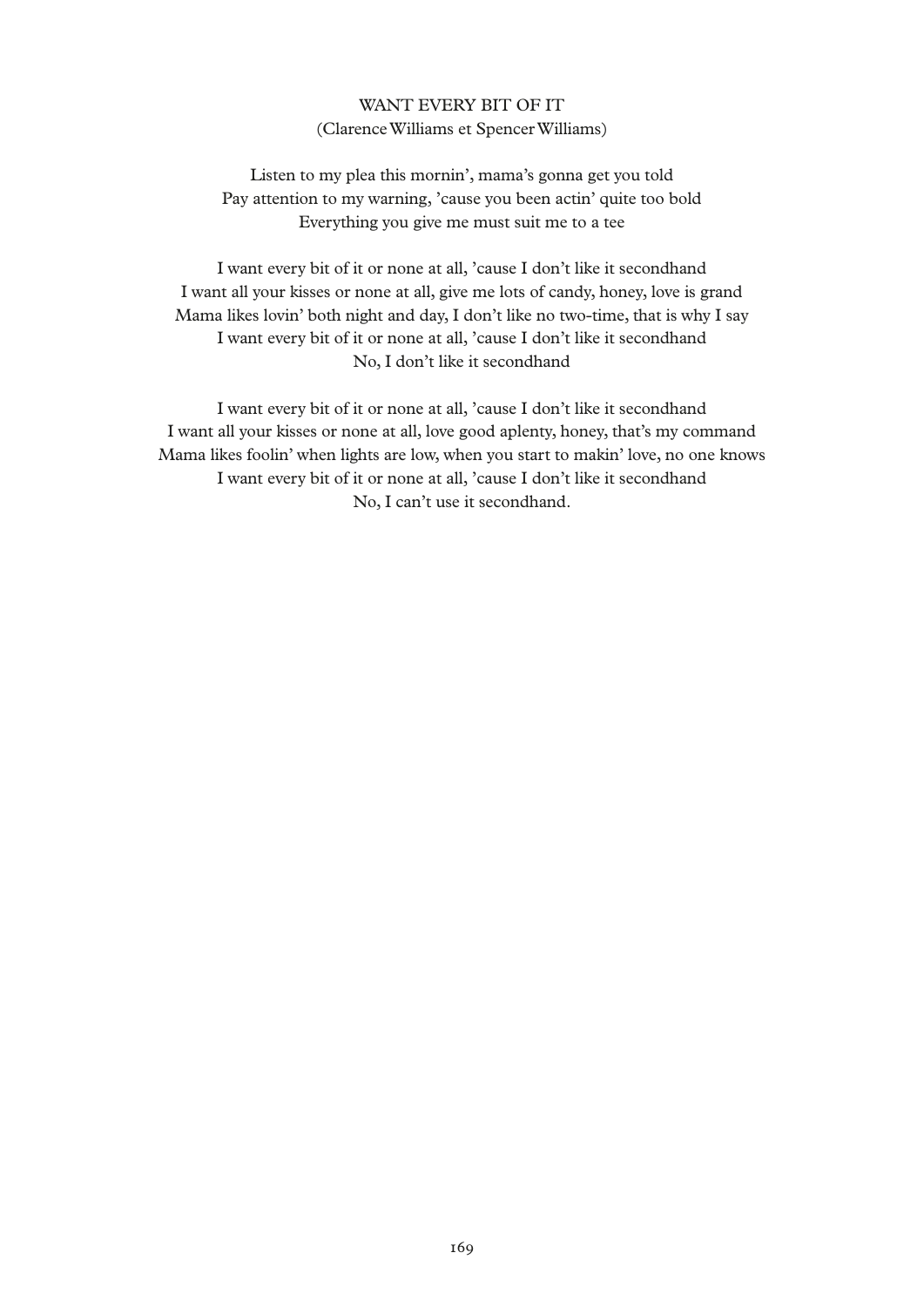# JAIL HOUSE BLUES

(Bessie Smith et Clarence Williams)

Lord, this house is gonna get raided, yes sir !

Thirty days in jail with my back turned to the wall, turned to the wall Thirty days in jail with my back turned to the wall Look here, Mr. Jail Keeper, put another gal in my stall

I don't mind bein' in jail, but I got to stay there so long, so long I don't mind bein' in jail, but I got to stay there so long, so long When every friend I had is done shook hands and gone

You better stop your man from ticklin' me under my chin, under my chin You better stop your man from ticklin' me under my chin 'Cause if he keeps on ticklin', I'm sure gonna take him on in

Good mornin', blues, blues, how do you do, how do you do Good mornin', blues, blues, how do you do Say, I just come here to have a few words with you.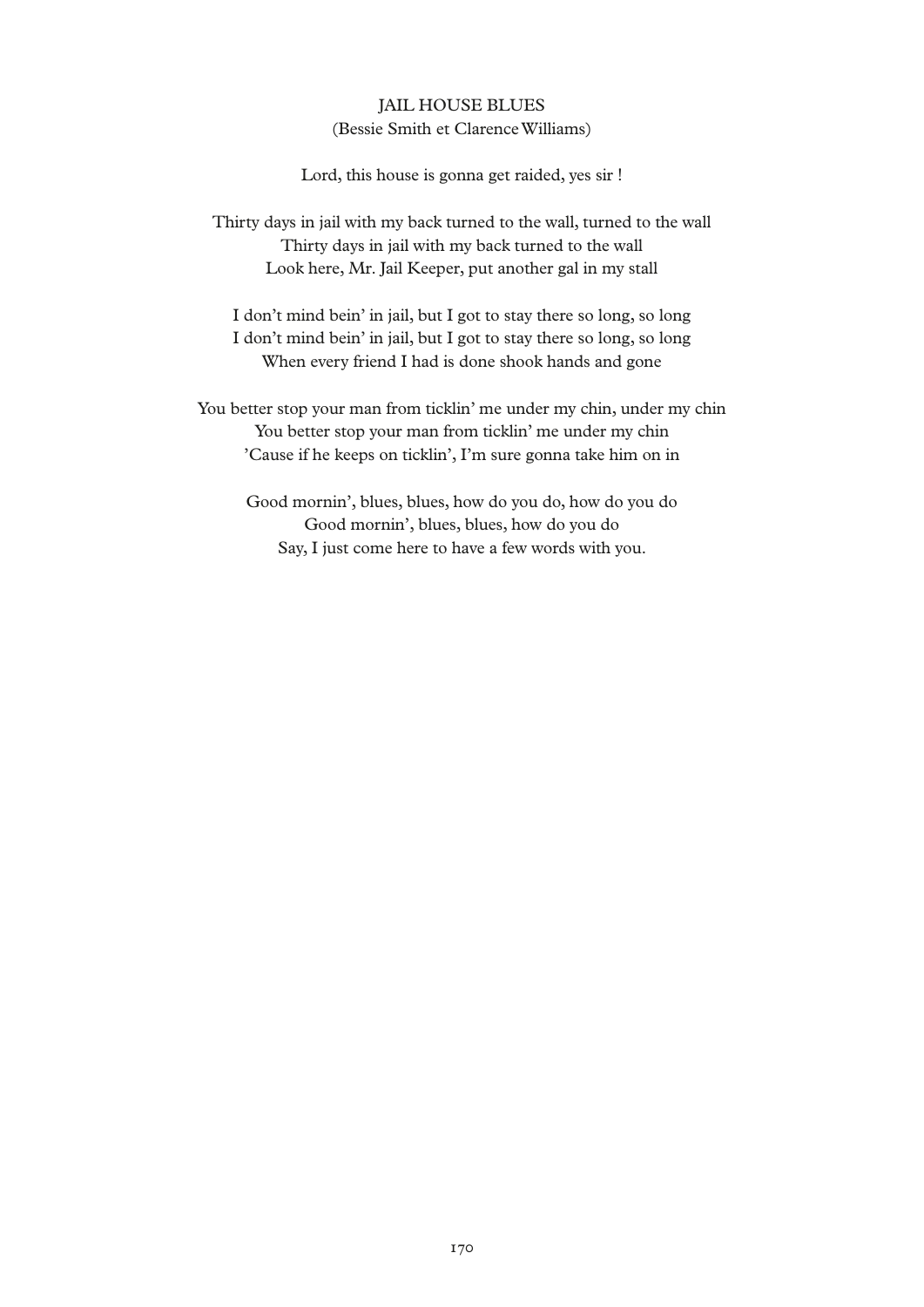### JAZZBO BROWN FROM MEMPHIS TOWN (G. Brooks)

Don't you start no crowin', lay your money down I've got mine on Jazzbo, that Memphis clarinet hound He ain't got no equal nowhere in this land So let me tell you people, 'bout this Memphis man

Jazzbo Brown from Memphis town, he's a clarinet hound He can't dance, he can't sing, but lordy, how he can play that thing He ain't seen no music school, he can't read a note But he's the playinest fool on that Memphis boat

When he wraps his big fat lips 'round that doggone horn Captain out on sea and ship, Lord, carryin' on I could dance a month or so if that fool would only blow Jazzbo Brown, that clarinet hound from Memphis town

Jazzbo Brown from Memphis town, he's a clarinet hound When he blows and pats his feet, makes a butcher leave his meat He don't play no classy stuff like them Hoffman Tales What he plays is good enough for the Prince of Wales

He can moan and he can groan, I ain't foolin' you There ain't nothin' on that horn that old Jazz can't do Set your dime, mark your card, then I'll give you all the odds on Jazzbo Brown, that clarinet hound from Memphis town.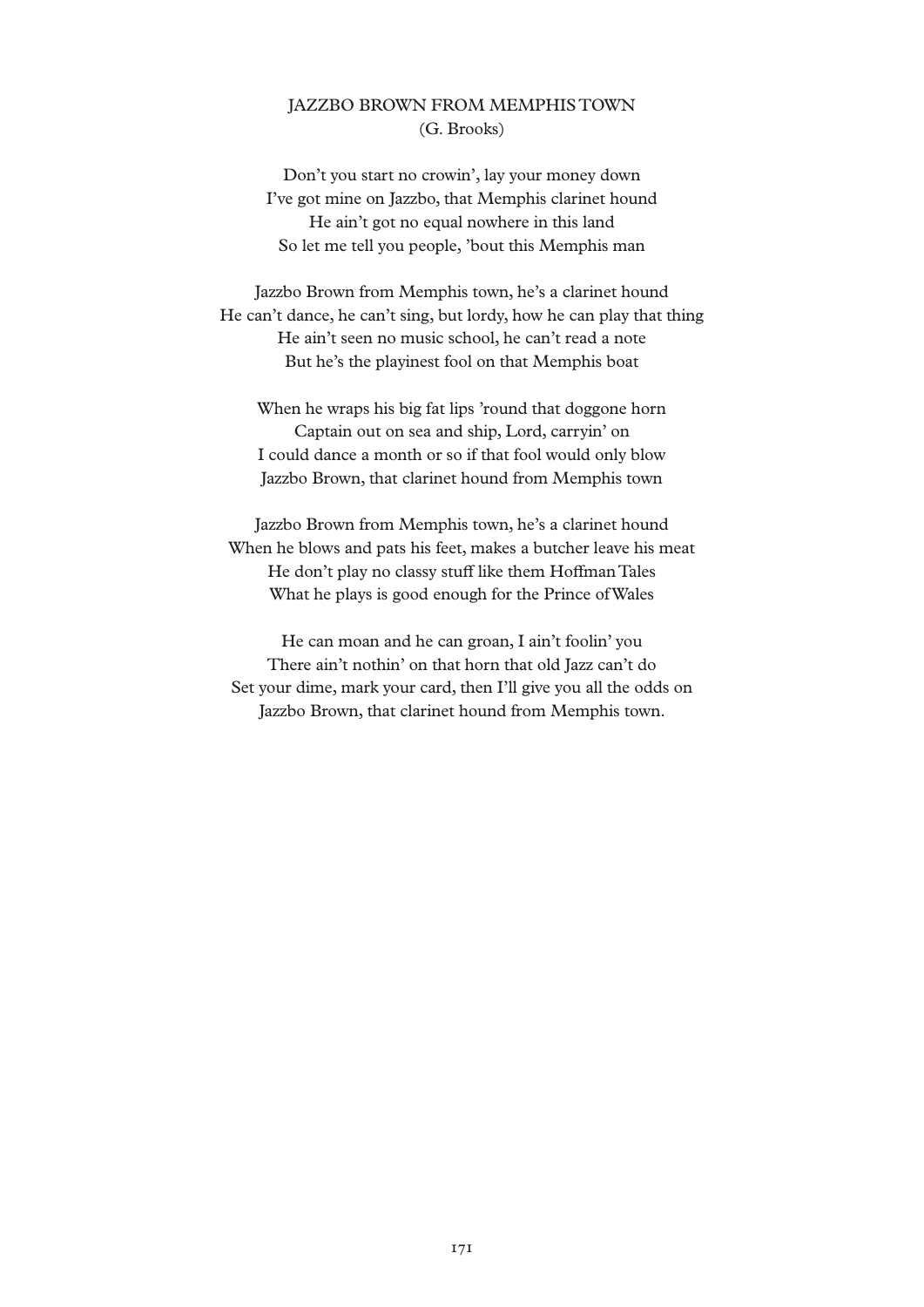# J. C. HOLMES BLUES (G. Horsley)

Listen, people, if you want to hear a story told about a brave engineer J. C. Holmes was the rider's name, a heavyweight wheelman with a mighty fame

J. C. said with a smile so fine, « Woman gets tired of one man all the time Get two or three if you have to hide If the train go and leave you got a mule to ride »

> In the second cabin said Miss Alice Brown « Born to ride with Mr. J. C. or die I ain't good-lookin' and I don't dress fine But I'm a ramblin' woman with a ramblin' mind »

Yes, the conductor hollered, « All aboard » And the porter said « We gotta unload Look-a here, son, we oughta been gone I feel like ridin' if it's all night long »

J. C. said just before he died Two more roads he wanted to ride Everybody wondered what road it could be He said the Southern Pacific and the K and the  $P^{\star}$ 

J. C. said, « I don't feel right I saw my gal with a man last night Soon as I get enough steam just right I been mistreated and I don't mind dyin' »

\* Cette phrase est difficile à comprendre. Un grand nombre de lignes de chemin de fer étaient désignées par des initiales (par exemple: M.6O. pour Mobile 6 Ohio, ou encore I.C. pour Illinois Central), mais il n'est pas certain qu'il soit ici question du K&P Rail Trail.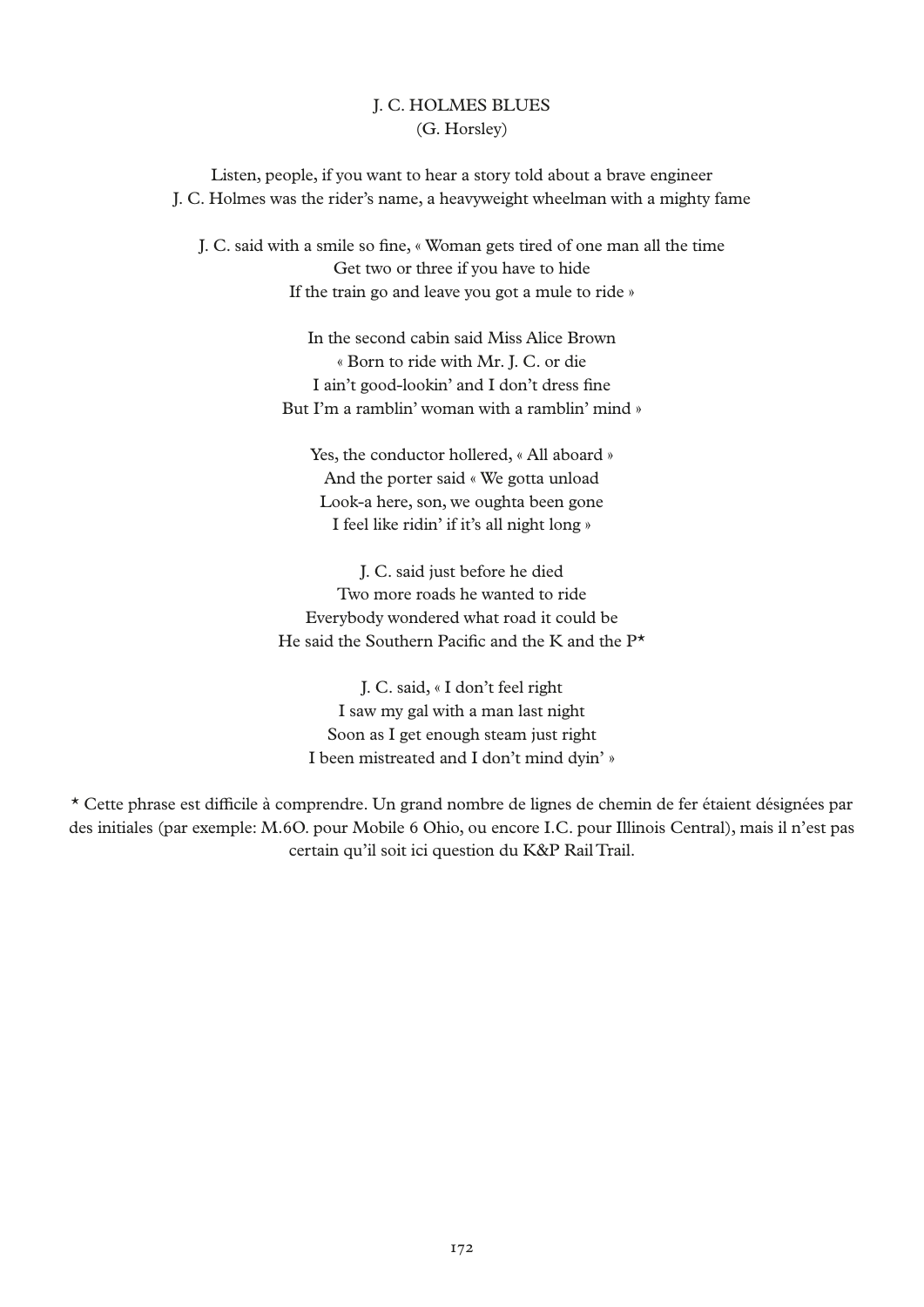#### KEEP IT TO YOURSELF (Clarence Williams)

If your man is nice and sweet, servin' you lots of young pigmeat Oh, yeah, keep it to yourself If you know you are standin' fat, got him worried where you at Oh, yeah, keep it to yourself

He don't fall for no one, he don't call for no one He don't give nobody none of his L.O.V.E, 'cause it's yours If your man is full of action, givin' you a lots ofsatisfaction Oh, yeah, keep it to yourself

If he's gotta have a kiss and a squeeze, makes me weak way down in my knees Oh, yeah, keep it to yourself If he tries to treat you right, give you lovin' every night Oh, yeah, keep it to yourself

He don't fall for no one, he don't call for no one He don't give nobody none of his L.O.V.E, 'cause it's yours With your man you've got the best go, don't broadcast it on nobody's radio Oh, yeah, keep it to yourself.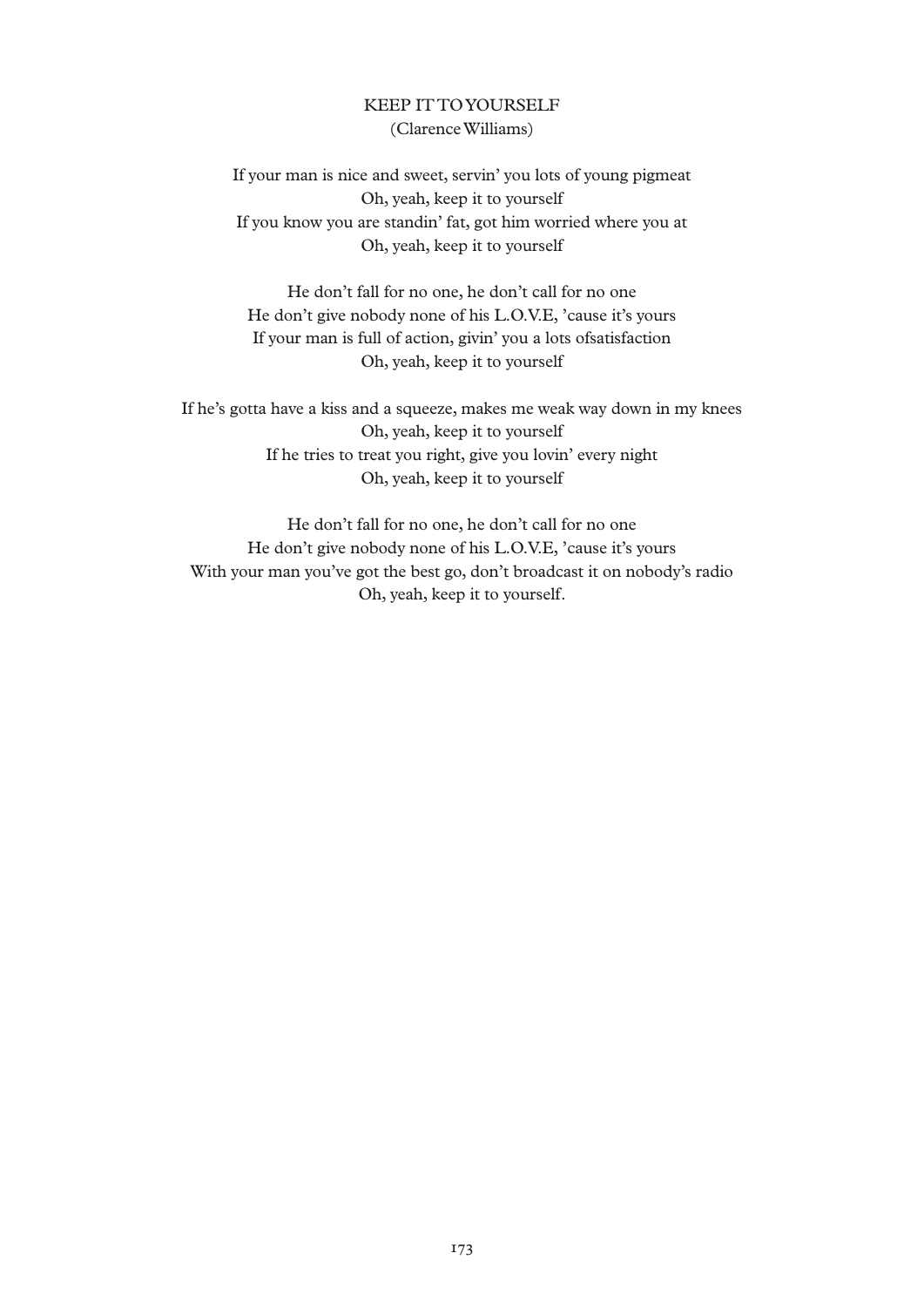# KEEPS ON A-RAININ' (PAPA HE CAN'T MAKE NO TIME) (Spencer Williams et M. Kortlander)

One dark and stormy night Bill Jones was feelin' blue Things didn't seem just right, so he didn't know just what to do

> I said, « Bill, please tell me, ain't you satisfied ? » Bill looked around so pitiful and to me he replied

« Keeps on a-rainin', look how it's rainin', papa he can't make no time Wind keep blowin', cold wind blowin', soon I'll find the seventh line. »

In the wintertime when it's ice and snow, you know your pretty mama's got to have some dough Keeps on a-rainin', look how it's raining, papa he can't make no time

« Ain't the snow just beautiful », some people say, but I'd rather see it in a movie picture play Keeps on snowin', look how it's snowin', papa he can't make no time.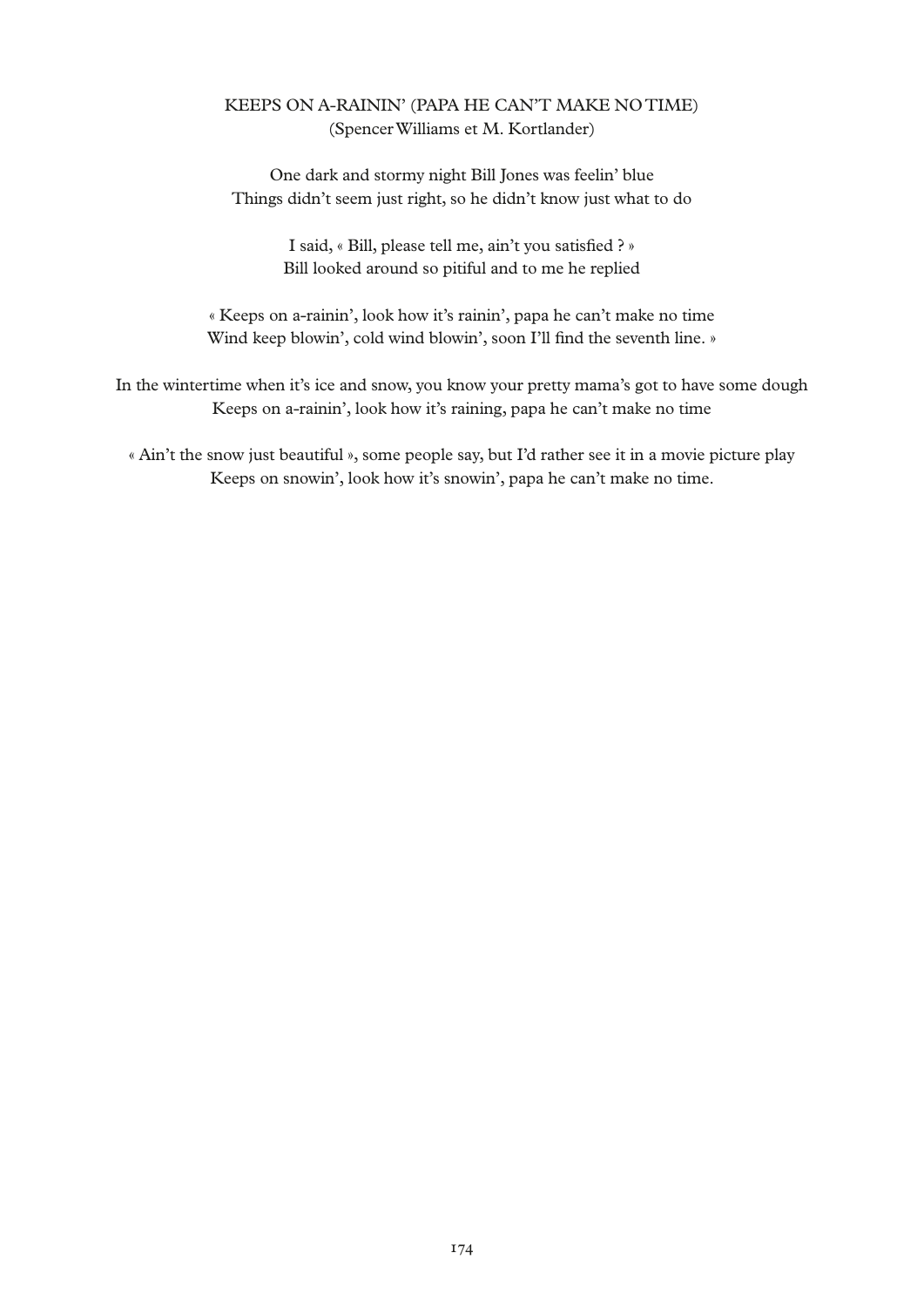#### KITCHEN MAN (Andy Razaf et A. Bellenda)

Madame Bucks was quite deluxe Servants by the score, Pullmans at each door Butlers and maids galore But one day Dan, her kitchen man Gave in his notice he's through She cried, « Oh, Dan, don't go It'll grieve me if you do »

« I love his cabbage, gravy, his hash Daffy about his succotash I can't do without my kitchen man Wild about his turnip tops Likes the way he warms my chops I can't do without my kitchen man »

« Anybody else can leave, and I would only laugh But he means too much to me, and you ain't heard the half Oh, his jelly roll is so nice and hot Never fails to touch the spot I can't do without my kitchen man »

> « His frankfurters are oh, so sweet How I like his sausage meat I can't do without my kitchen man Oh, how that boy can open clams No one else can touch my hams I can't do without my kitchen man »

« When I eat his donuts, all I leave is the hole Anytime he wants to, why, he can use my sugar bowl Oh, his baloney's really worth a try Never fails to satisfy I can't do without my kitchen man. »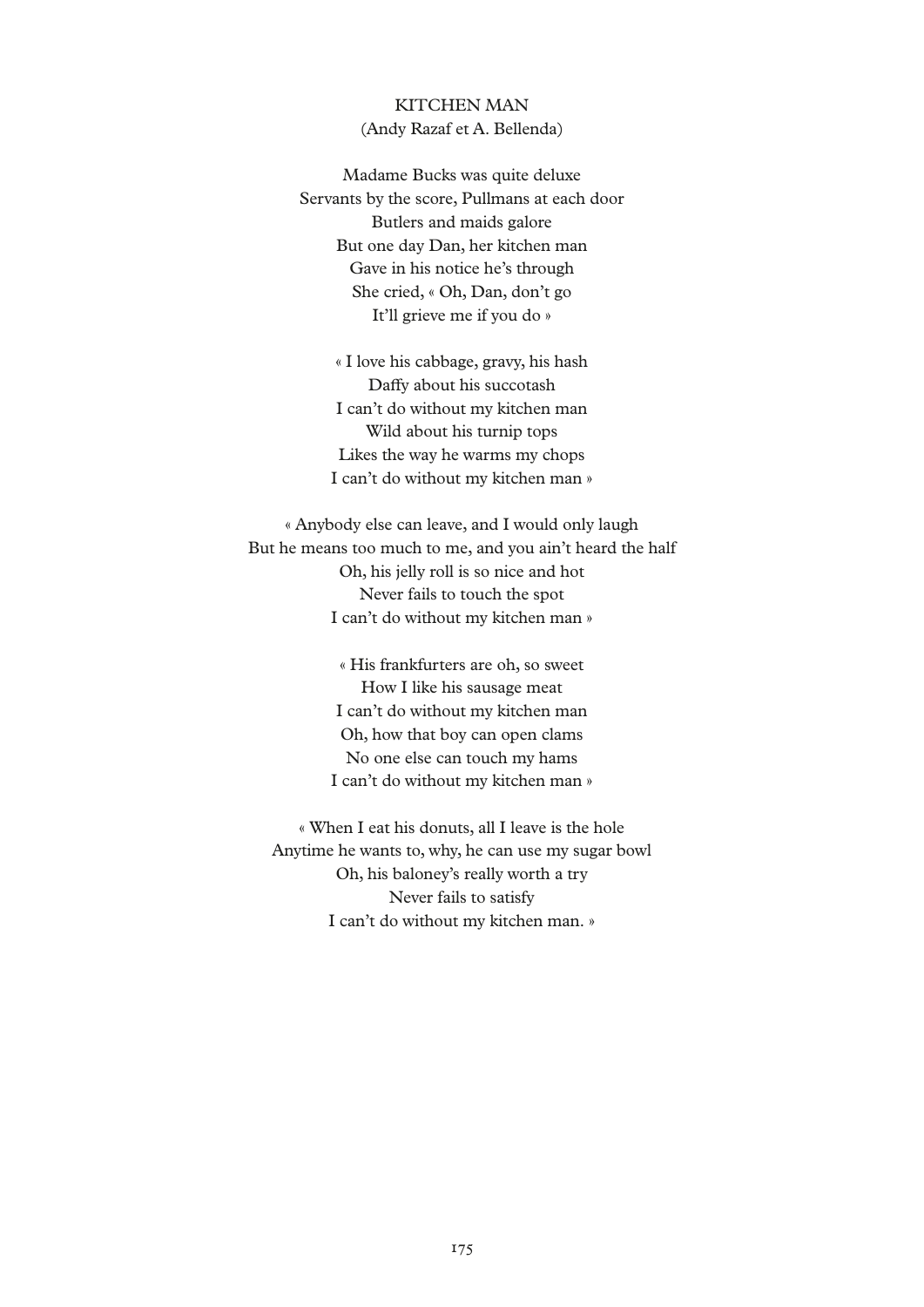#### LADY LUCK BLUES (W. Weber et Clarence Williams)

Bad luck has come to stay, trouble never ends My man has gone away with a girl I thought was my friend

> I'm worried down with tears\* Lordy, can't you hear my prayer

Lady luck, lady luck, won't you please smile down on me Now's the time, friend of mine, I need your sympathy

> I've got a horseshoe on my door I've knocked on wood 'til my hands are sore

Since my man done turned me loose I've got those lady luck blues, I mean I've got those lady luck blues

Lady luck, lady luck, won't you please smile down on me Now's the time, friend of mine, I need your sympathy

> I've got his picture turned upside down I've sprinkled goofer dust all around

Since my man is gone, I'm all confused I've got those lady luck blues, find my good man I've got those lady luck blues.

\* Le dernier mot de cette phrase est quasiment inaudible.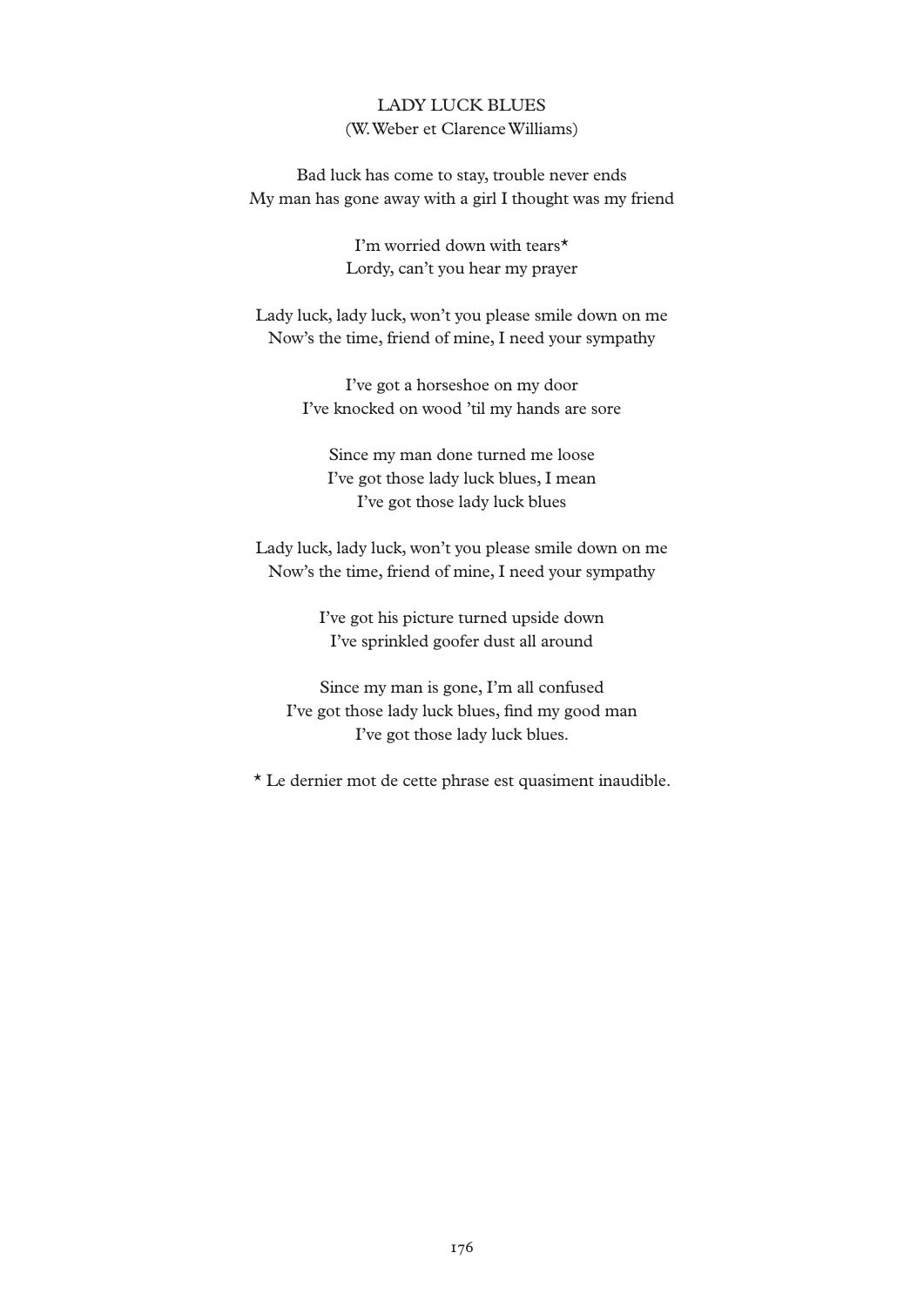# LOCK AND KEY

#### (H. Creamer et J. Johnson)

I can see that you and me will have a terrible fallin' out No one at the barbers' ball will know what it's all about

They'll hear a shot and see you duck, and when the smoke is cleared away Then the band will crawl from behind the stand, and then you'll hear me say

> When I get home I'm gonna change my lock and key When you get home you'll find an awful change in me

If I don't change my mind, another thing you will find That your baby maybe has got another baby on the Pullman line

You did your stuff, so get yourself another home I said it long enough, so pack your little trunk and roam

I used to love you once but you took and made a fool out ofme Oh, when I get home I'm gonna change this old lock and key

*[Parlé]* Take off that suit I bought you, gimme that hat and that red vest, too Take off my watch and gimme my ring, I want them shoes and everything You just got to be the ladies' squeeze, well, let 'em squeeze you in your BVDs If you say much, I'll shoot them off, I'll shoot them off if ! hear you cough

*[Chanté]* 'Cause when I get home I'm gonna change my lock and key When you get home you'll find a place where home used to be

And if I don't change my mind, another thing you will find That your baby maybe has got another baby just as good and kind

You cheated on me, and that's the thing that made me sore I'll change that key, or get myself another door

As far as my concern, you're a gypsy homeless as a flea 'Cause when I get home I'm gonna change my lock and key, believe me !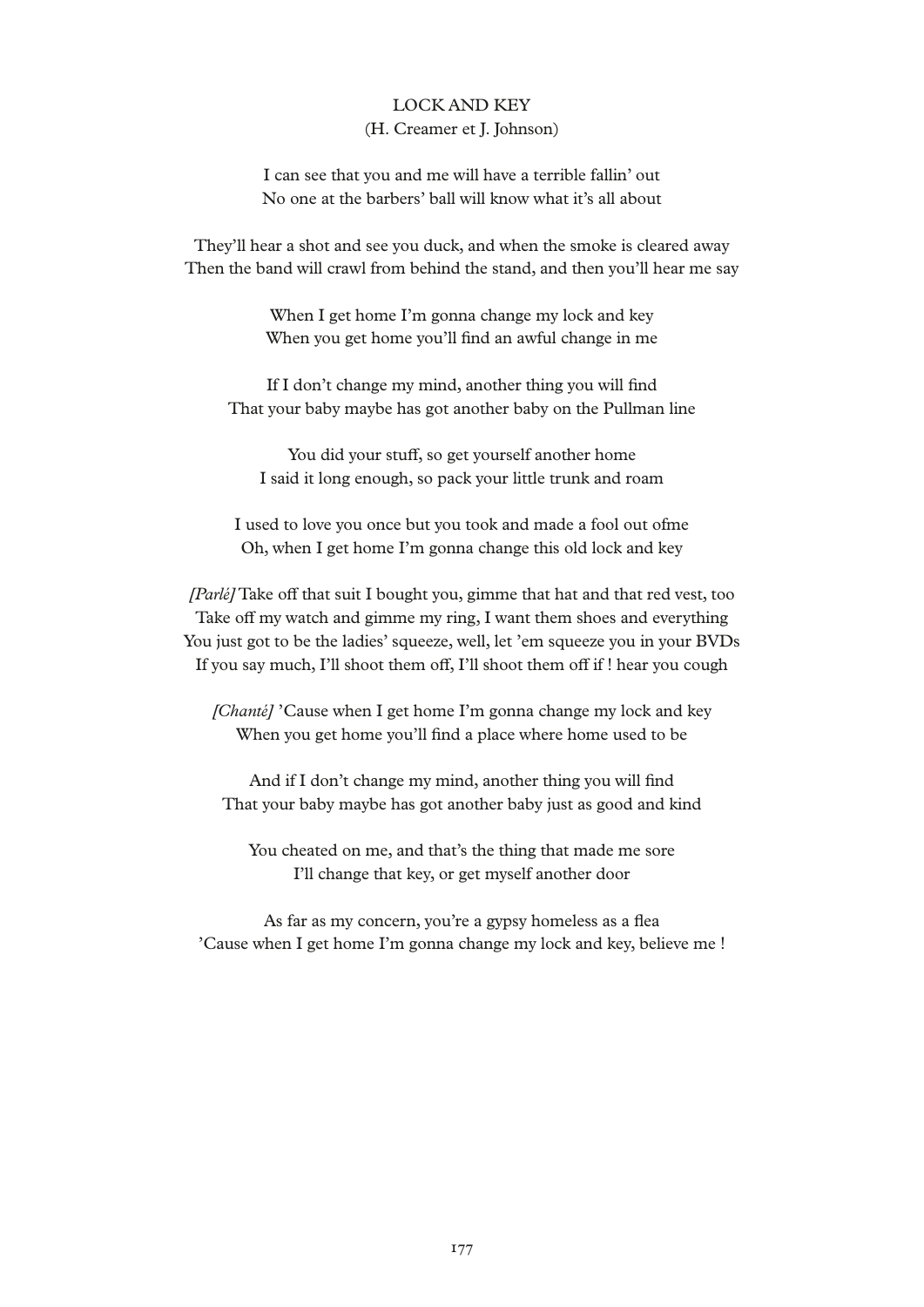# LONESOME DESERT BLUES (Bessie Smith)

A fly will stick to jelly, and wood will stick to glue But a man won't stick to a woman, no matter what she do The wrong way I'm bound to choose

That man of mine is triflin', and he don't mean me right He's got another sweetie, he stays out late at night That is why I've got those desert blues

I'm gonna travel to the desert, out in the western land I'm gonna end my troubles in the burnin' sand

> Temptation I can't refuse For that man of mine I'm bound to lose

My mind is like a rowboat out on the stormy sea He's with me right now, in the morning where will he be ?

Lord, Lord, Lord, Lord, Lord, Lord, Lord, Lord, Lord I'm so nervous, I'm shakin' in my shoes I'm burnin' up, I've got those lonesome desert blues.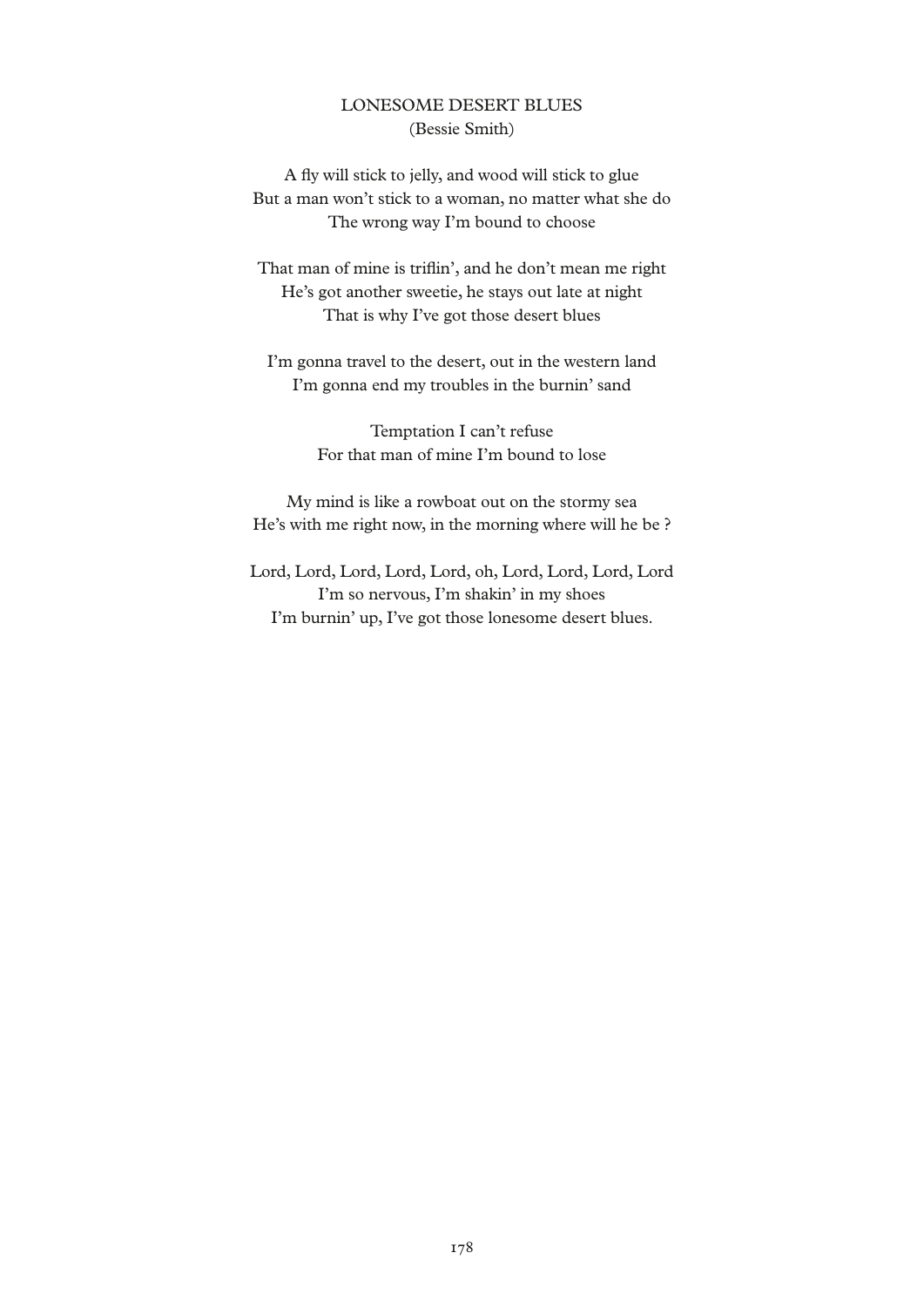# LONG OLD ROAD (Bessie Smith)

It's a long old road, but I'm gonna find the end It's a long old road, but I'm gonna find the end And when I get there I'm gonna shake hands with a friend

> On the side of the road, I sat underneath a tree On the side of the road, I sat underneath a tree Nobody knows the thought that came over me

Weepin' and cryin', tears fallin' on the ground Weepin' and cryin', tears fallin' on the ground When I got to the end I was so worried down

Picked up my bag, baby, and I tried it again Picked up my bag, baby, and I tried it again I got to make it, I've got to find the end

You can't trust nobody, you might as well be alone You can't trust nobody, you might as well be alone Found my long lost friend and I might as well stayed at home.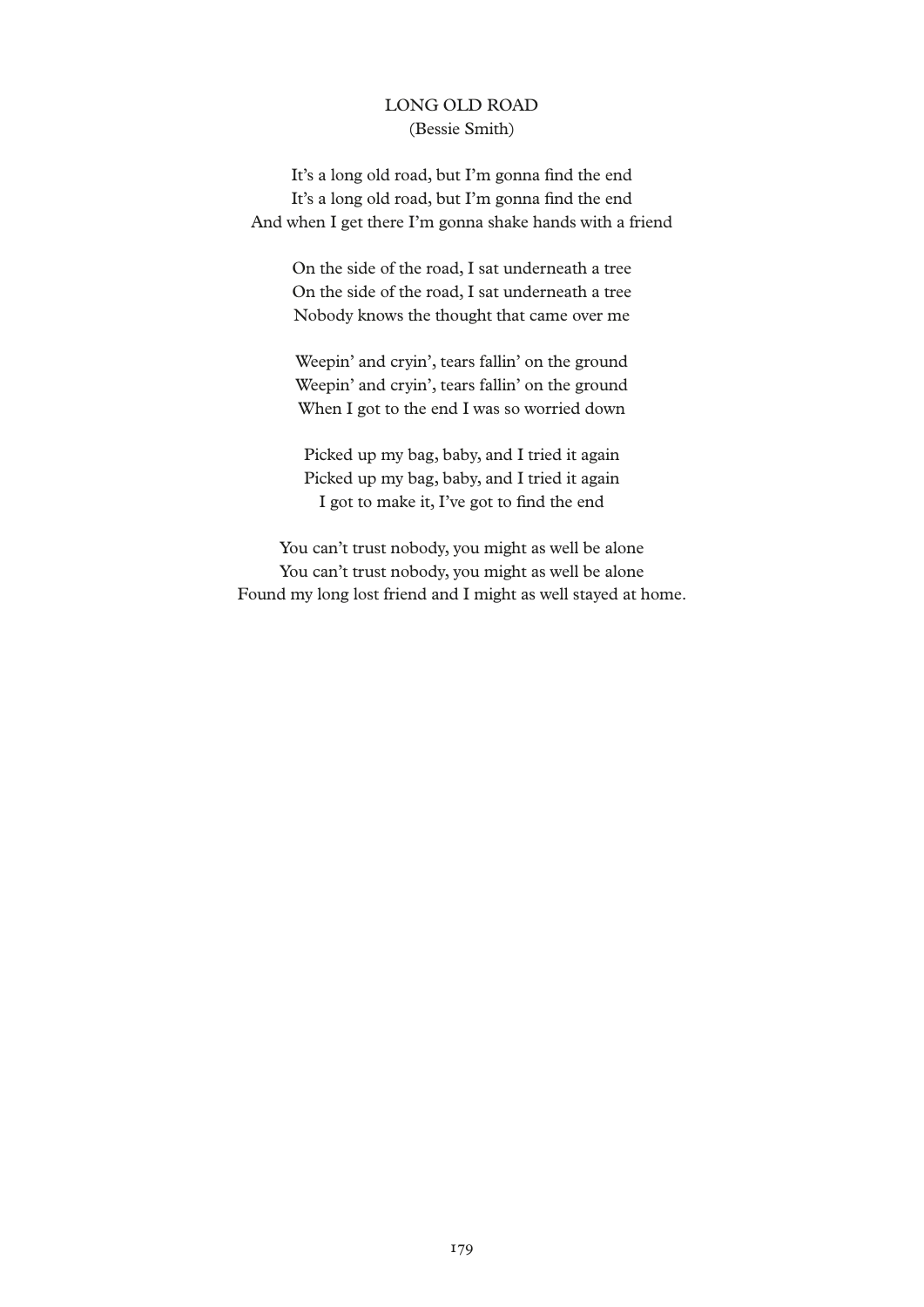# LOOKIN' FOR MY MAN BLUES

(Compositeur inconnu)

Lookin' for my man, he can strut his stuff Lookin' for my man, he can strut his stuff And when he starts a-struttin', I don't know when I've got enough

Hello, Central, give me long distance phone Hello, Central, give me long distance phone I'm lookin' for my man, 'cause he done left me all alone

He's a short black man, listen, people, that ain't all He's a short black man, listen, people, that ain't all He's got what it takes to make these monkey women fall

He's a red hot papa, melt hearts as cold as ice He's a red hot papa, melt hearts as cold as ice Girls, ifhe ever love you once, you bound to love him twice

I'm lookin' for that man, I'm gonna stop singin' these blues I'm lookin' for that man, I'm gonna stop singin' the blues I'll walk 'til I find him, if I wear out this last pair of shoes.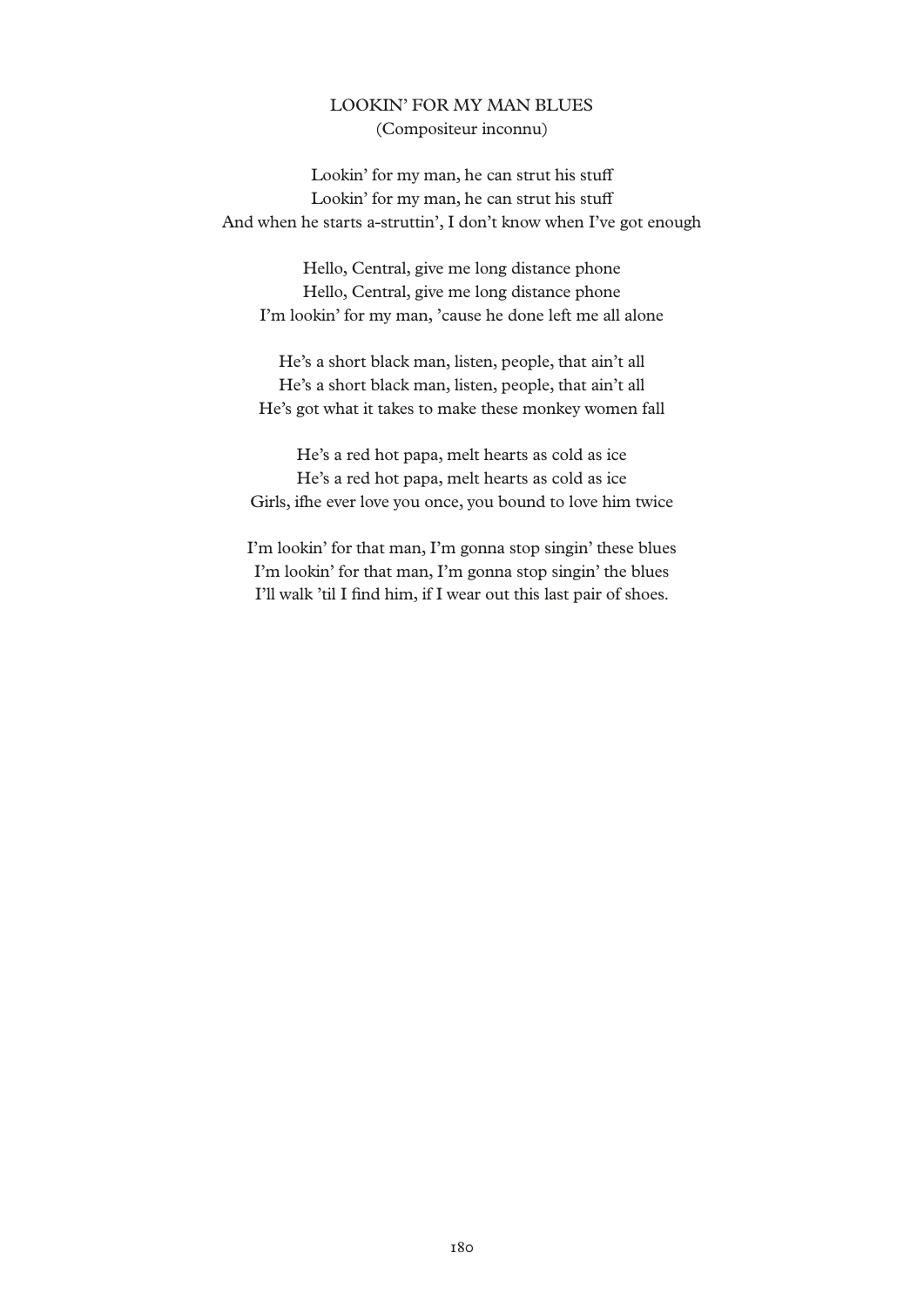## LOST YOUR HEAD BLUES (Bessie Smith)

I was with you, baby, when you didn't have a dime I was with you, baby, when you didn't have a dime Now that you got plenty money, you have throwed your good gal down

> Once ain't for always, two ain't for twice Once ain't for always, two ain't for twice When you get a good gal, you better treat her nice

When you were lonesome, I tried to treat you kind When you were lonesome, I tried to treat you kind But since you've got money, it's done changed your mind

I'm gonna leave, baby, ain't gonna say goodbye I'm gonna leave, baby, ain't gonna say goodbye But I'll write you and tell you the reason why

Days are lonesome, nights are long Days are lonesome, nights are so long I'm a good old gal, but I've just been treated wrong.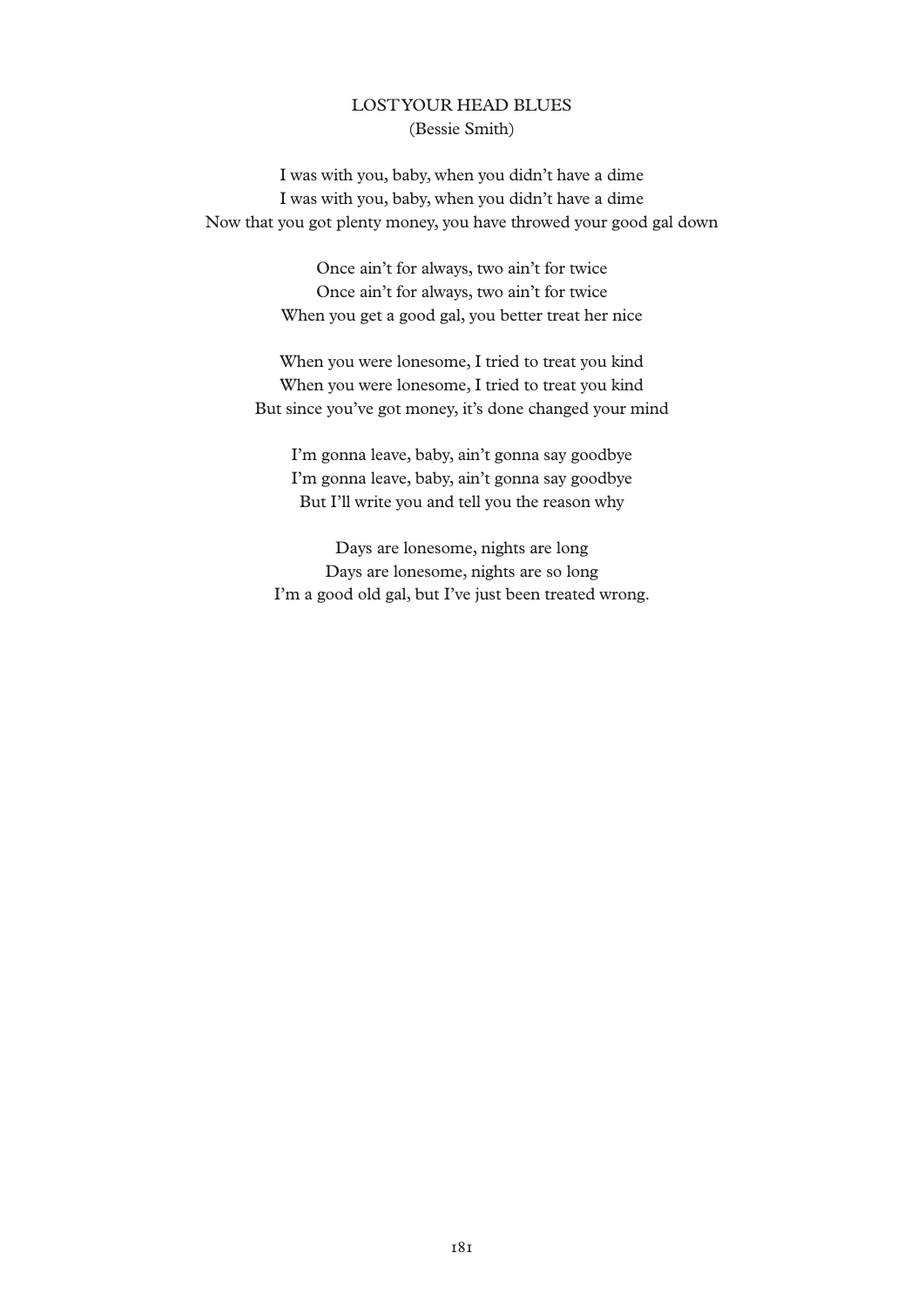# LOUISIANA LOW DOWN BLUES (Spencer Williams)

Lou'siana, Lou'siana, mama's got the low down blues Lou'siana, Lou'siana, mama's goin' on a cruise

Tonight when I start walkin', although the road is hard I'm gonna keep on walkin' 'til I get in my own backyard

Mississippi River, Mississippi River, I know it's deep and wide Mississippi River, I know it's deep and wide Won't be satisfied 'til I get on the other side

Gon' to keep on trampin', gon' keep on trampin' 'til I get on solid ground Gonna keep on trampin' 'til I get on solid ground On my way to Dixie, Lord, I'm Lou'siana bound

Got a low down feel in', a low down feelin', I can't lose my heavy load Got a low down feel in', I can't lose my heavy load My home ain't up North, it's further down the road.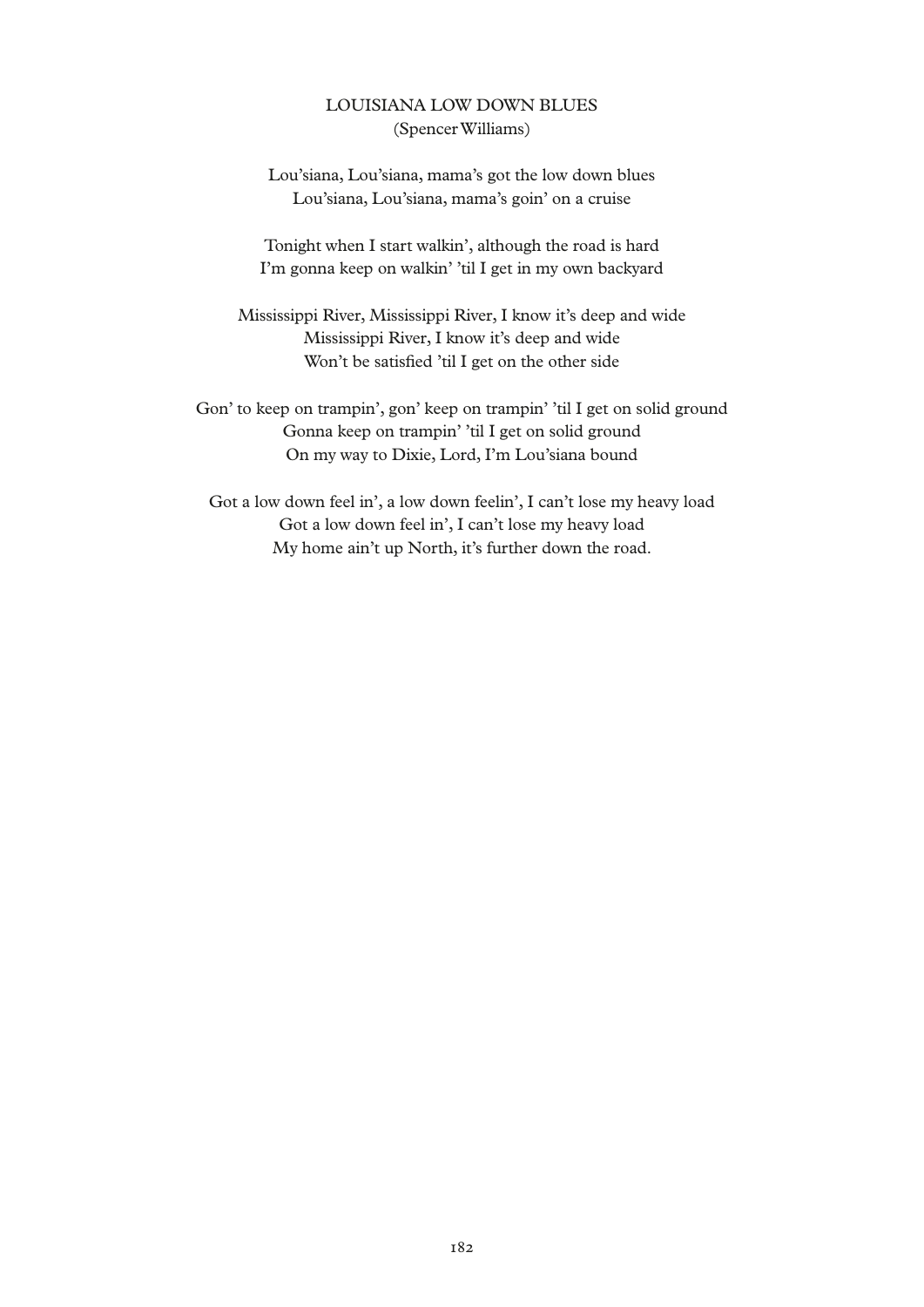# LOVE ME DADDY BLUES (Fred Longshaw)

I ain't got nobody, I want somebody That's why I'm sad and blue I feel mistreated, I don't know what to do And if the blues don't kill me, they will thrill me through and through Now I'm blue and lonesome too I ain't got nobody to tell my troubles to My man he left today and ifhe don't come back I'll go astray I love him and try to treat him kind all the time

#### *[Chanté deux fois]*

Now I know that my man's no good Because he knocked me down today with a six-foot rule Now that he's gone away I can't help but go astray He left me with them lovin' oh daddy blues.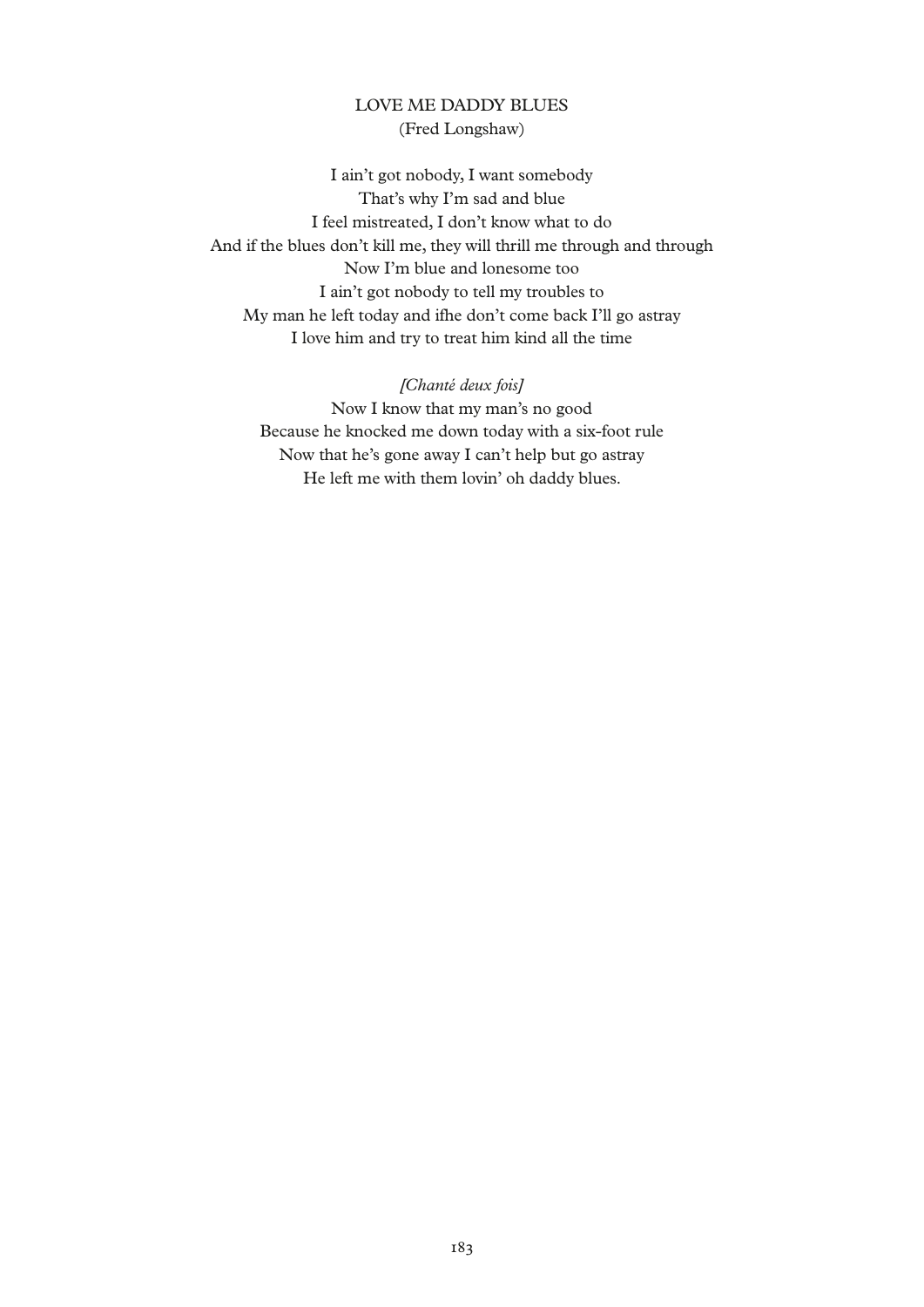#### MAMA'S GOT THE BLUES (S. Martin et Clarence Williams)

Some people say that the worried blues ain't bad Some people say the worried blues ain't bad But it's the worst old feeling that I've ever had

Woke up this morning with a jinx around my bed I woke up this morning with a jinx around my bed I didn't have no daddy to hold my achin' head

Brownskin's deceitful but a yella man is worse Brownskin's deceitful but a yella man is worse I'm gonna get myself a black man and play safety first

I got a man in Atlanta, two in Alabama, three in Chattanooga Four in Cincinnati, five in Mississippi, and six in Memphis, Tennessee If you don't like my peaches, please let my orchard be.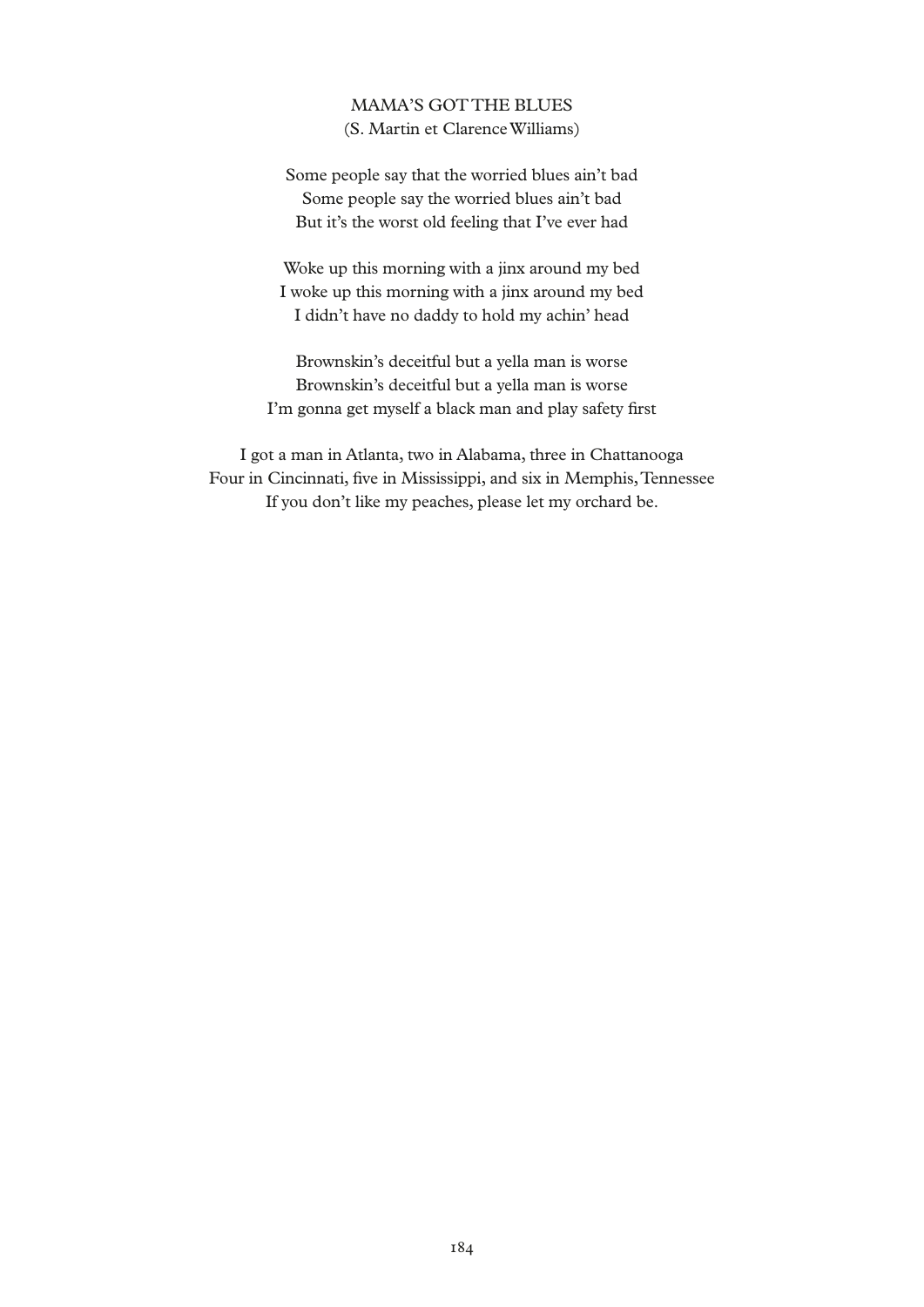# ME AND MY GIN (H. Burke)

Stay 'way from me 'cause I'm in my sin Stay 'way from me 'cause I'm in my sin If this place gets raided, it's me and my gin

Don't try me, nobody, 'cause you will never win Don't try me, nobody, 'cause you will never win I'll fight the Army, Navy, just me and my gin

Any bootlegger sho' is a pal of mine Any bootlegger sho' is a pal of mine 'Cause a good ol' bottle of gin will get it all the time

When I'm feel in' high, ain't nothing I won't do When I'm feelin' high, 'tain't nothing I won't do Keep me full of liquor and I'll sho' be nice to you

I don't want no clothes and I don't need no bed I don't want no clothes and I don't need no bed I don't want no pork chops, just give me gin instead.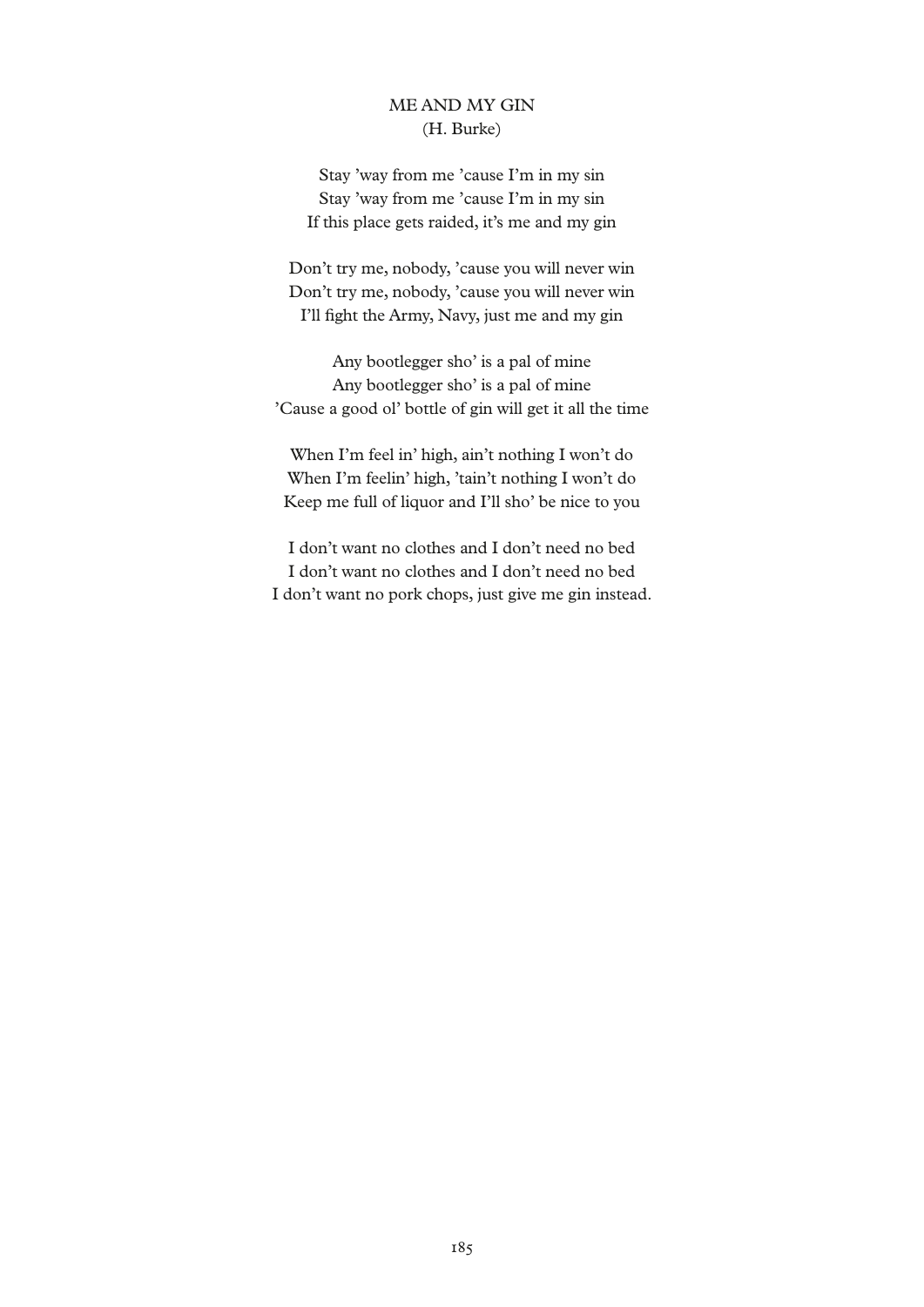# MEAN OLD BEDBUG BLUES (Joe Davis)

Well, bedbug sure is evil, they don't mean me no good Yeah, those bedbugs sure is evil, they don't mean me no good Thinks he's a woodpecker, and I'm a chunk ofwood

When I lay down at night, I wonder how can a poor gal sleep When I lay down at night, I wonder how can a poor gal sleep When some is holding my hand, others eatin' my feet

Bedbugs as big as a jackass will bite you and stand and grin Bedbugs as big as a jackass will bite you and stand and grin Will drink all the bedbug poison, turn around and bite you again

Somethin' moaned in the corner, I tried my best to see Somethin' moaned in the corner, and I went over and see It was a bedbug was a-prayin', « Lord, give me some more to eat »

Got myself a wishbone, bedbugs done got my goat Got myself a wishbone, with it cut they own doggone throat.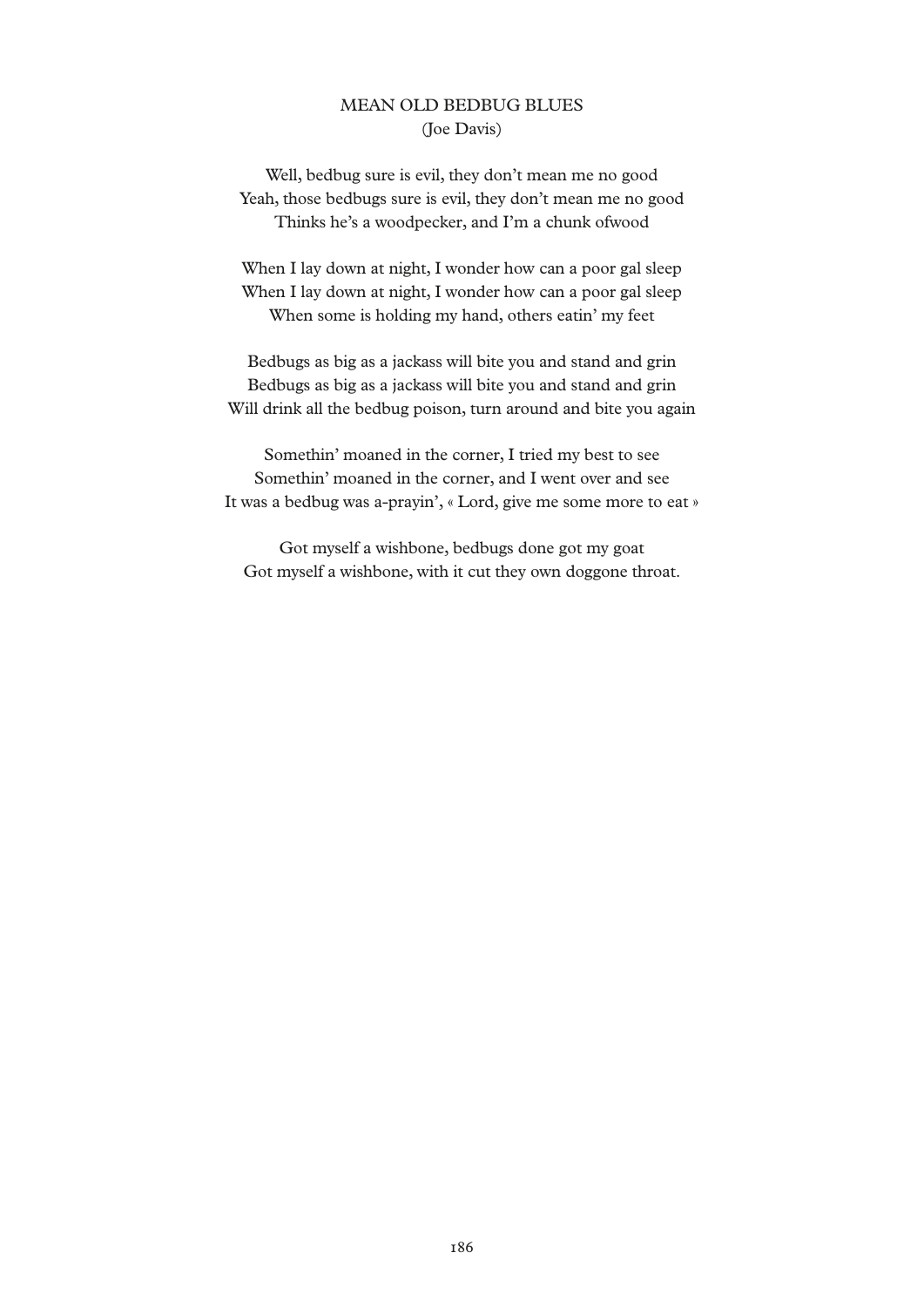# MIDNIGHT BLUES

(B. Thompson et Spencer Williams)

Daddy, daddy, please come back to me Daddy, daddy, please come back to me Your mama's lonesome as she can be

You left me at midnight, clock was strikin' twelve Left me at midnight, clock was strikin' twelve To face this cruel world all by myself

> Woke up at midnight sad and blue Miss my daddy from my side

Left alone to be among my fate That's why I'm sighin', cryin'

I just can't refuse I feel so troubled, heartbroken too

Whoa, misery I can't hide At twelve o'clock, I unlock my hate

> I've got the meanest kind Lonesome midnight blues.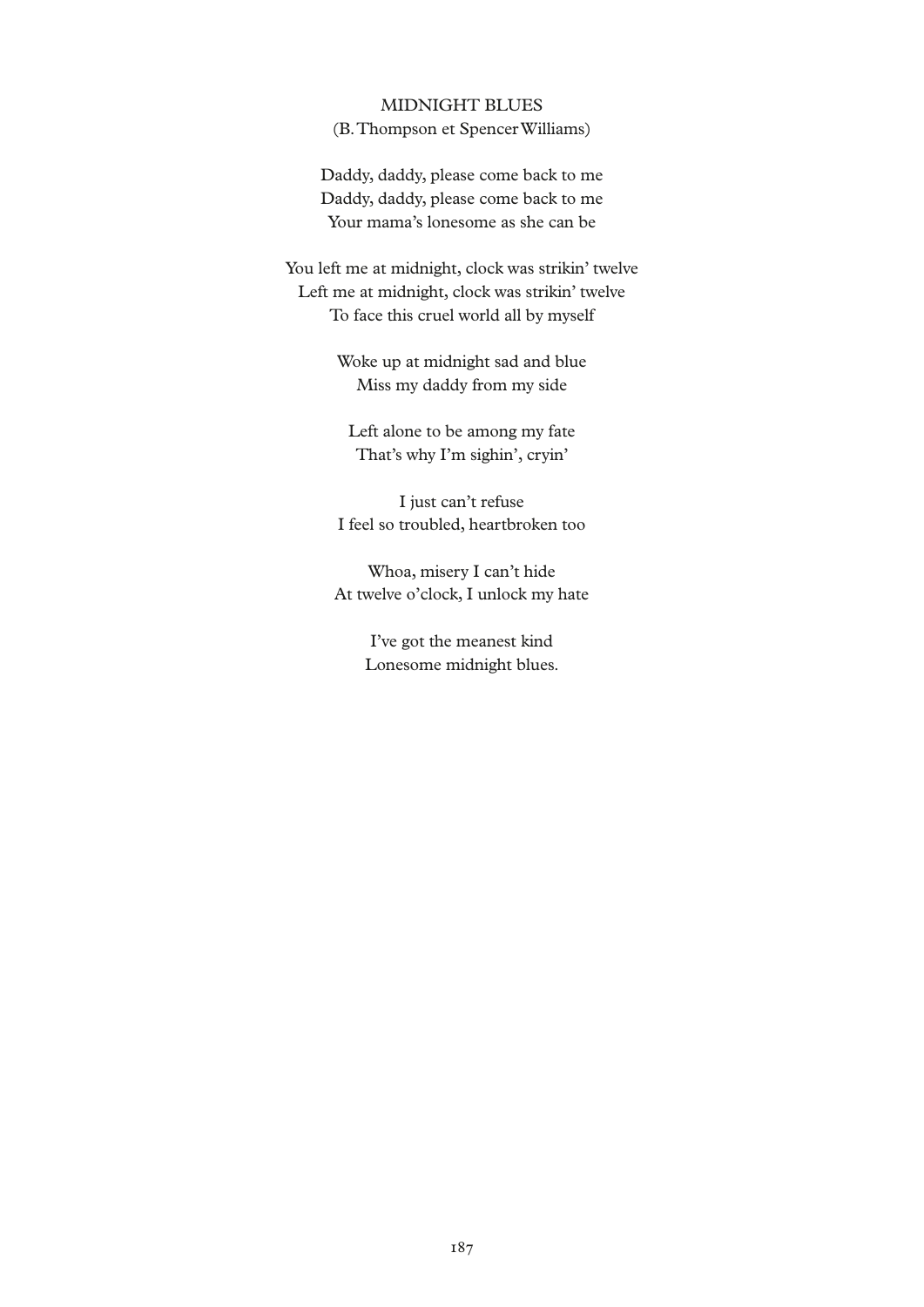# MISTREATlN' DADDY (Porter Grainger et B. Ricketts)

Daddy, mama's got the blues, the kind of blues that's hard to lose 'Cause you mistreated me and drove me from your door

Daddy, you ain't heard the news, there's another papa in your shoes You ain't even got a chance with me no more, so be on your p's and q's

> Mistreatin' daddy, mistreatin' mama all the time Just because she wouldn't let you Mistreatin' daddy, mama's drawed the danger line If you cross it I'll get you

If you see me setting on another daddy's knee Don't bother me, I'm as mean as can be

I'm like the butcher right down the street I can cut you all to pieces like I would a piece of meat

Mistreatin' daddy, you used to knock your mama down, when you knew I fell for you Had me so nervous I would start jumping 'round, yes, every time I saw you

> But I have got you off of my mind And found another daddy who's just my kind Mistreatin' daddy, I've got another papa now

I've got a tip of people talkin' about I will grab my daddy and turn him wrongside out Mistreatin' daddy, I've got a good papa now.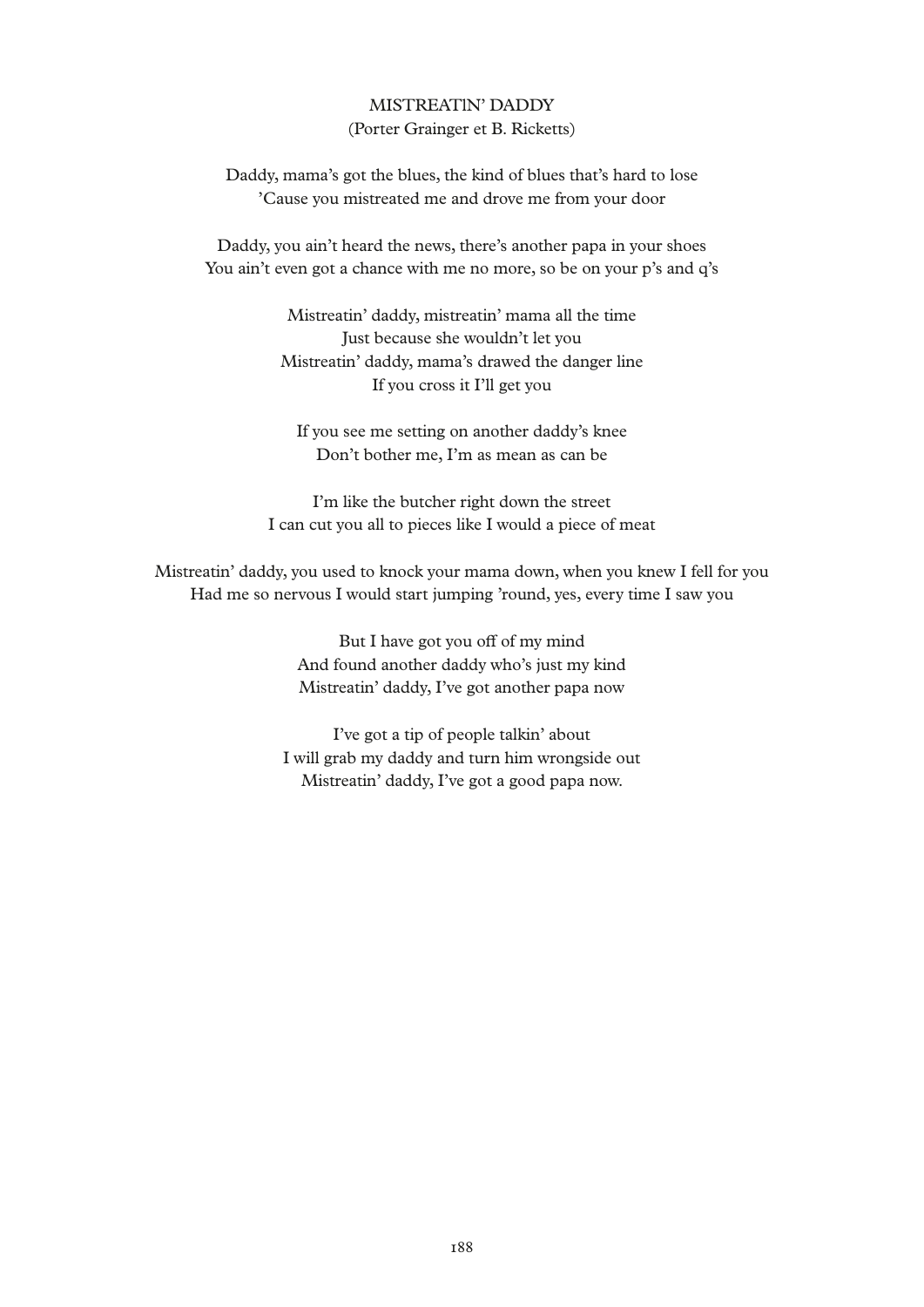# MOAN, YOU MOURNERS (Spencer Williams)

*[Parlé]* Sisters and brothers, we met here on some serious business. It's been some backbitin' goin' on and the thing I want to know is, who's been doin' it. It's a shame, it's a shame, it's a shame. The thing I wants to know is what bit me on my – I mean who bit me on my back.

> *[Chanté]* Hey, you sinners, hear my call Satan's waitin' for you all Better get your souls washed white Better see the light (Amen !) Fiery furnace down below If you ain't right, down you'll go To original hot brimstone Let you start right in to moan

*[Chanté deux fois]* You better get down on your knee And let the good Lord hear your plea 'Cause if you want to rest with ease Moan, you mourners

Just bend your head way down and pray To have the Devil chased away Come, let your souls be saved today Moan, you mourners

Singin' hallelujah, blood of the lamb, let your voices rise Hear me talkin' to you, ain't got no time to sham if you want to get to paradise You must repent without a doubt And let the good Lord hear you shout Religion turns you inside out Moan, you mourners.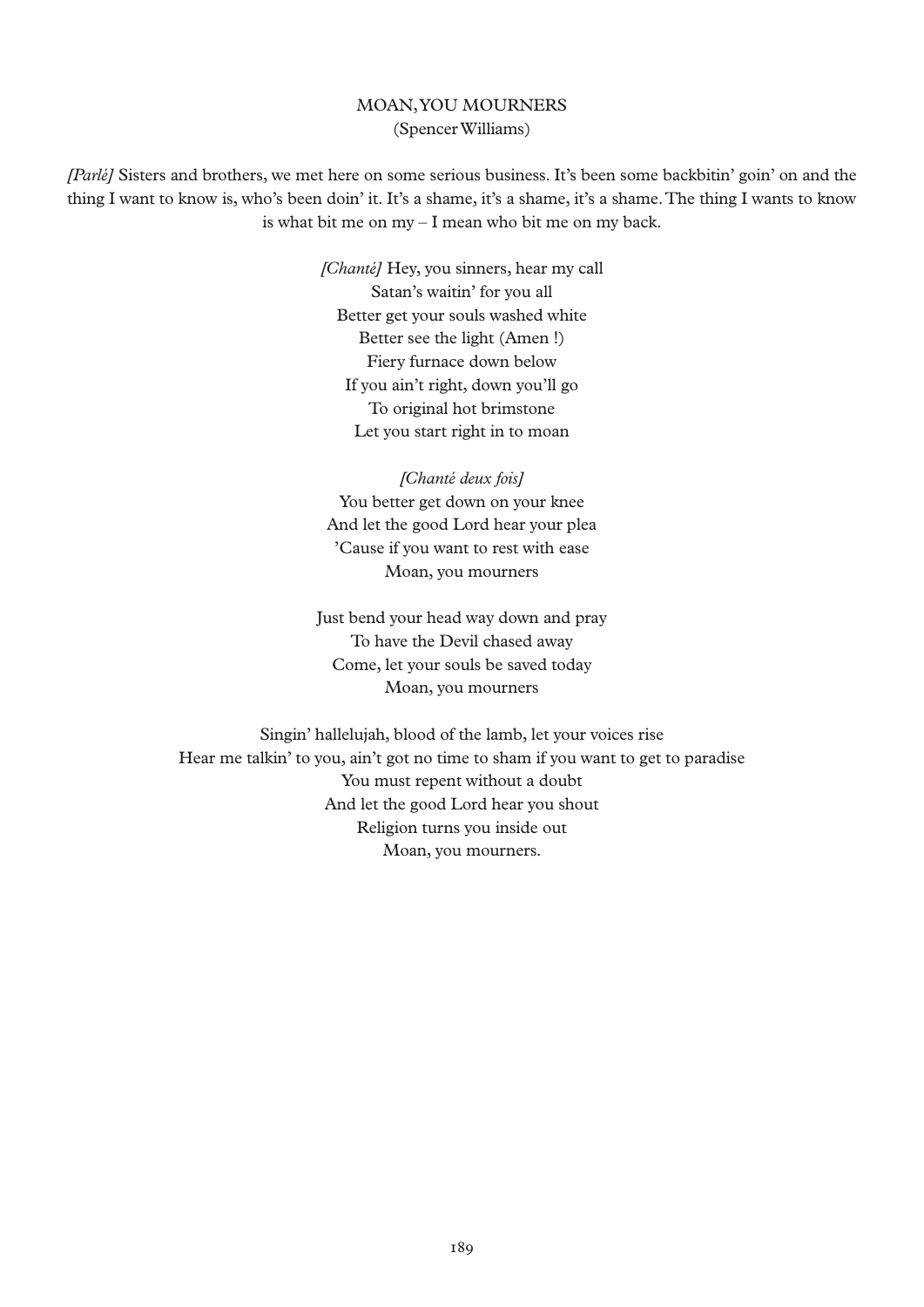## MONEY BLUES (D.K. Leader et H. Eller)

#### Samuel Brown from way down in Tennessee Had a wife made his life full of misery

Now his gal sure could sing and how she'd moan the blues And Sam said, « I sure like to hear, except this here bad news »

> « 'Daddy, I needs money', gives it to you, honey 'Daddy, I need money now.' »

> > « All day long I hear that song 'Papa, it's your fault if I go wrong.' »

« Fast as I can lend it, how you like to spend it It disappears somehow »

« I've got beer money, you've got champagne If you don't stop spendin', I will have to wait »

« 'Daddy, I need money', gives it to you, honey 'Daddy, I need money now, daddy, I need money now Daddy, I need money' gives it to you, honey 'Daddy, I need money now' »

> « All day long I hear that song 'Papa, it's your fault ifI go wrong' »

« Fast as I can lend it, how you like to spend it It disappears somehow »

« I've got beer money, you like champagne If you don't stop spendin', I will have to wait »

« 'Daddy, I need money', gives it to you, honey 'I need a small piece of money now I can use a piece of small change now' ».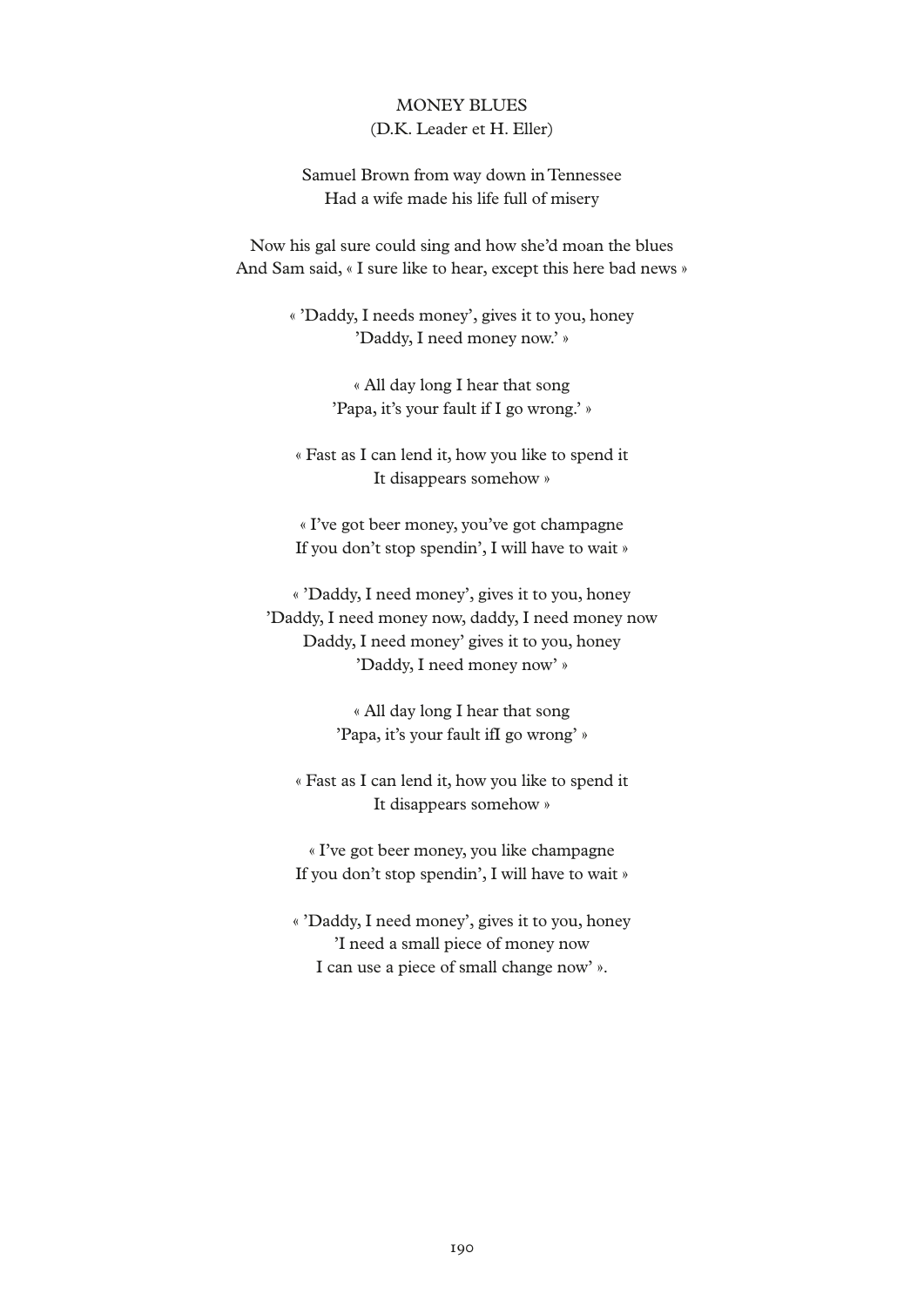# MOONSHINE BLUES (Gertrude Rainey)

Drunk all night, babe, drunk the night before But when I get sober, I ain't gon' drink no more Because my friend has left me standin' in my door

My head goes 'round and around, babe, since my baby left town I don't know if the river's runnin' up or down But there's one thing certain, mama's gonna leave this town

You'll find me reelin' and rockin', howlin' like a hound I'll catch the first train that's goin' South bound

Oh, stop, you'll hear me say stop, right through my brain Oh, stop that train, oh, stop that train, so I can go back home again

> Yeah, I'm upon my knees, play that again for me 'Cause I'm about to be a-losin' my mind

> > Can't stand up, can't sit down The man I love has left this town

Girls, I feel like screamin', I feel like cryin' I been mistreated, and I don't mind dyin'

I'm going home, going to settle down Going to stop my runnin' around

Tell everybody that comes my way I've got them moonshine blues, I say, I've got them moonshine blues.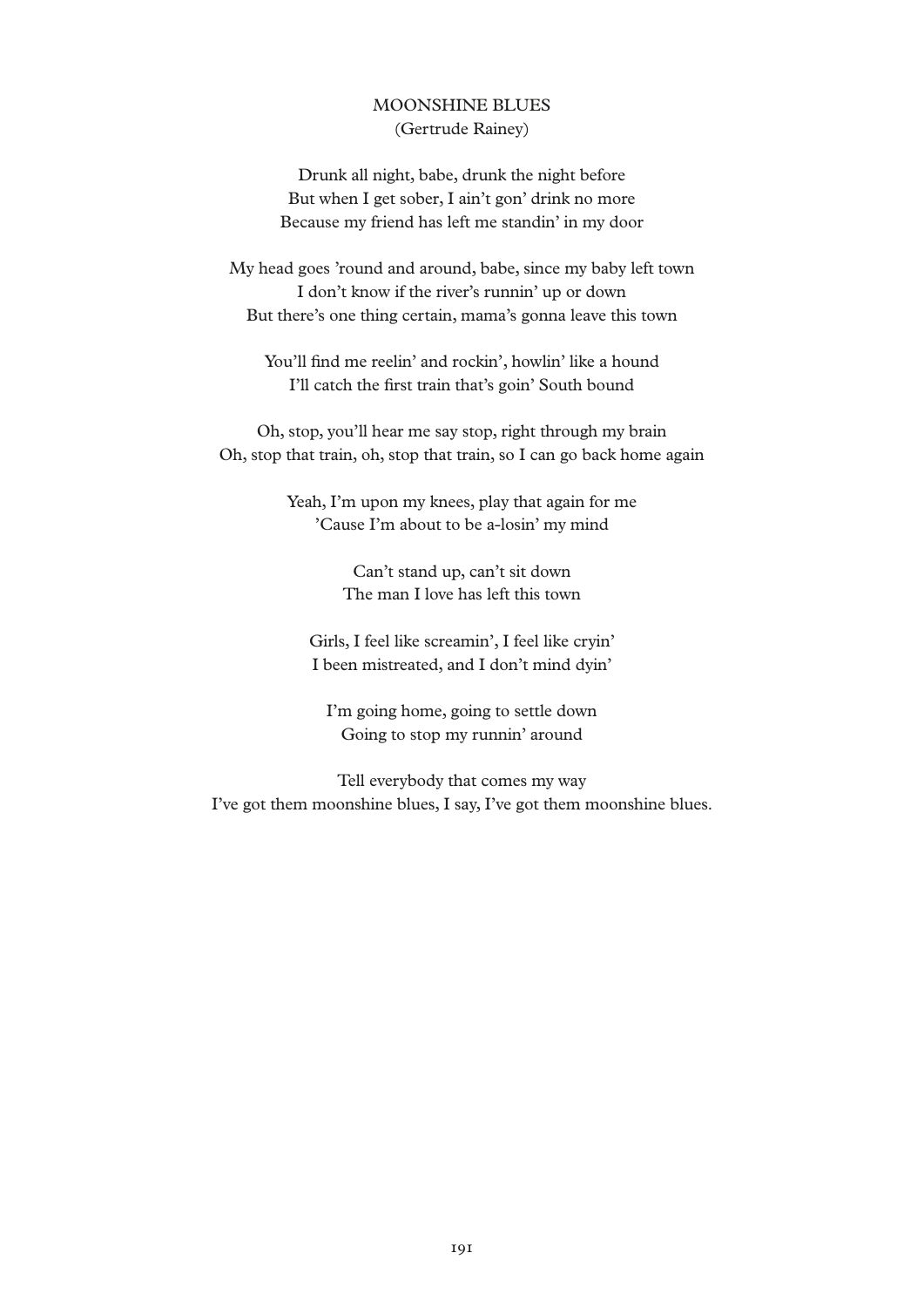# MOUNTAIN TOP BLUES (Spencer Williams)

Feelin' sad and sorrowful, run over with the blues Feelin' sad and sorrowful, run over with the blues Someone buy me poison, that's the kind of death I'd use

Goin' up to the mountain top, throw myself down in the sea Climb up to a mountain, throw myself down in the sea Let the fishes and waves make a big fuss over me

Find a big high rock to jump from, stones all thick down on the ground. Big high rock to jump from, stones all thick down on the ground When you find me you will see lots of pieces layin' around

Deep hole in the river, mama's gonna step right in Deep hole in the river, mama's gonna step right in I feel the hopeless cannot pause and laugh out loud at me\*

Got myself a brand new hammock, placed it underneath a tree Got myself a hammock, placed it underneath a tree I hope the wind will blow so hard, the tree will fall on me.

\* Cette phrase est très difficile à dicerner, il se peut que la retranscription ne soit pas correcte.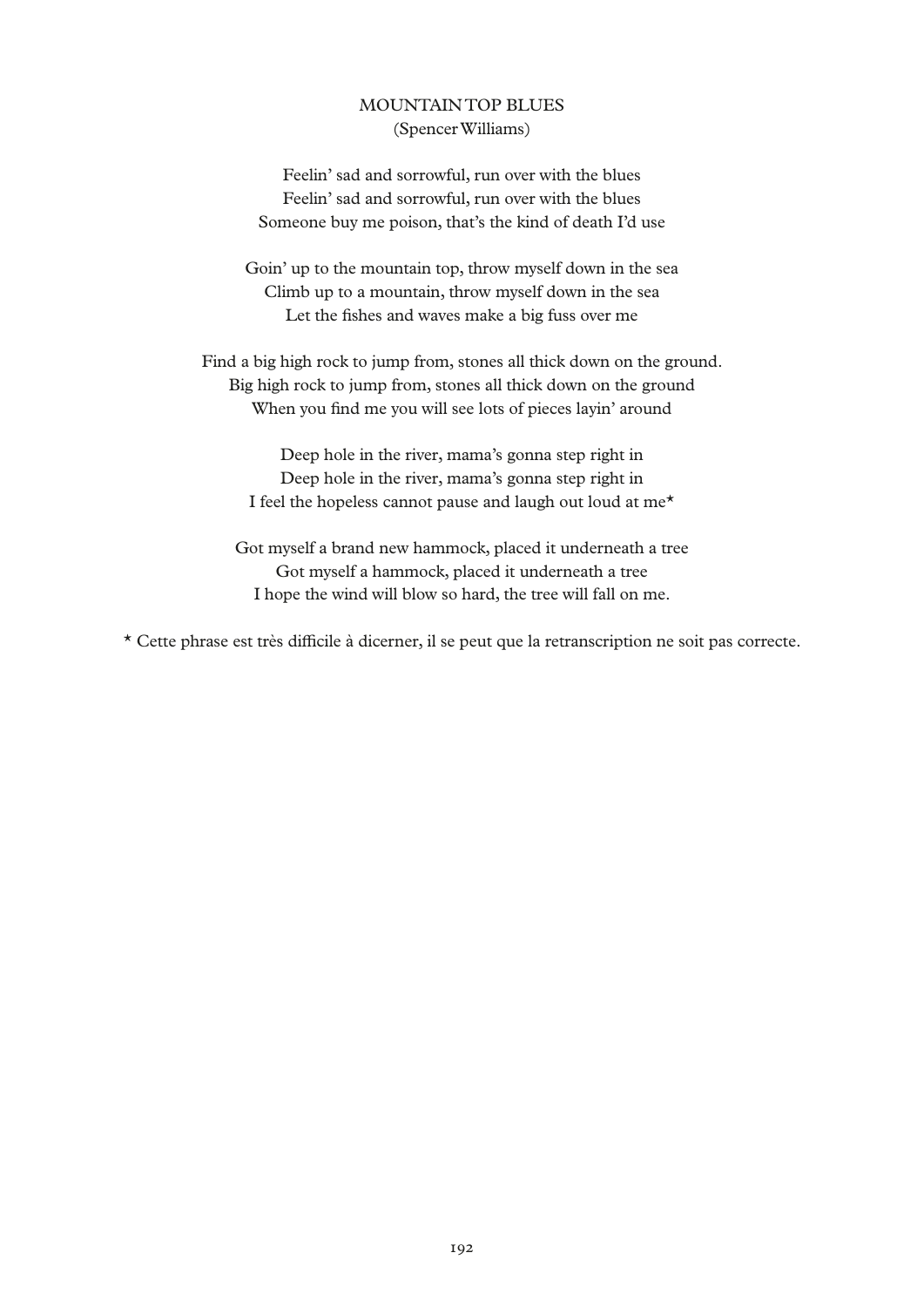# MUDDY WATER (P. De Rose, H. Richman et J. Trent)

Dixie moonlight, Swanee shore Headed homebound just once more To my Mississippi Delta home

Southland has got grand garden spots Whether you believe or not I hear those trees a-whispering, « Come on back to me »

> Muddy water 'round my feet Muddy water in the street Just God's own shelter Down on the Delta Muddy water in my shoes Reelin' and rockin' to them low down blues

They live in ease and comfort down there, I do declare Been away a year today to wander and roam I don't care, it's muddy there But, see, it's my home

> Got my toes turned Dixie way 'Round the Delta let me lay My heart cries out for muddy water.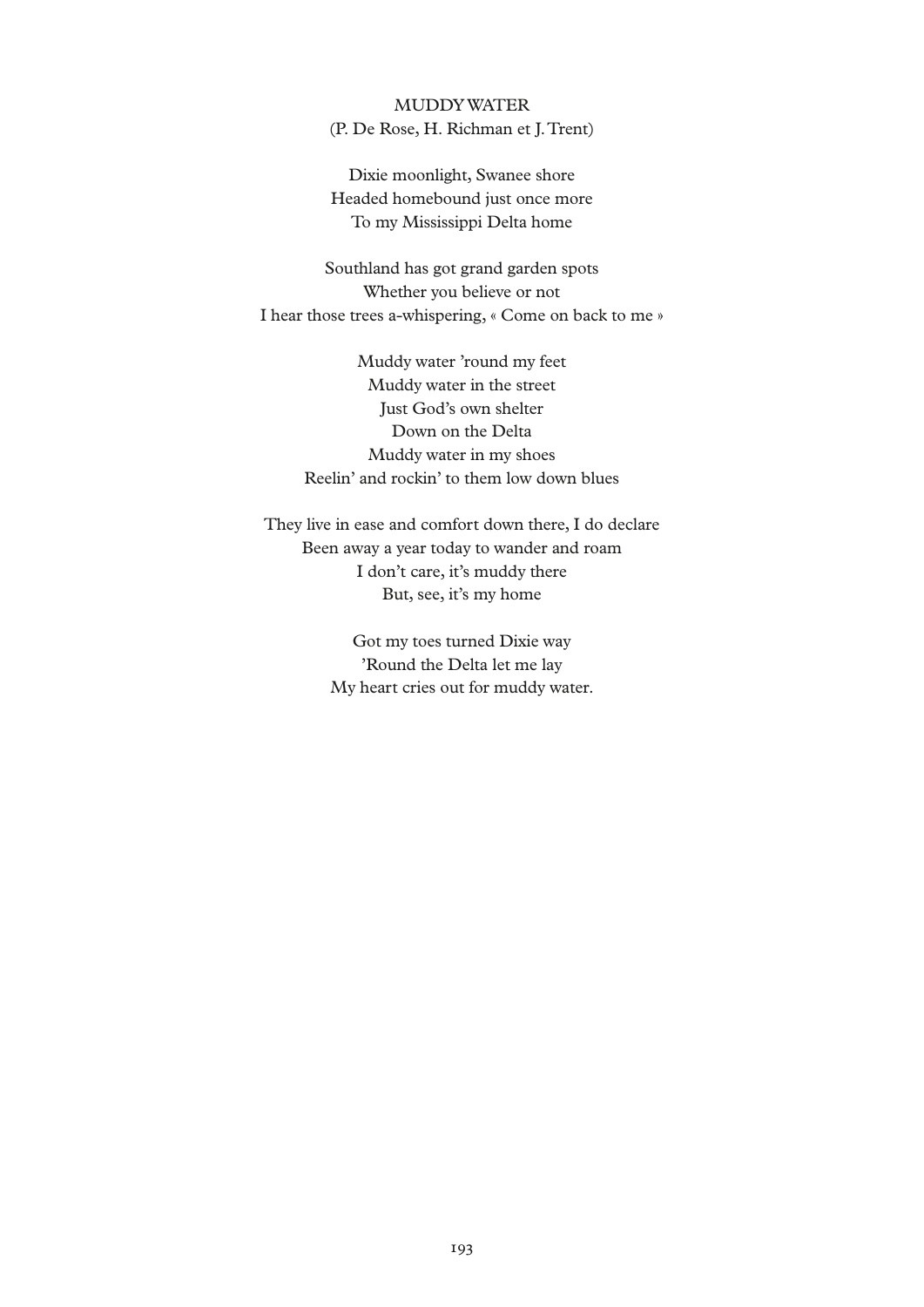#### MY MAN BLUES (Bessie Smith)

#### *(Chanté en duo avec Clara Smith)*

*Bessie:* Clara, who was that man I saw you with the other day ? *Clara:* Bessie, that was my smooth black daddy that we call Charlie Gray. *Bessie:* Don't you know that's my man ? Yes, that's a fact. *Clara:* I ain't seen your name printed up and down his back. *Bessie:* You better let him be. *Clara:* What, old gal ? Because you ain't talkin' to me. *Bessie:* That's my man, I want him for my own. *Clara: [Parlé]* No ! No ! *[Chanté]* He's my sweet daddy. You'd better leave that man alone. *Bessie:* See that suit he got on ? I bought it last week. *Clara:* I been buyin' his clothes for five years, for that is my black sheik.

*[Charlie siffle]*

*[Parlé]*

*Bessie:* Is that you, honey ? *Charlie:* 'Tain't nobody but – who's back there ? *Clara:* It sounds like Charlie. *Bessie:* It 'tis my man, sweet papa Charlie Gray. *Clara:* Your man ? How do you git that way ? *Bessie:* Now, look here, honey. I been had that man for sumpteen years. *Clara:* Child, don't you know I'll turn your damper down ? *Bessie:* Yes, Clara, and I'll cut you every way but loose ! *Clara:* Well, you might as well be get it fixed. *Bessie:* Well, then.

> *[Chanté] Bessie:* I guess we got to have him on cooperation plan. I guess we got to have him on cooperation plan.

> > *[Parlé] Clara:* Bessie ! *Bessie:* Clara !

*[Chanté] Toutes les deux:* Ain't nothin' different 'bout all those other two-time men.

> *[Parlé] Bessie:* How 'bout it ? *Clara:* Suits me. *Bessie:* Suits me too. *Clara:* Well, then.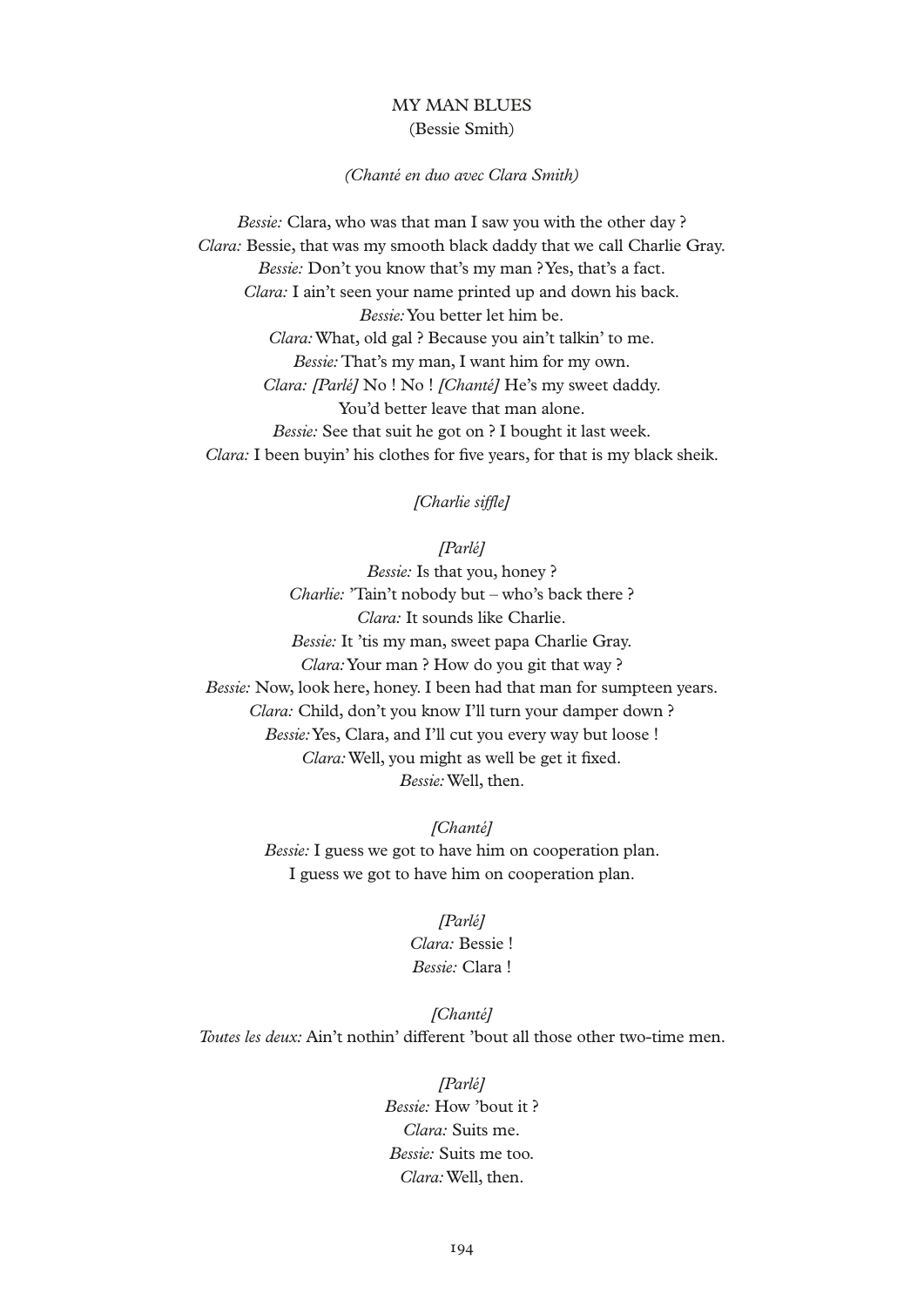# MY SWEETIE WENT AWAY (L. Handman et R. Turk)

I've got a lovesick tale to tell to you, though it ain't no 'fair of mine It's 'bout a gal named Sue and a boy named Lou, they were fighting all the time

Sue came home one afternoon, and found an empty dining room Without a word, her turtle dove had flown She began to moan

My sweetie went away, but he didn't say where, he didn't say when, he didn't say why Or bid me goodbye, I'm blue as I can be

I know he loves another one, but he didn't say who, he didn't say when, he didn't say what His mama has got that took my sweetie from me

> I'm like a little lost sheep and I can't sleep But I keep tryin' to forget my triflin' papa Has left his mama all alone, I groan

My sweetie went away, but he didn't say where, he didn't say when, he didn't say why I know I'll die Why don't he hurry home ? I'm like a little lost sheep and I can't sleep But I keep tryin' to forget my triflin' papa Has left his mama all alone, I groan

My sweetie went away, but he didn't say where, he didn't say when, he didn't say why I know I'll die Why don't he hurry home ?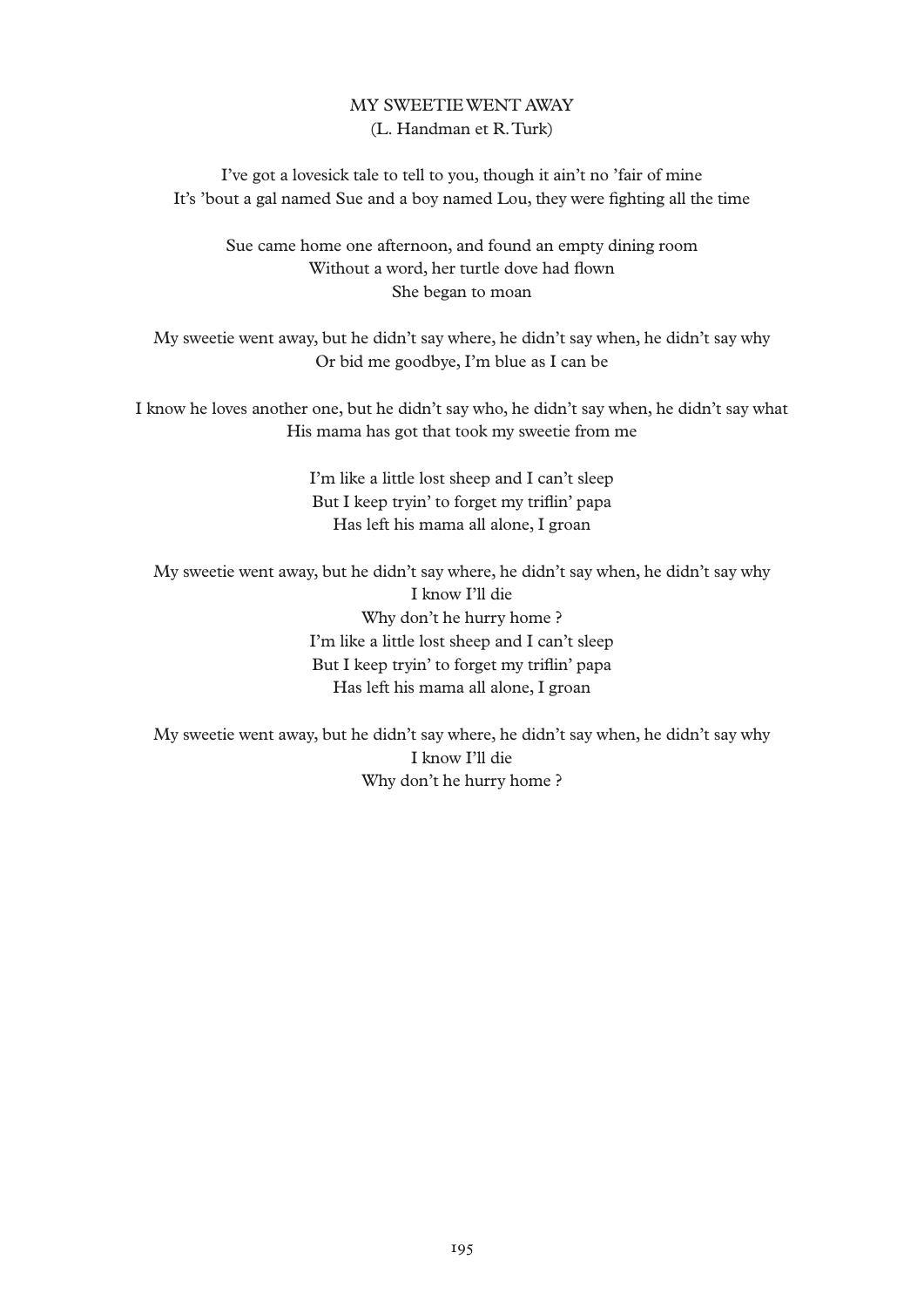# NASHVILLE WOMAN'S BLUES (Fred Longshaw)

Folks, I know you all have heard the blues But this is one you likely never knew

Down in Nashville, Tennessee Every night about half past three The women down there, they does the chivaree

Down in Nashville, Tennessee Down in Nashville, Tennessee Women down there, they does the chivaree

If you go down there you have no time to lose Just go uptown and buy a new pair of shoes

Folks down there, they drinks a lots of booze You can say just what you choose I have got those Nashville woman's blues

Down there, they strut they stuff Down there, they strut they stuff The way they strut, it really ain't no bluff

You can say what you choose I have got those Nashville woman's blues.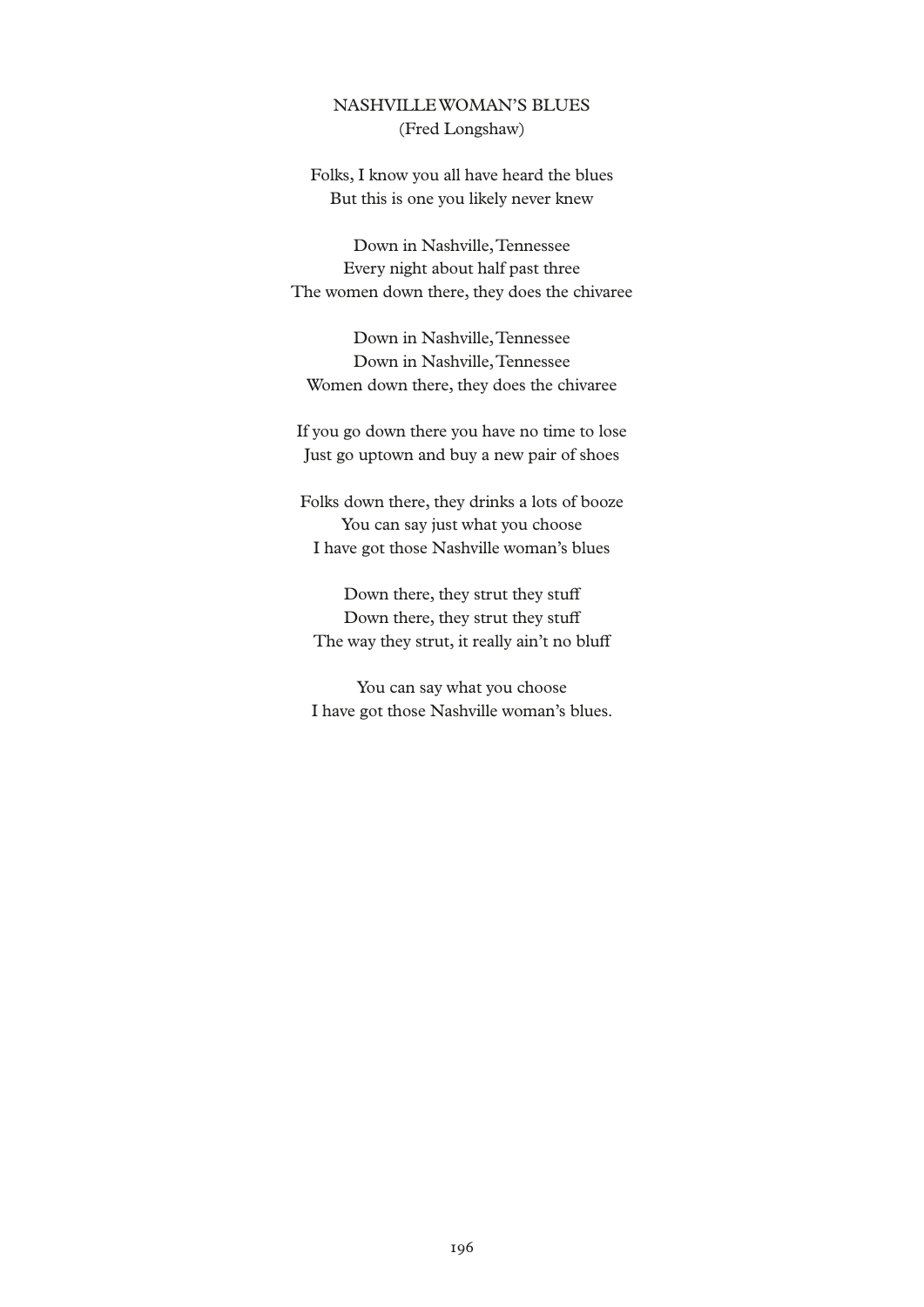#### NEED A LITTLE SUGAR IN MY BOWL (Clarence Williams, D. Small et T. Brymn)

Tired of bein' lonely, tired of bein' blue I wished I had some good man to tell my troubles to

Seem like the whole world's wrong since my man's been gone I need a little sugar in my bowl I need a little hot dog on my roll

> I can stand a bit of lovin' oh so bad I feel so funny, I feel so sad

I need a little steam heat on my floor Maybe I can fix things up so they'll go

What's a matter, hard papa, come on and save your mama's soul 'Cause I need a little sugar in my bowl, doggone it I need some sugar in my bowl

> I need a little sugar in my bowl I need a little hot dog between my rolls

You gettin' different I've been told Move your finger, drop somethin' in my bowl

I need a little steam heat on my floor Maybe I can fix things up so they'll go

Get off your knees, I can't see what you're drivin' at It's dark down there, looks like a snake

Come on here and drop somethin' here in my bowl Stop your foolin', and drop somethin' in my bowl.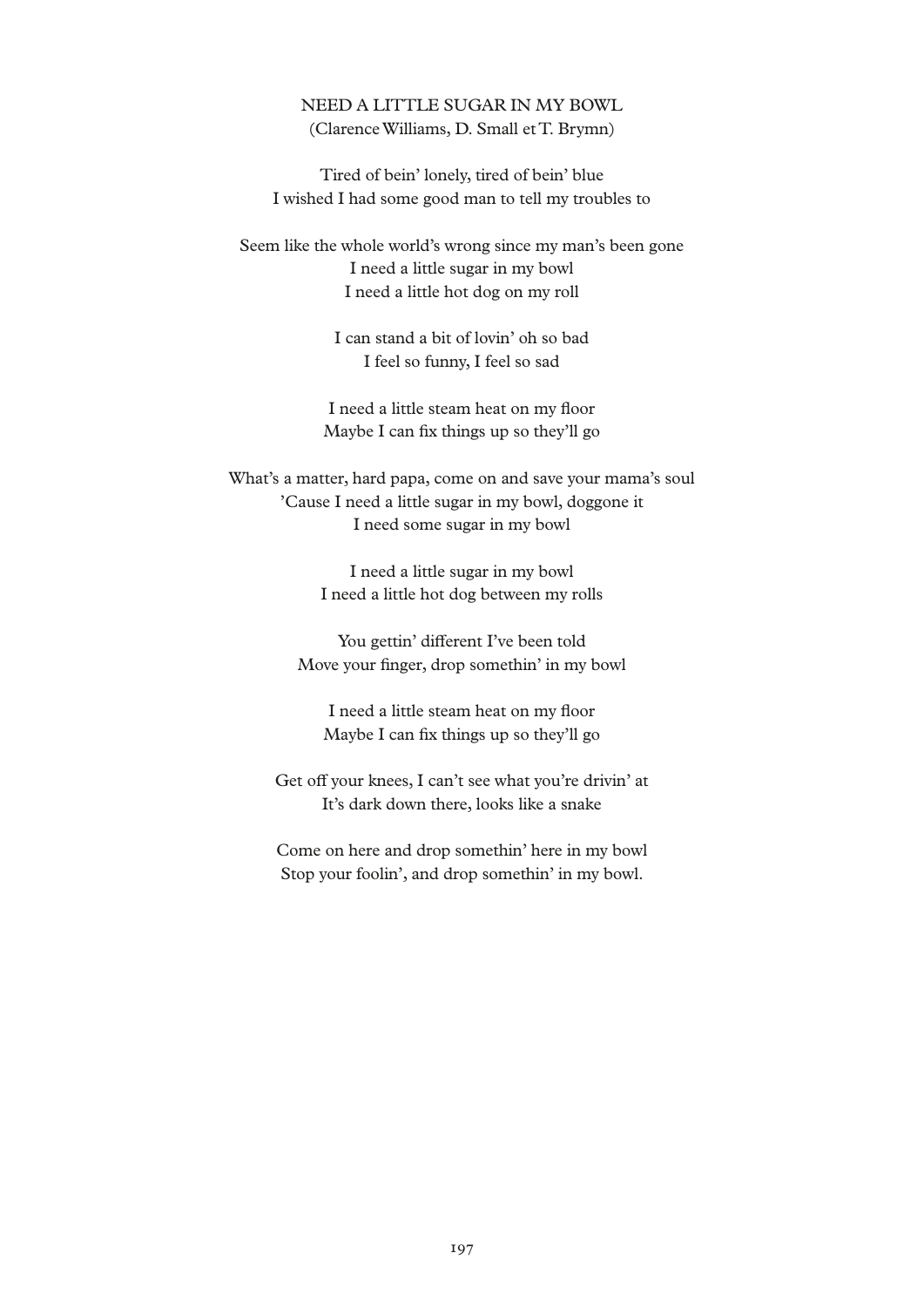# NEW GULF COAST BLUES (Clarence Williams)

I done packed my clothes, gonna leave my woes Goin' to a better place with a smile upon my face When that steamboat blows, when that Gulf train goes You'll hear me say goodbye, because here's the reason why

The Gulf of Mexico flows into the Mobile Bay The Gulf of Mexico flows into the Mobile Bay I'm gonna let that cold stream of water flow over my head some day

> Tell me, Mr. Mailman, what is on your mind ? Tell me, Mr. Mailman, what is on your mind ? When you pass my door, look like you are blind

My eyes are brown, my teeth are pearly white My eyes are brown, my teeth are pearly white Because my skin is dark don't mean my heart ain't right.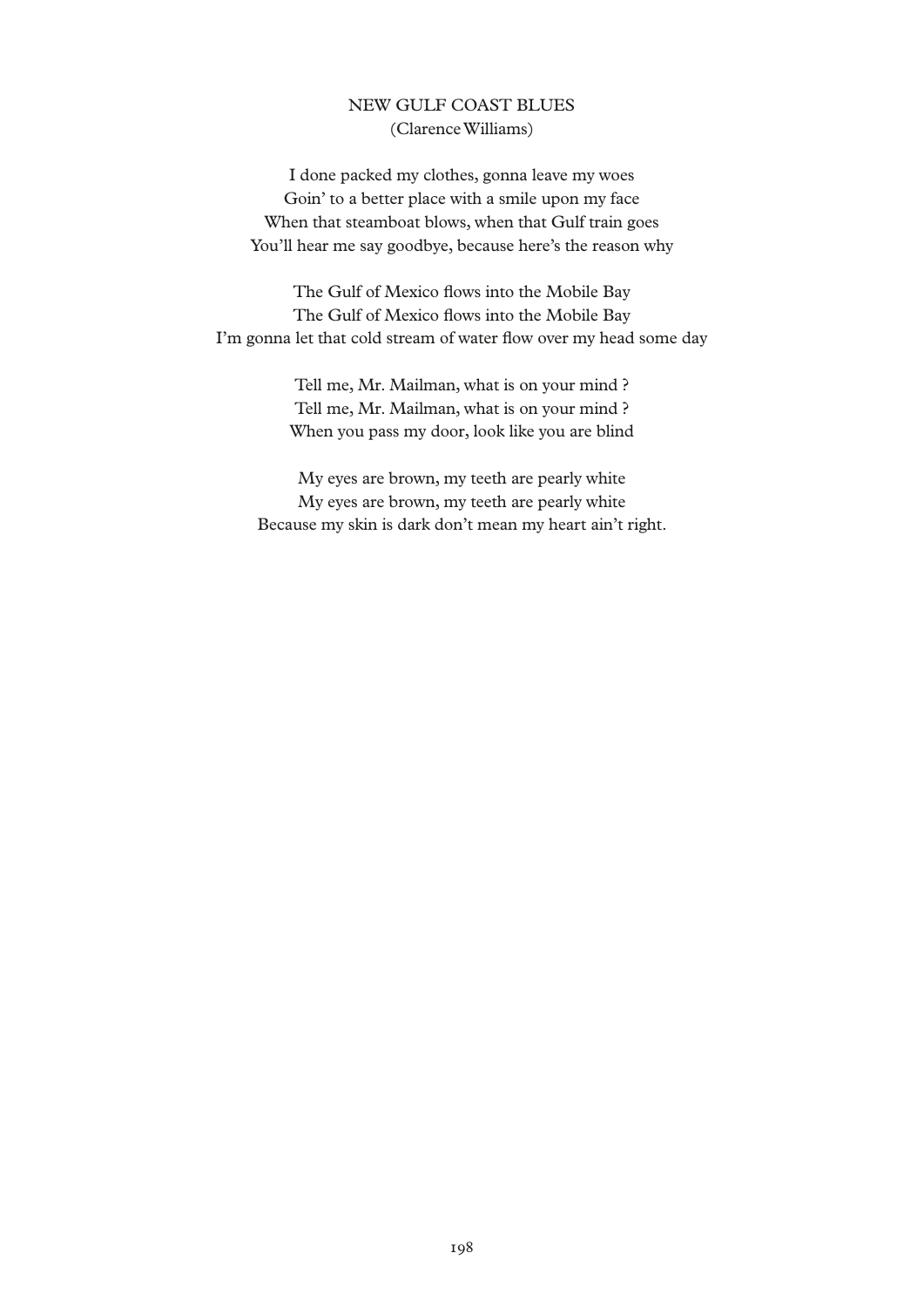# NEW ORLEANS HOP SCOP BLUES (G. W. Thomas)

Old New Orleans is a great big old southern town Where hospitality you will surely find The population there is very, very fair With everything they do, white folks do it too They have a dance, surely it's something rare there

> Glide, slide, prance, dance, hop, stop Take it easy, honey, I can never get tired Of dancin' those hop scop blues

Once more you glide, slide, prance, dance The hop scop blues will make you do a lovely shake They'll make you feel so grand when you join hand in hand I'll never get tired of dancin' those hop scop blues

Once more, you glide, slide, prance, I said dance, oh, hop, now stop Take it easy, honey, oh, I can never get tired Of dancin' those hop scop blues

Look out now, you glide, slide, I said prance, dance Hop scop blues will make you do a lovely shake They'll make you feel so grand when you join hand in hand I'll never get tired of dancin' those hop scop blues.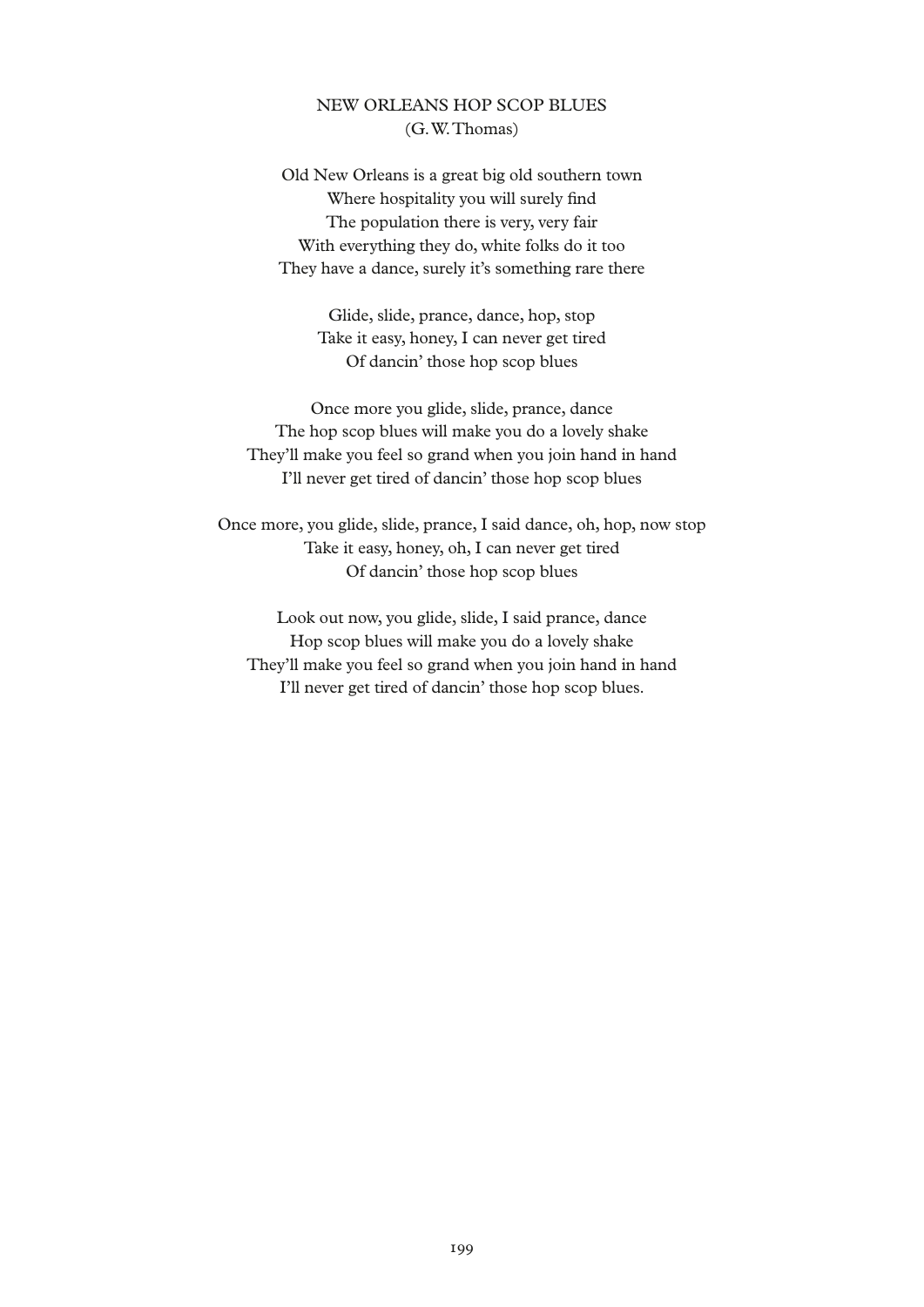#### NOBODY IN TOWN CAN BAKE A SWEET JELLY ROLL LIKE MINE (Clarence Williams et Spencer Williams)

In a bakery shop today I heard Miz Mandy Jenkins say

She has the best cake, you see And they were fresh as fresh could be

And as the people would pass by You would hear Miz Mandy cry

« Nobody in town can bake a sweet jelly roll like mine, like mine No oven in town can bake a sweet jelly roll so fine, so fine »

> « It's worth lots of dough The boys tell me so »

« It's fresh every day You hear 'em all say »

« Don't be no dunce Just try it once You'll be right in line »

« Somebody told me I made the best jelly roll in town, I say in town You must admit that I'm a jelly roll bakin' hound, bakin' hound »

« Good jelly roll, jelly roll, it's so hard to find We always get the other kind Nobody in town can bake a sweet jelly roll like mine »

« Somebody told me I made the best jelly roll in town, I say in town You must admit that I'm a jelly roll bakin' hound, bakin' hound »

« Good jelly roll, jelly roll, from the bakery shop Will surely make a bullfrog hop Nobody in town can bake a sweet jelly roll like mine, like mine ».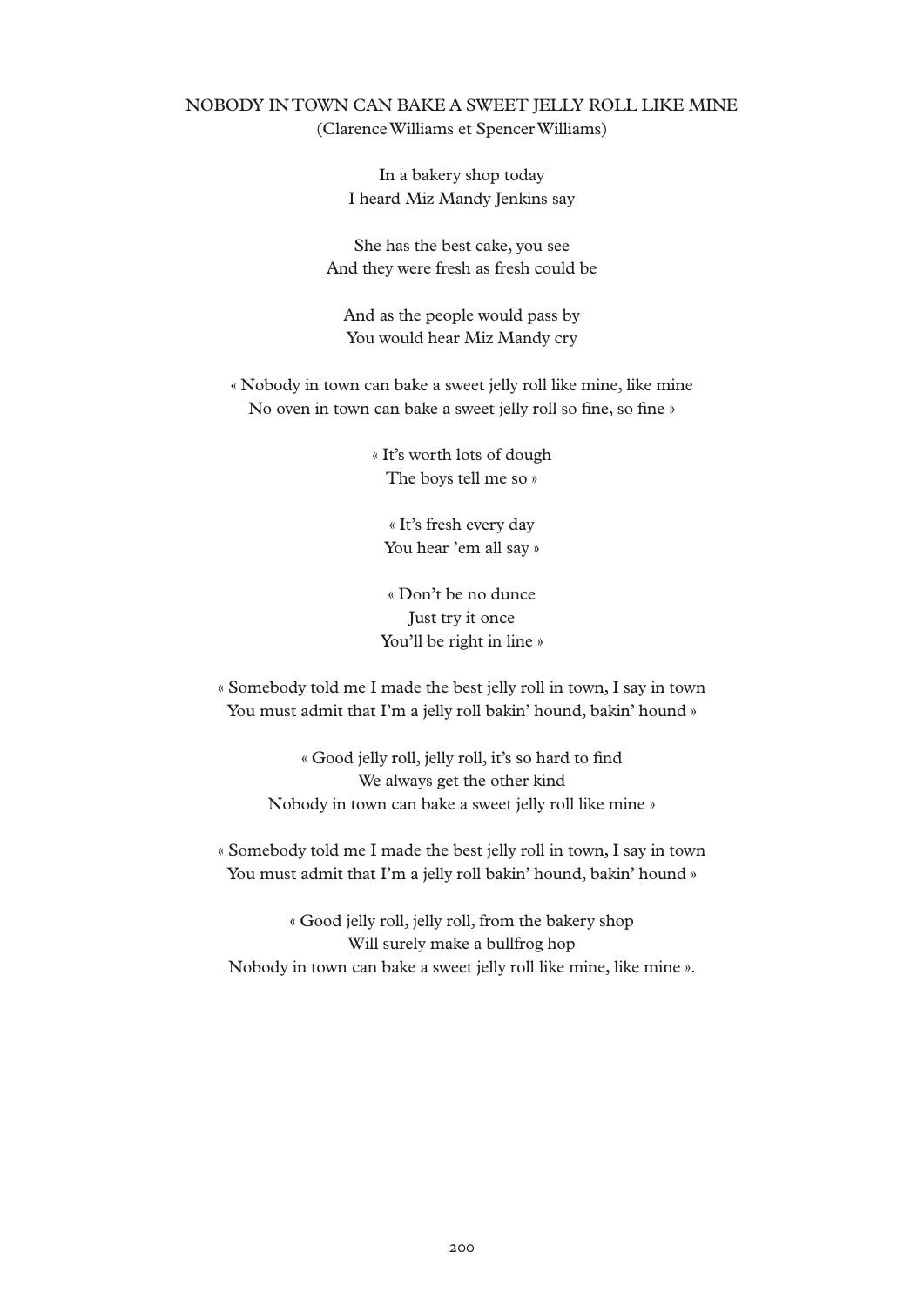# NOBODY KNOWS YOU WHEN YOU'RE DOWN AND OUT (Jimmy Cox)

Once I lived the life of a millionaire Spending my money, I didn't care I carried my friends out for a good time Buying bootleg liquor, champagne and wine

When I began to fall so low I didn't have a friend and no place to go So if I ever get my hands on a dollar again I'm gonna hold on to it 'til them eagles grin

Nobody knows you when you're down and out In my pocket, not one penny And my friends, I haven't any But if I ever get on my feet again Then I'll meet my long lost friend It's mighty strange, without a doubt Nobody knows you when you're down and out I mean, when you're down and out

Mmmm, when you're down and out Mmmm, not one penny And my friends, I haven't any Mmmm, I done fell so low Nobody wants me 'round their door Mmmm, without a doubt No man can use you when you're down and out I mean, when you're down and out.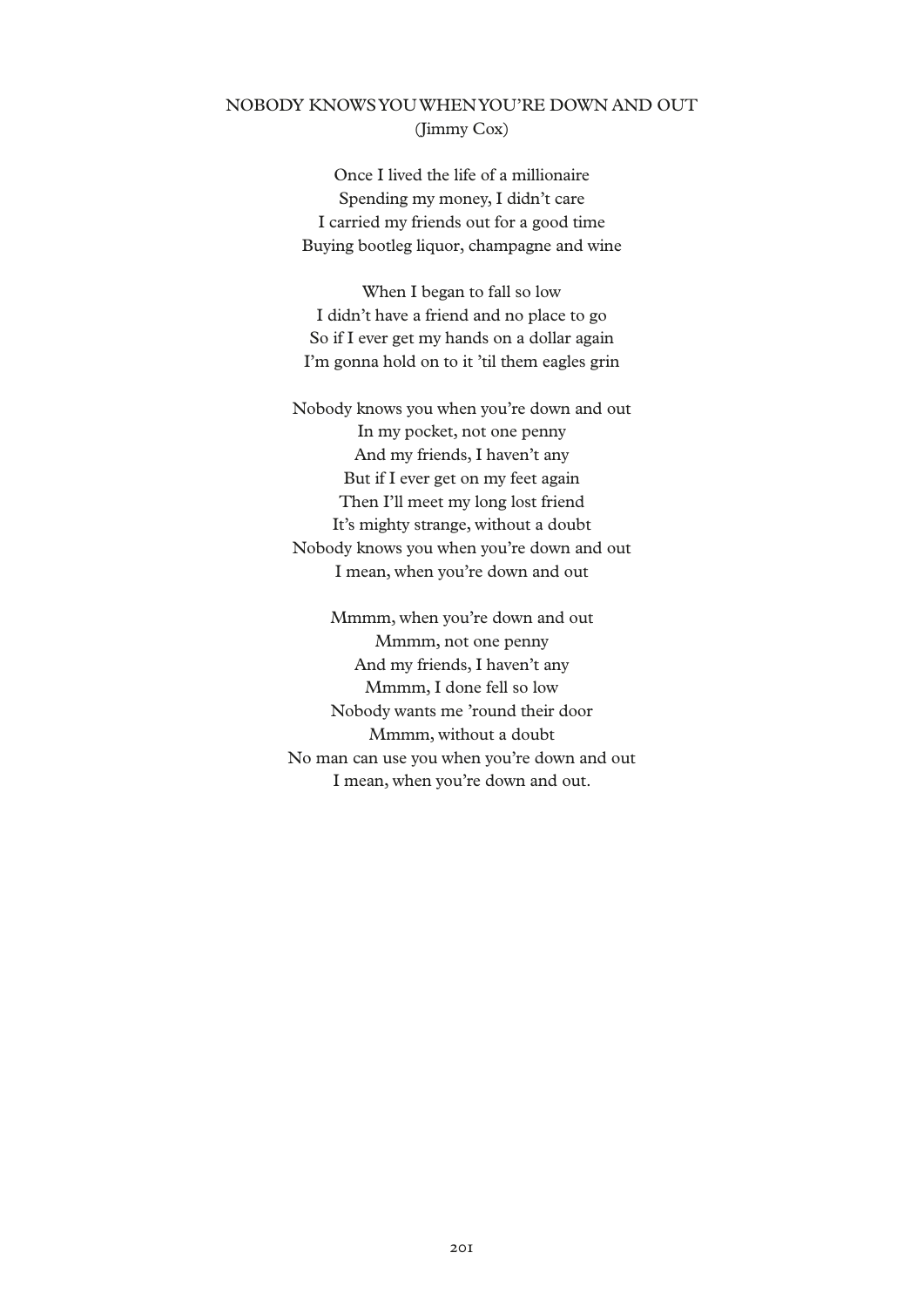# NOBODY'S BLUES BUT MINE (Clarence Williams)

Daddy, daddy, where did you stay last night ? Daddy, daddy, where did you stay last night ? Don't you realize you ain't treatin' me right ?

Now that I'm grievin' and I may be sad 'Tain't nobody's blues but mine

When I was with you I never was glad 'Tain't nobody's blues but mine

When bad luck overtakes me and old time friends refuse I wake up in the morning with them heart sickening blues

> If I play the game and I lose this time 'Tain't nobody's blues but mine.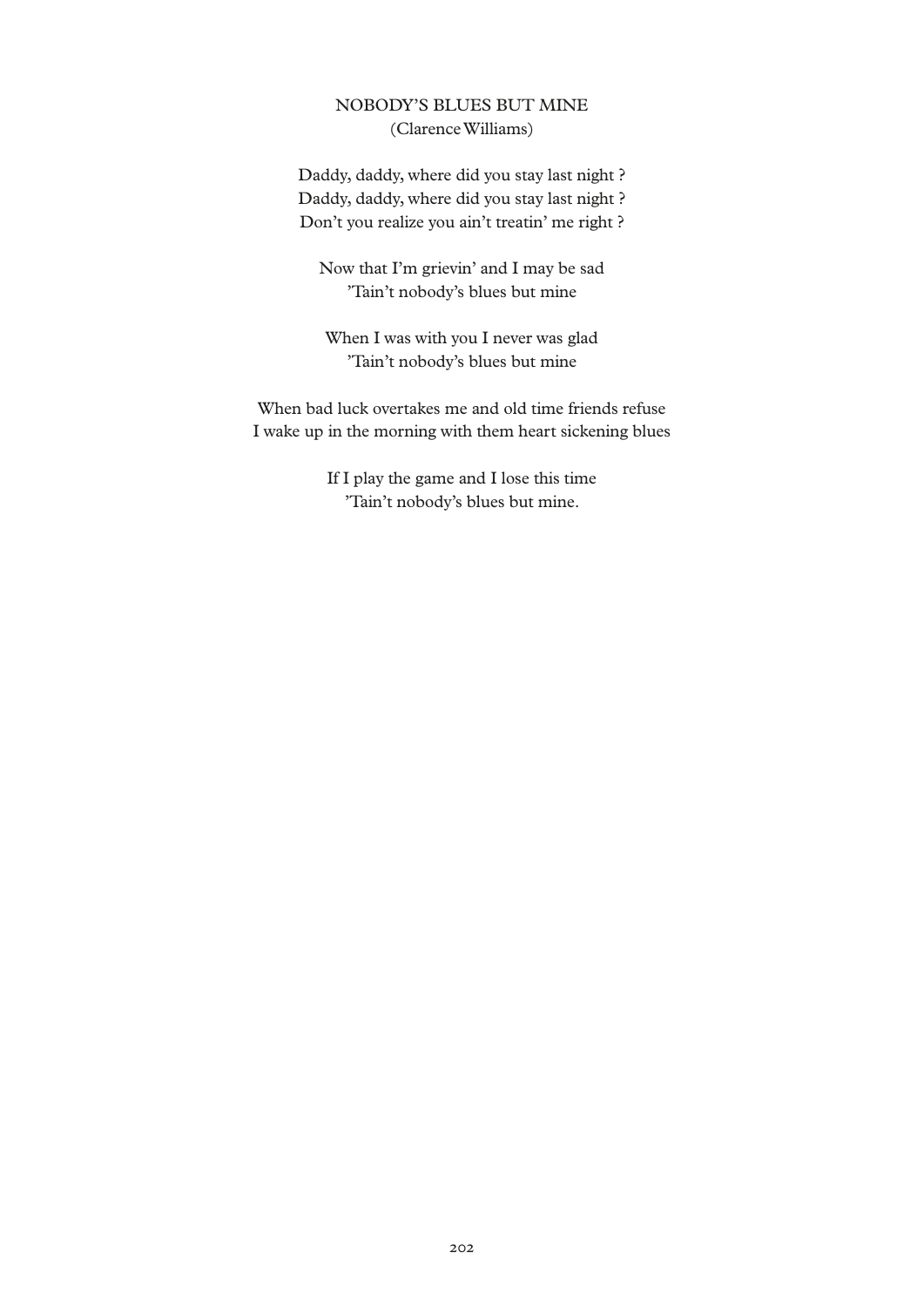#### OH DADDY BLUES (E. Herbert et W. Russell)

Just like a flower I'm fading away The doctor calls to see me most every day But he don't do me no good Why ? Because I'm lonesome for you And if you care for me, then you will listen to my plea

Oh, daddy, look what you doing, look what you doing Oh, daddy, you with your fooling, think what you're losing All the little love I gave you Is going to make you feel so awfully blue When you miss me, and long to kiss me You'll curse the day that you ever quit me

Oh, daddy, think when you all alone You'll get to want me, just wait and see But there will be someone else making love to me Then, daddy, daddy, you won't have no mama at all

Oh, daddy, look what you doing, look what you doing Oh, daddy, you and your fooling, think what you're losing All the little love I gave you Is going to make me feel so awfully blue When you miss me, and long to kiss me You'll curse the day that you ever quit me

Oh, daddy, think when you all alone You know that you are getting old You'll miss the way I baked your jelly roll Then, daddy, daddy, you won't have no mama at all.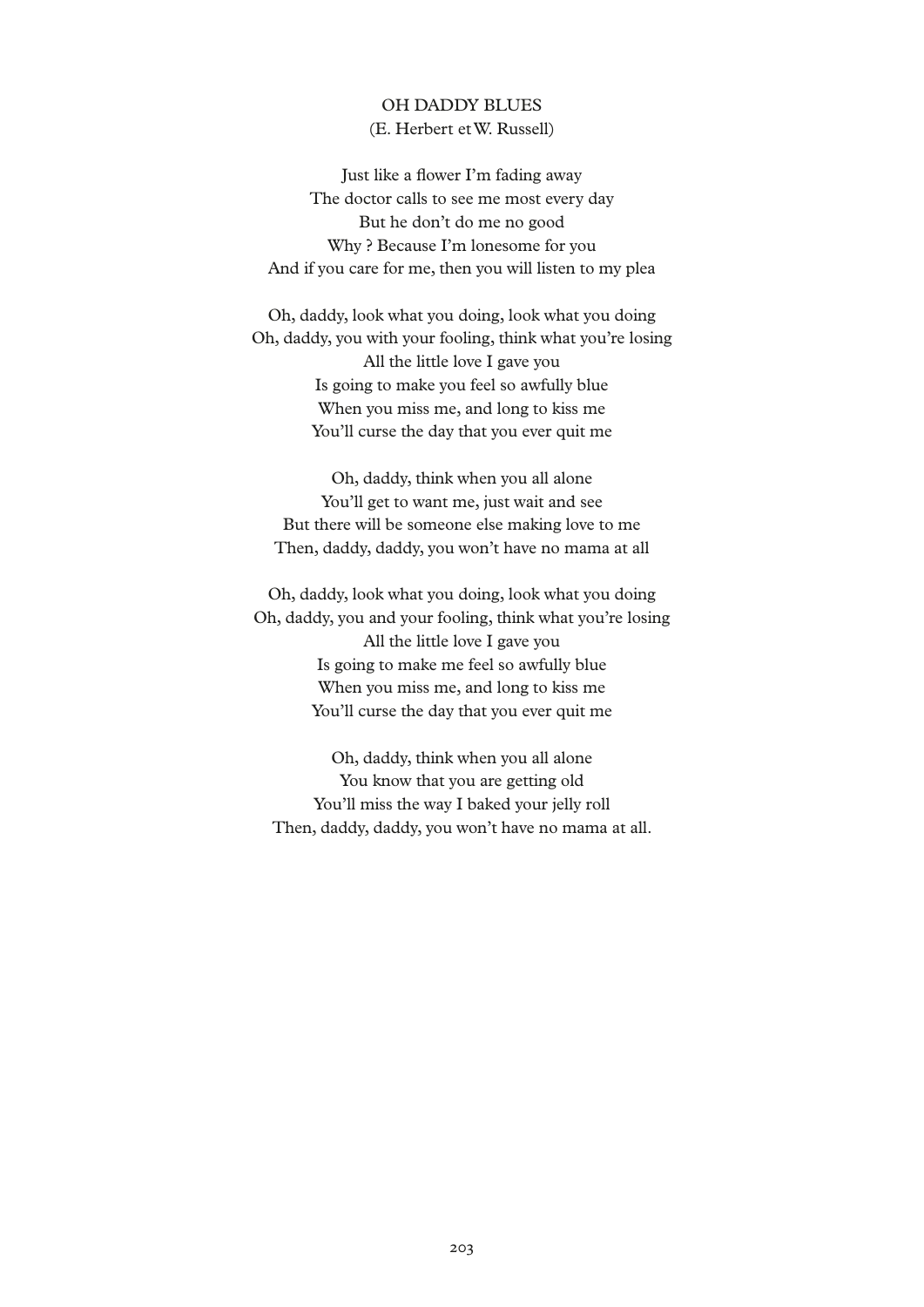#### ON REVIVAL DAY (Andy Razaf et K. Macomber)

Have you ever seen a church begin to rock Heard a sundown deacon preachin' to his block Have you ever seen old Satan on a run ? Then follow me, see just how it's done

And have you ever heard a sermon stir your soul Make you crave the river Jordan as you go Have you ever felt as though you'd like to shout ? Then come on and let them feelin's out

Oh, Lord, just hear those sisters groanin' And hear those brothers moanin' Repentin' and atonin' on Revival Day

They're talkin' to the spirit Just like you see and hear it They're sinful and they fear it on Revival Day

When that congregation starts to sing Nothin' in this world don't mean a thing Oh, glory hallelujah Makes you feel so peculiar The Devil cannot rule you on Revival Day

Glory, glory, hymm are purifyin' Wash my sins away, Lordy, Lordy, feel just like a lion Lordy, Lordy, I's reborn today Oh, just hear those sisters groanin' And hear them brothers moanin' Repentin' and atonin' on Revival Day

Oh, they're talkin' to the spirit Just like you see and hear it They sinful and they fear it on Revival Day

When that congregation starts to sing Nothin' in this world don't mean a thing Oh, glory hallelujah Makes you feel so peculiar The Devil cannot rule you on Revival Day.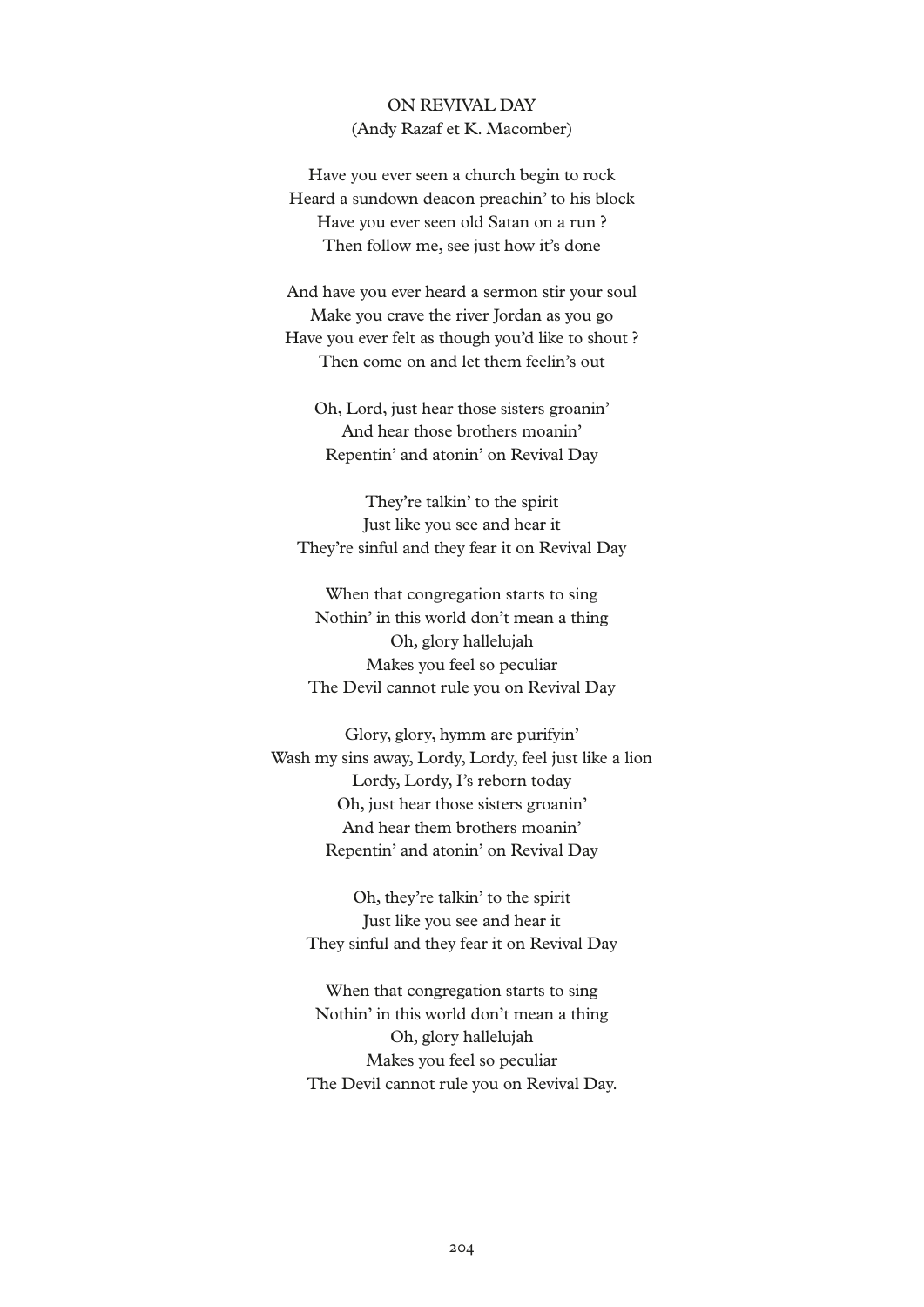# ONE AND TWO BLUES (G. Brooks)

Our love starts way down home below the Dixon line You pick cotton down on the farm and everything were fine But things have changed while you stayed still, you are in the rear So you have to catch up soon or they'll be some changes made

I've got them one and two blues what I can't lose They haunts me night and day And if you can't bring more, daddy, there's the door That small change won't pay

> If you want me to love you heap a much Let mama feel that money touch From now on, small change I refuse Mama's got them one and two blues

Quit messin' around, you hear what I say Start in to bringin' eight hours a day If you must be a rat, here's the fact Be a long-tailed one, have plenty of jack Small change I refuse, mama's got them one and two blues I scream, mama's got them one and two blues.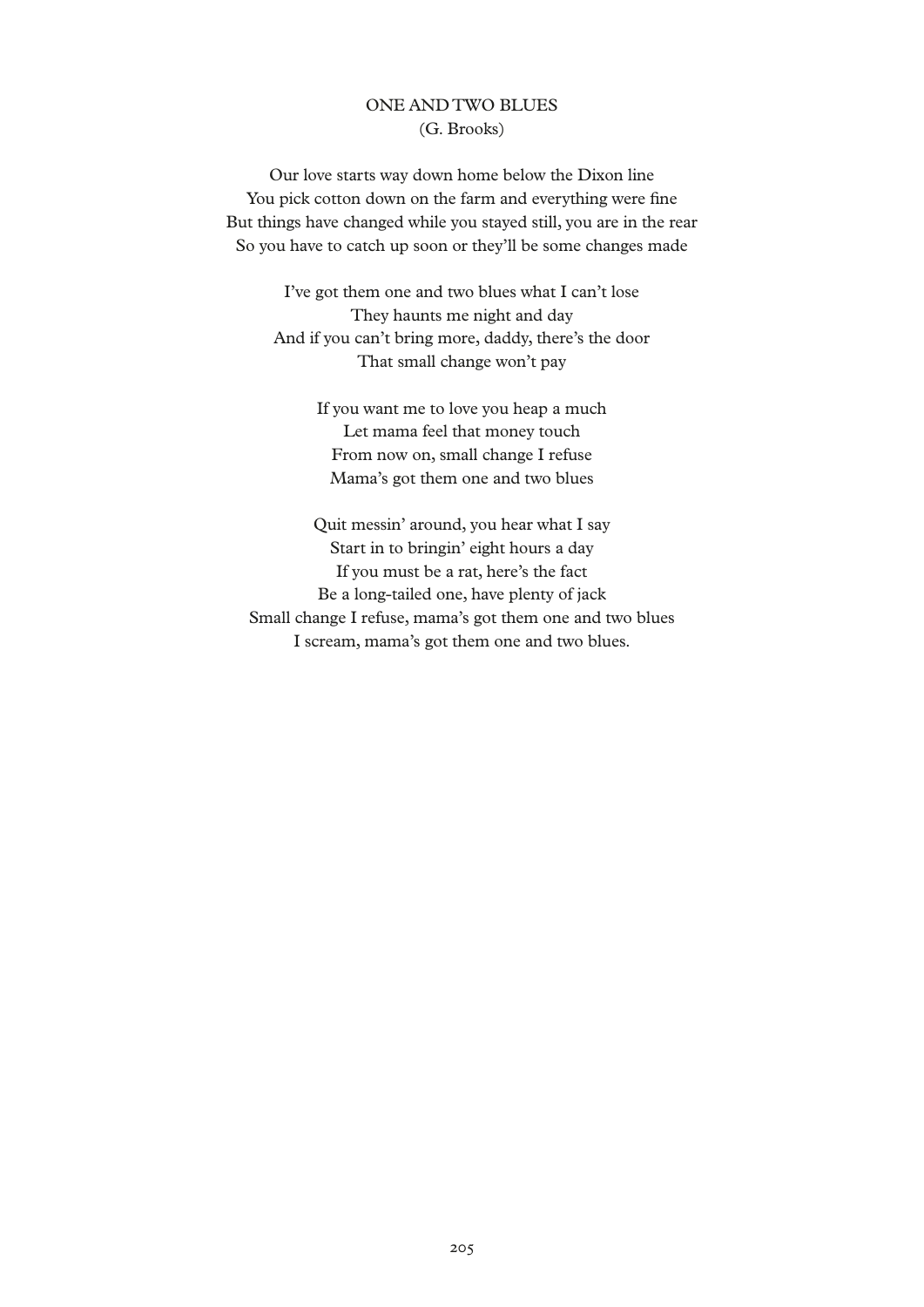# OUTSIDE OF THAT (Clarence Williams et J.H. Trent)

I've got the meanest man in the land But his love is that thick and grand His kiss just lingers on my lips And thrills me to my fingertips

People say I'm a fool He's heartless and oh so cruel But outside of that he's all right with me Outside of that, he's as sweet as he can be

I love him as true as stars above He beats me up but how he can love I never loved like that since the day I was born

I said for fun I don't want you no more And when I said that I made sweet papa sore He blacked my eye, I couldn't see Then he pawned the things he gave to me But outside of that, he's all right with me

I said for fun I don't want you no more And when I said that I made sweet papa sore *[Parlé]* When he pawned my things, I said you dirty old thief Child, then he turned around and knocked out both ofmy teeth *[Chanté]* Outside of that, he's all right with me.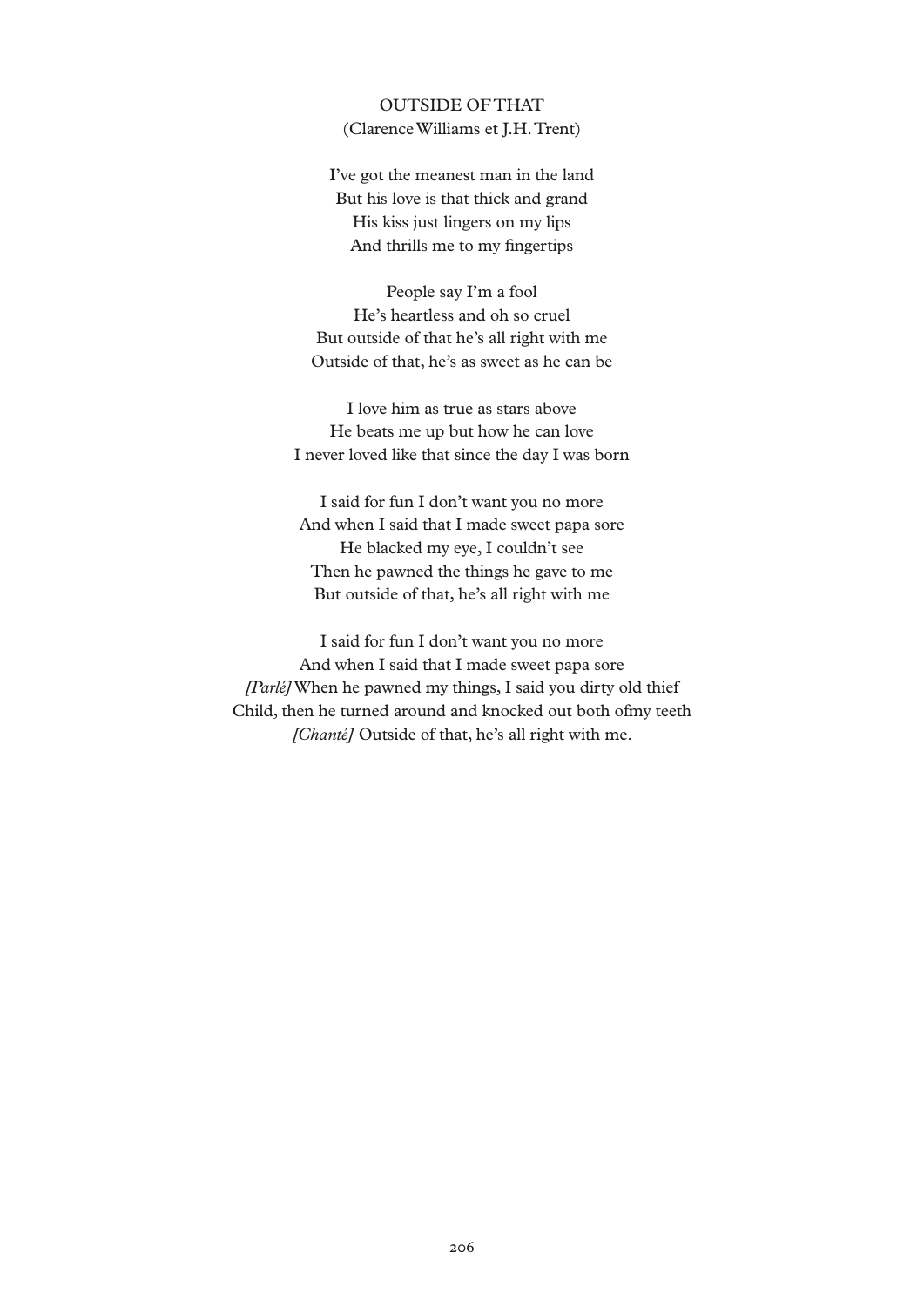## PICKPOCKET BLUES (Bessie Smith)

My best man, my best friend told me to stop peddlin' gin They even told me to keep my hands out people's pocket where their money was in

> But I wouldn't listen or have any shame Long as someone else would take the blame

Now, I can see it all come home to me I'm settin' in the jail house now, I mean, I'm in the jail house now I done stop runnin' around with this one and these good lookin' browns

> Any time you'd see me, I was good time bound With this one, that one, most all in town

I'm in the jail house now, I'm settin' in the jail house now I'm settin' in the jail house now, I mean, I'm in the jail house now I done stop runnin' around with all of my good lookin' browns.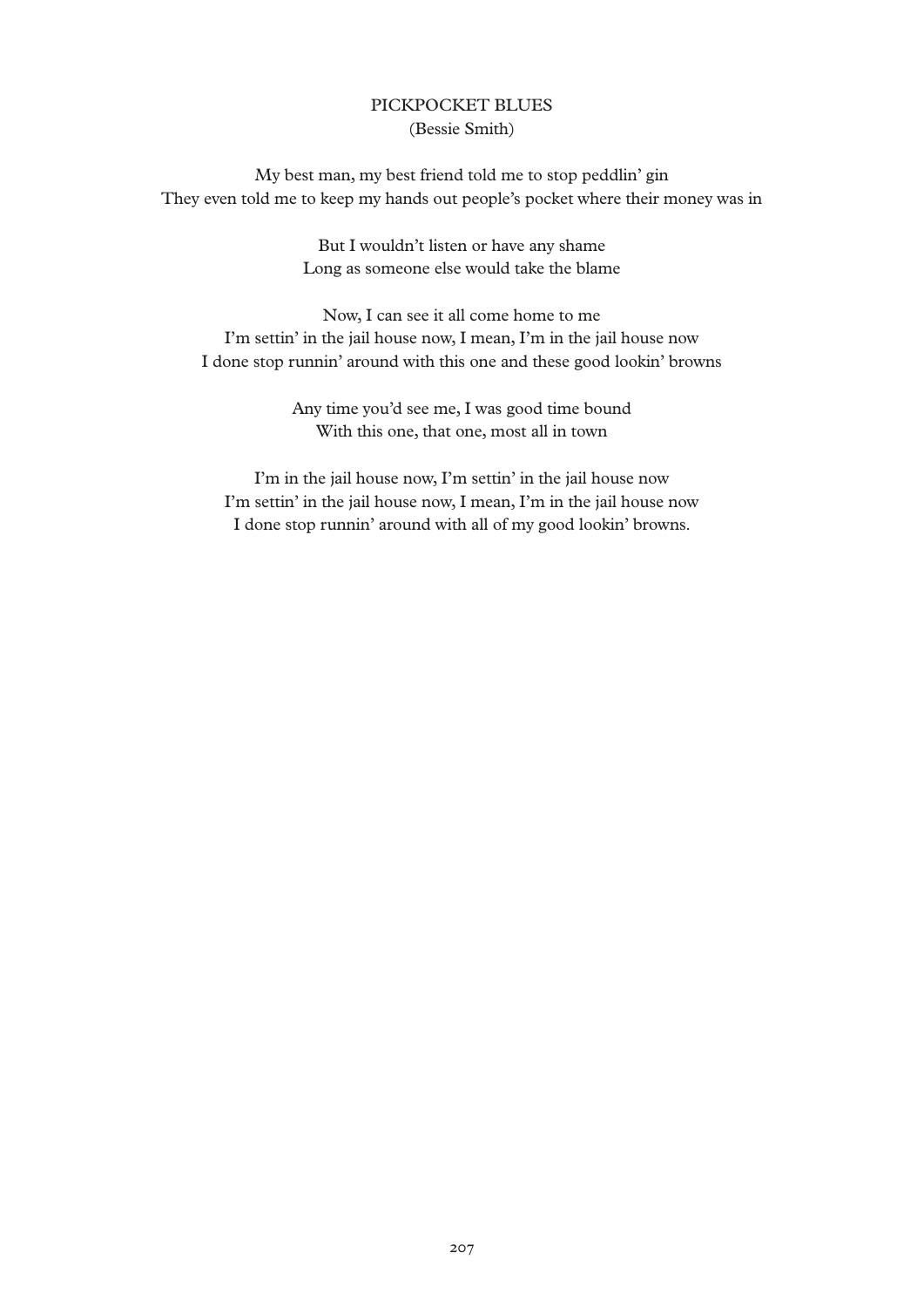#### PINCHBACK BLUES

#### (Bessie Smith et Irving Johns)

*[Parlé]* Girls, I wanna tell you about these sweet men. These men goin' 'round here tryin' to play cute. I'm hard on ya, boys, yes sir.

*[Chanté]* I fell in love with a sweet man once, he said he loved me too He said if I'd run away with him what nice things he would do

I'd travel around from town to town, how happy I would feel But don't you know, he would not work, girls, take this tip from me

Get a workin' man when you marry, and let all these sweet men be Child, it takes money to run a business, and with me I know you girls will agree

There's one thing about this married life that these young girls have got to know If a sweet man enter your front gate, turn out your lights and lock your door

Yes, get a working man when you marry, let all these pinchbacks be Child, it takes money to run a business, and with me I know you girls will agree

And if this panic stay on much longer, I'll hear all these young girls say That it's a long way to Oklahoma, but these little pinchbacks, take'em away.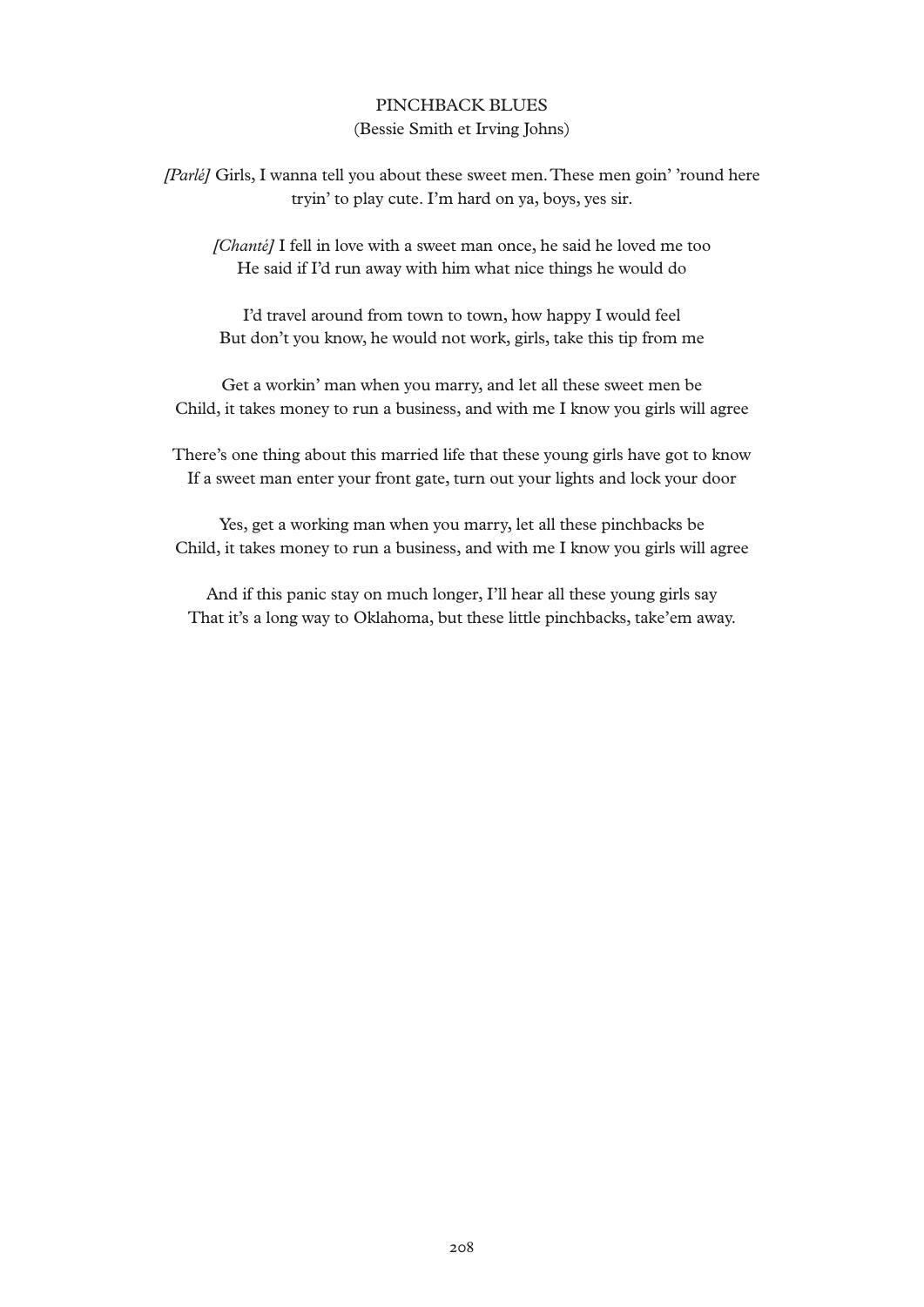# PLEASE HELP ME GET HIM OFF MY MIND (Bessie Smith)

I've cried and worried, all night I've laid and groaned I've cried and worried, all night I've laid and groaned I used to weigh two hundred, now I'm down to skin and bones

It's all about a man who always kicked and dogged me 'round It's all about a man who always kicked and dogged me 'round And when I try to kill him that's when my love for him comes down

I've come to see you, gypsy, beggin' on my bended knees I've come to see you, gypsy, beggin' on my bended knees That man put something on me, oh, take it off of me, please

It starts at my forehead and goes clean down to my toes It starts at my forehead and goes clean down to my toes Oh, how I'm sufferin', gypsy, nobody but the good Lord knows

Gypsy, don't hurt him, fix him for me one more time Oh, don't hurt him, gypsy, fix him for me one more time Just make him love me, but please, ma'am, take him off my mind.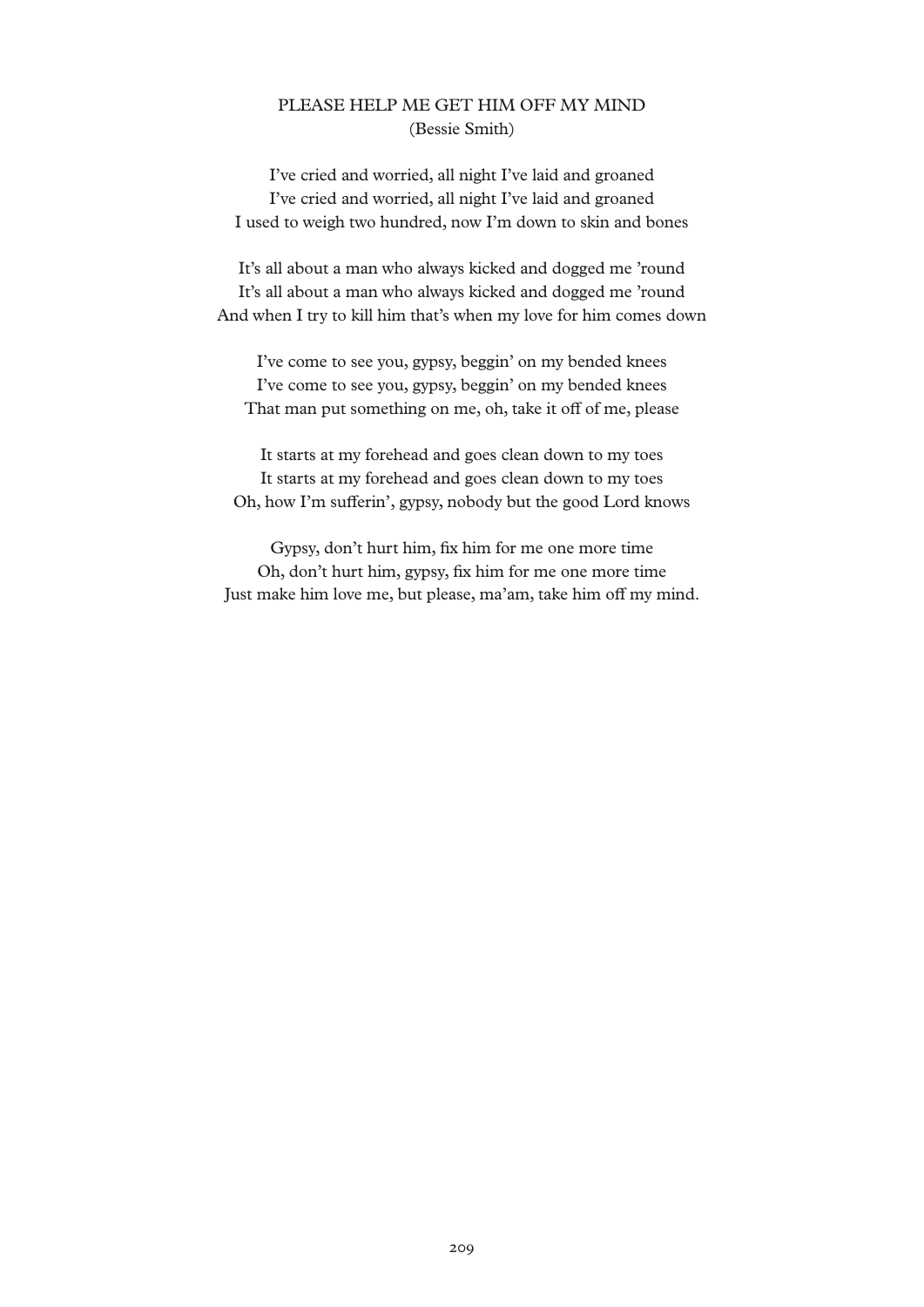## POOR MAN'S BLUES (Bessie Smith)

Mister rich man, rich man, open up your heart and mind Mister rich man, rich man, open up your heart and mind Give the poor man a chance, help stop these hard, hard times

While you're livin' in your mansion, you don't know what hard times means While you're livin' in your mansion, you don't know what hard tim~s means Poor working man's wife is starvin', your wife's livin' like a queen

Please, listen to my pleading, 'cause I can't stand these hard times long Oh, listen to my pleading, can't stand these hard times long They'll make an honest man do things that you know is wrong

Poor man fought all the battles, poor man would fight again today Poor man fought all the battles, poor man would fight again today He would do anything you ask him in the name of the U.S.A.

Now the war is over, poor man must live the same as you Now the war is over, poor man must live the same as you If it wasn't for the poor man, mister rich man, what would you do ?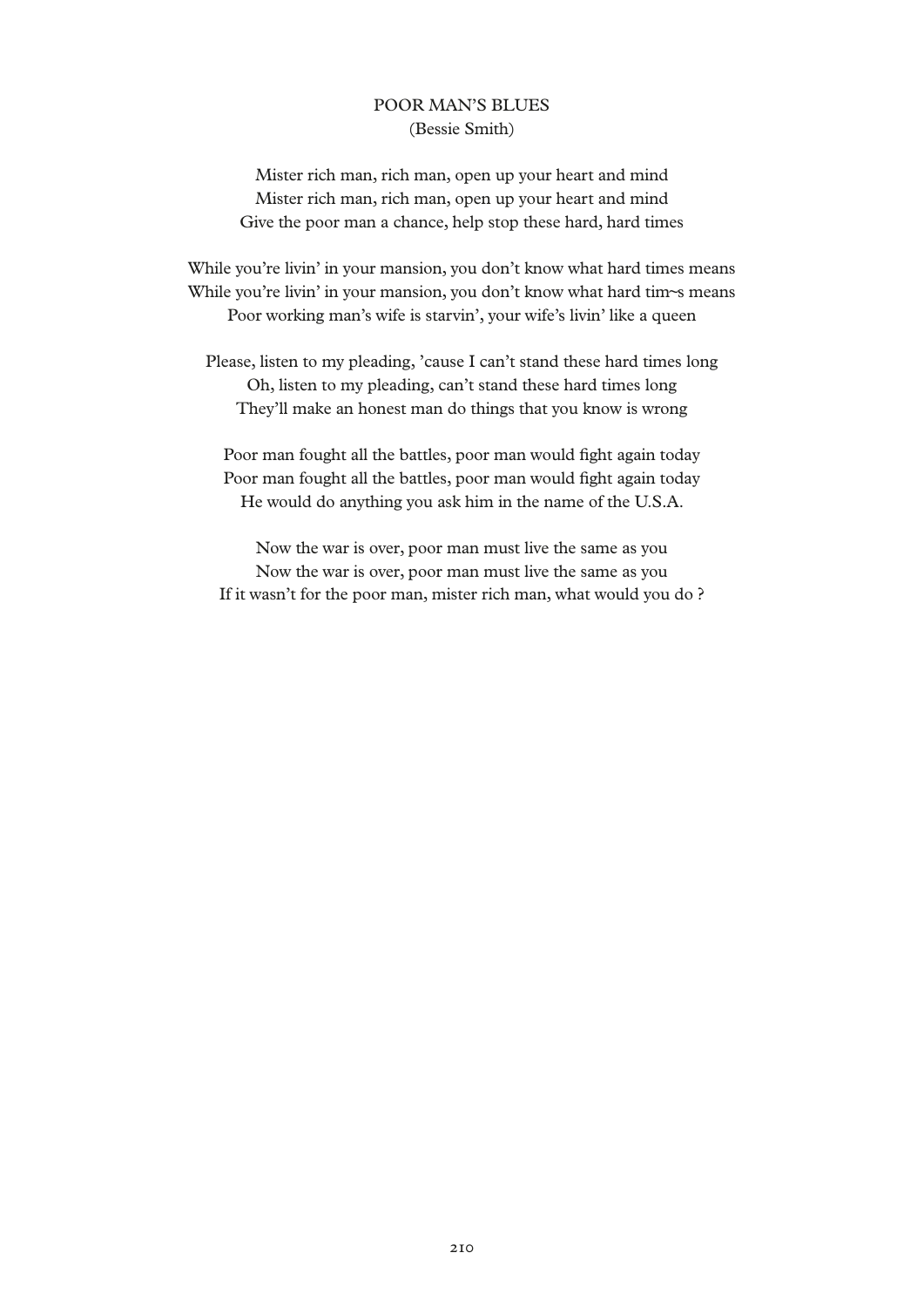# PREACHIN' THE BLUES (Bessie Smith)

Down in Atlanta GA under the viaduct every day Drinkin' corn and hollerin' hooray, pianos playin' 'til the break of day But as I turned my head I loudly said Preach them blues, sing them blues, they certainly sound good to me I been in love for the last six months and ain't done worryin' yet Moan them blues, holler them blues, let me convert your soul 'Cause just a little spirit of the blues tonight Let me tell you, girls, if your man ain't treatin' you right Let me tell you, I don't mean no wrong I will learn you something if you listen to this song I ain't here to try to save your soul Just want to teach you how to save your good jelly roll Goin' on down the line a little further now, there's a many poor woman down Read on down to chapter nine, women must learn how to take their time Read on down to chapter ten, takin' other women men you are doin' a sin Sing 'em, sing 'em, sing them blues, let me convert your soul Lord, one old sister by the name of Sister Green Jumped up and done a shimmy you ain't never seen Sing'em, sing'em, sing them blues, let me convert your soul.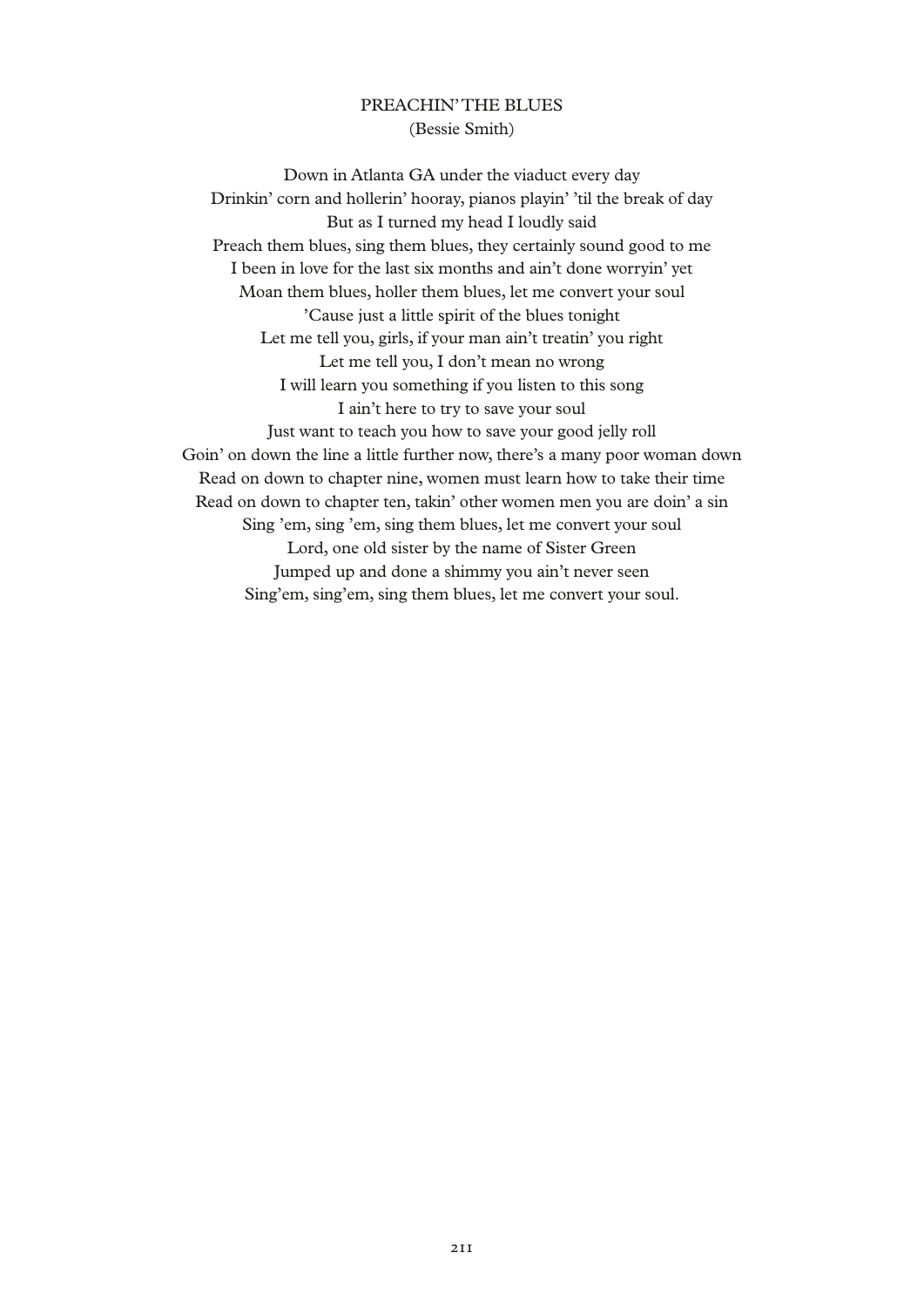# PUT IT RIGHT HERE (OR KEEP IT OUT THERE) (Porter Grainger)

I've had a man for fifteen year, give him his room and board Once he was like a Cadillac, now he's like a old worn-out Ford

He never brought me a lousy dime, and put it in my hand So there'll be some changes from now on, accordin' to my plan

> He's got to get it, bring it, put it right here Or else he's gonna keep it out there

If he must steal it, beg it, or borrow it somewhere Long as he gets it, child, I don't care

I'm tired of buying porkchops to grease his fat lips And he'd have to find another place for to park his old hips

He must get it and bring it and put it right here Or else he's gonna keep it out there

The bee gets the honey and brings it to the comb Else he's kicked out of his home sweet home

To show you that they brings it, watch the dog and the cat Everything, even, brings it from the mule to the gnat

The rooster gets the worm and brings it to the hen That ought to be a tip to all you no-good men

The groundhog even brings it and puts it in his hole So my man has got to bring it, doggone his soul

He's got to get it, bring it, and put it right here Or else he's gonna keep it out there

If he must steal it, beg it, borrow it somewhere Long as he gets it, child, I don't care

I'm gonna tell him like the Chinaman, when you don't bringem check You don't getem laundry if you breakem damn neck<sup>\*</sup>

> You've got to get it, bring it and put it right here Or else you gonna keep it out there.

\* Cette caricature raciste de l'accent chinois est également employée dans d'autres chansons. Cette dernière phrase est quasiment incompréhensible.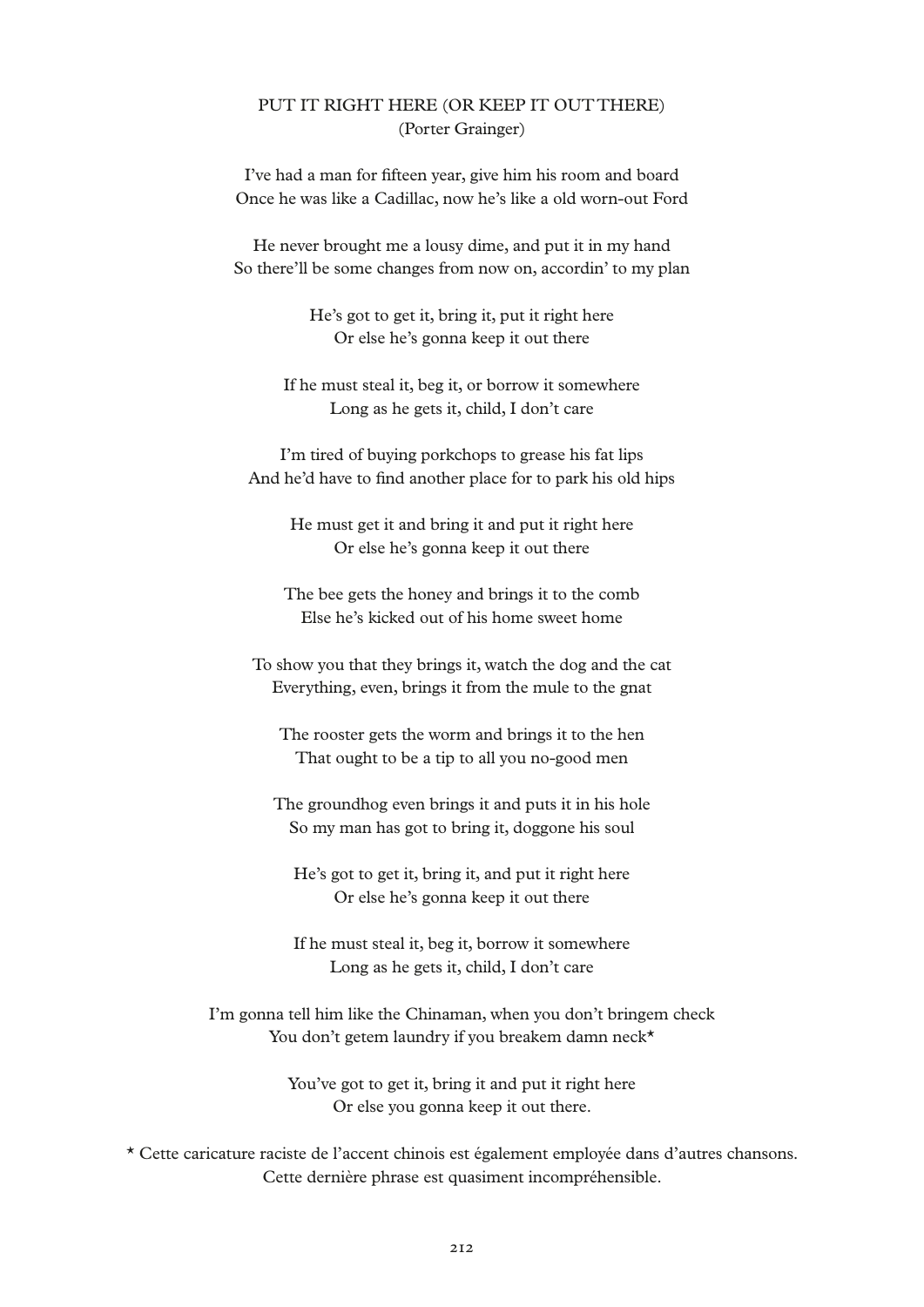# RAINY WEATHER BLUES (G. Brooks)

The rain sure am fallin', pourin' down from the sky The rain sure am fallin', pourin' down from the sky Feelin' wet all over, I could lay right down and die

Ain't got no jug or stopper, so I don't need no water now Ain't got no jug or stopper, so I don't need no water now Seem like the sun oughta shine and dry things right now

Yes, I'll find myself a raincoat and a man to tote it 'round Yes, I'll find myself a raincoat and a man to tote it around 'Cause I got to keep on walking in the rain in this man's town

Got myself a red hot iron, gonna keep it in my bed Got myself a red hot iron, gonna keep it in my bed Fill myself with good old moonshine, and lay there, let the rain fall 'til I'm dead.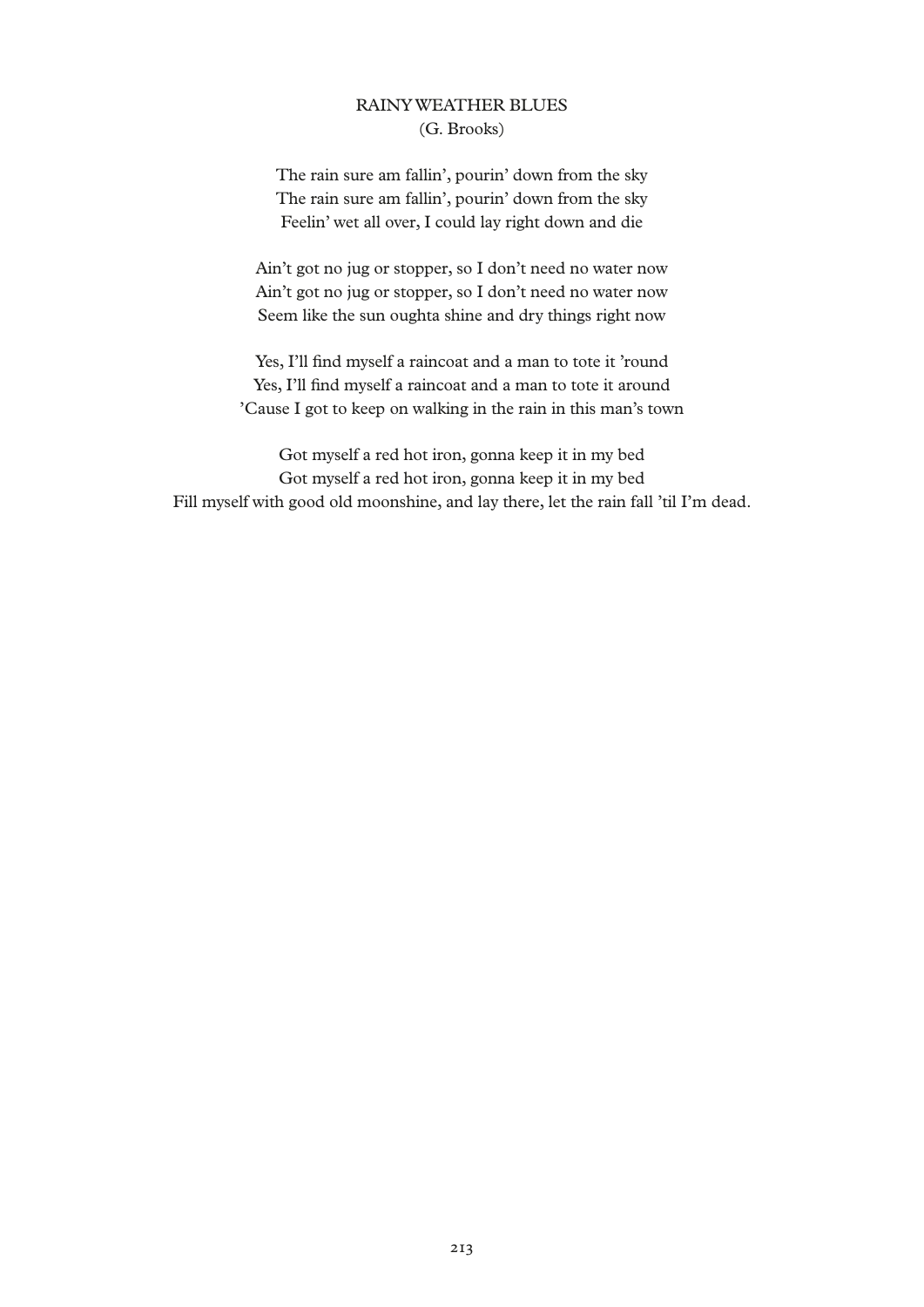# RECKLESS BLUES (Fred Longshaw)

When I was nothing but a child When I was nothing but a child All you men tried to drive me wild

Now I am growing old Now I am growing old And I got what it takes to get all of you men told

My mama says I'm reckless, my daddy says I'm wild My mama says I'm reckless, my daddy says I'm wild I ain't good looking, but I'm somebody's angel child

Daddy, mama want some loving Daddy, mama want some huggin' Darn it, pretty papa, mama want some loving, I vow Darn it, pretty papa, mama want some loving right now.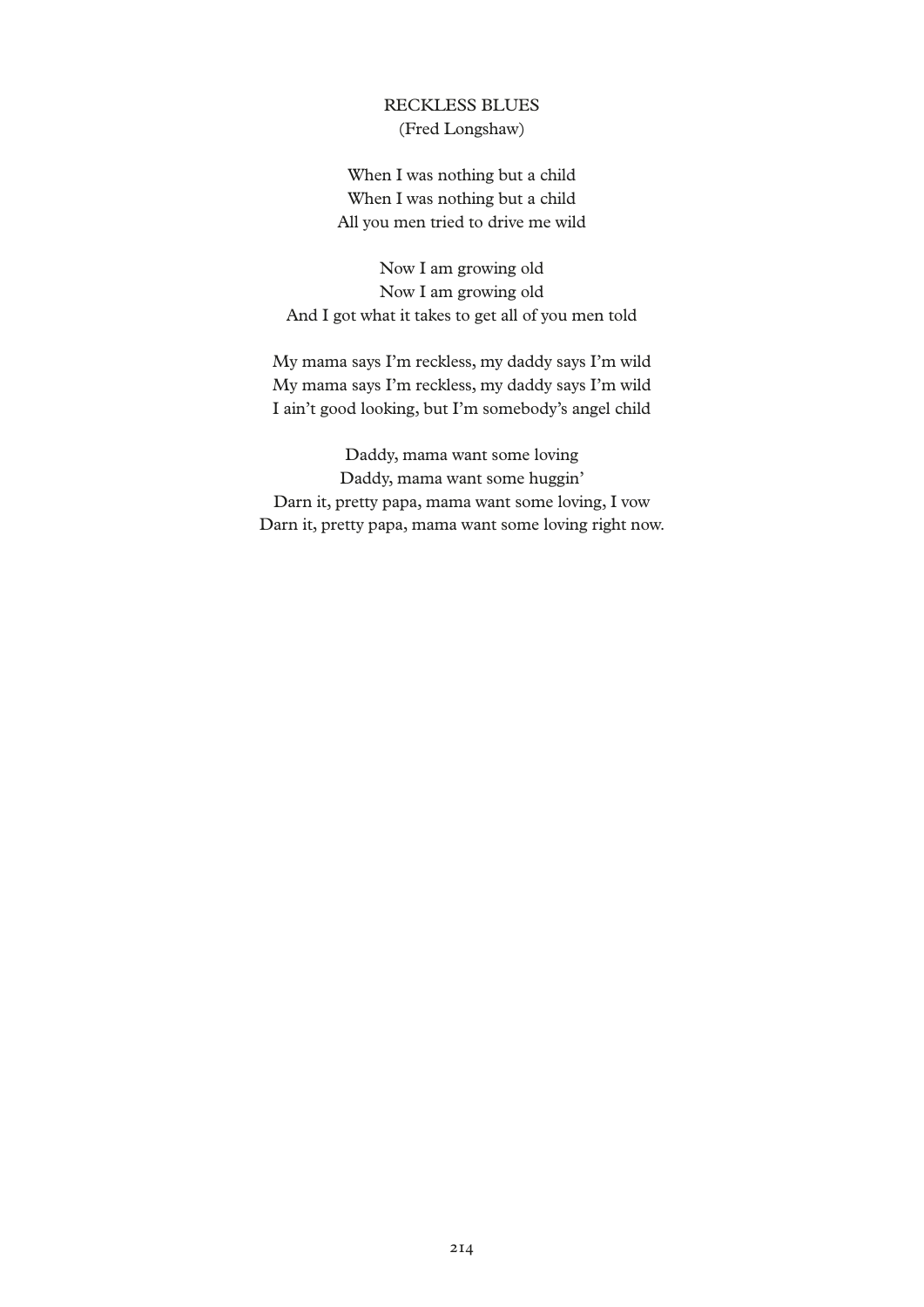## RED MOUNTAIN BLUES (H. Troy)

Goin' around Red Mountain in the morning Goin' around Red Mountain sure as you born And if you never never no more see me again Remember me when I'm gone

Now set down and write a letter for me And send it straight to the man I love Just tell him when you find him I'll be gone A-roamin' the roads above

Down in the valley, my head was hangin' low My poor heart was achin', gee, it hurt me so Fortune-teller told me what I had to do Get myself some snakeroot, start right in to chew

Got myself some snakeroot, John the Conqueror, too Chewed them both together, I know what they will do Took some in my pocket, put some in my boot That don't make him love me, I'll start right in to shoot

> Goin' around Red Mountain in a hurry I'm going where I can't change my mind And if I can't get rid of all my worries Then I'll be gone for a long, long time.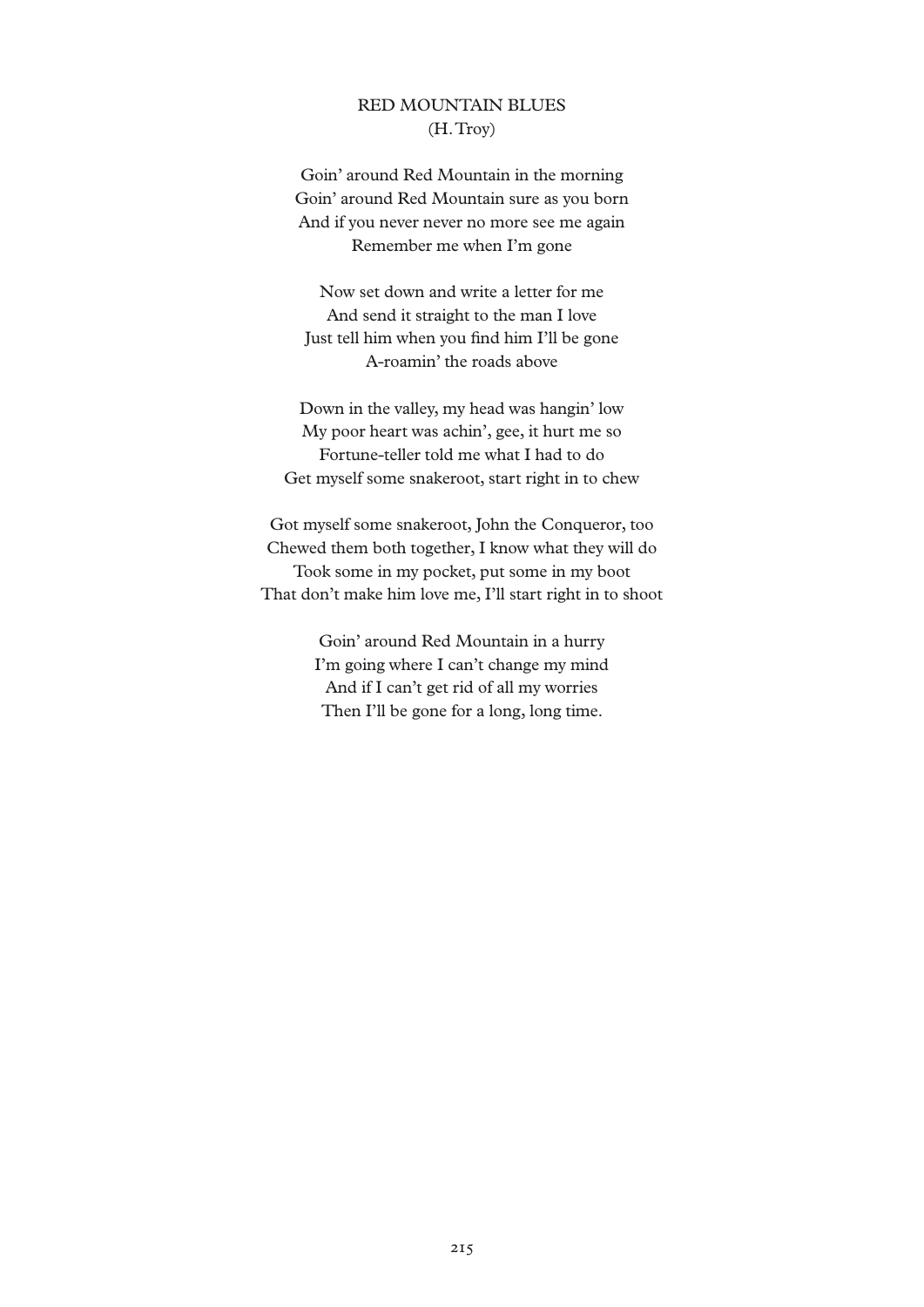#### ROCKING CHAIR BLUES (Bessie Smith et Irving Johns)

Did you ever wake up with Charlie all on your mind ? Did you ever wake up with Charlie all on your mind ? He plays the blues to his congregation, yeah, hear his trombone whine

> He'll make you laugh, he'll make you cry He'll sit right down and moan He'll weep and moan, then I'll hear you say Lord, I wonder where my lovin' man has gone

See, see, rider, you see, I'm goin' away I won't be back until you change your way I won't be back until you change your way

I'm goin' to the river, carry a brand-new rocking chair I'm goin' to the river, carry a brand-new rocking chair I'm gonna ask Mr. Tadpole did the blues ever stop by here

Blues jumped a rabbit, runnin' for a solid mile Blues jumped a rabbit, runnin' for a solid mile The rabbit turned over and cried like a natural child.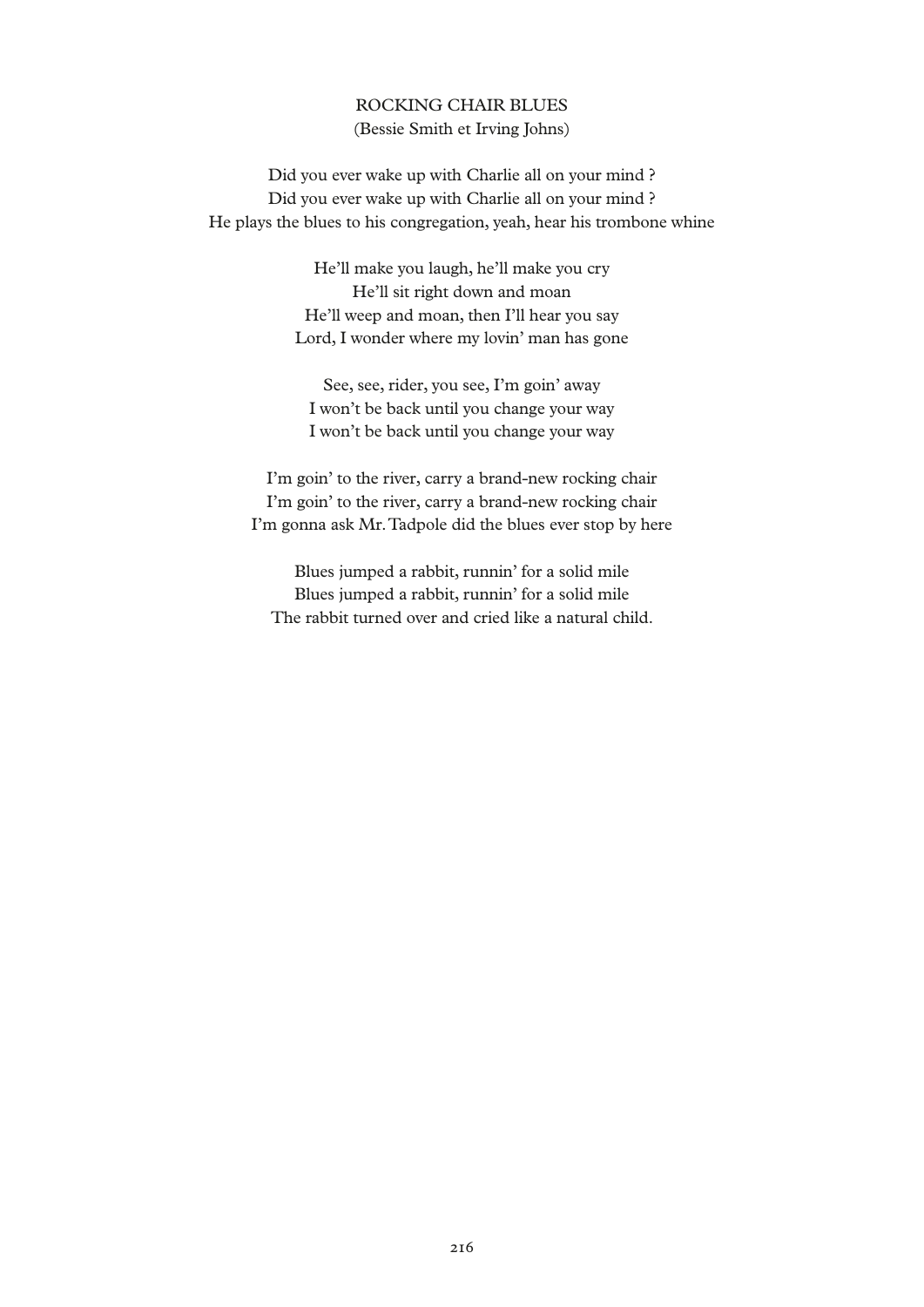#### SAFETY MAMA (Bessie Smith)

Let me tell you how and what one no-good man done to me He called me pretty, young, and wild, after that he let me be

He'd taken advantage of my youth, and that you understand So wait awhile, I'll show you, child, just how to treat a no-good man

> Make him stay at home, wash and iron Tell all the neighbors he done lost his mind

Give your house rent shake on Saturday night Monday morning you'll hold collectors good and tight

You see a man you really like Let him bite that monkey brother in his back

When his cruel heart turn, his love breaks down Hold him where you got him, make him stay in town

'Cause I'm a safety woman lookin' for a safety man I made him stay at home, help me wash and iron

The neighbors knows he done lost his mind I give a house rent shake one Saturday night

Monday morning I held collectors good and tight I've seen a man I really like

I let him bite the monkey brother smack in his back When his cruel heart turn, his love breaks down

I hold it where I had it and he stayed in town I'm a safety woman, and I had to have a safety man

Say, I ain't good looking, I'm built for speed I got everything a pigmeat need

'Cause I'm a safety woman lookin' for a safety man.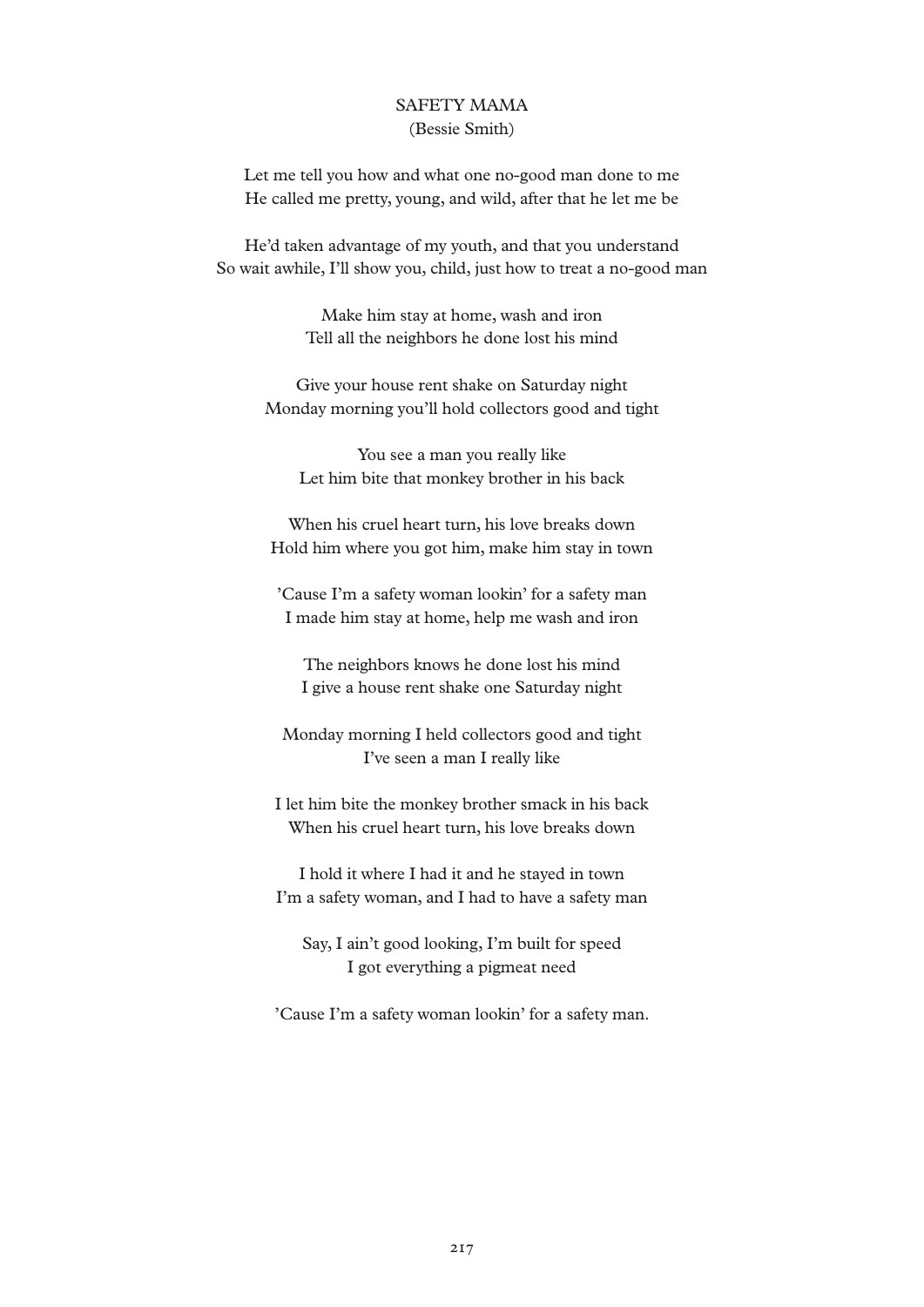# SALT WATER BLUES (G. Brooks)

I've got a man, he lives down by the sea I've got a man, he lives down by the sea But that doggone salty water sure ain't got'em for me

He sent me a letter, nothin' in it but a note He sent me a letter, nothin' in it but a note I sat right down and wrote him, man, I ain't no billy goat

I may be crazy, but mama ain't nobody's fool I may be crazy, but mama ain't nobody's fool Before I stand your doggin', I'll eat grass like a Georgia mule

Settin' on a church stone, worried in both heart and soul Settin' on a church stone, worried in both heart and soul Feelin' lower than a possum hidin' in a groundhog's hole

I'm crazy 'bout my sugar, my sugar and my ol' long sheik I'm crazy 'bout my sugar, my sugar and my ol' long sheik But that doggone salty water taste too doggone bad for me.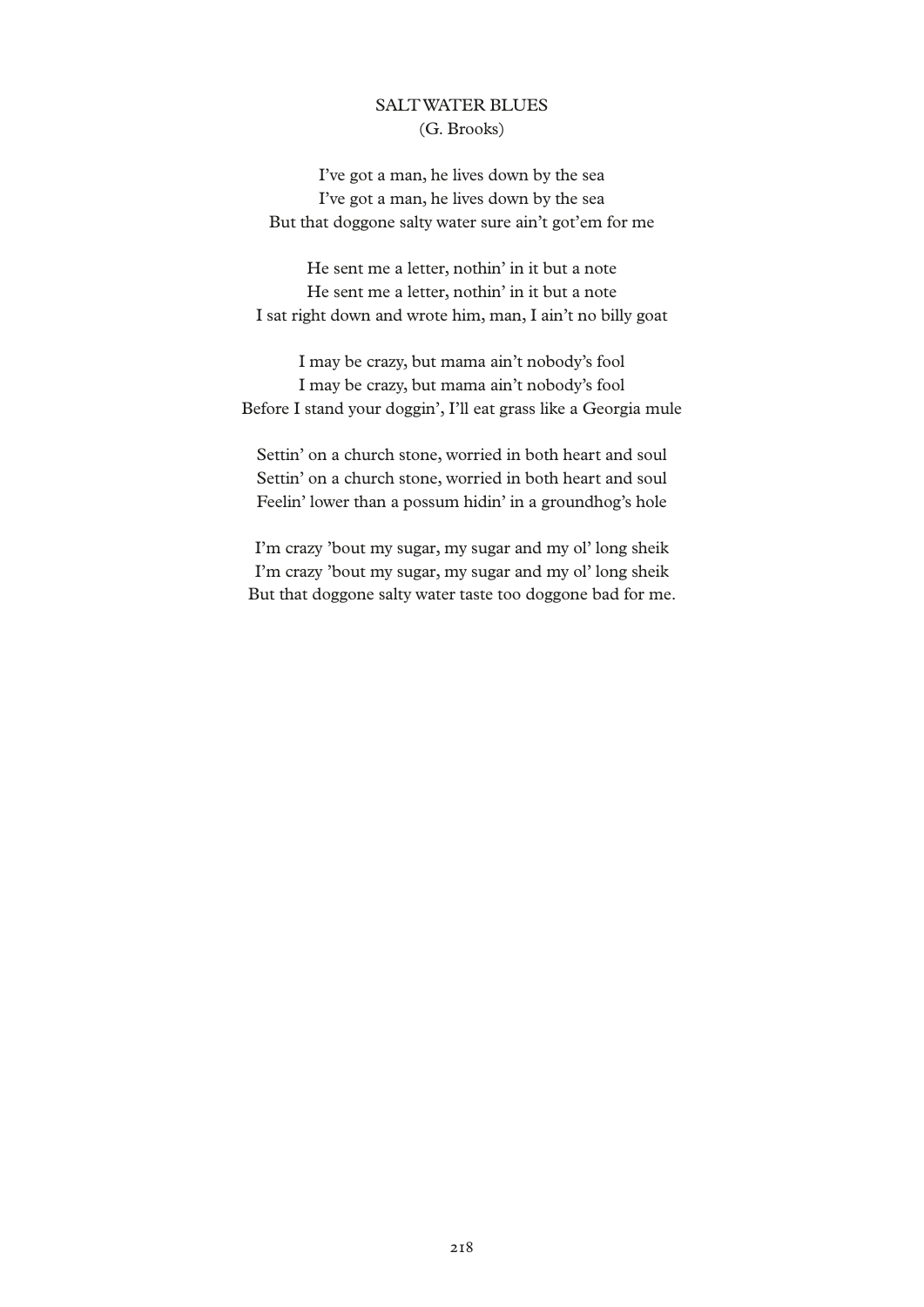# SAM JONES BLUES (A. Bernard, R. Turk et J.R. Robinson)

*[Parlé]* Who is that knockin' on that door ? Jones ? You better get away from there, Joe. I don't know nobody named Jones. You in the right church, brother, but the wrong pew.

> *[Chanté]* Sam Jones left his lovely wife just to step around Came back home 'bout a year, lookin' for his high brown

Went to his accustomed door and he knocked his knuckles sore His wife she came, but to his shame, she knew his face no more

Sam said, « I'm your husband, dear » But she said, "Dear, that's strange to hear You ain't talkin' to Mrs. Jones, you speakin' to Miss Wilson now

> « I used to be your lofty mate But the judge done changed my fate »

« Was a time you could have walked right in and called this place your home sweet home But now it's all mine for all time, I'm free and livin' all alone »

[Parlé] « Don't need your clothes, don't need your rent, don't need your ones and twos Though I ain't rich, I know my stitch, I earns my struttin' shoes »

> « Say, hand me the key that unlocks my front door Because that bell don't read 'Sam Jones' no more, no You ain't talkin' to Mrs. Jones, you speakin' to Miss Wilson now ».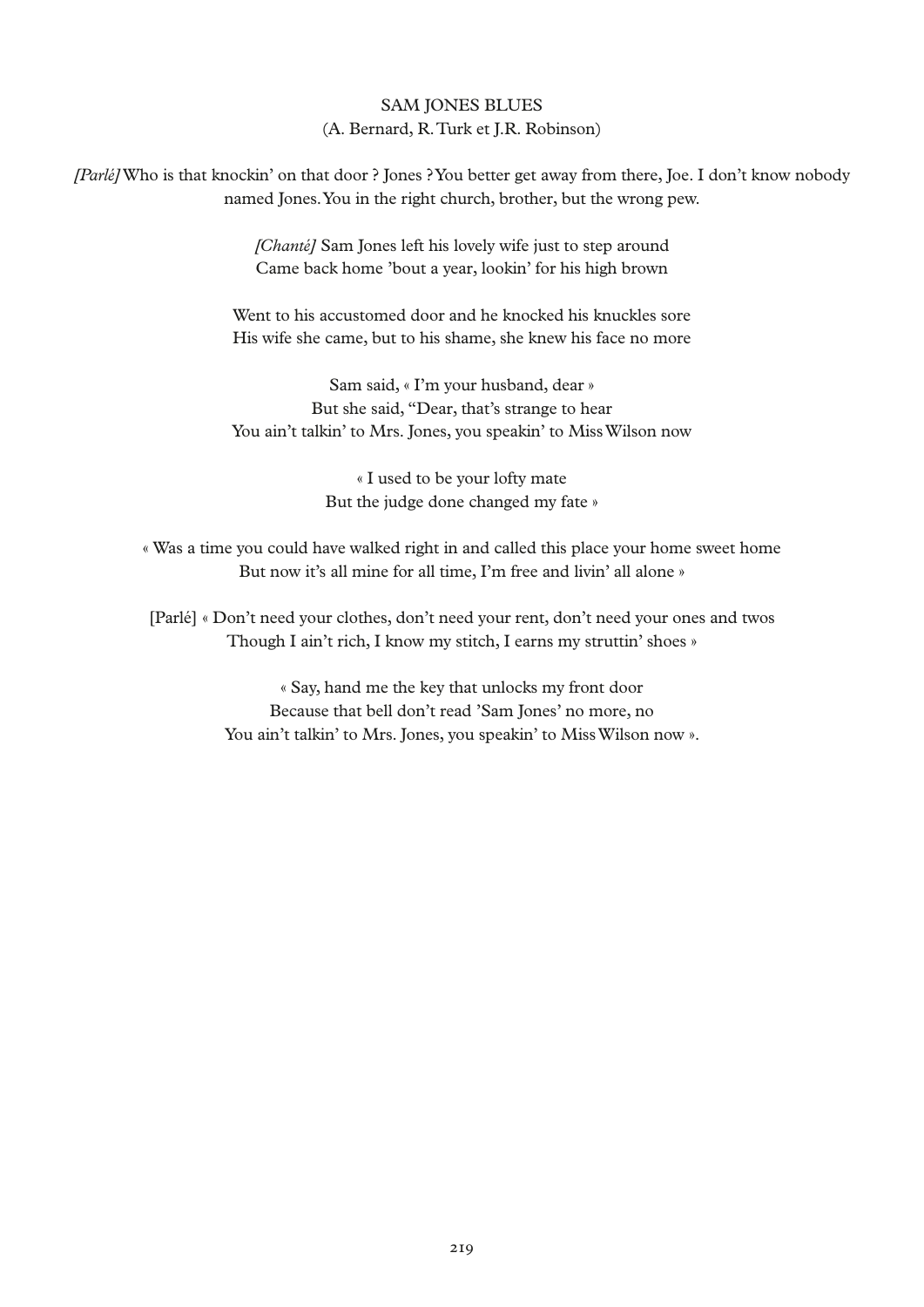#### SEE IF I'LL CARE (Clarence Williams et A. Hill)

You say that you leavin' and that you're going away But before you leave, dear, please let me have my say

I know that you feel good now with nothin' on your mind But just mark my words, dear, there'll come a time

> I know you're gonna pay You'll want me back some day To drive the blues away Then see if I care

And when you feel in' blue No one to talk to you And you don't know what to do Then see if I care

Though you think nothing of me and say that you don't love me The time is comin' when you won't feel like you do now

> You're gonna call my name You know that you to blame And you won't be the same Then see if I'll care

Oh, you're gonna pay Lord, you'll want me back some day To drive your blues away Then see if I care

And when you feel in' blue No one to talk to you And you don't know what to do Then see if I care

Though you think nothin' of me and you don't love me The time is comin' when you won't feel like you do now

> You're gonna call my name You know that you to blame Lord, you won't be the same Then see if I care.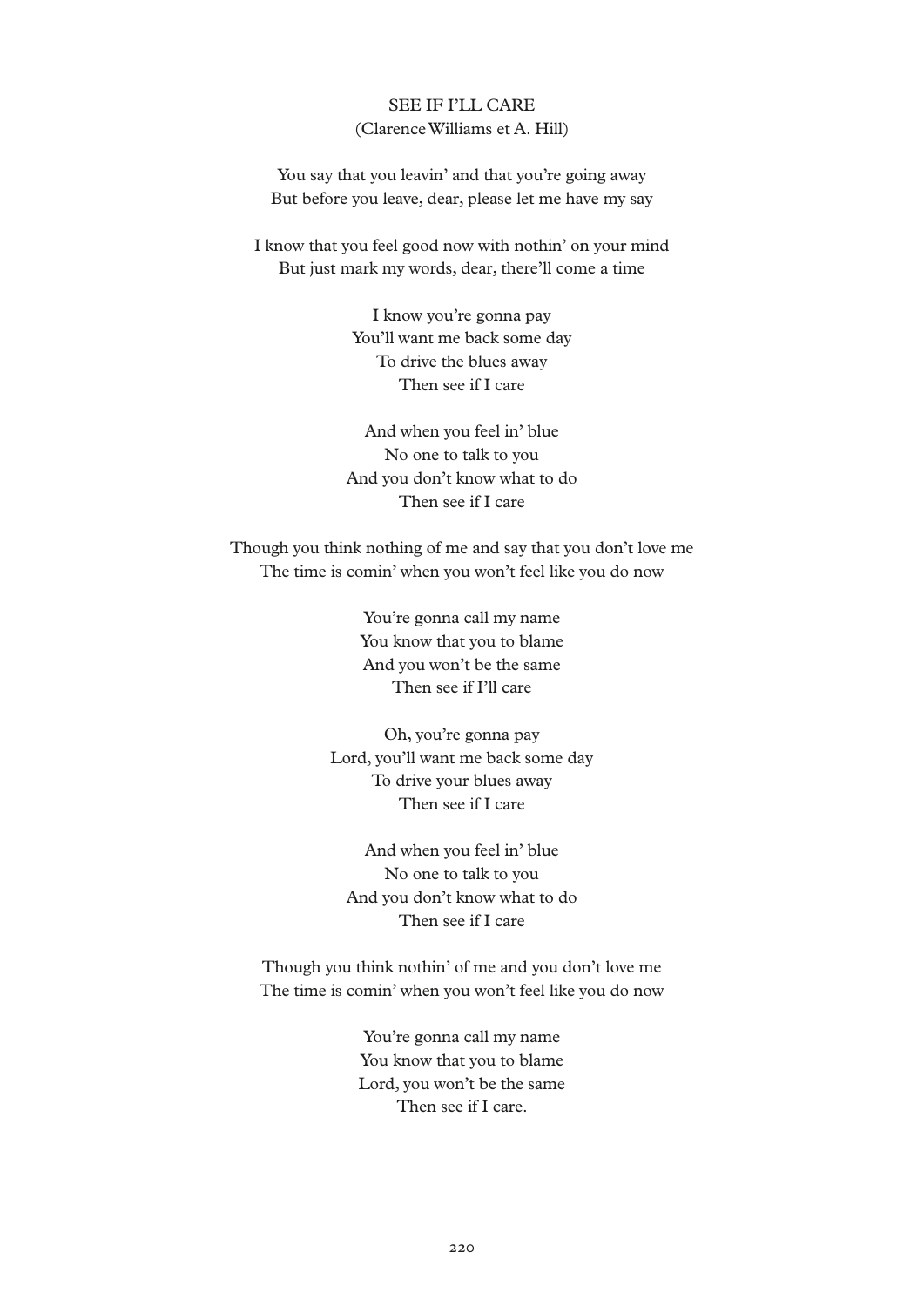## SEND ME TO THE 'LECTRIC CHAIR (G. Brooks)

Judge, your honor, hear my plea before you open up your court But I don't want no sympathy, 'cause I done cut my good man's throat I caught him with a triflin' Jane I warned him 'bout before I had my knife and went insane, and the rest you ought to know

Judge, judge, please, mister judge, send me to the 'lectric chair Judge, judge, good mister judge, let me go away from here I want to take a journey to the Devil down below I done killed my man, I want to reap just what I sow Oh, judge, judge, Lordy, Lordy, judge, send me to the 'lectric chair

Judge, judge, hear me, judge, send me to the 'lectric chair Judge, judge, send me there, judge, I love him so dear I cut him with my barlow, I kicked him in the side I stood there laughing over him while he wallowed 'round and died Oh, judge, judge, Lordy, judge, send me to the 'lectric chair

Judge, judge, sweet mister judge, send me to the 'lectric chair Judge, judge, good, kind judge, burn me 'cause I don't care I don't want no bondsman to go my bail I don't want to spend no ninety-nine years in jail So, judge, judge, good, kind judge, send me to the 'lectric chair.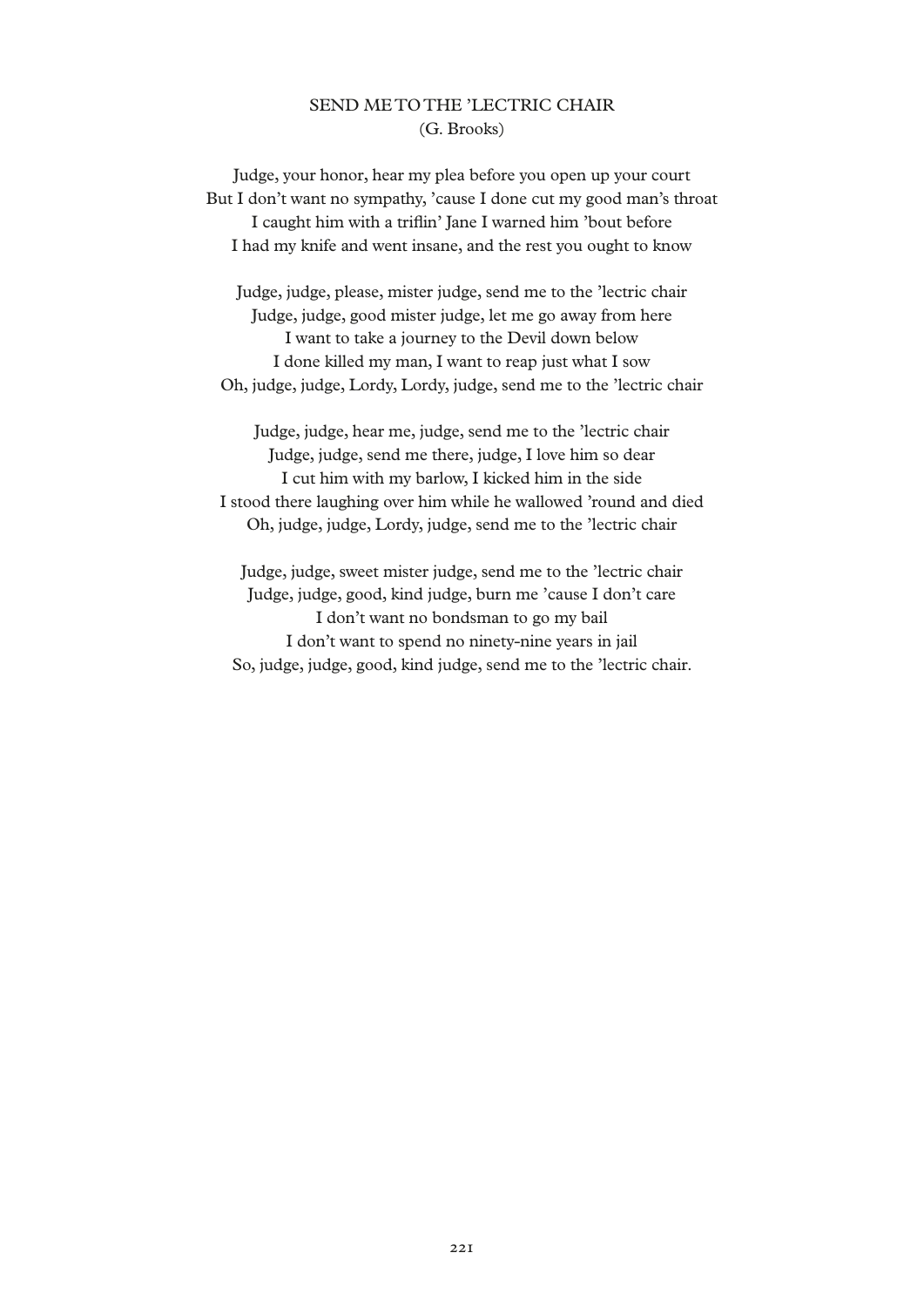## SHIPWRECK BLUES (Bessie Smith)

Captain, tell your men to get on board Heist your sail, just pull into another shore

I'm dreary in mind, and I'm so worried in heart Oh, the best of friends sure have got to part

Blow your whistle, captain, so your men'll know what to do Blow your whistle, captain, so your men'll know what to do When a woman gets dreary, t'ain't no tellin' what she won't do

It's cloudy outdoors, as can be, oh it's cloudy as can be That's the time I need my good man with me

It's rainin' and it's stormin' on the sea It's rainin', it's stormin' on the sea I feel like somebody has shipwrecked poor me.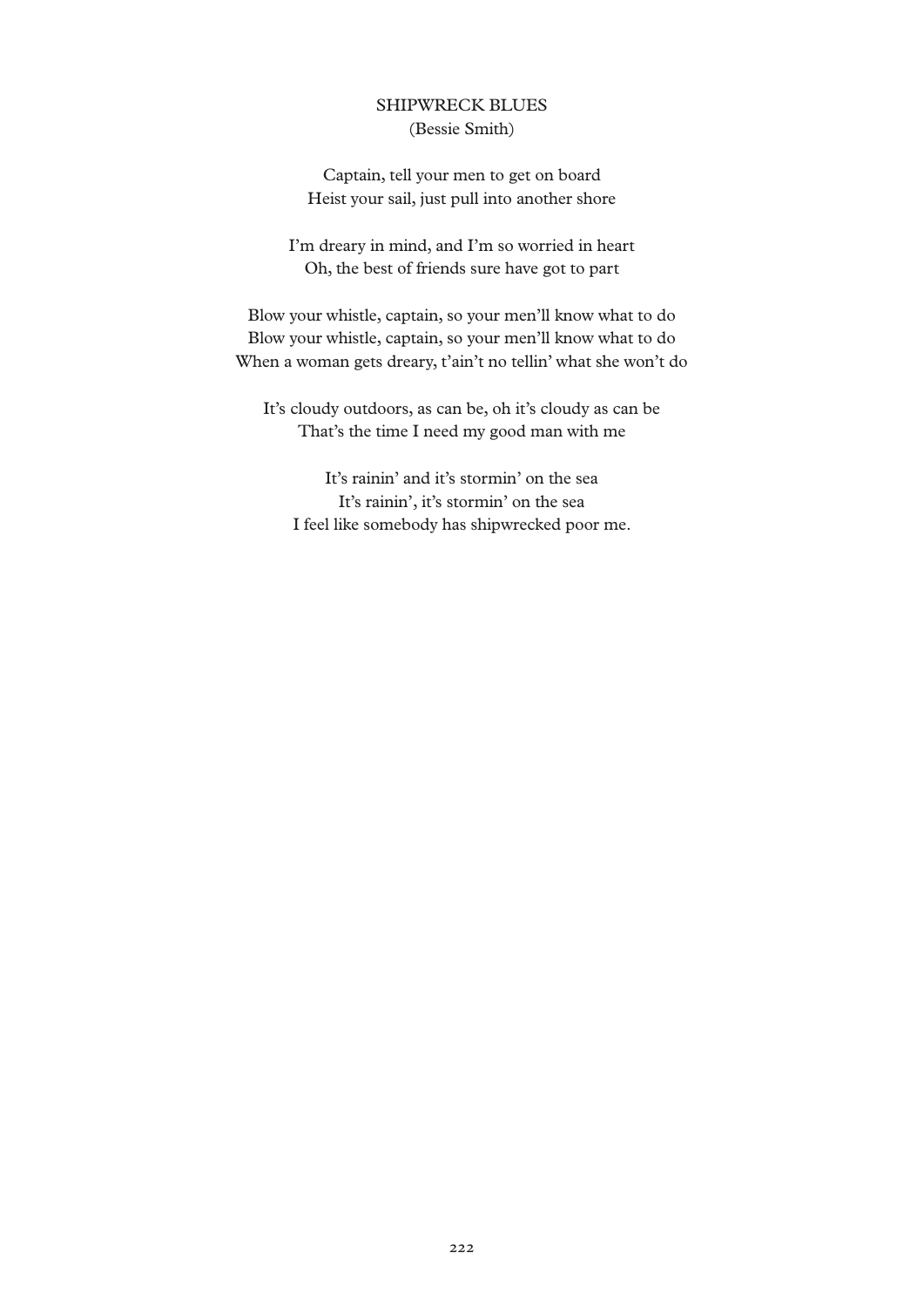# SINFUL BLUES (Perry Bradford)

I got my opinion and my man won't act right So I'm gonna get hard on him right from this very night Gonna get me a gun long as my right arm Shoot that man because he done me wrong Lord, now I've got them sinful blues

Look here, folks, don't think I'm rough 'Cause I'm a good woman and I knows my stuff That's why I'm sinful as can be

My man may look slow, but I can't kick 'Cause he knows a lots of little dirty tricks That's why I'm sinful as can be

Goin' down to the river, take a rope and a rock Tie it around my neck, jump over the dock That's why I'm sinful as can be

> I want all you girls to let my man be Everything he got belongs to me That's why I'm sinful as can be

Get your pistol, I got mine Been mistreated, don't mind dyin' That's why I'm sinful as can be

I told all you girls to leave my man alone There's nothin' in the streets he can't get at home That's why I'm sinful as can be.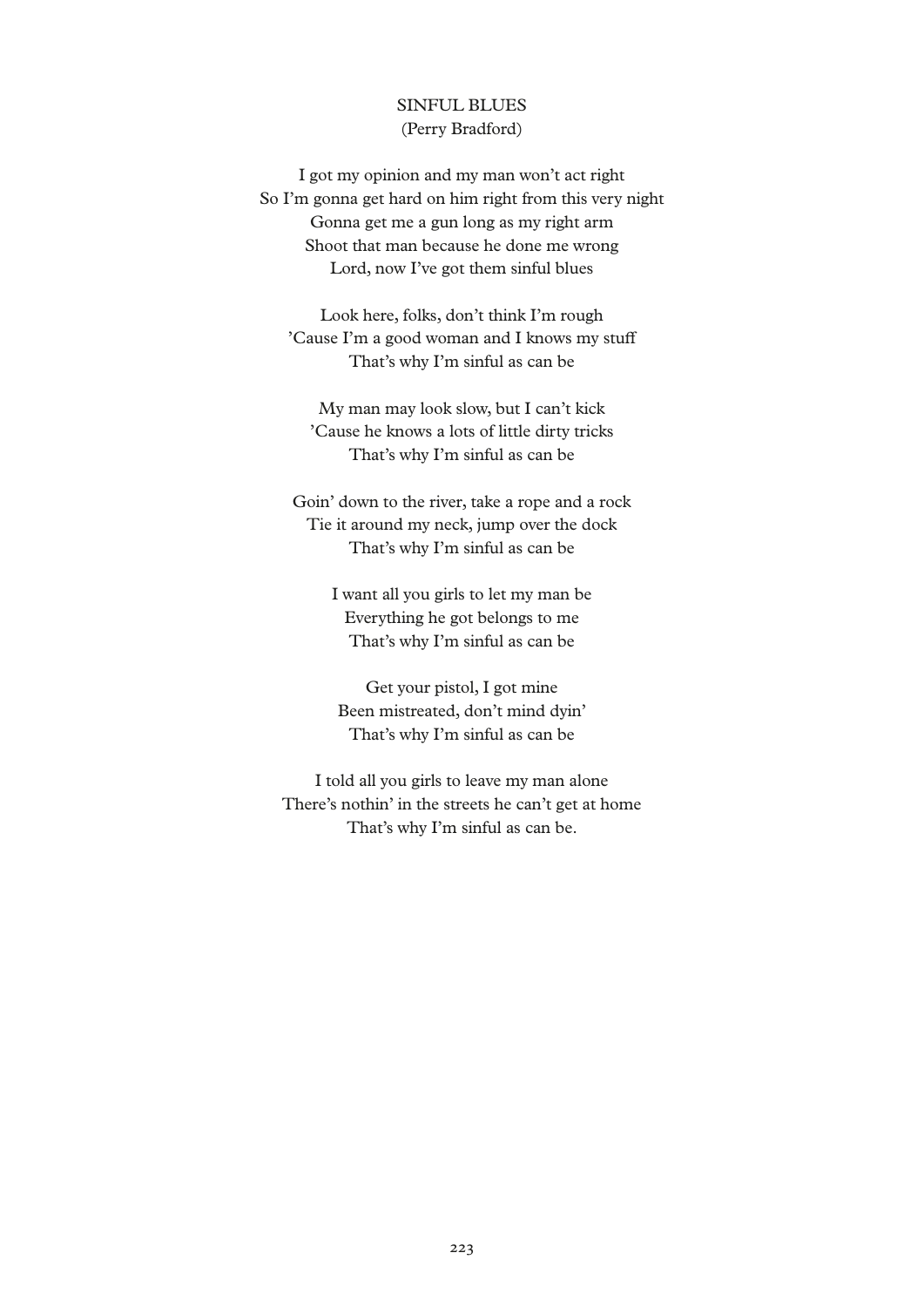# SING SING PRISON BLUES (Porter Crainger et F. Johnson)

Gonna journey up the Hudson, goin' on a lonesome trail Gonna journey up the Hudson, goin' on a lonesome trail They can put me in the death house, or keep me in the Sing Sing Jail

I wrote and asked the warden why they call the jail the Sing Sing I wrote and asked the warden why they call the jail the Sing Sing He said stand here by this rock pile and listen to them hammers ring

Big doin' in the courthouse, paper sellin' for fifty cents Big doin's in the courthouse, papers sellin' for fifty cents All the judge tryin' to tell me, my lawyer pleadin' self-defense

The judge said, « Listen, Bessie, tell me why you killed your man » The judge said, « Listen, Bessie, tell me why you killed your man » I said, « Judge, you ain't no woman, and you can't understand »

You can send me up the river or send me to that mean old jail You can send me up the river or send me to that mean old jail I killed my man and I don't need no bail.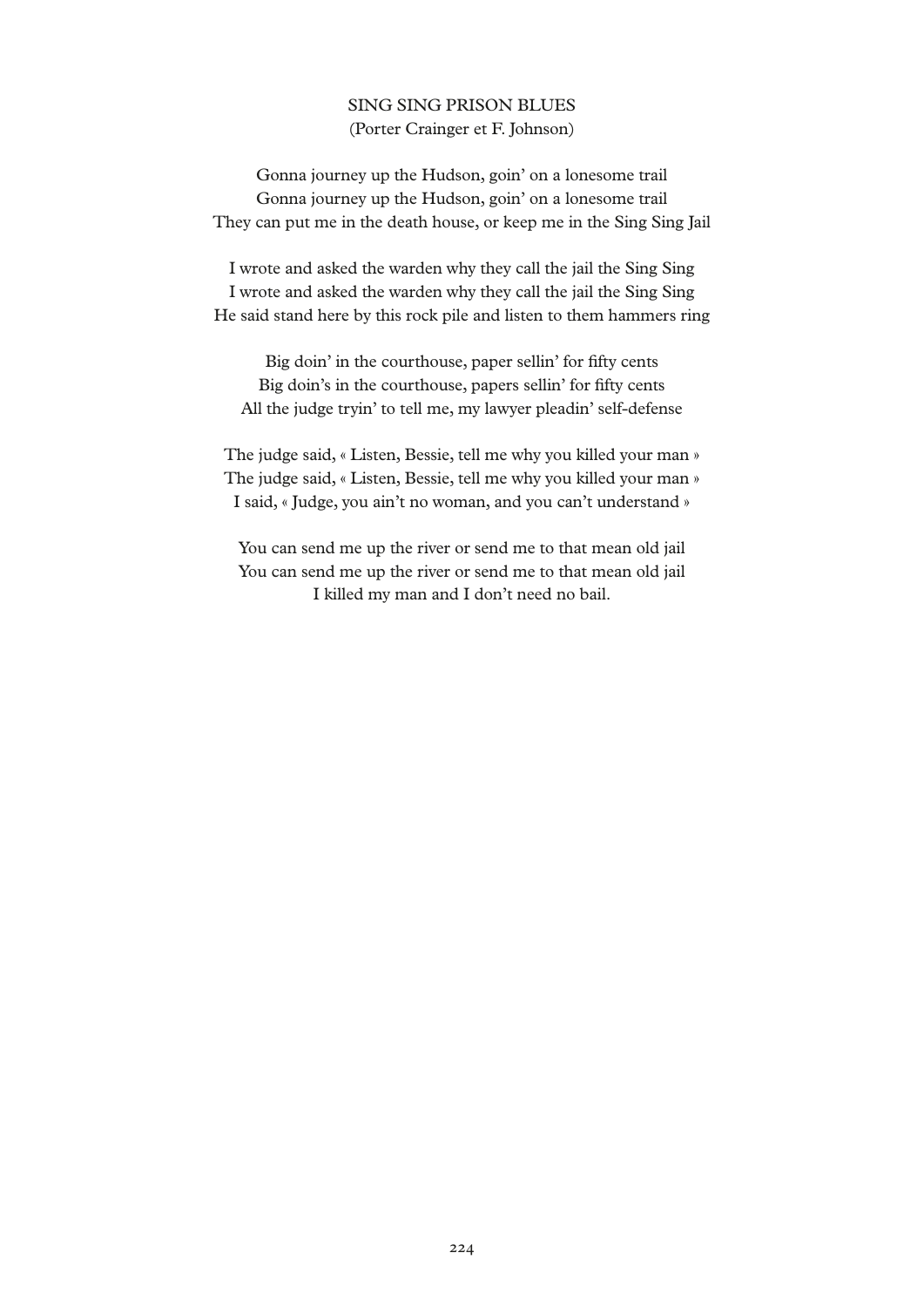# SLOW AND EASY MAN (S. Red)

Don't care where he is, don't care what he does All my love is his, he's my only one Find my slow and easy man

Folks call him a rat, I don't care about that He's the one that knows where he's stayin' at Find my slow and easy man

Met them here and there, met them everywhere He's the only man that can make me care Find my slow and easy man

Don't care if he's up, don't care if he's down Kisses is my cup, sweetest man in town Find my slow and easy man

Though he curse and fight, wouldn't treat me right Love him just the same, so sweet and nice Find my slow and easy man

Hear my lonesome wail, if he's back in jail I would sell my soul just to raise his bail Find my slow and easy man.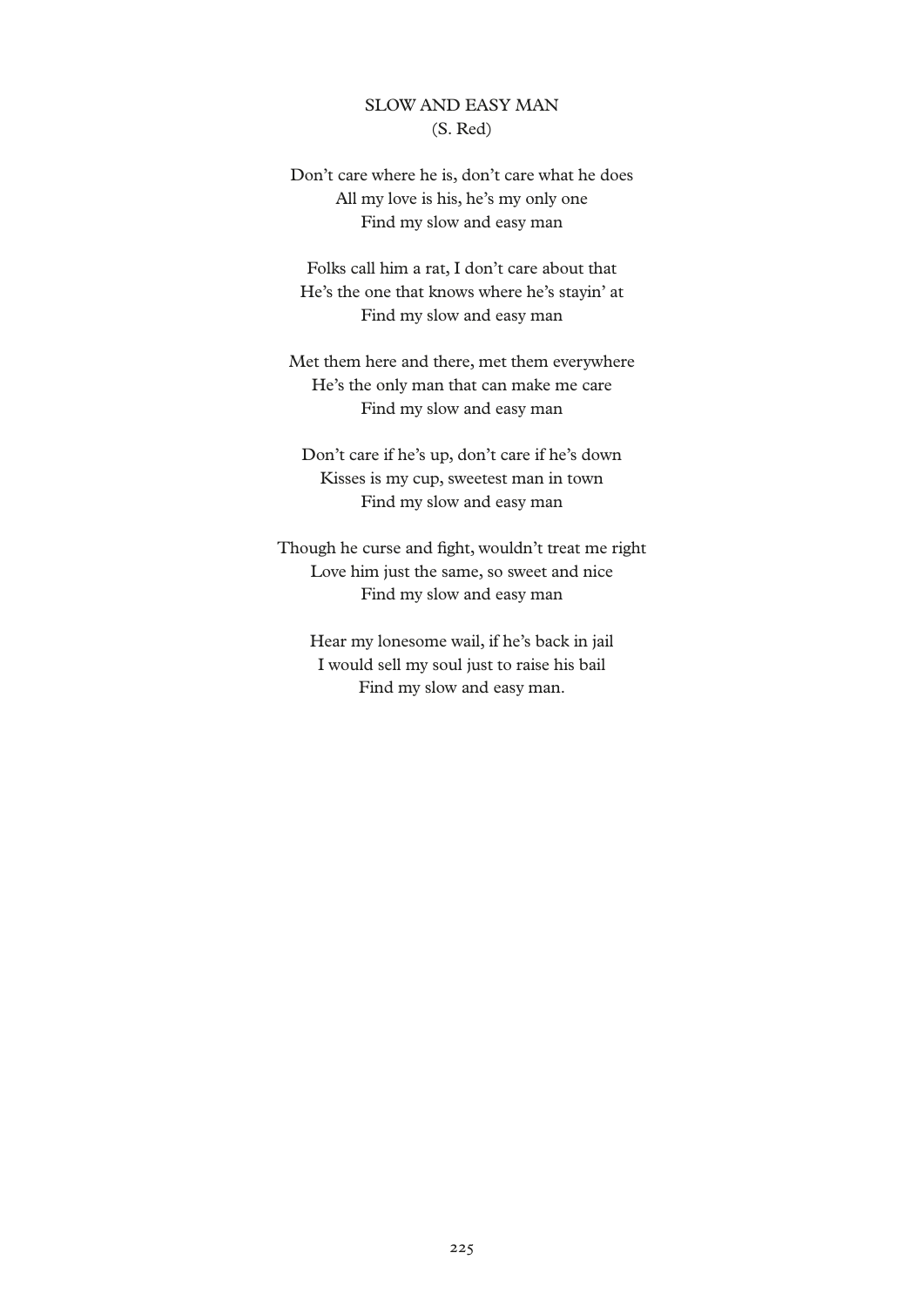# SOBBIN' HEARTED BLUES (P. Bradford)

You treated me wrong, I treated you right I worked for you both day and night You bragged to women that I was your fool So now I've got them sobbin' hearted blues

The sun's gon' shine in my back door some day The sun's gon' shine in my back door some day It's true I love you, but I won't take mean treatments anymore

All I want is your picture, it must be in a frame All I want is your picture, and it must be in a frame When you're gone, I can see you just the same

I'm gon' start walkin' 'cause I got a wooden pair of shoes I'm gon' start walkin', I got a wooden pair of shoes Gon' keep on walkin' 'til I lose these sobbin' hearted blues.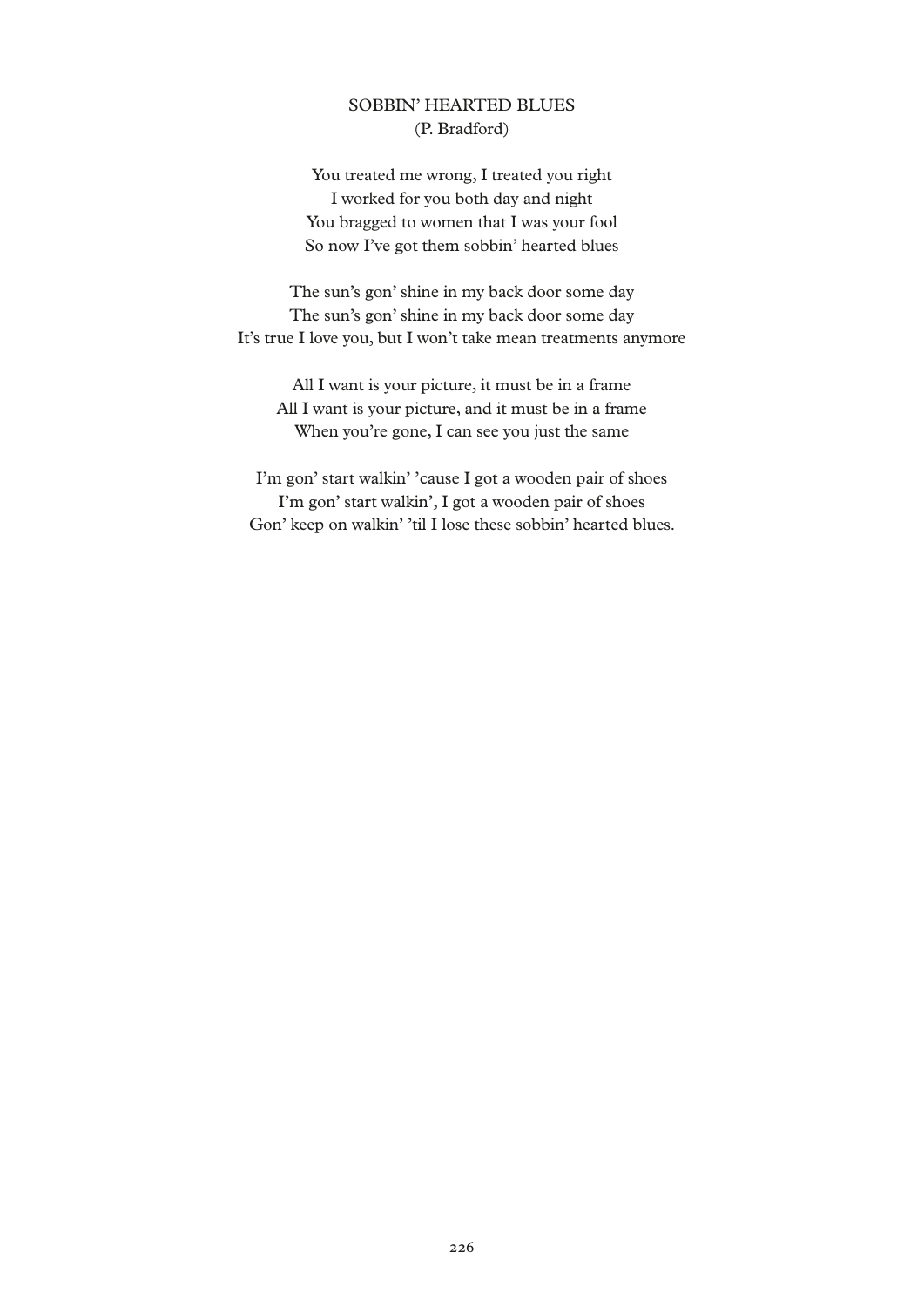#### SOFT PEDAL BLUES (Bessie Smith)

There's a lady in our neighborhood who runs a buffet flat And when she gives a party, she knows just where she's at

She give a dance last Friday night that was to last 'til one But when the time was almost up, the fun had just begun

But she walked into the room and yelled to the crowd « Have all the fun, ladies and gentlemen, but don't make it too loud »

> « Oh, please, Mr. Leaderman, play it all night long I like the words and music to this little song How it moans away, it's nearly break of day »

« Early in the morn, so put that soft pedal on I'm drunk and full of fun – Yahoo ! Go and spread the news, I've got them soft pedalin' blues »

« Early in the morn, so put that soft pedal on I'm drunk and full of fun – Yahoo ! Co and spread the news, 'cause I've got them soft pedalin' blues Early in the mornin' – Yahoo  $!$  – I've got them soft pedalin' blues ».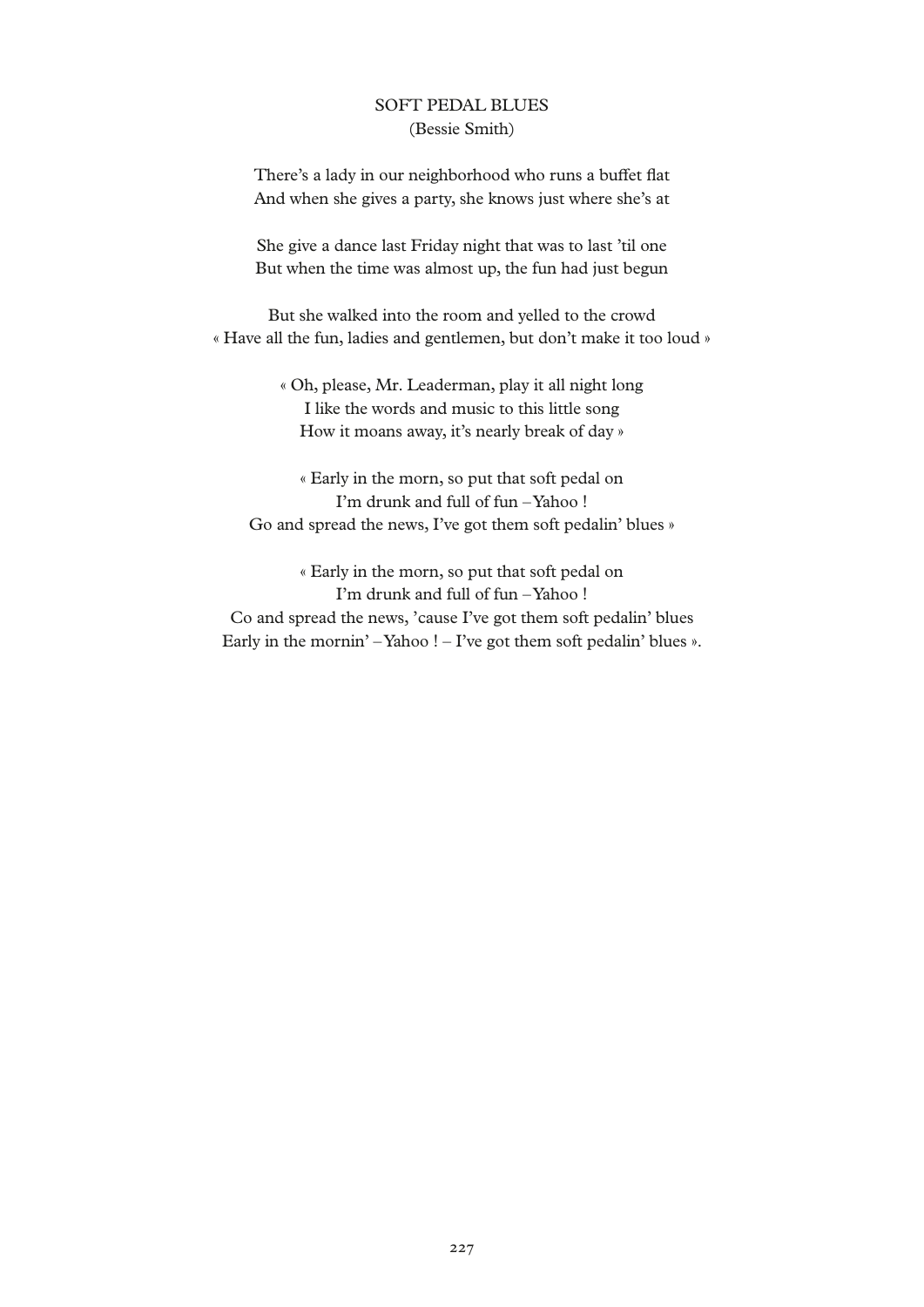#### SORROWFUL BLUES

(Bessie Smith et Irving Johns)

If you catch me stealin', I don't mean no harm If you catch me stealin', I don't mean no harm It's a mark in my family and it must be carried on

I got nineteen men and I want one mo' I got nineteen men and I want one mo' If I get that one more, I'll let that nineteen go

I'm gonna tell you, daddy, like the Chinaman told the Jew I'm gonna tell you, daddy, like the Chinaman told the Jew If you don't likey me, me sho' don't likey you It's hard to love another woman's man It's hard to love another woman's man You can't get him when you want him, you got to catch him when you can

> Have you ever seen peaches grow on sweet potato vine ? Have you ever seen peaches grow on sweet potato vine ? Just step in my backyard and take a peep at mine.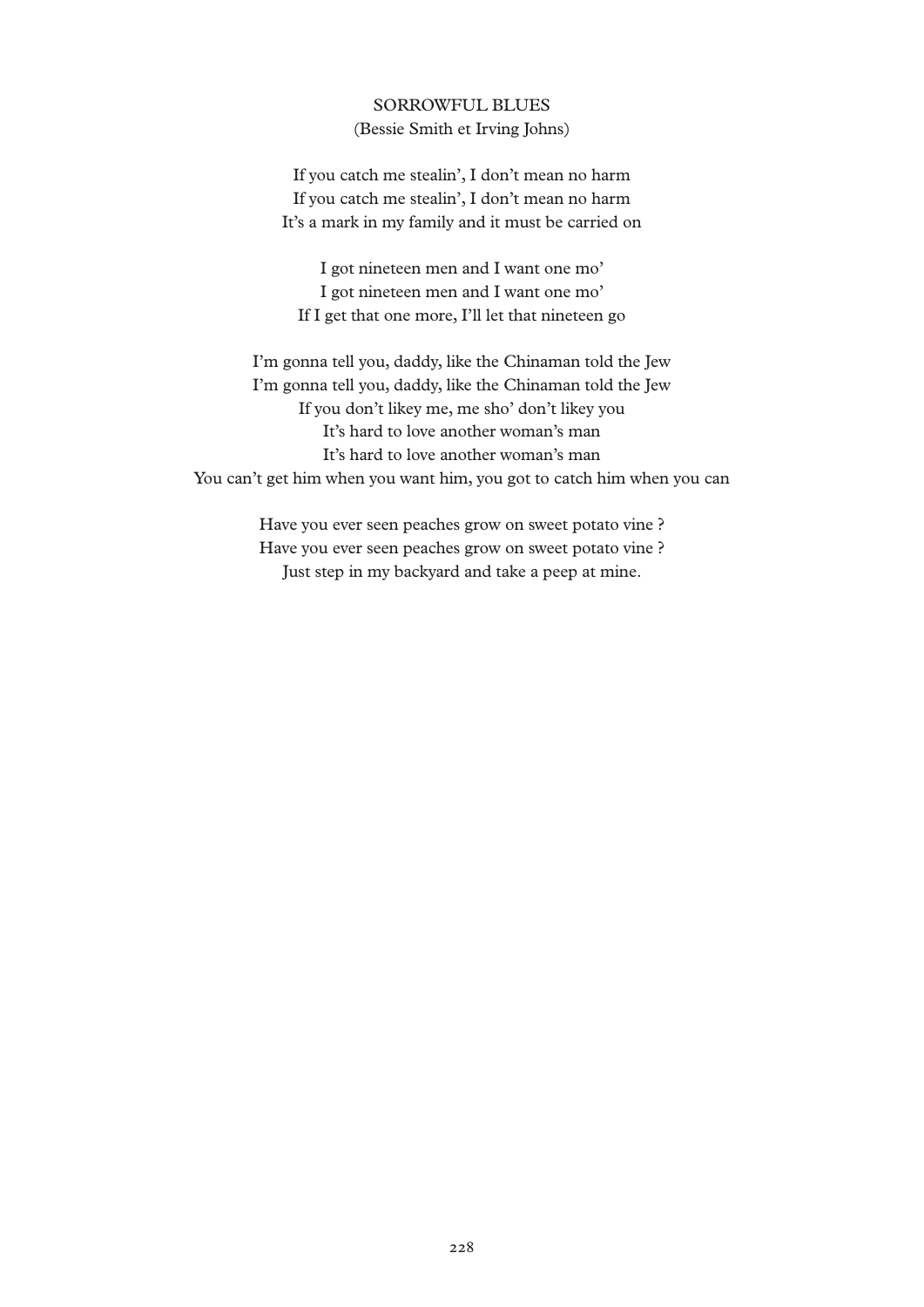#### SPIDER MAN BLUES (Bessie Smith et H. Gray)

Early in the mornin' when it's dark and dreary outdoors Early in the mornin' when it's dark and dreary outdoors Spider man makes a web and hides while you sleeps and snores

Never try to sleep, mean eyes watch me day and night Never try to sleep, mean eyes watchin' day and night Catch every fly as fast as she can light

That black man of mine sure has his spider ways That black man of mine sure has his spider ways Been crawlin' after me all of my natural days

I'm like a poor fly, spider man, please let me go I'm like a poor fly, spider man, please let me go You've got me locked up in your house and I can't break down your door

Somebody please kill me and throw me in the sea Somebody please kill me and throw me in the sea This spider man of mine is going to be the death of poor me.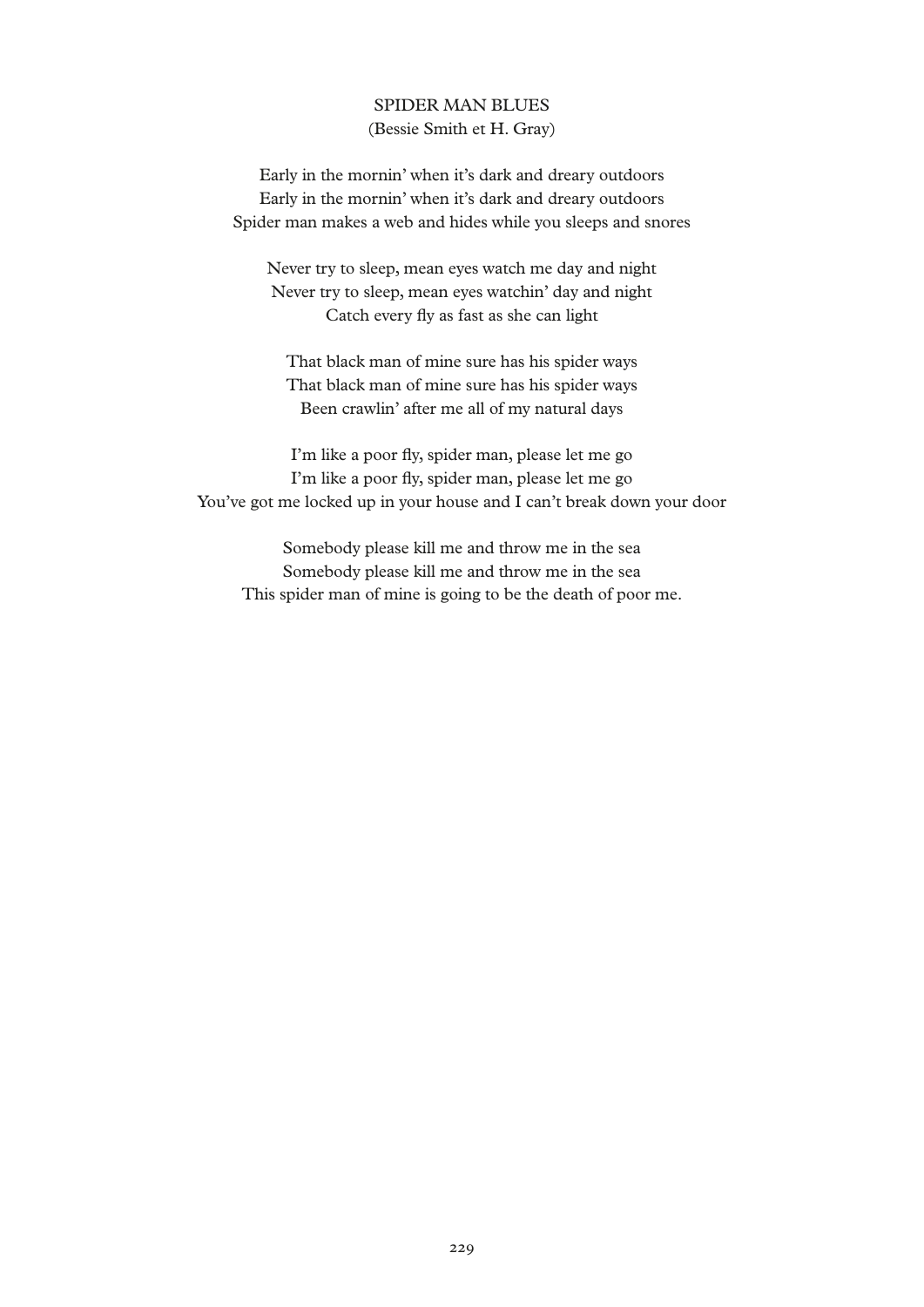#### SQUEEZE ME

(Clarence Williams et Thomas « Fats » Waller)

Daddy, you've been doggone sweet on me Daddy, you the only one I see You know I need but you, 'cause you my man You can love me like no one can

Somethin' 'bout you I can't resist And when you kiss me, daddy, I stay kissed

Now, daddy, squeeze me, squeeze me again Oh, daddy, don't stop 'til I tell you when Now, daddy, squeeze me, kiss me some more Oh, Lord, like you did before

Your papa Cupid is standing close by Now, daddy, don't let sweet baby cry Pick me up on your knee I just get so, you know, when you squeeze me

Squeeze me, squeeze me again Now, daddy, don't stop 'til I tell you when Now, daddy, squeeze me, kiss me some more Oh, Lord, like you did before

Your papa Cupid is standing close by Daddy, don't let sweet mama cry Pick me up on your knee I just get so, you know, daddy, when you squeeze me.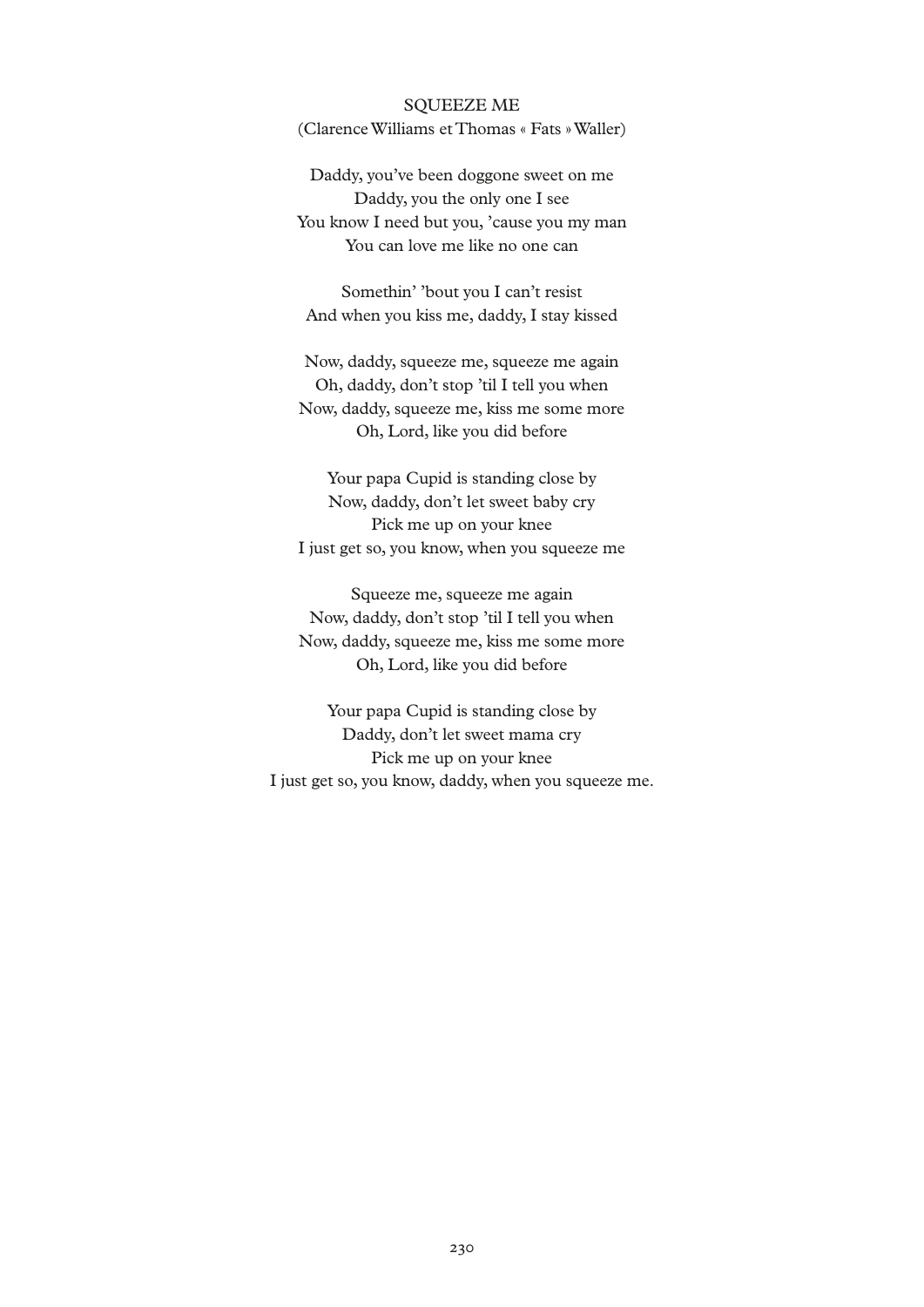# STANDIN' IN THE RAIN BLUES (Bessie Smith)

Standin' in the rain and ain't a drop fell on me Standin' in the rain and ain't a drop fell on me My clothes is all wet, but my flesh is as dry as can be

It can rain all day, I ain't got no place to go It can rain all day, I ain't got no place to go Because it's cold outside in that ice and snow

If it rain five days, that won't give me no blues If it rain five days, that won't give me no blues I've got my raincoat and hat, umbrella, boots and shoes

Rain, rain, rain, don't rain on me all day Rain, rain, rain, don't rain on me all day 'Cause if I get too wet, I've got to go into the house and stay.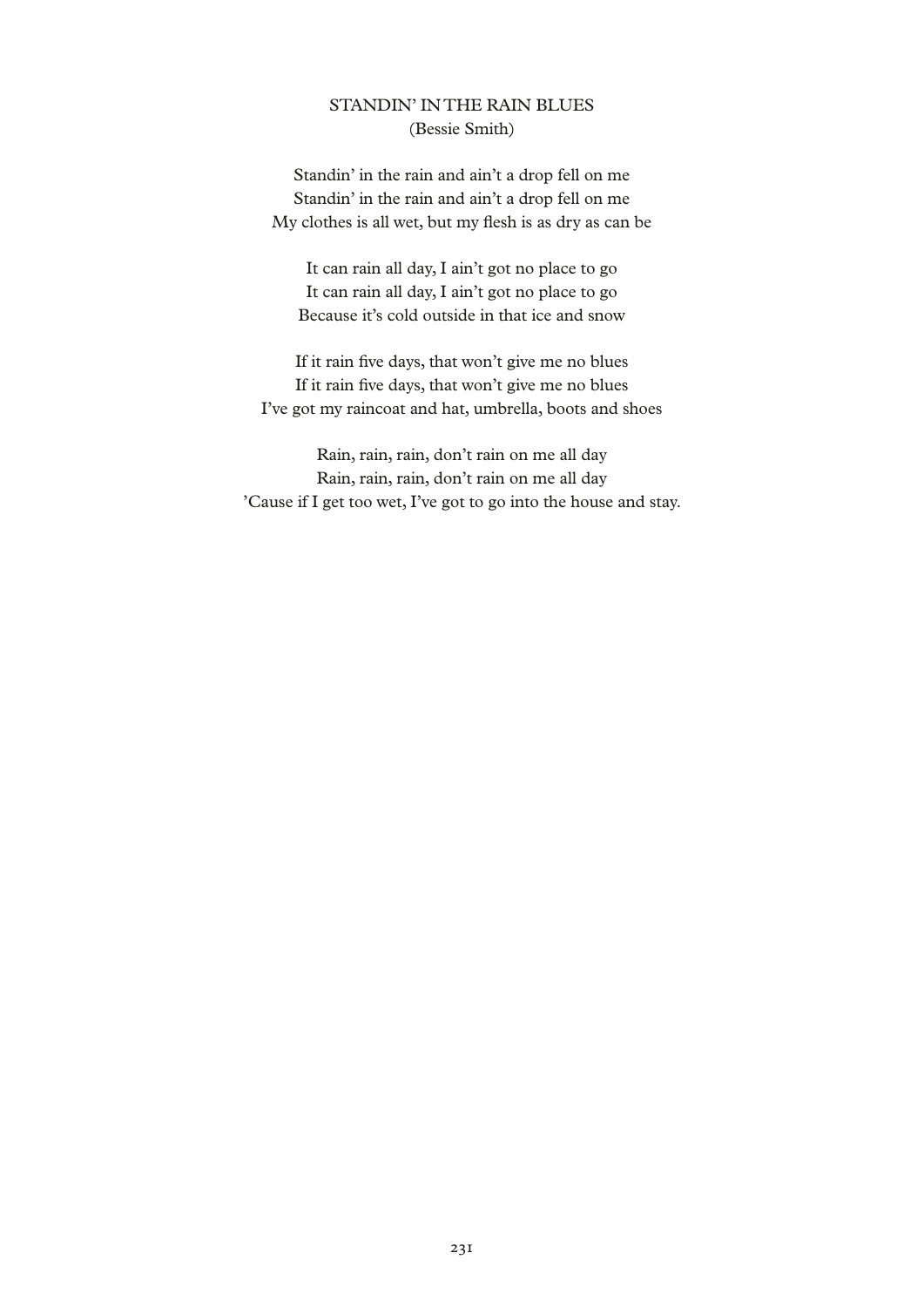# ST. LOUIS BLUES (W.C. Handy)

I hate to see the evening sun go down I hate to see the evening sun go down It makes me think I'm on my last go 'round

Feelin' tomorrow like I feel today Feelin' tomorrow like I feel today I'll pack my grip and make my getaway

St. Louis woman wears her diamond ring Pulls a man around by her apron string

Wasn't for powder and this store-bought hair The man I love wouldn't go nowhere, nowhere

I got them St. Louis blues, just as blue as I can be He's got a heart like a rock cast in the sea Or else he would not go so far from me.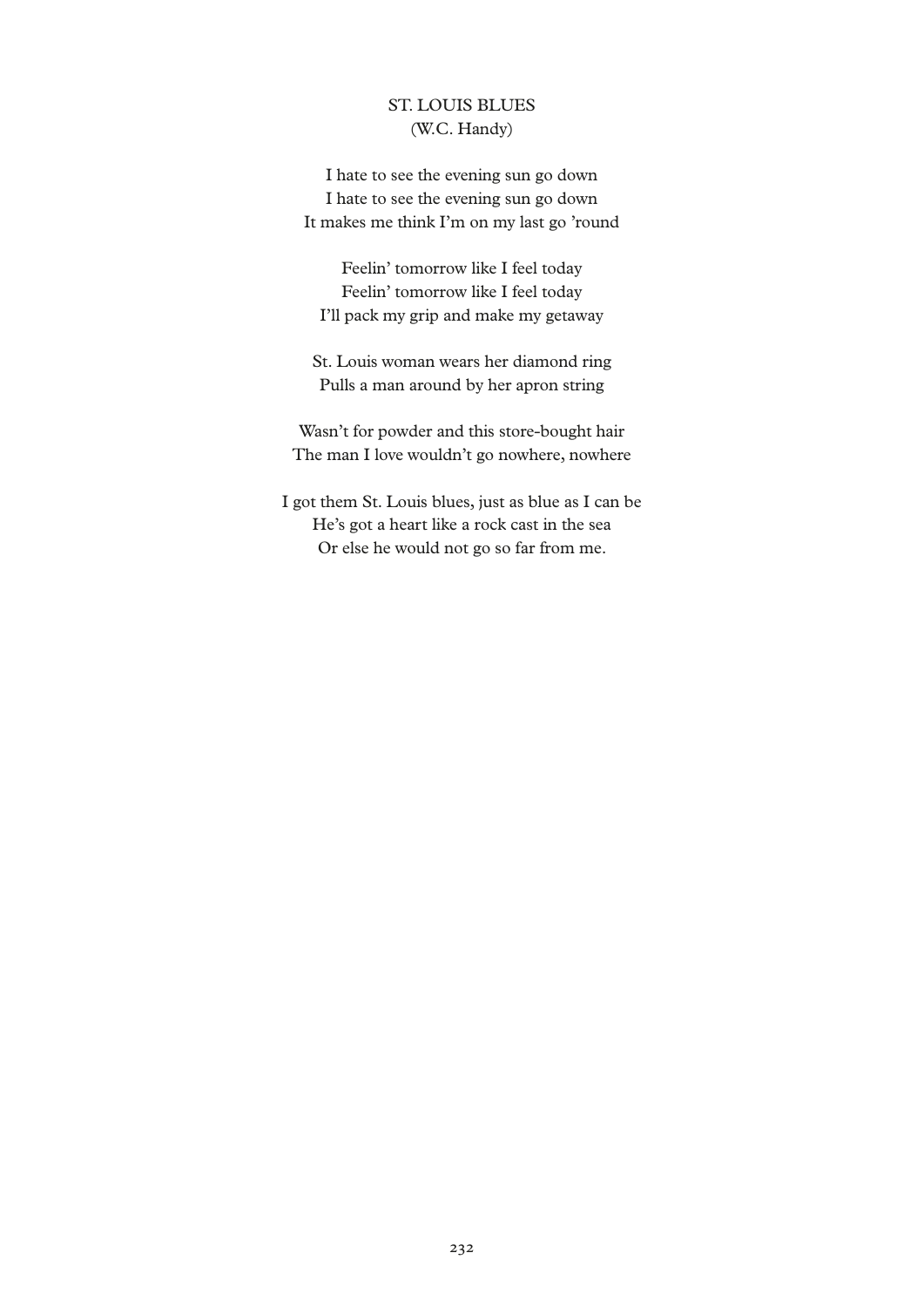#### ST. LOUIS GAL (J.R. Robinson)

Worried in the nighttime, worried in the day 'Cause another sweetie took my man away

Down in St. Louis, there I lost my pride and joy St. Louis woman stole the heart of my big boy

I'm cryin', St. Louis gal, just look what you done done, I said what you done done St. Louis gal, you gonna have some fun, I mean a lots of fun

> I'm always cryin' the blues, both night and day Now that he's gone

But you will shake in your shoes, hear what I say 'Cause some fine morn without any warning

St. Louis gal, I'm gonna handle you, I said manhandle you You'll find yourself in a jam, as sure as anything what am

> Down in Missouri there'll come a time Your life won't be worth a dime You stole my pal, St. Louis gal

I'm going a huntin', root-dooti-doot You know just what I'm gonna shoot You stole my pal, St. Louis gal.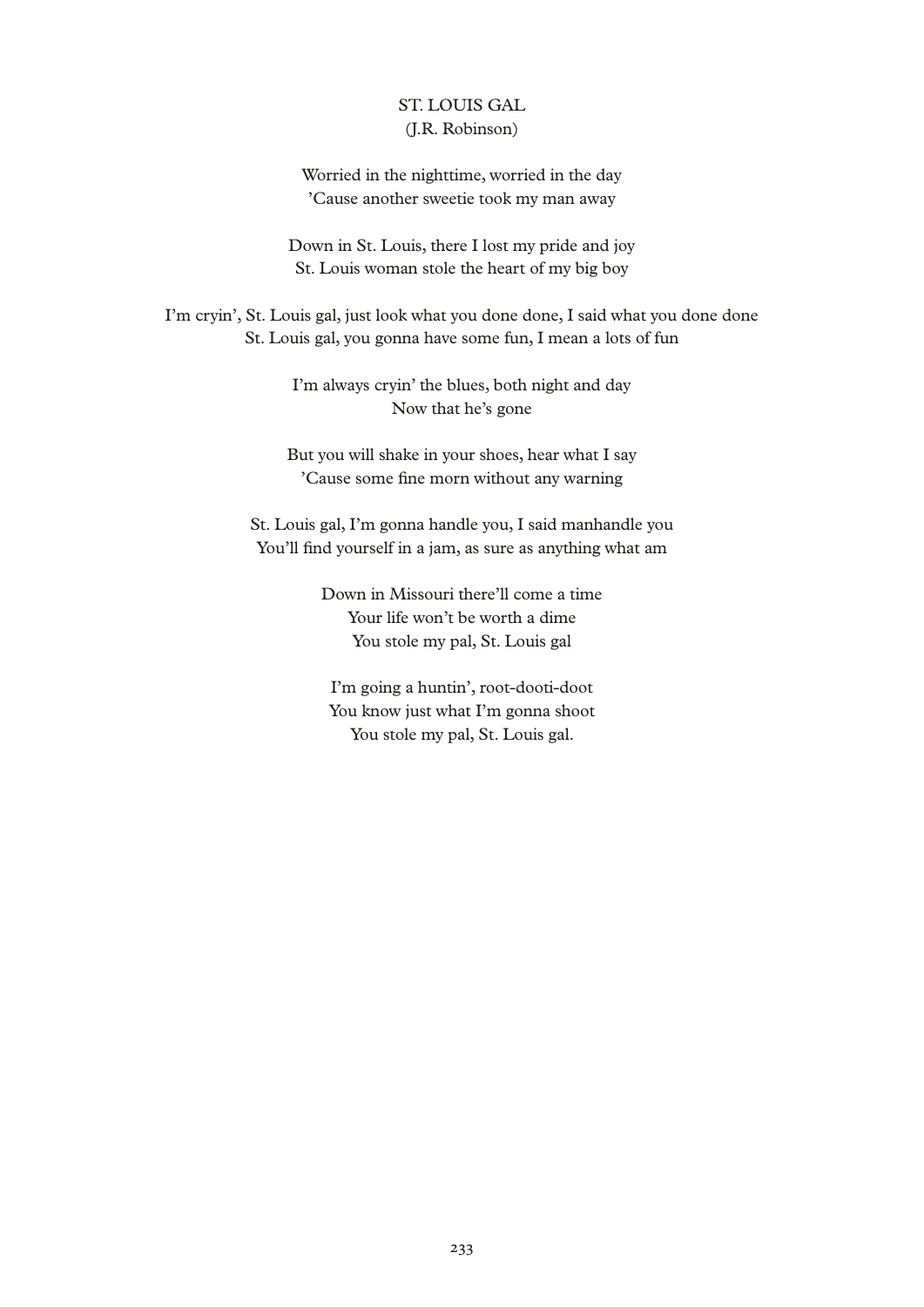## SWEET MISTREATER

(H. Creamer et J. Johnson)

He was a Jack from Jacksonville, she was a Lou from Louisville Oh, this high brown daddy fell like old pussy in the well She used to vamp him now and then, then run around with other men So on the telephone every night, he'd call and moan

« Oh, you mistreater, oh, you lowdown cheater, no one can be so sweet when you're lovin' you But when you strut your Lizzy and you knock them dizzy When you mess around and cheat the way you do When you out, there's no doubt, you as smart as can be But how come you so dumb when you easin' home to me ? Oh, you lowdown cheater, oh, you red hot mistreater Oh, sweet mistreater, don't mistreat me so »

« Oh, you mistreater, oh, you dirty mistreater, no one can be so sweeter when you are lovin' you Oh, you look so willin', but this wait is killin' Tell me, how come you save it the way you do ? Yeah, you wring and you twist and you can't leave soon enough Unless someone insists they will let you do your stuff Oh, tell Saint Peter, you a no-good cheater Oh, sweet mistreater, don't mistreat me so. »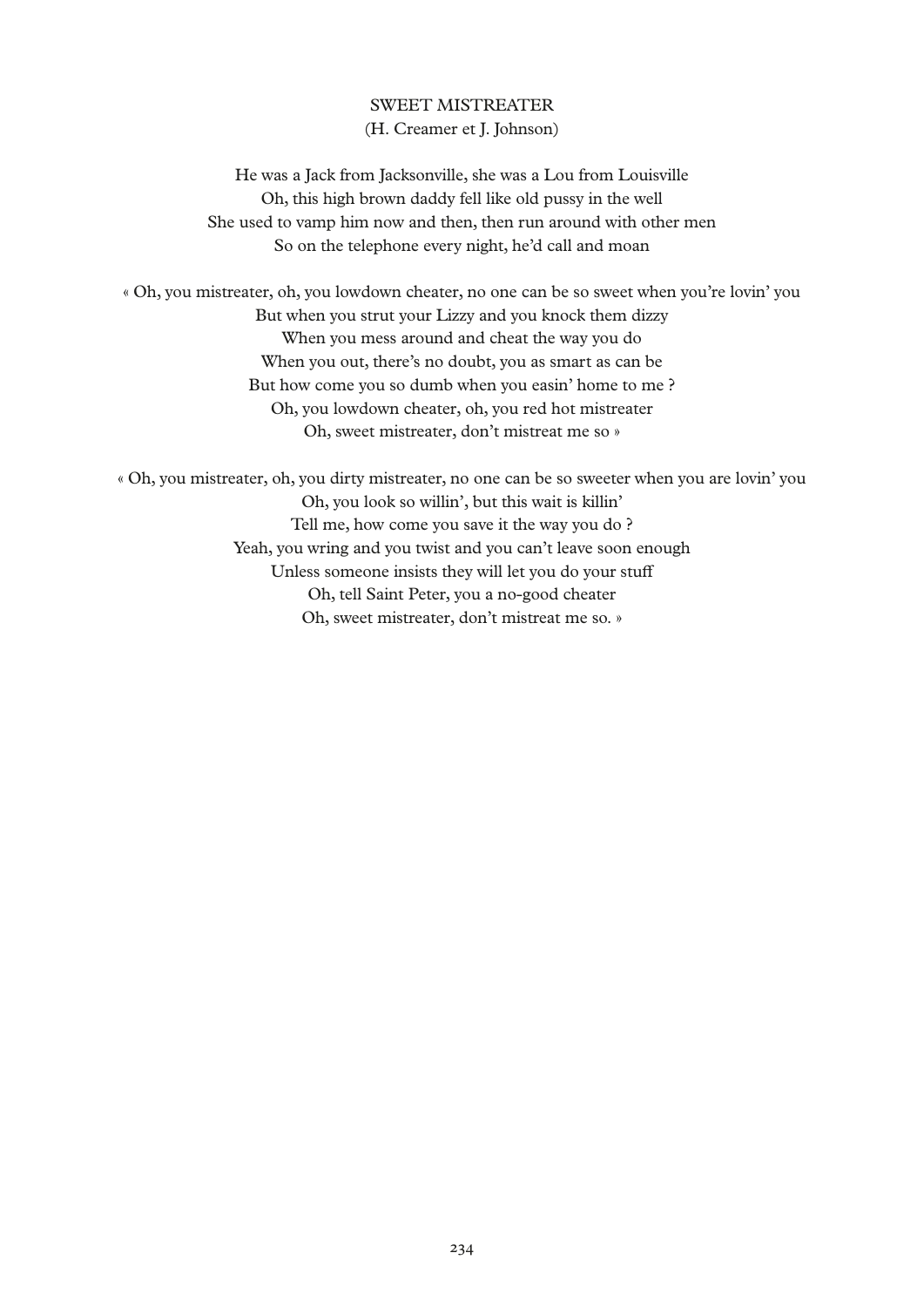# 'TAIN'T NOBODY'S BIZNESS IF I DO (Porter Grainger et E. Robbins)

There ain't nothin' I can do or nothin' I can say That folks don't criticize me But I'm going to do just as I want to anyway And don't care if they all despise me

If I should take a notion to jump into the ocean 'Tain't nobody's bizness if I do, do, do, do If I go to church on Sunday, then just shimmy down on Monday 'Tain't nobody's bizness if I do, if I do

If my friend ain't got no money and I say take all mine, honey 'Tain't nobody's bizness if I do, do, do, do If I give him my last nickel and it leaves me in a pickle 'Tain't nobody's bizness if I do, if I do

Well, I'd rather my man would hit me than to jump right up and quit me 'Tain't nobody's bizness if I do, do, do, do I swear I won't call no copper if I'm beat up by my papa 'Tain't nobody's bizness if I do, if I do.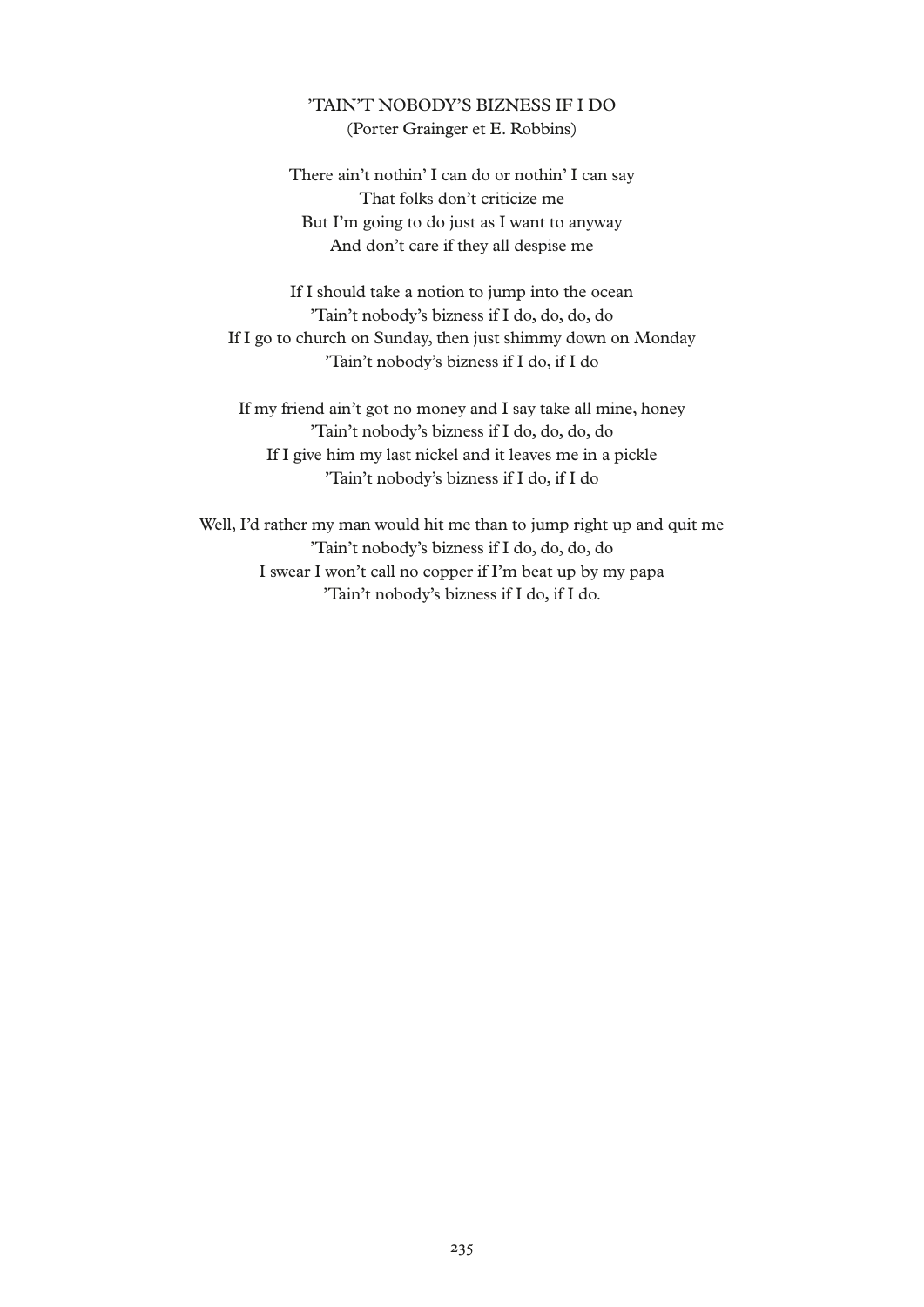# TAKE IT RIGHT BACK ('CAUSE I DON'T WANT IT HERE) (H. Gray)

You came home about half past three Wakin' me up, papa, you was botherin' me Take it right back to the place where you got it I don't want a bit of it left here

You just leapin' and rollin' drunk Smellin' just like you been with any old skunk Take it right back to the place where you got it Mama don't want a bit of it left here

Please, let me understand I don't want nothin' that is secondhand Take it right back to the place where you got it You can't leave a bit of it in here

When I tell you that I'm good and through There ain't nothin' that your mama wouldn't do Take it right back to the place where you got it You can't leave a bit of it in here

Been your cook but I'm gettin' you told You got the last ofmy jelly roll Take it right back to the place where you got it, child You shan't leave a bit of it in here

You just like one of these old tomcats Always chasin' these no-good rats Take it right back to the place where you got it You can't leave a bit of it in here

Don't come shootin' your no-good sass You ain't got nothin' that I must have Take it right back to the place where you got it You can't leave a bit of it in here

I ain't worried, I'm doin' very fine You keep yours and I'll hold on to mine Take it right back to the place where you got it You can't leave a bit of it in here

If you think that I miss you, sir That's simply your D.B.A. Take it right back to the place where you got it I'm gonna pick up the broom and sweep it outta here.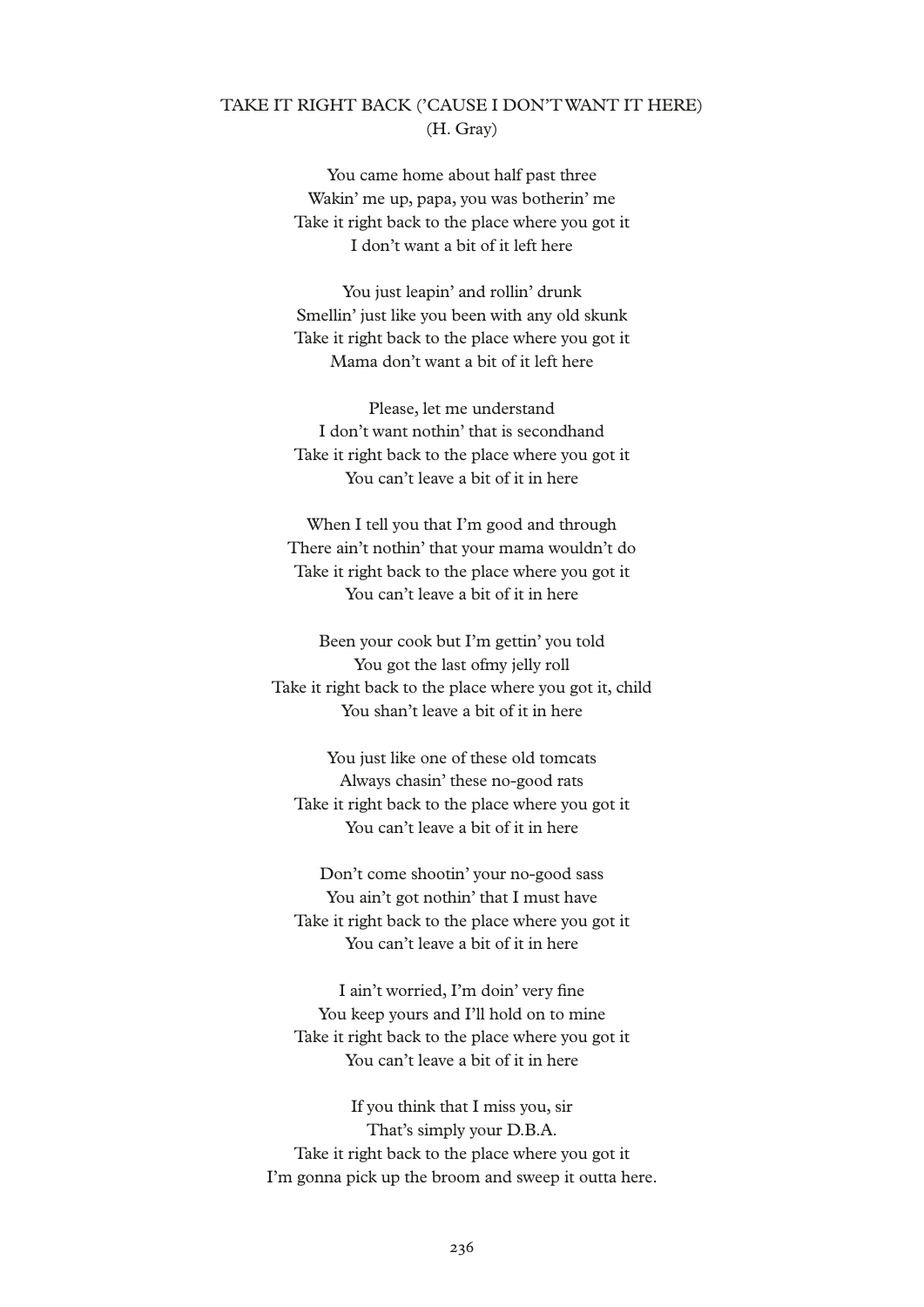## TAKE ME FOR A BUGGY RIDE (S. Wilson)

You my man, you so nice and brown Sweetest man in this town

I heard you say you was goin' away And leavin' here to stay

> I feel like I could cry And here's the reason why

Daddy, you really knows your stuff when you take me for a buggy ride I like you when you got your habits on, you can shift your gear with so much pride

> I gets a funny feel in' when you gaze into my eyes You give me such a thrill you make my thermometer rise

> > I'm happy when you by my side When you take me for a buggy ride

Daddy, you as sweet as you can be when you take me for a buggy ride When you set me down upon your knee and ask me to be your bride

> When you hug and kiss me, it makes me feel fine I gets this funny feel in' up and down my spine

You don't need no teachin', you don't need no guide When you take me for a buggy ride

> Your lovin' ain't so forte in the park But you a lovin' poor creature in the dark

You ain't so hot, what can it be That makes me say, « Daddy, take all of me »

You always ready every time that I call What I like about you, you never stall

You ain't no preacher, you a good old soul You done sent salvation to my sorry soul

I can't kick, but I'm satisfied When you take me for a buggy ride.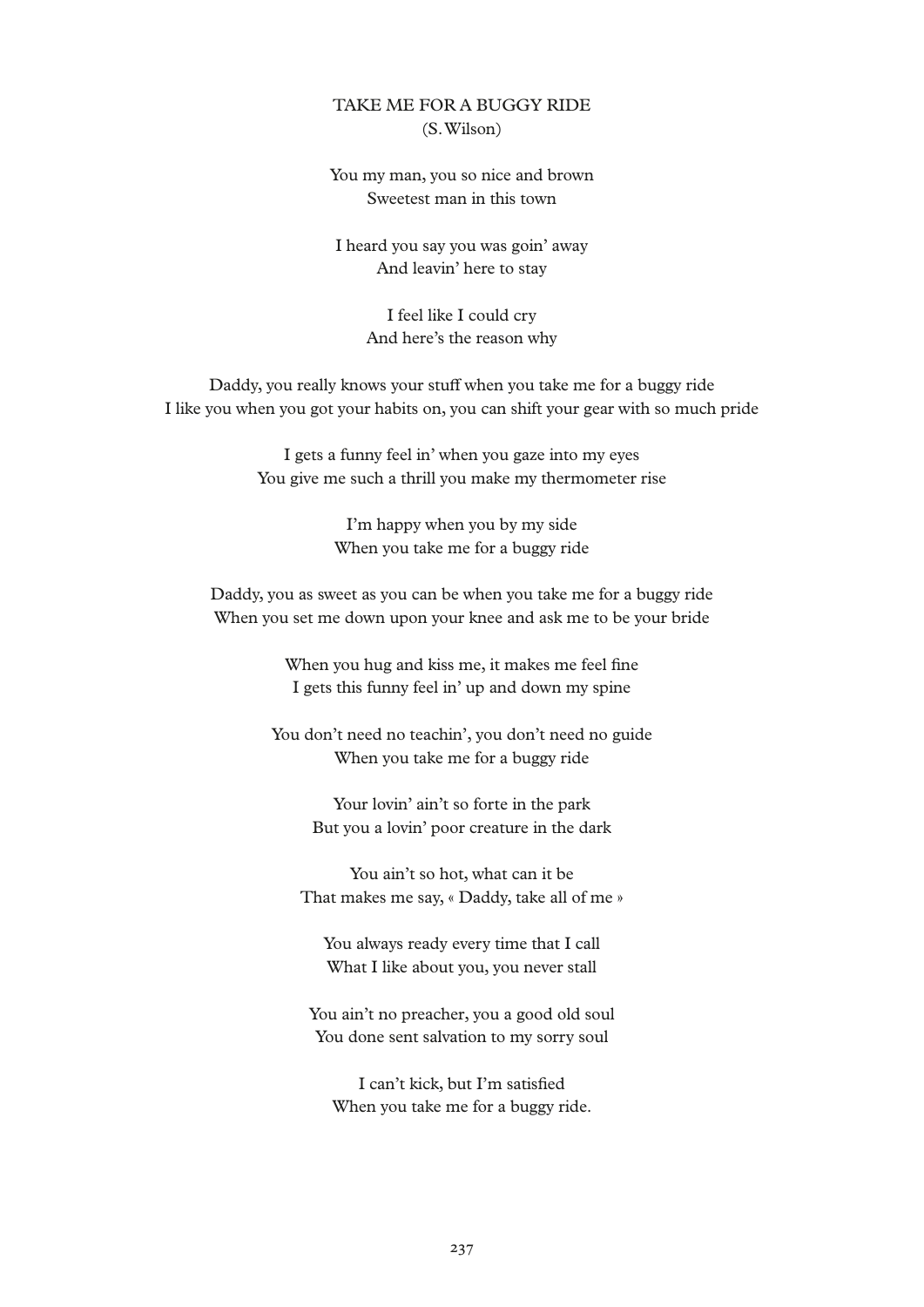#### THEM « HAS BEEN » BLUES (W. E. Skidmore et M. Walker)

Maybe you'd like to know, know why I'm blue, know why I'm blue, know why I'm blue Maybe some day, it might happen to you, yes, it might happen to you When I tell my story, listen, please do It's sad but true, please hear it through Now, if you've got a papa, then you will know just why the blues affect me so

> Did you ever wake up with the sun's early rise And feel around the place where your sweet sweet papa lies And when you find that he's gone, and his pillow ain't even warm Prepare yourself for the news, child, you've got them has been blues

You reach out for your stockings, you reach out for your skirt You don't know what you're doing, your feelings sho' is hurt You try to find your wrapper, can't even find your hat You stumble over the rocker, then you start to curse the cat

Rush to the front door and pull it open wide Then you find the message stickin' right outside It reads, « Goodbye, sweet mama, now don't you feel so blue I've got another woman that's a better gal than you »

Did you ever wake up with the sun's early rise And you feel around the place where your man used to lay And then you rush to hang your head, and climb right back in bed Be satisfied with the news, Lord, you got them has been blues.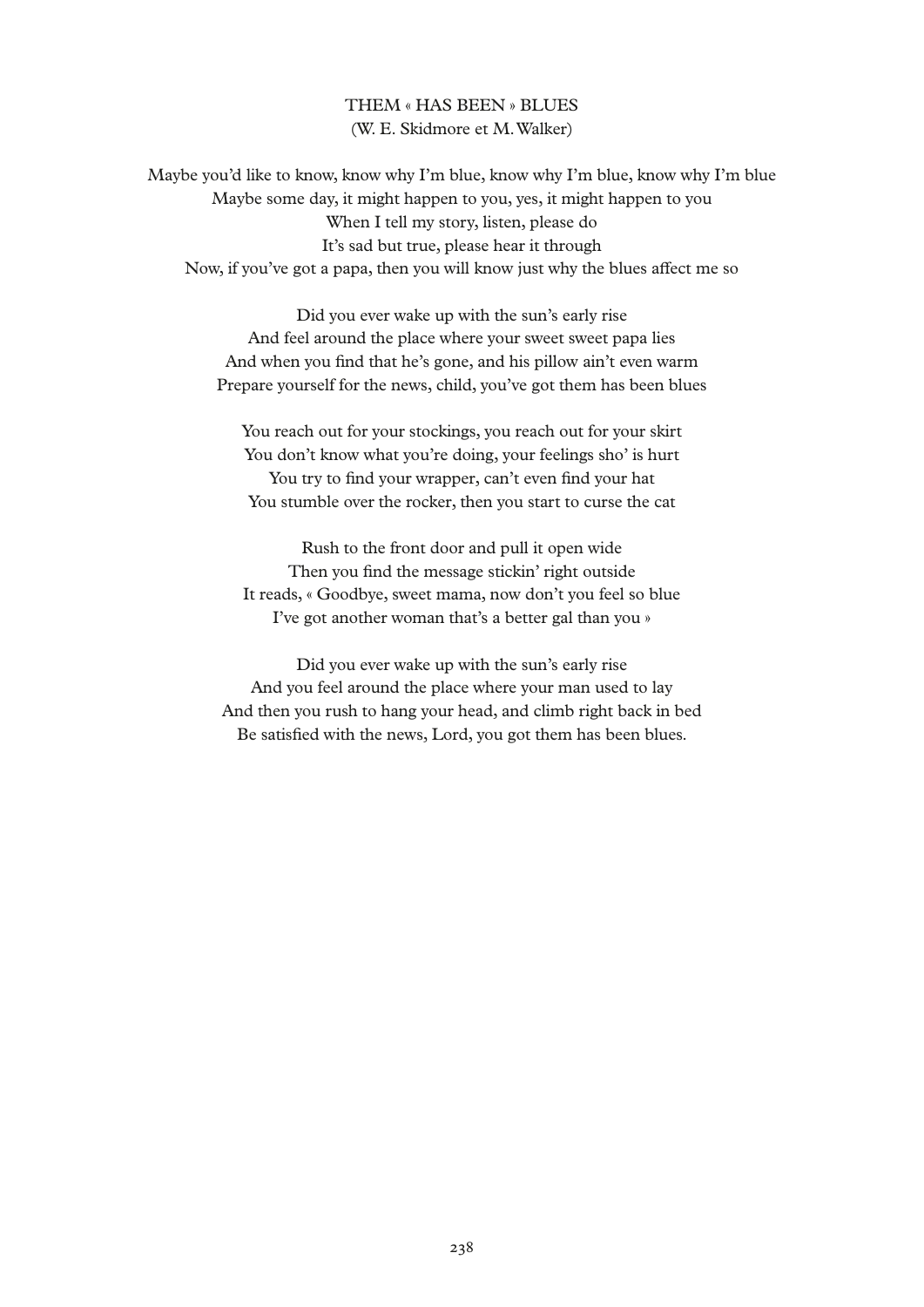## THEM'S GRAVEYARD WORDS (G. Brooks)

I've got a man I had for a year, but he just won't treat me right He knocked me silly with a rocking chair'cause I stayed out one night

But he done got my goat, 'cause he told me to my face That he done bought some gal a new fur coat, and she's done taken my place

Won't somebody open up his eyes, 'cause that is graveyard words And I'll show him before he dies that them is graveyard words

I can see the undertaker puttin' Aowers on doors And a traveler goin' where he never come back no mo'

Tell him that I'll fix him sure as two and two is four, 'cause them is graveyard words Go and tell him that he is slowly dyin', 'cause them is graveyard words Please don't let me lose my rightful mind, 'cause them is graveyard words

I done polished up my pistol, my razor's sharpened too He'll think the world done fell on him when my dirty work is through Tell him that I'll do just what I said I'll do, 'cause them is graveyard words.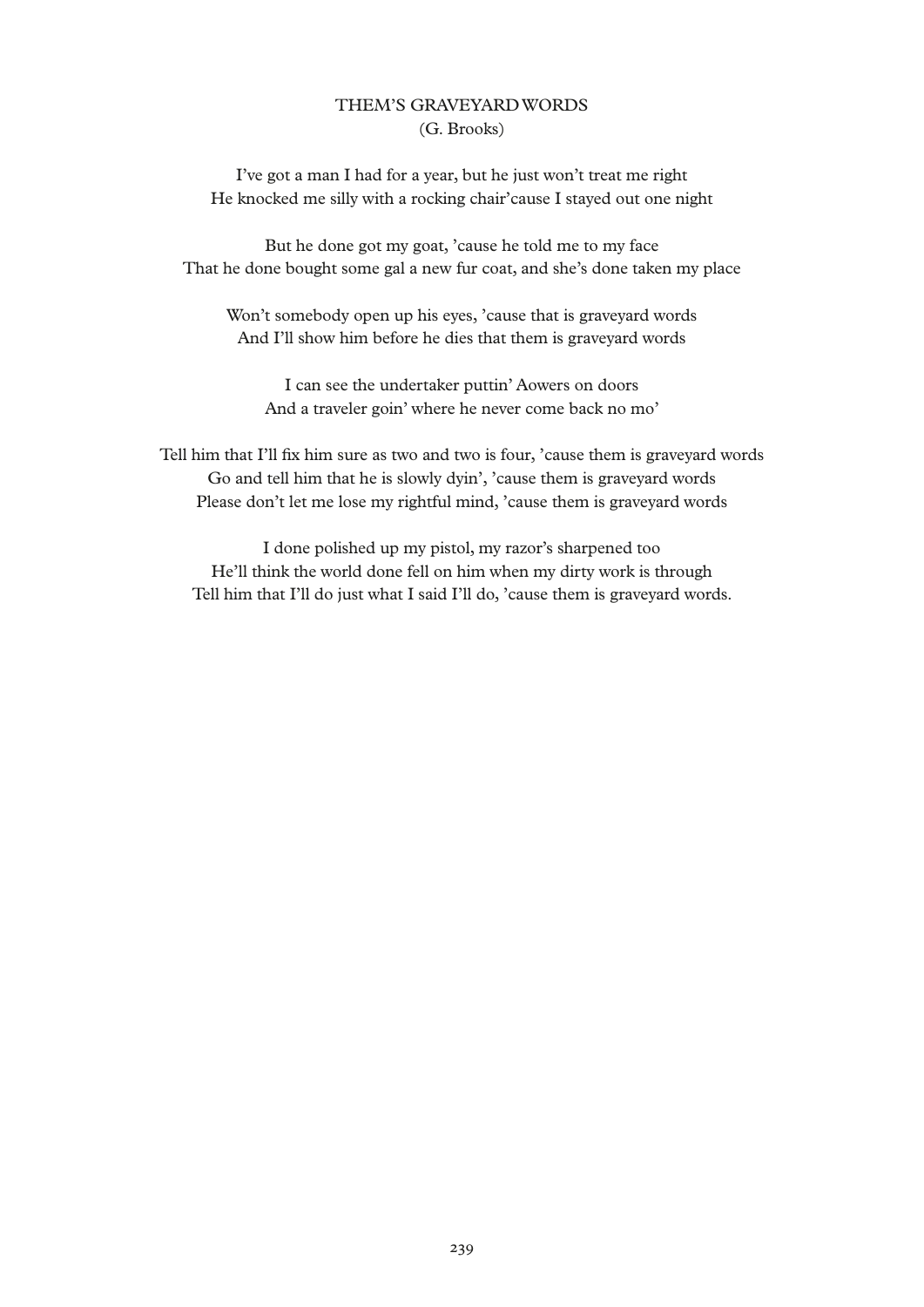# THERE'LL BE A HOT TIME IN THE OLD TOWN TONIGHT (T. Metz)

Come along, get ready, wear your brand brand new gown For there's going to be a meeting in this good good old town When you know everybody and they all know you And you get a rabbit foot to keep away them hoodoo

When you hear that the preachin' has began Bend down low for to drive away your sin When you get religion you'll want to shout and sing There'll be a hot time in old town tonight, my baby

When you hear them bells go ding-a-ling All join around and sweetly you must sing When the birds ensue and the chorus will all join in There'll be a hot time in old town tonight

There'll be girls for everybody in this good good old town There's Miss Gonzola Davis and Miss Gondula Brown There's Miss Henrietta Beezer and she's all dressed in red I just hugged and kissed her, and to me then she said

« Please, oh, please, oh, do not let me fall You are mine and I love you best of all You'll be my man, or I'll have no man at all » There'll be a hot time in old town tonight, my baby

When you hear them bells go ding-a-ling All join around and sweetly you must sing When the birds ensue and the chorus will all join in There'll be a hot time in old town tonight.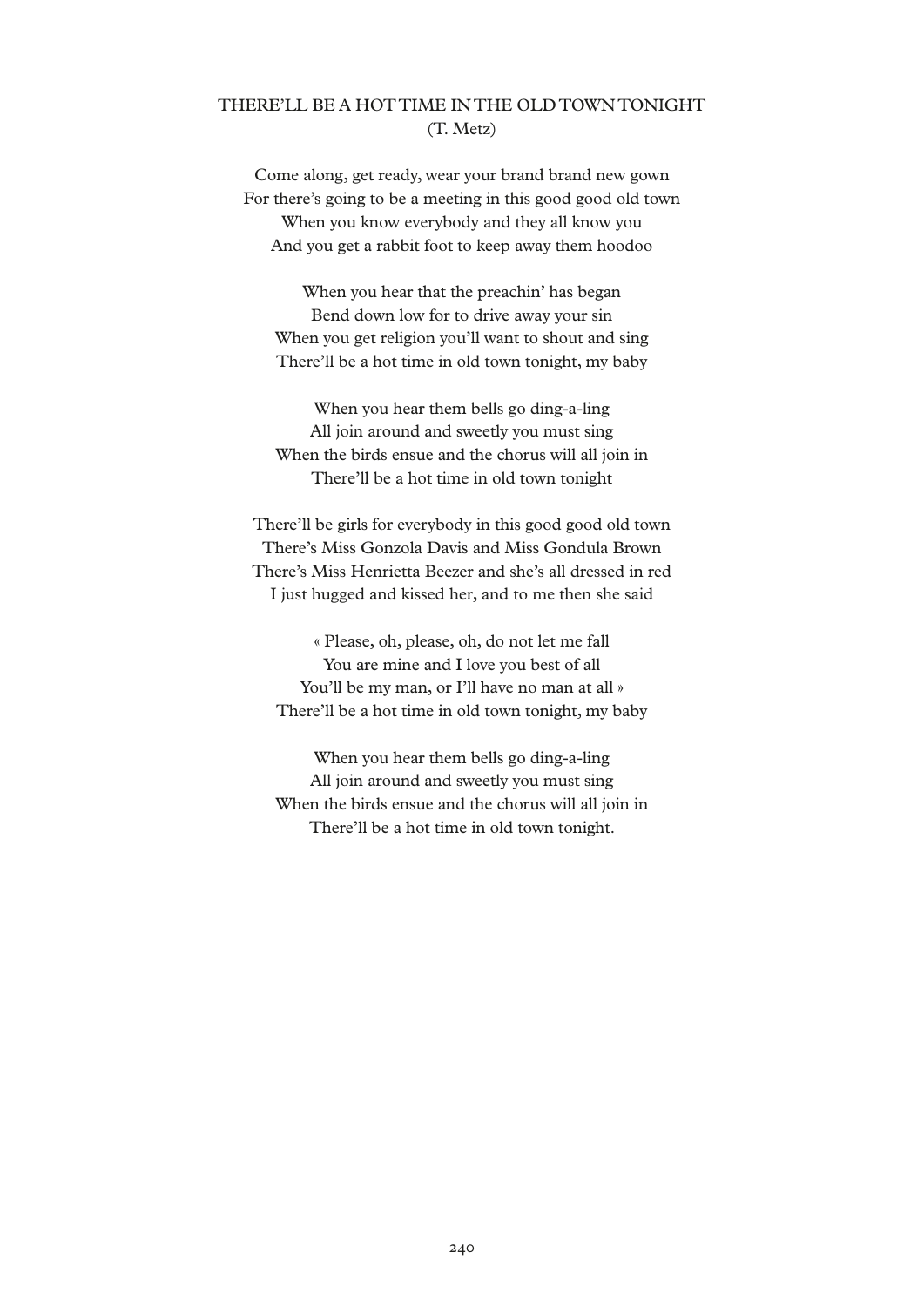# THINKING BLUES (Bessie Smith)

Did you ever set thinkin' with a thousand things on your mind ? Did you ever set thinkin' with a thousand things on your mind ? Thinking about someone who has treated you so nice and kind

Then you get an old letter and you begin to read You'll get an old letter and you'll begin to read Got the blues so bad 'til that man of mine I want to see

Don't you hear me, baby, knockin' on your door ? Don't you hear me, baby, knockin' on your door ? Have you got the nerve to drive me from your door ?

Have you got the nerve to say that you don't want me no more ? Have you got the nerve to say that you don't want me no more ? The good book says you've got to reap what you sow

Take me back, baby, try me one more time Take me back, baby, try me one more time That's the only way I can get these thinkin' blues offmy mind.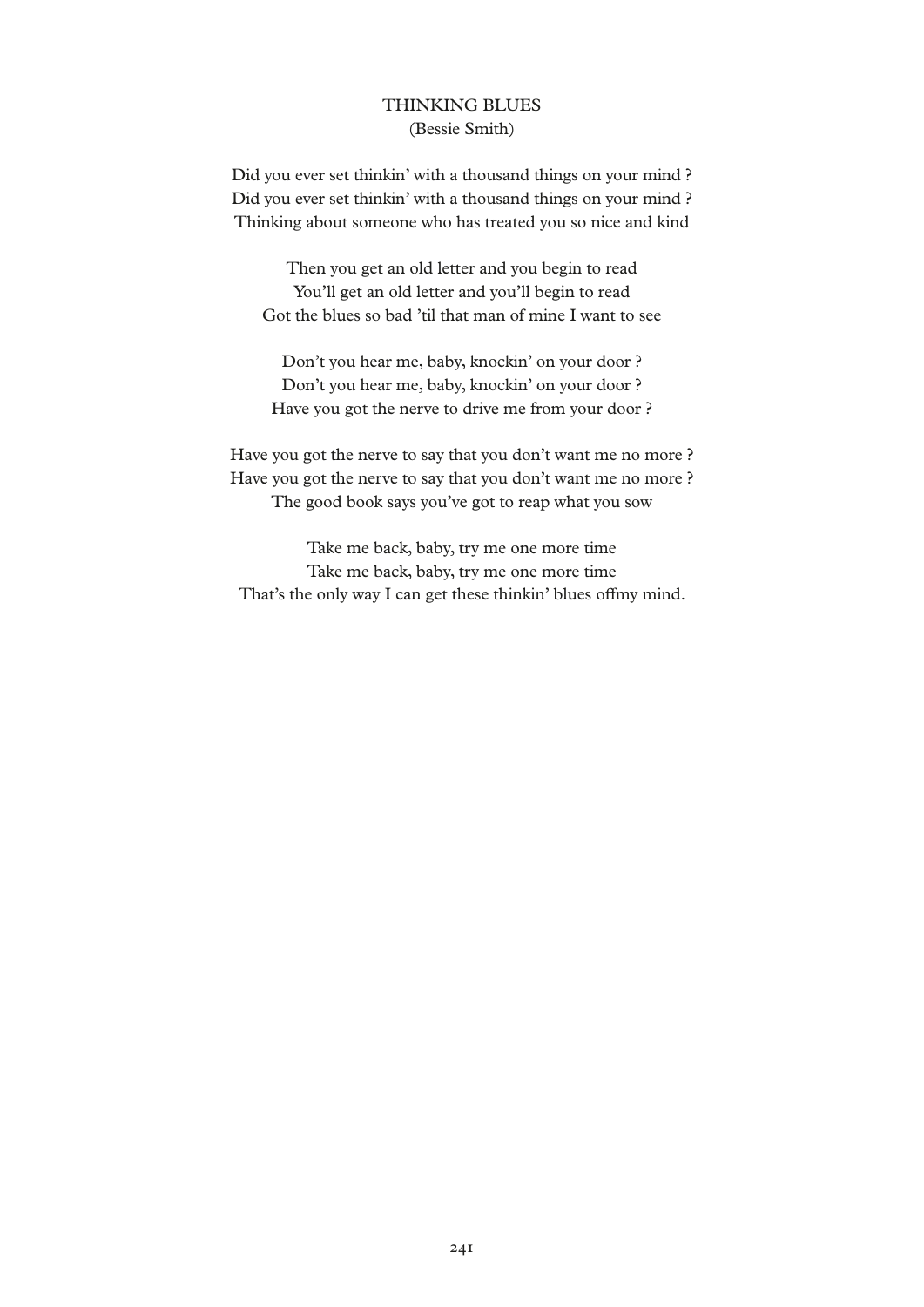# TICKET AGENT, EASE YOUR WINDOW DOWN (Spencer Williams)

Tell me what's wrong with me My man we can't agree Now he's tried to steal away That is why you hear me say Now, I've got the blues, yes, I've got the blues Gonna sing'em night and day

Ticket agent, ease your window down Ticket agent, ease your window down 'Cause my man's done quit me and tried to leave this town

I'd rather see this whole world sloppy drunk I'd rather see this whole world sloppy drunk Than to see my man startin' in to pack his trunk

If he don't want me, he had no right to stall If he didn't want me, he had no right to stall I can get more men than a passenger train can haul

He stole my money and he pawned my clothes He stole my money, he pawned my clothes And which way my daddy went, a gypsy only knows

I hate a man that don't play fair and square I hate a man that don't play fair and square 'Cause you can get a crooked daddy 'most anywhere.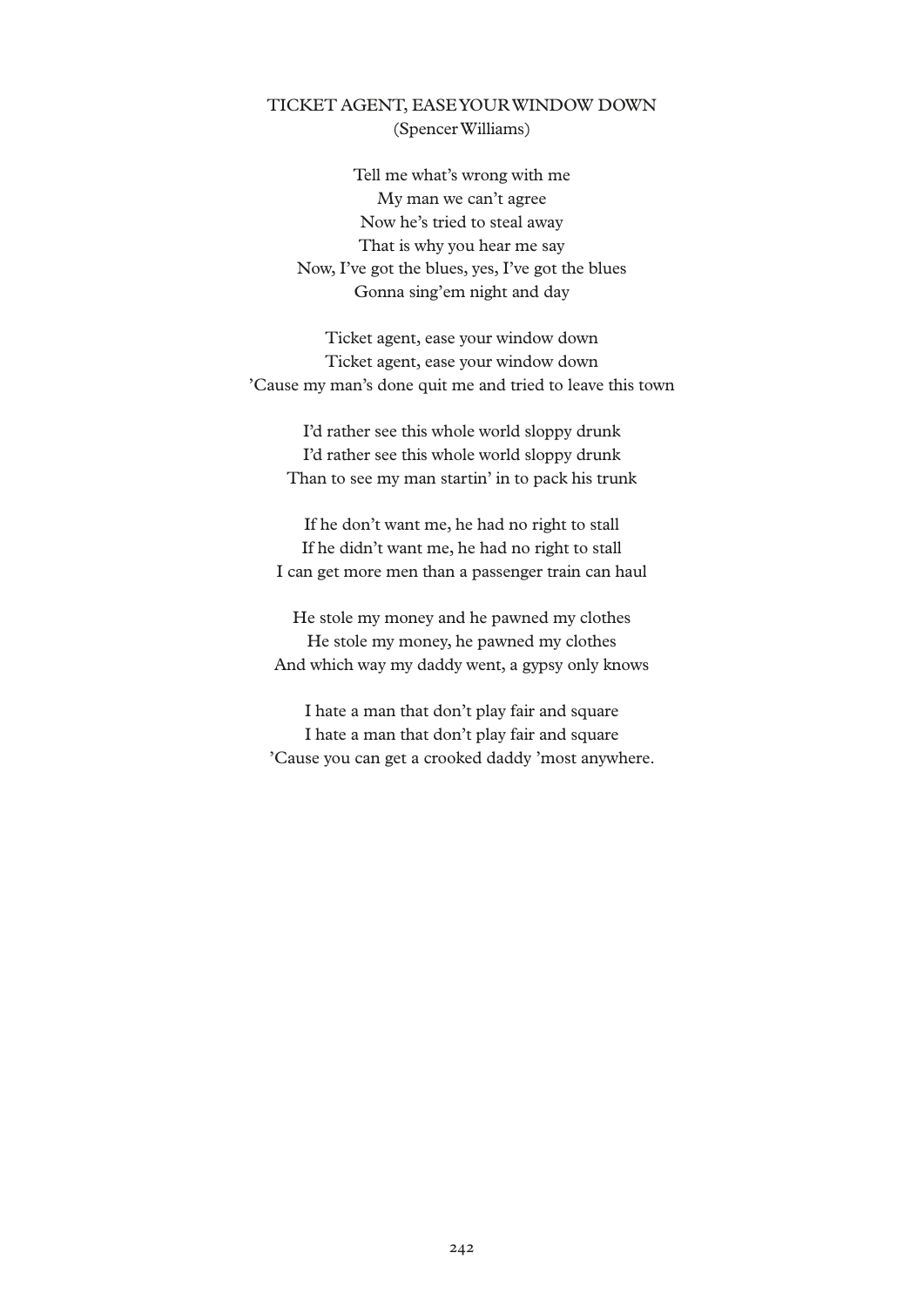# TROMBONE CHOLLY (G. Brooks)

I know a fool that blows a horn, he came from way down South I ain't heard such blowin' since I was born When that trombone's in his mouth, he wails and moans, he grunts and groans He moans just like a cow Nobody else can do his stuff 'cause he won't teach 'em how Oh, Cholly, blow that thing, that slide trombone Make it talk, make it sing, Lordy, where did you get that tone ? If Gabriel knowed how you could blow, he'd let you lead his band, I know Oh, Cholly, blow that thing, play that slide trombone Oh, Cholly, do you know you blows a horn Yes, I swing to and fro when you carryin' on You ain't seen such shakin' hips like when that horn is to your lips Oh, Cholly, blow that thing, that slide trombone Oh, Cholly, make it sing, that slide trombone You'll even make a king get down offhis throne And he would break a leg, I know, by doin' the Charleston while you blow Oh, Cholly Green, play that thing, I mean that slide trombone.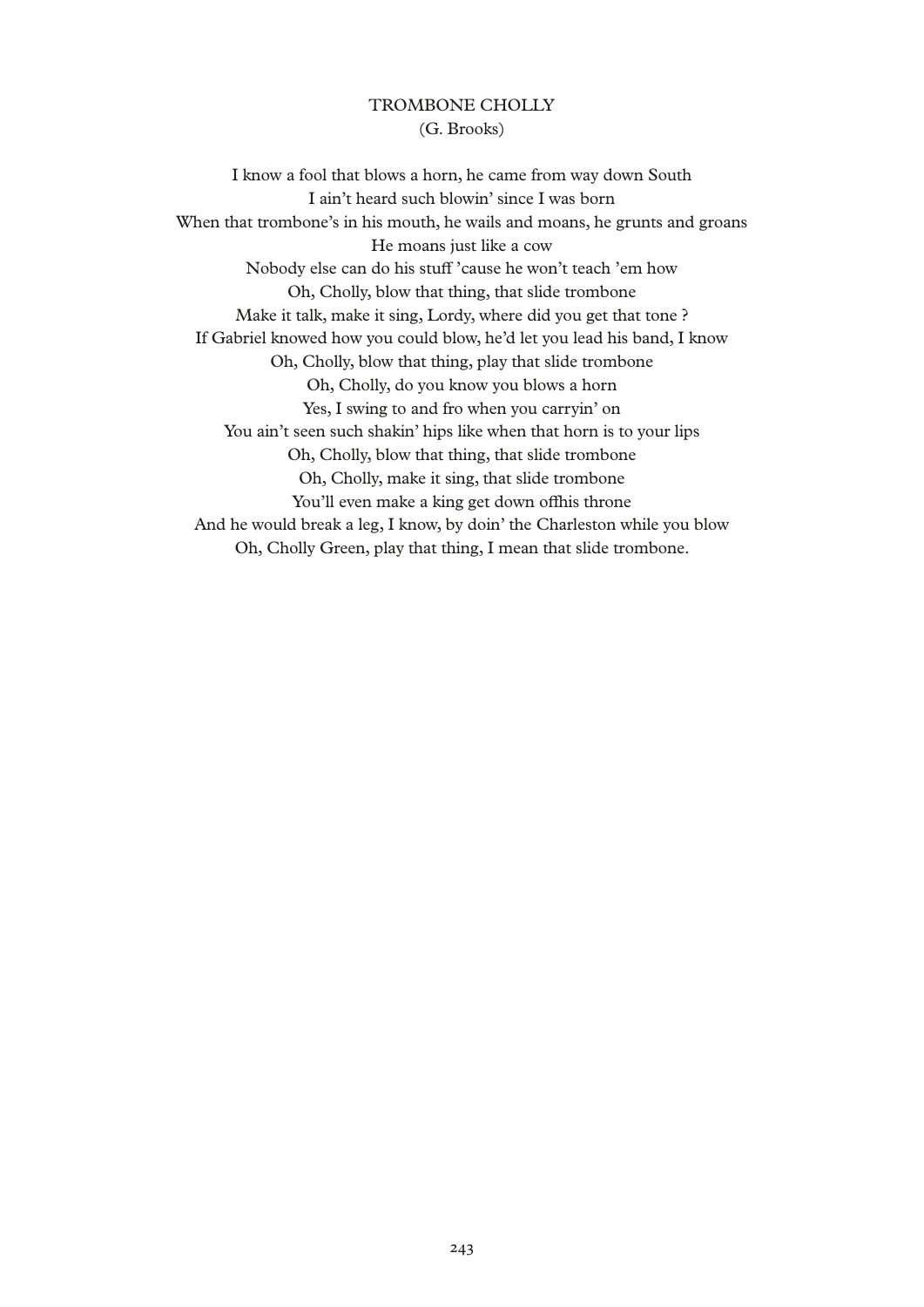# WASHWOMAN'S BLUES (Spencer Williams) All day long I'm slavin', all day long I'm bustin' suds All day long I'm slavin', all day long I'm bustin' suds Gee, my hands are tired, washin' out these dirty duds

Lord, I do more work than forty-'leven Gold Dust Twins Lord, I do more work than forty-'leven Gold Dust Twins Got myself a achin' from my head down to my shins

Sorry I do washin' just to make my livelihood Sorry I do wash in' just to make my livelihood Oh, the washwoman's life, it ain't a bit of good

Rather be a scullion cookin' in some white folks' yard Rather be a scullion cookin' in some white folks' yard I could eat aplenty, wouldn't have to work so hard

Me and my ole washboard sho' do have some cares and woes Me and my ole washboard sho' do have some cares and woes In the muddy water, wringin' out these dirty clothes.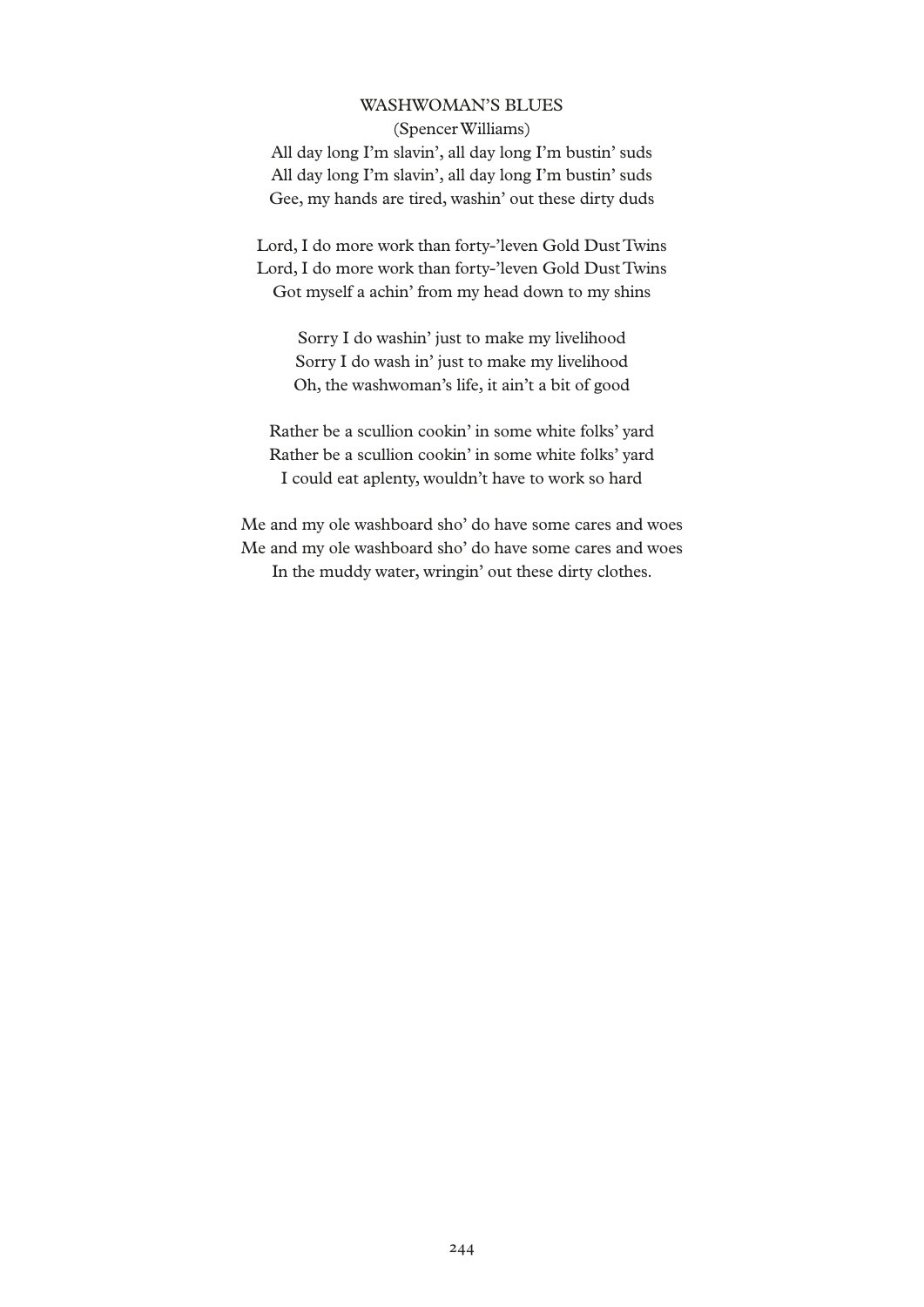#### WASTED LIFE BLUES (Bessie Smith)

I've lived a life but nothin' I've gained Each day I'm full of sorrow and pain No one seems to care enough for poor me To give me a word of sympathy

Oh, me ! Oh, my ! Wonder what will the end be ? Oh, me ! Oh, my ! Wonder what will become of poor me ?

> No father to guide me, no mother to care Must bear my troubles all alone Not even a brother to help me share This burden I must bear alone

Oh, me ! Oh, my ! Wonder what will my end be ? Oh, me ! Oh, my ! Wonder what will become of poor me ?

> I'm settin' and thinkin' of the days gone by They fills my heart with pain I'm too weak to stand and too strong to cry But I'm forgettin' it all in vain

Oh, me ! Oh, my ! Wonder what will my end be ? Oh, me ! Oh, my ! Wonder what will become of poor me ?

I've traveled and wandered almost everywhere To get a little joy from life Still I've gained nothin' but wars and despair Still strugglin' in this world of strife

Oh, me ! Oh, my ! Wonder what will my end be ? Oh, me ! Oh, my ! Wonder what will become of poor me ?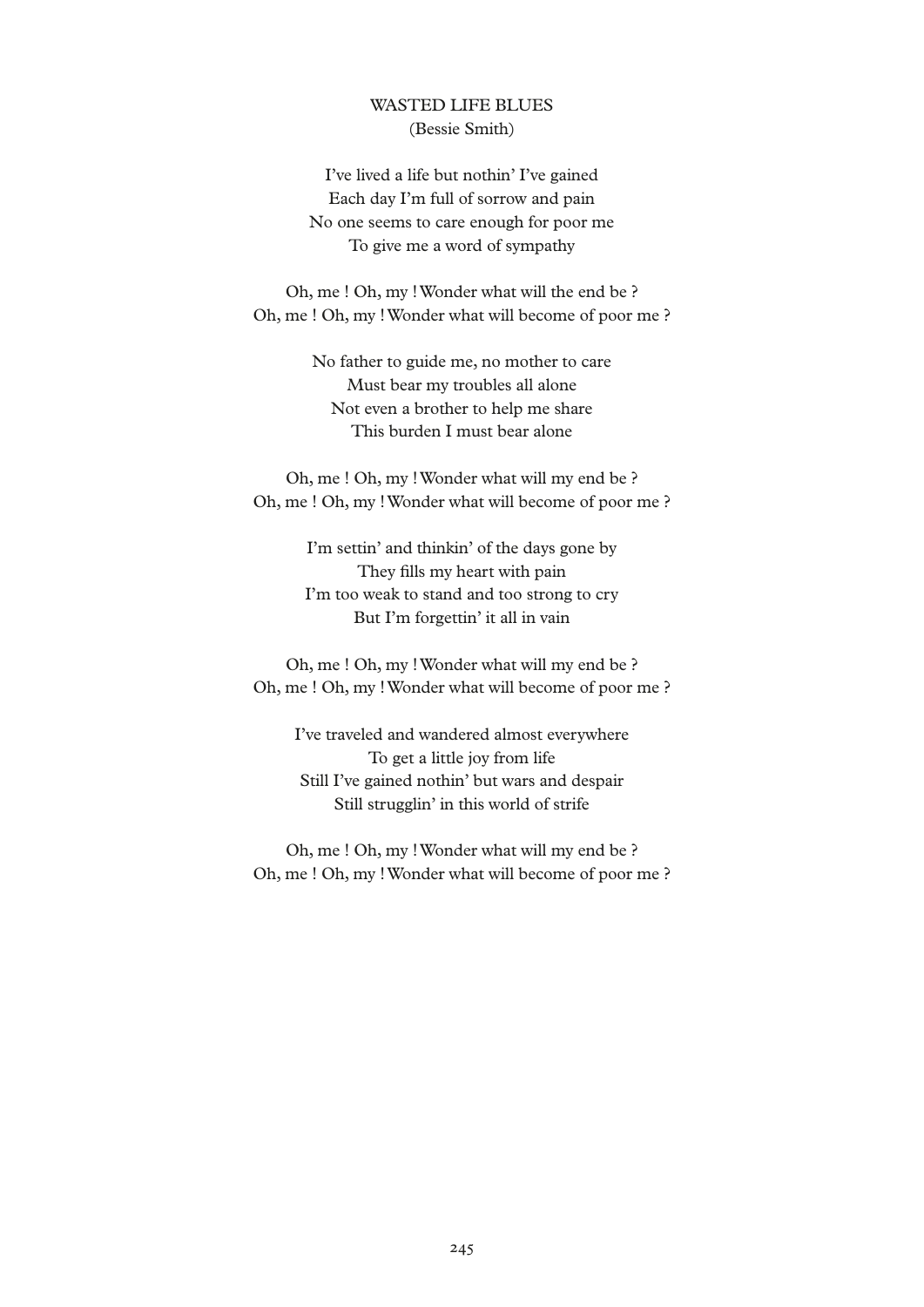#### WEEPING WILLOW BLUES (P. Carter)

I went down to the river, sat beneath the willow tree The dew dropped on those willow leaves, and it rolled right down on me And that's the reason I've got those weepin' willow blues

I went up on the mountain, high as any gal could stand And looked out on the engine that took away my lovin' man And that's the reason I've got those weepin' willow blues

I heard the whistle blowin', the fireman rang the bell They're takin' away that willow tree that give me this weepin' spell And that's the reason I've got those weepin' willow blues

When you're broken hearted and your man is out of town Go to the river, take the chair and then set down

And if he don't come back to you I'll tell you what to do Just jump right overboard, 'cause he ain't no more to you

Folks, I love my man, I kiss him mornin', noon, and night I wash his clothes and keep him clean and try to treat him right

Now he's gone and left me after all I've tried to do The way he treats me, girls, he'll do the same thing to you That's the reason I've got those weepin' willow blues.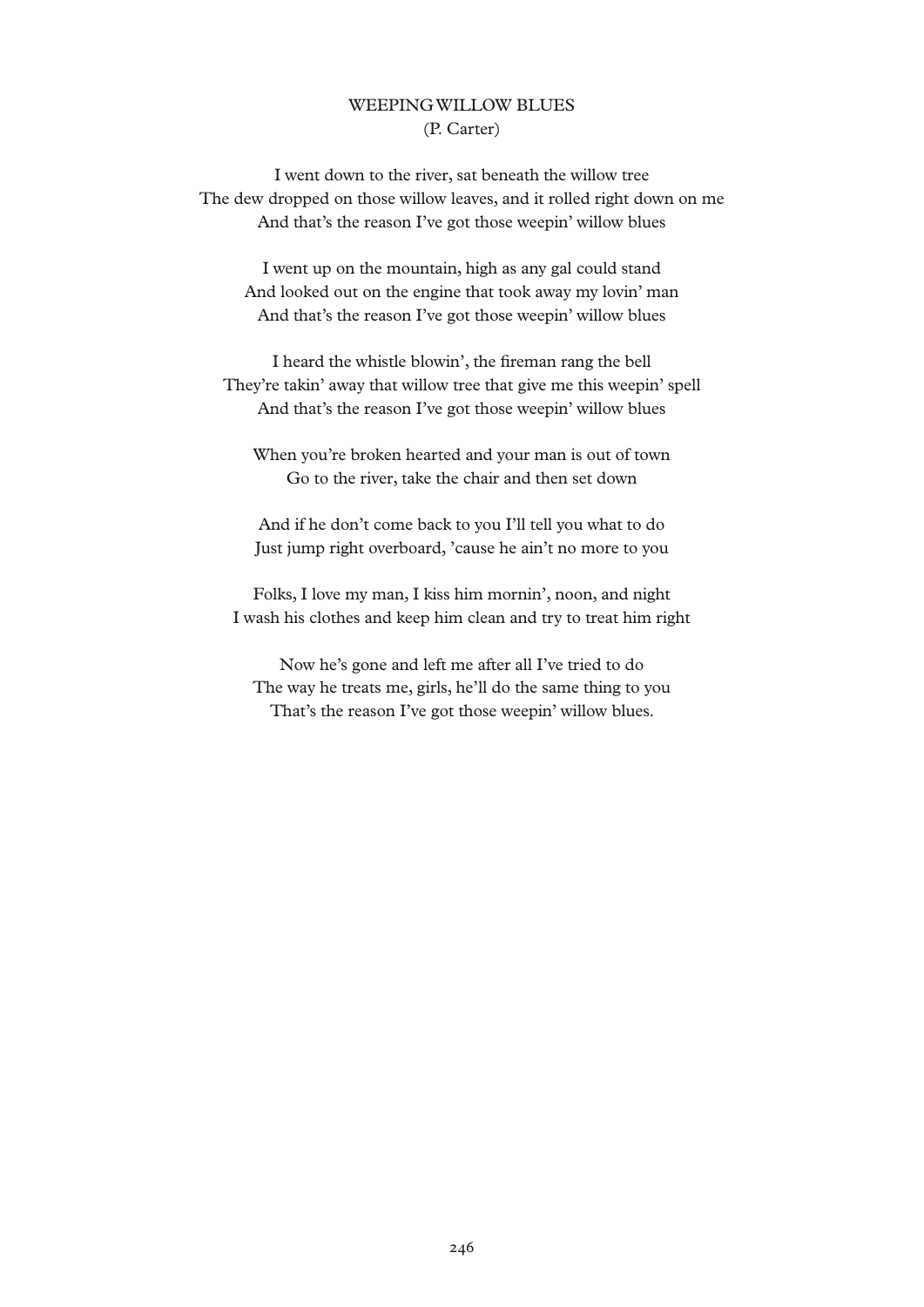## WHAT'S THE MATTER NOW ? (Clarence Williams et Spencer Williams)

Papa, papa, Tree Top Tall, hear your lovin' mama call You ain't doin' so good, you ain't treatin' me like you should Papa, papa, hear my plea, stop mistreatin' me You stay, stay away, that's why you hear me say

What's the matter now, what's the matter now ? Haven't seen you, honey, since way last spring Tell me, pretty papa, have you broke that thing ? What's the matter now, say we can't get along somehow I ain't had no sugar in a long time Tell me, what's the matter now, daddy, tell me what's the matter now ?

What's the matter now, what's the matter now ? You never give me lovin' like a daddy should Tell me, do you really think I'm made of wood ? What's the matter now, cruel daddy, we can't get along somehow Mama wants some honey from that honeycomb Tell me, what's the matter now, daddy, tell me what's the matter now ?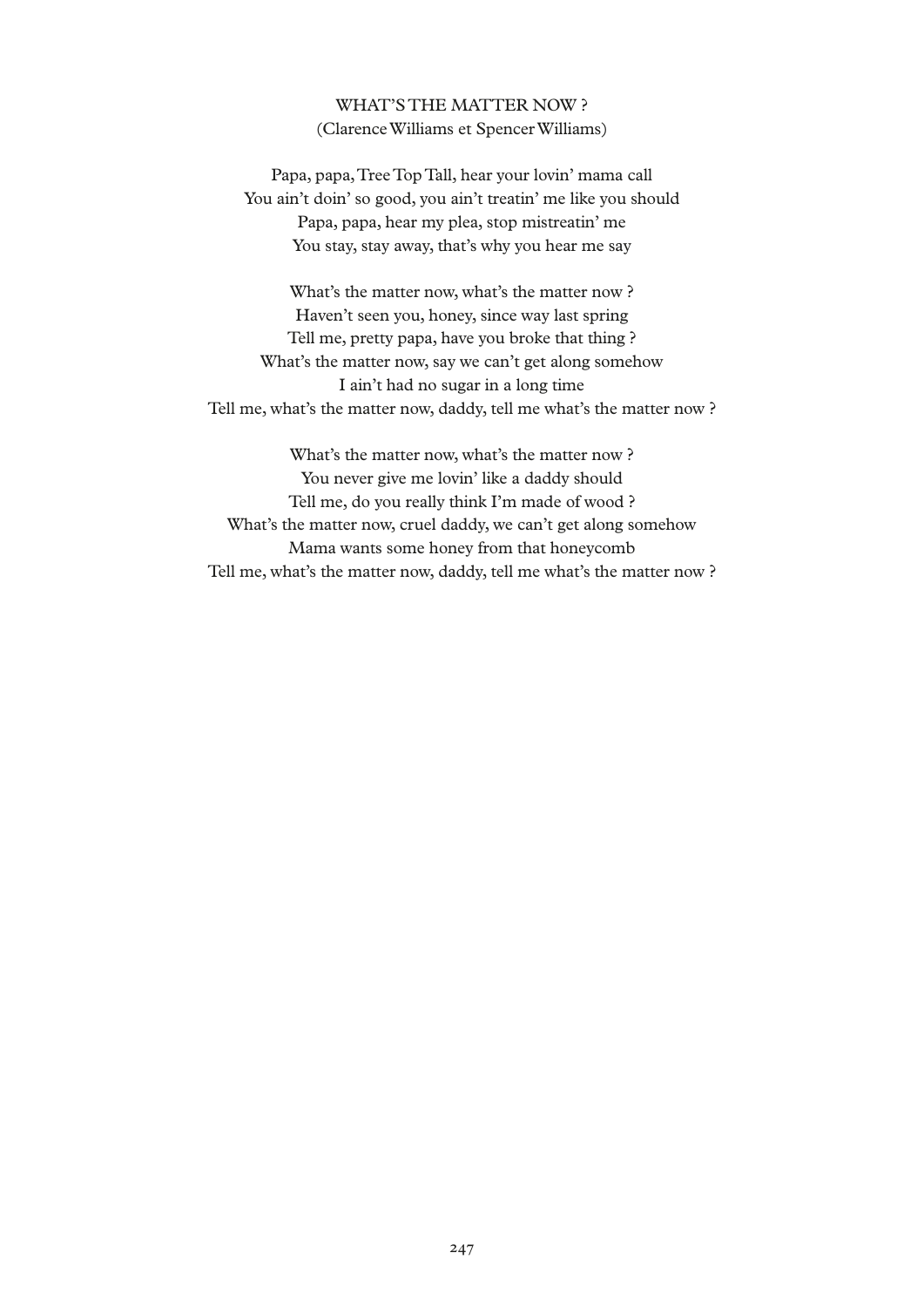#### WHOA, TILLIE, TAKE YOUR TIME (T. Layton et H. Creamer)

Tillie Brown was a dancin' fool Spent her time in a dancin' school When the band would play Tillie would start ready to sway First one out on the ballroom floor She never got enough, she just craved for more When she start to sway, all the girls and boys would say

« Whoa, Tillie, take your time, whoa, Tillie, take your time There ain't no use to hurryin' 'cause you want to prance You got all night to do that dance Whoa, Tillie, lay'em down, whoa, Tillie Brown You don't know what to shake, when you shake, what you break Whoa, Tillie, take your time »

« Whoa, Tillie, take your time, whoa, Tillie, take your time There ain't no use to hurryin' 'cause you want to prance Look out there, Tillie, you got all night to do that dance Whoa, Tillie, lay 'em down, whoa, Tillie, Tillie Brown You don't know what to shake, when you shake, what you break Whoa, Tillie, take your time. »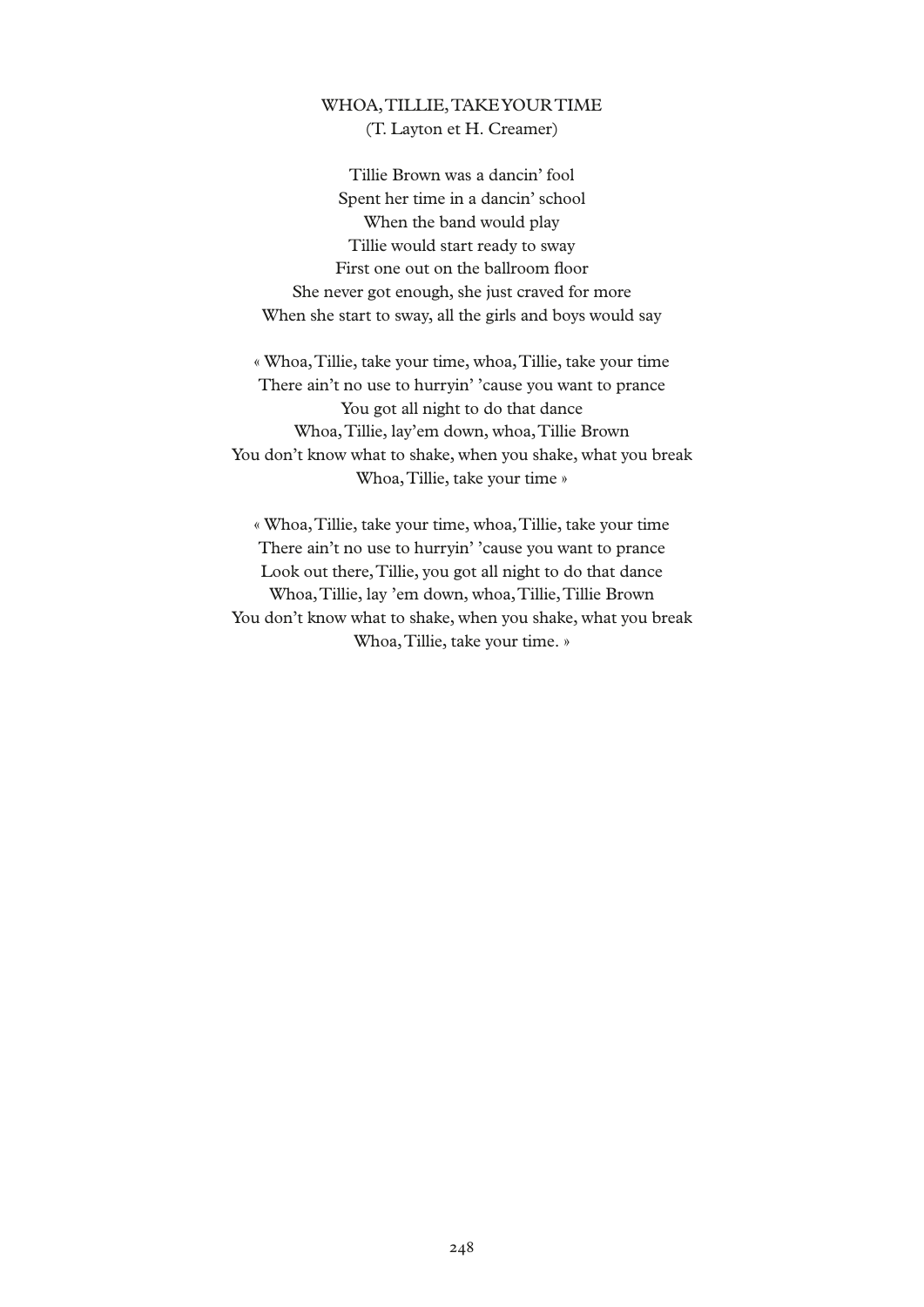# WOMAN'S TROUBLE BLUES (Jack Gee\*)

When a woman gets in trouble, everybody throws her down When a woman gets in trouble, everybody throws her down She'll look for her friends, and none can be found

I got to go to jail innocent, I got to do my time I got to go to jail innocent, I got to do my time Because the judge is so cruel, he won't take no fine

When I get out I'm gonna leave this town When I get out I'm gonna leave this town Everybody'll miss me when they don't see me around

There ain't but one thing worries my troublin' mind There ain't but one thing worries my troublin' mind The man I love left me behind

My man left me, that's why I'm all confused My man left me, that's why I'm all confused He left me with them troublin' blues.

\* Dans The Bessie Smith Companion, Edward Brooks suggère que ce serait probablement Smith, et non pas Gee, qui aurait composée cette chanson.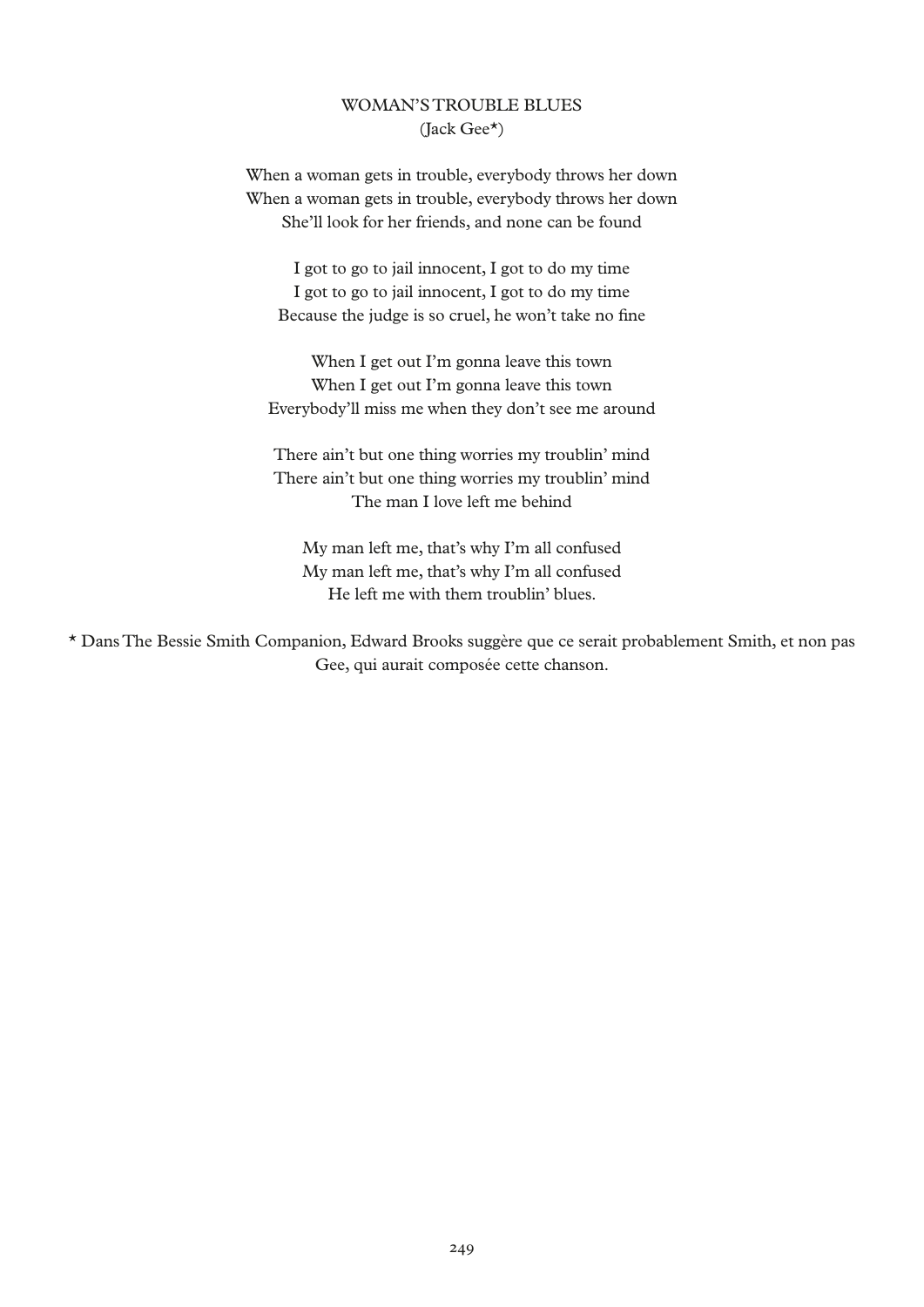## WORK HOUSE BLUES (T. Wallace)

Everybody's cryin' the work house blues all day, oh Lord, oh Lord The work is so hard, thirty days is so long, oh Lord, oh Lord I can't plow, I can't cook, if I'd ran away, wouldn't that be good

'Cause I'm goin' to the Nation, goin' to the territor' Say I'm bound for the Nation, bound for the territor' I got to leave here, I got to get the next train home

Work house sets way out on a long old lonesome road Work house sets way out on a long old lonesome road I'm a hard luck gal, catch the devil everywhere I go

Say, I wished I had me a heaven of my own Say, I wished I had a heaven of my own I'd give all those poor girls a long old happy home

Say, he used to be mine, but look who's got him now Say, he used to be mine, but look who's got him now Say, she sure can keep him, he don't mean her no good nohow.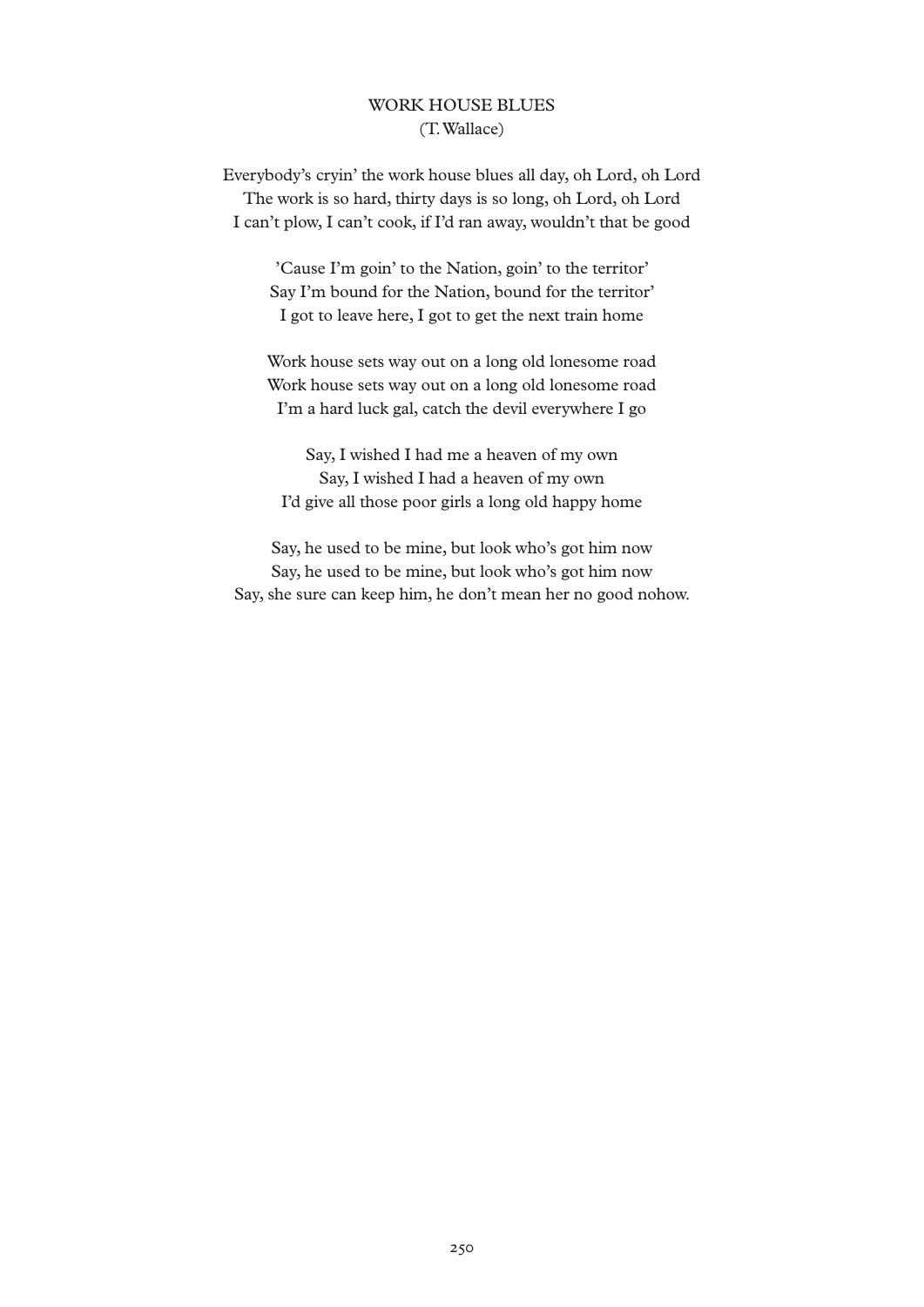## WORN OUT PAPA (Spencer Williams)

Papa, papa, you in a good man's way Papa, papa, you in a good man's way I can find one better than you any time of day

You ain't no good so you better haul your freight You ain't no good, you better haul your freight Mama wants a live wire, papa, you can take the gate

I'm a red hot woman, just full of flamin' youth I'm a red hot woman, just full of flamin' youth You can't call me, daddy, you no good, that's the truth

All my time I wasted havin' you to bother me All my time I wasted havin' you to bother me You give me the willies, now I'm glad I'm free

I'm one woman don't want no no-good man Yes, I'm one woman don't want no no-good man You just like a worn out, badly bent electric fan

Your youth done failed, all your pep's done gone Your youth done failed, all your pep's done gone Pick up that suitcase, man, and travel on.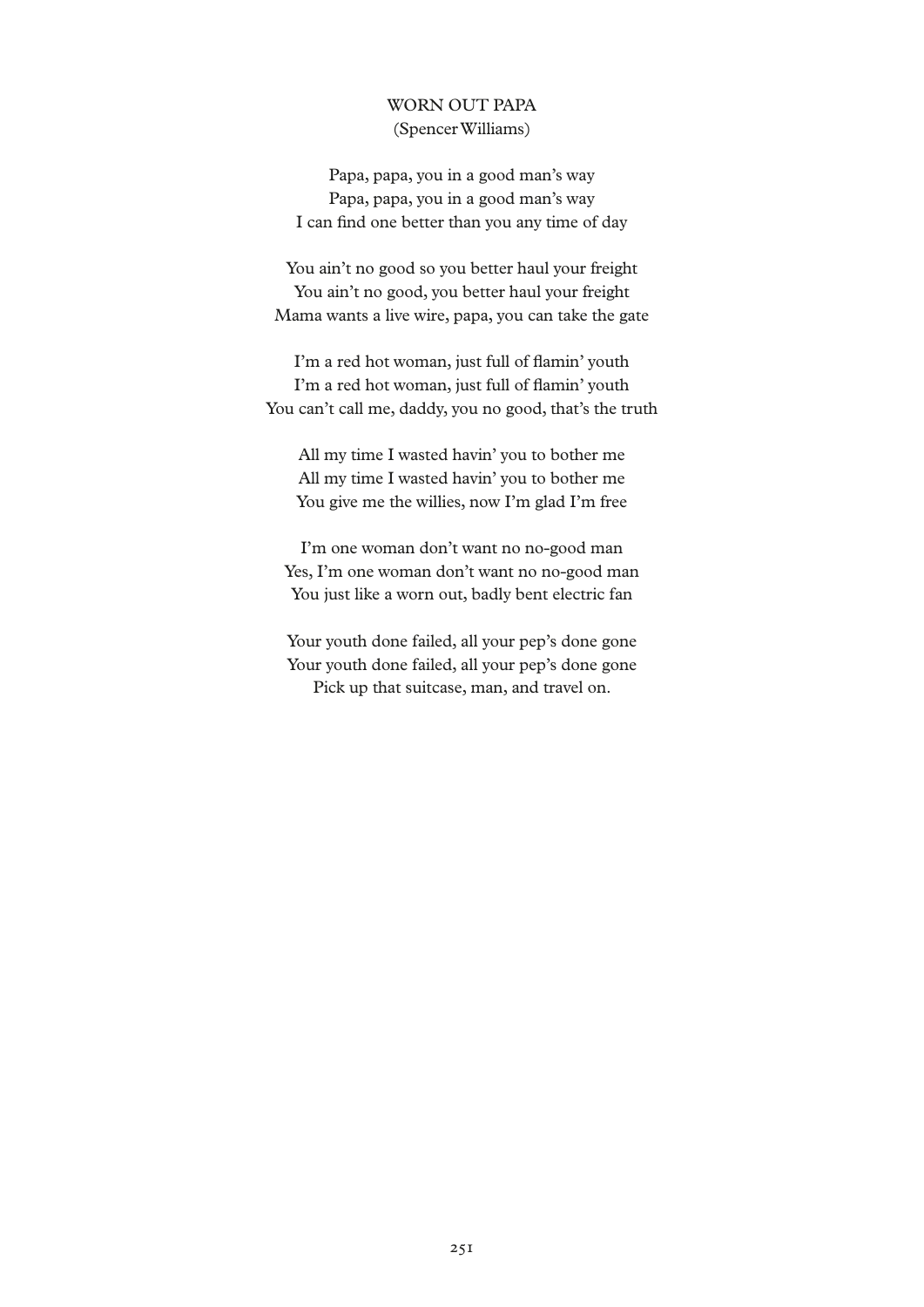# YELLOW DOG BLUES (W.C. Handy)

Ever since Miz Suzy Johnson lost her jockey Lee There's been much excitement and more to be

You can hear moanin', moanin' night and morn She's wonderin' where her easy rider's gone

> Cablegram goes off in inquiry Telegram goes off in sympathy

Letters came from down in 'Bam Everywhere that Uncle Sam Is the ruler of delivery\*

All day the phone rings, it's not for me At last good tidings fill my heart with glee This message came from Tennessee

« Dear Sue, your easy rider struck this burg today On a southbound rattler beside the Pullman car I seen him there, and he was on the hog »

All you easy riders got to stay away They had to vamp it but the hike ain't far He's gone to where the Southern cross the Yellow Dog.

\* Les paroles écrites par Handy sont: « Everywhere that Uncle Sam / Has the Rural Free Delivery ».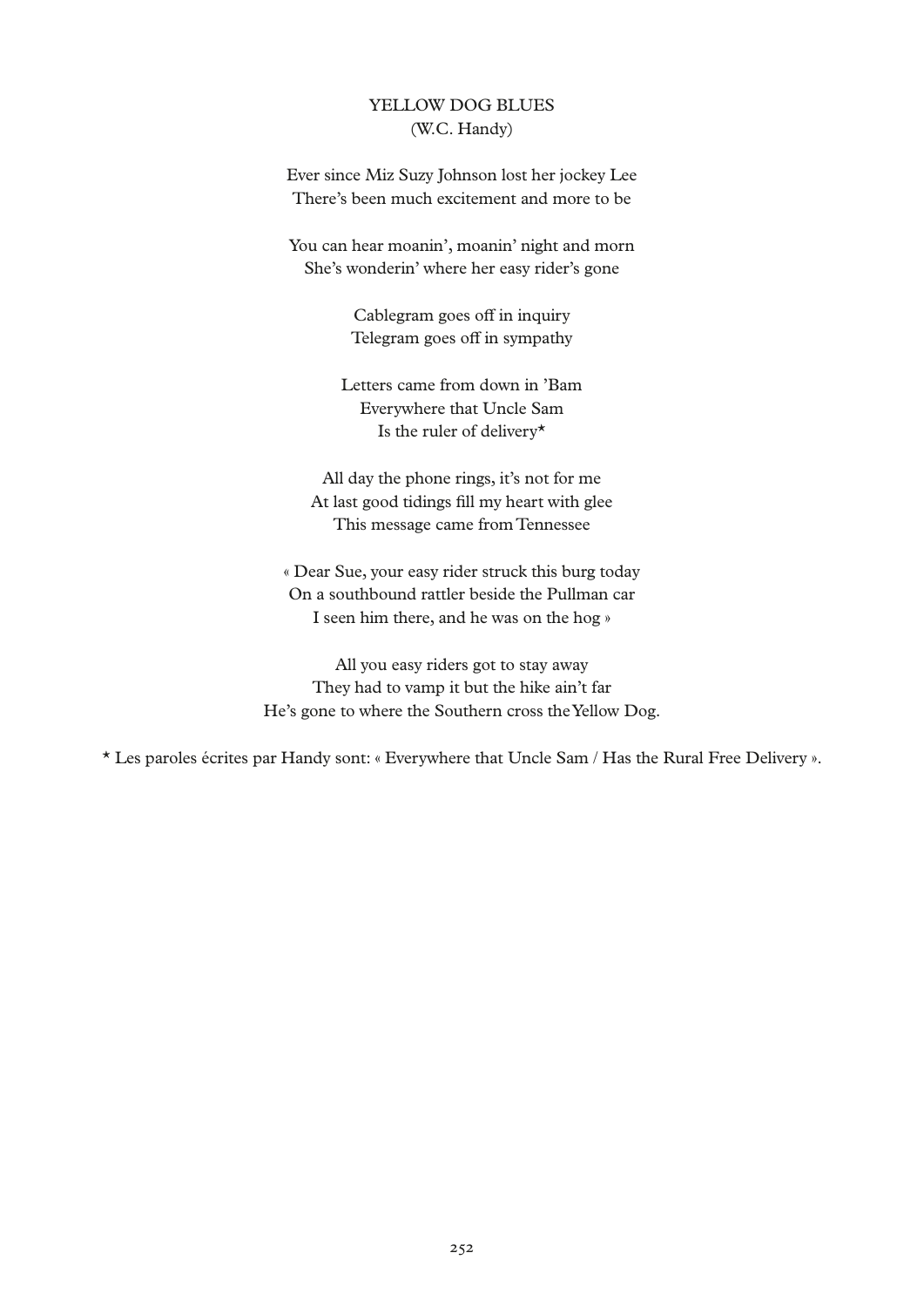# YES, INDEED HE DO (Porter Grainger)

I don't know what makes it rain, can't tell what makes it snow Well, I don't claim to know it all, but there's some things I do know

There's one thing in particular that I never have to guess I ask myself this question, and I have to tell me yes

Oh, do my sweet, sweet daddy love me ? Yes, indeed he do Is he true as stars above me ? What kind of fool is you ?

He don't stay from home all night more than six times a week No, I know that I'm his Sheba, and I know that he's my sheik

And when I ask him where he's been, he grabs a rocking chair Then he knocks me down and says, « It's just a little love lick, dear »

But if some woman looks at him, I'll tear her half in two Oh, do my sweet, sweet daddy love me ? Yes, indeed he do

Of course my sweet daddy loves me, yes, indeed he do If he beats me or mistreats me, what is that to you ?

I don't have to do no work except to wash his clothes And darn his socks and press his pants and scrub the kitchen floor

I wouldn't take a million for my sweet, sweet daddy Jim And I wouldn't give a quarter for another man like him

Gee, ain't it great to have a man that's crazy over you ? Oh, do my sweet, sweet daddy love me ? Yes, indeed he do.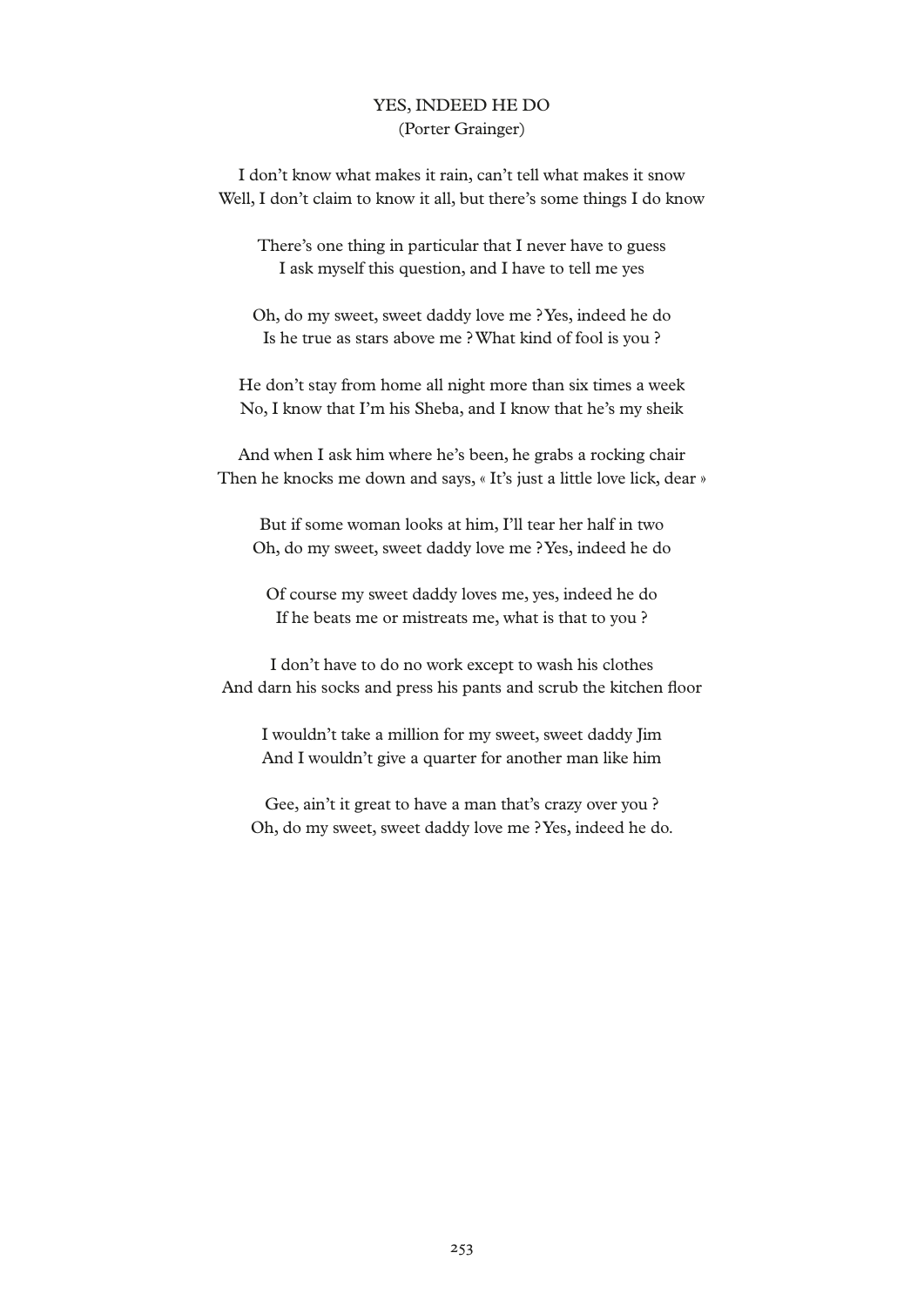### YODELING BLUES (Clarence Williams)

The blues, the blues, the yodeling blues They seem to haunt me all the time Because I ain't got no one that will console my mind

It seems to me no happiness will I ever find, no happiness will I find

Lord, Lord, Lord, Lord, Lord, Lord, Lord, Lord My man went out without a cause

I wonder who put them jinx on me, I said them jinx on me I wonder who put them jinx on me, low down jinx on me My man gone back to his used to be

I'm gonna yodel, yodel my blues away, I said my blues away I'm gonna yodel, yodel my blues away (Yee Hoo !) I'm gonna yodel 'til things come back my way

> I've got the blues, oh spread the news I've got those doggone yodelin' blues.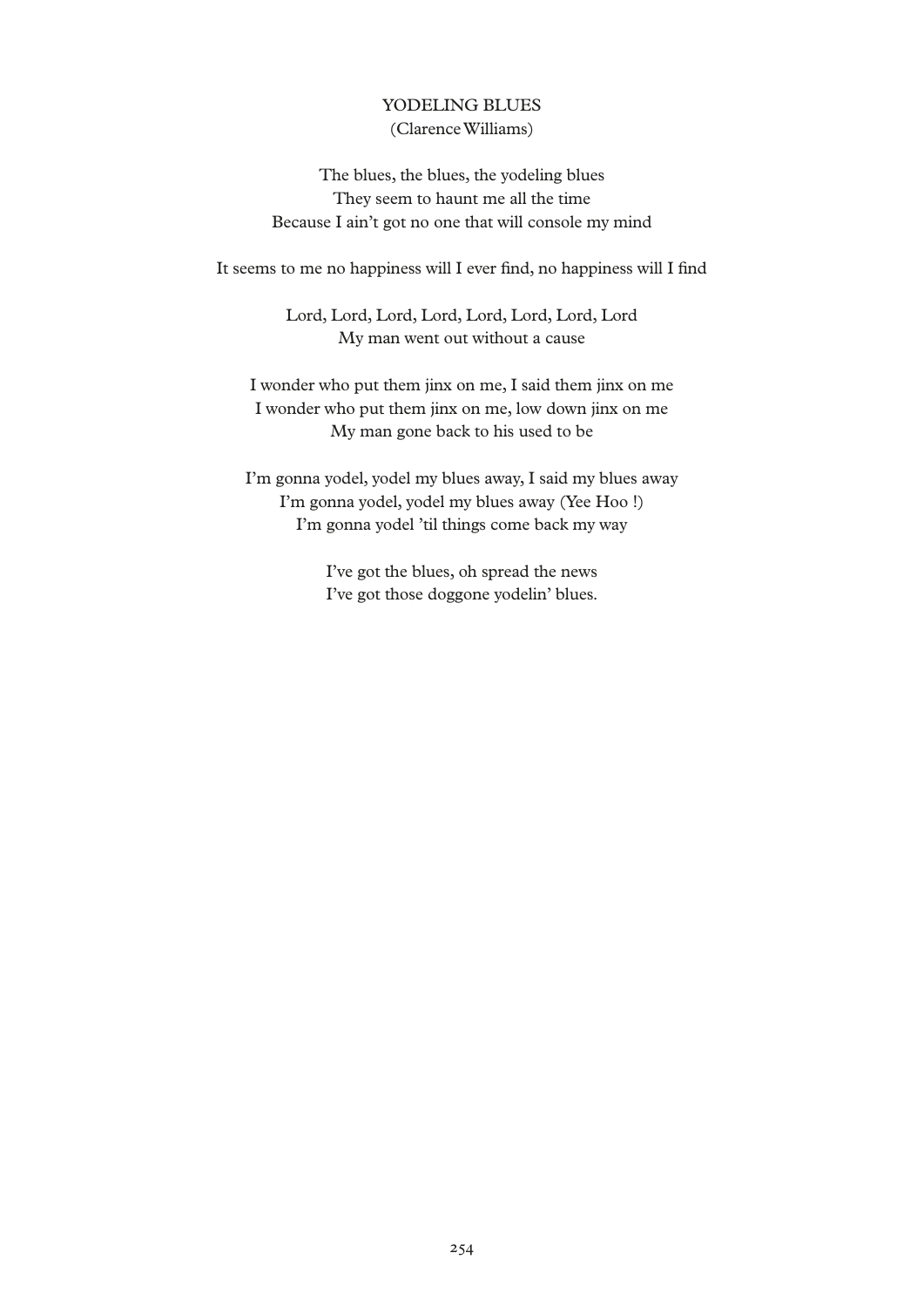#### YOU DON'T UNDERSTAND

(Clarence Williams, Spencer Williams et J. Johnson)

Here I am, girls of mine, pleading but it's all in vain Gee, I am out of line, can't we make it up again You know, baby, there's no maybe, I love only you You the only one and no one else will do

It makes me forgive when you turn me away But I know, dear, that you don't understand Won't you believe anything I say But I know, dear, that you don't understand

Open up your heart, let me in your heart, I'm pleadin' No one else will do 'cause it's only you I'm needin' My faith you hold, my love in your hands But I know, dear, that you don't understand

I'm so blue, in despair, 'cause you have turned me down I don't know if you care I don't come around You know, honey, it's so funny when you treat me bad Won't you hear me pleadin', 'cause I'm goin' mad

It makes me cry when you laugh in my face But I know, dear, that you don't understand Now I see why I can't hold first place 'Cause I know, dear, that you don't understand

For your love I've strived, sure as I'm alive, I'll bet you Then you'll forgive, soon you'll forgive, I'll get you Then you'll see all the things that I've planned But I know, dear, that you don't understand.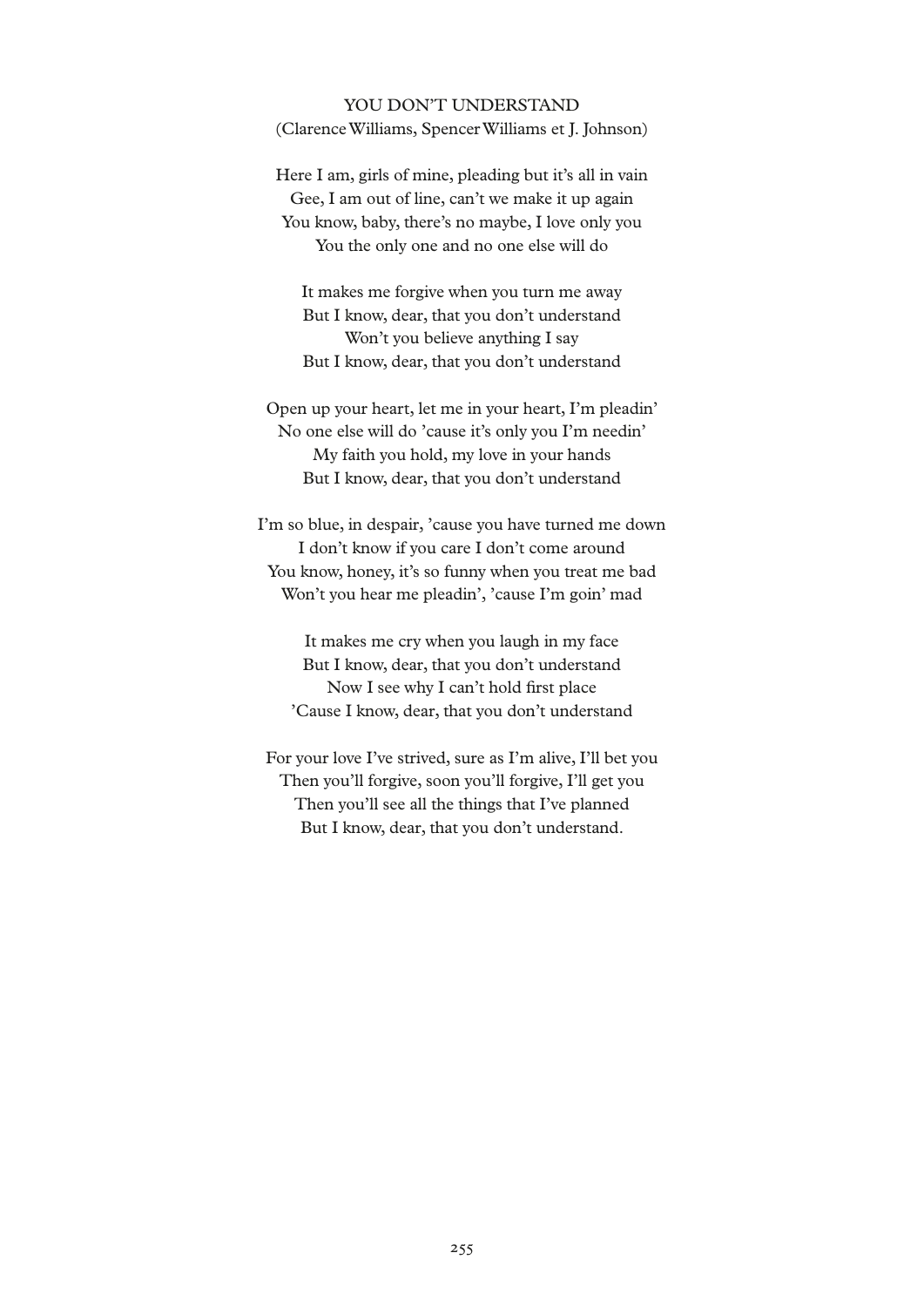# YOUNG WOMAN'S BLUES (Bessie Smith)

Woke up this mornin' when chickens were crowin' for day Felt on the right side of my pillow, my man had gone away

> By his pillow he left a note Readin' « I'm sorry, Jane, you got my goat »

No time to marry, no time to settle down I'm a young woman and ain't done runnin' 'round I'm a young woman and ain't done runnin' 'round

Some people call me a hobo, some call me a bum Nobody knows my name, nobody knows what I've done

> I'm as good as any woman in your town I ain't no high yella, I'm a deep killer brown

I ain't gonna marry, ain't gon' settle down I'm gon' drink good moonshine and run these browns down

See that long lonesome road, Lord, you know it's gotta end And I'm a good woman and I can get plenty men.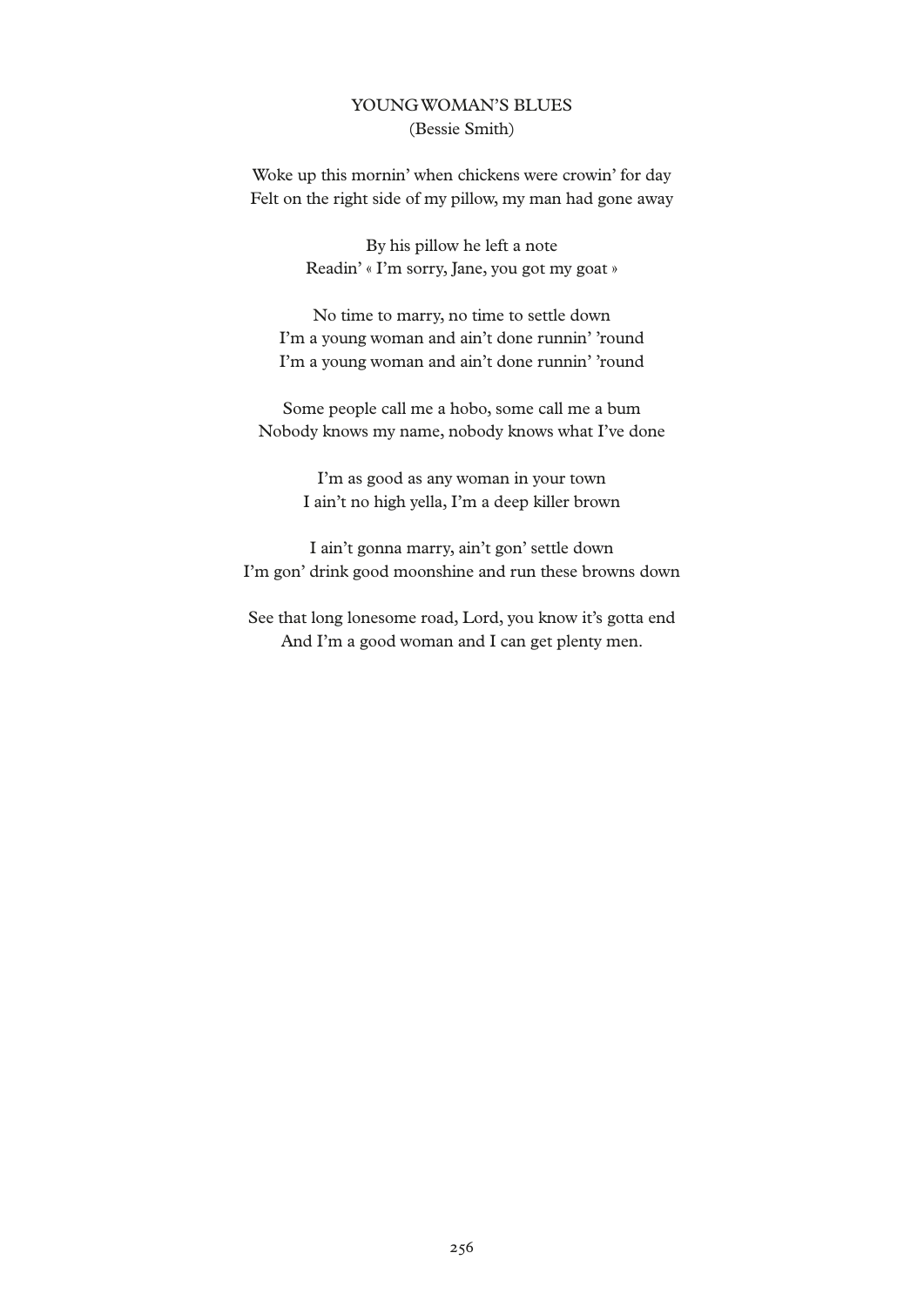# YOU OUGHT TO BE ASHAMED (Porter Grainger)

You'll be sorry, daddy, you just wait and see, daddy, wait and see Wouldn't treat a dog the way you treatin' me, like you treatin' me I'm a total nervous wreck with a millstone 'round my neck, I'm as through as any gal can be Don't be surprised if you see me hangin' from a tree, hangin' from a tree You ought to be ashamed, shame, ashamed, shame of what you done to me

But daddy, I'm to blame, I'm to blame for lettin' you have my company I'm a poor weak vessel and I just can't help myself And daddy, when you quit me I can't crawl up on no shelf But you ought to be ashamed, shame, ashamed, shame of how you treatin' me You ought to be ashamed, shame, ashamed, shame of what you done to me

But daddy, I'm the same, just the same, you will find that I will always be You can dodge me and neglect me, treat me like a hound I'll be here waitin' for you when you tired a-runnin' 'round But you ought to be ashamed, shame, ashamed, shame of how you treatin' me.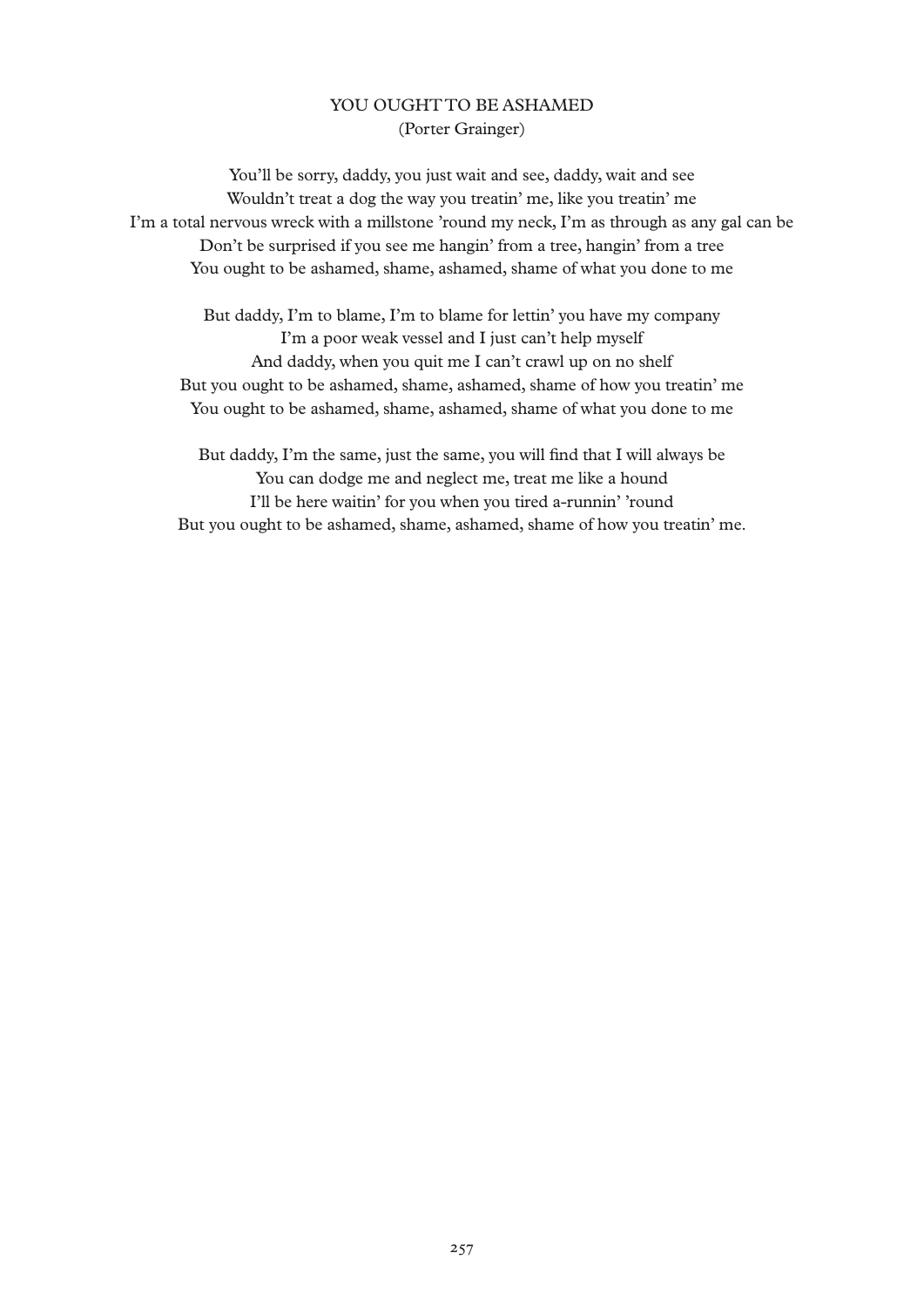# YOU'VE BEEN A GOOD OLE WAGON (T. Henry)

Look-a here, daddy, I want to tell you, please get out of my sight I'm playin' quits now, right from this very night You've had your day, don't set around and frown You've been a good ole wagon, daddy, but you done broke down

Now, you better go to the blacksmith shop, and get yourself overhauled There's nothing about you to make a good woman fall Nobody wants a baby when a real man can be found You've been a good old wagon, daddy, but you done broke down

When the sun is shining, it's time to make hay Automobiles are the rage, you can't make that wagon pay When you were in your prime, you loved to run around You've been a good old wagon, honey, but you done broke down

There's no need to cry, and make a big show This man has taught me more about lovin' than you will ever know He is the king oflovin', this man deserve a crown He's a good ole wagon, daddy, and he ain't broke down.